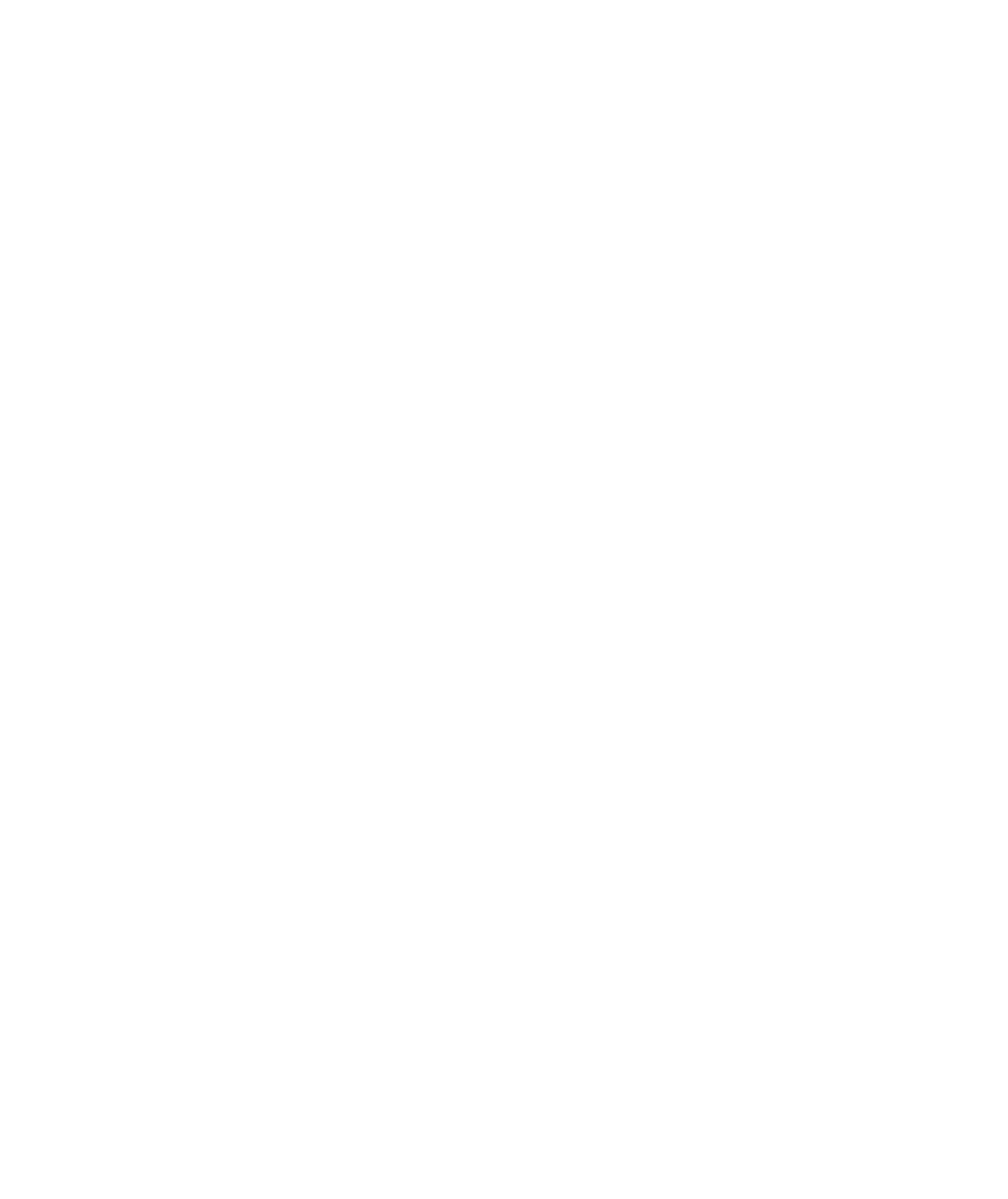# *La Diane,*  by Nicolas de Montreux Edition of the French Text

Richard Hillman Centre d'Études Supérieures de la Renaissance, Tours

#### Note on the Edition

The present edition is based on that issued in Tours by Jamet Mettayer in 1594, specifically on the copy held by the Bibliothèque Nationale de France (BnF), Arsenal, shelf-mark 8-BL-14591 (2), fols. 329<sup>r</sup>-402<sup>r</sup>. At several points, the print is so indistinct as to be nearly illegible, and clarification has been assisted by collation both with the Paris edition of Pierre Mesnier (identical as regards *La Diane*), which survives in a unique copy (Médiathèque de Saumur, shelf-mark P 8), and with the copy of Mettayer's edition held by the BnF, Tolbiac, shelf-mark Y2-7067.

The only extant text of *La Diane*, whoever first produced it,<sup>2</sup> is riddled with obvious typographical errors, such as confusion between "f" and long "s" and inversion of "u" and "n". The

**In this copy, sig. II (fols. 371-82) is misplaced before sig. LL (fols. 395 ff.), but the text is complete.** 

**2** See Introduction, p. 3.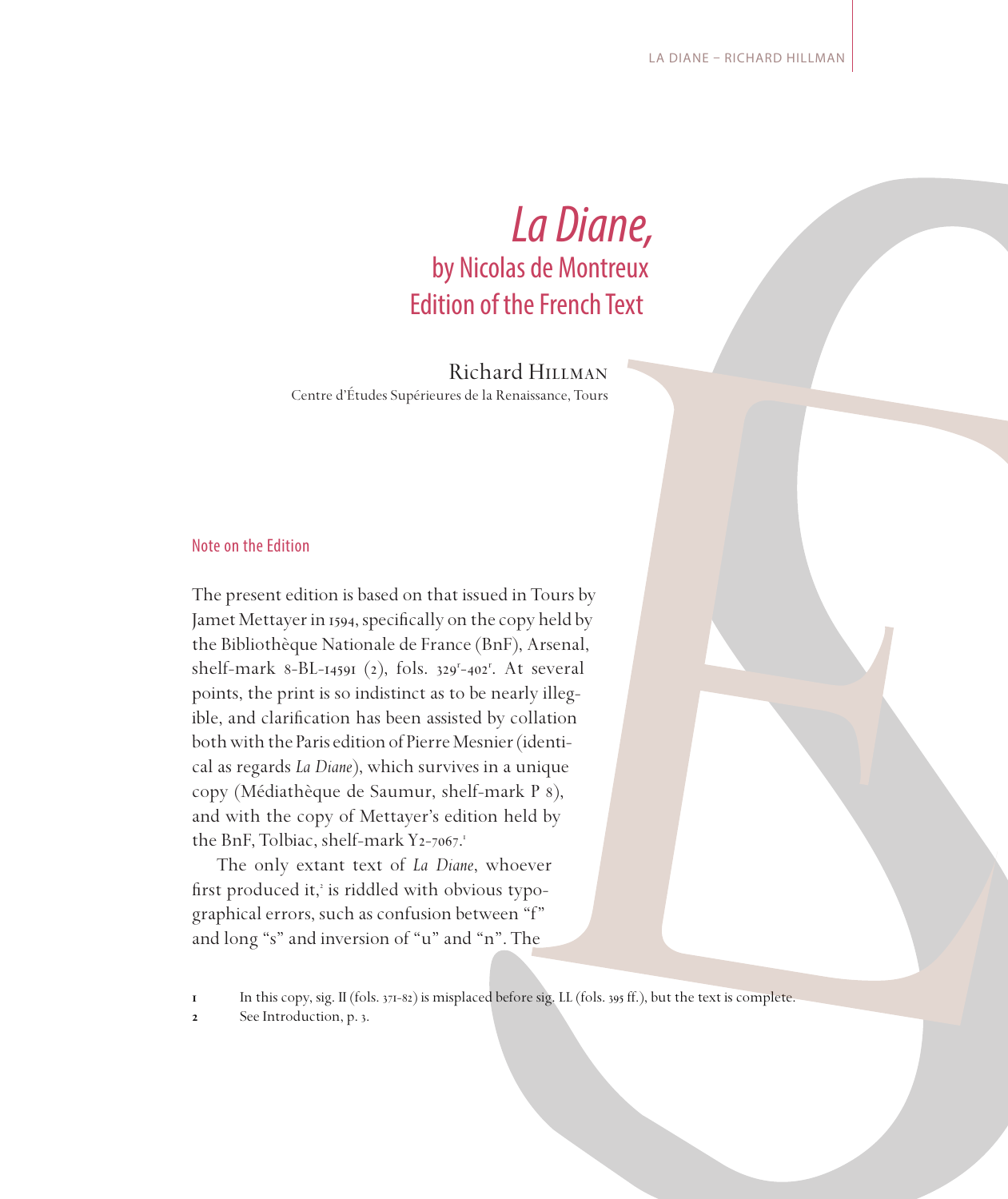overall impression is of a hasty job, with the compositor willing to settle for letters (especially accented ones) that lay within convenient reach. Proofreading can have been perfunctory, at best.

I have chosen to transmit this heterogeneous impression by providing an authentically irregular text, rather than a standardised version, intervening only in the relatively few instances where readings are actually doubtful. Accordingly, the variable (seemingly arbitrary) usage of "i" and "j" has been retained and the distinction preserved between "u" and "v" as originally used, as between "Et" as the first word of a line and the ampersand elsewhere, although other abbreviations, more variably employed, have been expanded. Long "s" and double "s" ("ß") have been altered to "s" throughout. The spelling, which is abnormally inconsistent, follows the original, as does the capitalisation .

Accents, often used inconsistently (and whose usage was, of course, incompletely codified in this period), have posed a special challenge, and here it has seemed worth imposing some regularity to avoid the distraction of apparent chaos. My rule has been that, where frequent variation exists including the modern practice, that practice will be silently applied: hence, for instance, "voilà" and "hé" will always so appear, as will the final "é" of the masculine participial ending. On the other hand, only very rarely is the feminine ending "ee" accented, and these anomalies have been removed; likewise, the general use of the cedilla in all inflexions of "sçauoir" mandates adding it in the few instances where it is missing. The text never gives "ès" (the preposition), but either "es" or "és" (and once "ês"); the present edition omits the accent in all cases. "Ou" and "où" are regularly differentiated, with changes noted. As for the diaeresis (*tréma*), it appears generally to be employed according to dominant practices of the period, which are not the modern ones, and I have followed the original exactly, inconsistencies included.

I have respected the text's grammar, which, besides the distinctive and/or variable practices of its age, is especially notable for two tendencies: to drop the "s" ending for second-person singular verbs (usually, though not always, where rhyme is affected) and to omit "s" in the first-person singular, as is done almost uniformly ("fais" appears once for "fay", while both "pren" and "prens", "sen" and "sens", are found). As for nouns whose gender was in flux, Montreux's usage is sometimes consistent (e.g., he always treats "ombre" as masculine), but is variable in other cases ("amour",

 See l. 4071.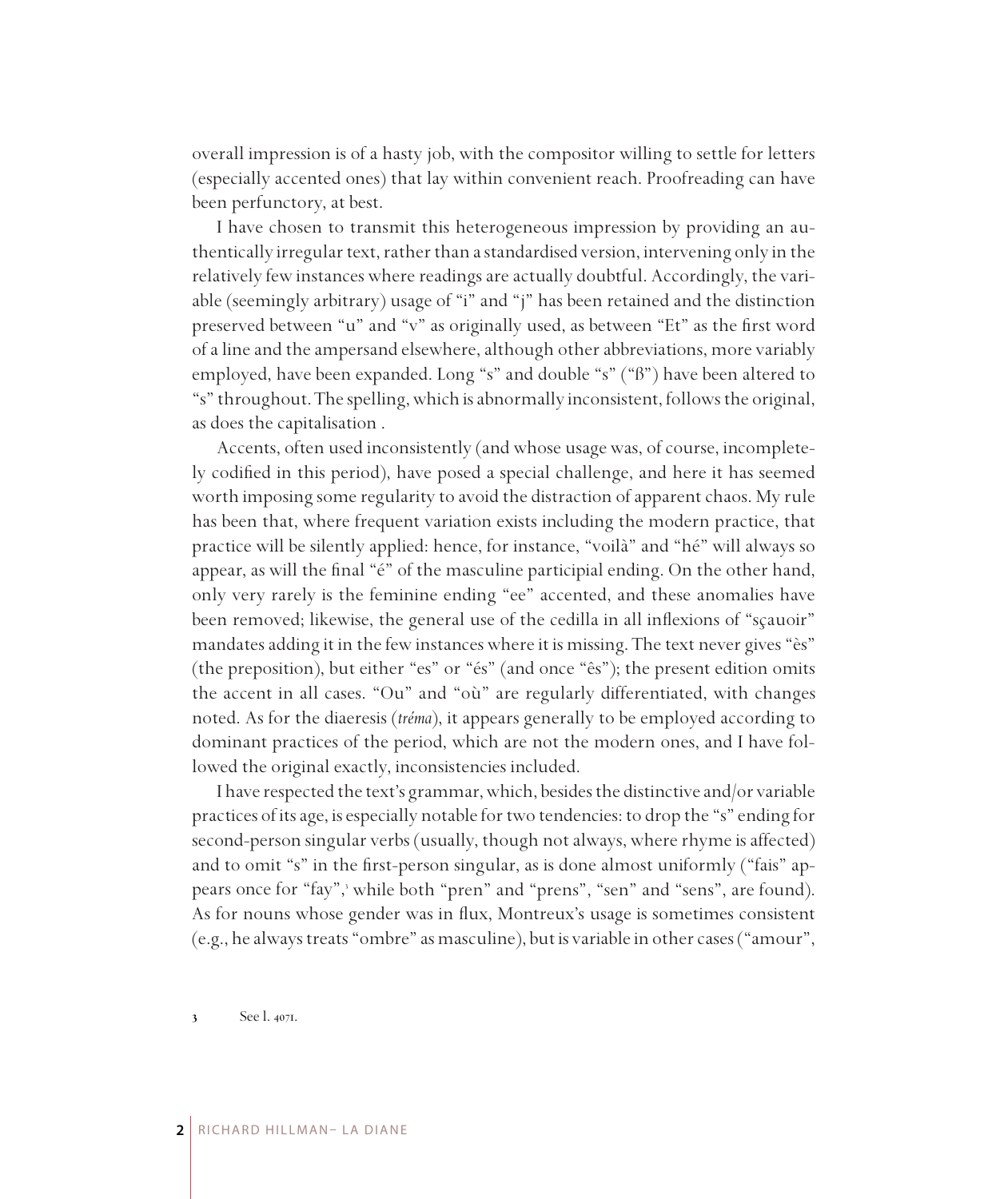"erreur"); in one, "poison" seems to be both masculine and feminine within the same line (l. 1225). The occasional treatment of "ame" [*sic*] as masculine would seem to be something of an idiosyncrasy. These features of *La Diane*'s language broadly correspond to those noted by Donald Stone, Jr., in *La Sophonisbe*.

Punctuation is an area calling for special circumspection where dramatic texts of the period are concerned: modern grammatically ordered punctuation serves a different function from the rhetorical pointing found in early texts, especially those meant for performance. On the assumption that this is such a text, I have retained the original punctuation except where it interferes seriously with syntax or sense or where typographical error is apparent. Emendations are recorded in the textual notes.

I have frequently emended to correct faulty letters and other blatant typographical errors, as well as, occasionally, in the interest of meaning: these modifications are also recorded, with explanations where necessary.

The typographical layout has been generally preserved, although without the full stops following speech-headings and with roman type substituted for the italics of the original. Partial verse-lines, moreover, are arranged so as to show how they are completed. As noted in the Introduction, there are no stage-directions in the original, and I have supplied some rudimentary indications, where clarity seems to require them, within square brackets. Finally, I have indicated, again in square brackets, the folio divisions of the original.

 The two examples of this usage given by Edmond Huguet, *Dictionnaire de la langue française du seizième siècle* (Paris: M. Didier, 1925-67), are taken from Montreux's *Bergeries*.

 Donald Stone, Jr., ed., *La Sophonisbe*, by Nicolas de Montreux, Textes Littéraires Français, 233 (Geneva: Droz, 1976), pp. 18-21.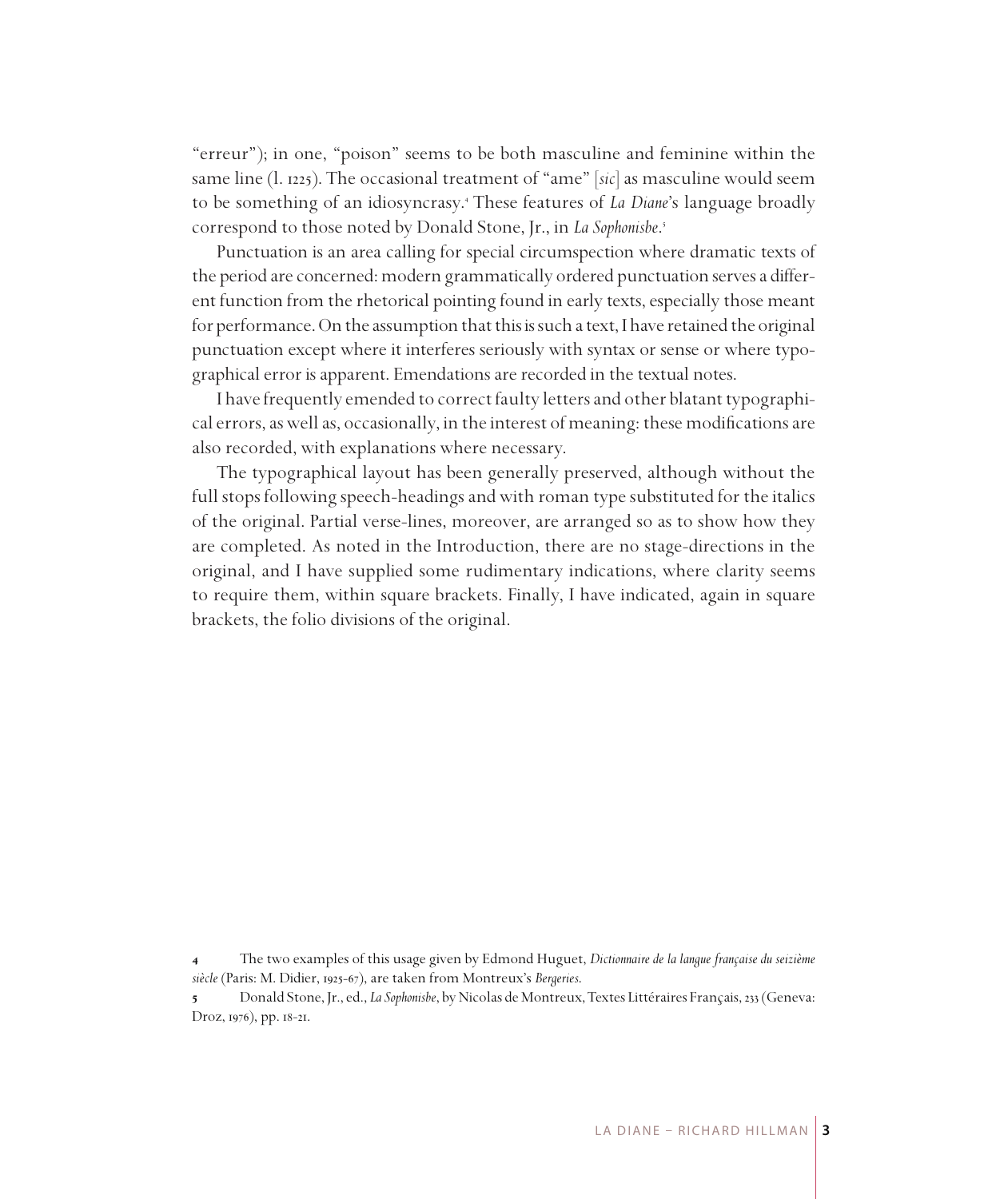*La Diane*

d'OLLENIX DV

Mont-sacré

Gentil-homme

du Maine.

Pastourelle ou Fable Bosquagere.

M.D.XCIIII

**4** RICHARD HILLMAN– LA DIANE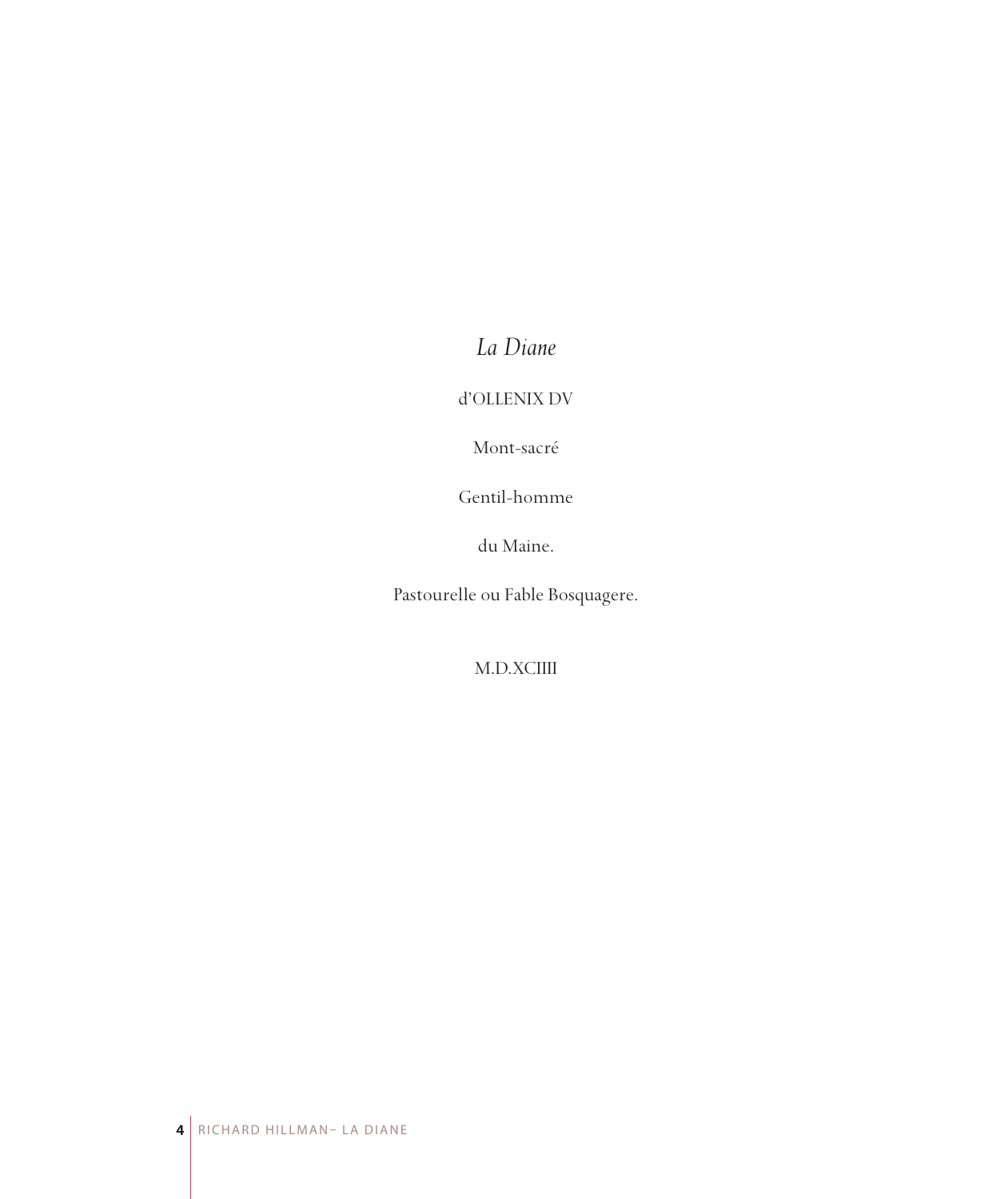#### **ARGUMENT DE LA PASTOURELLE***.*  $[$ fol. 229 $^{\mathrm{v}}$

Diane fut vne Belle Amante & aimee du Pasteur Fauste: Elle quitte ses premieres amours pour aimer vn autre Berger nommé Nymphis. Nymphis amoureux de la Bergere Iullie ne peut aimer Diane. Fauste l'aime tousiours qui s'adresse au Magicien Elymant pour tirer le remede de ses amours. Le vieillard Elymant luy donne de l'eau dont se lauant le visage il sembloit estre Nymphis & prenoit la forme d'iceluy. En ceste semblance il abuse Diane, laquelle le prenant pour Nymphis, luy promet la foy de mariage: Pendant Nymphis arriue qui descouure la fraude. Diane se deult de Fauste, pour l'auoir deceuë, lequel de regret monte sur vn rocher pour se precipiter & finir sa vie. Mais Diane se r'avisant empesche iceluy de mourir & luy confirme de nouueau sa foy de mariage. Pendant Nymphis combat contre le Cheualier Hector pour l'amour de Iullie, de laquelle ils sont tous deux espris. Elymant arriue, qui les separe & leur fait entendre qu'ils sont freres: Lors ils s'entreveulent quitter l'vn à l'autre Iullie, cause de leur debat; Mais [*sic*] le Magicien les remet sur la volonté & election de la Bergere, laquelle prent Nymphis pour espoux; & le vieillard fait boire certaine boisson au Cheualier qui le guarit de l'amour de Iullie qu'epouse son frere Nymphis.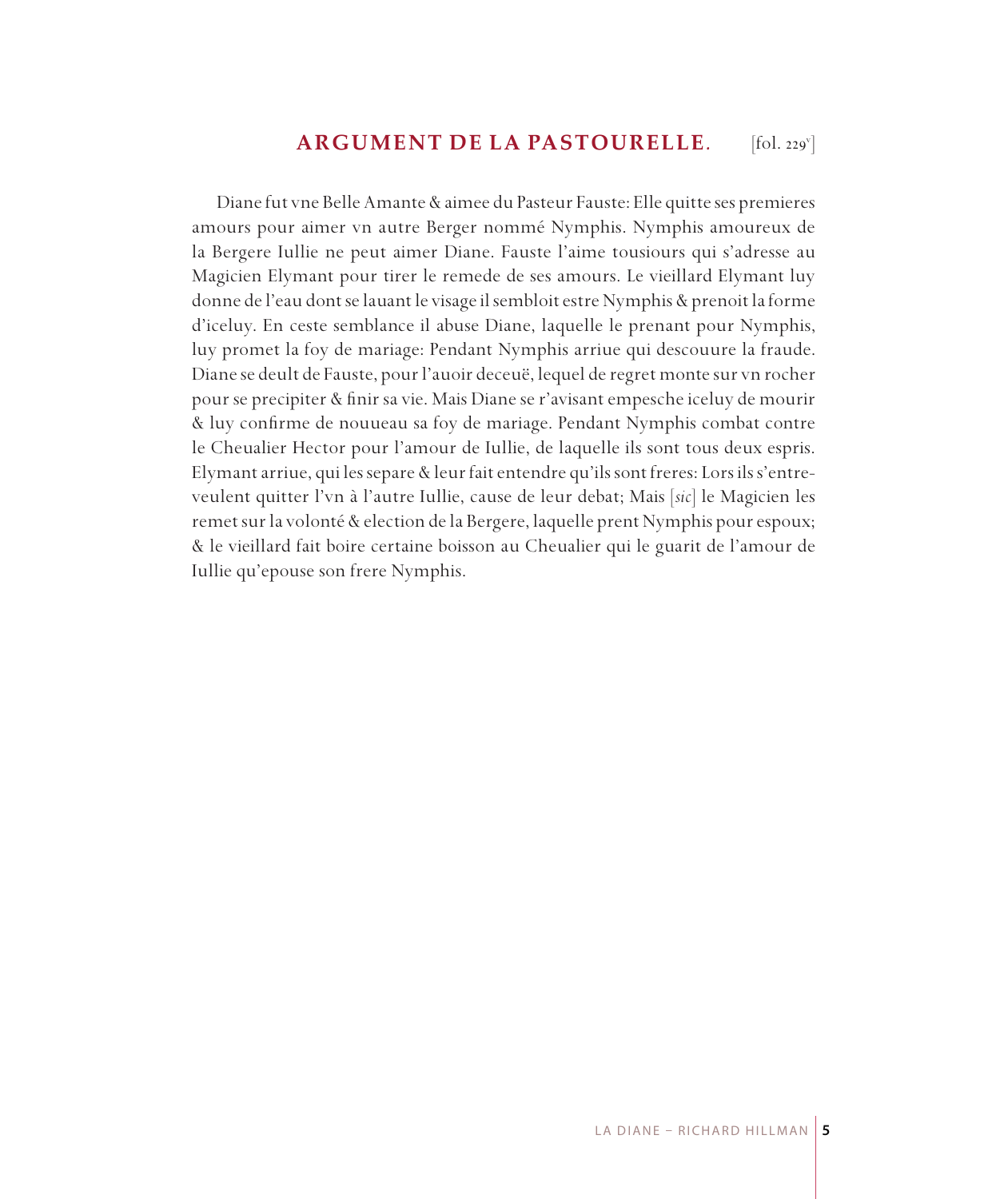## **PASTOVRELLE.**

### **ACTE PREMIER.**

| Fauste Berger.   | Diane Bergere.  |
|------------------|-----------------|
| Nymphis Pasteur. | Iullye Bergere. |
| Frontin Berger.  |                 |

FAVSTE [*en entrant*]

| 1              | Qvel est ce feu, ceste clarté diuine,                 |                                           |
|----------------|-------------------------------------------------------|-------------------------------------------|
| $\overline{2}$ | Qui peint le Ciel, & la terre illumine?               |                                           |
| 3              | A qui ces rais, à qui sont ces flambeaux              |                                           |
| 4              | Qui font blanchir le sourcil des costaux?             |                                           |
| 5              | D'où prent son iour ceste lumiere encore              |                                           |
| 6              | Qui a plus d'or le front des Cieux redore?            |                                           |
| 7              | Est-ce ton feu, qui brusle les mortels,               |                                           |
| 8              | O saint Amour, pere des immortels:                    |                                           |
| 9              | Sont-ce tes rais, sont-ce tes viues flammes           |                                           |
| <b>I0</b>      | Ton vif brandon qui consomme noz ames?                |                                           |
| п              | Ha non, grand Dieu! ton feu diuin épris               |                                           |
| I <sub>2</sub> | Ne rend clarté qu'aux amoureux esprits:               |                                           |
| 13             | Et cestuy-ci qui produit sa lumiere,                  |                                           |
| I4             | Aux yeux mortels tant seulement esclaire.             |                                           |
| 15             | C'est donc le feu du sacré Delphien,                  |                                           |
| 16             | Sont ses flambeaux c'est son char ancien,             |                                           |
| 17             | C'est son beau front, sa tresse claire & blonde       | $\left[ \text{fol. } 330^{\circ} \right]$ |
| 18             | Qui s'esparpille autour de ce grand monde,            |                                           |
| 19             | Sont ses coursiers que l'Aurore au beau lis           |                                           |
| 20             | A reueillez du giron de Thetis,                       |                                           |
| 2I             | Qui halletans le beau iour nous rameinent             |                                           |
| 22             | Chassant les feux, qui au [sic] Cieux se pourmeinent. |                                           |
| 23             | O saint Phebus, sans iamais estre las                 |                                           |
| 24             | Tu fais ton tour d'vn asseuré compas,                 |                                           |
| 25             | Rendant tousiours de ta flamme honoree                |                                           |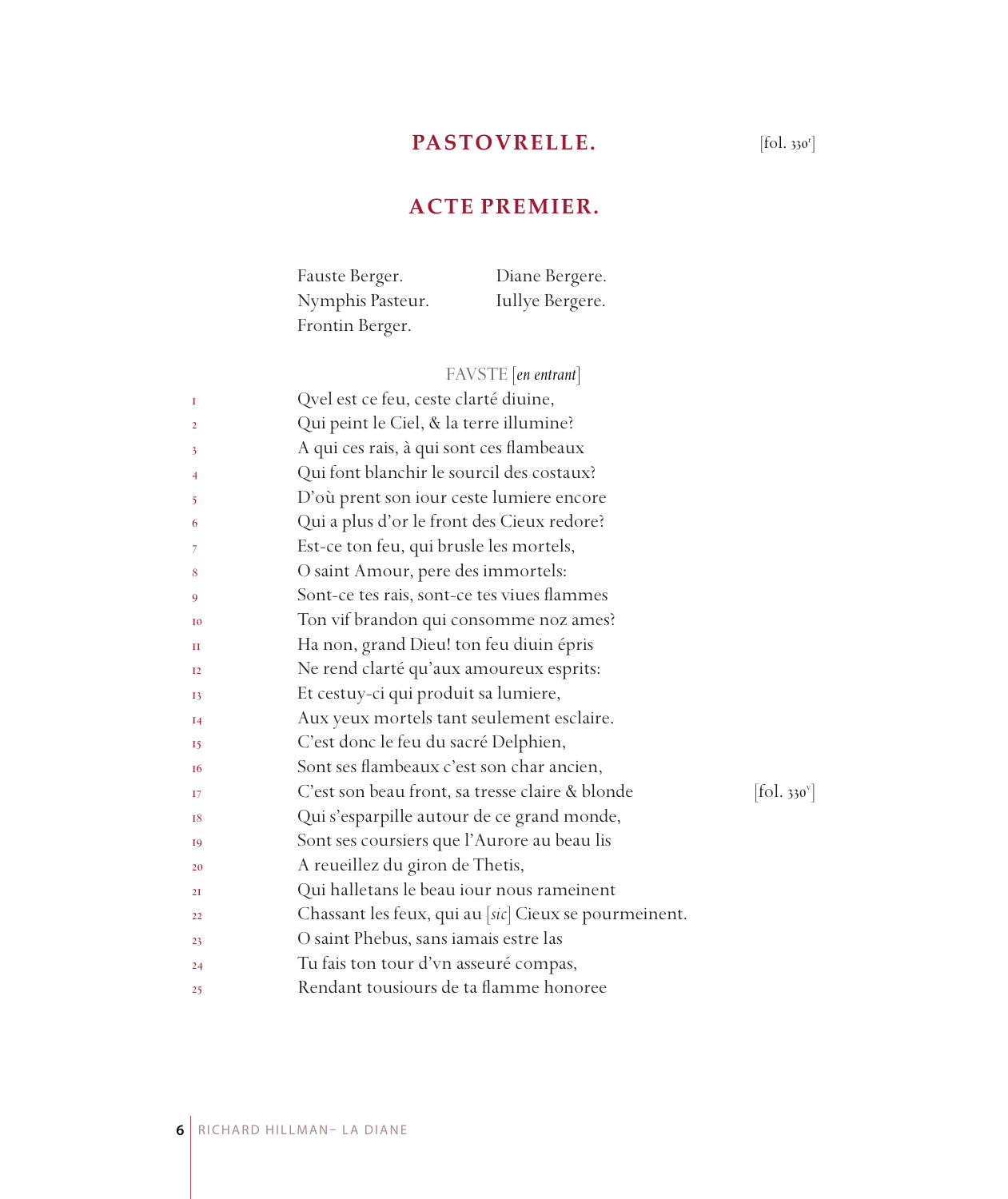| 26 | Vne moitié de la terre [doree] <sup>6</sup> ! |                          |
|----|-----------------------------------------------|--------------------------|
| 27 | O saint Phebus, souz l'esclair de tes feux    |                          |
| 28 | S'esbatre on voit les hommes & les Dieux,     |                          |
| 29 | Et ta clarté, refait leur face claire,        |                          |
| 30 | Qui pallissoit en la nuit solitaire:          |                          |
| 31 | L'on voit courir parmy les bois branchus      |                          |
| 32 | D'vn pied gaillard les Satyres fourchus,      |                          |
| 33 | Qui dans la main les flustes forestieres,     |                          |
| 34 | Ton beau retour annoncent aux Bergeres,       |                          |
| 35 | Aux animaux, qui affamez du iour              |                          |
| 36 | Par mille cris tesmoignent ton retour         |                          |
| 37 | Aux lents Pasteurs, aux Nymphes, qui iolies,  |                          |
| 38 | Portent souuent les robbes racourcies,        |                          |
| 39 | La cotte courte en rond d'vn casaquin,        |                          |
| 40 | Et en marchant le gaillard brodequin.         |                          |
| 41 | Maint froit rocher au rayons de ta face,      |                          |
| 42 | Deuient en feu, & voit fondre sa glace,       |                          |
| 43 | Maint arbre seche à ton feu qui le cruit,     |                          |
| 44 | Qui degouttoit des vapeurs de la nuit,        |                          |
| 45 | L'on voit ton front par petites lumieres,     |                          |
| 46 | Luire au trauers ses branches forestieres,    |                          |
| 47 | Parmy ses fleurs, ses fueilles dont couuert   |                          |
| 48 | On voit leur front & de blanc & de vert;      |                          |
| 49 | Les prez voilez d'vne obscure teinture,       |                          |
| 50 | Parent de blanc leur verte cheuelure,         |                          |
| 51 | Monstrent leur sein emaillé de couleurs,      | [fol. 33I <sup>r</sup> ] |
| 52 | Leur beau riuage orné de mille fleurs:        |                          |
| 53 | Le front barbu du froment porte graine,       |                          |
| 54 | Blanchit en feu au milieu de la plaine,       |                          |
| 55 | Et mille chants entre-meslez d'amour          |                          |
| 56 | Des oysillons annoncent ton retour.           |                          |
| 57 | O saint Phebus, tu reuiens, tu remarche,      |                          |
| 58 | Et d'vn pied prompt recommences ta tasche:    |                          |

Orig. "doreee".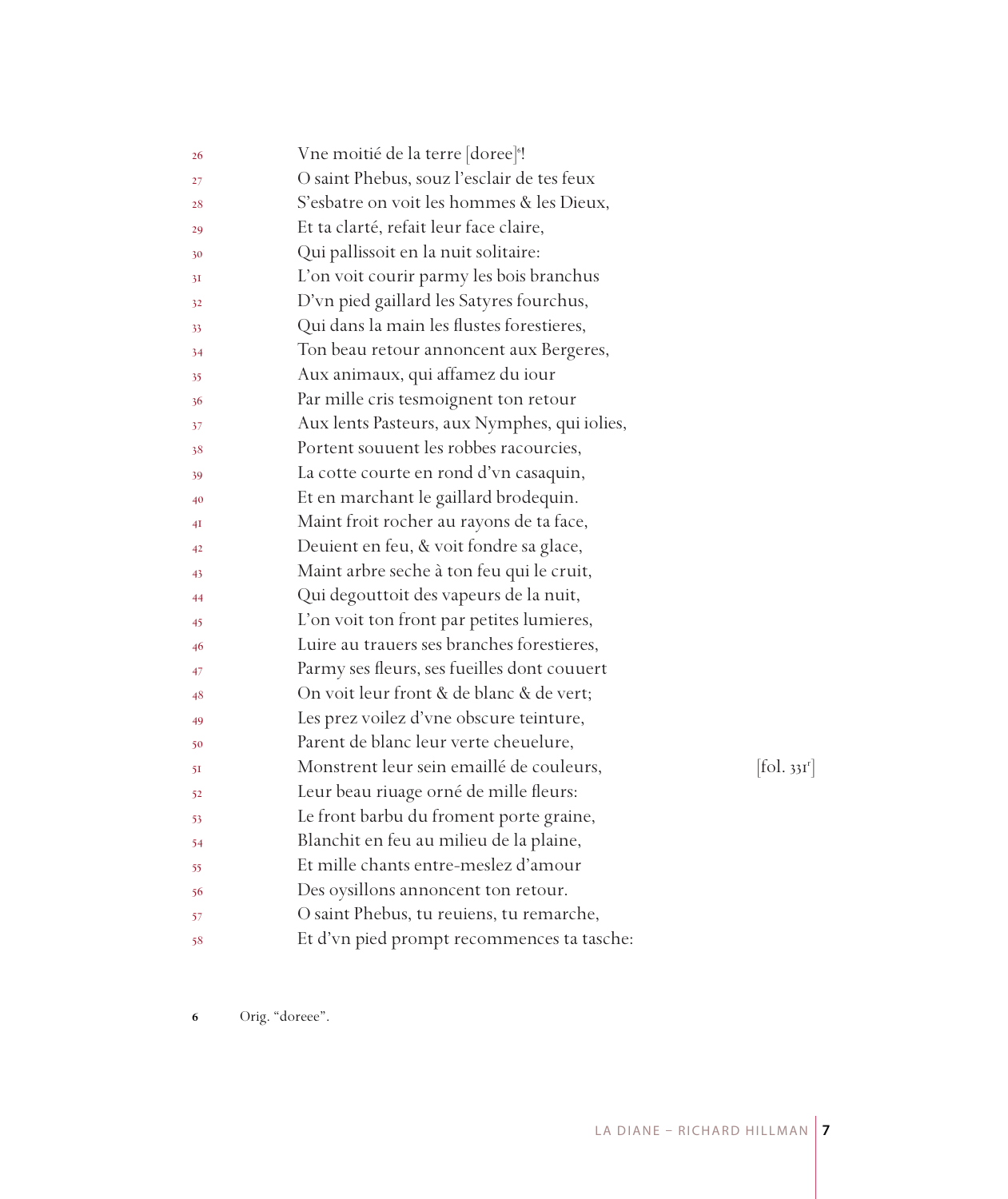| 59 | Et moy chetif recommence le cours,           |                        |
|----|----------------------------------------------|------------------------|
| 60 | Vœuf de confort de mes gauches amours:       |                        |
| 61 | Ie recommence à conter mes douleurs,         |                        |
| 62 | A remouiller mon sein de moittes pleurs,     |                        |
| 63 | Ie recommence à souspirer, à dire            |                        |
| 64 | Combien cruel i'espreuue mon martyre.        |                        |
| 65 | Comme l'on voit au retour caressé            |                        |
| 66 | Du beau soleil, le bouuier tout cassé,       |                        |
| 67 | Roide au trauail, amoureux de la peine,      |                        |
| 68 | Recommencer à labourer la plaine,            |                        |
| 69 | Ores courbé, le front de rouge peint,        |                        |
| 70 | Le soc tranchant sur la terre il estraint,   |                        |
| 71 | Ores courant d'vn esguillon seuere           |                        |
| 72 | Le bœuf tardif il pique par cholere,         |                        |
| 73 | Des pieds, des mains il trauaille, & parfois |                        |
| 74 | On oit hucher aux enuirons sa voix:          |                        |
| 75 | Ainsi tousiours mon trauail recommence       |                        |
| 76 | Comme le iour parmy les cieux s'aduance.     |                        |
| 77 | Mais qu'ay-je dit? ce qui n'a point de fin,  |                        |
| 78 | Tousiours viuant souz vn mesme destin,       |                        |
| 79 | Tousiours egal en vne mesme enuie,           |                        |
| 80 | Ne peut auoir commencement de vie:           |                        |
| 81 | Aussi le mal dont mon cœur est espoint,      |                        |
| 82 | Pour ne finir, ne recommence point:          |                        |
| 83 | Tousiours viuant il hostelle en mon ame,     |                        |
| 84 | Ainsi que viue y luit l'ardante flamme       |                        |
| 85 | Que le bel œil de Diane alluma,              | $[\text{fol. } 33I^v]$ |
| 86 | Lors que le mien en ses rais s'enflamma.     |                        |
| 87 | Phœbus endort son trauail ordinaire          |                        |
| 88 | Dans le giron de Thetis mariniere,           |                        |
| 89 | Et son repos apporte aux animaux             |                        |
| 90 | Le doux sommeil qui trancit leurs trauaux,   |                        |
| 91 | Le loup repose en son obscur repaire,        |                        |
| 92 | Et l'aignelet en son toict ordinaire:        |                        |
| 93 | Le bœuf tardif & du ioug desgagé,            |                        |
| 94 | Durant la nuict repose soulagé:              |                        |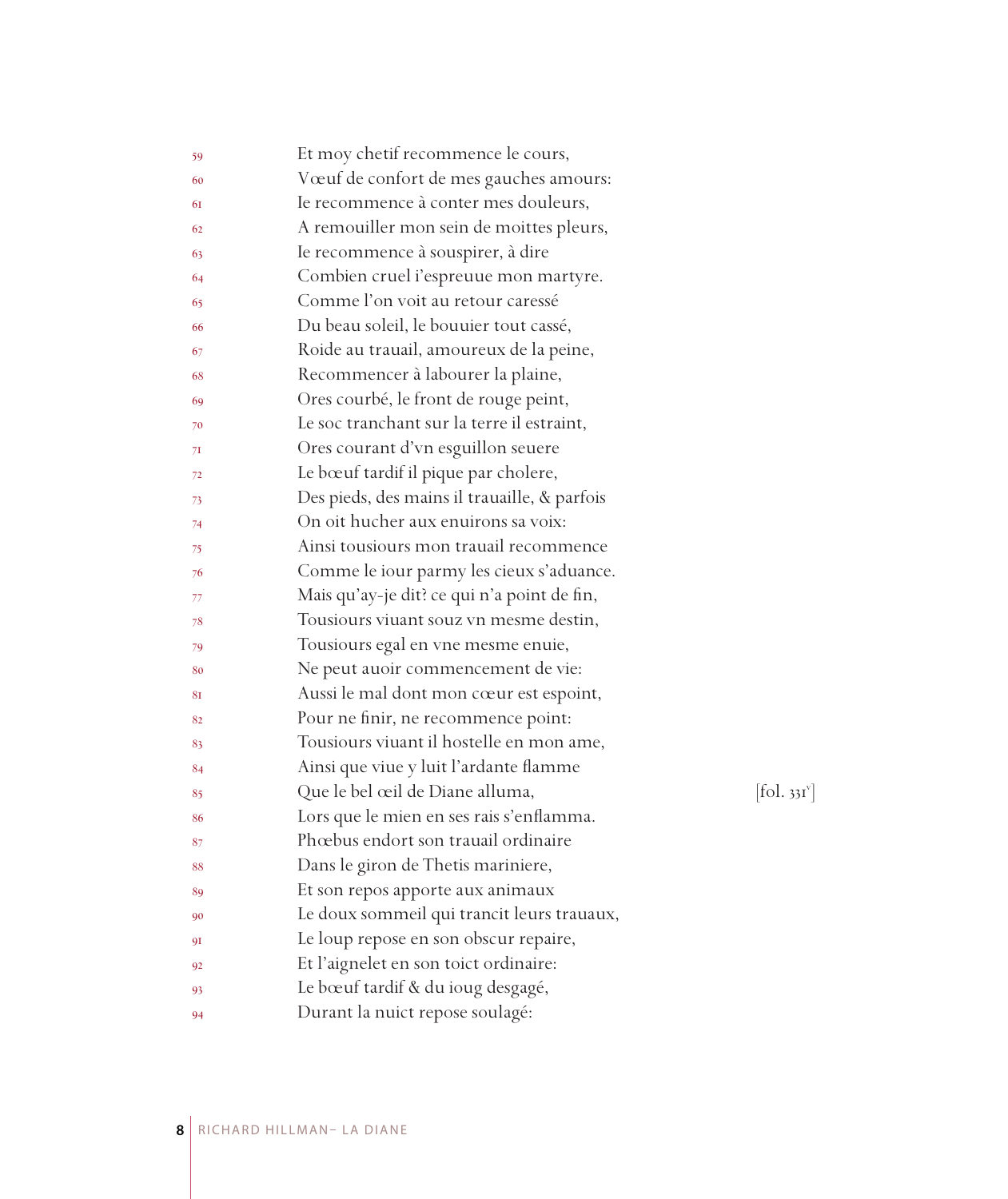| 95              | Dans les buissons, lors que la nuit est close, |                        |
|-----------------|------------------------------------------------|------------------------|
| 96              | Le viste oyseau en seureté repose,             |                        |
| 97              | Parmy les bois vn silence s'espand,            |                        |
| 98              | Et lors chacun le doux sommeil attend.         |                        |
| 99              | Tranquille & coy le ciel son front descouure   |                        |
| <b>I00</b>      | D'vn noir manteau Flore les herbes couure,     |                        |
| IOI             | Pour reposer en l'ombre des costaux,           |                        |
| <b>I02</b>      | Et souz l'horreur des passagers nuaux.         |                        |
| <b>I03</b>      | Thetys ardante au repos ordinaire,             |                        |
| <b>I04</b>      | Aux vents mutins commande de se taire          |                        |
| <b>I05</b>      | Parmy ses flots & ses poissons dispos,         |                        |
| <b>106</b>      | Durant la nuit iouissent du repos.             |                        |
| <b>TO7</b>      | Tout se resent de la grace opportune           |                        |
| 108             | Que tout mortel reçoit de la nuit brune,       |                        |
| <b>109</b>      | Tout sent son mal au sommeil s'accoiser,       |                        |
| II <sub>0</sub> | Et sa douleur en la nuit trespasser:           |                        |
| Ш               | Fors moy, chetif, qui sens tousiours ardente   |                        |
| II2             | Durant la nuit ma peine languissante,          |                        |
| <b>II3</b>      | Sans reposer s'auiuent mes douleurs,           |                        |
| H <sub>4</sub>  | Et maint ruisseau qui roule de mes pleurs:     |                        |
| $_{\rm II5}$    | Ma passion reuerdit immortelle,                |                        |
| <b>TI6</b>      | Comme au printemps la terre renouuelle.        |                        |
| H 7             | Soit que du iour luise au ciel le flambeau,    |                        |
| <b>H8</b>       | Ou que la nuit y tende son manteau,            |                        |
| <b>II9</b>      | Tousiours mon cœur en ses douleurs se noye,    | $[\text{fol. } 332^r]$ |
| <b>I20</b>      | Le mal tousiours trancit ma courte ioye,       |                        |
| T2T             | Tousiours ie trouue à mes yeux mille pleurs,   |                        |
| I22             | Mon sein ardant de cent mille chaleurs,        |                        |
| I23             | Mon corps esteint de regret qui le pasme,      |                        |
| I24             | Noyé de pleurs, & consomme de flamme.          |                        |
| 125             | Voilà que c'est qu'aimer & n'estre aimé,       |                        |
| I <sub>26</sub> | Voilà que c'est qu'vn desir affamé,            |                        |
| <b>I27</b>      | Qui ne sçauroit pour noyer son martyre         |                        |
| 128             | Gouster le bien que pour bien il desire.       |                        |
| <b>I29</b>      | Rien que l'amour ne peut estre assez fort      |                        |
| <b>I30</b>      | Pour des prudents changer le iuste sort.       |                        |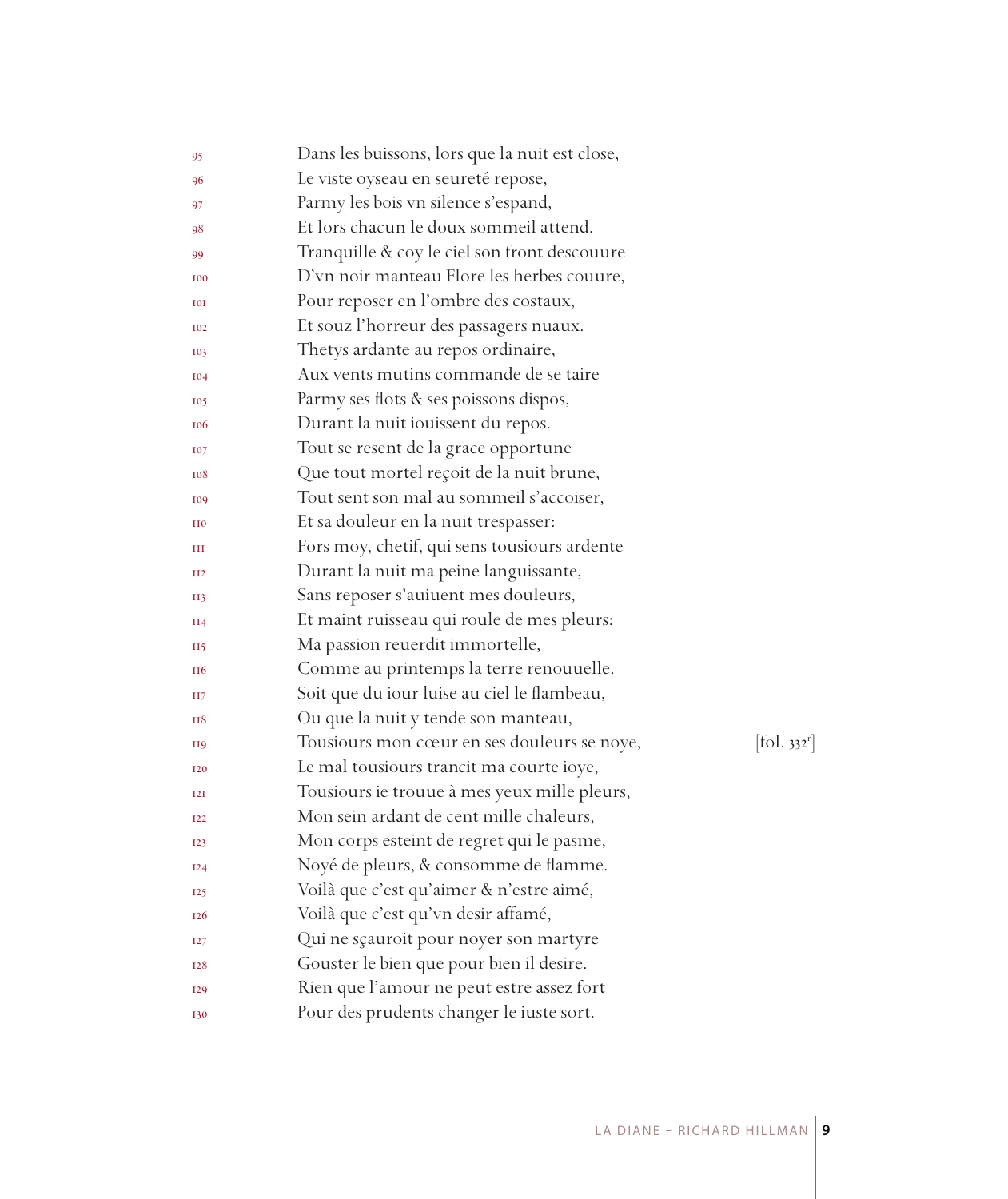| <b>131</b>      | Fors qu'à ce mal qui tout sçauoir despite,       |                          |
|-----------------|--------------------------------------------------|--------------------------|
| <b>I32</b>      | Qui vainq la loy, l'homme sage resiste,          |                          |
| 133             | Mais si des Dieux l'esprit en est contraint,     |                          |
| 134             | En luy cedant le sage ne faut point,             |                          |
| 135             | Son graue esprit la honte ne martelle:           |                          |
| <b>I36</b>      | Car qui pouuoit auoir l'ame plus belle,          |                          |
| 137             | L'experience, & plus grand le sçauoir,           |                          |
| 138             | Que les grands Dieux qui diuins se font voire?   |                          |
| 139             | Faillir comme eux n'est point trait d'iniustice: |                          |
| <b>I40</b>      | Car leur nature est exempte de vice.             |                          |
| 14I             | Serf de l'Amour ie cherche à l'honorer,          |                          |
| I42             | Et serf tousiours ie luy veux demeurer:          |                          |
| 143             | Car c'est honneur que de seruir vn maistre       |                          |
| I44             | Que Roy des Dieux aux Dieux se fait cognoistre.  |                          |
| I45             | Mais il est temps de conduire beellants          |                          |
| I <sub>46</sub> | Mes aignelets broutter parmy les champs:         |                          |
| <b>147</b>      | J'enten leur voix, qui m'appelle esploree,       |                          |
| 148             | Pour les guider le long de ceste pree:           |                          |
| <b>I49</b>      | Là ie pourray ma Diane trouuer,                  |                          |
| <b>I50</b>      | Et pour m'aimer son vouloir esprouuer.           | [Sort Fauste.]           |
|                 | DIANE [en entrant]                               | [fol. 332 <sup>v</sup> ] |
| <b>15I</b>      | Ce qui se voit, ce qui du doigt se touche,       |                          |
| <b>I52</b>      | Ce qui se sent, ce qui part' de la bouche,       |                          |
| 153             | Ce qui se meut, & bref tout ce qui prent         |                          |
| 154             | Estre du feu, qui le saint iour nous rend,       |                          |
| 155             | Ce qui là haut immortel se dispose,              |                          |

- Ce qui mortel en la terre respose,
- Tout ce qui vit, ce qui a le pouuoir
- De se nourrir, de viure, & se mouuoir,

 The metre is against taking "part" as an error for "parle"; more probable is a survival of the old verb "partir" in the sense of "share", "participate". See A. J. Greimas, *Dictionnaire de l'ancien français*, 2nd ed. (Paris: Larousse, 1992), and *Le Trésor de la langue française informatisé* (<http://atilf.atilf.fr/>, accessed October 2014), s.v. "[B]ouche" here seems metonymic for nourishment, since the context is the basic functions of life; cf. below, l. 158.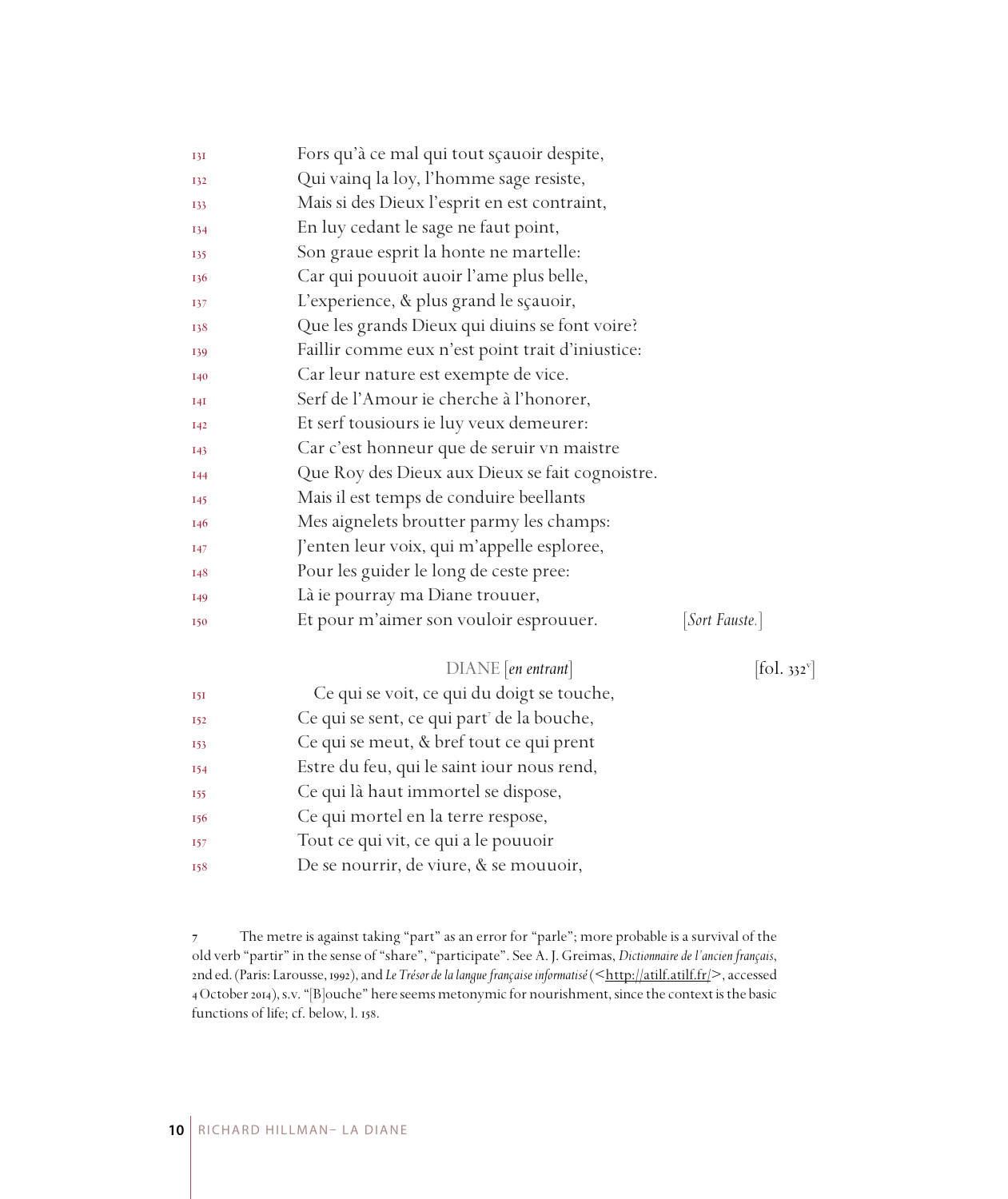| 159              | Est compassé d'vne graue prudence,                         |                      |
|------------------|------------------------------------------------------------|----------------------|
| <b>160</b>       | Marche par ordre, & l'ordre ne deuance.                    |                      |
| <b>161</b>       | Le firmament fait son cours ancien,                        |                      |
| 162              | Phœbus son tour, & Diane le sien.                          |                      |
| I <sub>6</sub> 3 | Le ciel parmy la terre ne s'enlace,                        |                      |
| 164              | La mer superbe hors ses bornes ne passe,                   |                      |
| I <sub>65</sub>  | Le palle Hyuer ne vient en la bea[u]té <sup>s</sup>        |                      |
| I <sub>66</sub>  | Du gay Printemps, ny l'Automne en Esté:                    |                      |
| 167              | Ces larges prez, ces arbres, ce bosquage,                  |                      |
| 168              | Ne portent point leur verdeur en la nage,                  |                      |
| 169              | Et <sup>®</sup> ces doux fruicts qui pendent orangez       |                      |
| 170              | Au haut de l'arbre es branches arrangez,                   |                      |
| 17I              | Ne viennent point au vol de l'hirondelle,                  |                      |
| <b>I72</b>       | O[u] <sup>10</sup> ce pendant que l'Hyuer nous regele:     |                      |
| 173              | Les feux du ciel qui luisent estoilez                      |                      |
| 174              | Ne sont confus l'vn dans l'autre meslez,                   |                      |
| 175              | Et ce grand tout que Dieu saint on appelle,                |                      |
| 176              | Donne à chacun sa place naturelle,                         |                      |
| 177              | Son tour, son ordre, & sans confusion                      |                      |
| 178              | Tout sous sa main parfait son action,                      |                      |
| 179              | Tout va par ordre, & de l'ordre est [nourrie] <sup>"</sup> |                      |
| 180              | Des corps du ciel & d'enbas l'harmonie:                    |                      |
| <b>181</b>       | Tout va par ordre: amour seul excepté,                     |                      |
| 182              | Qui ne cognoist raison, ny equité,                         |                      |
| 183              | Qui rend confus aux traits de sa malice                    | $[\text{fol. } 333]$ |
| 184              | L'ordre du monde, & chasse la iustice.                     |                      |
| 185              | Amour enfant, porte un corps de garçon                     |                      |
| 186              | Nud de prudence, & l'ame de raison,                        |                      |
| 187              | Et pour couurir d'ignorance son vice,                      |                      |
| 188              | Veut qu'vn bandeau en voile la notice,                     |                      |

 Orig. "beanté": inversion of "n" and "u" is frequent; a rare (indeed, it would seem, the unique) instance where the Saumur and BnF (Tolbiac) copies show a corrected state of the text.

Orig. "En", which makes little (if any) sense.

Orig. "nourrrie".

Orig. "Où".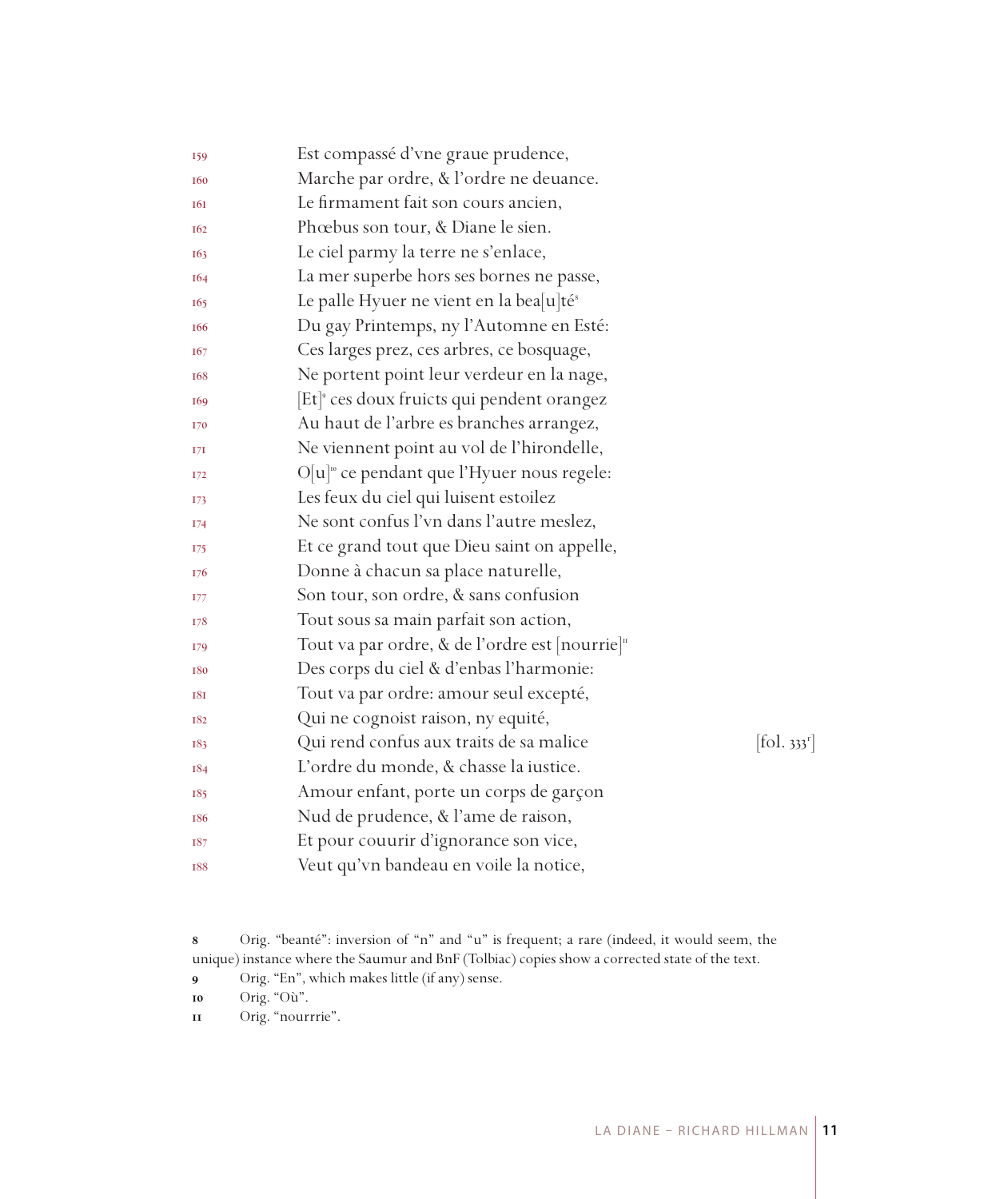| 189             | Veut estre aueugle afin d'excuse auoir         |            |
|-----------------|------------------------------------------------|------------|
| 190             | Si bien souuent à faute de bien voir           |            |
| <b>191</b>      | Jl va roulant dans vn gouffre de fautes,       |            |
| 192             | Qui sont vertus aux ames trop peu cautes:      |            |
| 193             | Enfant il est, & veut estre estimé,            |            |
| 194             | Pour n'estre pas comme vn viellard blasmé,     |            |
| 195             | Qui ne sçauroit couurir par ignorance          |            |
| 196             | Son mal commis, comme la fole enfance.         |            |
| 197             | Car ceux qui ont & l'aage & le sçauoir,        |            |
| 198             | N'osent faillir, sans diffamez se voir:        |            |
| 199             | Le mal qui est à l'enfant tolerable,           |            |
| 200             | Est au vieillard souuent vituperable,          |            |
| 201             | Car le sçauoir s'acquiert par vn long temps,   |            |
| 202             | Et le conseil s'accroist auec les ans,         |            |
| 203             | Vit souz ce poil, que le temps qui tout mange, |            |
| 204             | En teint de neige à la parfin eschange:        |            |
| 205             | Ceux qui ce bien par le temps ont acquis,      |            |
| 206             | Que l'aage vieil en sçauoir rend exquis,       |            |
| 207             | Ne sont exempts de peine ny de blasme,         |            |
| 208             | Si le peché leur vieillesse diffame:           |            |
| 209             | Mais ceux qui n'ont ny sçauoir, ny raison,     |            |
| 210             | Ny le conseil acquis par la saison,            |            |
| 2II             | En offençant excusent leur offence,            |            |
| 212             | Car la ieunesse est mere d'ignorance.          |            |
| 213             | Voilà pourquoy ieunes on voit tousiours        |            |
| 2I <sub>4</sub> | Du fol amour les actes & les iours.            |            |
| 215             | O cruel Dieu, qui te rends remarquable         |            |
| 216             | Pour estre prompt, & sur tous variable,        |            |
| 217             | Qui fais ton loz d'auoir l'ame agité,          | [fol. 333] |
| 218             | De vains pensers & d'infidelité:               |            |
| 219             | Combien de fois serue souz ta puissance,       |            |
| 220             | Ay ie esprouué ta legere inconstance?          |            |
| 221             | Combien de fois ay ie senty peruers            |            |
| 222             | A m'offenser tes traits, tes feux diuers?      |            |
| 223             | D'Amour le nom contraire à sa nature,          |            |
| 224             | A ses effects fait laschement iniure,          |            |

 $[\text{fol. } 333^{\circ}]$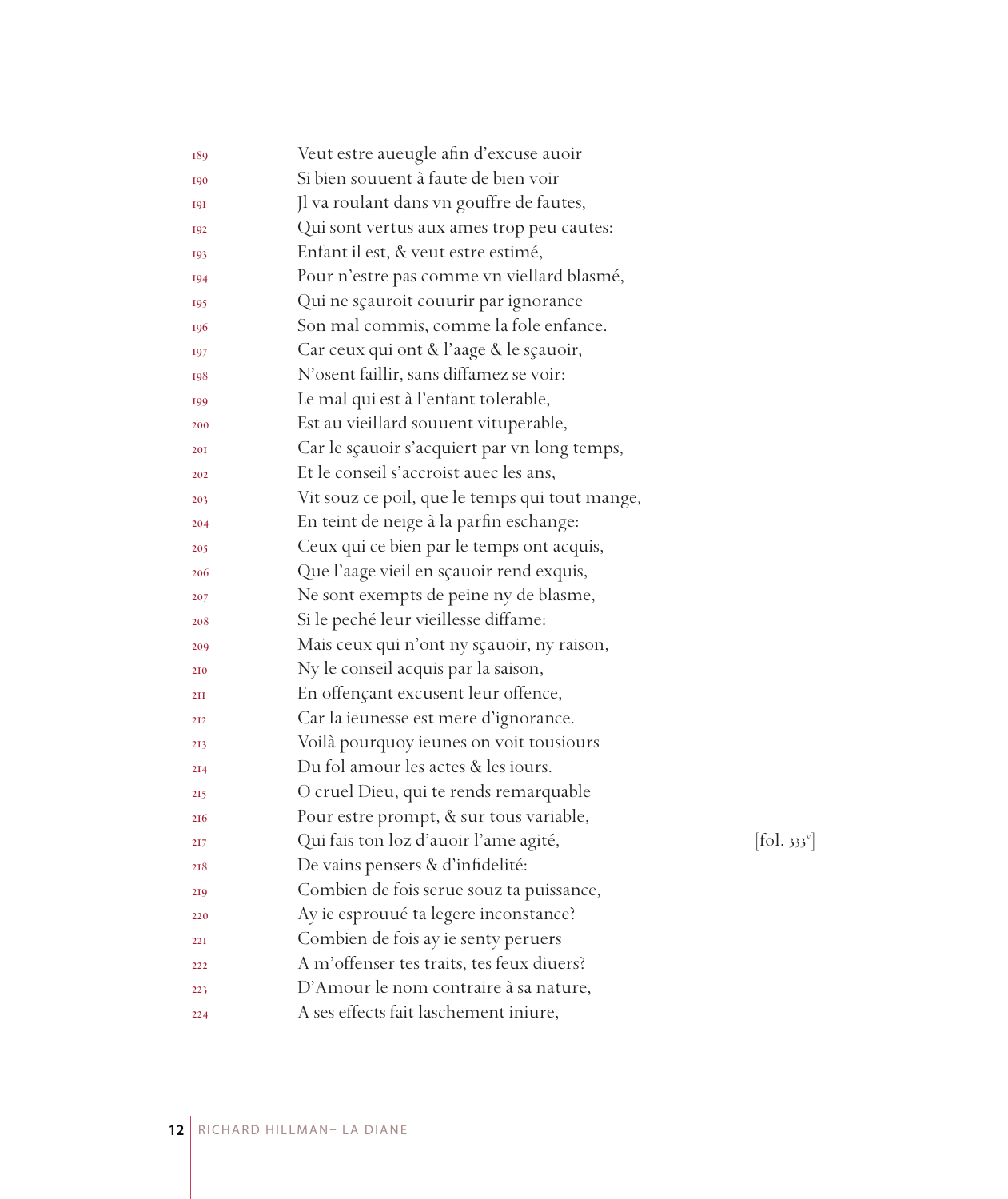| 225 | Puis que l'Amour par vn vouloir commun                         |  |
|-----|----------------------------------------------------------------|--|
| 226 | Deux cœurs assemble & n'en fait estre qu'vn:                   |  |
| 227 | Mais cet Amour, que le vulgaire appelle                        |  |
| 228 | L'aueugle enfant de Venus l'infidele,                          |  |
| 229 | Au lieu d'Amour est vn tyran peruers                           |  |
| 230 | Qui trouble tout, qui met tout à l'enuers,                     |  |
| 23I | Qui gaste l'ordre, & apporte à noz vies                        |  |
| 232 | Diuers desirs & diuerses enuies.                               |  |
| 233 | Comme l'on voit par le soleil leché                            |  |
| 234 | Le sein d'vn champ en vn rien deseché,                         |  |
| 235 | Puis tout soudain se noyer tout de pluye,                      |  |
| 236 | Selon qu'il plaist au ciel qui se varie.                       |  |
| 237 | Ores trop sec par la chaleur il fend,                          |  |
| 238 | Ores mouillé v $[n]e^n$ riuiere il rend,                       |  |
| 239 | Sans qu'vn seul iour en mesme estat l'encerne,                 |  |
| 240 | Selon qu'il plaist au ciel qui le gouuerne:                    |  |
| 24I | Ainsi l'amour rend diuers ses effects,                         |  |
| 242 | Et fait errer les esprits plus parfaits.                       |  |
| 243 | Je l'ay senty en amour malheureuse,                            |  |
| 244 | Du pasteur Fauste autresfois amoureuse,                        |  |
| 245 | Fauste qui fut iadis le seul plaisir                           |  |
| 246 | De mes deux yeux & mon plus doux desir,                        |  |
| 247 | Qui fut seigneur de mon ame qui sienne                         |  |
| 248 | Pour le seruir refusoit d'estre mienne.                        |  |
| 249 | He que iadis ardente ie l'aimois,                              |  |
| 250 | Que son amour bien heureux i'estimois,                         |  |
| 25I | Auant qu'Amour d'vne nouuelle flamme<br>$[\text{fol. } 334^r]$ |  |
| 252 | D'vn nouueau feu eust embrazé mon ame.                         |  |
| 253 | Mais tout soudain que i'eus veu les beaux yeux                 |  |
| 254 | Du beau Nymphis, son front, ses longs cheueux,                 |  |
| 255 | Et ce corail qui doucement se couche                           |  |
| 256 | Sur les œillets de sa mignarde bouche,                         |  |
| 257 | Que ses propos par vn sucre pipeur,                            |  |

Orig. "vue"**.**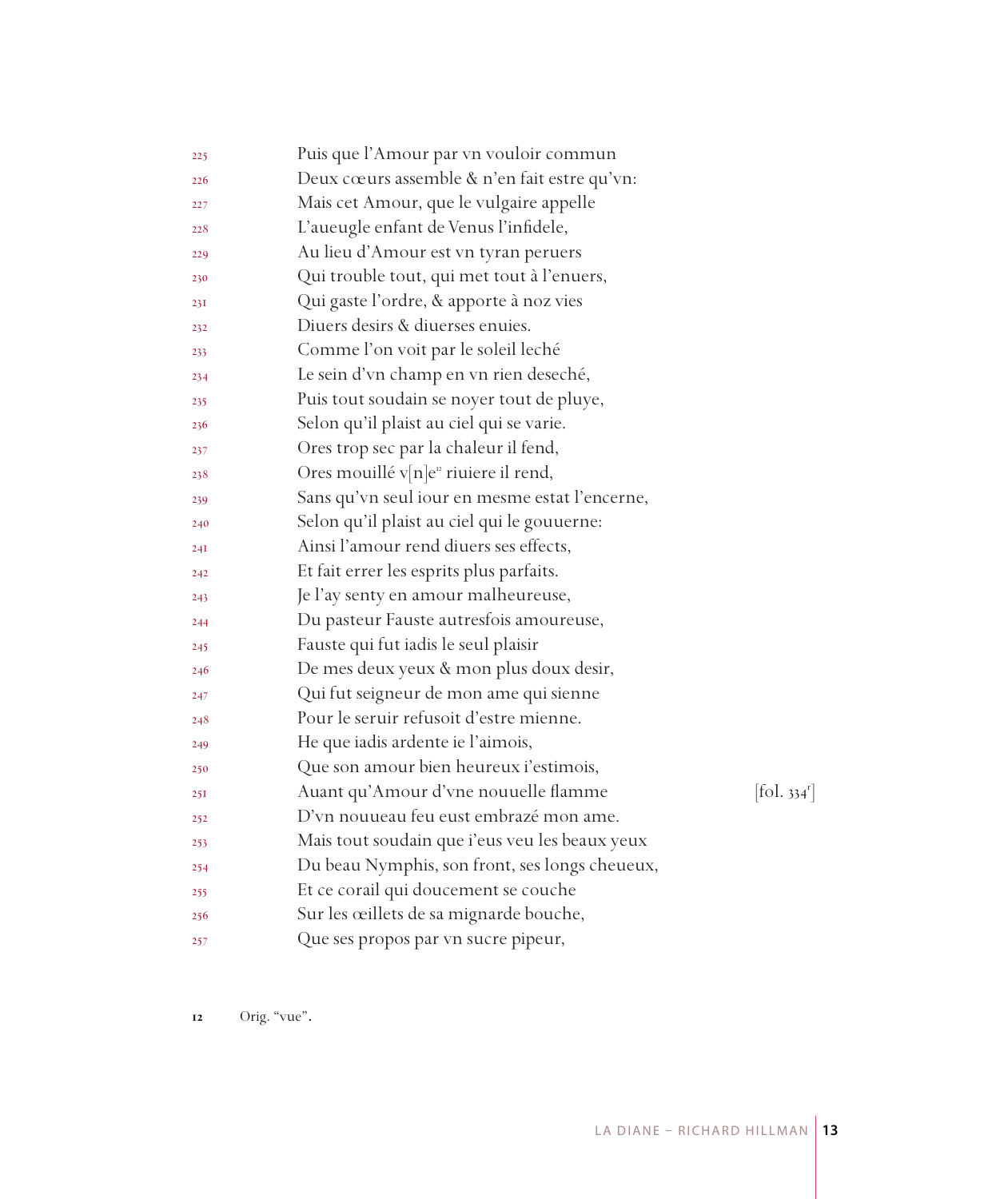| 258 | Mesle de ris eurent charmé mon cœur,                   |                                           |
|-----|--------------------------------------------------------|-------------------------------------------|
| 259 | Et que sa voix, ou plustost l'harmonie                 |                                           |
| 260 | Des cieux diuins eust mon ame rauie:                   |                                           |
| 26I | Lors ie perdis en vn prompt mouuement                  |                                           |
| 262 | Le souuenir de Fauste mon amant:                       |                                           |
| 263 | Je n'eus plus soin de luy garder fidele                |                                           |
| 264 | Mon amitié, qu'il iugeoit immortelle,                  |                                           |
| 265 | Ses yeux, son front, ses deuis & son port              |                                           |
| 266 | Me furent lors cruels comme la mort:                   |                                           |
| 267 | Ce que i'aimoy me fut desagreable,                     |                                           |
| 268 | D'auoir aimé ie m'estimois coulpable.                  |                                           |
| 269 | O changement! Ainsi tout icy bas                       |                                           |
| 270 | Change de forme, & chemine à grands pas                |                                           |
| 27I | Vers le tombeau, où gist enseuelie                     |                                           |
| 272 | Auec noz corps nostre mortelle vie.                    |                                           |
| 273 | Je changeay donc de vouloir & d'amant,                 |                                           |
| 274 | Mais ie ne sçay d'où vint ce changement,               |                                           |
| 275 | Ce nouueau feu, ceste flamme nouuelle,                 |                                           |
| 276 | Ne qui rendit ma promesse infidele.                    |                                           |
| 277 | Auparavuant que ces antres & bois                      |                                           |
| 278 | Eussent d'Amour receu les foles loix,                  |                                           |
| 279 | Que les pasteurs, les nymphes, les bergeres,           |                                           |
| 280 | Qui dans ces prez se trouuent ordinaires,              |                                           |
| 28I | Eussent cogneu mainte ruse, maint tour,                |                                           |
| 282 | Maint fol desir de l'inconstant amour,                 |                                           |
| 283 | Et qu'on eust fait comme es villes plus foles          |                                           |
| 284 | Gloire & $[{\text{honneur}}]^n$ de trahir ses paroles, |                                           |
| 285 | Qu'on eust sucré par vn propos pipeur                  | $\left[ \text{fol. } 334^{\circ} \right]$ |
| 286 | Par vn sousris le venin de son cœur,                   |                                           |
| 287 | Qu'on eust vsé de langues mensongeres,                 |                                           |
| 288 | De faux appas à tromper ordinaires,                    |                                           |
| 289 | De vains propos, de promesses, de veux,                |                                           |
| 290 | Et de serments pour abuser les Dieux,                  |                                           |

Orig. "honnneuu".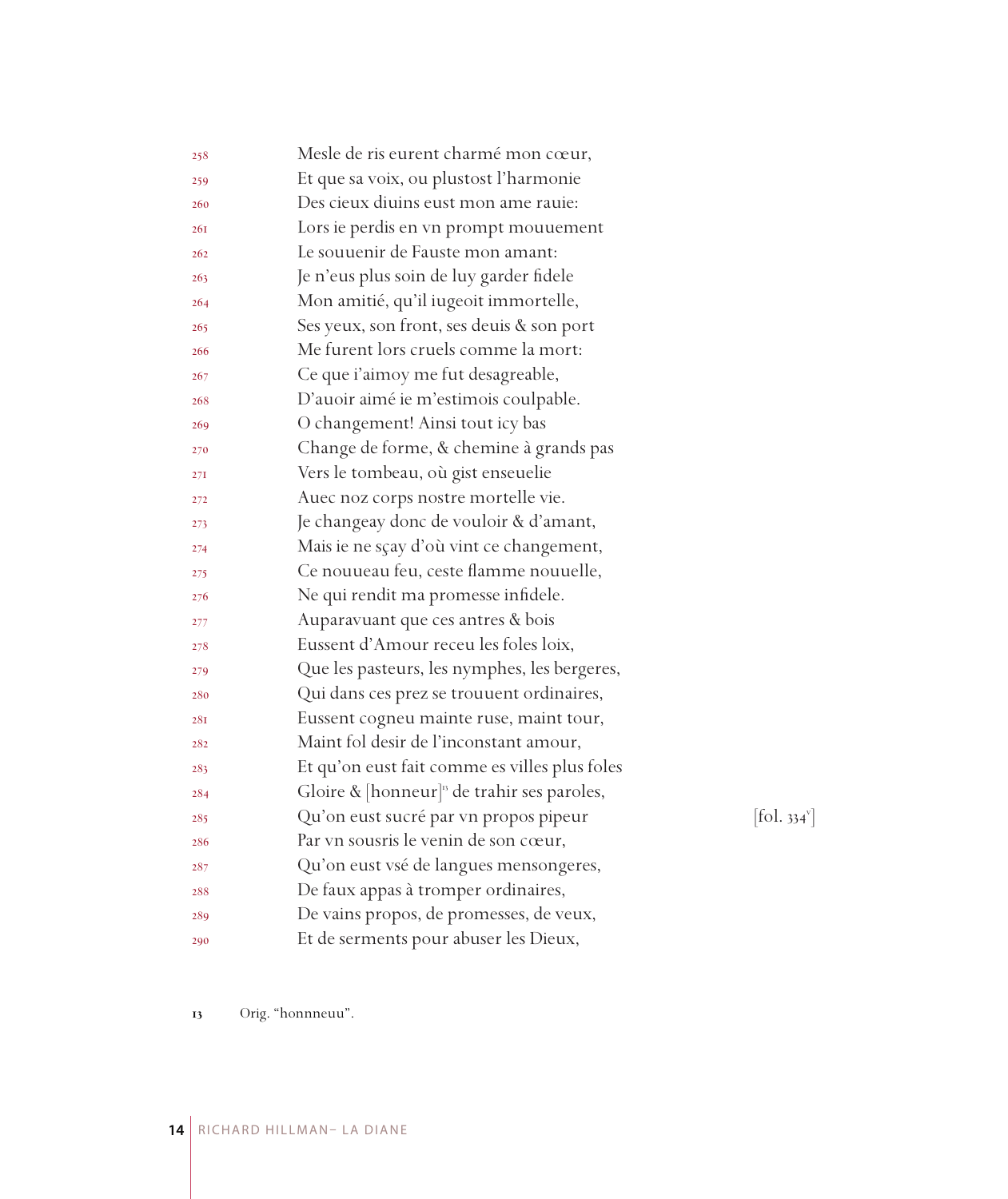| 29I | Qu'on eust rendu sa parole contraire           |
|-----|------------------------------------------------|
| 292 | A son desir, & son ame aduersaire              |
| 293 | De ses propos, qui deceuoient les cœurs        |
| 294 | Qui se perdoient en leurs chants deceueurs:    |
| 295 | L'amour estoit constant & veritable,           |
| 296 | Sans, comme il fait, nous tromper variable,    |
| 297 | Et des amans les amoureux esprits              |
| 298 | D'vn nouueau feu ne s'embrazoient épris,       |
| 299 | Sainte la foy, l'amour pure loyale,            |
| 300 | La volonté entre les cœurs egale,              |
| 301 | Vraye la foiy, & des loyaux amans              |
| 302 | Vifs les propos, & sacrez les sermens.         |
| 303 | O feint amours! hé que n'es-tu encore          |
| 304 | Dans ces palais, que maint esmail redore?      |
| 305 | Dans ces citez, dans ces superbes cours,       |
| 306 | Où la traison se rencontre tousiours,          |
| 307 | La ruse feinte, & la foy, qui pariure          |
| 308 | Fait à la foy des Monarques iniure,            |
| 309 | Sans t'estre mis errant parmy ces bois,        |
| 310 | Pour nous trancir au doux son de ta voix?      |
| 3II | Mais, traistre amour, il faut qu'on t'obeisse, |
| 312 | Et que vertu l'on estime ton vice.             |
| 313 | Il faut le faire, & nostre cœur atteint        |
| 314 | De ta fureur, helas y est contraint!           |

[*Entre Fauste*.]

#### FAVSTE

| 315 | Belle Diane, ô combien dommageable      |                                   |
|-----|-----------------------------------------|-----------------------------------|
| 316 | Est ta beauté, pour estre variable?     |                                   |
| 317 | Combien ton œil de blasme a merité,     | $\left[ \text{fol. } 335 \right]$ |
| 318 | Pour estre beau & plein d'impieté?      |                                   |
| 319 | Rien ne nous fait icy tant de dommage,  |                                   |
| 320 | Qu'vne beauté inconstante & volage;     |                                   |
| 32I | C'est de malheurs vne profonde mer      |                                   |
| 322 | Où maints amants se perdent pour aimer: |                                   |
|     |                                         |                                   |

 $[$ fol. 335 $^{\mathrm{r}}$ ]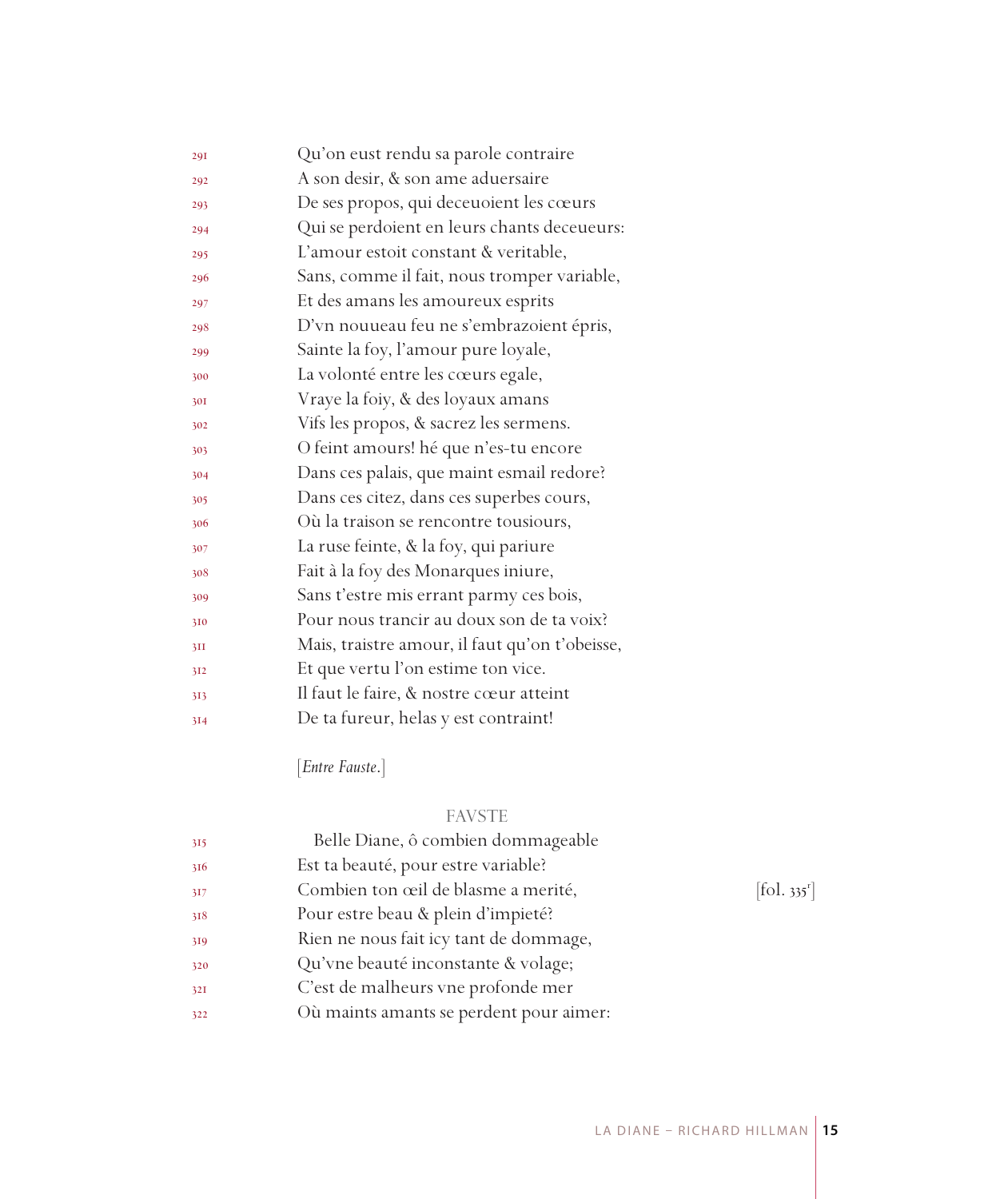| 323 | Ce sont les voix des cruelles Sirenes,                                    |  |
|-----|---------------------------------------------------------------------------|--|
| 324 | Qui nous font choir en vn gouffre de peines;                              |  |
| 325 | C'est de Meduse & le front & les yeux,                                    |  |
| 326 | Qui transformoient les pauures amoureux:                                  |  |
| 327 | Sont les appas de l'impudique Circe,                                      |  |
| 328 | Qui transformoit les compagnons d'Vlysse:                                 |  |
| 329 | Ce sont les yeux des basilics cuels,                                      |  |
| 330 | Qui par leurs traits font mourir les mortels,                             |  |
| 33I | Ce sont les pleurs du Crocodil qu'honore                                  |  |
| 332 | Le peuple noir, qui les passans deuore:                                   |  |
| 333 | C'est du poison de sucre radoucy,                                         |  |
| 334 | Dont la douceur rend nostre ame trancy,                                   |  |
| 335 | Bref c'est vn mal de tous les maux le pire:                               |  |
| 336 | Car la beauté qui noz ames attire                                         |  |
| 337 | Par vn desir extreme d'en auoir                                           |  |
| 338 | La iouissance, & possesseur s'en voir,                                    |  |
| 339 | Plus elle est belle, ah plus elle est cruelle                             |  |
| 340 | A noz desirs, quand elle est infidele.                                    |  |
| 34I | De la beauté s'engendre le desir,                                         |  |
| 342 | Et du desir vient l'amoureux plaisir.                                     |  |
| 343 | Ce qui est beau se rend plus desirable                                    |  |
| 344 | Plus il se monstre à noz yeux agreable:                                   |  |
| 345 | Souffrir beaucoup, aimer, ne l'estre pas,                                 |  |
| 346 | C'est vn malheur qui nous traine au trespas,                              |  |
| 347 | Mesmes alors qu'vne ingratte maistresse,                                  |  |
| 348 | Fausse sa foy, & brise sa promesse.                                       |  |
| 349 | Ce que la foy nous oblige est à nous,                                     |  |
| 350 | Est ceste foy se rend commune à tous <sup>14</sup>                        |  |
| 35I | Pour de tous estre immortelle honoree,<br>$[\text{fol. } 335^{\text{v}}]$ |  |
| 352 | Et pour se voir parmy nous asseuree.                                      |  |
| 353 | Belle Diane, helas! souuienne toy                                         |  |
| 354 | M'auoir donné ton amour & ta foy,                                         |  |
| 355 | Ton cœur, ton ame! hé peux-tu bien felonne                                |  |

The speech is continuous, and I delete the full stop placed at the end of this line in the original.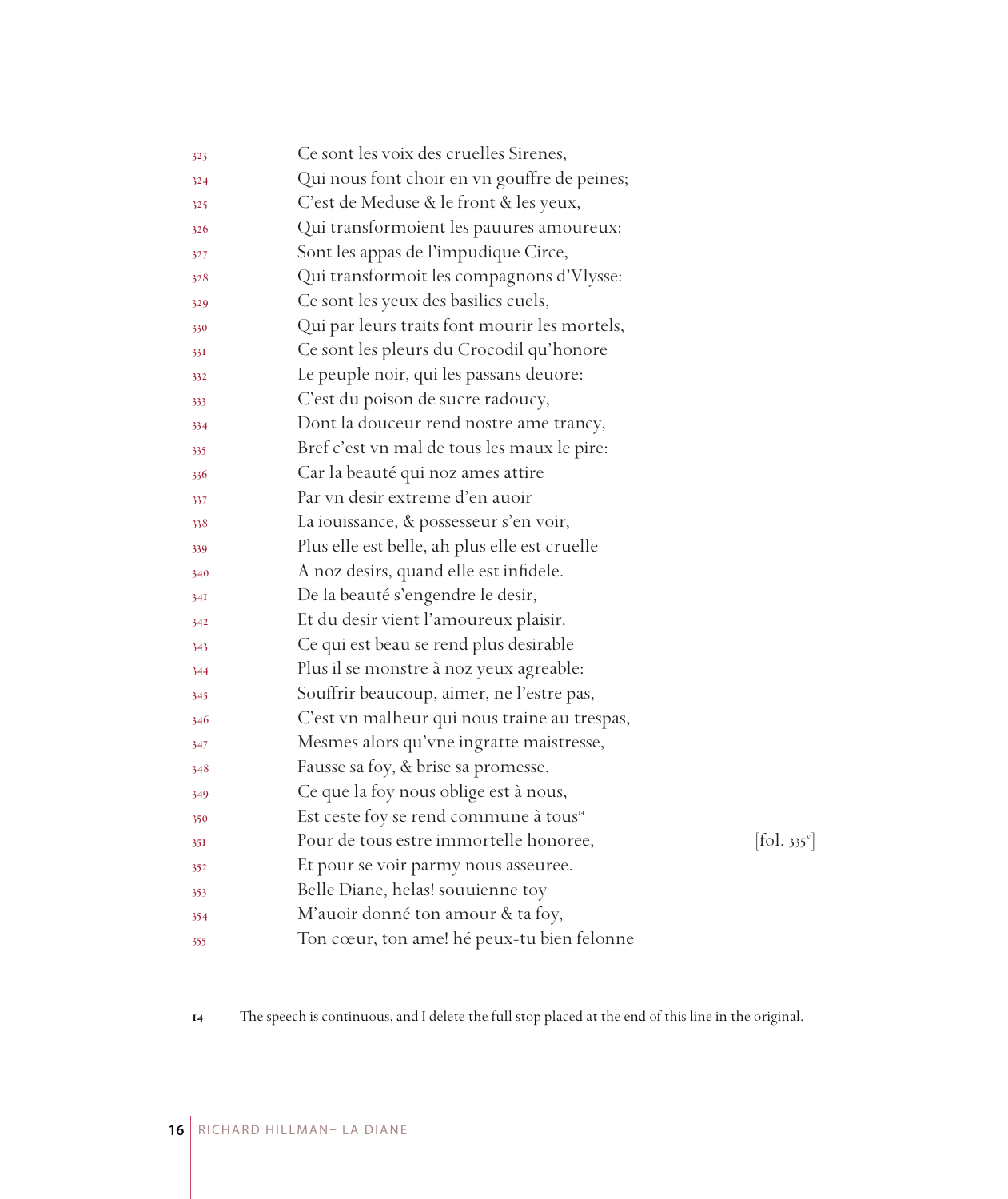| Non, tu ne peux, ou bien si tu le fais,<br>357<br>Les puissans Dieux vengeurs de noz forfaits,<br>358<br>Qui veulent seuls accabler le pariure,<br>359<br>Par mille traits vengeront ceste iniure.<br>360<br>La main des Dieux souuent lente punir<br>36I<br>Notre forfait, ne laisse de tenir<br>362<br>Le glaiue nud, qui à la fin s'abysme<br>363<br>Dans notre sang, & punit nostre crime.<br>364<br>En m'escoutant trembles-tu point d'effroy,<br>365<br>Toy qui fais loz de pariurer ta foy?<br>366 | 356 | En faire don à vne autre personne? |
|-----------------------------------------------------------------------------------------------------------------------------------------------------------------------------------------------------------------------------------------------------------------------------------------------------------------------------------------------------------------------------------------------------------------------------------------------------------------------------------------------------------|-----|------------------------------------|
|                                                                                                                                                                                                                                                                                                                                                                                                                                                                                                           |     |                                    |
|                                                                                                                                                                                                                                                                                                                                                                                                                                                                                                           |     |                                    |
|                                                                                                                                                                                                                                                                                                                                                                                                                                                                                                           |     |                                    |
|                                                                                                                                                                                                                                                                                                                                                                                                                                                                                                           |     |                                    |
|                                                                                                                                                                                                                                                                                                                                                                                                                                                                                                           |     |                                    |
|                                                                                                                                                                                                                                                                                                                                                                                                                                                                                                           |     |                                    |
|                                                                                                                                                                                                                                                                                                                                                                                                                                                                                                           |     |                                    |
|                                                                                                                                                                                                                                                                                                                                                                                                                                                                                                           |     |                                    |
|                                                                                                                                                                                                                                                                                                                                                                                                                                                                                                           |     |                                    |
|                                                                                                                                                                                                                                                                                                                                                                                                                                                                                                           |     |                                    |

#### DIANE

| 367 | Fauste tay-toy: tes plaintes, ta menace      |           |
|-----|----------------------------------------------|-----------|
| 368 | N'apportent point de frayeur à ma face:      |           |
| 369 | Car ie sçay bien que iamais des amans        |           |
| 370 | On ne punit les pariures sermens:            |           |
| 37I | Juppin s'en rit, & luy-mesme n'estime        |           |
| 372 | Faussant sa foy commettre quelque crime.     |           |
| 373 | Car des amans tout le pouuoir depend         |           |
| 374 | Du faux Amour qui pariures les rend:         |           |
| 375 | Ils sont forcez à son vouloir de viure,      |           |
| 376 | Et comme maistre en tous lieux de le suiure: |           |
| 377 | Jl les conduit comme les pastoureaux         |           |
| 378 | Parmy les prez conduisent leurs aigneaux.    |           |
| 379 | Le mal qu'on fait par force est excusable,   |           |
| 380 | Et seulement l'autheur en est coulpable,     |           |
| 381 | Non pas celuy qui le fait malgré luy,        |           |
| 382 | Puis que tout seul punissable est celuy      |           |
| 383 | Qui de son gré, non par force forcee,        | [fol. 336 |
| 384 | Commet le mal dont sa gloire est blessee.    |           |
| 385 | Hé qui peut donc reprendre les amans         |           |
| 386 | Si malgré eux ils brisent leurs sermens?     |           |
| 387 | Rien à l'Amour dans le ciel ne resiste,      |           |
| 388 | Et des mortels la puissance il despite:      |           |
| 389 | Jl force tout, & sa cruelle loy              |           |
|     |                                              |           |

r ]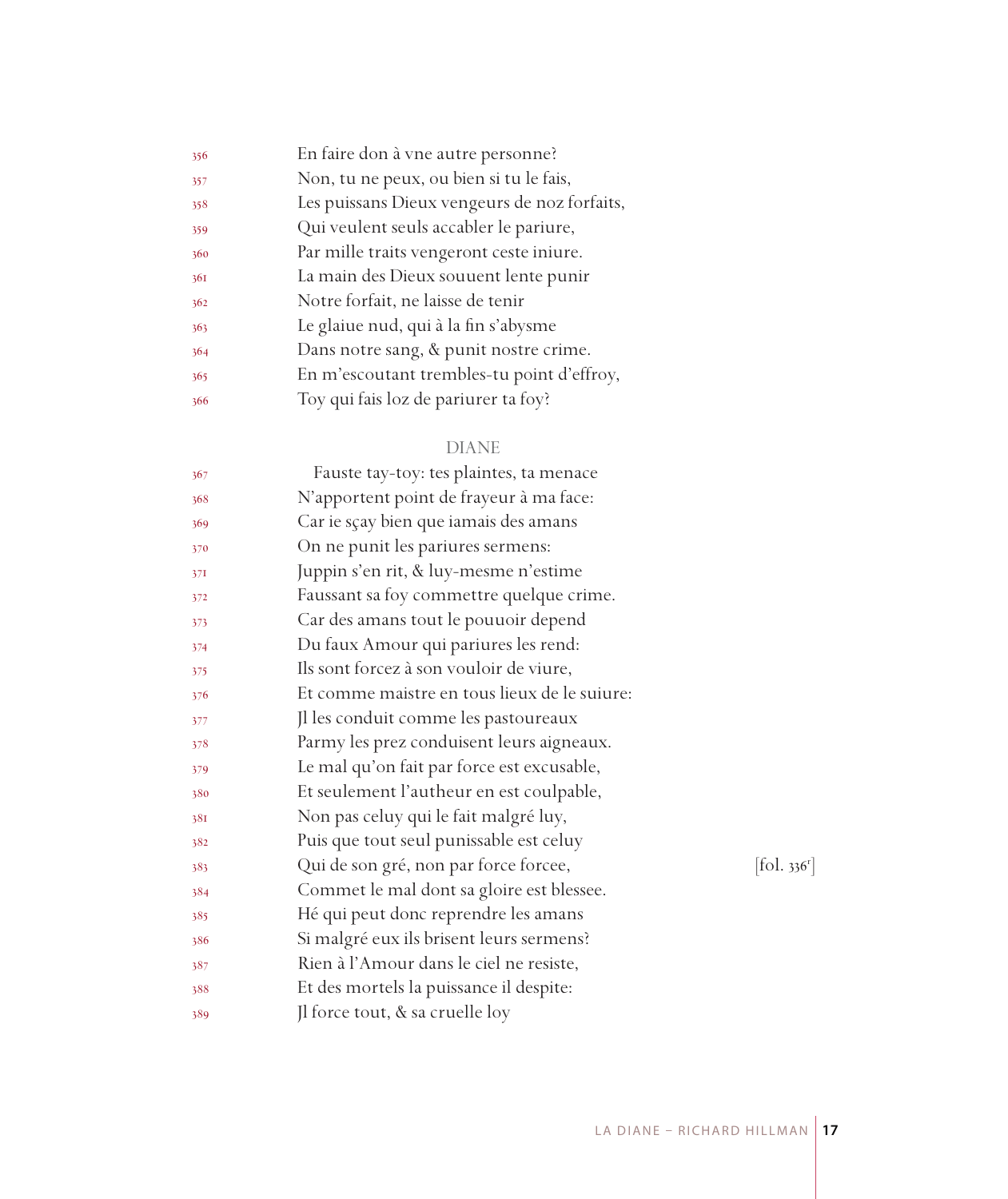| 390             | Nous fait souuent violer nostre foy,                                                     |
|-----------------|------------------------------------------------------------------------------------------|
| 391             | Nostre serment, noz vœux, nostre constance,                                              |
| 392             | Tant son pouuoir a sur nous de puissance:                                                |
| 393             | Ceux qui par luy quelque iniustice ont fait                                              |
| 394             | N'ont autre excuse à lauer leur forfait                                                  |
| 395             | Sinon qu'Amour, à qui nul n'a puissance                                                  |
| 396             | De resister, est autheur de l'offence.                                                   |
| 397             | Ainsi ie suis excusable enuers toy,                                                      |
| 398             | T'ayant faussé comme tu dis, ma foy.                                                     |
| 399             | Si tu ne peux te contraindre en toy-mesme                                                |
| 400             | De n'aimer point celle-là qui ne t'aime,                                                 |
| 40I             | Et si l'Amour te force à requerir                                                        |
| 402             | Celle qui vit pour te faire mourir,                                                      |
| 403             | Comment veux-tu que ie force mon ame                                                     |
| 404             | De n'aimer point la beauté qui l'enflamme?                                               |
| 405             | Comment veux-tu que ie porte en mon cœur                                                 |
| 406             | Vn chaud brazier, sans en sentir l'ardeur?                                               |
| 407             | Non, Fauste, non, les effects admirables                                                 |
| 408             | Du vif amour par le temps variables,                                                     |
| 409             | Ne sont sujets aux loix de l'equité,                                                     |
| 410             | Et son vouloir n'est iamais disputé                                                      |
| 4H              | Par la raison: Amour est vne force                                                       |
| 4I <sub>2</sub> | Qui la raison & la iustice force:                                                        |
| 4I3             | Le seul desir, la seule volonté,                                                         |
| 414             | Causent l'Amour, non la loy, l'equité:                                                   |
| 415             | Non la raison: car sa viue puissance                                                     |
| 416             | Ne reçoit point pour reigle la prudence.                                                 |
| 4I7             | Ne vien donc point blasmer mon nouueau feu,<br>$\left[ \text{fol. } 336^{\circ} \right]$ |
| 418             | Mais bien l'Amour qui a retins <sup>15</sup> le vœu.                                     |
|                 |                                                                                          |

#### FAVSTE

- Mais si l'Amour, que pour Dieu tu reclame,
- M'a fait premier possesseur de ton ame,
- "Retins" was a possible form of the past participle; see Huguet, s.v. "retenir".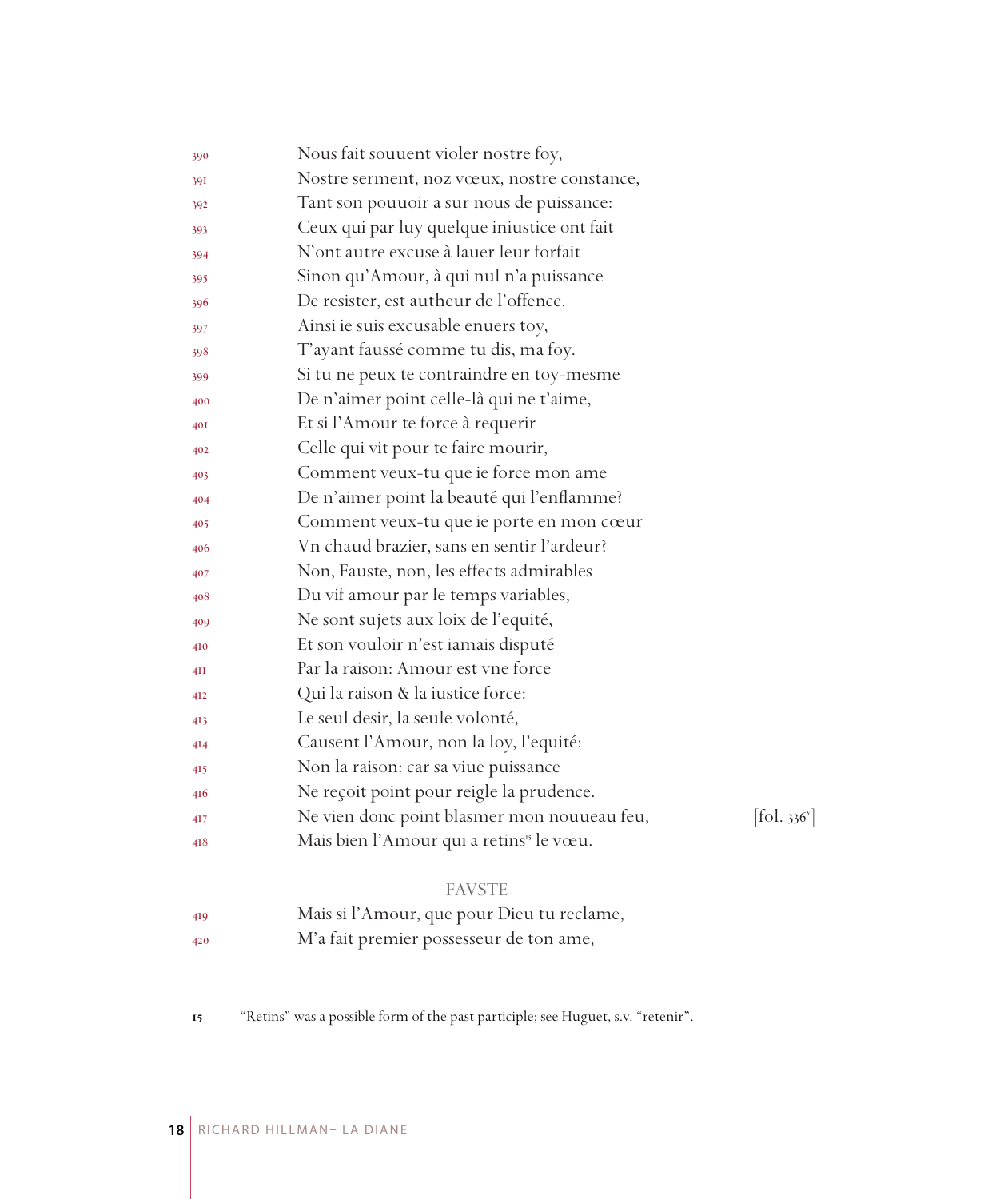| 42I | Et le premier receleur de ta foy,     |
|-----|---------------------------------------|
| 422 | Peux-tu auoir vn autre amant que moy? |

#### DIANE

| 423 | Ha ie le peux! car capables noz ames      |
|-----|-------------------------------------------|
| 424 | Sont de loger cent differentes flammes,   |
| 425 | Et en amour le dernier feu qui prent      |
| 426 | Est tousiours plus que le premier ardent. |

#### FAVSTE

| 427 | Mais sans raison du nom d'Amour on couure |
|-----|-------------------------------------------|
| 428 | Vn faux amour où la foy ne se trouue:     |
| 429 | Car ce qui vit sans foy, sans loyauté     |
| 430 | D'vn saint amour n'a le nom merité.       |

#### DIANE

| De tous amours ceux sont plus venerables<br>431 |  |
|-------------------------------------------------|--|
|-------------------------------------------------|--|

- De qui l'on voit les effects variables,
- Car le pouuoir d'vne diuinité
- Se recognoist par la diuersité.

#### FAVSTE

- Ce qui varie est manque d'excellence, Car rien n'est saint que la graue constance, Et les grands Dieux se font estimer tels
- Pour maintenir leurs pouuoirs immortels.

#### DIANE

| 439 | Si bien souuent le ciel change de forme, |
|-----|------------------------------------------|
| 440 | Si Juppiter en taureau se transforme,    |
| 44I | Tous les mortels peuuent pareillement    |
| 442 | Changer d'ardeur, d'amour, & de serment. |

#### FAVSTE

| 443 | Pallas qu'on dit Deesse de prudence,    | $\left[ \text{fol. } 337^{\circ} \right]$ |
|-----|-----------------------------------------|-------------------------------------------|
| 444 | N'a point changé de nature & d'essence. |                                           |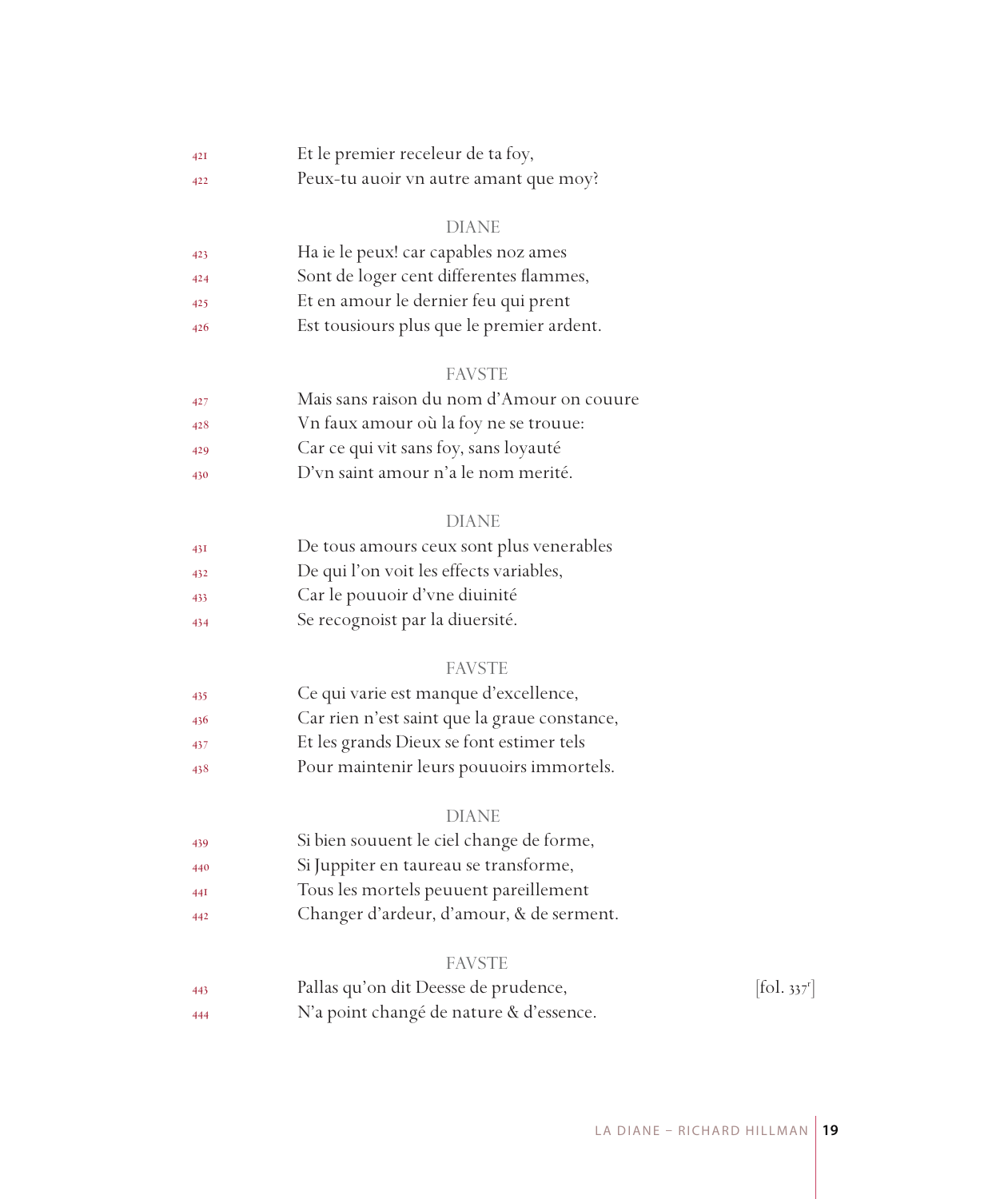|     | DIANE                                     |  |
|-----|-------------------------------------------|--|
| 445 | Venus qu'on dit Deesse de beauté,         |  |
| 446 | A bien souuent changé de volonté.         |  |
|     | <b>FAVSTE</b>                             |  |
| 447 | Mais Pallas est pour sage renommee,       |  |
| 448 | Et au rebours Venus folle estimee.        |  |
|     | <b>DIANE</b>                              |  |
| 449 | Mais Venus est Deesse des amours,         |  |
| 450 | Seule en aimant on l'imite tousiours.     |  |
|     | <b>FAVSTE</b>                             |  |
| 45I | Mais on ne doit imiter vne chose,         |  |
| 452 | Qui aux suiuans le deshonneur propose.    |  |
|     | <b>DIANE</b>                              |  |
| 453 | Mais nous deuons viuement imiter          |  |
| 454 | Ce qui nous peut l'imitant profiter.      |  |
|     | <b>FAVSTE</b>                             |  |
| 455 | Le bien sans loz, les actes sans memoire, |  |
| 456 | D'estre imitez ne meritent la gloire.     |  |
|     | DIANE                                     |  |
| 457 | Il n'y a point d'autre gloire en amour    |  |
| 458 | Que le desir de iouir quelque iour.       |  |
|     | <b>FAVSTE</b>                             |  |
| 459 | Mais ce desir n'est nullement louable,    |  |
| 460 | Si la raison ne le rend raisonnable.      |  |
|     | <b>DIANE</b>                              |  |
| 461 | Faut que l'amour soit meslé de fureur,    |  |
| 462 | Car la raison en r'amollit l'ardeur.      |  |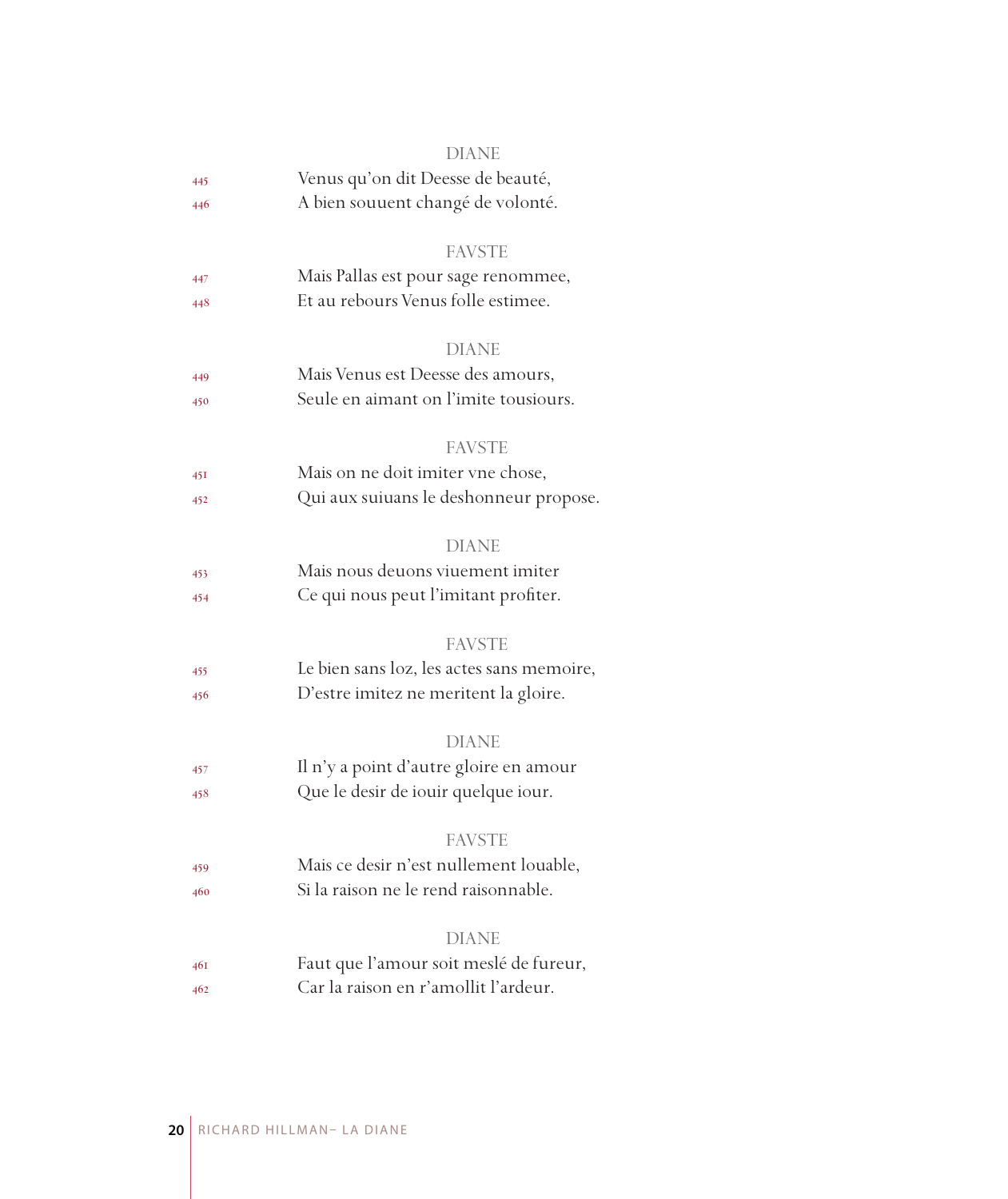|     | <b>FAVSTE</b>                                  |                              |
|-----|------------------------------------------------|------------------------------|
| 463 | Mais toute amour que la fureur mortelle        |                              |
| 464 | Rend sans raison, est tousiours infidele.      |                              |
|     | <b>DIANE</b>                                   |                              |
| 465 | L'amour n'est point de trahison atteint,       | $[\text{fol. } 337^{\circ}]$ |
| 466 | Car vray amour autrement il n'est point.       |                              |
|     | <b>FAVSTE</b>                                  |                              |
| 467 | Mais le tien l'est, qui te rend sans promesse, |                              |
| 468 | Moy veuf d'espoir, & priué de maistresse.      |                              |
|     | DIANE                                          |                              |
| 469 | Si i'ay failly enuers toy de serment,          |                              |
| 470 | N'aime-ie au lieu Nymphis fidelement?          |                              |
| 47I | Ainsi l'Amour tousiours me suit fidele.        |                              |
|     | <b>FAVSTE</b>                                  |                              |
| 472 | Mais enuers moy elle ne paroist telle.         |                              |
|     | <b>DIANE</b>                                   |                              |
| 473 | Où n'est l'Amour il n'est requis de foy.       |                              |
|     | <b>FAVSTE</b>                                  |                              |
| 474 | Mais qui te fait aimer autre que moy?          |                              |
|     | <b>DIANE</b>                                   |                              |
| 475 | Le trait d'Amour, que diuin on estime.         |                              |
|     | <b>FAVSTE</b>                                  |                              |
| 476 | Tousiours quelqu'vn excuse nostre crime.       |                              |
|     | <b>DIANE</b>                                   |                              |
| 477 | Ce n'est forfait qu'aimer selon son vueil.     |                              |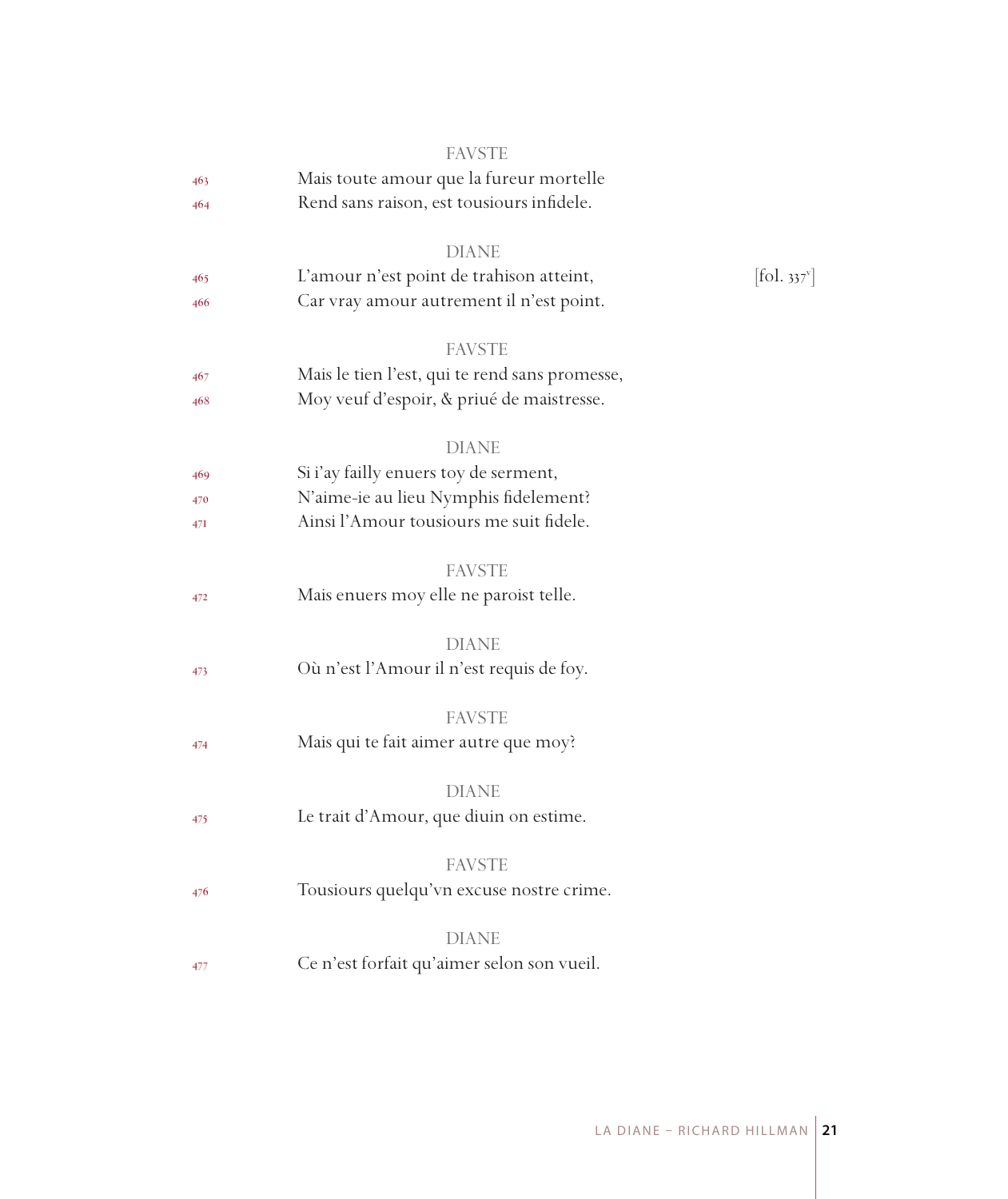|     | <b>FAVSTE</b>                                                |                        |
|-----|--------------------------------------------------------------|------------------------|
| 478 | Non, ne changeant de son premier conseil.                    |                        |
| 479 | <b>DIANE</b><br>Jl faut changer puis que le ciel se change.  |                        |
| 480 | <b>FAVSTE</b><br>Ah tout change est ennemy de louange!       |                        |
| 48I | <b>DIANE</b><br>Baste d'honneur au prix du doux plaisir.     |                        |
| 482 | <b>FAVSTE</b><br>Baste d'Amour, dont sale est le desir.      |                        |
| 483 | <b>DIANE</b><br>Qui peut brider le desir de nostre ame?      | $[$ fol. $338^{\circ}$ |
| 484 | <b>FAVSTE</b><br>La iuste peur d'en receuoir du blasme.      |                        |
| 485 | <b>DIANE</b><br>L'Amour aux pieds foule ces pensers vains[.] |                        |
| 486 | <b>FAVSTE</b><br>Tel amour est ennemy des humains[.]         |                        |
| 487 | <b>DIANE</b><br>Qui veut aimer rien qu'en l'amour ne pense.  |                        |
| 488 | <b>FAVSTE</b><br>Mais l'Amour est cruel sans asseurance.     |                        |
| 489 | <b>DIANE</b><br>Quel grand peril y a-t'il en aimant?         |                        |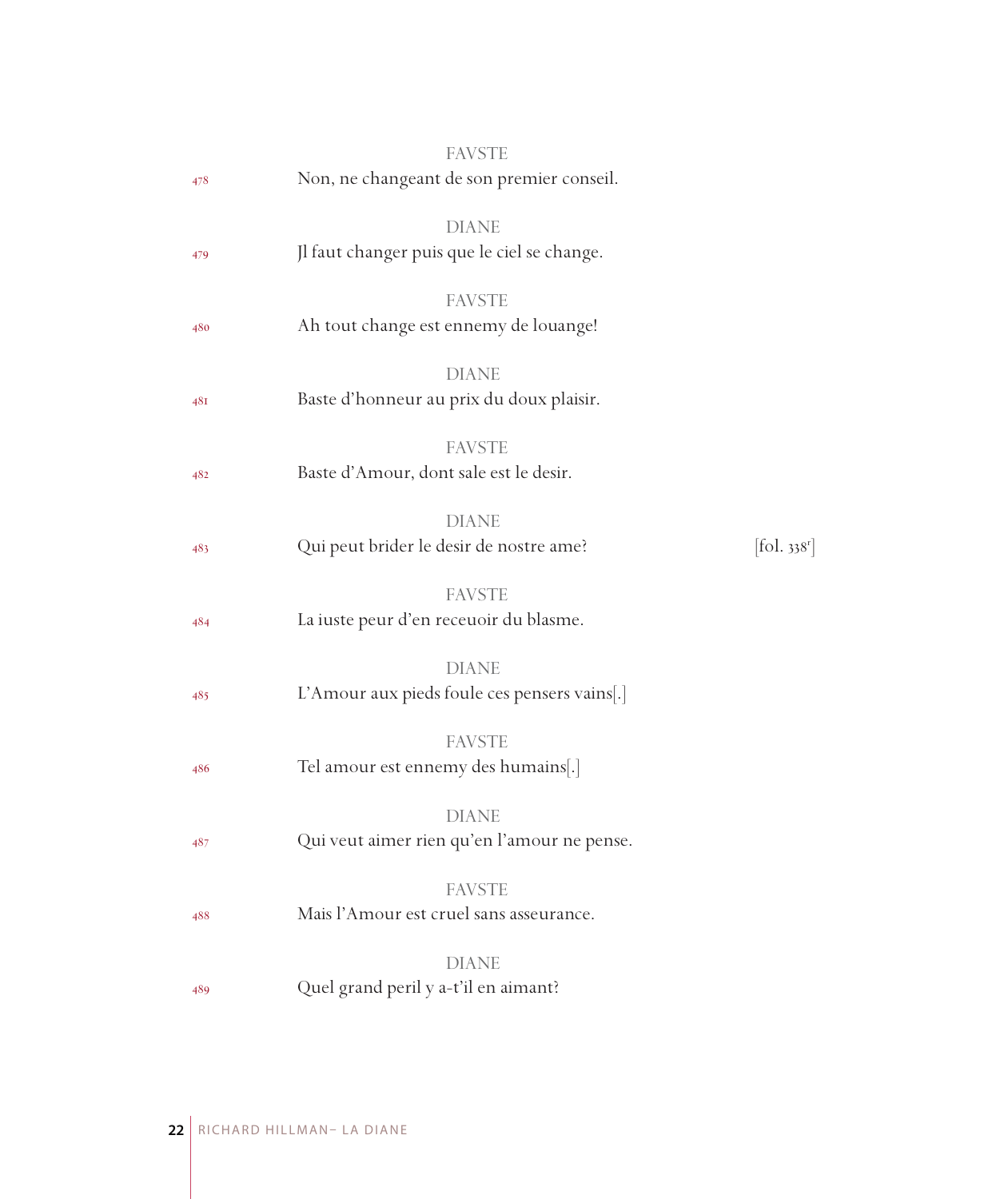|            | <b>FAVSTE</b>                                            |            |
|------------|----------------------------------------------------------|------------|
| 490        | Que bien souuent on meurt cruellement.                   |            |
|            | <b>DIANE</b>                                             |            |
| 491        | L'heur des amans est vne mesme lame.                     |            |
|            | <b>FAVSTE</b>                                            |            |
| 492        | Mais leur amour finit aussi sa flamme.                   |            |
|            | <b>DIANE</b>                                             |            |
| 493        | Non fait: Amour [seiourne] <sup>16</sup> es ames saints, |            |
| 494        | Qui ne sont point par le trespas esteints.               |            |
|            | <b>FAVSTE</b>                                            |            |
| 495        | Mais en passant le fleuue d'oubliance,                   |            |
| 496        | D'aucun amour on n'a plus souuenance.                    |            |
|            | <b>DIANE</b>                                             |            |
| 497        | Ceux qui là bas es champs delicieux                      |            |
| 498        | Viuent contents sont encore amoureux[.] <sup>v</sup>     |            |
| 499        | Il trouuent là leurs maistresses qui belles              |            |
| 500        | Leur ont esté en ce monde fideles:                       |            |
| <b>50I</b> | Libres alors ils refont le discours                      |            |
| 502        | En s'esbatans, de leurs viues amours,                    |            |
| 503        | Ils trouuent là le grand prestre de Grece                |            |
| 504        | Qui touche encor sa lyre charmeresse:                    | [fol. 338] |
| 505        | Jls trouuent là mille obscures forests,                  |            |
| 506        | Mille ruisseaux & mille [antres] <sup>18</sup> secrets,  |            |
| 507        | Où doucement ils moissonnent fideles                     |            |
| 508        | Les fruits heureux de leurs amitiez belles.              |            |
| 509        | Car l'amour vit non seulement es cieux,                  |            |
|            |                                                          |            |

Orig. "s'eiourne".

No punctuation in the original.

 Orig. "autres", which is possible but not nearly as suitable to the context; again, inversion of "u"/"n" is common.

 $[$ fol. 338 $^{\mathrm{v}}$ ]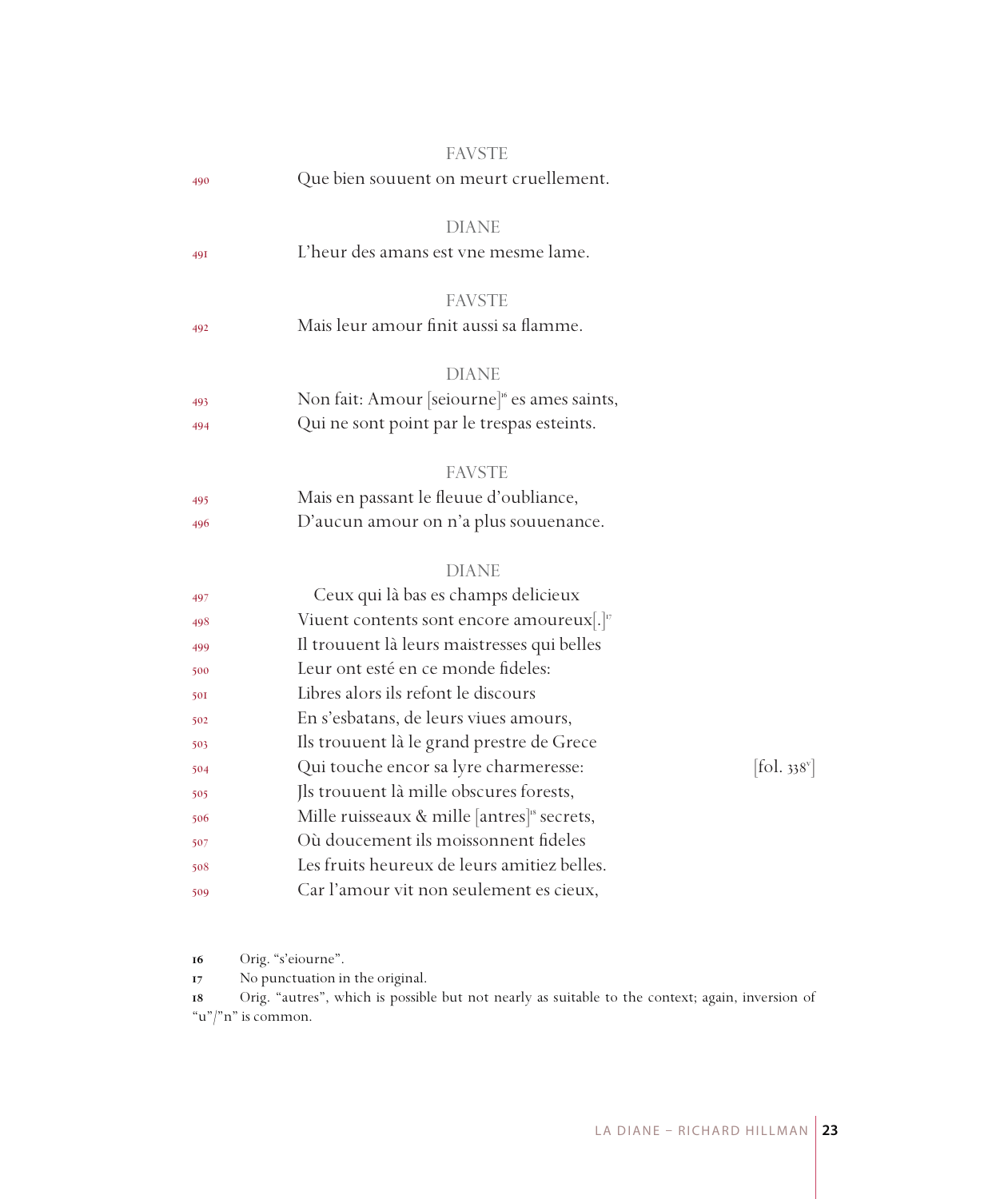| 510 | Mais son pouuoir s'estend en ces bas lieux,  |            |
|-----|----------------------------------------------|------------|
| 511 | Où Pluton regne, où demeure honoree          |            |
| 512 | Sa triple Hecate es enfers adoree.           |            |
| 513 | L'Amour n'est donc mortel comme noz iours,   |            |
| 514 | Car aux corps morts suruiuent les amours     |            |
| 515 | Sans que la mort les puisse onques deffaire. |            |
|     | <b>FAVSTE</b>                                |            |
| 516 | Si sçay-ie bien qu'en mourant ie puis faire  |            |
| 517 | Mourir l'Amour, qui me rend malgré moy       |            |
| 518 | Serf d'vne ingrate, & qui manque de foy.     |            |
|     | <b>DIANE</b>                                 |            |
| 519 | Ne m'aime point si tu me cognois telle.      |            |
| 520 | L'Amour desplait qui n'est point mutuelle.   |            |
|     | <b>FAVSTE</b>                                |            |
| 521 | L'Amour m'y force & me vient enflammer.      |            |
|     | <b>DIANE</b>                                 |            |
| 522 | Le mesme feu qui te force m'aimer,           |            |
| 523 | Me force aussi d'aimer Nymphis, de mesme     |            |
| 524 | Que sans repos tu me dis que tu m'aime,      |            |
| 525 | Ie suis forcee aussi bien comme toy.         |            |
| 526 | De ton malheur ne te pren donc à moy,        |            |
| 527 | Ains à l'Amour qui force toute chose,        |            |
| 528 | Et de nos cœurs superbement dispose.         |            |
|     | <b>FAVSTE</b>                                |            |
| 529 | O belle Nymphe! ô Diane aux beaux yeux!      |            |
| 530 | O seul honneur de ces terrestres lieux!      |            |
| 53I | Belle deesse, & plus parfaite encore         |            |
| 532 | Que ne fut onc Minerue qu'on adore,          |            |
| 533 | Saincte bergere, ô Soleil de mes iours,      | [fol. 339] |
| 534 | De qui i'atten en mes douleurs secours!      |            |
| 535 | O la clarté de mon ame esploree,             |            |

 $[$ fol. 339<sup>r</sup> $]$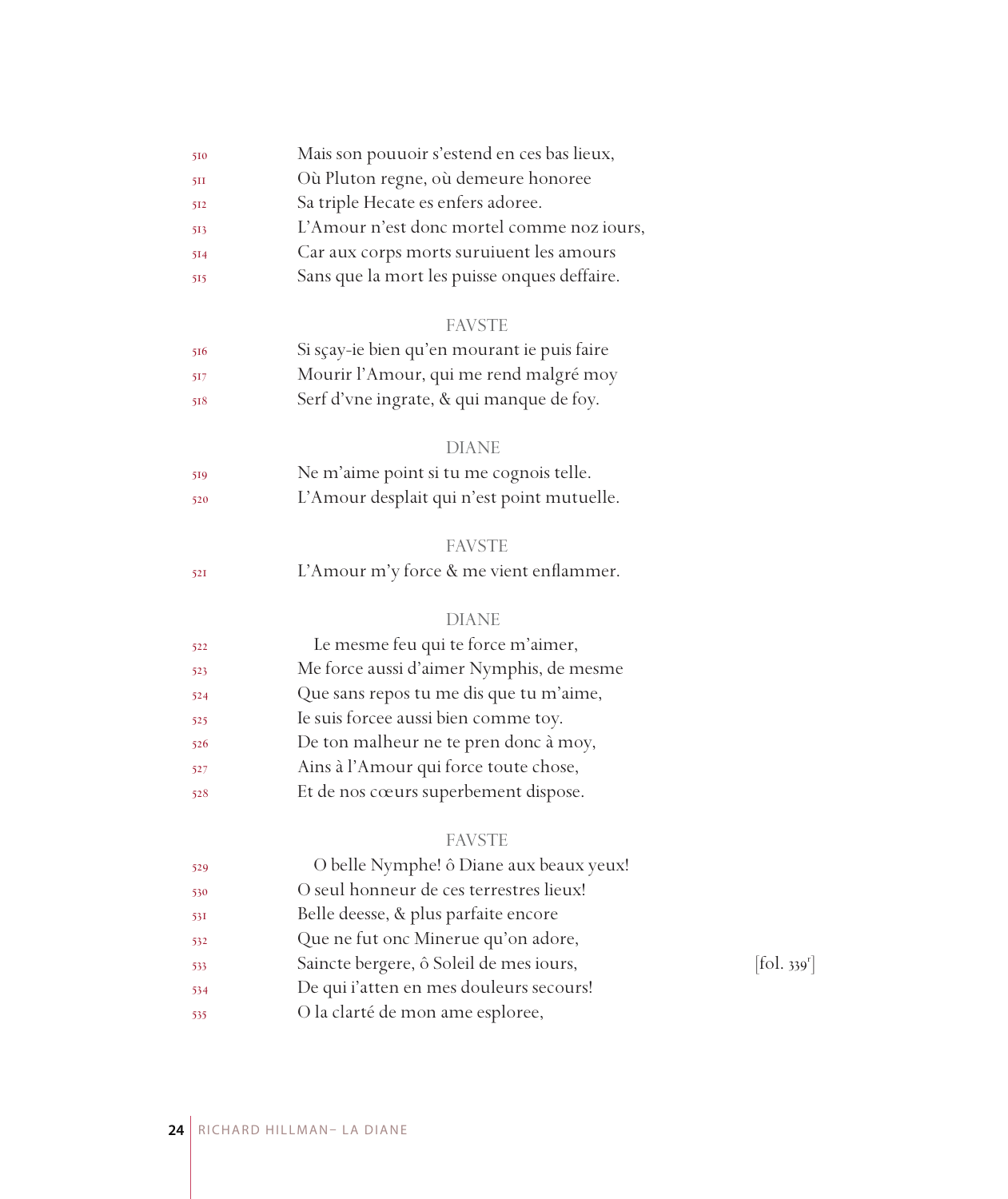| 536 | Par elle helas, tant de fois honoree!       |                              |
|-----|---------------------------------------------|------------------------------|
| 537 | Mon tout, ma vie, & ma chere moitié,        |                              |
| 538 | Auras-tu point de mes douleurs pitié?       |                              |
| 539 | Comme l'on voit sous vne treille belle      |                              |
| 540 | De lauriers verds, la chaste tourterelle    |                              |
| 541 | A mille tours, à mille doux souhaits,       |                              |
| 542 | A mille sauts, à cent tires de becs         |                              |
| 543 | Faire caresse à sa moitié mignarde,         |                              |
| 544 | Quand le printemps doucement nous regarde,  |                              |
| 545 | Ce n'est que ieu, que mille beaux esbats,   |                              |
| 546 | Leur sainct amour ne se trouue point las,   |                              |
| 547 | Et le plaisir de leur amitié douce,         |                              |
| 548 | Toute amertume & tout chagrin repousse:     |                              |
| 549 | Ne veux-tu point tout de mesme estimer      |                              |
| 550 | Fauste, qui vit seulement pour t'aimer?     |                              |
| 551 | Qui ne prend iour que de la viue flamme     |                              |
| 552 | Que ton bel œil eslance dedans son ame?     |                              |
| 553 | Qui ne reçoit autre object, autre loy,      |                              |
| 554 | Que celle-là qu'il emprunte de toy?         |                              |
| 555 | O belle Nymphe! Hé ne permets trop fiere,   |                              |
| 556 | Que ta beauté infidele & legere,            |                              |
| 557 | Soit serue aussi du mal qu'a merité         |                              |
| 558 | Vne cruelle, & superbe beauté!              |                              |
| 559 | Contente toy que ie sente infidele          |                              |
| 560 | Ton amitié, sans la rendre cruelle.         |                              |
| 561 | Car de ces maux, le moindre peut assez      |                              |
| 562 | Pour estouffer mes membres, qui lassez      |                              |
| 563 | De supporter la douleur inhumaine,          |                              |
| 564 | Cherchent la mort pour remede à leur peine. |                              |
| 565 | Que si ie suis indigne de secours,          |                              |
| 566 | Pour n'estre pas digne de tes amours,       |                              |
| 567 | Et si trop beau reluit ton clair visage,    | $[\text{fol. } 339^{\circ}]$ |
| 568 | Pour receuoir les veux de mon seruage,      |                              |
| 569 | Puis que sur tous i'emporte de loyal        |                              |
| 570 | Le chaste nom, prens pitié de mon mal.      |                              |
| 571 | La cruauté nostre ame ne dispense           |                              |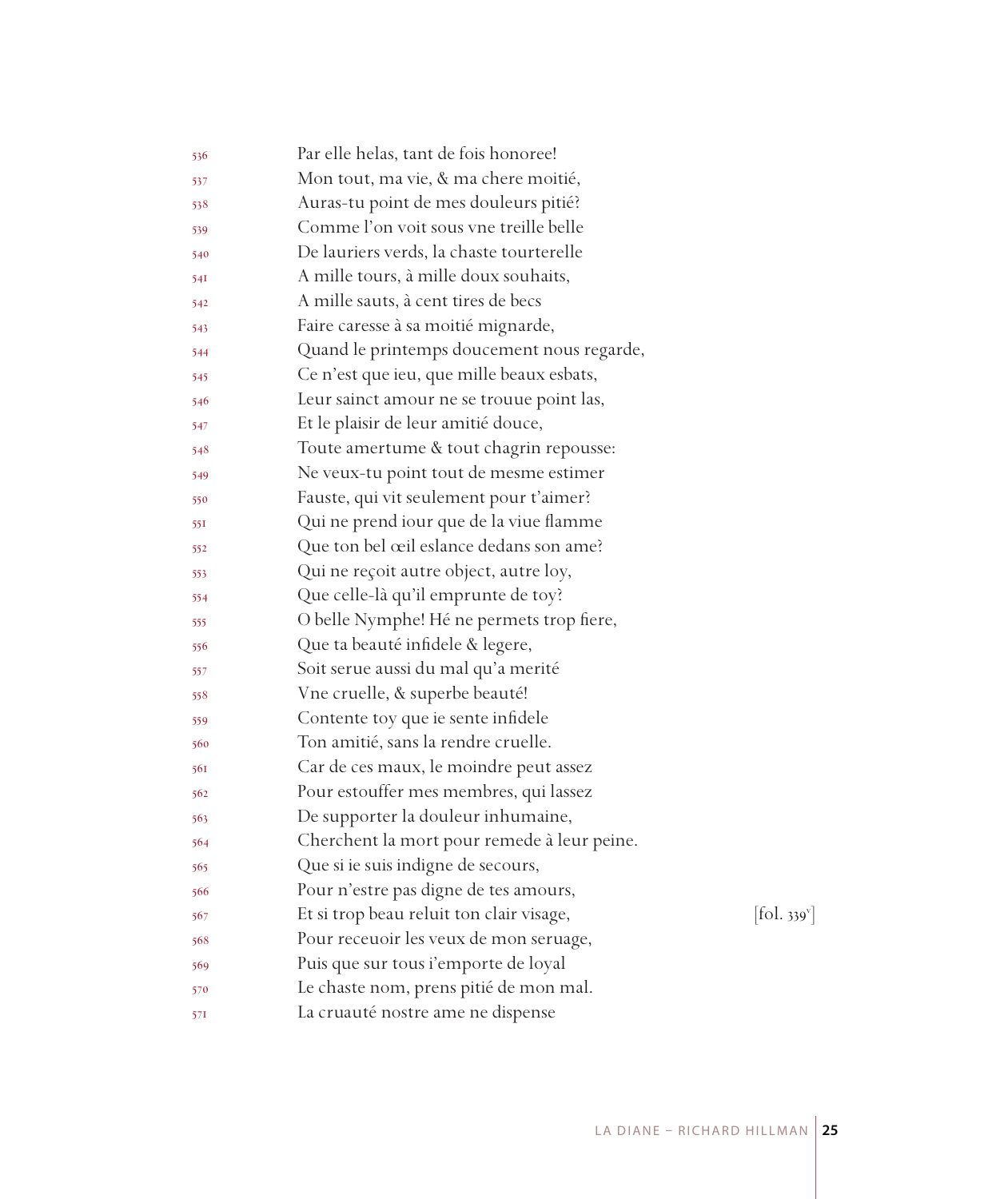| 572 | Du bien receu de rendre recompence.    |
|-----|----------------------------------------|
| 573 | L'ingrat merite vn supplice pareil     |
| 574 | A celuy-là, qui d'vn estoc, vermeil    |
| 575 | Du sang d'autruy, homicide se trouue,  |
| 576 | Et qui du ciel le iuste bras esprouue. |
| 577 | Hé ne sois donc cruelle à mes amours   |
| 578 | Par vn desir, ennemy de mes iours!     |
|     |                                        |

### [*Entrent Nymphis et Jullie.*]

### DIANE

| 579 | O beau Nymphis, dont la beauté vermeille  |            |
|-----|-------------------------------------------|------------|
| 580 | Ne reçoit point icy bas de pareille;      |            |
| 581 | Jngrat pasteur, qui te plais à me voir    |            |
| 582 | Trancir d'ennuy & languir sans espoir     |            |
| 583 | Quand pres de toy dolente ie souspire,    |            |
| 584 | Hé que n'as-tu pitié de mon martyre?      |            |
| 585 | Pourquoy n'es-tu aussi courtois que beau? |            |
| 586 | Et que ton œil, mon amoureux flambeau,    |            |
| 587 | Des traits piteux ne decoche en mon ame,  |            |
| 588 | Comme il en fait qui rallument ma flamme? |            |
| 589 | Cruel Berger, tant de trauaux passez,     |            |
| 590 | N'ont ils rendu du tesmoignage assez      |            |
| 591 | De mon amour? la tarde experience,        |            |
| 592 | Ne te rend elle preuue de ma constance?   |            |
| 593 | Comme le chef au combat esprouué,         |            |
| 594 | Qui mille fois aux perils s'est trouué,   |            |
| 595 | Forçant, pressant, & d'vne audace vite    |            |
| 596 | Mettant souuent son aduersaire en fuite,  |            |
| 597 | Ores suant, halletant, & poudreux,        |            |
| 598 | Ores semé de sang en mille lieux,         |            |
| 599 | Braue & gaillard il reuient de la presse  |            |
| 600 | Faisant à tous cognoistre sa proüesse.    | [fol. 340] |
| 601 | Chacun l'estime & chacun pour vainqueur   |            |
| 602 | Et genereux le cognoist en son cœur.      |            |
| 603 | Ainsi Nymphis ayant ma foy cogneuë,       |            |

 $[fol. 340<sup>r</sup>]$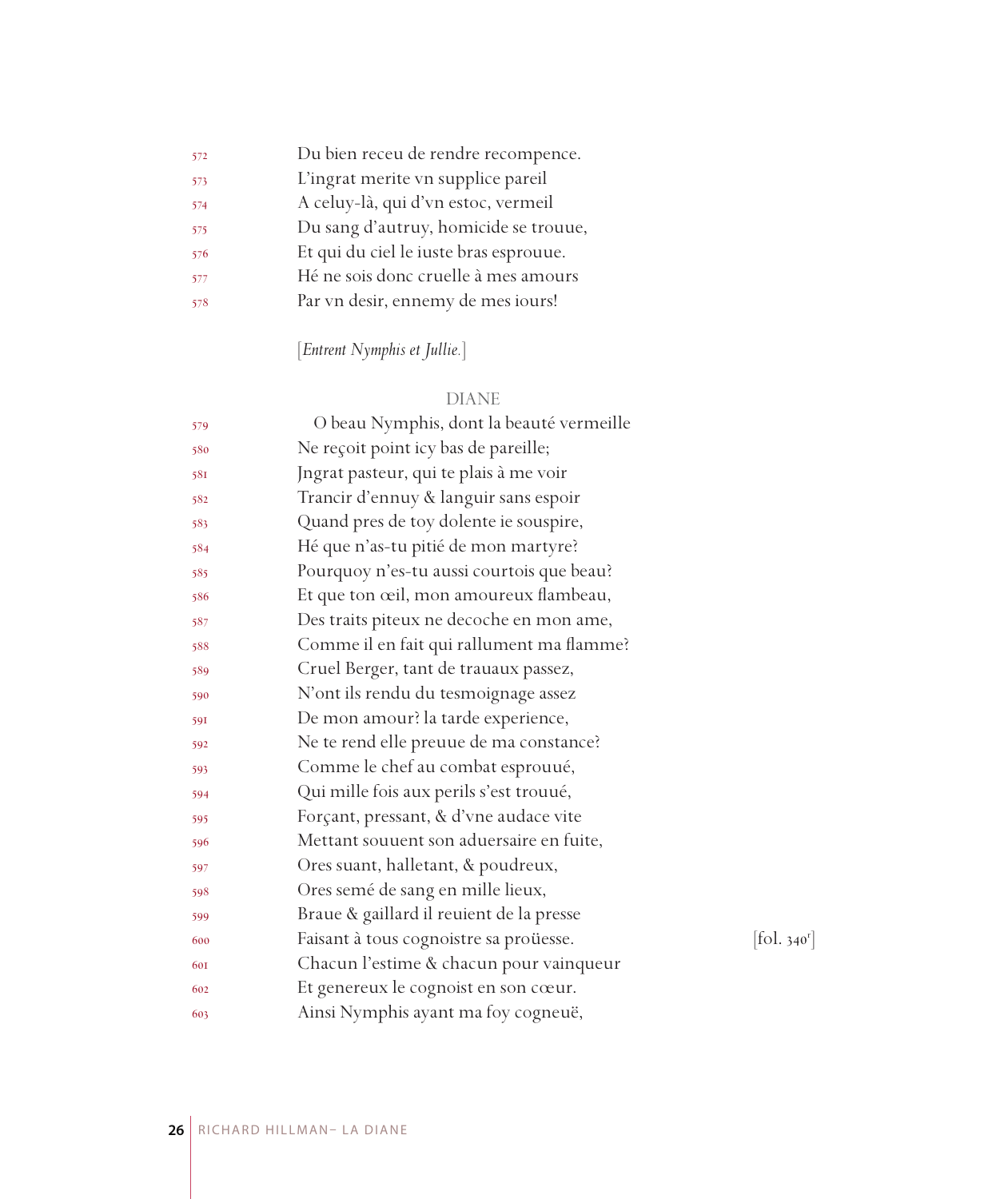| 604 | Et mon amour pour loyale apperceuë,               |
|-----|---------------------------------------------------|
| 605 | Aquoy tient-il que ma viue amitié                 |
| 606 | Dedans ton cœur ne plante la pitié?               |
| 607 | O sort cruel! ame ingrate & cruelle!              |
| 608 | O belle face indigne d'estre belle!               |
| 609 | Le ciel tousiours se montre gracieux              |
| 610 | A noz besoins, à noz cris, à noz vœux,            |
| 6II | Il est benin, courtois & secourable,              |
| 612 | Hé que ton vueil à son vueil n'est semblable.     |
| 613 | Nous sommes faits pour imiter les Dieux;          |
| 614 | S'ils sont courtois il faut l'estre comme eux,    |
| 615 | Car autrement ils tiennent pour offence           |
| 616 | De n'auoir pas imité leur clemence:               |
| 617 | Faute d'auoir leurs actes imitez,                 |
| 618 | Comme meschans nous sommes reputez,               |
| 619 | Et comme tels, faits coupables de peine:          |
| 620 | Car des grands Dieux la dextre n'est point vaine. |
| 621 | Garde toy donc de resentir leur main              |
| 622 | Pour machiner le trespas inhumain                 |
| 623 | De celle-là qui te requiert propice,              |
| 624 | Et qui son cœur t'immole en sacrifice:            |
| 625 | Pren pitié d'elle, & ne te vante pas              |
| 626 | D'auoir conduit sa ieunesse au trespas.           |
| 627 | Car autrement tu trouueras cruelle,               |
| 628 | Comme tu es, la vengeance eternelle               |
| 629 | Du sainct amour, qui offence tous ceux            |
| 630 | Qui ne font cas, comme toy, de ses feux.          |
|     |                                                   |

### NYMPHIS

| Belle Jullie, ô la belle des belles<br>631        |                          |
|---------------------------------------------------|--------------------------|
| Que la beauté a fait luire immortelles:<br>632    |                          |
| Rare Soleil dont les feux allumez<br>633          | [fol. 240 <sup>v</sup> ] |
| Ont tant de cœurs ardemment enflammez:<br>634     |                          |
| O belle, où loge & de Pallas la grace,<br>635     |                          |
| Et de Venus la belle & saincte face;<br>636       |                          |
| L'honneur des bois, la gloire des forests,<br>637 |                          |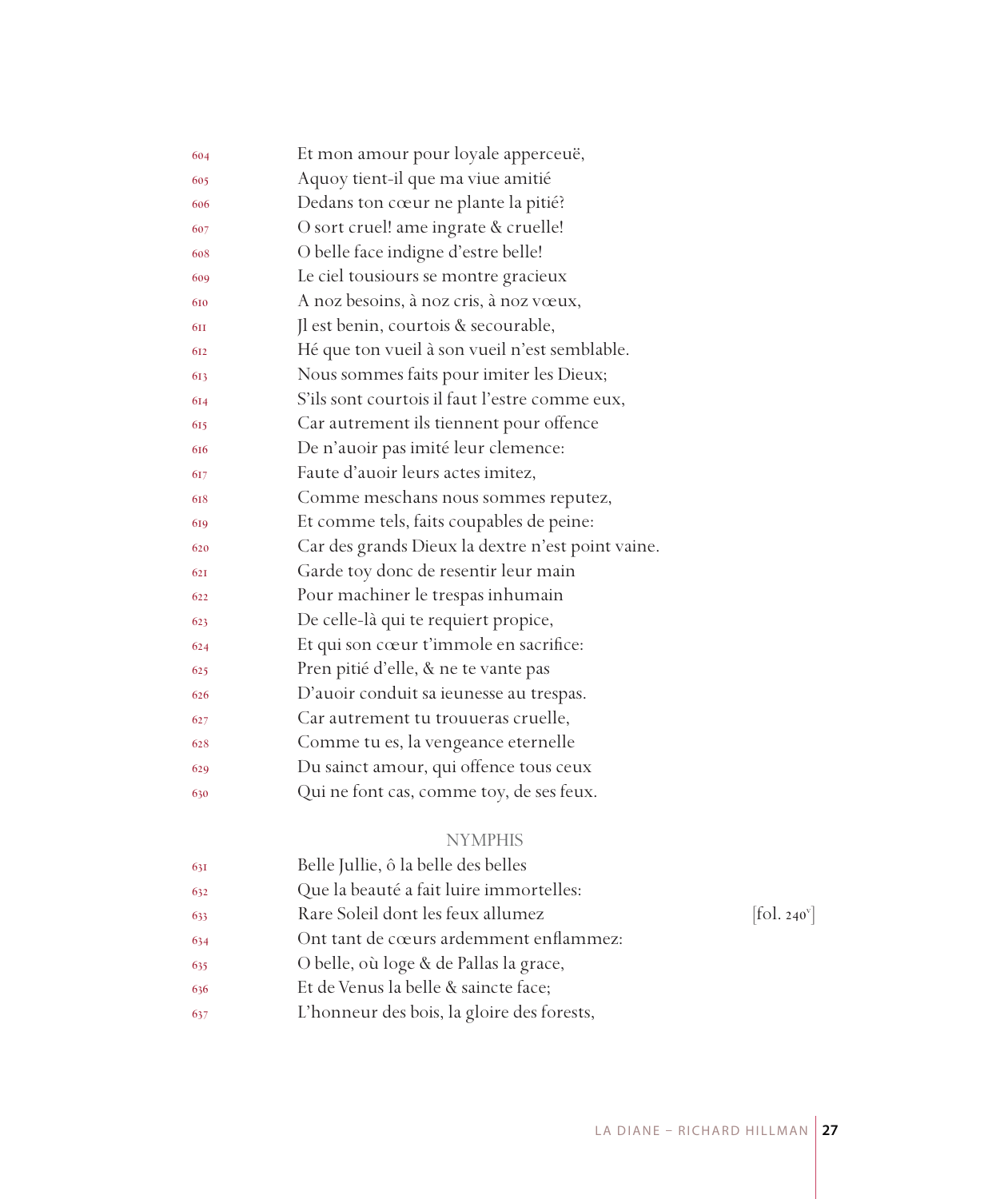| 638 | Et la beauté de ces rudes deserts,            |                          |
|-----|-----------------------------------------------|--------------------------|
| 639 | O Iullye de qui la viue gloire                |                          |
| 640 | Et le nom luist au temple de Memoire,         |                          |
| 641 | Ne veux-tu point adoucir quelque iour         |                          |
| 642 | Les longs trauaux de mon fidele amour?        |                          |
| 643 | Et d'vne main à mon mal secourable,           |                          |
| 644 | Rendre mon cœur heureux de miserable?         |                          |
| 645 | O belle Nymphe, aussi belle que toy           |                          |
| 646 | Est en t'aimant la beauté de ma foy!          |                          |
| 647 | Et pour t'aimer à vne amour trop extreme,     |                          |
| 648 | Ie me hais, & desprise moy-mesme!             |                          |
| 649 | Le fier lion longuement caressé,              |                          |
| 650 | A la parfin se rend appriuoisé:               |                          |
| 651 | Et l'elephant son amour fait paroistre,       |                          |
| 652 | Recognoissant entre vn chacun son maistre:    |                          |
| 653 | L'ours s'adoucist, & sans estre irrité,       |                          |
| 654 | Porte l'enfant dessus son col ietté;          |                          |
| 655 | Bref tout mollist; l'eau foible de nature,    |                          |
| 656 | Tombant souuent caue la roche dure:           |                          |
| 657 | La main de l'homme vse le fer trenchant,      |                          |
| 658 | Et le Soleil va les eaux dessechant:          |                          |
| 659 | Seule tu vis dont la nature estrange          |                          |
| 660 | Sa cruauté par les saisons ne change.         |                          |
| 661 | Ah ô Iullye! hé faut-il que tousiours         |                          |
| 662 | Le desesoir accompagne mes iours,             |                          |
| 663 | Pour ne voir point receuoir pour compaigne    |                          |
| 664 | A ta beauté, nulle douceur humaine?           |                          |
| 665 | Veux-tu te faire aussi cruelle voir,          |                          |
| 666 | Que tu fais beaux tes yeux apperceuoir?       |                          |
| 667 | Change ce mal en vn bien pitoyable:           | [fol. 34I <sup>r</sup> ] |
| 668 | Rends toy Iullye à mon mal secourable.        |                          |
| 669 | Rien ne nous rend semblables aux grands Dieux |                          |
| 670 | Que la pitié qui regne parmy eux,             |                          |
| 671 | Et rien n'est tant au ciel recommandable      |                          |
| 672 | Que faire bien au pauure miserable;           |                          |
| 673 | Car pour s'aider, pour s'entre-faire bien,    |                          |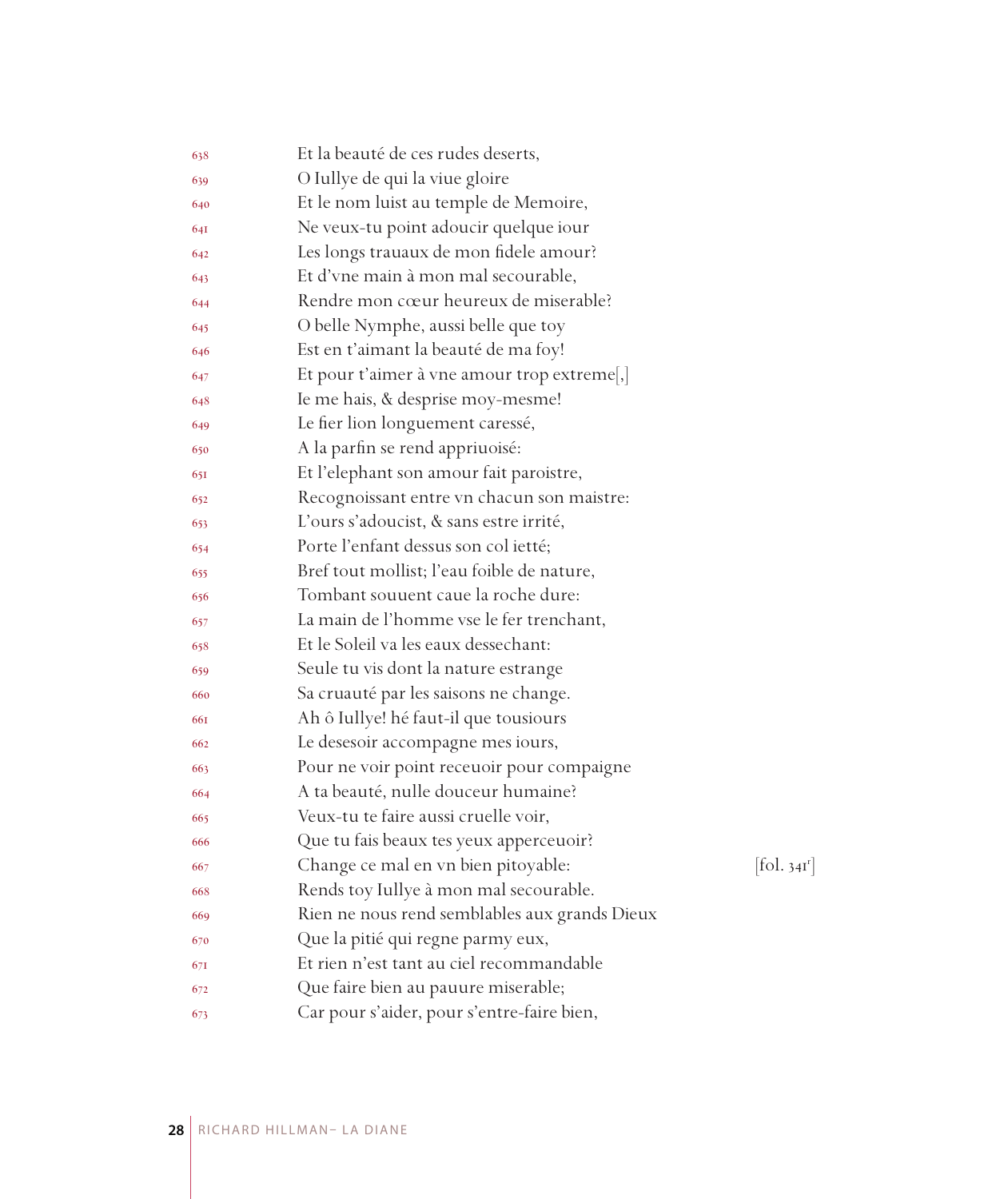| 674 | Les Dieux ont fait les corps mortels de rien. |
|-----|-----------------------------------------------|
| 675 | Qui ceste loy, en faisant mal, offence,       |
| 676 | Sent des grands Dieux cruelle la vengeance.   |
| 677 | Puis que leur main nous punist de ces maux    |
| 678 | Que nous faisons ssentir à noz eqaux,         |
| 679 | Ne crains-tu point leur fureur inhumaine,     |
| 680 | Toy qui te rens si cruelle à ma peine?        |
| 681 | Si la pitié dessur toy n'a pouuoir,           |
| 682 | Que la frayeur t'ameine à ce deuoir:          |
| 683 | Fay bien, de peur d'estre des Dieux punie     |
| 684 | Si tu te rens de douceur ennemie;             |
| 685 | Et que ie sente adoucir mon mal-heur          |
| 686 | Aux rais piteux de ta saincte douceur.        |
|     |                                               |

#### IVLLIE

| 687 | Retire toy, Nymphis, ton arrogance         |                        |
|-----|--------------------------------------------|------------------------|
| 688 | Plus mille fois que ton amour m'offence;   |                        |
| 689 | Et le penser qui abuse ton cœur            |                        |
| 690 | D'endommager le front de ton honneur       |                        |
| 691 | Me rend plus prompte à punir ton audace,   |                        |
| 692 | Que ton amour, qui me froidit en glace.    |                        |
| 693 | Chaste tousiours i'honore l'amitié,        |                        |
| 694 | Et de celuy ie trancis de pitié,           |                        |
| 695 | Que le mal-heur, que le sort lamentable,   |                        |
| 696 | Non son forfait, ont rendu miserable:      |                        |
| 697 | C'est à ceux-là qu'il faut rendre secours, |                        |
| 698 | Et non à ceux, dont les sales amours       |                        |
| 699 | Veulent vn iour heureux se faire croire,   |                        |
| 700 | Au detriment de la pudique gloire.         | $[\text{fol. } 34I^v]$ |
| 701 | Retire toy, & changeant de propos          |                        |
| 702 | Laisse florir mon honneur en repos;        |                        |
| 703 | Car autrement i'appelleray contraires      |                        |
| 704 | A ton salut tous les Dieux debonnaires:    |                        |
| 705 | Car Apollon auant sera sans iour,          |                        |
| 706 | Que ie me sente éprise en ton amour.       | [Sort Jullie.]         |
|     |                                            |                        |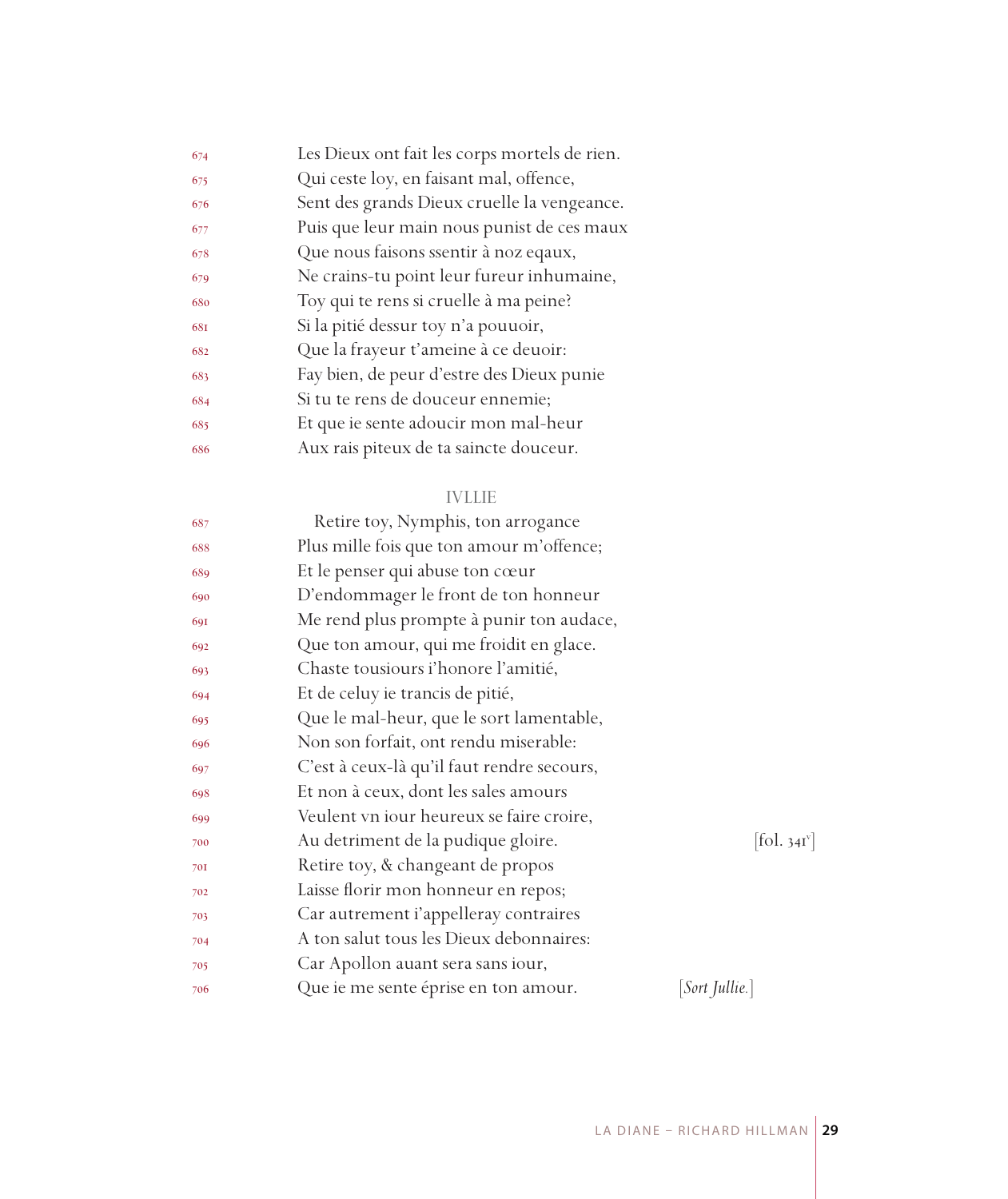#### NYMPHIS

| 707 | Va t'en d'icy, ô Diane, qui fole       |
|-----|----------------------------------------|
| 708 | Me rens fascheux au son de ta parole.  |
| 709 | Retire toy, & cherche si tu veux       |
| 710 | Vn autre amant qui reçoiue tes vœux:   |
| 7II | Fole tu es, Diane, si tu pense         |
| 712 | Par tes propos esbranler ma constance. |
| 713 | Car sans poissons sera la creuse mer,  |
| 7I4 | Auparauant que ie puisse t'aimer.      |

### $[Sort \ Nymphis.]$

### DIANE

| 715 | Fauste oste toy, à vne autre donnee        |               |
|-----|--------------------------------------------|---------------|
| 716 | De tes propos ie suis importunee:          |               |
| 717 | Retire toy ne me viens plus parler         |               |
| 718 | De ton amour, ny mon aide appeller:        |               |
| 719 | Car ie ne veux, ny soulager ta peine:      |               |
| 720 | Ny à ton mal estre iamais humaine:         |               |
| 72I | Plustost les prez seront sans nulle fleur, |               |
| 722 | Que ton amour iamais touche mon cœur.      | [Sort Diane.] |
|     |                                            |               |

### FAVSTE

| 723 | Fauste de nom, mais d'effect miserable,  |                       |
|-----|------------------------------------------|-----------------------|
| 724 | Pauure pasteur que la douleur accable,   |                       |
| 725 | Qui vis sans vie, & qui ne reçois iour   |                       |
| 726 | Que des brandons de l'infidele Amour,    |                       |
| 727 | Que de son feu, qui te donnant lumiere,  |                       |
| 728 | Donne aussi iour à ta palle misere!      |                       |
| 729 | Pauure pasteur! hé faut-il qu'en viuant  |                       |
| 730 | Tu sente amour ton espoir deceuant,      |                       |
| 73I | Autant leger, & de serment fragile       | fol. 342 <sup>r</sup> |
| 732 | Comme l'on voit la fortune mobile?       |                       |
| 733 | Douce l'on sent la palle pauureté        |                       |
| 734 | Quand pauure on est de nature enfanté,   |                       |
| 735 | Et le fardeau que de tout temps on porte |                       |
| 736 | A nostre corps peu de trauail apporte,   |                       |
| 737 | Beaucoup celuy qu'on n'a point vsité,    |                       |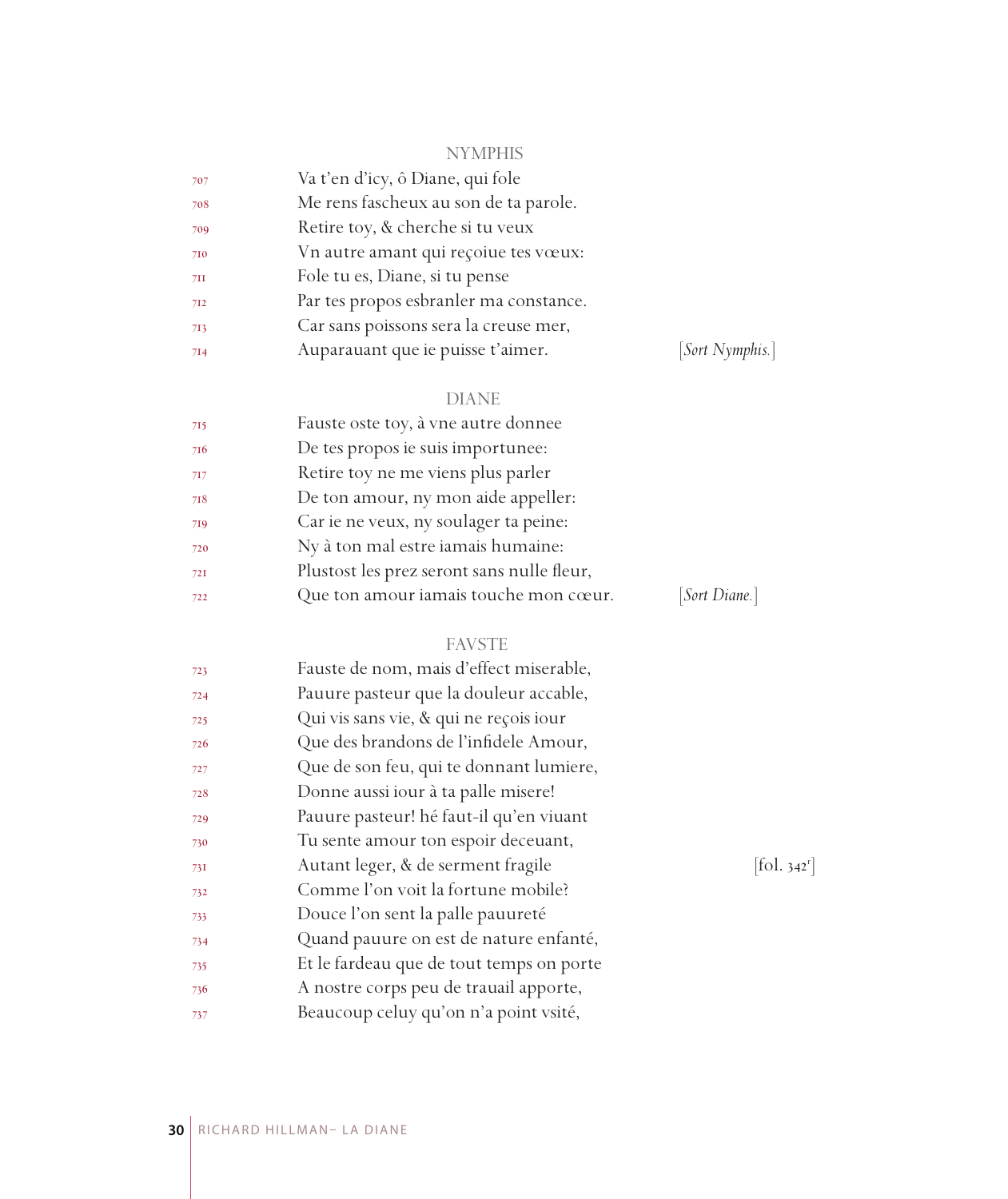| 738 | Que nostre dos encores n'a porté:                  |                              |
|-----|----------------------------------------------------|------------------------------|
| 739 | Estre né pauure est chose tolerable;               |                              |
| 740 | Mais deuenir de riche miserable,                   |                              |
| 74I | Se voir perdu par l'accident du sort,              |                              |
| 742 | C'est vn mal-heur plus cruel que la mort.          |                              |
| 743 | Aussi la peine aux amans n'est si fiere,           |                              |
| 744 | Qui n'ont iamais enduré que misere,                |                              |
| 745 | Que cent desdains, que dix mille douleurs,         |                              |
| 746 | Qu'elle est à ceux, dont les viues chaleurs        |                              |
| 747 | Se sont jadis esteintes en l'eau molle             |                              |
| 748 | Des doux baisers dont l'Amour nous console.        |                              |
| 749 | Quand l'on est pauure vn regret nous point         |                              |
| 750 | D'auoir perdu ce que nous n'auions point;          |                              |
| 751 | Mais quand l'on a, & qu'on perd miserable,         |                              |
| 752 | Cruelle on sent sa perte deplorable.               |                              |
| 753 | O[ù] <sup>19</sup> est le temps que ma Diane & moy |                              |
| 754 | Pareils d'ardeur, egaux en mesme foy,              |                              |
| 755 | Noz cœurs bruslez de flammes agreables,            |                              |
| 756 | Estions vnis de volontez semblables?               |                              |
| 757 | Et noz esprits egaux en passion,                   |                              |
| 758 | Portans alors pareille affection,                  |                              |
| 759 | Noz ames saincts egaux en pareil aise              |                              |
| 760 | Et trancissans en l'amoureuse braise,              |                              |
| 761 | Lors que seulets sous les hauts alisiers,          |                              |
| 762 | Nous nous perdions en mille doux baisers,          |                              |
| 763 | Qui desroboient à tires amoureuses,                |                              |
| 764 | A doux haquets noz ames bien-heureuses?            |                              |
| 765 | Qui se fondoient en vn si doux plaisir,            | $[\text{fol. } 342^{\circ}]$ |
| 766 | Le paradis de leur ardent desir:                   |                              |
| 767 | Noz leures lors de souhait affolees,               |                              |
| 768 | L'vne sur l'autre estoient fermes collees,         |                              |
| 769 | Et se pressoient de touchemens si forts,           |                              |
| 770 | Que nous n'estions qu'vne bouche & vn corps.       |                              |

Orig. "Ou".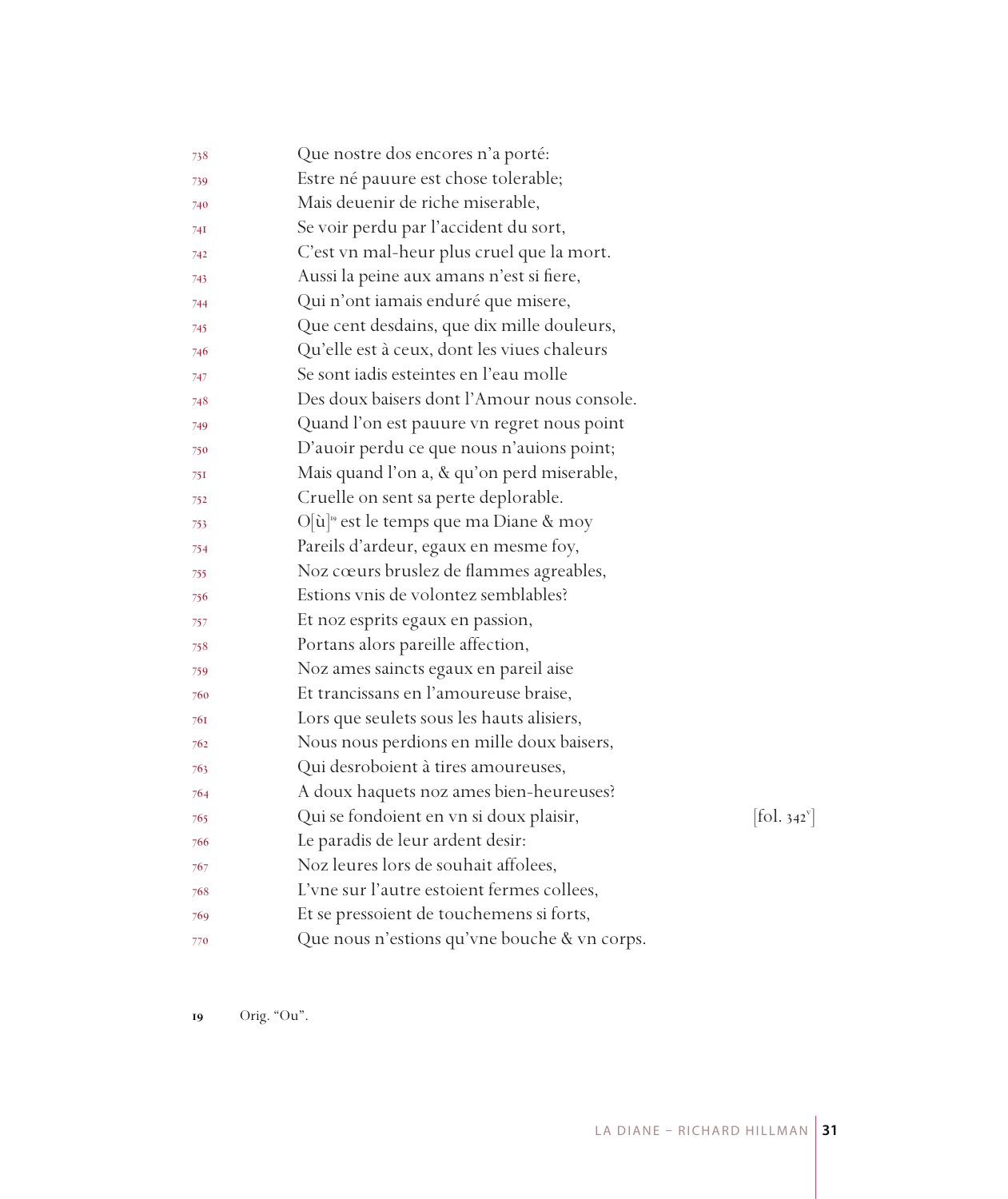| 77I | Le cœur goustant vne si douce proye,                 |                                 |
|-----|------------------------------------------------------|---------------------------------|
| 772 | Trancissoit d'aise & trepassoit de ioye,             |                                 |
| 773 | Les yeux iettoient vn ruisseau de plaisir,           |                                 |
| 774 | Le front suoit au fourneau du desir,                 |                                 |
| 775 | La langue estoit en mille tours pliee,               |                                 |
| 776 | Parmy ce bien qui la tenoit liee.                    |                                 |
| 777 | Les nerfs trancis, & le corps transformé             |                                 |
| 778 | En quelque Dieu d'vne Deesse aimé,                   |                                 |
| 779 | Les mains sans force, & tremblante l'haleine,        |                                 |
| 780 | Qui se mouroit en si courtoise peine,                |                                 |
| 78I | L'œil sans clarté que pour voir seulement            |                                 |
| 782 | L'heureux object de son contentement,                |                                 |
| 783 | Portant dans luy la ioye & la merueille,             |                                 |
| 784 | Le front rougy d'vne couleur vermeille,              |                                 |
| 785 | Les bras d'amour, comme l'ame embrasez,              |                                 |
| 786 | A mille tours l'vn dans l'autre croisez.             |                                 |
| 787 | Le ciel rioit d'vne amitié si belle,                 |                                 |
| 788 | Son front serain le tesmoignoit fidele,              |                                 |
| 789 | Il souhaittoit vn passetemps si doux,                |                                 |
| 790 | Et Coupidon en maigrissoit ialoux:                   |                                 |
| 791 | Aussi a t'il cruellement esteinte                    |                                 |
| 792 | Par trahison, vne amitié si sainte.                  |                                 |
| 793 | Noz lents troupeaux espars tout à l'entour           |                                 |
| 794 | Participoient à nostre sainct amour,                 |                                 |
| 795 | Les fleurs montroient comme nous amoureuses          |                                 |
| 796 | D'vn mesme bien, leurs faces gracieuses,             |                                 |
| 797 | S'entortilloient à l'entour de noz bras              |                                 |
| 798 | Et parfumoient noz seins à demy las.                 |                                 |
| 799 | Les arbres hauts degouttoient sur noz testes         | $[\text{fol. } 343^{\text{r}}]$ |
| 800 | A blancs bouquets, mille douces fleurettes:          |                                 |
| 801 | Et pour esteindre vn peu nostre chaleur              |                                 |
| 802 | A longs filets mainte douce liqueur[;] <sup>20</sup> |                                 |

 Bearing in mind the often-wayward punctuation of the first printing, I substitute a semi-colon here for the comma in the original, since the structure would otherwise encourage confusion between the sweet liquids dropping from the trees (aromatic gums, presumably) and the water in the brooks.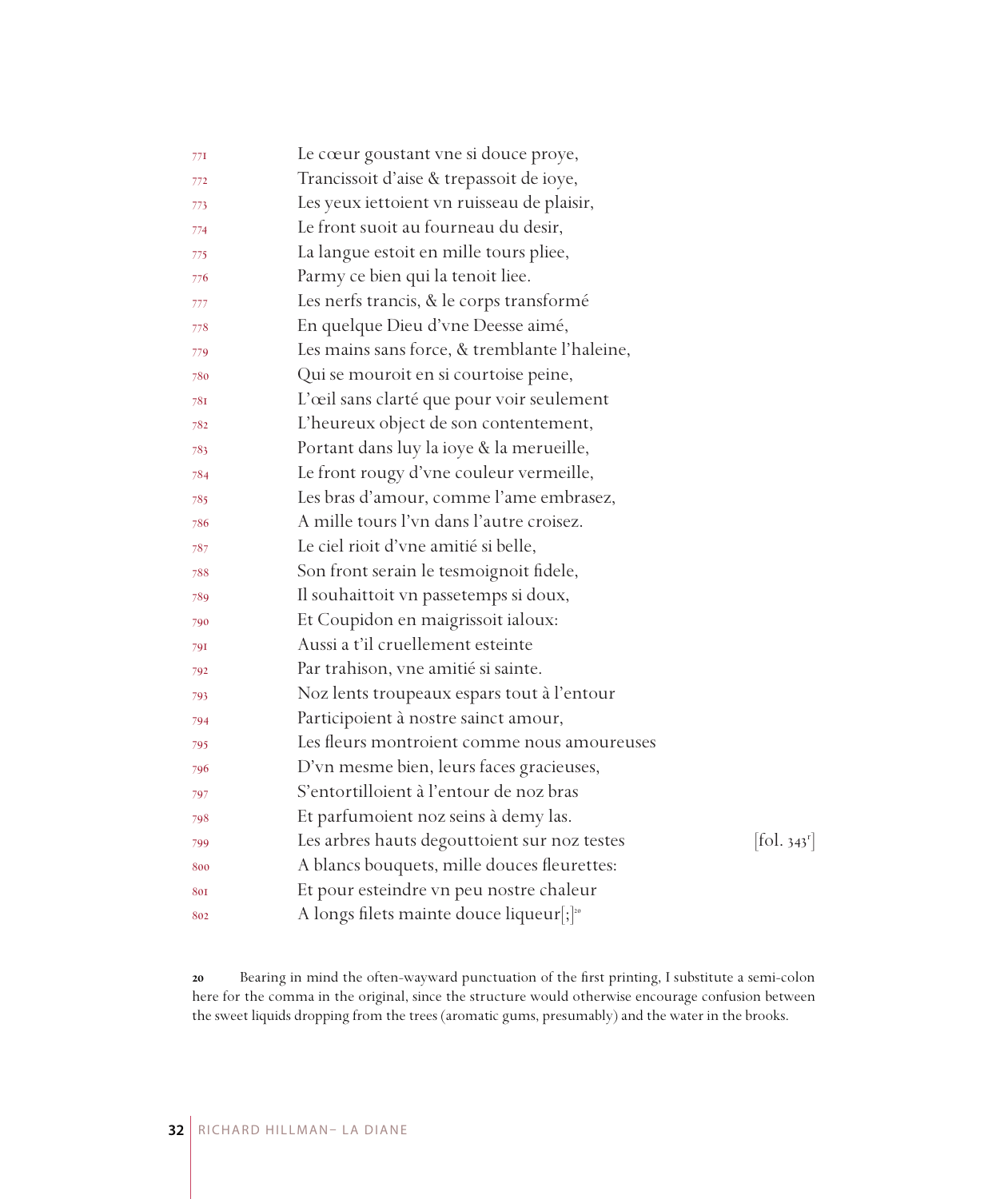| 803 | Les creux ruisseaux entourez de verdure,                           |                              |
|-----|--------------------------------------------------------------------|------------------------------|
| 804 | Faisoient cesser leur grommelant mumure,                           |                              |
| 805 | Et se rendoient muets pour escouter                                |                              |
| 806 | Noz saints amours doucement raconter:                              |                              |
| 807 | L'herbe dressoit en haut sa pointe belle                           |                              |
| 808 | Pour voir de pres vn amour si fidele.                              |                              |
| 809 | Et les oiseaux se ressentoient heureux                             |                              |
| 810 | Pour en chanter les effects amoureux.                              |                              |
| 811 | O douce vie, au monde tu merite                                    |                              |
| 812 | Entre tous biens heureuse d'être dite,                             |                              |
| 813 | Car nul ne sçait combien doux est le iour                          |                              |
| 814 | Qui n'a gousté les doux fruits de l'amour!                         |                              |
| 815 | Tous autres biens, toutes autres liesses,                          |                              |
| 816 | Et tous plaisirs, au prix d'eux, sont detresses,                   |                              |
| 817 | Ce bien tout seul doit estre appellé bien,                         |                              |
| 818 | Au prix de luy tous les biens ne sont rien,                        |                              |
| 819 | Ce sont esbats d'vne folastre enfance,                             |                              |
| 820 | Mais ce doux fruit nous donne cognoissance                         |                              |
| 821 | De l'heur, du bien, que l[']on <sup><i>n</i></sup> peut souhaitter |                              |
| 822 | Pour au sommet de tous plaisirs monter.                            |                              |
| 823 | L'or seulement l'œil affamé contente,                              |                              |
| 824 | L'honneur mondain en ombre se présente,                            |                              |
| 825 | Pour se passer du iour au lendemain,                               |                              |
| 826 | Les diuers mets remplissent nostre sein,                           |                              |
| 827 | Le saint amy tant seulement console                                |                              |
| 828 | Nostre douleur, au bal de sa parole,                               |                              |
| 829 | Et les grandeurs pour vn temps vont paissant                       |                              |
| 830 | Noz vains pensers, qui meurent en naissant:                        |                              |
| 831 | Mais le doux fruit que l'amour nous presente                       |                              |
| 832 | Nourrist noz cœurs, & noz ames contente,                           |                              |
| 833 | Le seul penser nous contente plus fort                             | $[\text{fol. } 343^{\circ}]$ |
| 834 | Que la fortune, & les faueurs du sort.                             |                              |
| 835 | Ah, ô doux bien seul plaisir de mon ame                            |                              |

Orig. "lon".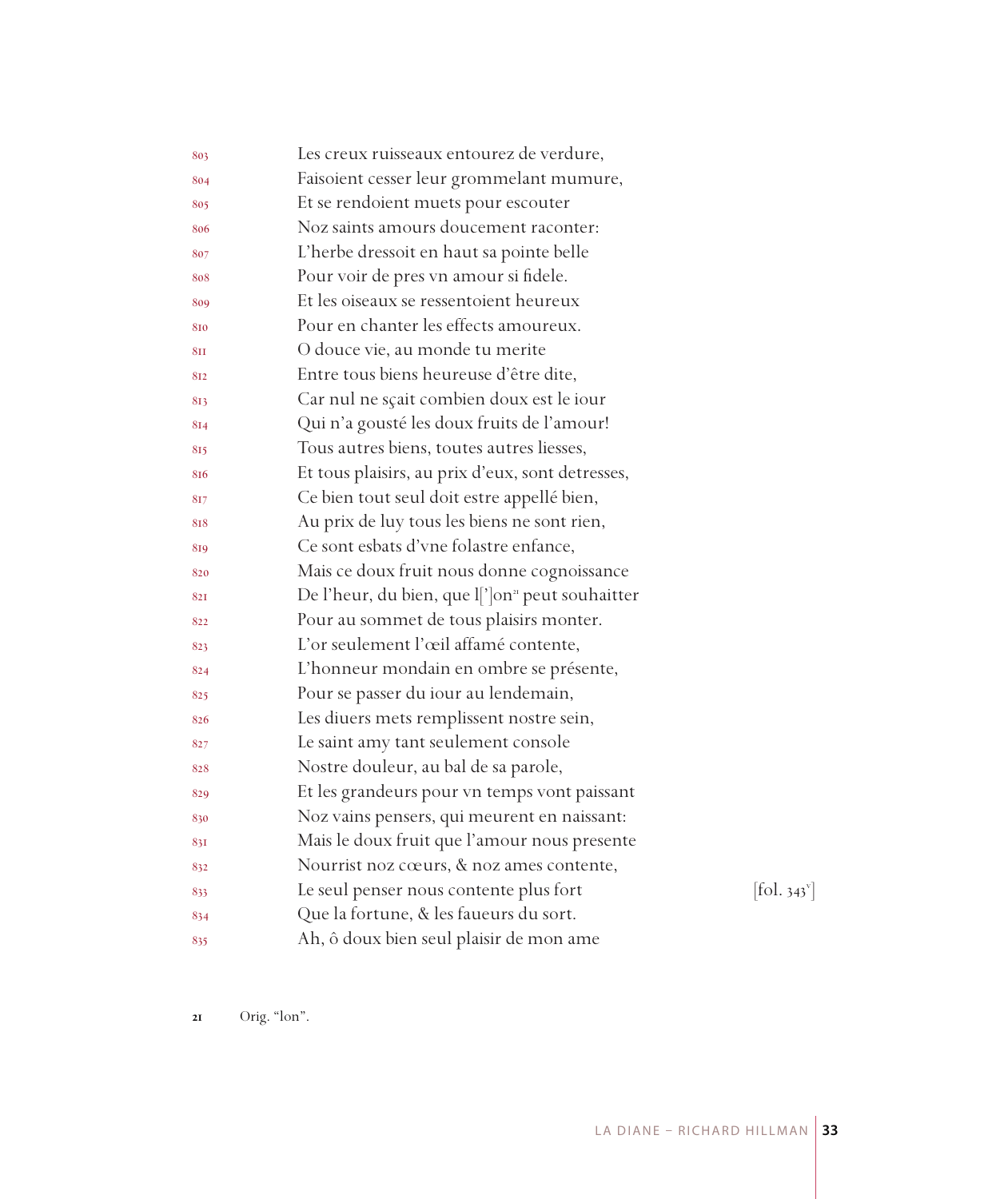| 836 | Je t'ay perdu! comme dessouz la flamme |
|-----|----------------------------------------|
| 837 | Du vif Phœbus sur le sommet d'vn mont  |
| 838 | La blanche neige en vn moment se fond, |
| 839 | Pert sa nature, elle change de forme,  |
| 840 | Et en torrent orageux se transforme;   |
| 841 | Ainsi ie suis en vn autre refait       |
| 842 | Ayant perdu vn plaisir si parfait.     |
|     |                                        |

### FRONTIN [*en entrant*]

| 843 | Pourquoy rends-tu, faute d'auoir enuie         |                          |
|-----|------------------------------------------------|--------------------------|
| 844 | De te guarir, si cruelle ta vie?               |                          |
| 845 | Pourquoy veux-tu mourir à tout propos,         |                          |
| 846 | Faute de rendre à tes iours le repos?          |                          |
| 847 | Pourquoy rends-tu ton ame miserable,           |                          |
| 848 | Pour ne vouloir luy estre secourable?          |                          |
| 849 | Hé, qui te fait mespriser le secours,          |                          |
| 850 | Qui peut heureux rendre tes palles jours?      |                          |
| 851 | L'homme regit la fortune mauuaise:             |                          |
| 852 | Rien, s'il ne veut, ne peut troubler son aise, |                          |
| 853 | Et si l'ennuy le conduit au trespas,           |                          |
| 854 | C'est que l'ennuy forcer il ne veut pas:       |                          |
| 855 | Car les grands Dieux luy ont donné puissance   |                          |
| 856 | Sur toute chose, ayant au monde essence:       |                          |
| 857 | L'air luy sousrit, adoucit sa douleur,         |                          |
| 858 | Engendre en luy le froid & la chaleur:         |                          |
| 859 | La mer cruelle, inhumaine, & sans ame,         |                          |
| 860 | A ses propos bien souuent se rend calme,       |                          |
| 861 | Se sent par luy en ses flancs sillonner,       |                          |
| 862 | Et quelques fois de son cours destourner:      |                          |
| 863 | Son vif pouuoir à la terre commande,           |                          |
| 864 | Elle permet que souuent il la fende,           |                          |
| 865 | La creuse, fouille, & bref à beau loisir       | [fol. 344 <sup>r</sup> ] |
| 866 | Qu'il la remue au gré de son desir:            |                          |
| 867 | Le feu luy sert, il l'esteint perissable,      |                          |
| 868 | Et quand il veut l'allume espouuentable:       |                          |
| 869 | Les animaux qui plus promts & plus forts       |                          |
|     |                                                |                          |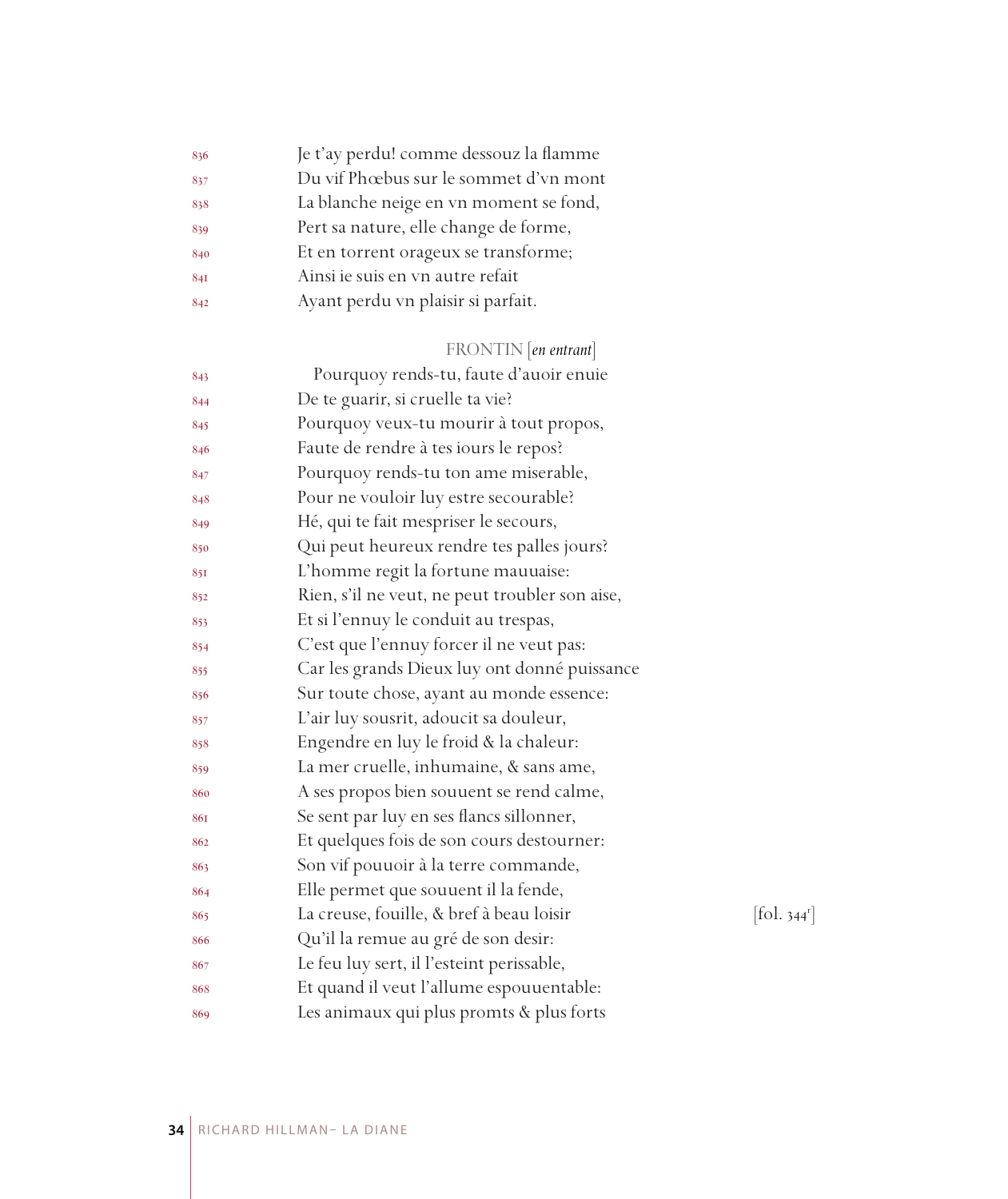| 870 | Que n'est le sien, portent les roides corps,    |                          |
|-----|-------------------------------------------------|--------------------------|
| 871 | Qui sont ardens de fureur & de rage,            |                          |
| 872 | Luy rendent ioug, redoutent son courage,        |                          |
| 873 | Craignent sa main qui roides morts les rend,    |                          |
| 874 | Ou finement dans ses filets les prend.          |                          |
| 875 | L'oiseau leger qui du Soleil approche           |                          |
| 876 | Quand pour voler ses aisles il decoche,         |                          |
| 877 | Qui pres du Ciel piroüette maint tour           |                          |
| 878 | Qui suit le char estincellant du iour,          |                          |
| 879 | Est serf de l'homme, & l'homme a bien la force  |                          |
| 880 | De le tuer ou le prendre à l'amorce.            |                          |
| 881 | Les froids poissons, en leur escaille enclos,   |                          |
| 882 | Qui par trouppeaux se cachent dans les flots    |                          |
| 883 | De l'Ocean & sa monstreuse [sic] bande          |                          |
| 884 | Sont serfs de l'homme, & l'homme leur commande: |                          |
| 885 | Les flots profonds ne peuuent l'empescher,      |                          |
| 886 | Ny les rochers, de les prendre & pescher,       |                          |
| 887 | Bref à son gré superbe il en dispose,           |                          |
| 888 | Comme des fruits, & de toute autre chose.       |                          |
| 889 | Rien que la mort ne peut auoir l'honneur        |                          |
| 890 | De tuer l'homme, d'en estre seigneur:           |                          |
| 891 | A tout malheur prudent il remedie,              |                          |
| 892 | Sans que d'autruy le secours il mendie.         |                          |
| 893 | Ne vois-tu point vn petit pastoureau            |                          |
| 894 | Dedans les prez regir vn grand trouppeau        |                          |
| 895 | De bœufs cornus & genisses lassees,             |                          |
| 896 | Qui çà & là s'encourent insensees?              |                          |
| 897 | Le fort toreau, & le bœuf asseruy,              |                          |
| 898 | N'osent desser les cornes contre luy,           |                          |
| 899 | Jls tremblent tous à sa voix enfantine,         | [fol. 344 <sup>v</sup> ] |
| 900 | Sa foible main par tout les achemine,           |                          |
| 901 | Chacun le craint, & ces bestes, qui forts       |                          |
| 902 | De nature ont eu les robustes corps,            |                          |
| 903 | N'osent choquer l'enfant qui les menace,        |                          |
| 904 | Et les regit, tant ils craignent sa face.       |                          |
| 905 | Ainsi rien n'est impossible aux mortels,        |                          |
|     |                                                 |                          |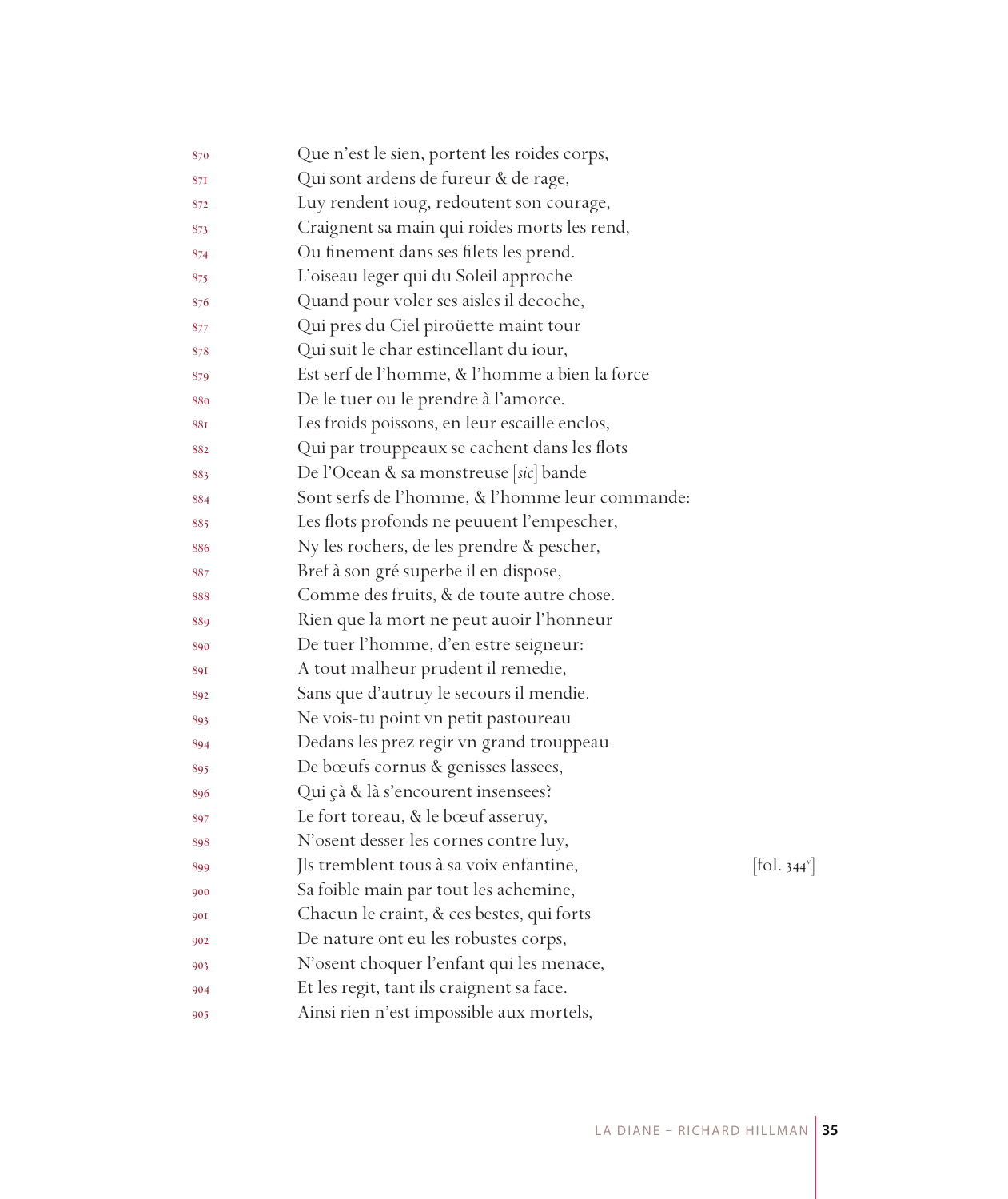| 906 | Mis bien souuent au rang des immortels.          |
|-----|--------------------------------------------------|
| 907 | Qui se peut donc opposer à ta gloire,            |
| 908 | Et t'empescher de gaigner la victoire            |
| 909 | Dessur le mal du destin en[u]ieux, <sup>22</sup> |
| 910 | Puis que tout cede à l'homme vertueux?           |

### FAVSTE

| 9II | Tout cede à l'homme (il faut que ie le die) |
|-----|---------------------------------------------|
| 912 | Fors Cupidon, qui cruel l'iniurie,          |
| 913 | Qui le surmonte, & le rend sans pouuoir     |
| 914 | En ses malheurs de bien-heureux se voir.    |

### FRONTIN

| 915 | L'amour n'est rien qu'vne folle creance |
|-----|-----------------------------------------|
| 916 | Que nous auons d'une viue puissance.    |
| 917 | Ostez l'enuie, & le desir d'auoir,      |
| 918 | Vous osterez l'amour & son pouuoir.     |

### FAVSTE

| 919 | Mail il faudroit estre roche insensee,   |
|-----|------------------------------------------|
| 920 | Pour n'auoir point d'enuie ou de pensee: |
| 921 | Faudroit en roc lasche se transformer,   |
| 922 | Pour voir vn bien, & point ne l'estimer. |

### FRONTIN

- Je sçay que l'homme est de souhait capable,
- Mais son souhait doit estre raisonnable,
- En souhaittant ce qui peut estre à soy,
- Sans violer la raison & la loy.

### FAVSTE

Amour ne veut ces choses recognoistre,

 Orig. "ennieux". The second "n" is clearly an erroneously inverted "u"; this still leaves a choice between modern French "ennuyeux" and "envieux", which are both possible readings, but the frequency of the spelling "enuieux" in Middle French, and indeed of the formula, would seem to turn the balance.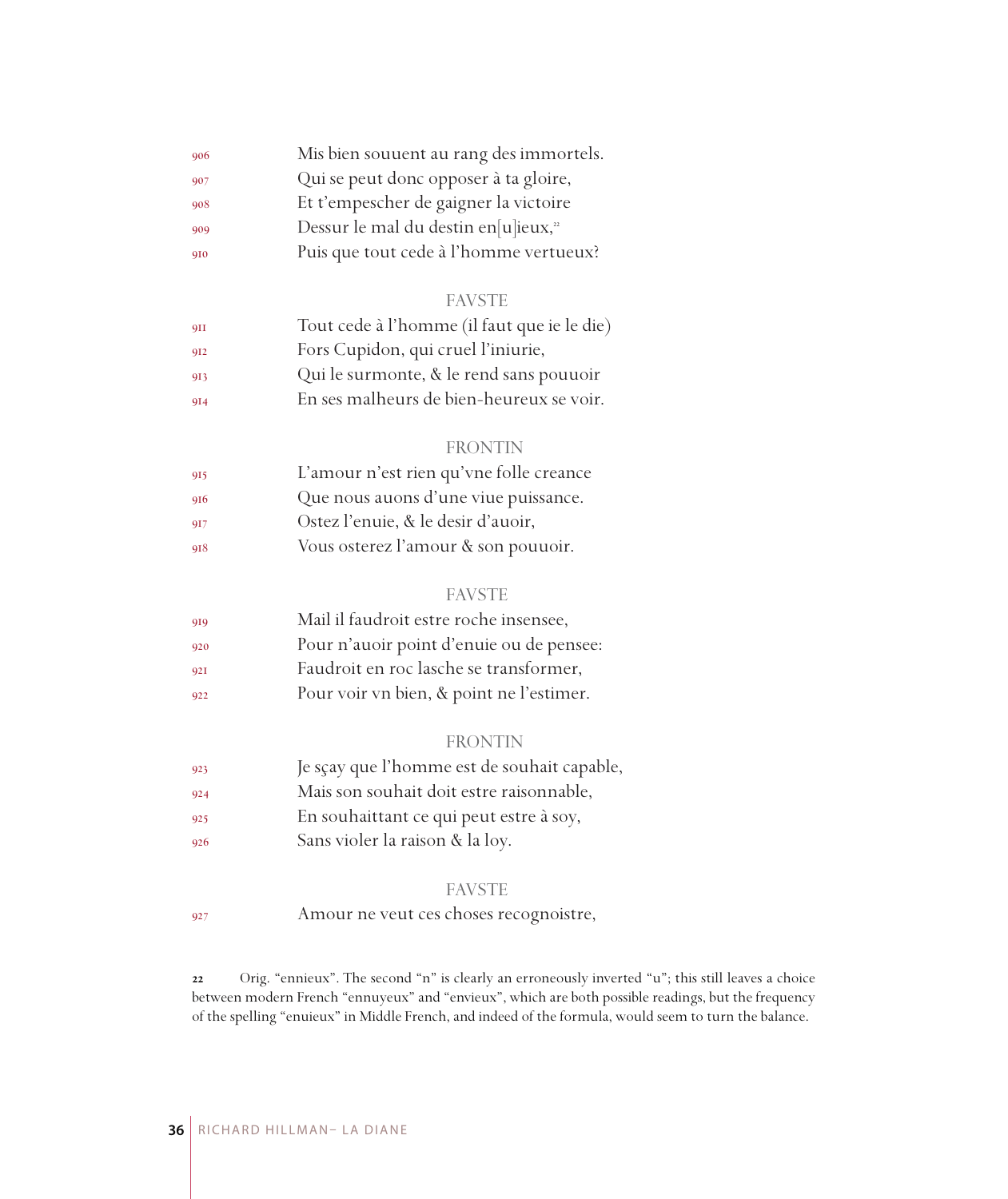| 928 | Car autrement amour il ne peut estre,         | $[\text{fol. } 345^{\text{r}}]$ |
|-----|-----------------------------------------------|---------------------------------|
| 929 | D'autant qu'il faut qu'vn amour soit ardent   |                                 |
| 930 | Et la raison foible & lasche le rend.         |                                 |
|     | FRONTIN                                       |                                 |
| 931 | Mais tel amour, que la fureur transporte,     |                                 |
| 932 | Le plus souuent mille douleurs apporte.       |                                 |
|     |                                               |                                 |
|     | <b>FAVSTE</b>                                 |                                 |
| 933 | Vaut mieux souffrir en aimant nuit & iour,    |                                 |
| 934 | Qu'estre content & ne cognoistre Amour.       |                                 |
|     | <b>FRONTIN</b>                                |                                 |
| 935 | Mais toute peine est tousiours miserable:     |                                 |
| 936 | Nulle prison ne peut estre agreable.          |                                 |
|     |                                               |                                 |
|     | FAVSTE                                        |                                 |
| 937 | Mais tout plaisir est douleur & tourment,     |                                 |
| 938 | Au prix du mal, que l'on sent en aimant.      |                                 |
|     | <b>FRONTIN</b>                                |                                 |
| 939 | Les desperez prennent ioye à s'esteindre      |                                 |
| 940 | Mais toutefois leur douleur n'en est moindre. |                                 |
|     |                                               |                                 |
|     | <b>FAVSTE</b>                                 |                                 |
| 94I | Ce qui nous plaist, bien qu'estimé malheur,   |                                 |
| 942 | Ne peut de nous estre appellé douleur.        |                                 |
|     | FRONTIN                                       |                                 |
| 943 | Mais tel plaisir, pour prendre nourriture     |                                 |
| 944 | En nostre mal, gueres de temps ne dure[.]     |                                 |
|     |                                               |                                 |
|     | FAVSTE                                        |                                 |
| 945 | Jl ne faut pas que le bien de l'amant,        |                                 |
| 946 | Pour estre vif dure trop longuement:          |                                 |
| 947 | Faut que le mal doux le face cognoistre.      |                                 |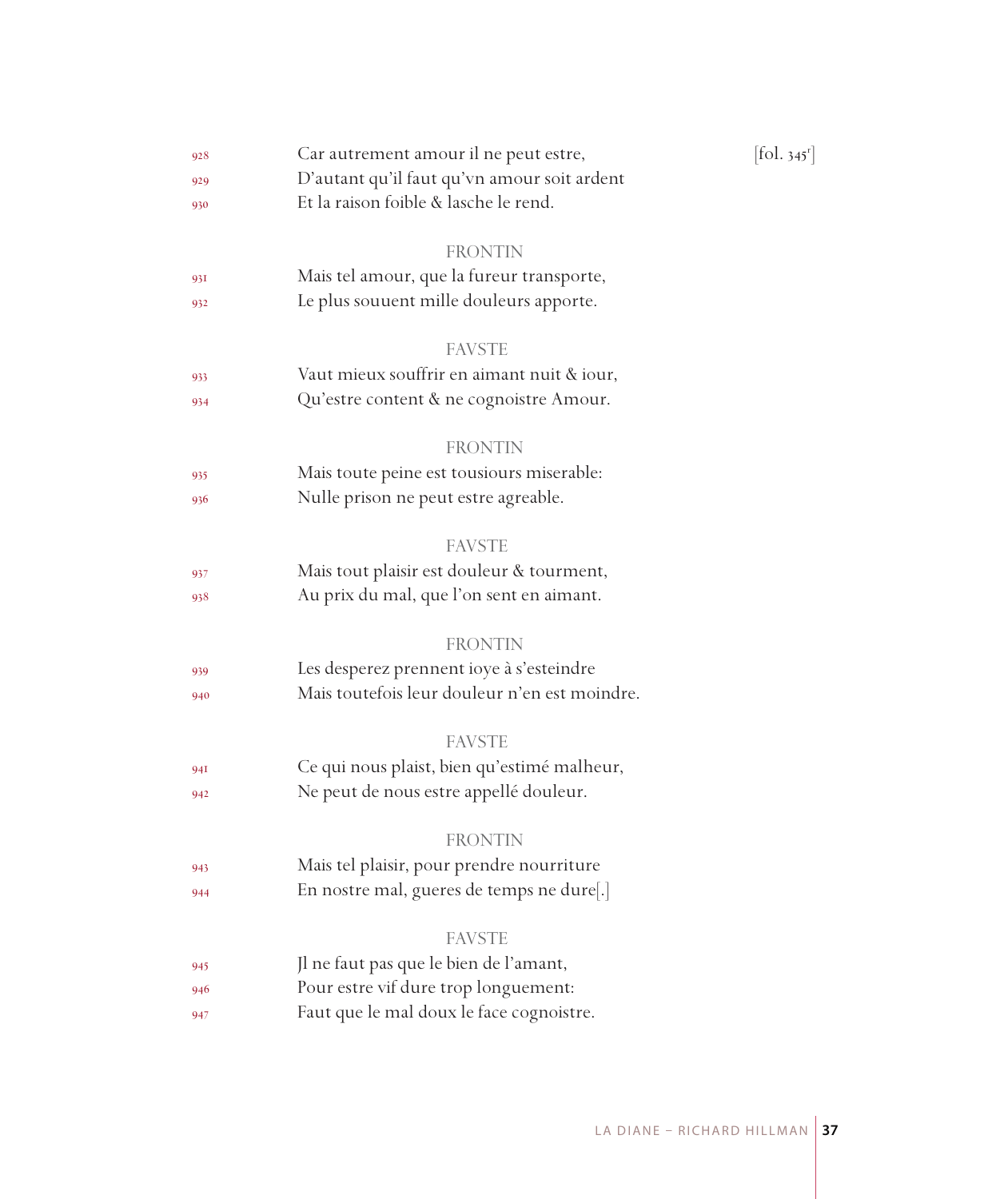|     | <b>FRONTIN</b>                             |                            |
|-----|--------------------------------------------|----------------------------|
| 948 | Mais las! qui peut en mesme saison estre   |                            |
| 949 | Triste & content, miserable & heureux?     |                            |
|     |                                            |                            |
|     | <b>FAVSTE</b>                              |                            |
| 950 | Ceux que l'amour rend parfaits amoureux.   |                            |
|     | <b>FRONTIN</b>                             |                            |
| 951 | Comment cela?                              |                            |
|     |                                            |                            |
|     | <b>FAVSTE</b>                              |                            |
|     | D'autant qu'en ceste eschole               | $[\text{fol. } 345^\circ]$ |
| 952 | Vn geste, vn ris, vn pas, vne parole       |                            |
| 953 | Peut rendre ou gay, ou langoureux l'amant: |                            |
| 954 | Tant en amour est le contentement          |                            |
| 955 | Cher & diuin, & tant on a de crainte       |                            |
| 956 | De n'auoir pas vne chose si sainte.        |                            |
|     |                                            |                            |
|     | <b>FRONTIN</b>                             |                            |
| 957 | Mal-heureux donc les amans, & leurs iours. |                            |
|     |                                            |                            |
|     | <b>FAVSTE</b>                              |                            |
| 958 | Mais bien-heureux de trauailler tousiours. |                            |
|     | <b>FRONTIN</b>                             |                            |
|     | Est-ce bon heur qu'vn trauail perdurable?  |                            |
| 959 |                                            |                            |
|     | <b>FAVSTE</b>                              |                            |
| 960 | Ouy, alors qu'il nous est agreable.        |                            |
|     |                                            |                            |
|     | FRONTIN                                    |                            |
| 961 | Celuy d'amour ne peut estre benin.         |                            |
|     | <b>FAVSTE</b>                              |                            |
|     |                                            |                            |
| 962 | Si est, car douce en est tousiours la fin. |                            |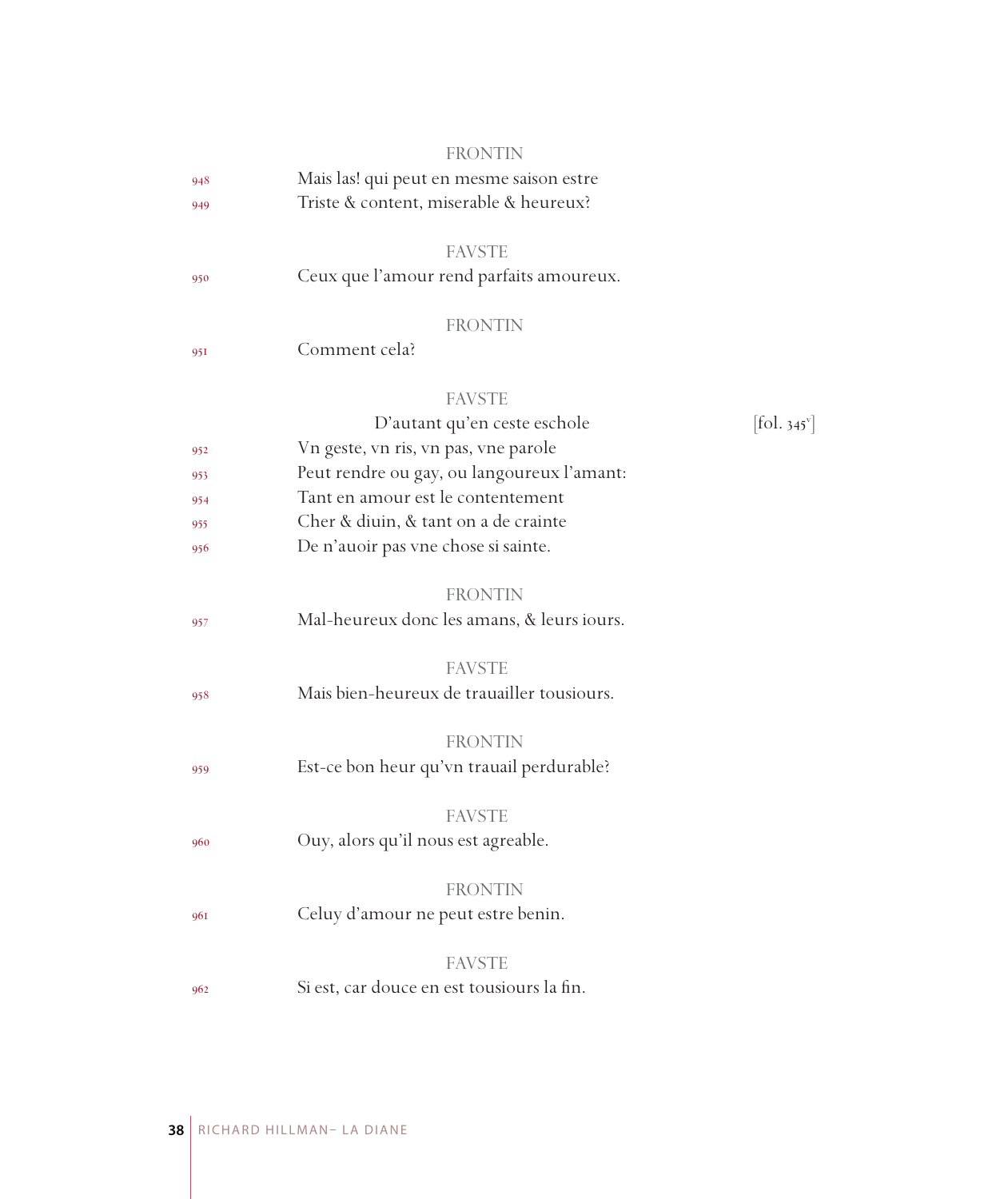|                   | <b>FRONTIN</b>                                                                                                                                        |                          |
|-------------------|-------------------------------------------------------------------------------------------------------------------------------------------------------|--------------------------|
| 963               | Mais maint amant meurt pressé de furie.                                                                                                               |                          |
| 964               | <b>FAVSTE</b><br>Je meur $[s]$ <sup>33</sup> heureux quand l'amour l'iniurie.                                                                         |                          |
| 965               | <b>FRONTIN</b><br>Il n'y a donc point de bien en amour.                                                                                               |                          |
| 966               | <b>FAVSTE</b><br>Si a, mourant ou iouyssant vn iour.                                                                                                  |                          |
| 967               | <b>FRONTIN</b><br>La mort n'est donc aux amoureux cruelle.                                                                                            |                          |
| 968               | <b>FAVSTE</b><br>Jl faut mourir, ou iouir de sa belle.                                                                                                |                          |
| 969               | <b>FRONTIN</b><br>Autre milieu ne se trouue en aimant?                                                                                                |                          |
| 970<br>971<br>972 | <b>FAVSTE</b><br>Non, car trop grand est le contentement <sup>24</sup><br>Qui l'amoureux en iouissant enflamme:<br>Et trop cruel le refus de sa Dame. | [fol. 346 <sup>r</sup> ] |
| 973               | <b>FRONTIN</b><br>Mais qui se peut garder d'en estre attaint?                                                                                         |                          |
| 974               | <b>FAVSTE</b><br>C'est estre lourd, & n'auoir esprit saint.                                                                                           |                          |
|                   |                                                                                                                                                       |                          |

23 Orig. "meurt".

 The original places a full stop at the end of this line; the compositor may have been misled by the preceding stichomythia and the end of the page.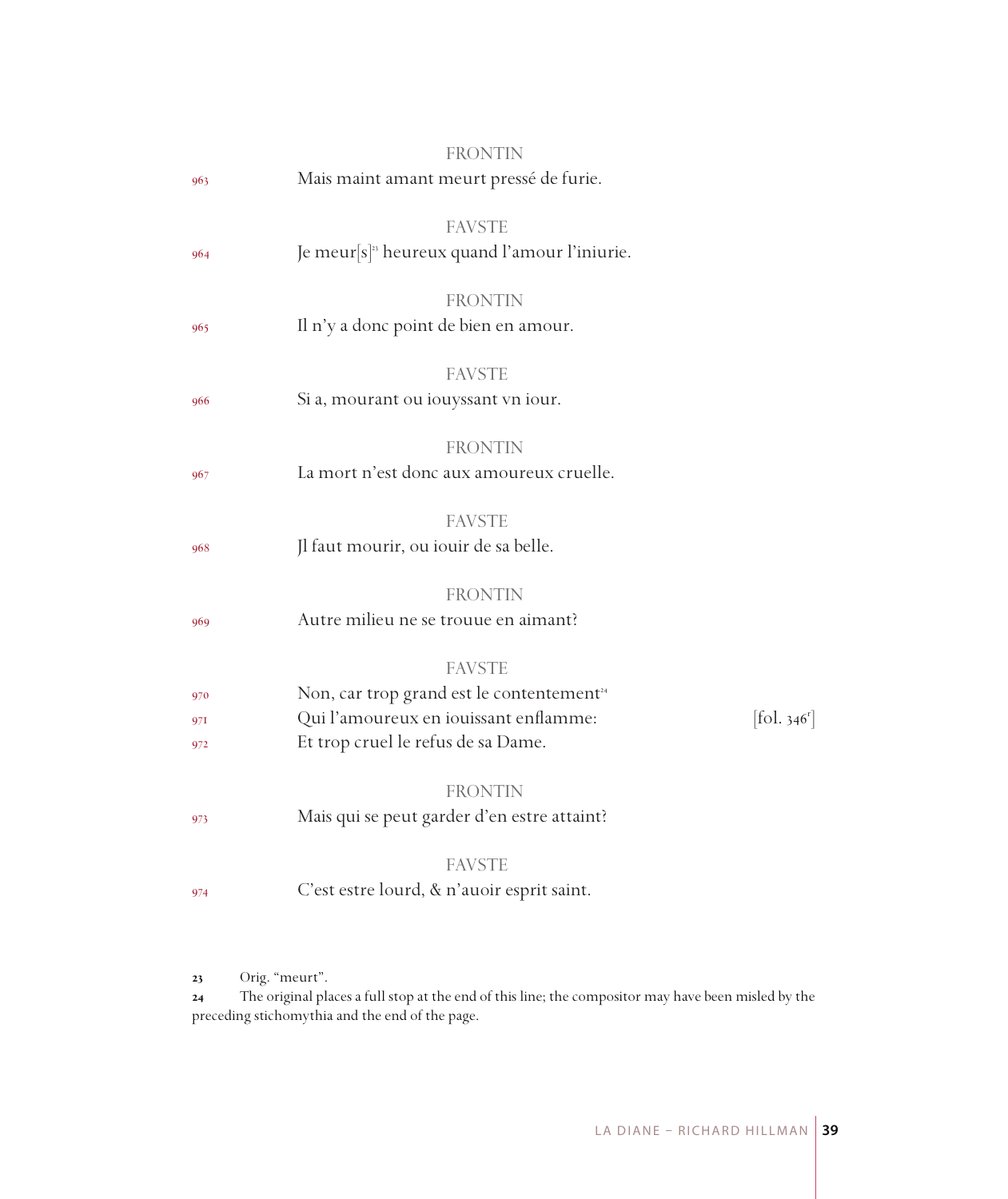|     | <b>FRONTIN</b>                                          |
|-----|---------------------------------------------------------|
| 975 | L'heur de l'homme est de viure sans enuie.              |
|     | <b>FAVSTE</b>                                           |
| 976 | Qui n'aime point est indigne de vie.                    |
|     | <b>FRONTIN</b>                                          |
| 977 | Mais pour aimer on sent mille malheurs.                 |
|     | <b>FAVSTE</b>                                           |
| 978 | L'esprit s'auiue au brazier des douleurs.               |
|     | <b>FRONTIN</b>                                          |
| 979 | Mais tel amour apporte la ruine.                        |
|     | <b>FAVSTE</b>                                           |
| 980 | Le bel esprit tout seul d'aimer est digne.              |
|     | <b>FRONTIN</b>                                          |
| 981 | Le bel esprit se perd en ce tourment.                   |
|     | <b>FAVSTE</b>                                           |
| 982 | L'on n'a iamais veu de lourdaut amant,                  |
| 983 | Car ceste ardeur auiue leur belle ame,                  |
| 984 | Pour auoir l'heur de complaire à leur Dame.             |
| 985 | Quelque douleur qui m'aille don[c] <sup>25</sup> limant |
| 986 | Je veux aimer & mourir en aimant.                       |
|     | <b>FRONTIN</b>                                          |
| 987 | Non, ne meur pas. Puis que sans ceste enuie             |
| 988 | Tu ne sçaurois entretenir ta vie                        |
| 989 | Et que le mal qu'engendrent tes amours                  |
| 990 | Tasche à trancher le filet de tes iours,                |
| 991 | Je veux t'aider, par le secours d'vn homme,             |
|     |                                                         |

Orig. "dont".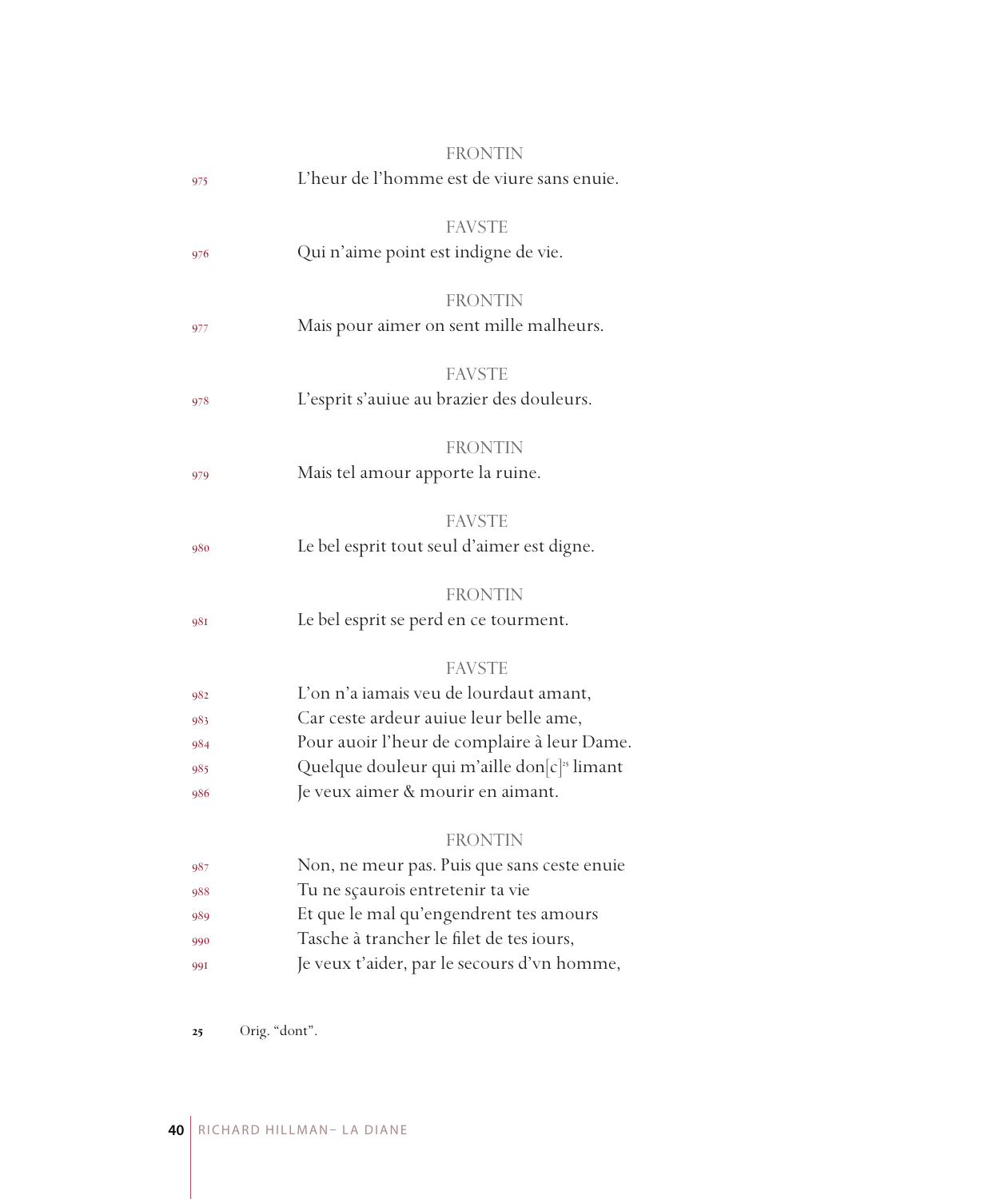| 992 | Qui resteindra le feu qui te consomme, |
|-----|----------------------------------------|
| 993 | Il te fera par son rare sçauoir        |

De ton desir la iouyssance auoir.

# FAVSTE

| -995  | Si en ce mal tu me sers secourable,    | $[$ fol. 346 $^{\mathrm{v}}$ |
|-------|----------------------------------------|------------------------------|
| -996  | Je te seray plus qu'au Ciel redeuable. |                              |
| - 997 | Mais nomme moy ceste homme si parfait. |                              |

# FRONTIN

| 998         | C'est Elymant qui autrefois a fait           |
|-------------|----------------------------------------------|
| 999         | Troubler du iour la lampe radieuse           |
| 1000        | En la rendant obscure & tenebreuse:          |
| <b>IOOI</b> | C'est Elymant dont les magiques vers         |
| 1002        | Font cheminer le Soleil de trauers;          |
| 1003        | Qui donne aux nuits aussi claire lumiere     |
| 1004        | Qu'est de Titan la lampe iournaliere:        |
| 1005        | C'est Elymant, qui au bal de sa voix         |
| 1006        | Fait que le Ciel esclatte quelquefois,       |
| 1007        | Tonne, murmure, & lasche sur la teste        |
| 1008        | Des rocs pointus sa cruelle tempeste:        |
| 1009        | C'est Elymant, qui rend au cœur d'hyuer      |
| 1010        | Le sein glacé de la terre couuert            |
| <b>IOII</b> | De mille fleurs, pasture des abeilles,       |
| <b>IOI2</b> | A celles-là du gay Printemps pareilles;      |
| 1013        | Et qui d'vn sort contraire à ce bon heur     |
| 1014        | Rend en Esté la terre sans verdeur:          |
| 1015        | C'est Elymant, dont la voix insensee         |
| 1016        | De viue ardeur rend souuent couroucee        |
| 1017        | La mer profonde, & enterre ses eaux,         |
| 1018        | Puis les esleue en superbes costaux,         |
| 1019        | Et qui d'vn sort plus que cet autre vtile,   |
| 1020        | La rend souuent de cruelle tranquille,       |
| <b>I02I</b> | Ses vents il tient dans leur cauerne enclos, |
| 1022        | Ses monstres coys, & radoucit ses flots:     |
| 1023        | C'est Elymant qui d'vne dextre forte         |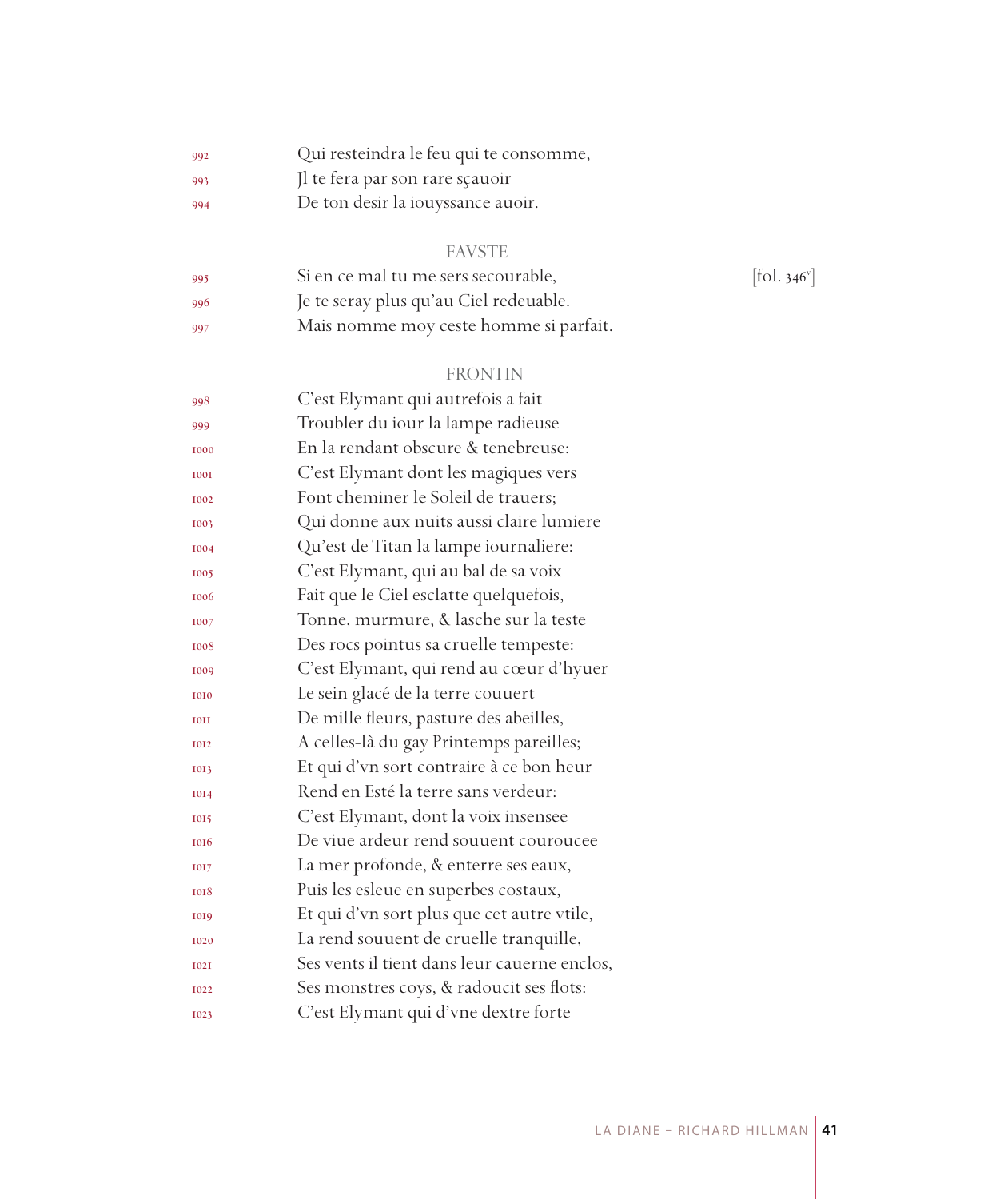| 1024        | Vn roc d'vn lieu en vn autre transporte:             |            |
|-------------|------------------------------------------------------|------------|
| <b>I025</b> | Qui aux torrens, roullans d'vn roide mont,           |            |
| 1026        | Reprendre fait la course contre-mont:                | [fol. 347] |
| 1027        | C'est Elymant, qui se rend redoutable                |            |
| 1028        | A tout demon de nature effroyable,                   |            |
| 1029        | Qui se fait craindre aux demons stygieux             |            |
| 1030        | Qui sont en bas, ou qui sont souz les Cieux,         |            |
| 1031        | Qui sont en terre, ou vagans sans lumiere,           |            |
| 1032        | Parmy les flots de Thetis marinier[e]: <sup>26</sup> |            |
| 1033        | C'est Elymant, qui fait secher les bois              |            |
| 1034        | Ou reuerdir aux souspirs de sa voix:                 |            |
| 1035        | Qui sçait des bois des puissances diuines,           |            |
| 1036        | Celles des fleurs, des herbes, des racines,          |            |
| 1037        | Qui les distille, & en tire de l'eau                 |            |
| 1038        | Qui peut les corps rappeller du tombeau:             |            |
| 1039        | C'est Elymant, qui sçait des son enfance             |            |
| 1040        | Des feux du Ciel & l'estre & l'influence,            |            |
| <b>1041</b> | Qui les gouuerne, & de qui le sçauoir,               |            |
| 1042        | Seul excellent, en cognoit le pouuoir:               |            |
| 1043        | C'est Elymant, qui rend lents & dociles              |            |
| 1044        | Par ses doux vers les animaux agiles,                |            |
| 1045        | Qui des cruels adoucit la fierté,                    |            |
| 1046        | Qui des Syluains bride la cruauté:                   |            |
| 1047        | C'est Elymant que tout suit à la trace,              |            |
| 1048        | Ainsi que fut le grand Orphé en Thrace               |            |
| 1049        | Par les forests, par les oiseaux, les bois           |            |
| 1050        | Lors que sa Lyre adoucissoit sa voix:                |            |
| 1051        | C'est Elymant qui guarit toute chose,                |            |
| 1052        | Et qui du Ciel à son vouloir dispose.                |            |
| 1053        | Il te peut rendre en vn iour bien-heureux,           |            |
| 1054        | Rendant esteint ton brazier amoureux.                |            |
|             |                                                      |            |

# FAVSTE

J'ay mille fois entendu sa science,

Orig. "marinier".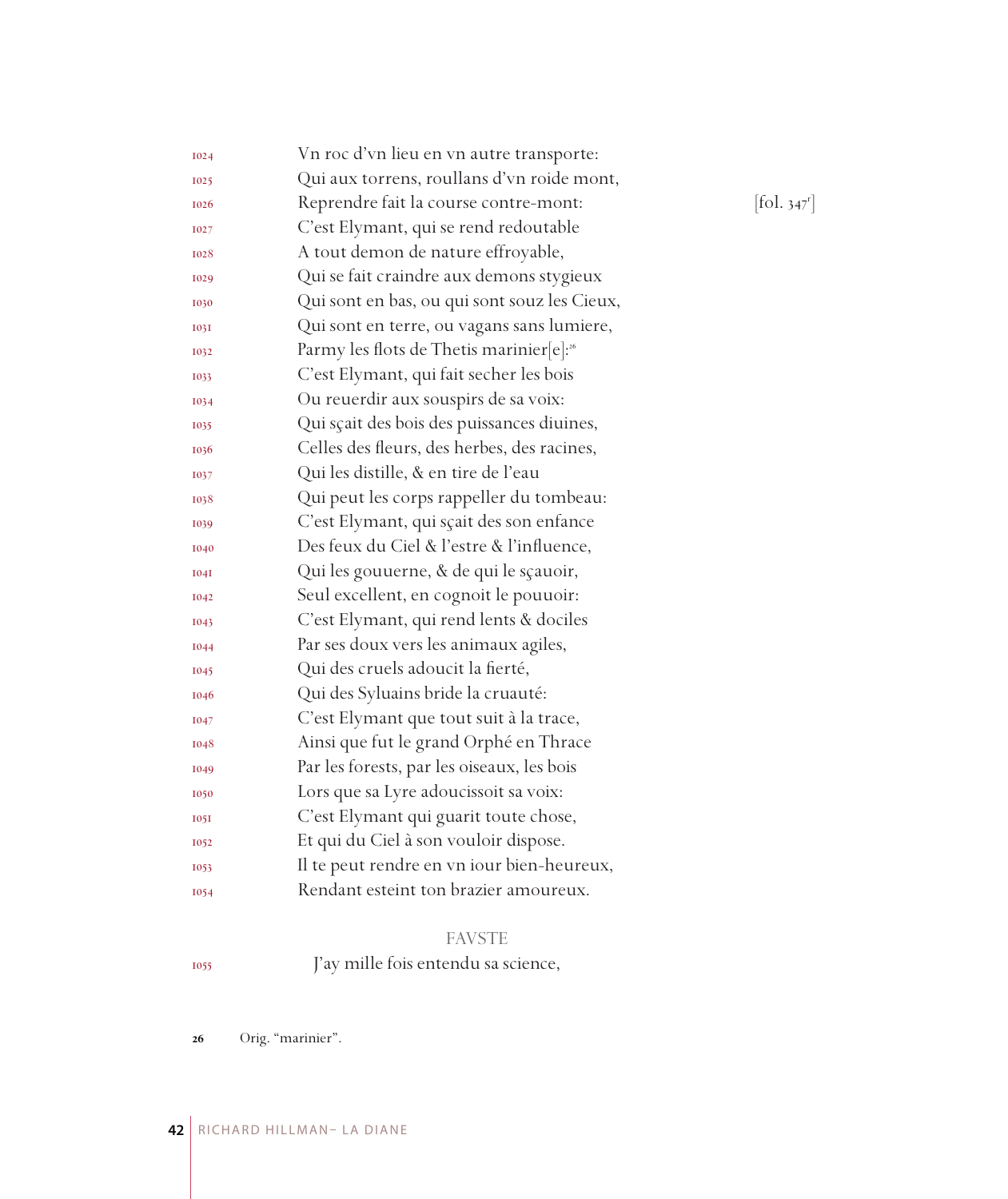| 1056        | Et toutefois ie n'ay point cognoissance  |
|-------------|------------------------------------------|
| <b>I057</b> | De son visage: hé Dieu depeins-le moy    |
| 1058        | Pour le cognoistre vn iour si je le voy. |

# FRONTIN

| 1059        | Elymant est d'vne taille Royale,                     | $\left[ \text{fol. } 347^{\circ} \right]$ |
|-------------|------------------------------------------------------|-------------------------------------------|
| 1060        | D'vn corps robuste, ayant la couleur palle,          |                                           |
| <b>1061</b> | Cousu de nerfs qui paroissent diuers                 |                                           |
| 1062        | Desur sa chair, comme on voit au trauers             |                                           |
| 1063        | Du verre clair qui ferme la fenestre,                |                                           |
| 1064        | Au gay matin le beau Soleil paroistre:               |                                           |
| 1065        | Jl est charnu, de cent rides plissé,                 |                                           |
| <b>1066</b> | Et par endroits de long poil herissé,                |                                           |
| 1067        | Ferme, & dispos, animé de courage,                   |                                           |
| 1068        | Bien que ridé l'ait rendu le vieil aage.             |                                           |
| 1069        | Ses cheueux blancs, comme blanc est le front         |                                           |
| 1070        | Durent l'hyuer de quelque esleué mont,               |                                           |
| 1071        | Ou comme blanc on voit le froid visage               |                                           |
| 1072        | D'vn vieil ormeau, despoüillé de feuillage,          |                                           |
| 1073        | Où tous les jours on voit mille corbeaux             |                                           |
| 1074        | En croaçant se percher à trouppeaux.                 |                                           |
| 1075        | Ses blancs cheueux, deliez comme soye,               |                                           |
| 1076        | Sont separez par mainte creuse raye,                 |                                           |
| 1077        | Et sur son front par tresses deualez,                |                                           |
| 1078        | Semble [sic] qu'ils soient dessur sont front collez, |                                           |
| 1079        | Leurs flots espoix, & leur couleur de naige,         |                                           |
| 1080        | D'vn grand sçauoir rendent clair tesmoignage,        |                                           |
| <b>1081</b> | Et leur blancheur pleine de majesté                  |                                           |
| 1082        | Monstre vne haute & sainte grauité                   |                                           |
| 1083        | Vn scauoir vieu, vne ame qui hardie                  |                                           |
| 1084        | D'aucun danger ne tremble acoüardie;                 |                                           |
| 1085        | Tels furent ceux du prophete Calcas,                 |                                           |
| 1086        | Dont fit iadis la Grece si grand cas.                |                                           |
| 1087        | Son front obscur de mainte grosse ride,              |                                           |
| 1088        | Ressemble vn champ par la chaleur aride,             |                                           |
| 1089        | Où mille trous, mainte creuace on voit,              |                                           |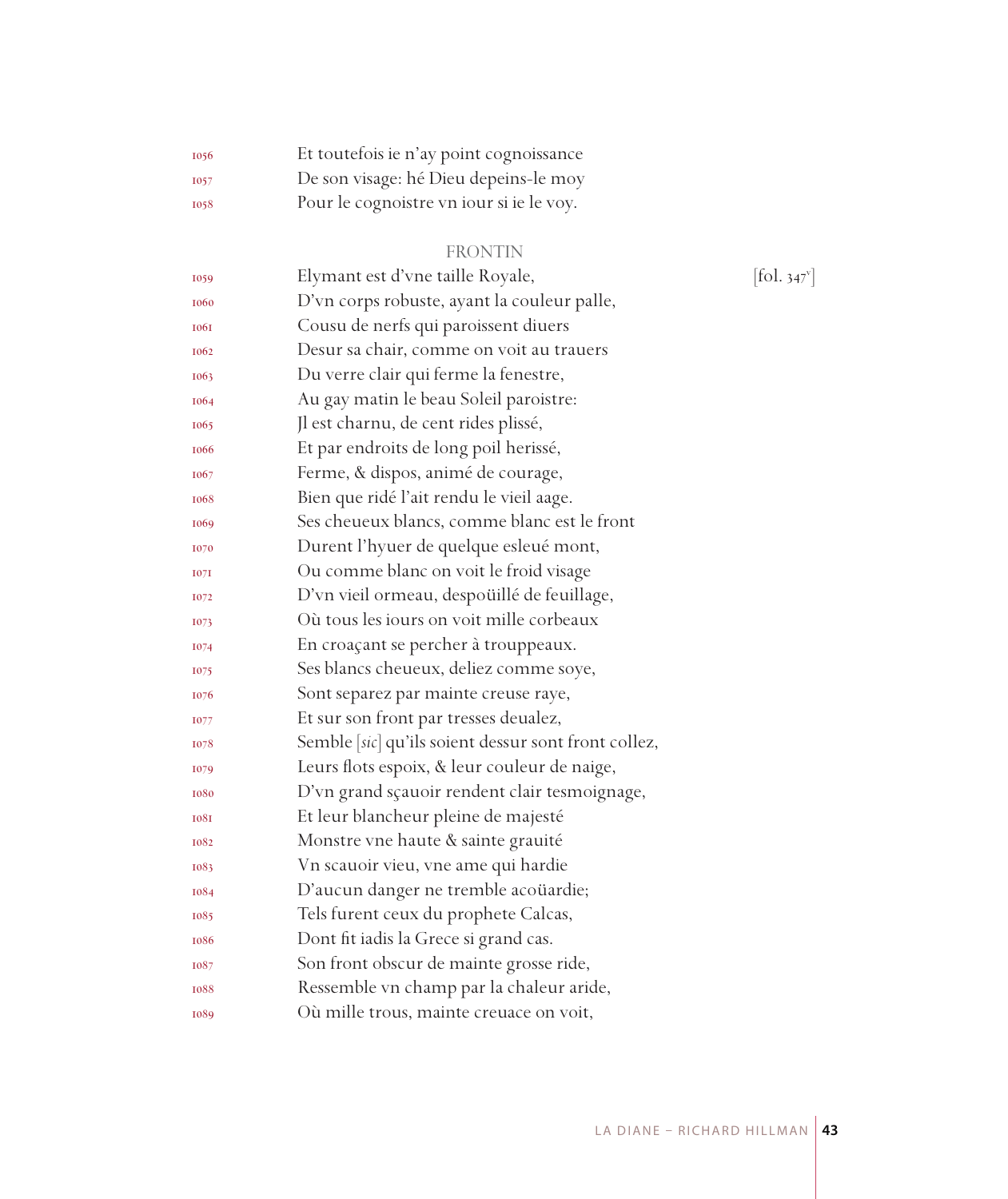| 1090             | Qui la rosee auide au matin boit.                        |                          |
|------------------|----------------------------------------------------------|--------------------------|
| <b>1091</b>      | Jl est fort large, & sa teinture triste                  | [fol. 348 <sup>r</sup> ] |
| 1092             | Le vain plaisir des ie[u]nes <sup>27</sup> gens despite; |                          |
| 1093             | Dure la peau, vne fosse se rend                          |                          |
| 1094             | Au beau milieu, qui de chagrin se fend;                  |                          |
| 1095             | Mais toutefois ce front est venerable,                   |                          |
| 1096             | Au large front du vieil Nestor semblable.                |                          |
| 1097             | Ses noirs sourcils, de soin, d'ennuy pressez,            |                          |
| 1098             | Deuers le front se dressent herissez,                    |                          |
| 1099             | Espoix de poudre, & qui portent la mine                  |                          |
| <b>H00</b>       | Du poil espoix d'vne louue mutine;                       |                          |
| <b>HOI</b>       | Mais ces sourcils ainsi cruels descrits                  |                          |
| <b>H02</b>       | De leur object font trembler les esprits.                |                          |
| <b>H03</b>       | Tel fut celuy de Cyclops plein d'enuie,                  |                          |
| <b>H04</b>       | Qui fut priué de lumiere & de vie.                       |                          |
| <b>H05</b>       | Ses yeux sont grands, roüans de tous costez,             |                          |
| <b>H06</b>       | De la frayeur fierement agitez,                          |                          |
| <b>H07</b>       | Le plus souuent estincellans de rage:                    |                          |
| <b>H08</b>       | Comme l'on voit flamboyer le visage                      |                          |
| <b>H09</b>       | Du beau Phœbus au profound d'vn ruisseau,                |                          |
| <b>HIO</b>       | Quand en tournant il se mire en son eau.                 |                          |
| Ш                | Ils sont enclos dans deux rudes paupieres,               |                          |
| III <sub>2</sub> | Ridees d'aage, & par le temps seueres,                   |                          |
| III3             | Jls font pallir les Demons de frayeur,                   |                          |
| III4             | Les animaux en transcissent de peur,                     |                          |
| III5             | Ores plombez ils roullent effroyables,                   |                          |
| <b>III6</b>      | Ores tous blancs, ores espouuentables,                   |                          |
| III7             | Rouges de feu ils esclattent ardans,                     |                          |
| III8             | Quand la fureur vient se lancer dedans,                  |                          |
| III <sub>9</sub> | Le doux sommeil que la nuit nous decoche,                |                          |
| <b>II20</b>      | Pour les toucher iamais ne s'en approche;                |                          |
| II2I             | Tousiours veillans, comme veillent les feux              |                          |
| <b>II22</b>      | Qui sont la nuit sur la voute des Cieux;                 |                          |
|                  |                                                          |                          |

Orig. "iennes".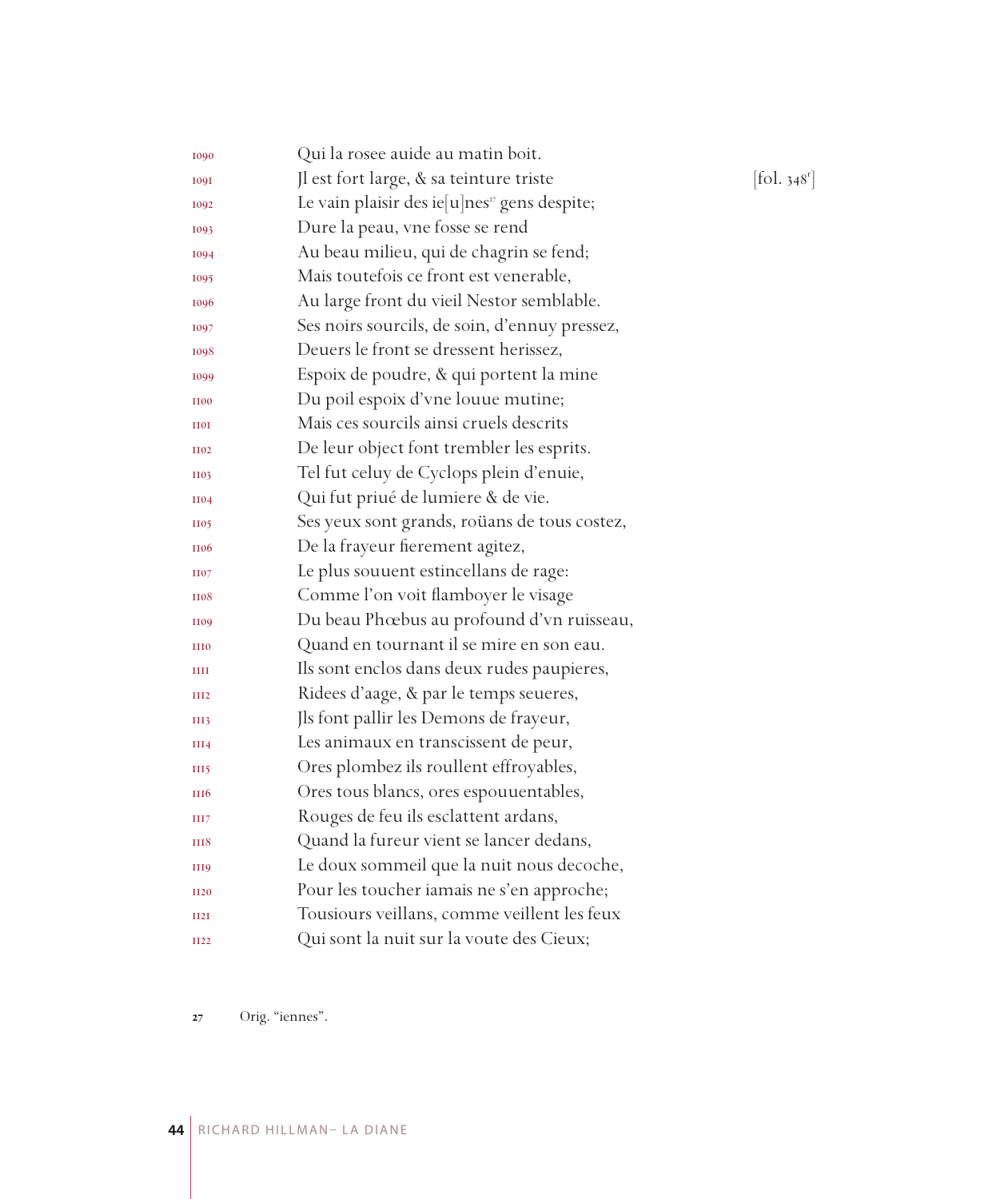| <b>II23</b> | Leur fier regard aux animaux moleste,                      |                                          |
|-------------|------------------------------------------------------------|------------------------------------------|
| II24        | Des fiers Demons la course viue arreste,                   |                                          |
| II25        | Ses yeux sont tels, que ceux-là que Iason                  | $\left[$ fol. 348 $^{\mathrm{v}}\right]$ |
| II26        | Charma iadis pour rauir la toison.                         |                                          |
| II27        | Son nez est long, gros, cruel, & farouche[,] <sup>28</sup> |                                          |
| <b>II28</b> | Le bout en vient boire dedans sa bouche,                   |                                          |
| II29        | Bouche de qui le palle & triste teint,                     |                                          |
| <b>II30</b> | Ressemble vn mort par le poison esteint.                   |                                          |
| 1131        | Sa leure est faite en voute d'vne crosse,                  |                                          |
| II32        | Espoisse, laide, outre mesure grosse:                      |                                          |
| II33        | Bien que le poil en cache la grosseur,                     |                                          |
| II34        | On voit pourtant au trauers sa laideur.                    |                                          |
| II35        | Lors que cruel ses leures il remue,                        |                                          |
| <b>II36</b> | Et que son ame est de fureur esmeue,                       |                                          |
| II37        | Les Cieux ont peur, les demons tremblottans                |                                          |
| <b>1138</b> | Courent trancis son arrest redoutans.                      |                                          |
| II39        | Ainsi iadis fiere, ardante, & farouche,                    |                                          |
| <b>II40</b> | Medee ouuroit sa despiteuse bouche,                        |                                          |
| II4I        | En prononçant hors de sens & raison                        |                                          |
| II42        | Cent vœux cruels contre le faux Iason.                     |                                          |
| II43        | Sa ioue est creuse, & de couleur egale                     |                                          |
| II44        | A celle-là de la Parque infernale,                         |                                          |
| II45        | Portant la peau entorse durement,                          |                                          |
| II46        | Et mainte ride espoisse horriblement,                      |                                          |
| II47        | Aupres des yeux elle paroist pointue,                      |                                          |
| II48        | Pres de la bouche elle est creuse & fendue,                |                                          |
| II49        | Ayant tousiours la frayeur & le port                       |                                          |
| II50        | D'vne Megere, & la couleur d'vn mort.                      |                                          |
| <b>II5I</b> | Sa barbe est longue & sa blanche teinture                  |                                          |
| II52        | Couure son sein jusques à la ceinture,                     |                                          |
| II53        | Elle est espoisse & celle-là du fils                       |                                          |
| II54        | Du blond Phœbus de mesme fut iadis.                        |                                          |
| <b>II55</b> | Son col est gros, fils d'vne longue annee, <sup>29</sup>   |                                          |
|             |                                                            |                                          |

No punctuation in the original.

" [D]'vne longue annee": I understand a reference to a period of good production in the agricul-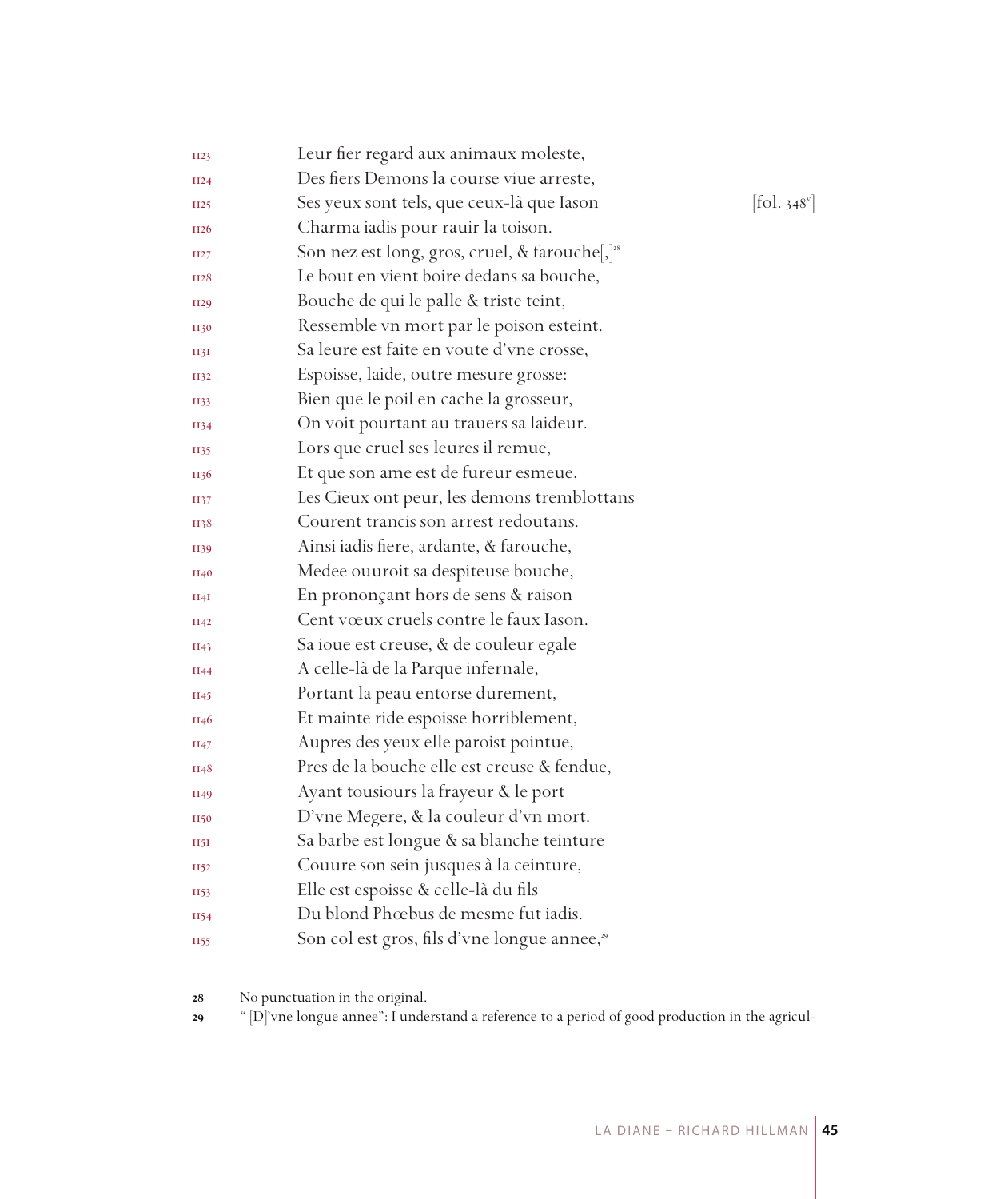| II56             | Entors de nerfs, de couleur bazanee.      |                                    |
|------------------|-------------------------------------------|------------------------------------|
| II57             | Son sein ouuert comme vn sanglier velu,   |                                    |
| II58             | Le bras nerueux horriblement pelu,        |                                    |
| II59             | La main grossiere, & de rides plissee,    | $\lbrack \text{fol. } 349 \rbrack$ |
| <b>II60</b>      | Qui n'est iamais en trauaillant lassee.   |                                    |
| <b>II6I</b>      | Voilà quel est Elymant, qui te peut       |                                    |
| II <sub>62</sub> | Rendre content, & bien-heureux s'il veut. |                                    |
|                  |                                           |                                    |

### FAVSTE

| II63 | Je le cognois, ô Frontin, à ceste heure, |
|------|------------------------------------------|
| II64 | Mais appren moy la place où il demeure.  |

### FRONTIN

| II65             | Je le veux bien, & pour te secourir                       |
|------------------|-----------------------------------------------------------|
| II <sub>66</sub> | T'y conduiray si tu veux te guarir.                       |
| II67             | Dans vn rocher, où n'habite personne                      |
| <b>II68</b>      | Que le[s] <sup>30</sup> esprits, cet enchanteur seiourne: |
| II69             | Ce roc est haut, ayant le chef tout blanc                 |
| <b>H70</b>       | D'antiquité, & creux le palle flanc,                      |
| II7I             | Sur luy le Ciel son tonnerre ne darde,                    |
| II72             | Car Elymant par son sçauoir l'[en garde],"                |
| II73             | Et Iuppiter qui craint de l'offencer,                     |
| II74             | N'ose son feu sur son chef eslancer:                      |
| II75             | Ses flancs armez d'espines acerees,                       |
| II76             | Plantent l'effroy aux ames asseurees:                     |
| II77             | Mille halliers que ne perse le iour,                      |
| II78             | A rangs espoix sont confus à l'entour:                    |
| II79             | On voit du roc sonner tomber sur terre                    |
| <b>II80</b>      | Auec vn bruit mainte pesante pierre:                      |
| <b>II8I</b>      | La creuse mer l'encerne d'vn costé,                       |
| <b>II82</b>      | De l'autre part vn ruisseau argenté,                      |
| II83             | Qui va roullant d'vne fontaine claire,                    |
|                  |                                                           |

tural sense (v. *Le Trésor de la langue française*); "de couleur bazanee" in the next line is likewise a rustic image.

Orig. "lec".

Orig. "engarde".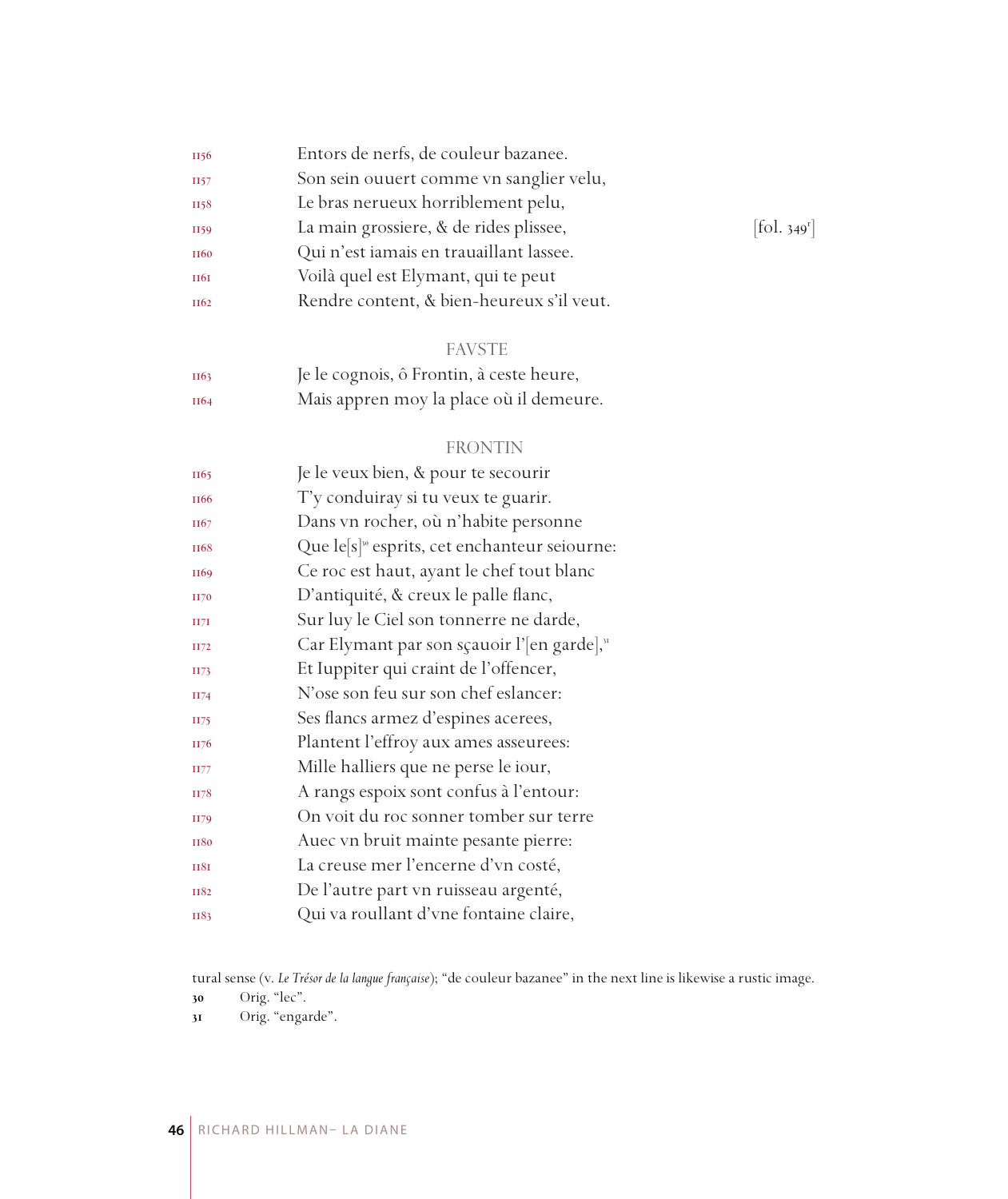| II84                          | Qui sort du pied de ce roc solitaire;                         |                            |
|-------------------------------|---------------------------------------------------------------|----------------------------|
| II85                          | Mais ny la mer, ny les courans ruisseaux,                     |                            |
| II86                          | N'osent chocquer ce rocher de leurs eaux,                     |                            |
| II87                          | Si le vieillard ne leur en fait licence,                      |                            |
| <b>II88</b>                   | Tant vn chacun redoute sa puissance.                          |                            |
| II89                          | Dans ces buissons enlacez d'arbrisseaux,                      |                            |
| <b>II90</b>                   | On voit gesir maints cruels animaux,                          |                            |
| <b>H9I</b>                    | L'ours, le lion, la louue furieuse,                           | $[\text{fol. } 349^\circ]$ |
| II92                          | Le tigre prompt, & la biche rameuse.                          |                            |
| <b>II93</b>                   | Ces animaux si proches d'Elymant,                             |                            |
| <b>II94</b>                   | Se rendent prompts à son commandement.                        |                            |
| II95                          | Dessur le front de ceste roche dure,                          |                            |
| II96                          | Cent mille oiseaux de noirastre teinture,                     |                            |
| II97                          | Perchent la nuit, les hibous, les corbeaux,                   |                            |
| <b>H98</b>                    | Chauue-souris, vautours tristes oiseaux,                      |                            |
| II99                          | Qui de leur cry encroüaillé <sup>32</sup> resueillent         |                            |
| <b>I200</b>                   | Les animaux, qui dans les bois sommeillent.                   |                            |
| <b>I20I</b>                   | Dessur le front de ce roc enchanté,                           |                            |
| I <sub>2</sub> 0 <sub>2</sub> | Vn palle ormeau, sans verdeur, est planté,                    |                            |
| <b>I203</b>                   | Dont le pied sec & despouillé d'escorce,                      |                            |
| <b>I204</b>                   | Rend mort le [r]este <sup>33</sup> & les branches sans force, |                            |
| <b>I205</b>                   | Branches de qui sans feuilles sont les bras,                  |                            |
| <b>I206</b>                   | Secs, blancs, pourris, & tendans au trespas:                  |                            |
| 1207                          | Sur cet ormeau la veuue tourterelle                           |                            |
| <b>I208</b>                   | Se perche & pleint sa compagne fidele;                        |                            |
| <b>I209</b>                   | Souz cet ormeau la place est sans verdeur,                    |                            |
| <b>I2I0</b>                   | Du temps mangee, & fendue d'ardeur:                           |                            |
| <b>I2II</b>                   | Le temps ailé, qui toute chose mine,                          |                            |
| <b>I2I2</b>                   | Le front blanchy tousiours en égratigne,                      |                            |
| <b>I2I3</b>                   | En fait rouller en fureur des morceaux                        |                            |
|                               |                                                               |                            |

 A word seemingly unknown to the lexicographers but almost certainly an onomatopoeic coinage evoking the cry of the crow ("croââ-croââ") and perhaps suggesting the overlapping cries of a flock (cf. "encroué", with reference to trees half-fallen over each other in the forest). "Crouailler" ("caw") is well attested; see Huguet, s.v. "croailler". I am grateful to my colleagues Jean-Pierre Bordier, Pierre Pasquier and Toshinori Uetani for their insights on the point.

33 Orig. "feste".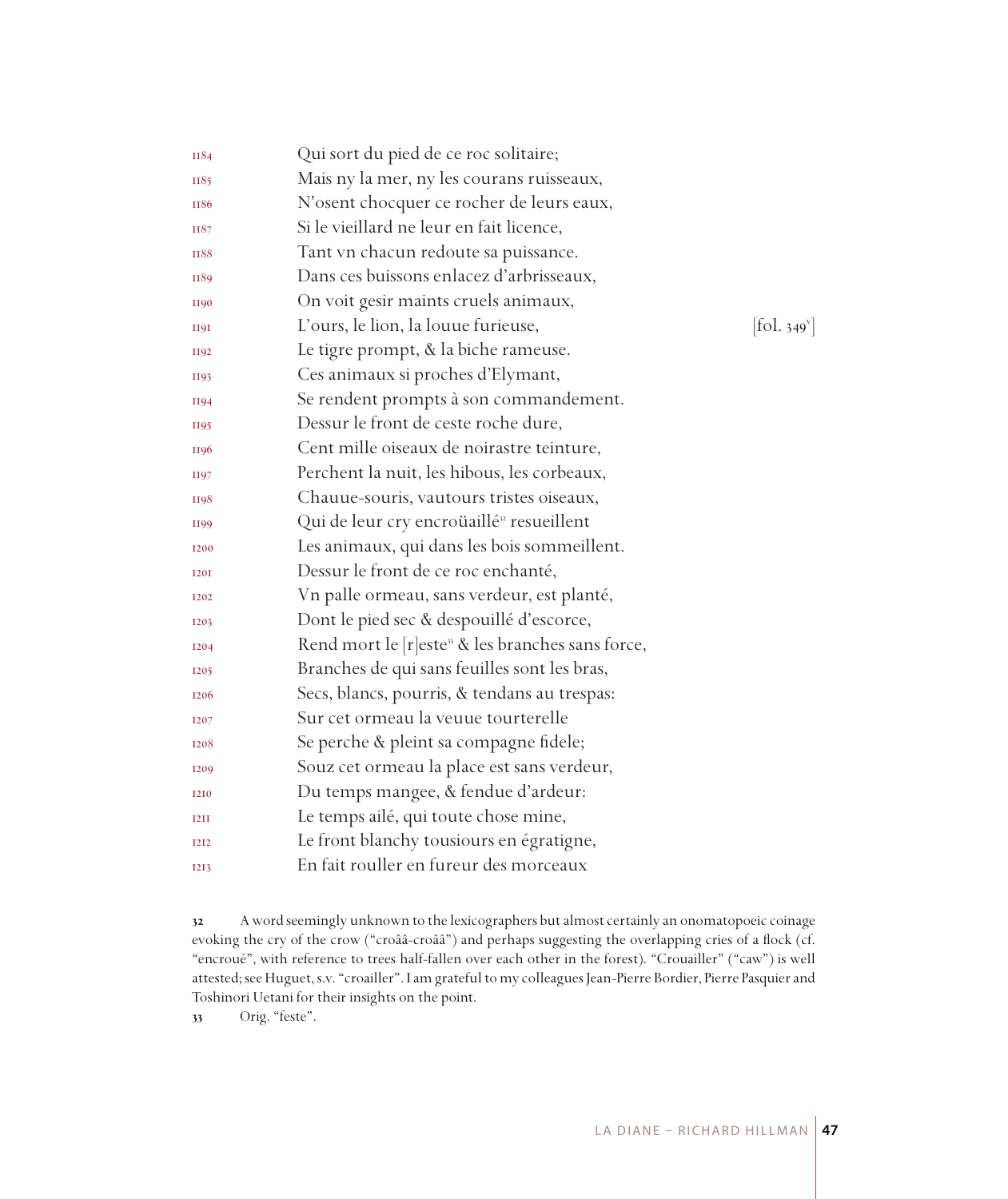| <b>I2I4</b> | Qui vont crouppir au profond des ruisseaux,                             |                          |
|-------------|-------------------------------------------------------------------------|--------------------------|
| <b>I2I5</b> | Dont l'eau iallist au heurt de ceste ruine,                             |                          |
| <b>I216</b> | Et va mouillant la campagne voisine.                                    |                          |
| <b>I2I7</b> | Dedans ce roc Elymant a basty                                           |                          |
| 1218        | Vn antre obscur, qui n'a iamais senty                                   |                          |
| <b>I2I9</b> | Du blond Soleil la lumiere eternelle,                                   |                          |
| <b>I220</b> | Antre où la peur loge perpetuelle:                                      |                          |
| <b>I22I</b> | Cet antre est creux, chancelant, tort, & vieu                           |                          |
| <b>I222</b> | Large aux bouts, est[r]oit <sup>34</sup> par le milieu[.] <sup>35</sup> |                          |
| <b>I223</b> | Le roc luy sert de paroy qui superbe                                    |                          |
| <b>I224</b> | S'arme de mousse, & se tapisse d'herbe                                  |                          |
| <b>I225</b> | De qui le iust & mortelle [sic] poison,                                 | [fol. 350 <sup>r</sup> ] |
| <b>I226</b> | Fit trespasser Socrate en la prison.                                    |                          |
| <b>I227</b> | Du roc hideux la moitte & froide voute,                                 |                          |
| <b>I228</b> | Le blanc salpestre à long filets degoutte.                              |                          |
| 1229        | Au flanc du roc, de mille trous percé                                   |                          |
| 1230        | Gist maint serpent affreux & herissé,                                   |                          |
| I23I        | De qui la langue en sifflant nous reiette                               |                          |
| 1232        | Le froid poison, que de la terre il tette.                              |                          |
| 1233        | Le paué froid est cruel au marcher                                      |                          |
| 1234        | Comme estant fait du ventre d'vn rocher,                                |                          |
| <b>I235</b> | Sur luy l <sup>'</sup> ]on <sup>36</sup> voit horriblement rempantes    |                          |
| 1236        | A tours pliez, les couleuures siflantes,                                |                          |
| 1237        | Les roux aspics, les viperes diuers                                     |                          |
| 1238        | En leur couleur, serpens les plus peruers.                              |                          |
| 1239        | Mais ces serpens tous sortis de l'Auerne                                |                          |
| <b>I240</b> | N'osent bouger, alors qu'en sa cauerne                                  |                          |
| I24I        | Elymant entre, & suiects à ses loix                                     |                          |
| <b>I242</b> | Dessouz ses piedz il $[s]$ <sup>37</sup> se couchent par fois.          |                          |
| <b>I243</b> | Au bout de l'antre vn fier dragon esclaire,                             |                          |
| <b>I244</b> | Et de qui l'œil rend la seule lumiere                                   |                          |

- Orig. "estoit".
- No punctuation in the original.
- Orig. "lon".
- 37 Orig. "il".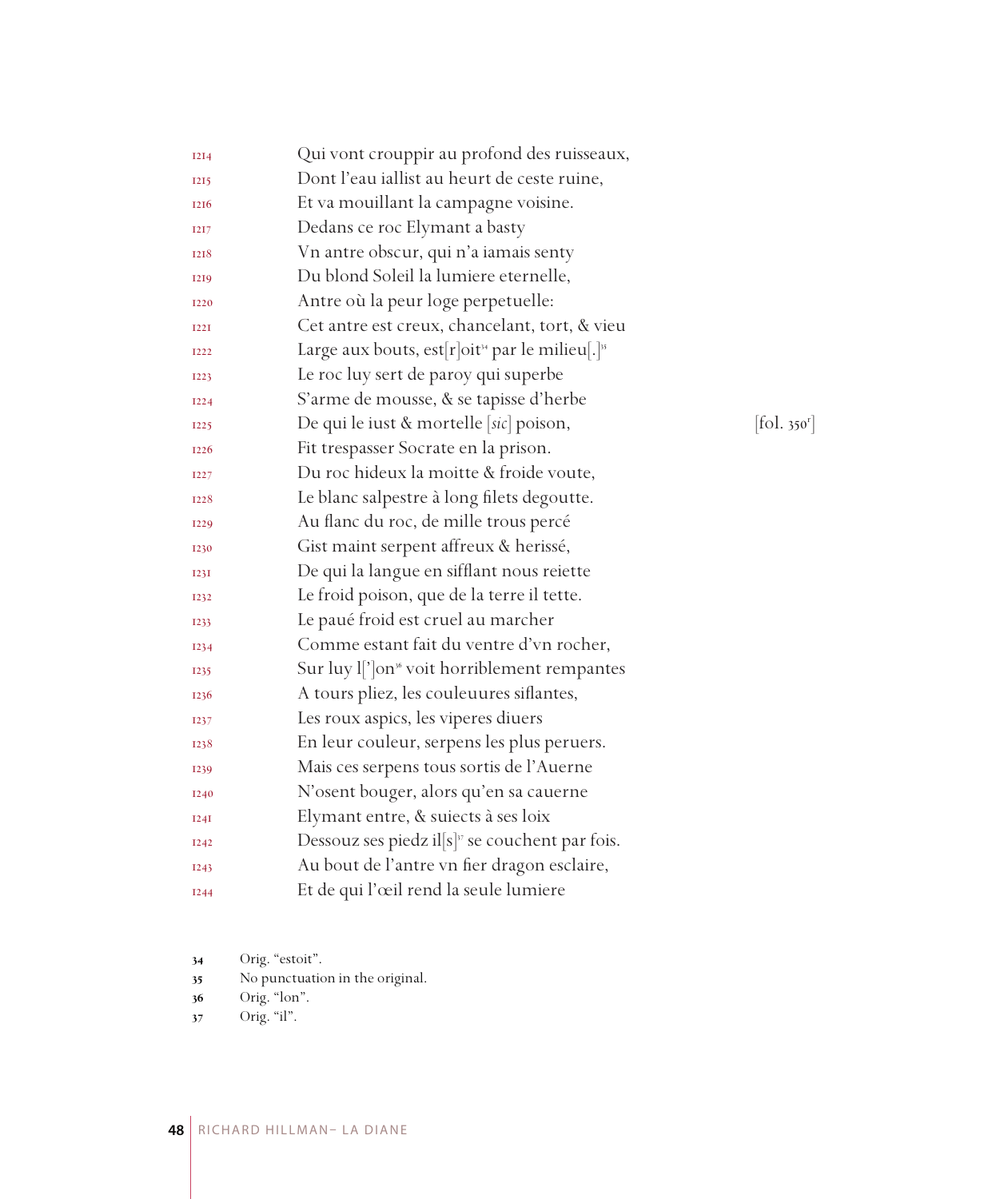| I <sub>245</sub>  | Qui se voit là, le iour diuin n'y luit,                  |                          |
|-------------------|----------------------------------------------------------|--------------------------|
| <b>I246</b>       | [Ny] <sup>38</sup> les flambeaux de l'ombrageuse nuit.   |                          |
| <b>I247</b>       | Jl n'y a point de fenestre en cet antre                  |                          |
| <b>I248</b>       | Par qui dedans le Soleil diuin entre,                    |                          |
| I <sub>249</sub>  | Tout est fermé au iour, à la douceur,                    |                          |
| 1250              | Tout est ouuert à la mort, à l'horreur,                  |                          |
| 125I              | Rien ny reluit que les viues prunelles                   |                          |
| 1252              | De maints serpens aux pointures mortelles.               |                          |
| 1253              | En vn des coins de cet antre inhumain                    |                          |
| I <sub>254</sub>  | Maint liure on voit qui souuent en la main <sup>39</sup> |                          |
| 1255              | Elymant porte, & sa verge on aduise                      |                          |
| <b>I256</b>       | Dont les esprits il appelle & maistrise.                 |                          |
| 1257              | L'on voit aupres mille testes de morts,                  |                          |
| 1258              | Les os blanchis de mille & mille corps,                  |                          |
| I <sub>259</sub>  | Qui ont receu des viuans telle iniure                    | [fol. 350 <sup>v</sup> ] |
| <b>I260</b>       | Que n'auoir eu en terre sepulture,                       |                          |
| <b>I26I</b>       | L'vn desur l'autre, à demy ja mangez                     |                          |
| <b>I262</b>       | Du temps goulu, on les voit arrangez,                    |                          |
| I <sub>2</sub> 63 | Comme arrangez en forme rehaussee,                       |                          |
| 1264              | Estoit iadis mainte pile sechee,                         |                          |
| <b>I265</b>       | De bois ardent, quand on bruloit les corps,              |                          |
| <b>I266</b>       | D'vn soin pieux des sepulcrables morts:                  |                          |
| I <sub>267</sub>  | Le fin vieillard souuent les fait resoudre               |                          |
| <b>I268</b>       | Ores en eau, ores en froide poudre,                      |                          |
| <b>I269</b>       | Et bien souuent les mesle en ses fureurs                 |                          |
| 1270              | Auec le suc des herbes & des fleurs,                     |                          |
| 127I              | Afin d'en faire vne poudre secrette,                     |                          |
| I <sub>272</sub>  | Dont le cruel rend la terre deserte                      |                          |
| I <sub>27</sub> 3 | En l'espanchant sur son sein qui encor                   |                          |
| I <sub>274</sub>  | Jette le bled qui prend la couleur d'or:                 |                          |
| I <sub>275</sub>  | De ce vieillard la robbe coustumiere                     |                          |
| 1276              | Est de peaux d'Ours, ou d'vne louue fiere.               |                          |
| <b>I277</b>       | Voilà le lieu où demeure Elymant,                        |                          |

Orig. "N'y".

The "n" in "main" stands out as a displaced or deformed character in the three copies collated.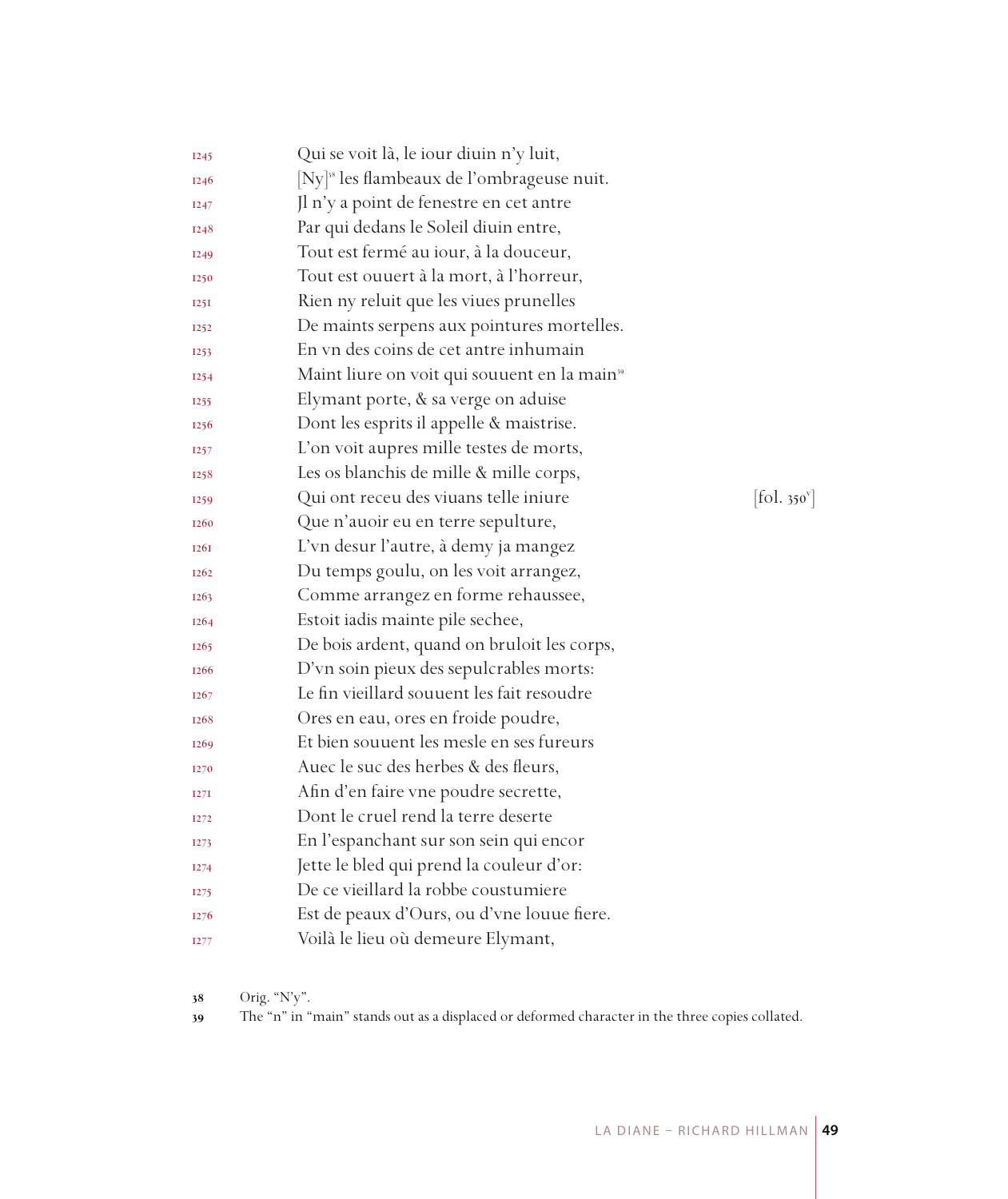Qui peut guarir ton amoureux tourment.

### FAVSTE

| <b>I279</b> | Allons le voir: ie croy que sa science  |                              |
|-------------|-----------------------------------------|------------------------------|
| 1280        | Peut apporter à mon mal allegeance.     |                              |
| <b>I28I</b> | Faut tout remede en amour esprouuer,    |                              |
| <b>I282</b> | Car rien trop bon on ne peut y trouuer. | [Sortent Fauste et Frontin.] |

# LE CHŒUR

| 1283        | Durant la saison $[n]$ ouuelle <sup>40</sup>  |                       |
|-------------|-----------------------------------------------|-----------------------|
| <b>I284</b> | Le roux aspic renouuelle                      |                       |
| 1285        | Sa peau vieille au teint de gris,             |                       |
| 1286        | Le pré reprend sa verdure:                    |                       |
| 1287        | Mais celuy tousiours endure,                  |                       |
| 1288        | Qui de l'amour est épris.                     |                       |
| 1289        | Le rocher froit & sauuage                     | fol. 35I <sup>r</sup> |
| <b>I290</b> | Se sent descharger de [naige] <sup>41</sup> , |                       |
| <b>I29I</b> | La glace y fond peu à peu,                    |                       |
| <b>I292</b> | La mer n'est tousiours cruelle:               |                       |
| <b>I293</b> | Mais l'Amour sans fin bourrelle               |                       |
| I294        | Les cœurs espris de son feu.                  |                       |
| <b>I295</b> | Le bœuf à l'espaule forte                     |                       |
| <b>I296</b> | Le ioug sans cesse ne porte:                  |                       |
| <b>I297</b> | Le bouuier lassé s'endort:                    |                       |
| 1298        | Le nautonnier prent haleine:                  |                       |
| <b>I299</b> | Mais des amoureux la peine                    |                       |
| 1300        | Ne finit que par la mort.                     |                       |
| <b>1301</b> | Lors que le Soleil esclaire                   |                       |
| 1302        | L'Aurore perd la riuiere                      |                       |
| 1303        | De ses ordinaires pleurs:                     |                       |
| 1304        | Niobé tousiours ne pleure:                    |                       |
| 1305        | Mais l'amant sans fin demeure                 |                       |
| 1306        | Pressé de mille douleurs.                     |                       |

Orig. "uouuelle".

Orig. "inage".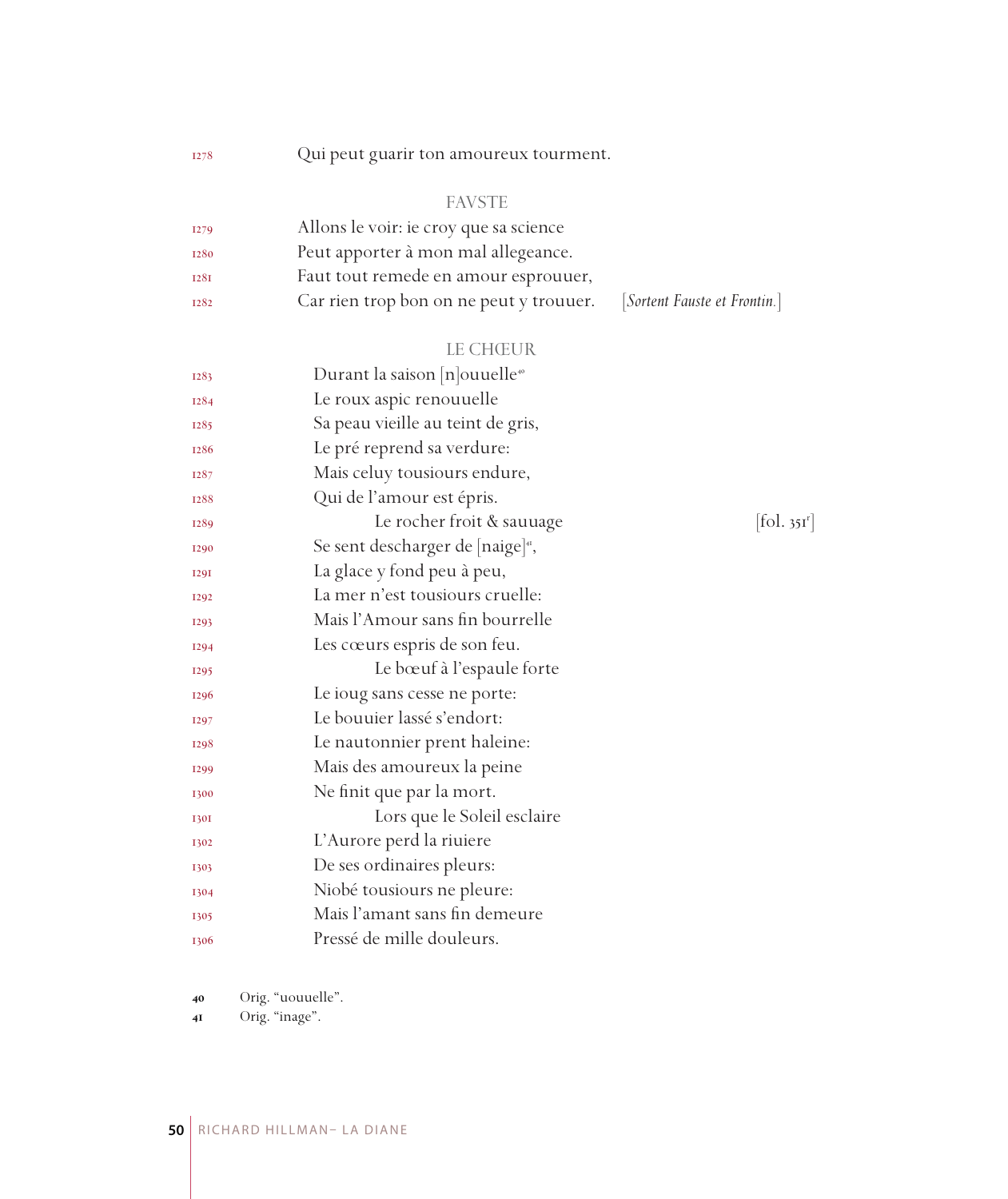| 1307 | Le chien le repos embrasse     |
|------|--------------------------------|
| 1308 | Apres auoir fait la chasse:    |
| 1309 | Le loup repose son corps:      |
| 1310 | Bref toute chose sommeille,    |
| 13II | Fors l'amant qu'Amour reueille |
| 1312 | De l'horreur de mille morts.   |
|      |                                |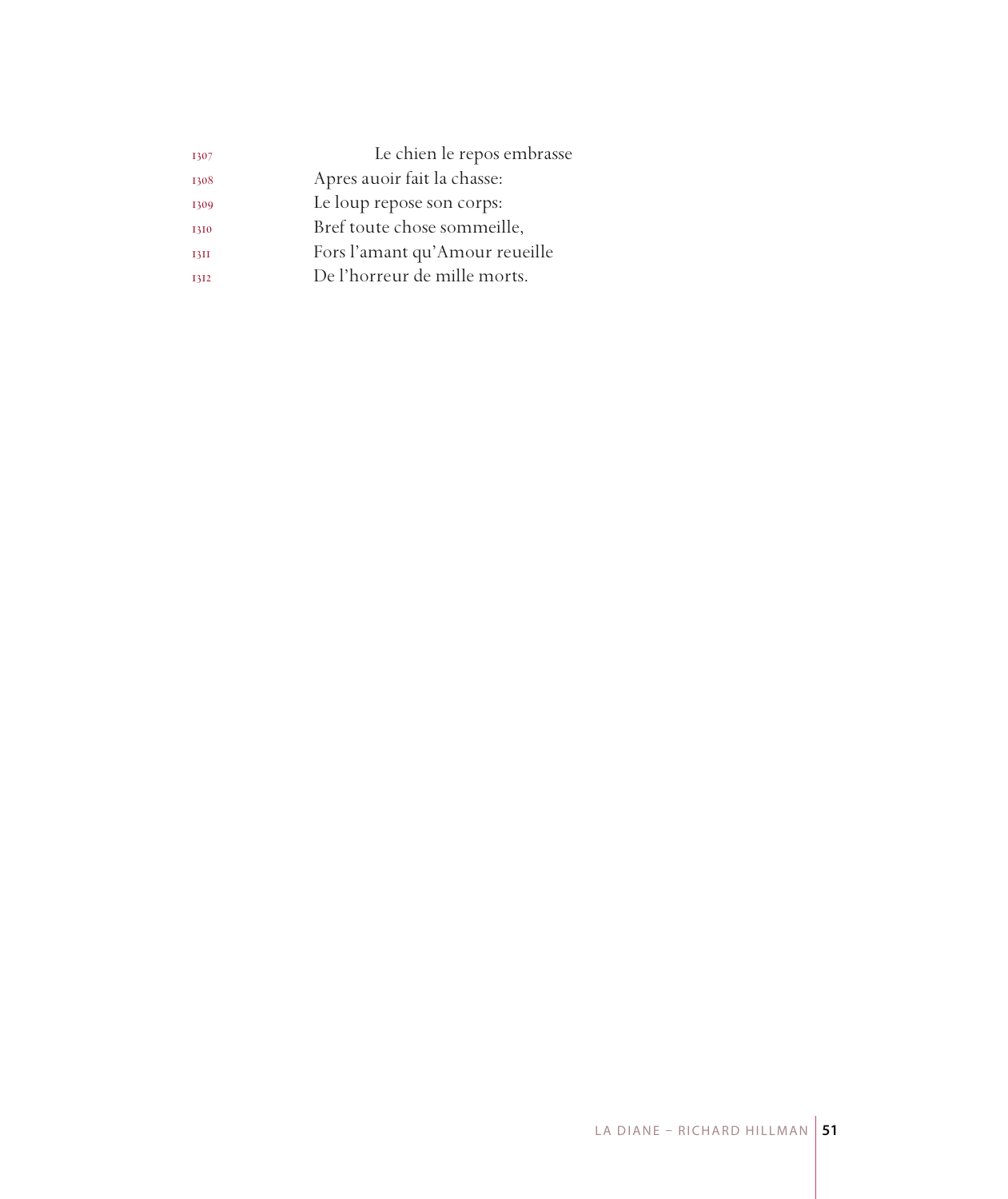# **ACTE SECOND.**

| Hector Cheualier. | Arbuste vieille. |
|-------------------|------------------|
| Elymant Magicien. | Fauste Pasteur.  |
| Frontin Berger.   | Nymphis Pasteur. |
| Diane Bergere.    | Iullie Bergere.  |

# HECTOR [*en entrant*]

| 1313 | Qvel nouueau feu? quelle nouuelle enuie        |                        |
|------|------------------------------------------------|------------------------|
| 1314 | Troublent les iours de ma dolente vie?         |                        |
| 1315 | Quel changement de climat & d'humeur           |                        |
| 1316 | Brouille mon ame, & attriste mon cœur?         |                        |
| 1317 | O mille fois inconstantes les choses           |                        |
| 1318 | Que ce grand ciel tient en son cerne encloses! |                        |
| 1319 | Rien d'asseuré ne demeure icy bas              |                        |
| 1320 | Que la frayeur du pallissant trespas.          |                        |
| 1321 | Le ciel confus fait eschanger de place         |                        |
| 1322 | Aux petits feux qui luisent sur sa face,       |                        |
| 1323 | Les fait mouuoir, quitter leur seiour vieu,    |                        |
| 1324 | Et bien souuent faire eschange de lieu,        |                        |
| 1325 | L'air bien serain, & de riant visage,          |                        |
| 1326 | Change en vn rien sa douceur en orage,         |                        |
| 1327 | Gronde, foudroye, & en craintiue peur          |                        |
| 1328 | Tient des mortels & l'esprit & le cœur.        |                        |
| 1329 | La mer tranquille ayant la face belle          |                        |
| 1330 | En vn instant deuient fiere & cruelle,         |                        |
| 1331 | Bondit d'horreur, & iusqu'au front des cieux   |                        |
| 1332 | Fait rejallir ses flots iniurieux,             |                        |
| 1333 | Siffle murmure, & maint escailleux monstre     | $[\text{fol. } 352^r]$ |
| 1334 | Parmy ses flots sa teste horrible montre.      |                        |
| 1335 | L'homme qui est de nature parfait,             |                        |
| 1336 | Et pour regir tous les animaux fait,           |                        |
| 1337 | D'vn vif esprit, pere d'experience,            |                        |
| 1338 | Où bien souuent seiourne la prudence,          |                        |
| 1339 | Fort, braue, fin, de nature dispos,            |                        |
| 1340 | Dont sages sont les faits & les propos,        |                        |
| I34I | Qui participe à toutes les natures             |                        |

 $[\text{fol. }351^\circ]$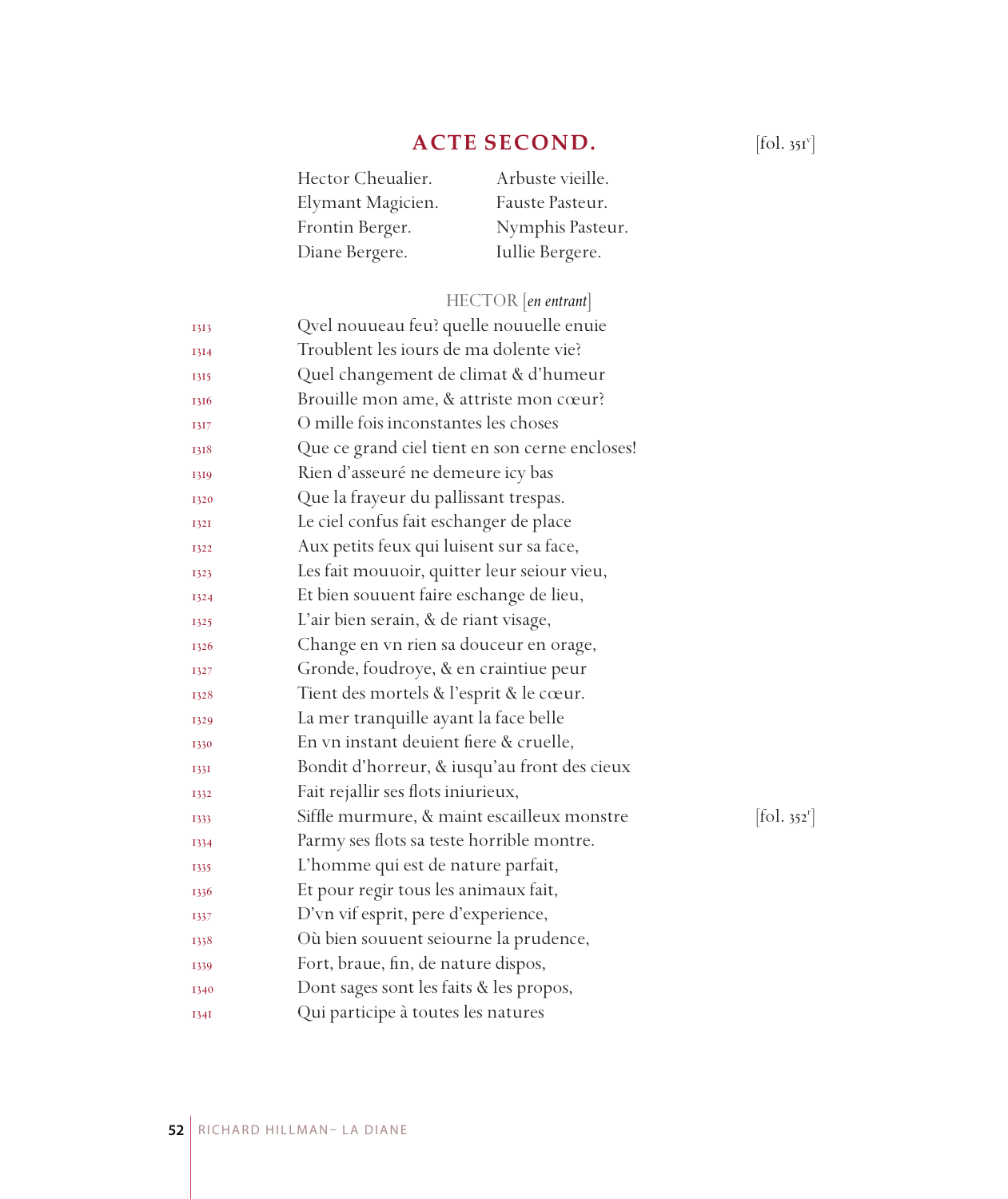| 1342 | Viues ou non, des autres creatures,         |                              |
|------|---------------------------------------------|------------------------------|
| 1343 | Et bref qui est icy bas comme vn Dieu,      |                              |
| 1344 | Change souuent de nature & de lieu,         |                              |
| 1345 | D'air de pais, & de neuf se gouuerne,       |                              |
| 1346 | Veut voir la terre & la mer qui l'encerne:  |                              |
| 1347 | Mais en changeant son climat frequenté,     |                              |
| 1348 | Il change aussi souuent de volonté.         |                              |
| 1349 | Bien que de luy l'esprit ne soit muable,    |                              |
| 1350 | Il suit pourtant nostre corps variable,     |                              |
| 1351 | Souuent s'accorde à noz affections,         |                              |
| 1352 | Suit noz desirs, noz vœux, noz passions.    |                              |
| 1353 | Comme l'on voit la blanche bergerie         |                              |
| 1354 | Suiure le bouc qui marche en la prairie,    |                              |
| 1355 | Estant tousiours à la teste & au front      |                              |
| 1356 | Du blanc troupeau qui le suit tout du long. |                              |
| 1357 | S'il fait vn pas tout le troupeau l'imite,  |                              |
| 1358 | S'il fuit poureux chacun se met en fuite,   |                              |
| 1359 | S'il va beellant le troupeau beelle aussi,  |                              |
| 1360 | Et s'il s'arreste, il s'arreste trancy:     |                              |
| 1361 | Ainsi l'esprit qui deust estre conduite     |                              |
| 1362 | A nostre corps, le plus souuent l'imite,    |                              |
| 1363 | Et l'imitant change ordinairement           |                              |
| 1364 | Comme le corps sujet au changement.         |                              |
| 1365 | Ha ie l'espreuue! ayant changé de place,    |                              |
| 1366 | Je change aussi de nature & de face.        |                              |
| 1367 | La mer m'ayant en ce desert ietté,          | $[\text{fol. } 352^{\circ}]$ |
| 1368 | Jette hors de moy la vieille volonté        |                              |
| 1369 | Qui me guidoit souz la faueur des armes,    |                              |
| 1370 | Au plus cruel des combats & alarmes:        |                              |
| 1371 | Mais, las, depuis i'ay de vouloir changé,   |                              |
| 1372 | Et loin de moy ce desir estrangé!           |                              |
| 1373 | Ainsi iadis Hercul honneur de Grece         |                              |
| 1374 | Changea de cœur, d'ardeur & de promesse,    |                              |
| 1375 | D'habits, de mœurs, de voix, de volonté,    |                              |
| 1376 | Pour adorer d'Iole la beauté.               |                              |
| 1377 | J'en fais de mesme, & ma valeur guerriere   |                              |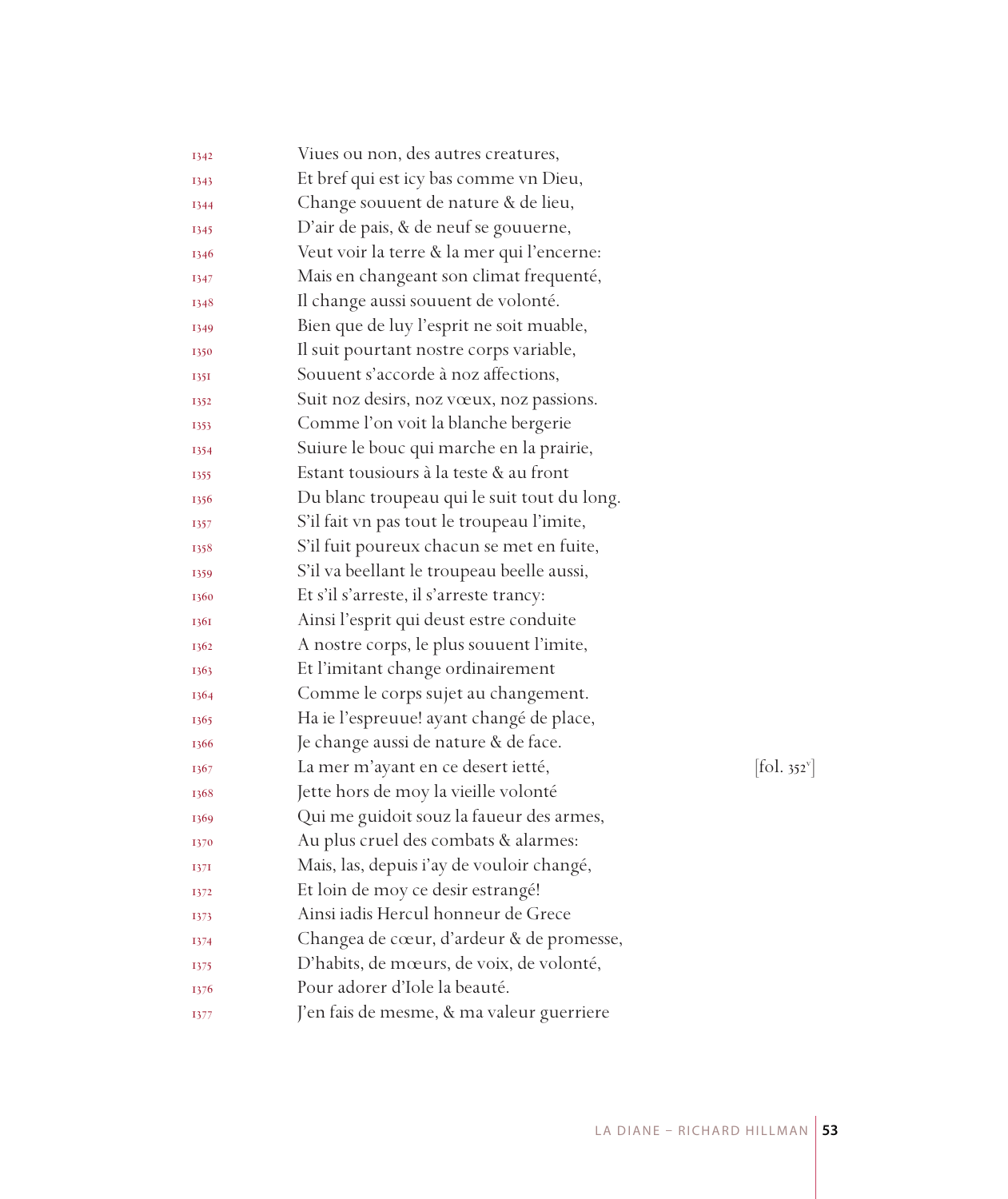| 1378        | Change en l'amour d'vne simple bergere.                     |                          |
|-------------|-------------------------------------------------------------|--------------------------|
| 1379        | Ie ne suis plus cet Hector renommé                          |                          |
| 1380        | Qui paroissoit dedans vn camp armé,                         |                          |
| 1381        | De qui le front rougi de viue audace,                       |                          |
| 1382        | Plantoit au cœur de l'ennemy la glace:                      |                          |
| 1383        | Ie ne suis plus cet Hector genereux                         |                          |
| 1384        | Qui dans le front de Mars iniurieux                         |                          |
| 1385        | Graua iadis par la pointe aceree                            |                          |
| 1386        | De son estoc sa memoire honoree:                            |                          |
| 1387        | Ie ne suis plus heritier du beau nom                        |                          |
| 1388        | Du grand Hector, ny de son vif renom,                       |                          |
| 1389        | Mais bien plustost ie chemine en la trace                   |                          |
| 1390        | Du mol Paris, veuf de sang & d'audace.                      |                          |
| 1391        | Superbe Amour, maintenant ie coignois                       |                          |
| 1392        | A mon malheur, que souz tes dures loix                      |                          |
| 1393        | Le ciel flechit, que ta grande puissance                    |                          |
| 1394        | Jusqu'es enfers se trouue en reuerence:                     |                          |
| 1395        | La mer te craint, & la terre souz toy                       |                          |
| 1396        | Tremble de peur & halette d'effroy.                         |                          |
| 1397        | Ie le cognois, las! mais quoy? ce n'est honte               |                          |
| 1398        | D'estre vaincu par vn Dieu qui surmonte                     |                          |
| 1399        | Tous les humains, & force glorieux                          |                          |
| 1400        | Le grand Iuppin d'abandonner les cieux                      |                          |
| <b>I40I</b> | Pour s'en venir en ceste terre basse                        | [fol. 353 <sup>r</sup> ] |
| 1402        | Faire l'amour aux Nymphes qu'il pourchass[e]. <sup>42</sup> |                          |
| 1403        | Si ce grand Dieu lance-foudre sans fin                      |                          |
| 1404        | Se sent forcer par cet Amour diuin,                         |                          |
| 1405        | S'il luy permet d'auoir sur luy victoire,                   |                          |
| 1406        | Ne doy-ie pas reputer à grand gloire                        |                          |
| 1407        | D'estre vaincu d'vn vainqueur si parfait,                   |                          |
| 1408        | Qui des grands Dieu la puissance deffait?                   |                          |
| 1409        | Venus aima, Diane forestiere                                |                          |
| <b>I4I0</b> | Serue se vit de ce doux aduersaire,                         |                          |

Orig.: "e" inverted.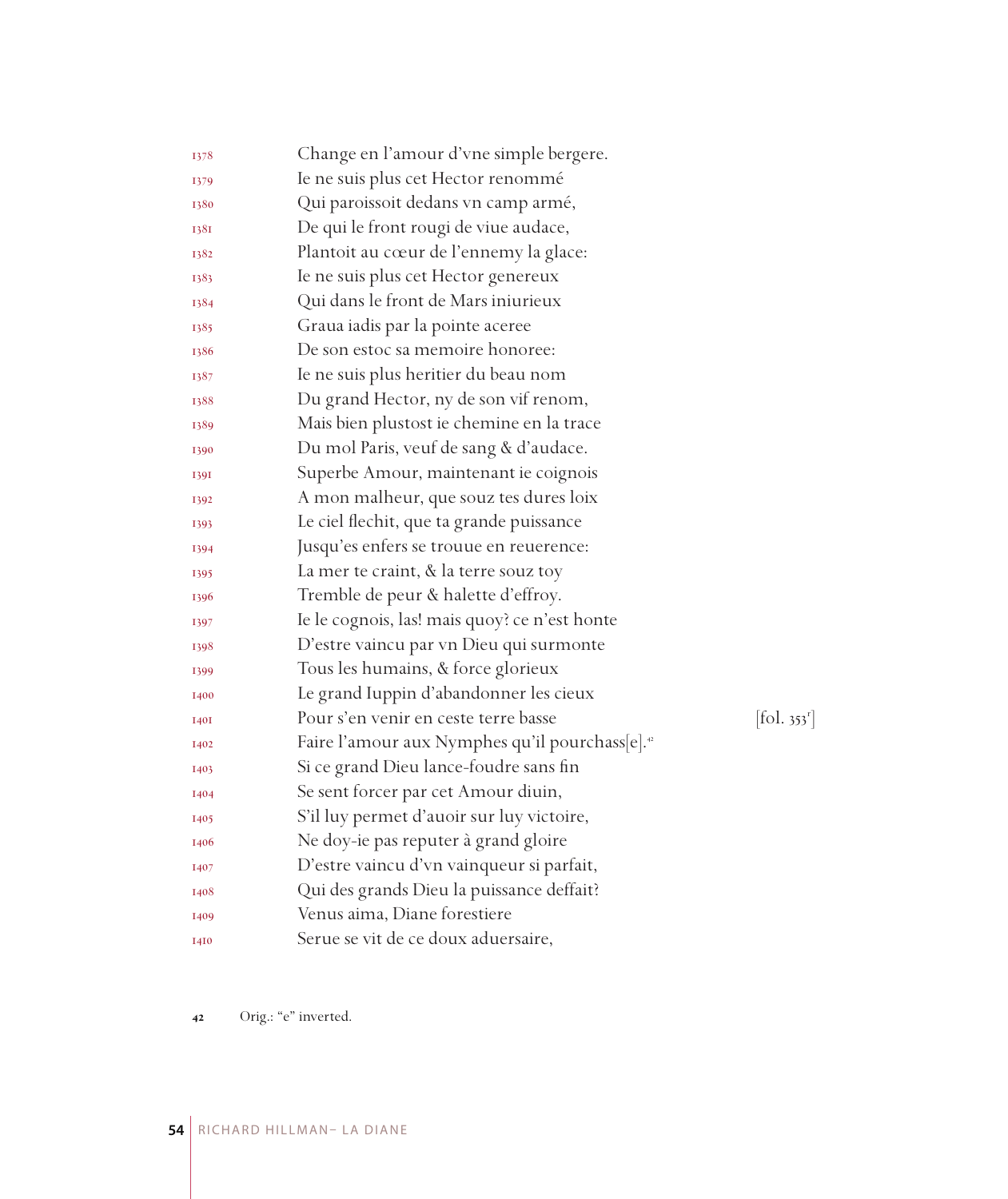| I4II        | Aimant les yeux, ou plustost deux flambeaux |
|-------------|---------------------------------------------|
| <b>I4I2</b> | Du vif Phœbus, de deux beaux pastoureaux:   |
| 1413        | Si i'aime aussi vne bergere belle,          |
| <b>I4I4</b> | De qui la face est sainte comme celle       |
| 1415        | Ou de Pallas, de Iunon, ou Cypris,          |
| 1416        | Pour cela doy-ie estre en aimant repris?    |
| <b>I4I7</b> | Non, c'est honneur d'aimer, cherir & suiure |
| 1418        | Ce que parfait la nature fait viure.        |
| 1419        | Toute beauté peut noz cœurs enflammer,      |
| 1420        | Et peut noz yeux contraindre de l'aimer.    |
| <b>I42I</b> | Mais, las! voicy celle qui tient rauie      |
| 1422        | En son amour la vigueur de ma vie.          |
|             |                                             |

# IULLIE [*en entrant*]

| <b>I423</b> | O que puissant le celeste pouuoir                    |                                         |
|-------------|------------------------------------------------------|-----------------------------------------|
| <b>I424</b> | De l'immortel à noz yeux se fait voir!               |                                         |
| <b>I425</b> | Combien il rend de viue experience                   |                                         |
| 1426        | De la hauteur de sa sainte puissance!                |                                         |
| 1427        | Le ciel qui tourne à noz saisons humain,             |                                         |
| 1428        | Fut fait par luy d'vne puissante main:               |                                         |
| <b>I429</b> | Vn mot tout seul de sa voix glorieuse                |                                         |
| 1430        | En composa la face lumineuse,                        |                                         |
| I43I        | Le separant des flots marins salez,                  |                                         |
| <b>I432</b> | Et de la terre ensemblement meslez.                  |                                         |
| 1433        | Jl luy donna pour sa robbe nociere                   |                                         |
| 1434        | Vn bleu[f] <sup>®</sup> manteau où la claire lumiere | $\left  \text{fol. } 353 \right\rangle$ |
| 1435        | Du beau Soleil superbe se respand                    |                                         |
| 1436        | En mille feux, chacun vif & ardent.                  |                                         |
| 1437        | Ce ciel basty d'vne main si puissante                |                                         |
| 1438        | Se sent regir par vne autre prudente:                |                                         |
| 1439        | Car en son rang Phœbus on voit tousiours             |                                         |
| 1440        | A pas ailez qui commence son cours,                  |                                         |
| I44I        | La nuit le suiure, & les feux en leur place,         |                                         |
| I442        | Ayant chacun lumineuse la face,                      |                                         |
|             |                                                      |                                         |

 $[$ fol. 353 $^{\circ}$ ]

A variant spelling of "bleu"; see Huguet, s.v.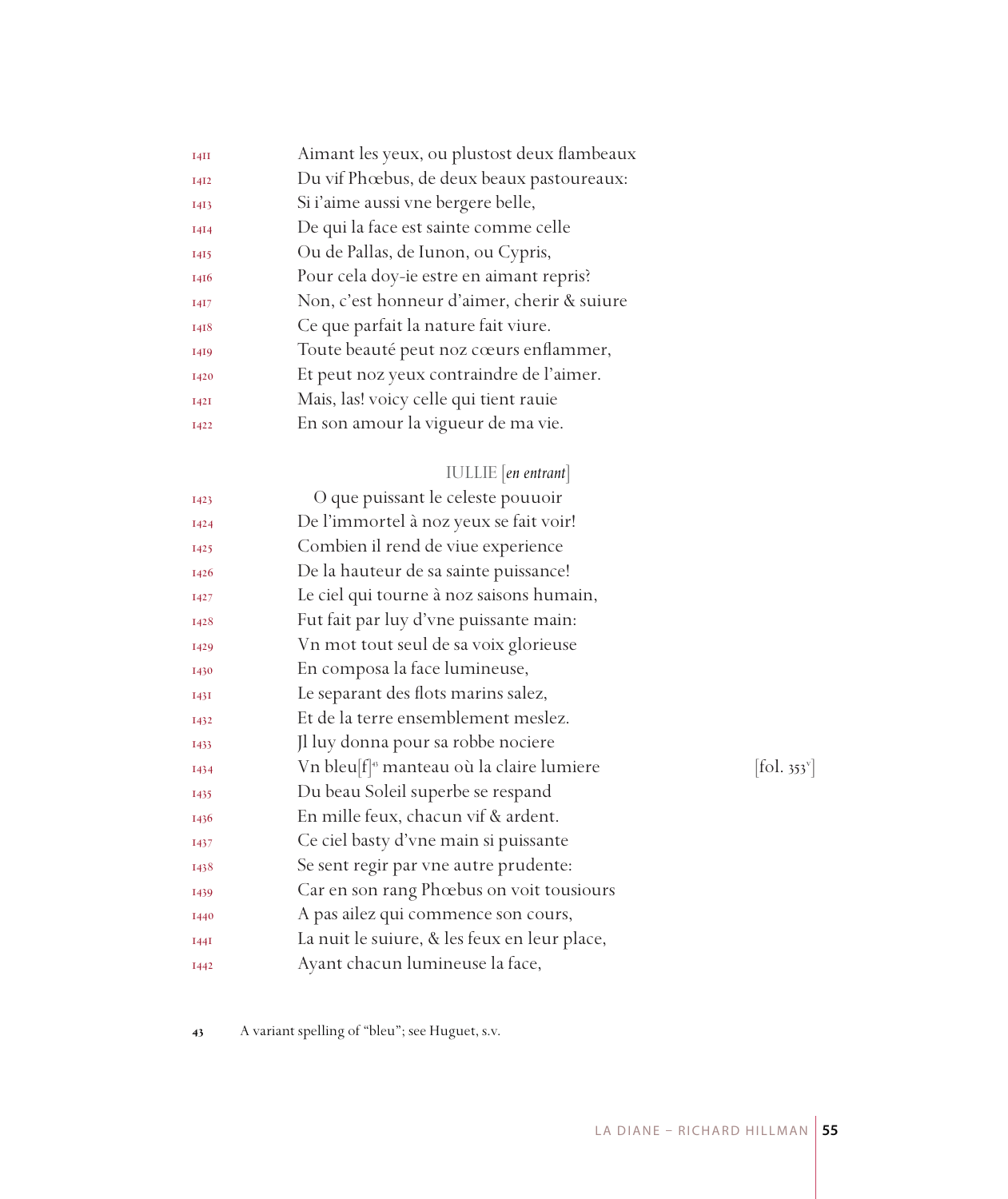| <b>I443</b> | Chacun ayant son naturel pouuoir                         |            |
|-------------|----------------------------------------------------------|------------|
| 1444        | Sans l'vn sur l'autre ardants se faire voir,             |            |
| <b>I445</b> | Sans se confondre, & par vn lourd desordre               |            |
| 1446        | Entremesler vn si concordant ordre,                      |            |
| 1447        | Que l'Eternel d'vn pouuoir glorieux                      |            |
| 1448        | A, les creant, estably parmy eux.                        |            |
| 1449        | L'œil peut bien voir ceste voute diuine,                 |            |
| 1450        | L'esprit en peut entendre l'origine,                     |            |
| 1451        | Mais non sçauoir combien il doit parfait                 |            |
| 1452        | Durer en estre, & dequoy Dieu l'a fait.                  |            |
| 1453        | De ce beau [c]iel <sup>44</sup> vn air courtois distile, |            |
| 1454        | Qui rend la terre à noz labeurs fertile,                 |            |
| 1455        | Qui nous fait viure, & qui rend à noz corps              |            |
| 1456        | Le sang, l'ardeur, & les frequents accords:              |            |
| 1457        | Par le bien fait de ce ciel qu'on admire                 |            |
| 1458        | Comme diuin le corps mortel respire,                     |            |
| 1459        | L'arbre fleurit, la terre rend couuert                   |            |
| 1460        | Souz sa faueur son beat sein tout de vert.               |            |
| 1461        | Apres le ciel on voit la terre verte                     |            |
| 1462        | De mille fleurs, de mille fruits couuerte,               |            |
| 1463        | Tous differents de goust & de saueur,                    |            |
| 1464        | Bien que pareils en nature & grosseur,                   |            |
| 1465        | Comme pareils sont les hommes d'essence,                 |            |
| 1466        | De qui les fronts sont pleins de difference.             |            |
| 1467        | De ceste terre où l'on marche tousiours,                 |            |
| 1468        | Que l'on remue & creuse tous les iours,                  | [fol. 354] |
| 1469        | L'homme ne peut cognoistre la matiere                    |            |
| 1470        | Dont elle est faite en sa rondeur entiere:               |            |
| 1471        | Il cognoist bien son pouuoir, son credit,                |            |
| 1472        | Son naturel, sa valeur par son fruit:                    |            |
| 1473        | Il sçait comment il peut bien de sterile                 |            |
| 1474        | Par son labeur la faire estre fertile,                   |            |
| 1475        | Il sçait comment il la faut engraisser,                  |            |

 $\left[\text{fol. } 354^{\text{r}}\right]$ 

First letter barely legible: "s"?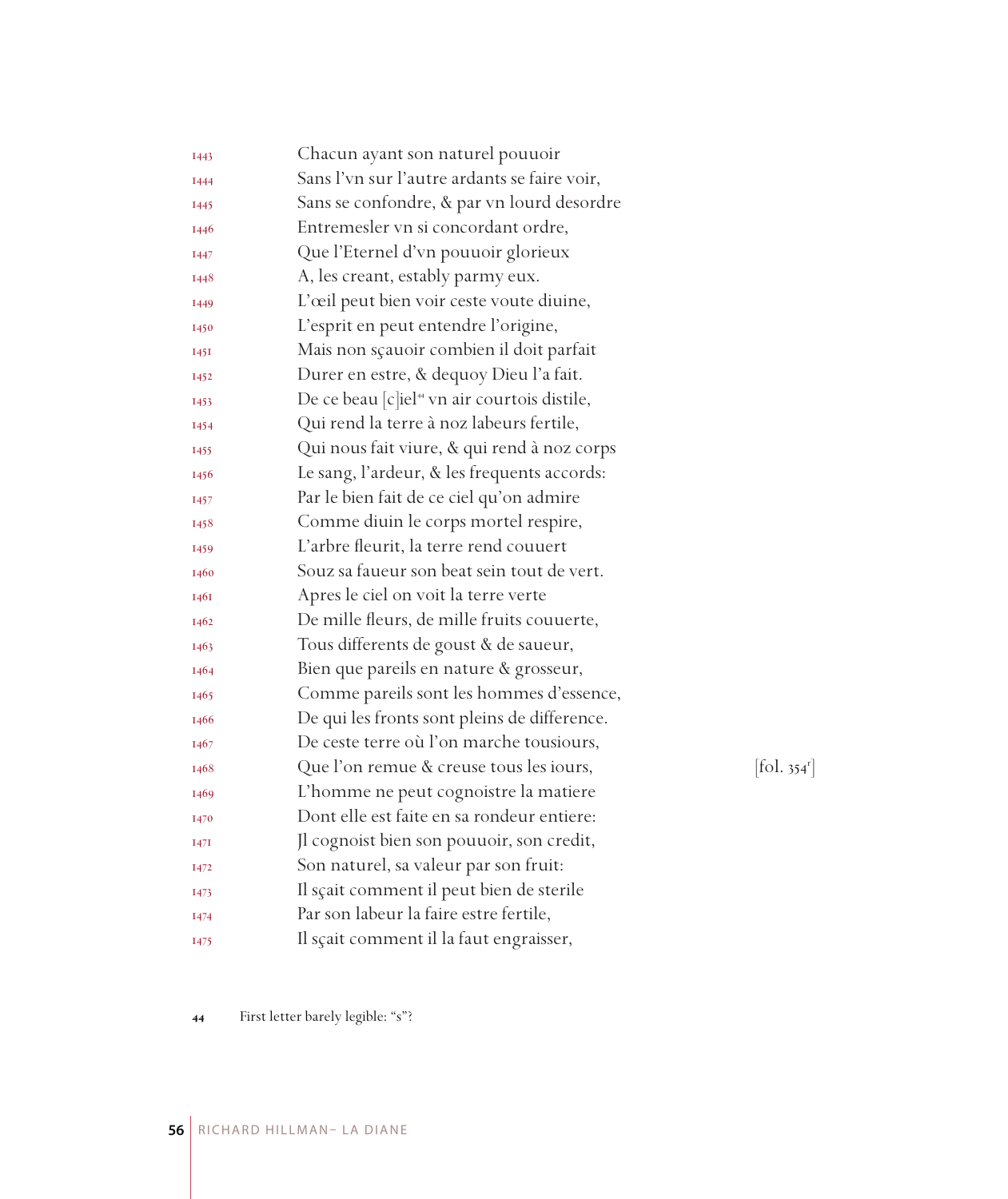| 1476        | Becher, semer, & par fois terrasser,         |            |
|-------------|----------------------------------------------|------------|
| 1477        | Mais il ne peut en son ame imparfaite        |            |
| 1478        | Iuger dequoy ceste grand masse est faite:    |            |
| 1479        | Dieu seul le sçait qui en est createur,      |            |
| 1480        | Et qui se rend de toute chose autheur.       |            |
| 148I        | Apres aussi on voit la mer feconde           |            |
| 1482        | Qui de ses bras ceint ceste terre ronde,     |            |
| 1483        | Qui roule autour de ce bas globe enclos      |            |
| 1484        | Sans le noyer au milieu de ses flots.        |            |
| 1485        | Mer qui nourrit en son ventre pariure        |            |
| 1486        | Mille poissons de diuerse nature,            |            |
| 1487        | Qui sont poissons de mesme estre venus,      |            |
| 1488        | Et toutefois tous differents cogneus,        |            |
| 1489        | Soit en grosseur, soit en goust ou en forme, |            |
| 1490        | L'vn est plaisant, l'autre sale & difforme,  |            |
| <b>1491</b> | Portant le corps de monstres imparfaits,     |            |
| 1492        | Que la nature en ses erreurs a faits :       |            |
| <b>I493</b> | Car la nature en ses effects cornue,         |            |
| 1494        | Est bien souuent imparfaite cogneue,         |            |
| 1495        | Qui monstre assez que par sus elle vn Dieu   |            |
| 1496        | Regit le cours de ce terrestre lieu,         |            |
| 1497        | Qu'il est parfait, & parfait luy abonde      |            |
| 1498        | L'ordre qu'il tient à gouuerner le monde:    |            |
| 1499        | De ceste mer on voit courir souuent,         |            |
| 1500        | Bruire & bondir les flots enflez du vent,    |            |
| <b>150I</b> | Mugir de rage, & blancs d'escume amere:      |            |
| 1502        | Comme l'on voit mugir d'aspre cholere        | [fol. 354] |
| 1503        | Le fier taureau, bugler, courir, poussé      |            |
| 1504        | De la fureur qui le rend insensé,            |            |
| 1505        | Ores il passe vn creux estang à nage,        |            |
| 1506        | Ores il court dans vn desert sauuage,        |            |
| 1507        | Ores amont les superbes costaux,             |            |
| 1508        | Ores parmy les mugissants troupeaux,         |            |
| 1509        | Quand du lion la pate furieuse               |            |
| 1510        | Luy a rauy sa genisse amoureuse              |            |
| <b>I5II</b> | Qu'il va cherchant, halletant furieux        |            |

v ]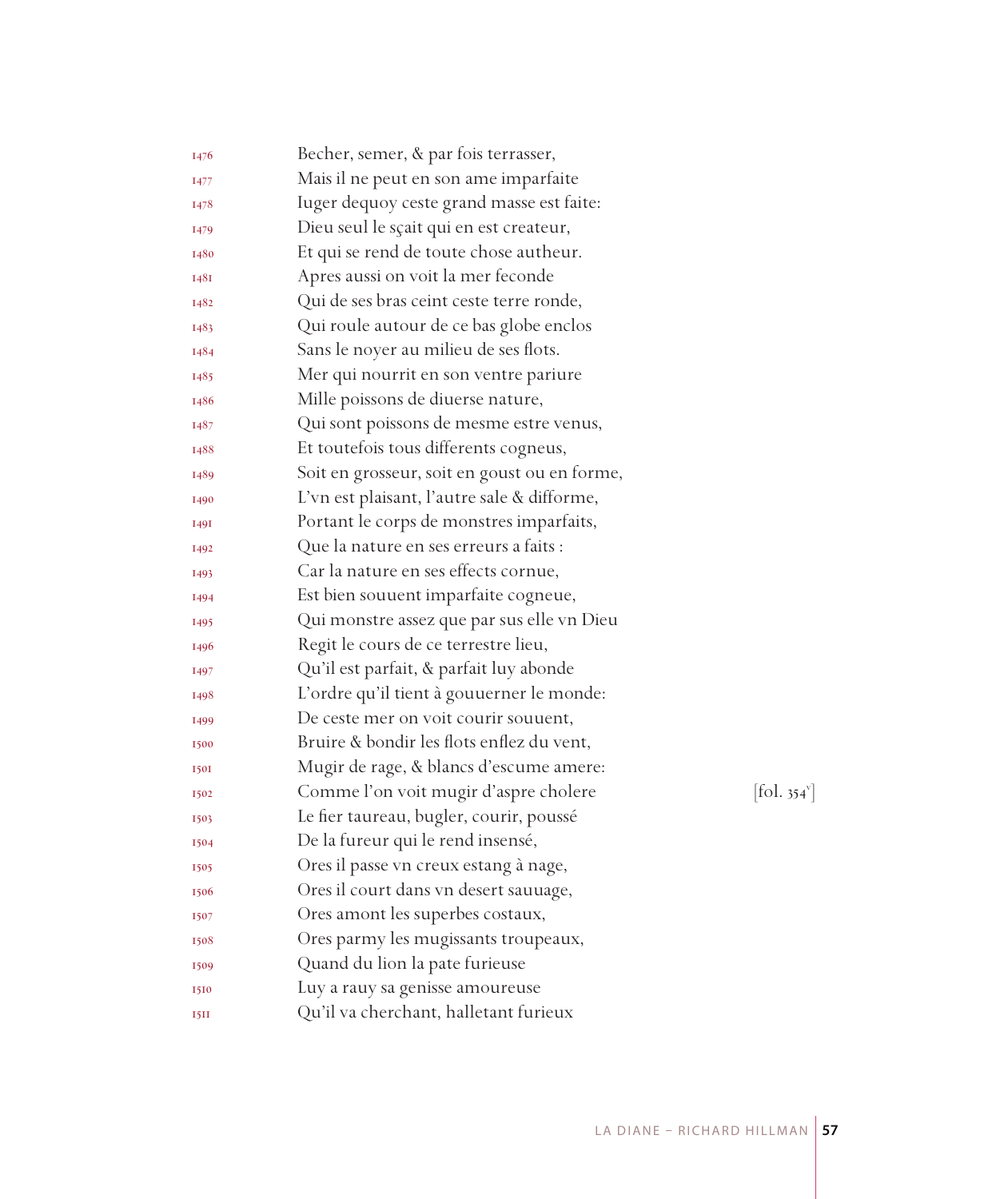| 1512        | Le front, la bouche, & le sein escumeux.                |                                 |
|-------------|---------------------------------------------------------|---------------------------------|
| 1513        | Ainsi les flots de la pariure amie                      |                                 |
| 1514        | Du vieil Pelops, sont poussez de furie,                 |                                 |
| 1515        | Ceste mer porte vn millier de basteaux,                 |                                 |
| 1516        | Et ce pendant nul ne peut de ses eaux                   |                                 |
| 1517        | Ny de son cours comprendre l'excellence,                |                                 |
| 1518        | Ny la matiere où elle prit esssence:                    |                                 |
| 1519        | Son seul autheur à qui rien n'est caché,                |                                 |
| 1520        | De cet erreur ne se trouue empesché.                    |                                 |
| 152I        | Voilà combien on rencontre admirable                    |                                 |
| 1522        | En tous ses faits ce grand Dieu redoutable,             |                                 |
| 1523        | Qui nourrit tout par vn conseil prudent                 |                                 |
| 1524        | Ce qui du iour va le front regardant,                   |                                 |
| 1525        | De qui la iuste & sainte prouidence                     |                                 |
| 1526        | Rend tout parfait aux rais de sa prudence.              |                                 |
| 1527        | Le ciel benit son nom victorieux,                       |                                 |
| 1528        | L'enfer le craint, & ces terrestres lieux               |                                 |
| 1529        | Vont l'honorant: il n'est herbe si vaine,               |                                 |
| 1530        | Ver si petit, qui son loz ne tesmoigne,                 |                                 |
| 153I        | Et qui ne rende, armé, nourry, vestu                    |                                 |
| 1532        | Par son secours, preuue de sa vertu.                    |                                 |
| 1533        | Tout vit souz luy, & les feres superbes                 |                                 |
| 1534        | Soulent leur fain du suc pleureux des herbes,           |                                 |
| 1535        | Les oysillons viuent des espics meurs,                  |                                 |
| 1536        | Le poisson d'eau & l'auette de fleurs.                  | $[\text{fol. } 355^{\text{r}}]$ |
| 1537        | Voilà combien immortelle est la cure                    |                                 |
| 1538        | De ce grand Dieu, qui d'vne nourriture                  |                                 |
| 1539        | Aux animaux de contraire appetit,                       |                                 |
| 1540        | [Va donnant] <sup>45</sup> repas jusques au plus petit. |                                 |
| <b>1541</b> | C'est ce grand Dieu que tout seul ie desire             |                                 |
| 1542        | Aimer, seruir, honorer & benire:                        |                                 |
| 1543        | Son amour seul tient mon cœur allumé,                   |                                 |
| 1544        | Et rien que luy n'est de mon ame aimé:                  |                                 |

 Orig. "Donnant". This gives at best elliptical grammar, and the addition of "Va" not only suits Montreux's idiom (see, e.g., above, ll. 1209, 1261 and 1274) but also arguably gives a better line metrically.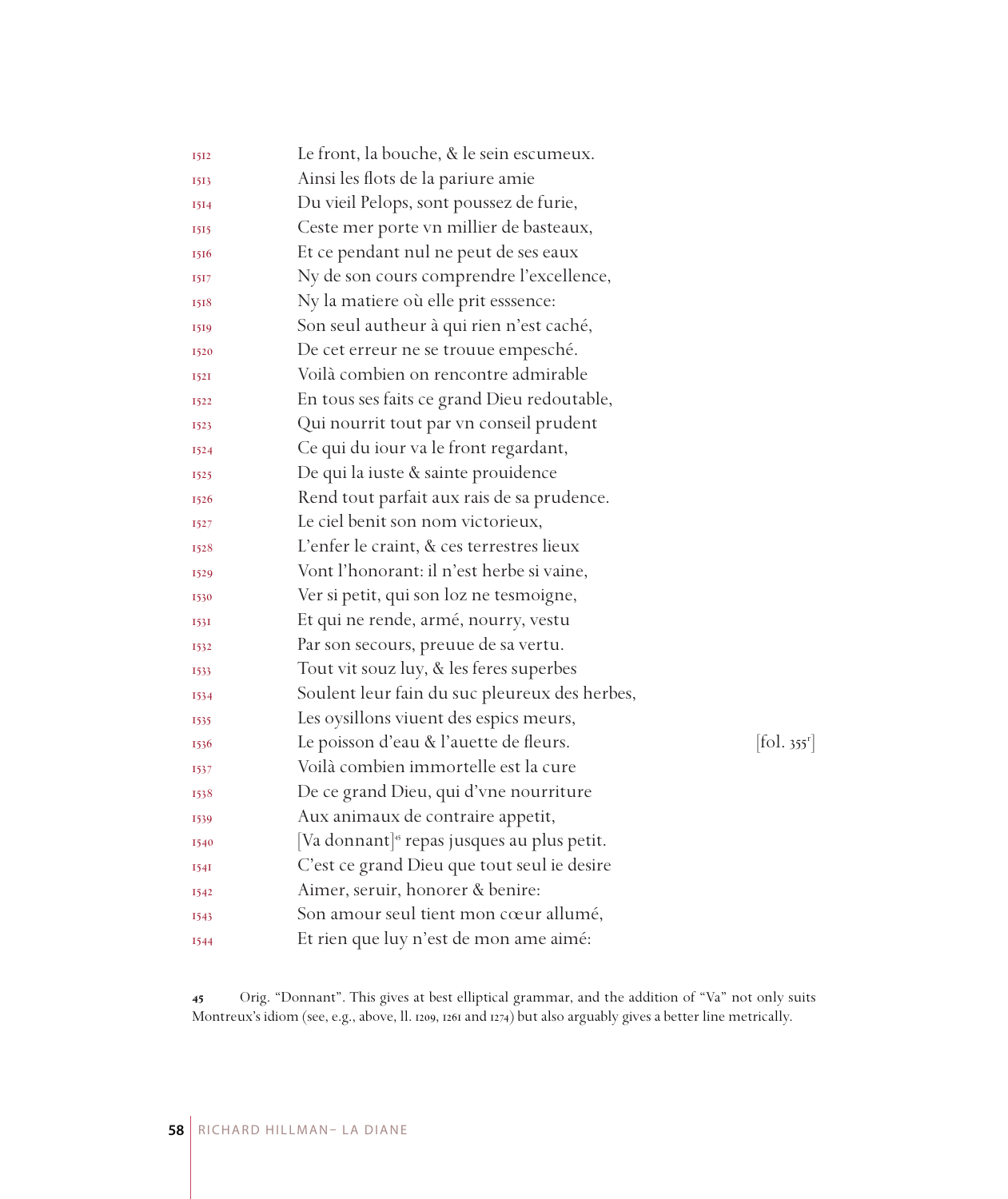| 1545 | Car tout amour qui tire son essence                     |
|------|---------------------------------------------------------|
| 1546 | Du vain suject d'vne basse puissance,                   |
| 1547 | Meurt tout soudain, comme passe leger                   |
| 1548 | Durant l'orage vn esclair passager:                     |
| 1549 | Le suject mort, d'où l'amour prenoit vie,               |
| 1550 | Faut bien aussi que l'amour soit rauie.                 |
| 1551 | L'amour diuin est seul qui ne meurt point,              |
| 1552 | Car le suject n'en sçauroit estre esteint:              |
| 1553 | Tousiours en regne immortelle la flamme                 |
| 1554 | Dans nostre cœur, dans noz sens, dans nostre ame:       |
| 1555 | Et ce sainct feu agreable nous rend                     |
| 1556 | A celuy-là, de qui son estre il prend.                  |
| 1557 | Voilà pourquoy au seul amour i'aspire,                  |
| 1558 | Qui noz esprits à l'Immortel attire,                    |
| 1559 | Et en gardant mes troupeaux par ces bois,               |
| 1560 | Je veux donner mon flageol & ma voix                    |
| 1561 | A racomter [sic] de l'Eternel la gloire,                |
| 1562 | De qui l'amour seul vit en ma memoire.<br> Sort Iullie. |

# HECTOR

| 1563 | Ha qu'ay je ouy? ie suis desesperé!                |        |                           |
|------|----------------------------------------------------|--------|---------------------------|
| 1564 | Ce cœur de glace est vn roc emmuré                 |        |                           |
| 1565 | De cruauté, de desdain & de rage,                  |        |                           |
| 1566 | Où ie voy peint l'horreur de mon dommage!          |        |                           |
| 1567 | Mais ie m'en vay tout lassé m'approcher            |        |                           |
| 1568 | Du pied retors de ce ferme rocher[:] <sup>46</sup> |        |                           |
| 1569 | Puis que l'amour sans repos me martyre,            |        | [fol. 355 <sup>v</sup> ], |
| 1570 | Ne doy je pas mes complaintes redire?              |        |                           |
| 157I | ECHO,                                              | dire.  |                           |
| 1572 | N'est-ce pas toy Echo qui m'as ouy?                |        |                           |
| 1573 | ECHO.                                              | ouy.   |                           |
| 1574 | Or sus dy-moy: doit mon espoire reuiure?           |        |                           |
| 1575 | ECHO.                                              | vuure. |                           |

No punctuation in the original.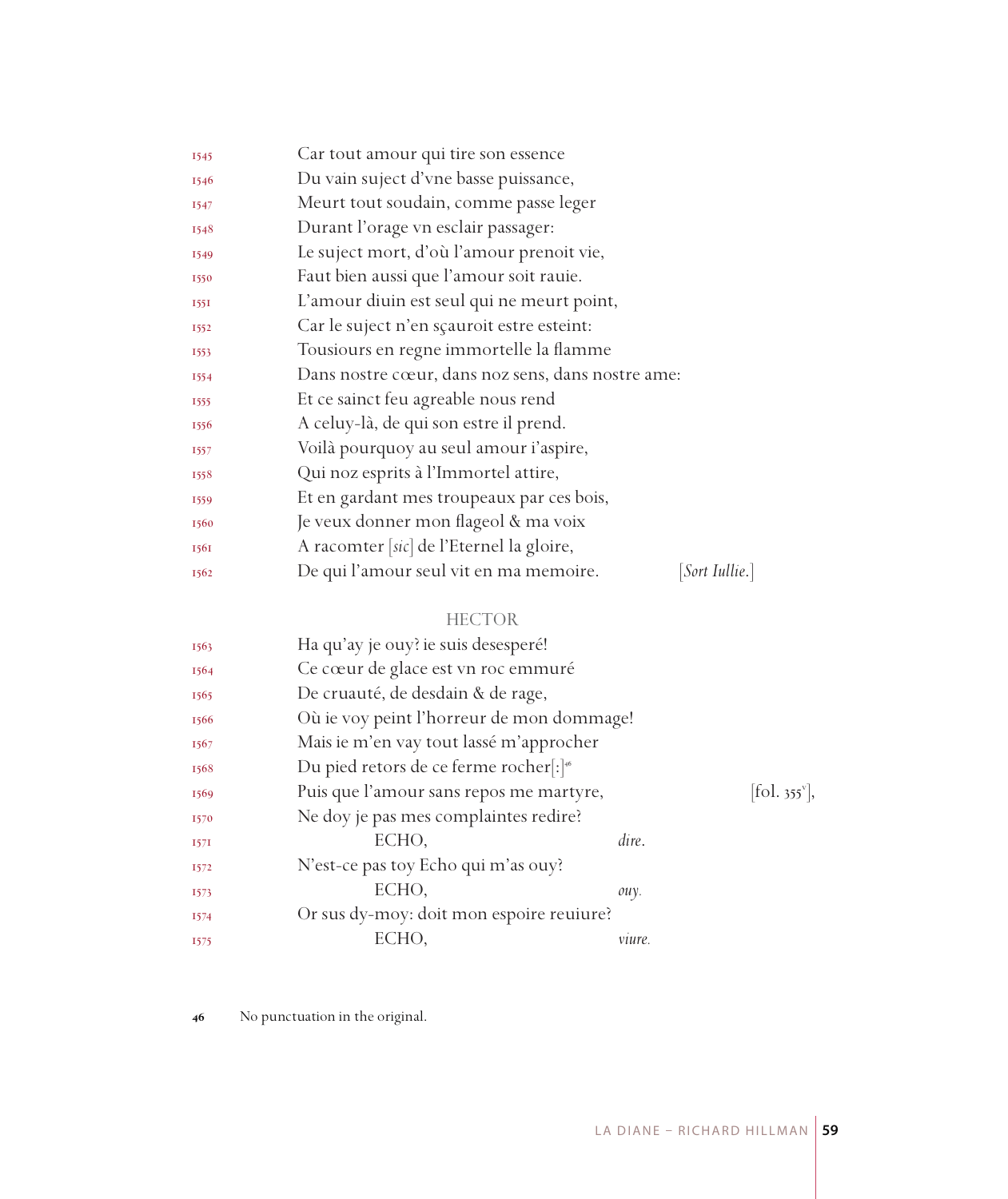| 1576        | Et quel sera mon mal d'antiquité?           |          |            |
|-------------|---------------------------------------------|----------|------------|
| <b>1577</b> | ECHO,                                       | quitté.  |            |
| 1578        | Puis-je esperer que l'Amour me contente?    |          |            |
| 1579        | ECHO,                                       | tente.   |            |
| 1580        | Qu'apportera son desdain absenté?           |          |            |
| 1581        | ECHO,                                       | santé.   |            |
| 1582        | Et le suject dont je brusle d'enuie?        |          |            |
| 1583        | ECHO,                                       | vie.     |            |
| 1584        | Que doy-je attendre en mon fier desespoir?  |          |            |
| 1585        | ECHO,                                       | espoir.  |            |
| 1586        | Et en l'amour qui me rend en mesaise?       |          |            |
| 1587        | ECHO,                                       | aise.    |            |
| 1588        | Et du desir qui me rend mal-heureux?        |          |            |
| 1589        | ECHO,                                       | heureux. |            |
| 1590        | Doit donc le ciel mon attente refaire?      |          |            |
| 1591        | ECHO,                                       | faire.   |            |
| 1592        | Le puis-je voir ma douleur terminer?        |          |            |
| 1593        | ECHO,                                       | miner.   |            |
| 1594        | O bien-heureux: il faut que ie me chante    |          |            |
| 1595        | Sous la faueur d'vne si douce attente!      |          |            |
| 1596        | Ie veux le mal loin de mes iours chasser,   |          |            |
| 1597        | Et l'esperance heureuse rembrasser,         |          |            |
| 1598        | Puis que ce Dieu qui dans ce roc habite,    |          |            |
| 1599        | Daigne seruir à mes iours de conduite.      |          |            |
| 1600        | Il faut d'vn Dieu le presage estimer,       |          |            |
| <b>1601</b> | Et son oracle indubitable aimer.            |          |            |
|             | ARBUSTE [en entrant]                        |          |            |
| 1602        | O fol amant de croire en la parole          |          | [fol. 356] |
| 1603        | De ce rocher, où sejourne l'eschole         |          |            |
| 1604        | Du songe vain, dont Morphee est seigneur,   |          |            |
| 1605        | Où du sommeil est le lict deceueur!         |          |            |
| 1606        | Hé penses-tu qu'vne roche inhumaine,        |          |            |
| 1607        | Sans sentiment, sans force, sans haleine    |          |            |
| 1608        | Et sans pouuoir, puisse apporter vn iour    |          |            |
| 1609        | Par ses propos remede à ton amour?          |          |            |
| 1610        | Le grand Iuppin, qui seul regit les astres, |          |            |

 $\left[ \text{fol. } 356^{\text{r}} \right]$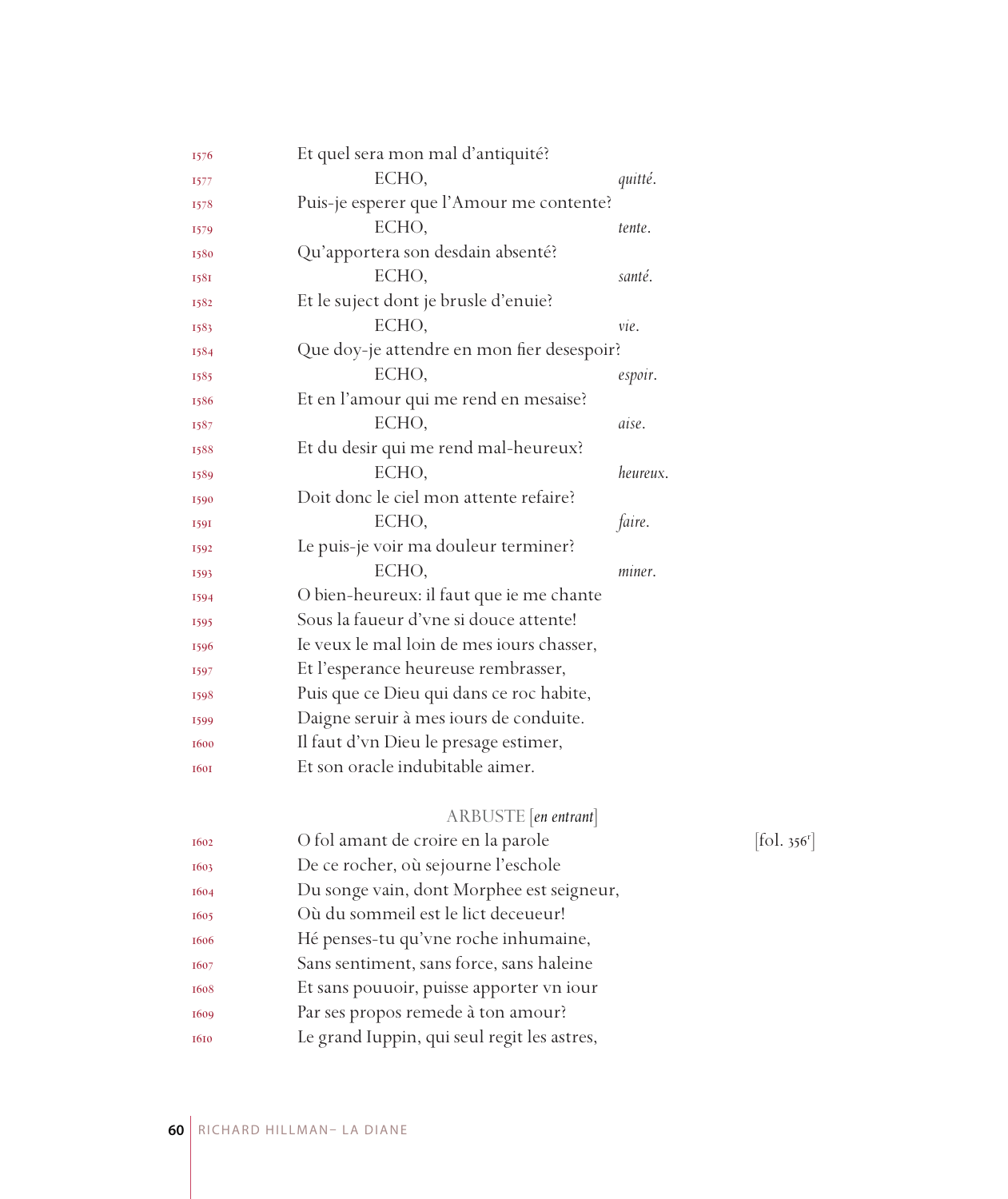| <b>16II</b> | Qui peut tout seul terminer noz desastres,                  |                              |
|-------------|-------------------------------------------------------------|------------------------------|
| 1612        | Et qui commande aux immortels esprits,                      |                              |
| 1613        | Ne le peut faire estant d'amour épris,                      |                              |
| 1614        | Estant suject de ceste viue flamme,                         |                              |
| 1615        | Qui, comme au tien, s'allume dans son ame.                  |                              |
| 1616        | Penses-tu donc qu'vn rocher insensé,                        |                              |
| 1617        | Du foudre ardant à toute heure blessé,                      |                              |
| 1618        | Qu'vn roc espois, sans sentiment, sans vie,                 |                              |
| 1619        | Puisse guarir le mal qui t'iniurie?                         |                              |
| 1620        | O pouure fol, si en ce roc tu crois!                        |                              |
| <b>1621</b> | Car d'Apollon la fatidique voix                             |                              |
| 1622        | Le plus souvent est mesme tromperesse,                      |                              |
| 1623        | Bien que d'vn Dieu tant fameux elle naisse,                 |                              |
| 1624        | Et de Iuppin, le grand Dieu des humains,                    |                              |
| 1625        | Tousiours ne sont les oracles certains:                     |                              |
| 1626        | Le plus souuent ils deçoiuent les hommes,                   |                              |
| 1627        | Et des esprits souuent trompez nous sommes.                 |                              |
| 1628        | Penses-tu donc que la voix d'vn rocher                      |                              |
| 1629        | Puisse ton mal violent estancher?                           |                              |
| 1630        | Tu es deceu, & l'amoureuse peine                            |                              |
| 163I        | N'est si aisee à guarir inhumaine.                          |                              |
| 1632        | Car rien ne peut forcer vne beauté                          |                              |
| 1633        | Que nous aimons, d'auoir la volonté                         |                              |
| 1634        | De nous cherir, fors Amour, qui assemble                    |                              |
| 1635        | Deux cœurs en vn, & deux esprits ensemble.                  | $[\text{fol. } 356^{\circ}]$ |
| 1636        | Ny des deuins les charmes deceueurs,                        |                              |
| 1637        | Ny le suc vert de cent diuerses fleurs,                     |                              |
| 1638        | Ny la liqueur des racines superbes,                         |                              |
| 1639        | Ny le iust <sup><i>r</i></sup> mol des renaissantes herbes, |                              |
| 1640        | Ny les lauriers charmez de mots diuers                      |                              |
| <b>1641</b> | Sous l'oreiller arrangez de trauers,                        |                              |
| 1642        | La sierge <sup>48</sup> vierge en eschelle haussee,         |                              |
| 1643        | Et sous l'oreille en sommeillant posee,                     |                              |

I.e., "jus" (attested variant).

48 I.e., "cierge" (attested variant).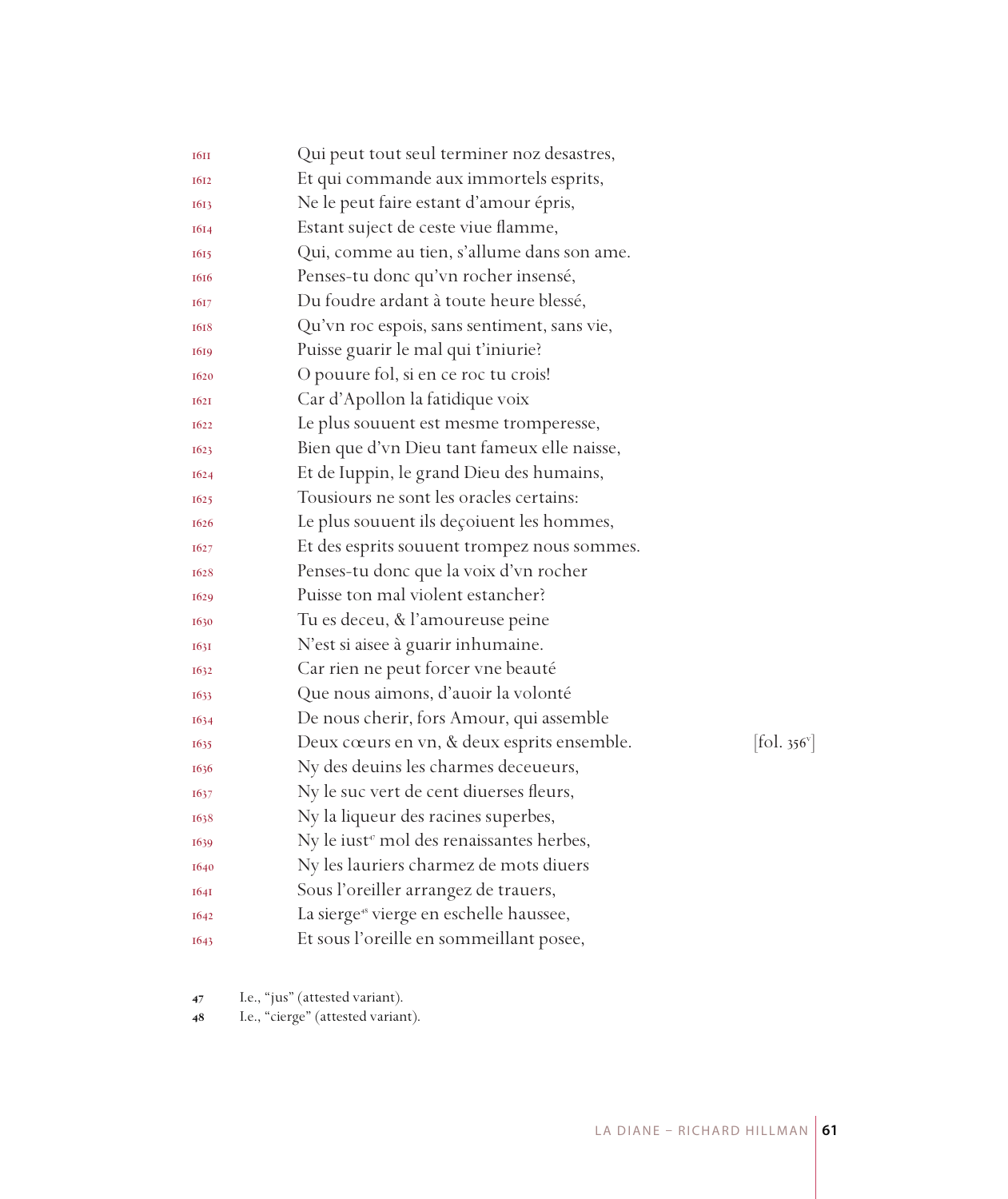| 1644 | Ny tous le vœux que l'on offre sans bruit,   |
|------|----------------------------------------------|
| 1645 | Lors que le iour dans le ciel ne reluit,     |
| 1646 | Les pieds tous nuds, la teste escheuelee,    |
| 1647 | Le sein ouuert à la Lune estoilee,           |
| 1648 | Ny la douceur d'vn poème emprunté,           |
| 1649 | D'vn chaud breuage, ou d'vn os alaitté,      |
| 1650 | Ny de mille os, qui n'ont eu sepulture,      |
| 1651 | La poudre seche à la blanche teinture,       |
| 1652 | Meslee auec mille diuerses eaux,             |
| 1653 | Ne rendent sains les amoureux trauaux:       |
| 1654 | Et ne sçauroient nous donner esperance,      |
| 1655 | D'auoir vn iour heureuse iouissance          |
| 1656 | De noz desirs; car tout cela ne sert         |
| 1657 | Que de regret du temps que l'on y pert,      |
| 1658 | Puis que l'Archer qui les Dieux mesme domte, |
| 1659 | De ces erreurs ne daigne faire conte.        |
|      |                                              |

# HECTOR

| 1660 | Hé dy moy donc comme ie puis vn iour,     |
|------|-------------------------------------------|
| 1661 | Cueillir les fruicts de mon cruel amour?  |
| 1662 | Dy moy comment on peut l'amour esprendre  |
| 1663 | En celle-là qu'on veut pour Dame prendre? |

### ARBVSTE

| 1664 | L'amour n'est rien qu'vn souhait vif & doux, |                                   |
|------|----------------------------------------------|-----------------------------------|
| 1665 | Qui d'vn effort s'allume dedans nous,        |                                   |
| 1666 | Qui s'y esprent de la chose presente         |                                   |
| 1667 | Que l'œil fait estre à notre ame plaisante.  | $\left  \text{fol. } 357 \right $ |
| 1668 | Ce qu'on ne voit digne d'estre estimé,       |                                   |
| 1669 | Ne peut aussi estre de l'ame aimé.           |                                   |
| 1670 | L'amour par l'œil (comme par la fenestre     |                                   |
| 167I | On voit le jour) entre & se fait cognoistre: |                                   |
| 1672 | A noz esprits il vient soudainement,         |                                   |
| 1673 | Et quelquefois s'allume lentement.           |                                   |
| 1674 | L'amour soudain d'vne premiere flamme,       |                                   |
| 1675 | Que iette vn œil s'allume dans nostre ame,   |                                   |
|      |                                              |                                   |

 $[\text{fol. }357^{\text{r}}]$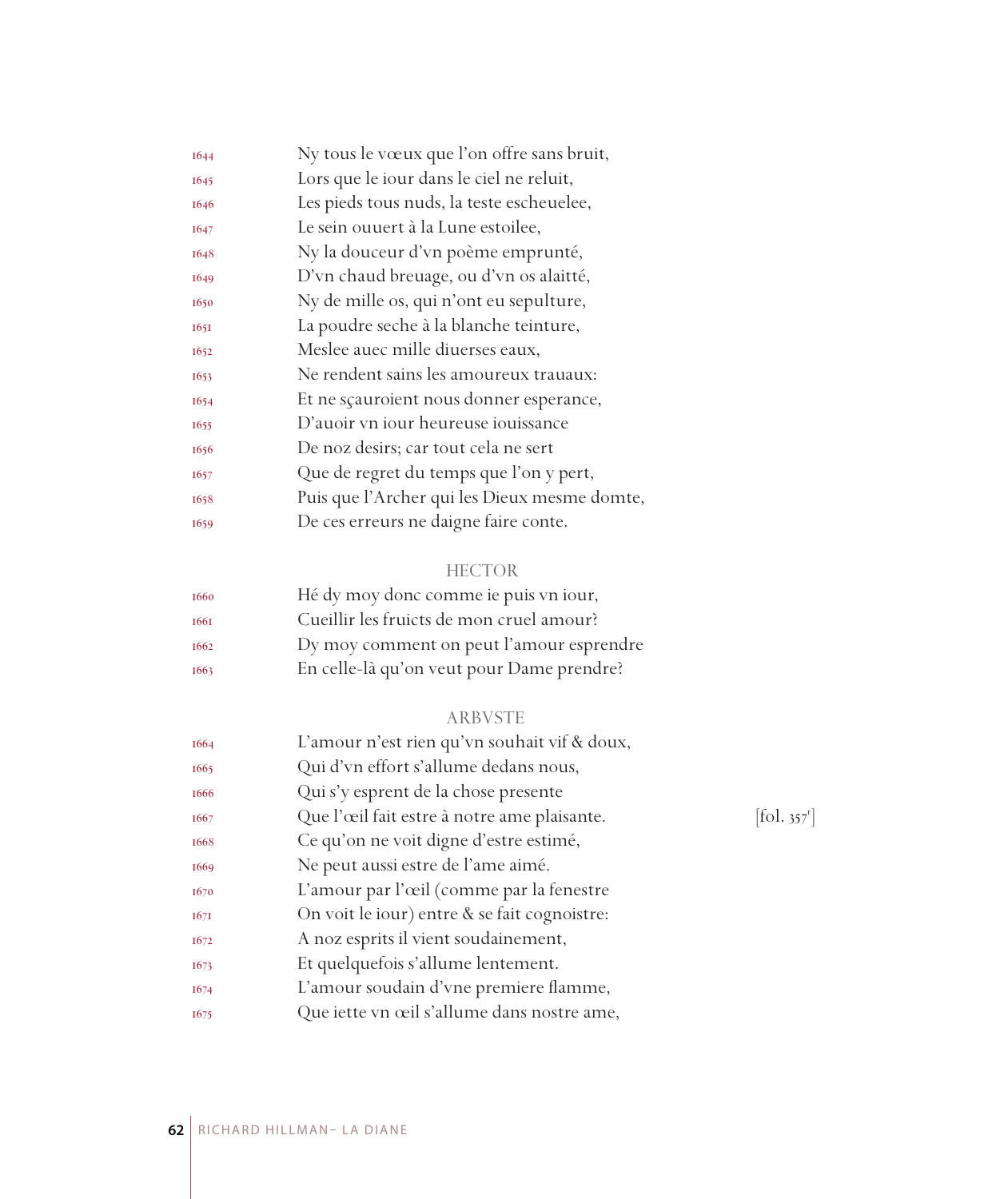| 1676        | Ou s'y esprend auec le cours des ans;             |                                 |
|-------------|---------------------------------------------------|---------------------------------|
| 1677        | Et ce dernier y reste plus long temps:            |                                 |
| 1678        | Car la parole, & la longue constance,             |                                 |
| 1679        | Qui rend aux cœurs certaine cognoissance,         |                                 |
| 1680        | D'vn mesme vueil, mesmes mœurs, & que tel         |                                 |
| <b>1681</b> | Est composé leur commun naturel,                  |                                 |
| 1682        | Rend vn amour si constant & fidele,               |                                 |
| 1683        | Qu'il ne meurt point que par la mort cruelle;     |                                 |
| 1684        | C'est vn desir qui pareil se fait voir            |                                 |
| 1685        | En deux esprits qu'il tient sous son pouuoir:     |                                 |
| 1686        | Et ce desir en maints soucis se change,           |                                 |
| 1687        | Lors que le temps à l'aider ne se range,          |                                 |
| 1688        | Lors qu'il ne peut par le mal-heur contraint,     |                                 |
| 1689        | Estre accomply, & que la peur l'esteint.          |                                 |
| 1690        | Voilà d'où vient l'eternelle misere               |                                 |
| 1691        | Du ferme amant, qui transi desespere,             |                                 |
| 1692        | Et qui ne voit, de cent frayeurs remply,          |                                 |
| 1693        | De mille maux, son desir accomply.                |                                 |
| 1694        | Car si les cœurs, si les ames fatales             |                                 |
| 1695        | Ne sont en mœurs & volontez egales,               |                                 |
| 1696        | Et si plaisans, si beaux, si gracieux             |                                 |
| 1697        | En se voyans ne s'estiment les yeux;              |                                 |
| 1698        | Tout l'or du monde, & toute la puissance          |                                 |
| 1699        | Des cieux deuins, & toute la prudence             |                                 |
| 1700        | Qui regne icy, ne sçauroient allumer              |                                 |
| 1701        | Aucun amour qui nous force d'aimer.               | $[\text{fol. } 357^{\text{v}}]$ |
| 1702        | L'amour diuin, & de forme diuine,                 |                                 |
| 1703        | Ne reçoit point ny raison, ny doctrine;           |                                 |
| 1704        | Il ne peut estre en fueilletant appris,           |                                 |
| 1705        | Comme vn sçauoir qui peut estre compris;          |                                 |
| 1706        | Il vit en nous, il a sur nous puissance,          |                                 |
| 1707        | Sans que l'on puisse entendre son essence,        |                                 |
| 1708        | D'où il est fait, & qu'elle est de son corps      |                                 |
| 1709        | La forme viue, & les frequens accords:            |                                 |
| 1710        | Nous sentons bien qu'en autre il nous transforme, |                                 |
| 1711        | Que nostre esprit par luy change de forme         |                                 |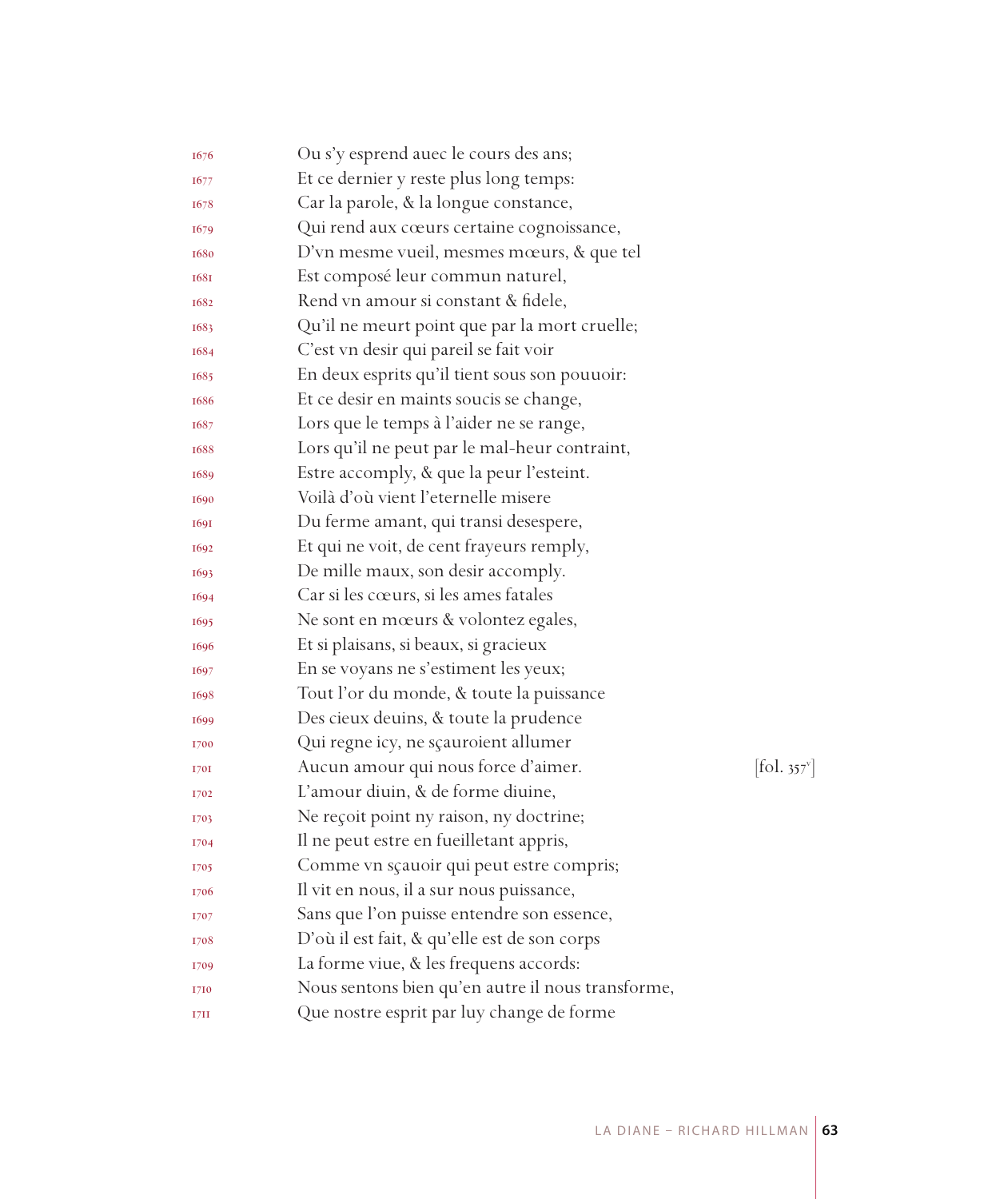| 1712 | Et de grossier, d'ignorant, d'imparfait,                 |                              |
|------|----------------------------------------------------------|------------------------------|
| 1713 | Brusque & sçauant en vn rien il est fait;                |                              |
| 1714 | Car tout [amant] <sup>49</sup> que l'Amour illumine,     |                              |
| 1715 | Porte tousiours vne ame plus diuine,                     |                              |
| 1716 | Vn cœur [plus] <sup>30</sup> noble, vn front plus estimé |                              |
| 1717 | Que celuy-là qui n'a iamais aimé.                        |                              |
| 1718 | Amour est donc pere de gentillesse,                      |                              |
| 1719 | Les plus couards il arme de prouesse,                    |                              |
| 1720 | Les ignorans aux doctes il fait voir                     |                              |
| 172I | Pleins de prudence, & diuins en sçauoir.                 |                              |
| 1722 | Pallas qui eut sur les Titans victoire,                  |                              |
| 1723 | Au prix de luy, est indigne de gloire,                   |                              |
| 1724 | Mars, Apollon, Iunon, Venus, les Sœurs,                  |                              |
| 1725 | Au prix de luy, sont indignes d'honneurs:                |                              |
| 1726 | Car sans l'Amour, le ciel est sans puissance,            |                              |
| 1727 | Et la terre est despourueüe d'essence;                   |                              |
| 1728 | C'est le lien qui les choses conjoint,                   |                              |
| 1729 | C'est la saincte eau qui le discord esteint:             |                              |
| 1730 | Par luy les Dieux ont receu l'ame & l'estre,             |                              |
| 1731 | Et les mortels viuans il fait paroistre,                 |                              |
| 1732 | Sans luy le ciel seroit vuide des Dieux,                 |                              |
| 1733 | Sans luy seroient sans hommes ces bas lieux,             |                              |
| 1734 | Rien n'auroit vie, & la terre seulette                   |                              |
| 1735 | De tous viuans se trouueroit deserte.                    | $[\text{fol. } 358^{\circ}]$ |
| 1736 | Mais cet Amour recompense icy bas                        |                              |
| 1737 | Tout le meschef qu'apporte le trespas,                   |                              |
| 1738 | Et de la mort il refait le dommage                       |                              |
| 1739 | Multipliant nostre mortel lignage:                       |                              |
| 1740 | Mais ce grand bien à tous biens inegal,                  |                              |
| 174I | Ne s'acquiert pas sans souffrir bien du mal,             |                              |
| 1742 | Sans trauailler, & sans desesperee                       |                              |
| 1743 | Porter son ame & sa face esploree [sic].                 |                              |
| 1744 | Cela le fait sentir plus doux encor:                     |                              |

Orig. "amant amant".

"Plus" is likewise doubled in the original.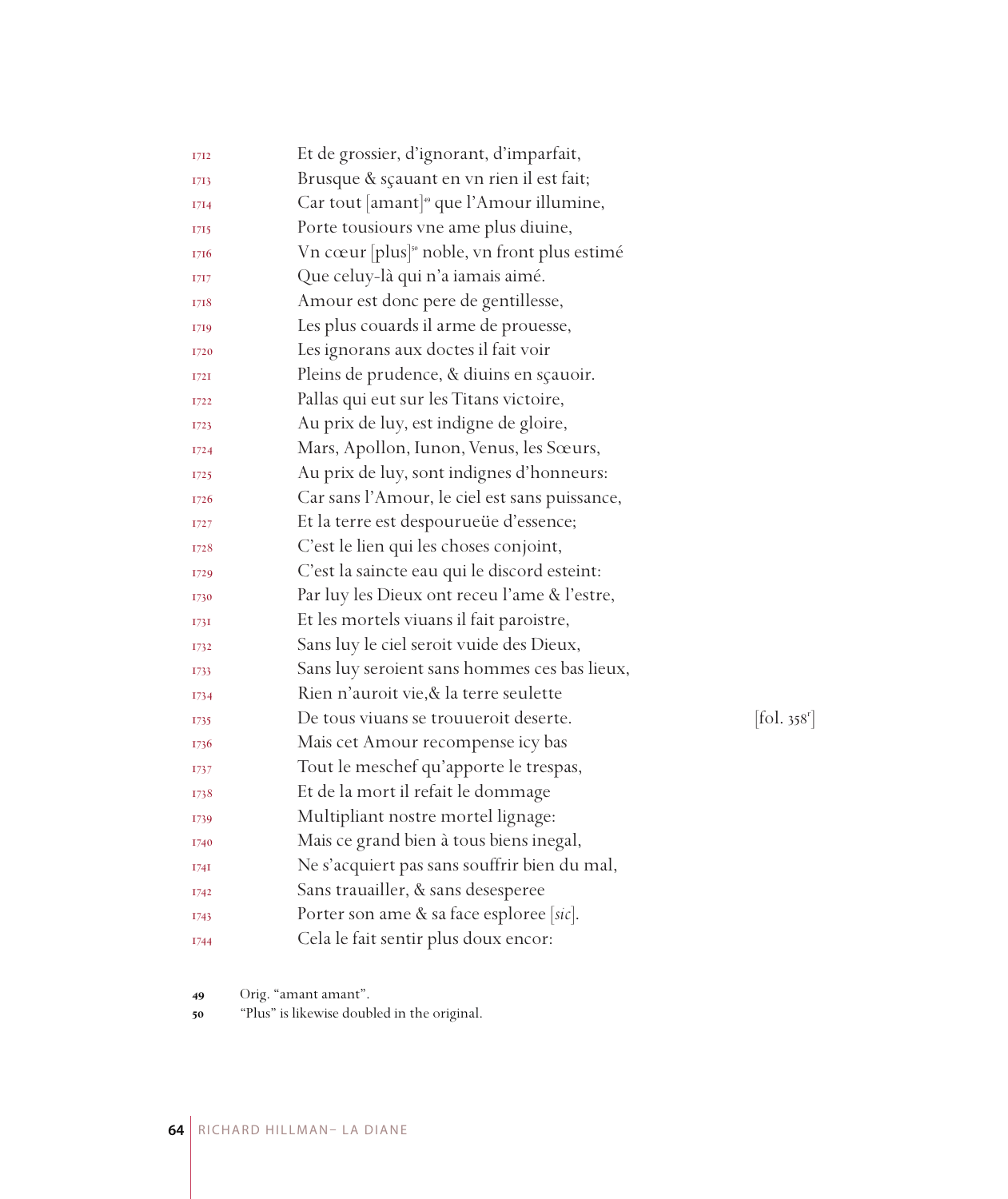| 1745 | Car plus de mal fait souffrir vn thresor     |
|------|----------------------------------------------|
| 1746 | Pour l'acquerir[,] plus il est d'excellence, |
| 1747 | Lors que de luy nous auons iouissance.       |
| 1748 | Faut donc souffrir presque iusqu'au mourir,  |
| 1749 | Auant qu'on puisse vn thresor acquerir       |
| 1750 | Tel que l'amour, qui d'vn trait recompense   |
| 175I | Tous noz trauaux, & nous donne allegeance.   |
| 1752 | Mais ie pourray rendre quelque secours       |
| 1753 | A tes douleurs, à tes neuues amours,         |
| 1754 | Si tu me veux faire cognoistre celle         |
| 1755 | Que le ciel rend à tes desirs cruelle.       |

# HECTOR

| 1756 | Si tu le fais, ie te veux pour guerdon      |
|------|---------------------------------------------|
| 1757 | De ce ruby excellent faire don:             |
| 1758 | Et quand i'auray hanté ceste contree,       |
| 1759 | Conduit, mené des troupeaux en la pree,     |
| 1760 | Où ie voy celle où repose mon heur,         |
| 1761 | Pour elle fait de Cheualier, pasteur,       |
| 1762 | Pour vn tel bien, à ma douleur propice      |
| 1763 | Je te donray vne grasse genisse,            |
| 1764 | Deux gras aigneaux, & durant tous mes iours |
| 1765 | Content i'iray benissant ton secours.       |
|      |                                             |

# ARBVSTE

| 1766        | Mais laissons là ceste belle richesse,   |                                           |
|-------------|------------------------------------------|-------------------------------------------|
| 1767        | Et seulement nomme moy ta maistresse:    | $\left[ \text{fol. } 358^{\circ} \right]$ |
| 1768        | Car plus cruel son ame mille fois        |                                           |
| 1769        | Apparoistra que les feres des bois,      |                                           |
| 1770        | Son cœur plus dur qu'vne roche hautaine, |                                           |
| 177I        | Si mes propos ne la rendent humaine.     |                                           |
| 1772        | Je sçay comment faut ces cœurs adoucir,  |                                           |
| 1773        | Ie sçay au bal de ma langue flechir      |                                           |
| 1774        | Les ieunes cœurs, que la saincte nature  |                                           |
| <b>I775</b> | Rend de l'amour l'heureuse nourriture.   |                                           |
| 1776        | J'ay des long temps ce mestier commencé, |                                           |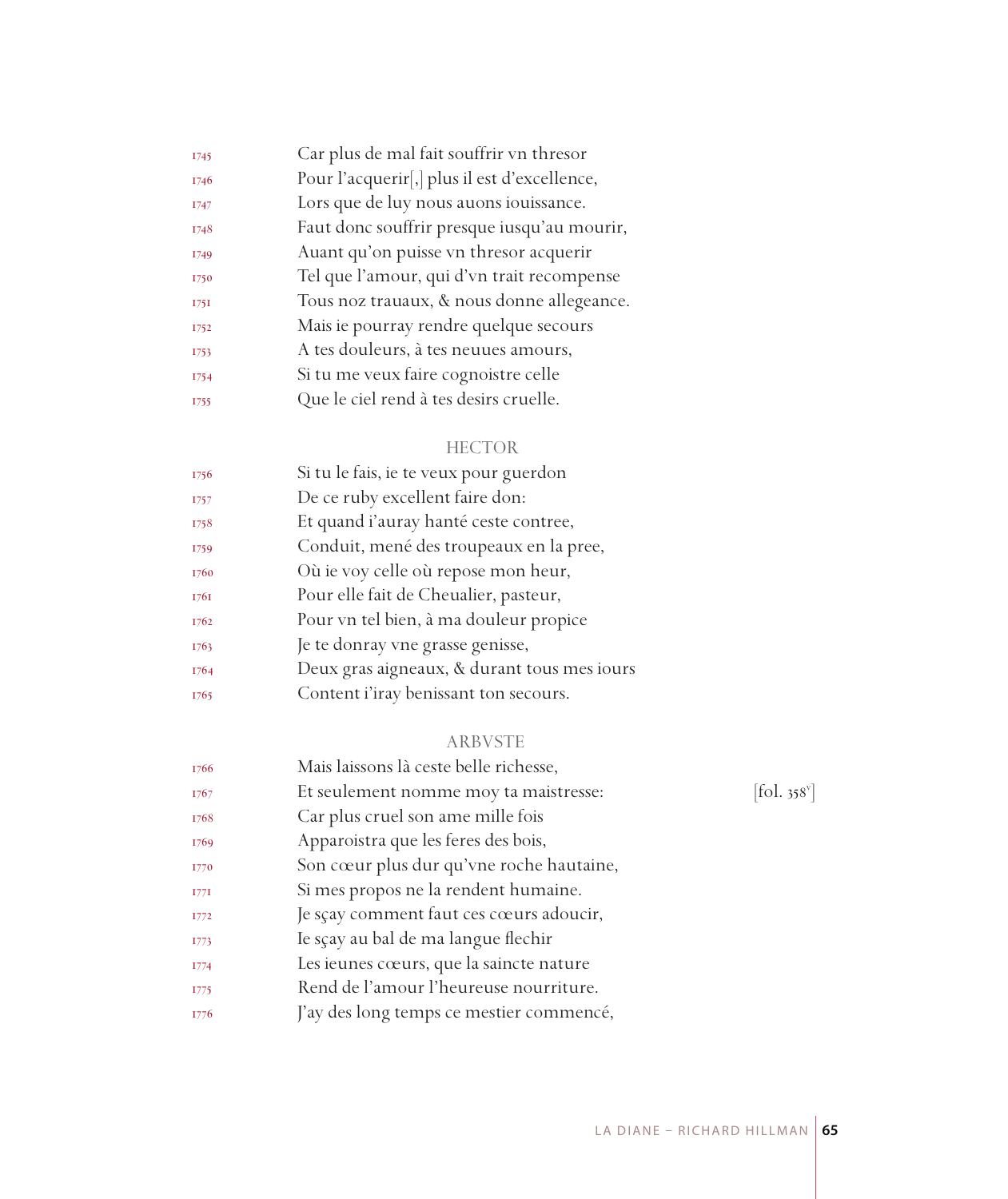| I777        | Et ramolly maint courage offencé.        |
|-------------|------------------------------------------|
| <b>I778</b> | Je sçay que c'est; le temps & la science |
| I779        | M'en ont donné parfaite cognoissance.    |

# HECTOR

| 1780 | Ha tes propos si remplis de sçauoir           |
|------|-----------------------------------------------|
| 1781 | Sage te font ores apperceuoir,                |
| 1782 | Et les discours que ton esprit enfante,       |
| 1783 | Te font par tout cognoistre pour scauante,    |
| 1784 | Ce qui me fait attendre en mes amours         |
| 1785 | Beaucoup de bien, de ton sage secours:        |
| 1786 | Car l'aage vieil, pere d'experience,          |
| 1787 | Nous rend ornez de parfaite science,          |
| 1788 | Et les vieillards d'erreur ne sont surpris    |
| 1789 | En l'art qu'ils ont des leur ieunesse appris. |
| 1790 | Cognois tu pas ceste Nymphe iolie,            |
| 1791 | Dite par tout la superbe Jullie,              |
| 1792 | Belle, prudente, & de qui la beauté           |
| 1793 | N'a point d'egale au monde merité?            |
| 1794 | C'est celle-là qui tient captif mon ame.      |
|      |                                               |

# ARBVSTE

| 1795 | O que d'amour cruelle t'est la flamme!      |            |
|------|---------------------------------------------|------------|
| 1796 | O que peruers il est à ton bon-heur!        |            |
| 1797 | O qu'il r'esclost de funeste mal-heur!      |            |
| 1798 | Car celle-là qu'il te donne pour Dame,      |            |
| 1799 | Ne sçait que c'est de l'amoureuse flamme;   | [fol. 359] |
| 1800 | Elle est cruelle, & son farouche cœur       |            |
| 1801 | Ne sçait que vaut l'amoureuse douceur:      |            |
| 1802 | Elle ne veut tant seulement entendre        |            |
| 1803 | Ce qui luy peut les loix d'Amour apprendre; |            |
| 1804 | C'est vn rocher qui ne s'esbranle point:    |            |
| 1805 | C'est vn esprit que le desir n'espoint,     |            |
| 1806 | Bref c'est vn cœur ennemy de soy-mesme,     |            |

 $[\text{fol. }359^{\text{r}}]$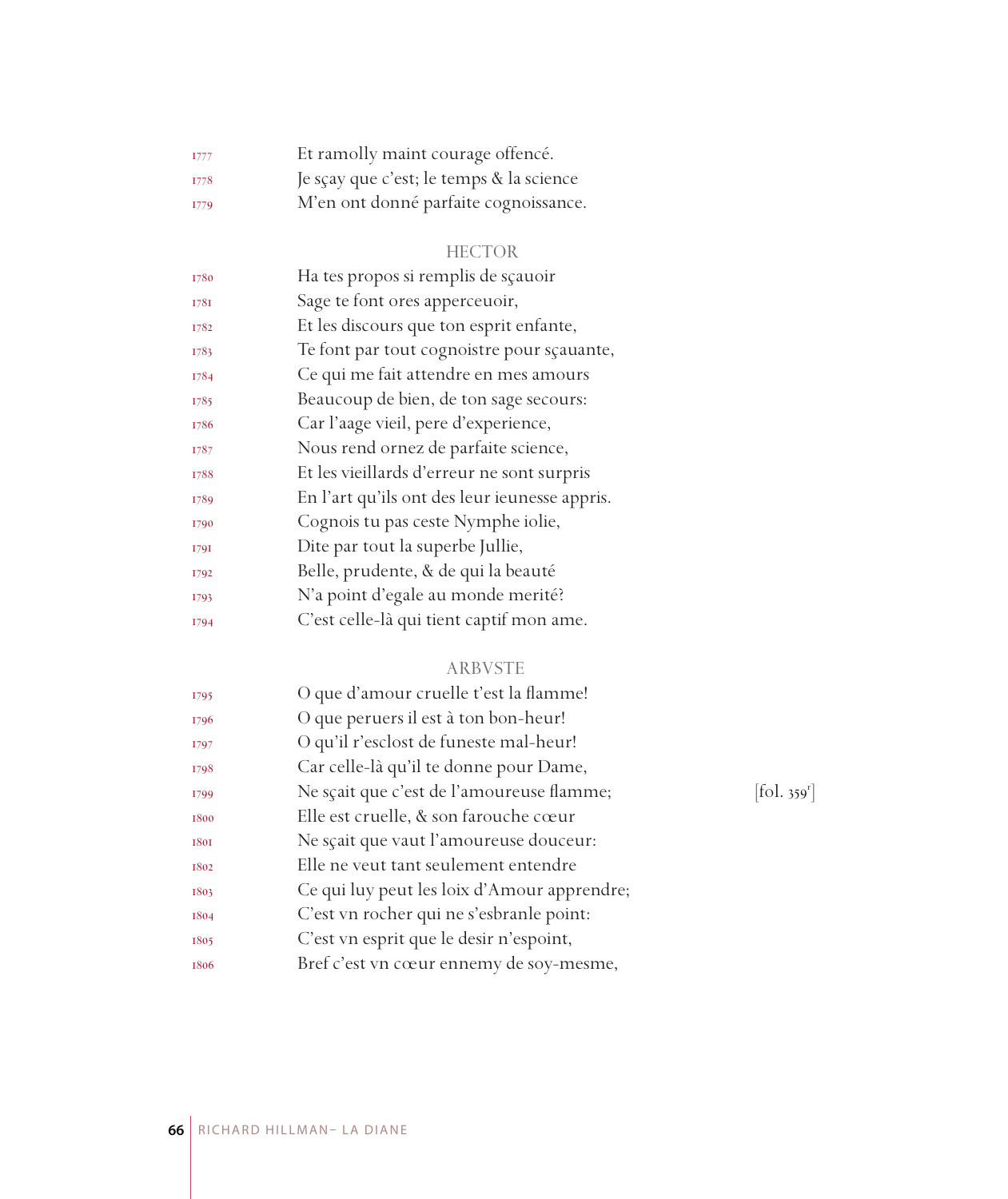| 1807        | Qui hait l'Amour que tout [aimant] <sup>31</sup> aime. |  |
|-------------|--------------------------------------------------------|--|
| 1808        | Mais c'est tout vn; ie veux dedans ce iour             |  |
| 1809        | L'aller trouuer: car peut-estre qu'Amour               |  |
| 1810        | Aura brisé l'orgueil de ceste fille,                   |  |
| <b>1811</b> | Qui ne se veut sous luy rendre seruile.                |  |
|             |                                                        |  |
|             | <b>HECTOR</b>                                          |  |
| 1812        | Je veux auoir esperance en ta foy.                     |  |
|             |                                                        |  |
|             | <b>ARBVSTE</b>                                         |  |
| 1813        | Laisse moy faire, & te repose en moy.                  |  |
|             |                                                        |  |
|             | <b>HECTOR</b>                                          |  |
| 1814        | Mais tu cognois l'affaire difficile.                   |  |
|             |                                                        |  |
|             | <b>ARBVSTE</b>                                         |  |
| 1815        | Amour la peut rendre douce & facile.                   |  |
|             | <b>HECTOR</b>                                          |  |
| 1816        | Mais si l'Amour n'a pouuoir sur son cœur?              |  |
|             |                                                        |  |
|             | <b>ARBVSTE</b>                                         |  |
| 1817        | De toute chose Amour est le vainqueur.                 |  |
|             |                                                        |  |
|             | <b>HECTOR</b>                                          |  |
| 1818        | Mais la raison est quelquefois plus forte.             |  |
|             |                                                        |  |
|             | <b>ARBVSTE</b>                                         |  |
| 1819        | Jl n'y a rien que la saison n'apporte.                 |  |
|             |                                                        |  |
|             | <b>HECTOR</b>                                          |  |
| 1820        | Qui peut forcer vn cœur libre, d'aimer?                |  |
|             |                                                        |  |

Orig. "animant", improbable on the grounds of both meaning and metre.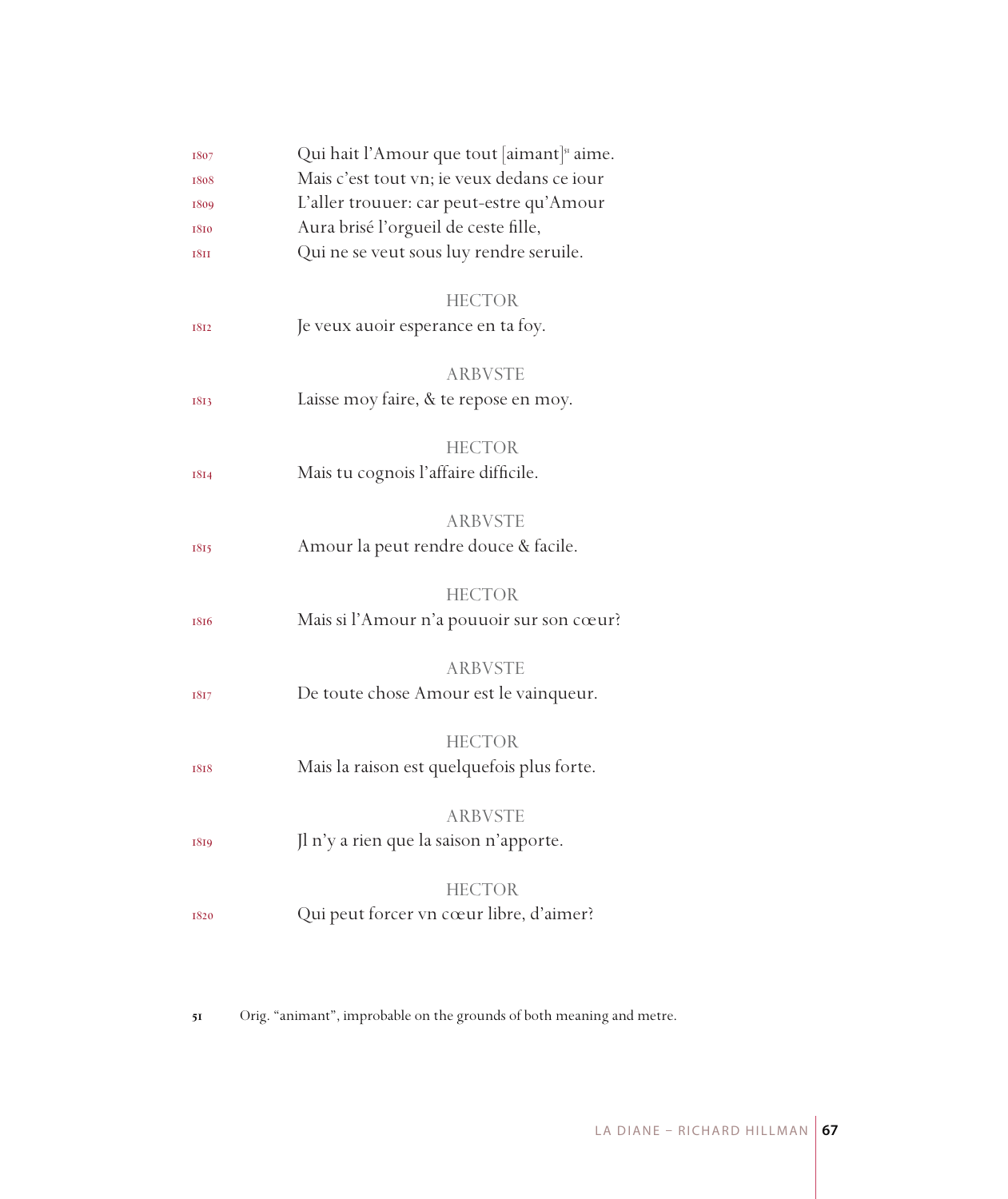|      | <b>ARBVSTE</b>                                                           |                              |
|------|--------------------------------------------------------------------------|------------------------------|
| 1821 | Le mesme feu qui nous peut enflammer.                                    |                              |
| 1822 | <b>HECTOR</b><br>Mais, las, d'amour egale n'est la flamme !              | $[\text{fol. } 359^{\circ}]$ |
| 1823 | <b>ARBVSTE</b><br>Comme fait l'homme, aussi aime la femme.               |                              |
| 1824 | <b>HECTOR</b><br>Mais leur amour est souuent different.                  |                              |
| 1825 | <b>ARBVSTE</b><br>Non est, alors que soigneux <sup>2</sup> on s'en rend. |                              |
| 1826 | <b>HECTOR</b><br>L'amour ne peut forcer vne chaste ame.                  |                              |
| 1827 | <b>ARBVSTE</b><br>Son feu diuin les immortels enflamme.                  |                              |
| 1828 | <b>HECTOR</b><br>Peut-il forcer vn esprit genereux?                      |                              |
| 1829 | <b>ARBVSTE</b><br>Jl le peut bien, puis qu'il force les Dieux.           |                              |
| 1830 | <b>HECTOR</b><br>Mais il ne peut, dis-tu, rien sur Iullie.               |                              |
| 1831 | <b>ARBVSTE</b><br>Ce qui n'est pas peut vn iour auoir vie.               |                              |
|      |                                                                          |                              |

"[S]oigneux": probably used in the now-obsolete sense of "soucieux" (see Huguet, s.v. "soigneux").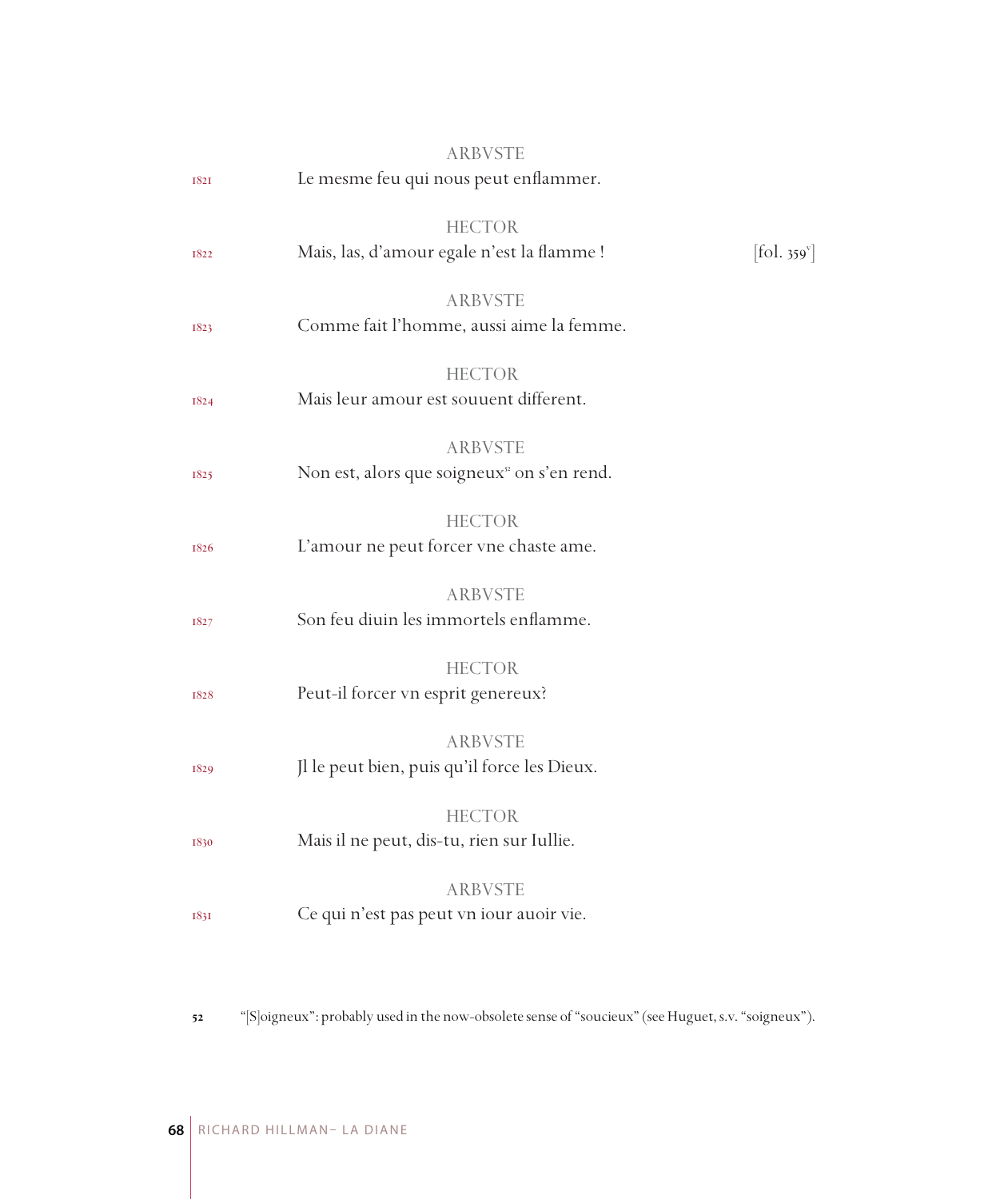|             | <b>HECTOR</b>                                                      |                                          |
|-------------|--------------------------------------------------------------------|------------------------------------------|
| 1832        | Ha, ie n'ay point d'esperance en ce bien!                          |                                          |
|             | <b>ARBVSTE</b>                                                     |                                          |
| 1833        | L'heur nous suruient, lors qu'on n'espere rien.                    |                                          |
|             | <b>HECTOR</b>                                                      |                                          |
| 1834        | Sur toy ie veux ma fortune remettre,                               |                                          |
| 1835        | Fay ton secours à mon besoin cognoistre,                           |                                          |
| 1836        | Et me remets l'attente, si tu peux.                                |                                          |
|             | <b>ARBVSTE</b>                                                     |                                          |
| 1837        | Je le feray auec l'aide des Dieux. [Sortent Hector et<br>Arbvuste. |                                          |
|             | [Entrent Elymant, Fauste and Frontin] <sup>55</sup>                |                                          |
|             | <b>ELYMANT</b>                                                     |                                          |
| 1838        | Puis que mon art, qui regne en asseurance                          |                                          |
| 1839        | Parmi les Dieux, vous est en reuerence;                            |                                          |
| 1840        | Que son secours vous voulez rechercher                             | $\left[$ fol. 360 <sup>r</sup> $\right]$ |
| <b>1841</b> | Pour au besoin voz mal-heurs estancher,                            |                                          |
| 1842        | Que vous auez la creance certaine                                  |                                          |
| 1843        | Qu'il peut guarir vostre amoureuse peine ; [54]                    |                                          |
| 1844        | Et par mes vers horriblement charmez,                              |                                          |
| 1845        | Pleins de furie, & de rage animez,                                 |                                          |
| 1846        | Chasser au loin le mal qui [v]ous <sup>55</sup> bourrelle,         |                                          |
| 1847        | Ou rendre douce à voz vœux ceste belle                             |                                          |
| 1848        | Qui mesprisant la puissance des Dieux,                             |                                          |
| 1849        | Rit de vous voir pour elle mal-heureux[;] <sup>56</sup>            |                                          |
| 1850        | Je ne veux pas pour doubler vostre peine                           |                                          |
|             |                                                                    |                                          |

- A change of scene must take place.
- Full stop in the original.
- Orig. "nous", which would be just possible but is more likely erroneous.
- Again, full stop in the original.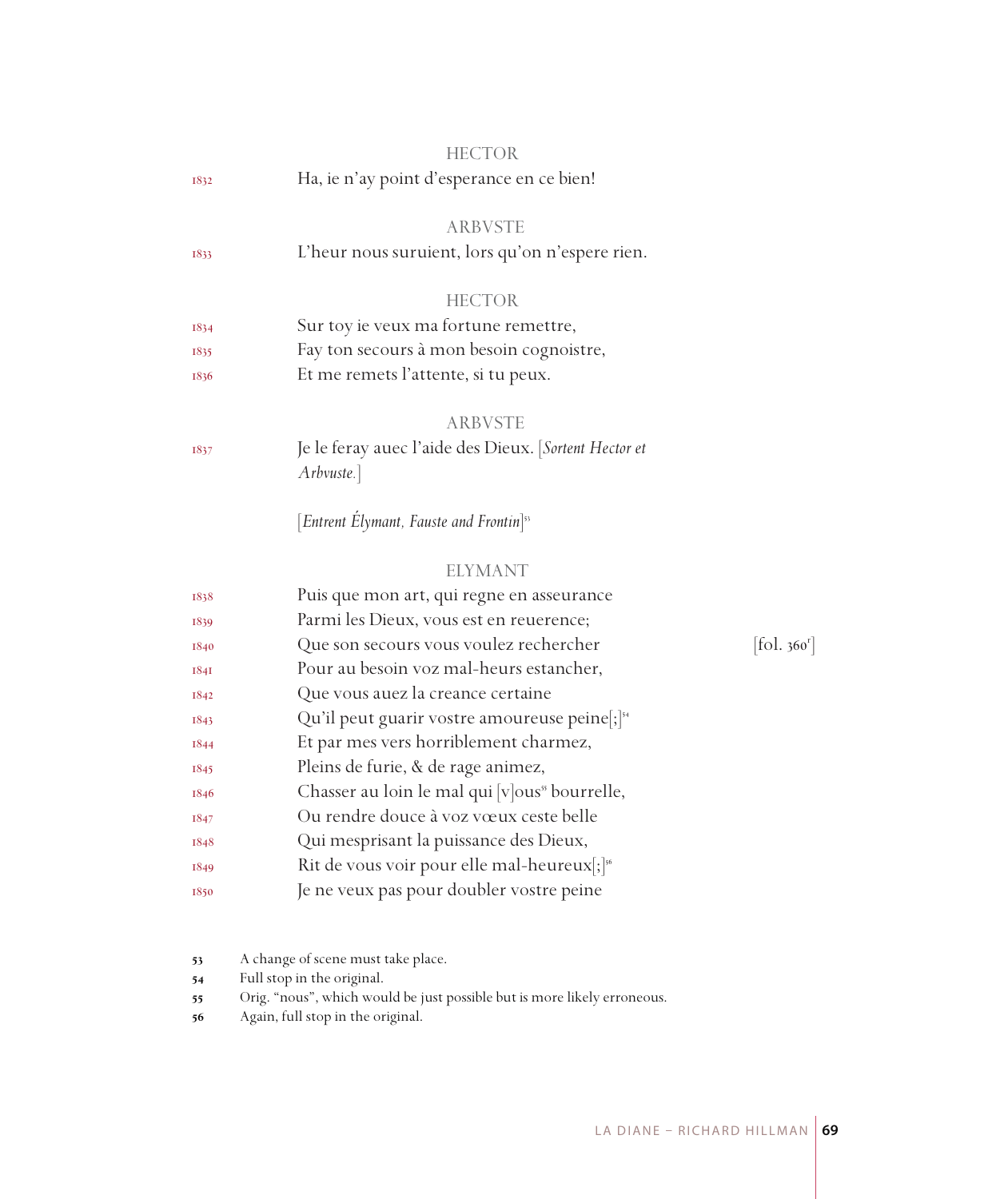| Vain vostre espoir, & perdu vostre temps<br>1852<br>Mais bien vous rendre en voz amours contens,<br>1853<br>Vous en verrez tantost l'experience,<br>1854<br>Et combien peut la magique science.<br>1855<br>Mais ne soyez d'aucune crainte épris<br>1856<br>Encor qu'icy accourent les esprits.<br>1857<br>Pour appeller les Demons de l'Auerne,<br>1858<br>Et ceux du ciel, à l'entour de ce cerne,<br>1859<br>Ie veux en rendre inuincibles les bords,<br>1860<br>Par mille mots qui font trancir les morts.<br>1861<br>Jcy Phœbus descouure sa lumiere,<br>1862<br>Jcy se plonge en sa couche ordinaire,<br>1863<br>Septentrion de ce costé ie voy,<br>1864<br>Et le Midy de l'autre i'apperçoy.<br>1865<br>Mais sus, auant Diane au ciel sacree,<br>1866<br>Diuine en terr[e] <sup>37</sup> , es Enfers adoree,<br>1867<br>Lune au haut ciel, Diane en ces forests<br>1868<br>Pleines d'esmail, Hecate aux noirs Enfers,<br>1869<br>Sus, aide moy à parfaire mes charmes,<br>1870<br>Au bruit grondant de mes magiques carmes.<br>1871<br>Et vous esprits qui dans l'air demeurez,<br>1872<br>Qui bien souuent fierement murmurez,<br>1873<br>Lors que meslez parmy le fier tonnerre,<br>1874<br>Vous imprimez la terreur sur la terre.<br>1875<br>Ailez esprits, qui çà & là marchez,<br>1876<br>Et sous des peaux differentes chachez,<br>1877<br>Trompez souuent nostre veüe effrayee<br>1878<br>Durant le iour, & la nuict estoillee,<br>1879<br>Esprits puissants, comme lors que formez<br>1880 |            |
|----------------------------------------------------------------------------------------------------------------------------------------------------------------------------------------------------------------------------------------------------------------------------------------------------------------------------------------------------------------------------------------------------------------------------------------------------------------------------------------------------------------------------------------------------------------------------------------------------------------------------------------------------------------------------------------------------------------------------------------------------------------------------------------------------------------------------------------------------------------------------------------------------------------------------------------------------------------------------------------------------------------------------------------------------------------------------------------------------------------------------------------------------------------------------------------------------------------------------------------------------------------------------------------------------------------------------------------------------------------------------------------------------------------------------------------------------------------------------------------------------------|------------|
|                                                                                                                                                                                                                                                                                                                                                                                                                                                                                                                                                                                                                                                                                                                                                                                                                                                                                                                                                                                                                                                                                                                                                                                                                                                                                                                                                                                                                                                                                                          |            |
|                                                                                                                                                                                                                                                                                                                                                                                                                                                                                                                                                                                                                                                                                                                                                                                                                                                                                                                                                                                                                                                                                                                                                                                                                                                                                                                                                                                                                                                                                                          |            |
|                                                                                                                                                                                                                                                                                                                                                                                                                                                                                                                                                                                                                                                                                                                                                                                                                                                                                                                                                                                                                                                                                                                                                                                                                                                                                                                                                                                                                                                                                                          |            |
|                                                                                                                                                                                                                                                                                                                                                                                                                                                                                                                                                                                                                                                                                                                                                                                                                                                                                                                                                                                                                                                                                                                                                                                                                                                                                                                                                                                                                                                                                                          |            |
|                                                                                                                                                                                                                                                                                                                                                                                                                                                                                                                                                                                                                                                                                                                                                                                                                                                                                                                                                                                                                                                                                                                                                                                                                                                                                                                                                                                                                                                                                                          |            |
|                                                                                                                                                                                                                                                                                                                                                                                                                                                                                                                                                                                                                                                                                                                                                                                                                                                                                                                                                                                                                                                                                                                                                                                                                                                                                                                                                                                                                                                                                                          |            |
|                                                                                                                                                                                                                                                                                                                                                                                                                                                                                                                                                                                                                                                                                                                                                                                                                                                                                                                                                                                                                                                                                                                                                                                                                                                                                                                                                                                                                                                                                                          |            |
|                                                                                                                                                                                                                                                                                                                                                                                                                                                                                                                                                                                                                                                                                                                                                                                                                                                                                                                                                                                                                                                                                                                                                                                                                                                                                                                                                                                                                                                                                                          |            |
|                                                                                                                                                                                                                                                                                                                                                                                                                                                                                                                                                                                                                                                                                                                                                                                                                                                                                                                                                                                                                                                                                                                                                                                                                                                                                                                                                                                                                                                                                                          |            |
|                                                                                                                                                                                                                                                                                                                                                                                                                                                                                                                                                                                                                                                                                                                                                                                                                                                                                                                                                                                                                                                                                                                                                                                                                                                                                                                                                                                                                                                                                                          |            |
|                                                                                                                                                                                                                                                                                                                                                                                                                                                                                                                                                                                                                                                                                                                                                                                                                                                                                                                                                                                                                                                                                                                                                                                                                                                                                                                                                                                                                                                                                                          |            |
|                                                                                                                                                                                                                                                                                                                                                                                                                                                                                                                                                                                                                                                                                                                                                                                                                                                                                                                                                                                                                                                                                                                                                                                                                                                                                                                                                                                                                                                                                                          |            |
|                                                                                                                                                                                                                                                                                                                                                                                                                                                                                                                                                                                                                                                                                                                                                                                                                                                                                                                                                                                                                                                                                                                                                                                                                                                                                                                                                                                                                                                                                                          |            |
|                                                                                                                                                                                                                                                                                                                                                                                                                                                                                                                                                                                                                                                                                                                                                                                                                                                                                                                                                                                                                                                                                                                                                                                                                                                                                                                                                                                                                                                                                                          |            |
|                                                                                                                                                                                                                                                                                                                                                                                                                                                                                                                                                                                                                                                                                                                                                                                                                                                                                                                                                                                                                                                                                                                                                                                                                                                                                                                                                                                                                                                                                                          |            |
|                                                                                                                                                                                                                                                                                                                                                                                                                                                                                                                                                                                                                                                                                                                                                                                                                                                                                                                                                                                                                                                                                                                                                                                                                                                                                                                                                                                                                                                                                                          |            |
|                                                                                                                                                                                                                                                                                                                                                                                                                                                                                                                                                                                                                                                                                                                                                                                                                                                                                                                                                                                                                                                                                                                                                                                                                                                                                                                                                                                                                                                                                                          |            |
|                                                                                                                                                                                                                                                                                                                                                                                                                                                                                                                                                                                                                                                                                                                                                                                                                                                                                                                                                                                                                                                                                                                                                                                                                                                                                                                                                                                                                                                                                                          |            |
|                                                                                                                                                                                                                                                                                                                                                                                                                                                                                                                                                                                                                                                                                                                                                                                                                                                                                                                                                                                                                                                                                                                                                                                                                                                                                                                                                                                                                                                                                                          |            |
|                                                                                                                                                                                                                                                                                                                                                                                                                                                                                                                                                                                                                                                                                                                                                                                                                                                                                                                                                                                                                                                                                                                                                                                                                                                                                                                                                                                                                                                                                                          |            |
|                                                                                                                                                                                                                                                                                                                                                                                                                                                                                                                                                                                                                                                                                                                                                                                                                                                                                                                                                                                                                                                                                                                                                                                                                                                                                                                                                                                                                                                                                                          |            |
|                                                                                                                                                                                                                                                                                                                                                                                                                                                                                                                                                                                                                                                                                                                                                                                                                                                                                                                                                                                                                                                                                                                                                                                                                                                                                                                                                                                                                                                                                                          |            |
|                                                                                                                                                                                                                                                                                                                                                                                                                                                                                                                                                                                                                                                                                                                                                                                                                                                                                                                                                                                                                                                                                                                                                                                                                                                                                                                                                                                                                                                                                                          | [fol. 360] |
|                                                                                                                                                                                                                                                                                                                                                                                                                                                                                                                                                                                                                                                                                                                                                                                                                                                                                                                                                                                                                                                                                                                                                                                                                                                                                                                                                                                                                                                                                                          |            |
|                                                                                                                                                                                                                                                                                                                                                                                                                                                                                                                                                                                                                                                                                                                                                                                                                                                                                                                                                                                                                                                                                                                                                                                                                                                                                                                                                                                                                                                                                                          |            |
|                                                                                                                                                                                                                                                                                                                                                                                                                                                                                                                                                                                                                                                                                                                                                                                                                                                                                                                                                                                                                                                                                                                                                                                                                                                                                                                                                                                                                                                                                                          |            |
|                                                                                                                                                                                                                                                                                                                                                                                                                                                                                                                                                                                                                                                                                                                                                                                                                                                                                                                                                                                                                                                                                                                                                                                                                                                                                                                                                                                                                                                                                                          |            |
|                                                                                                                                                                                                                                                                                                                                                                                                                                                                                                                                                                                                                                                                                                                                                                                                                                                                                                                                                                                                                                                                                                                                                                                                                                                                                                                                                                                                                                                                                                          |            |
|                                                                                                                                                                                                                                                                                                                                                                                                                                                                                                                                                                                                                                                                                                                                                                                                                                                                                                                                                                                                                                                                                                                                                                                                                                                                                                                                                                                                                                                                                                          |            |
| De l'Eternel vous fustes animez,<br><b>1881</b>                                                                                                                                                                                                                                                                                                                                                                                                                                                                                                                                                                                                                                                                                                                                                                                                                                                                                                                                                                                                                                                                                                                                                                                                                                                                                                                                                                                                                                                          |            |
| Mais plus chetifs, priuez par vostre faute<br>1882                                                                                                                                                                                                                                                                                                                                                                                                                                                                                                                                                                                                                                                                                                                                                                                                                                                                                                                                                                                                                                                                                                                                                                                                                                                                                                                                                                                                                                                       |            |
| Du sainct sejour de la deïté haute.<br>1883                                                                                                                                                                                                                                                                                                                                                                                                                                                                                                                                                                                                                                                                                                                                                                                                                                                                                                                                                                                                                                                                                                                                                                                                                                                                                                                                                                                                                                                              |            |

 $[fol. 360<sup>v</sup>]$ 

57 Orig. "terrr".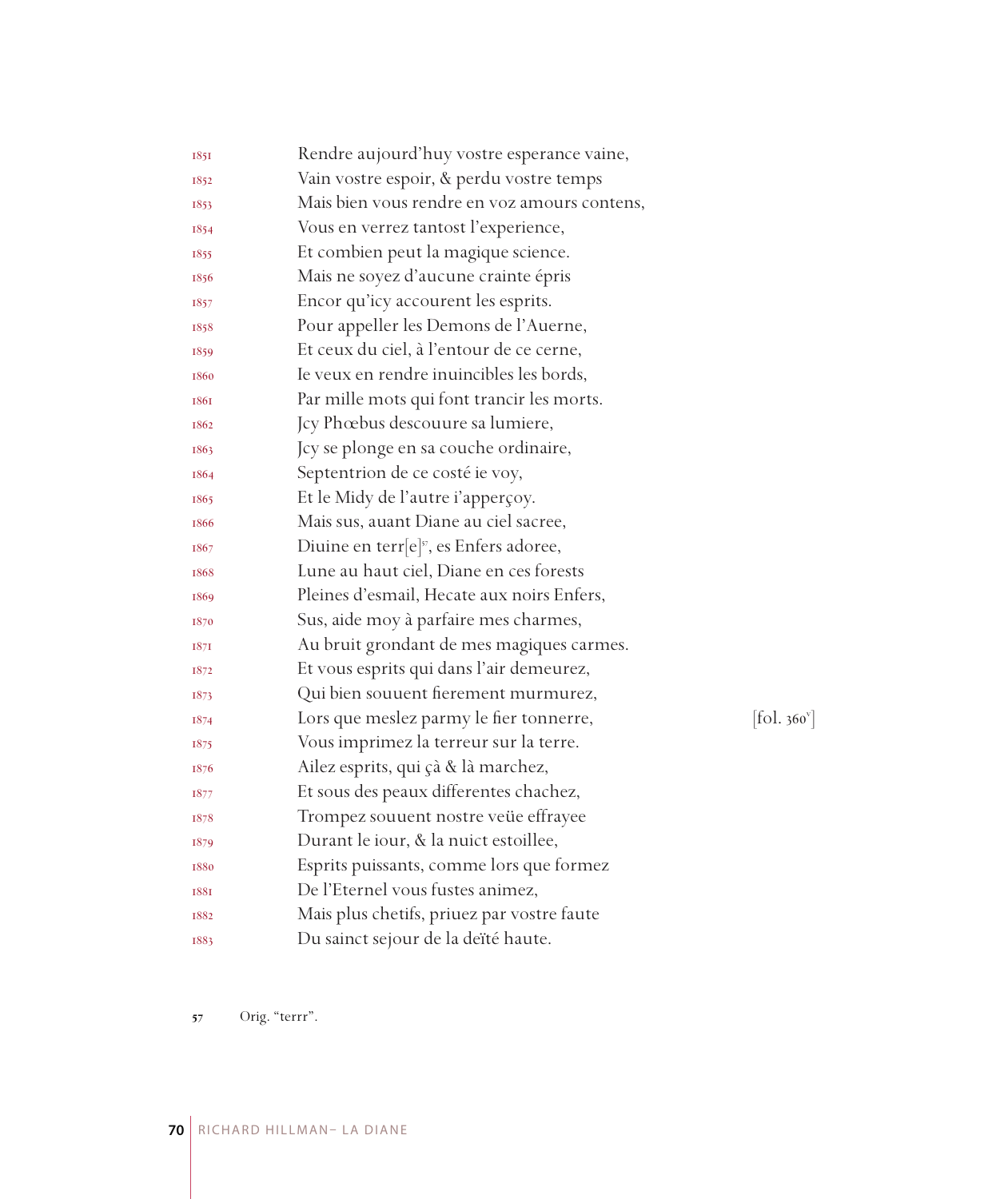| 1884        | Et vous esprits, qui cachez dans la mer              |                        |
|-------------|------------------------------------------------------|------------------------|
| 1885        | Faites souuent les vaisseaux abysmer,                |                        |
| 1886        | Quand la tempeste à flots cruels outrage             |                        |
| 1887        | La creuse mer qui bouillonne de rage;                |                        |
| 1888        | Parmy l'orage & les vents & les flots                |                        |
| 1889        | Le plus souuent vous demeurez enclos,                |                        |
| 1890        | Pour engloutir l'infortuné nauire,                   |                        |
| 1891        | Qui de Thetis fait espreuue de l'ire.                |                        |
| 1892        | Cruels espr[i]ts <sup>58</sup> , accourez, accourez, |                        |
| 1893        | Et mes desseins promptement secourez:                |                        |
| 1894        | Quittez la mer au nautonnier tranquille,             |                        |
| 1895        | Puis que vostre aide ores ie cherche vtile:          |                        |
| 1896        | Et me venez prester vostre secours,                  |                        |
| 1897        | Qui par vous peux du ciel changer le cours.          |                        |
| 1898        | Et vous esprits, qui pour faire la guerre            |                        |
| 1899        | Aux animaux demeurez sur la terre,                   |                        |
| 1900        | Empoisonnans les herbes & les fleurs,                |                        |
| <b>1901</b> | Et cognoissans des simples les valeurs:              |                        |
| 1902        | Esprits malins, qui aux palles sorcieres             |                        |
| 1903        | Auez appris les poudres mortuaires,                  |                        |
| 1904        | Et les venins dont elles font perir                  |                        |
| 1905        | Les fruicts my-meurs, & les hommes mourir,           |                        |
| 1906        | Dont elles font d'vne rage cruelle                   |                        |
| 1907        | Tarir le laict en la pleine mamelle,                 |                        |
| 1908        | Secher les corps des animaux lassez,                 | $[\text{fol. } 36I^r]$ |
| 1909        | Par ce venin inhumain offencez.                      |                        |
| 1910        | Et vous esprits qui gardez dans la terre             |                        |
| <b>1911</b> | Tous les thresors que sa poitrine enserre,           |                        |
| 1912        | Qui demeurez es mines des metaux,                    |                        |
| 1913        | Et aux mortels apportez mille maux:                  |                        |
| 1914        | Cruel esprits, affamez d'auarice,                    |                        |
| 1915        | Qui rapportez parmy nous l'injustice,                |                        |
| 1916        | Et le desir ardent de posseder                       |                        |
| 1917        | Mille thresors, que vous souliez garder.             |                        |

Orig. "esprtts".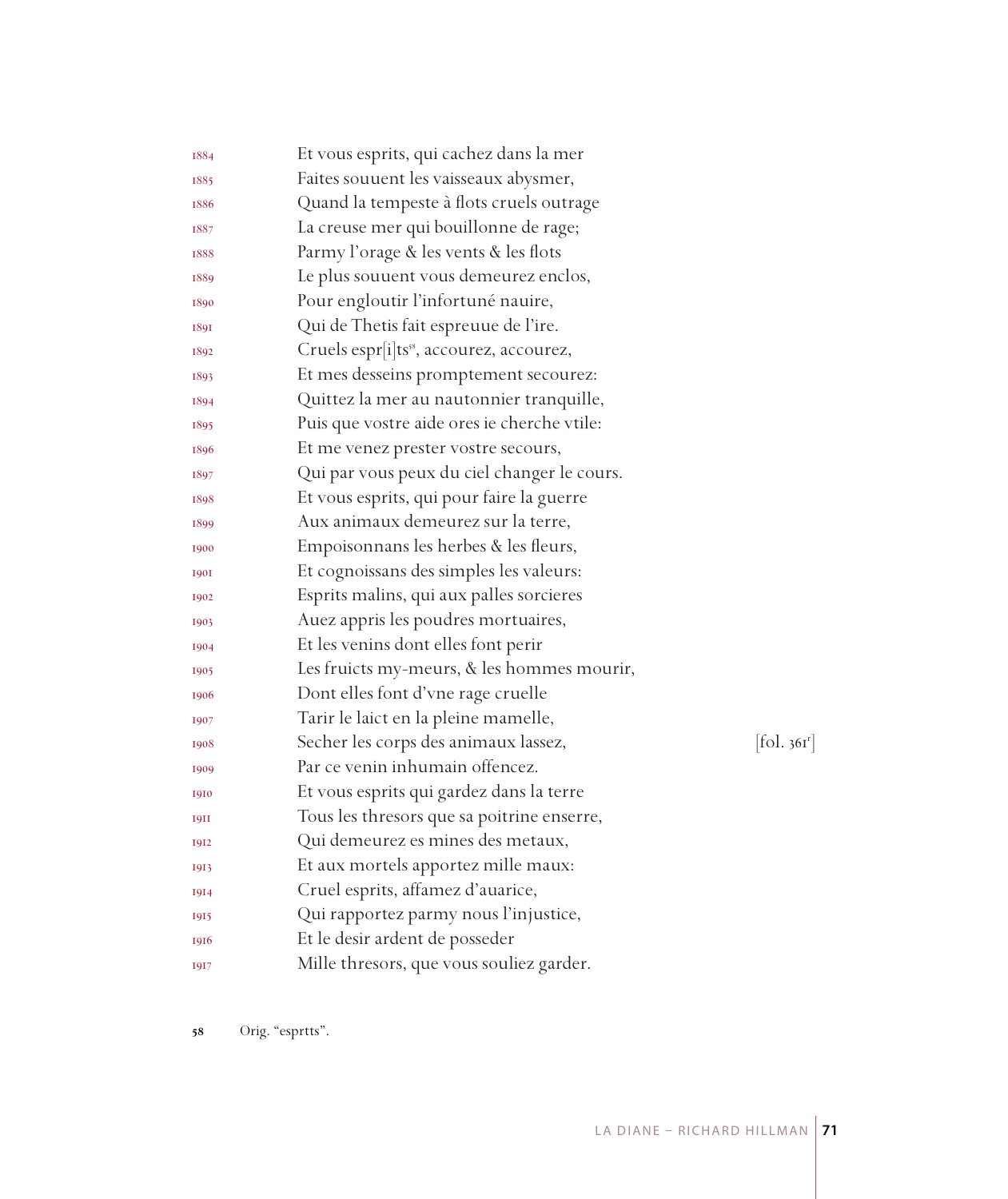| 1918        | Et vous Demons, que le Dieu de l'Auerne                   |
|-------------|-----------------------------------------------------------|
| 1919        | Le noir Pluton, horriblement gouuerne;                    |
| 1920        | Esprits d'Enfer qui d'vn œil de trauers,                  |
| 1921        | Pouuez changer le cours de l'Vniuers.                     |
| 1922        | Esprits ailez, de nature subtile,                         |
| 1923        | A qui rien n'est sous les cieux difficile.                |
| 1924        | Esprits cruels, qui gesnez es bas lieux                   |
| 1925        | Des condemnez les esprits vicieux                         |
| 1926        | Qui rotissez cruellement les ames                         |
| 1927        | Et les plongez aux infernales flammes[,]                  |
| 1928        | Je vous inuoque, & d'vn carme trancy                      |
| 1929        | D'aspre frayeur ie vous appelle icy.                      |
| 1930        | Accourez tous, comme court eschappee                      |
| <b>1931</b> | Parmy les bois la genisse frappee                         |
| 1932        | Du feu du ciel, elle tombe de peur,                       |
| 1933        | Et tous ses pas chancellent de frayeur.                   |
| 1934        | Ha ie vous voy, ô troupe criminelle!                      |
| 1935        | O noirs esprits! bande fiere & cruelle!                   |
| 1936        | Je vous saluë, & veux vous consulter.                     |
| 1937        | Ne vous laissez ce pendant emporter                       |
| 1938        | A la frayeur, enfans, dont l'ame atteinte                 |
| 1939        | Est, que ie croy, de pantelante crainte:                  |
| 1940        | Nul n'oseroit vous faire vn mauuais tour,                 |
| <b>1941</b> | Sans crainte donc attendez mon retour.<br>[Sort Elymant.] |
|             |                                                           |

FAVSTE [fol. 361<sup>V</sup>]

- Ie meurs Frontin, & la peur qui m'affolle
- M'a ja trancy la tremblante parole[.]
- Ie n'en puis plus, & de frayeur épris
- Ie tremble aux pas de ces cruels esprits.

### FRONTIN

- Mesme frayeur me pallist le visage,
- Mais si faut-il que nous ayons courage,
- Et trauerser ceste cruelle peur,
- Puis que ce fait esteint nostre mal-heur.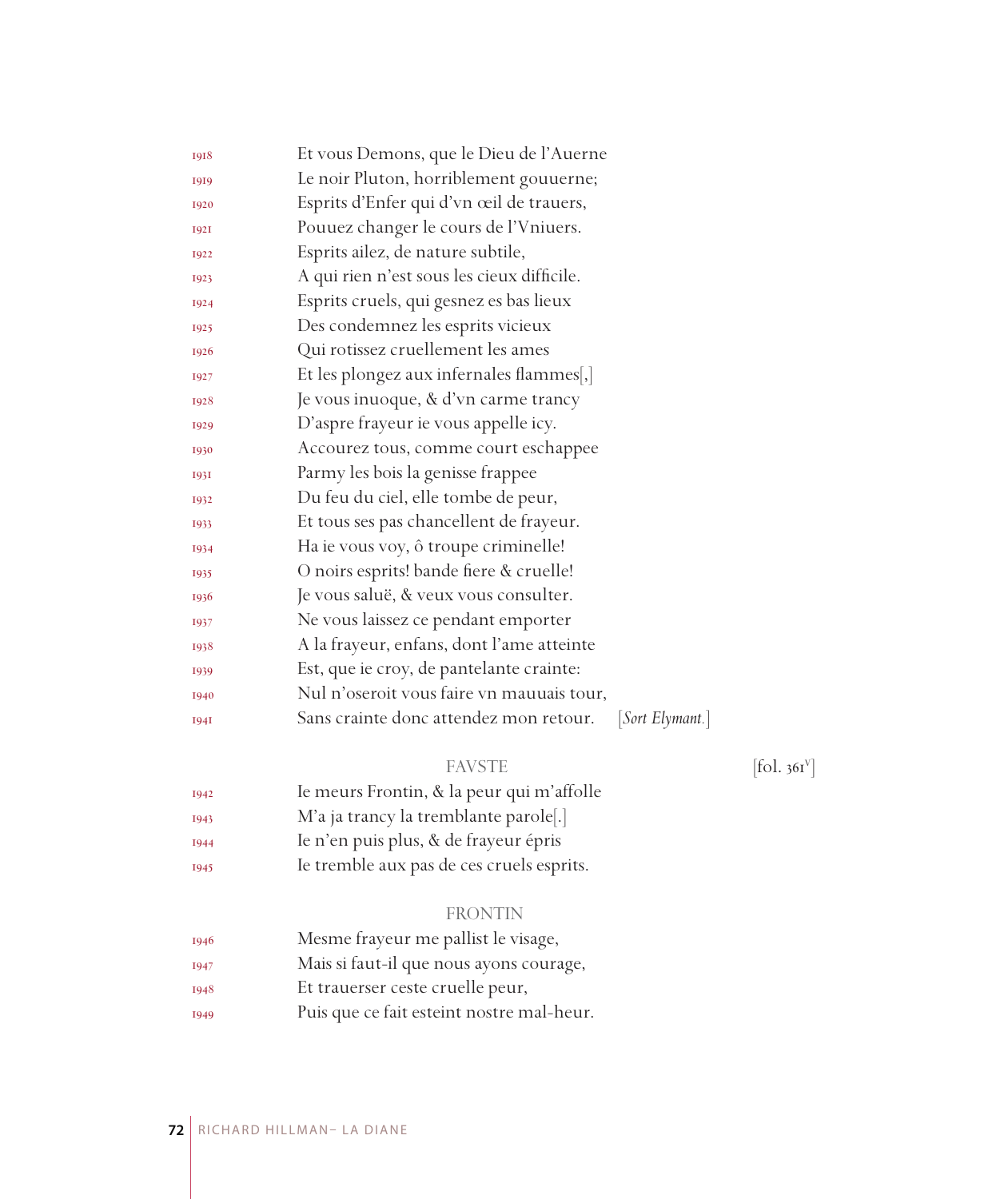## FAVSTE

| 1950        | Mais voy comment Elymant, de qui palle         |
|-------------|------------------------------------------------|
| <b>1951</b> | Branle le front, superbement leur parle,       |
| 1952        | Comme il les tance, il semble qu'ils ont peur, |
| 1953        | Au lieu qu'il deust trespasser de frayeur.     |
|             |                                                |

## FRONTIN

| 1954 | C'est son sçauoir, sa magique science,  |
|------|-----------------------------------------|
| 1955 | Qui desur eux luy rend telle puissance, |
| 1956 | Il les contraint par ses magiques vers, |
| 1957 | De le seruir, bien que fiers & pervers. |
|      |                                         |

# ELYMANT [*en rentrant*]

| 1958 | Sus, que chacun en son lieu s'en retourne,  |                                   |
|------|---------------------------------------------|-----------------------------------|
| 1959 | Je n'ay besoin qu'vn seul de vous sejourne  |                                   |
| 1960 | Aupres de moy, allez Demons allez,          |                                   |
| 1961 | Et parmy l'air outrageux reuolez,           |                                   |
| 1962 | Dans les Enfers soudainement descende       |                                   |
| 1963 | D'vn pied leger ceste autre noire bande:    |                                   |
| 1964 | Retirez vous, il me plaist, ie le veux,     |                                   |
| 1965 | Ie vous l'enjoins par le pouuoir des Dieux. |                                   |
| 1966 | Et vous pasteurs ardens de ma science,      |                                   |
| 1967 | Je vous en veux donner experience,          |                                   |
| 1968 | Et que vostre œil puisse clairement voir    |                                   |
| 1969 | Combien diuin est mon rare sçauoir.         |                                   |
| 1970 | De ceste roche horriblement hautaine,       |                                   |
| 1971 | Je veux qu'il coule vne douce fontaine,     | $\left[ \text{fol. } 362 \right]$ |
| 1972 | De vin clairet, la touchant seulement,      |                                   |
| 1973 | De ce bois sec, pere d'enchantement;        |                                   |
| 1974 | De ceste verge aux esprits redoutable,      |                                   |
| 1975 | Qui rend par tout ma science honorable:     |                                   |
| 1976 | Et du pied sec de ce ferme costau,          |                                   |
| 1977 | Je veux qu'il sorte vne fontaine d'eau,     |                                   |
| 1978 | Puis d'vne voix eprise de furie,            |                                   |
| 1979 | Ie veux que l'vne & l'autre soit tarie.     |                                   |
| 1980 | Ie veux apres aux souspirs de mes vers      |                                   |
|      |                                             |                                   |

 $[$ fol. 362<sup>r</sup> $]$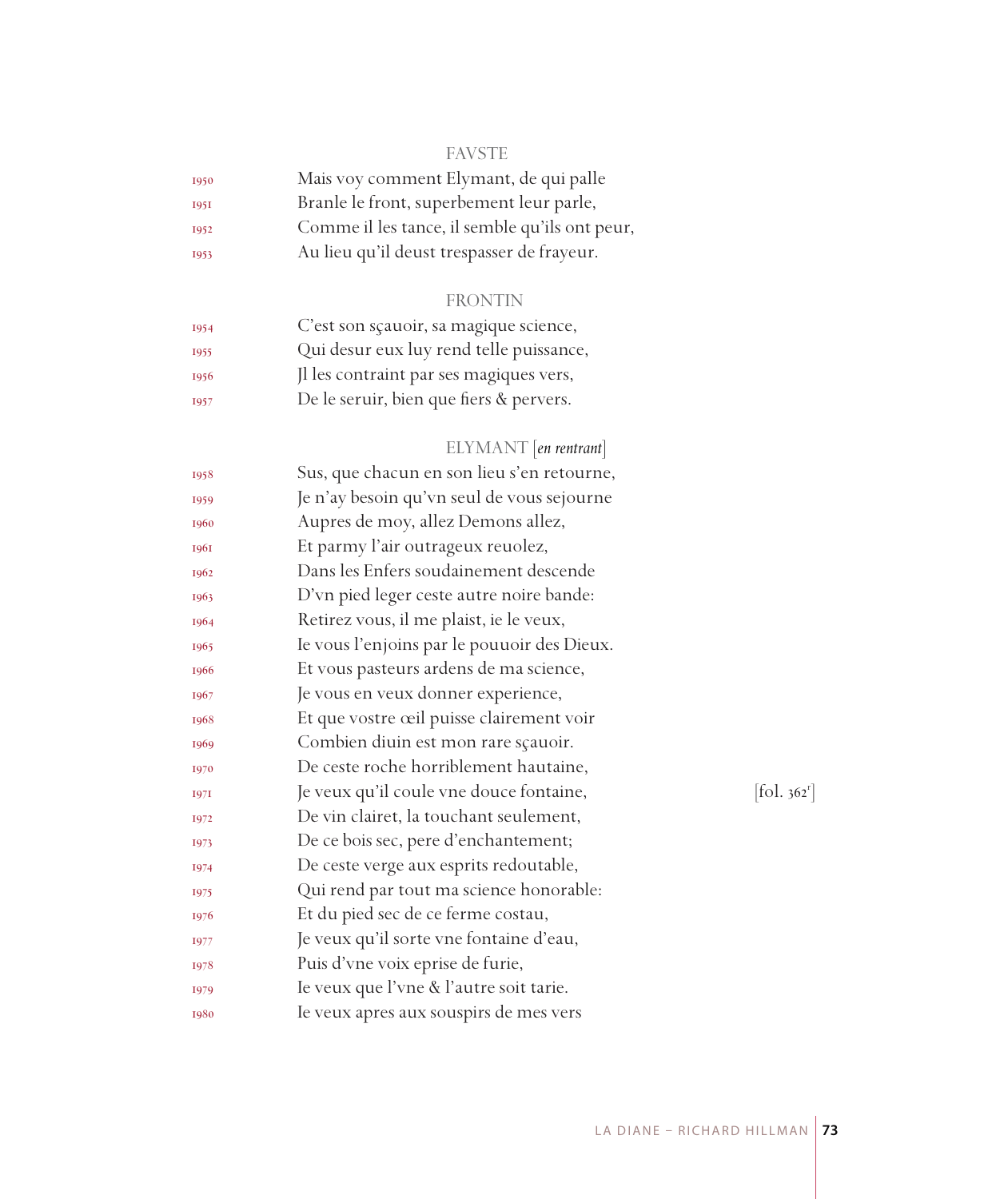| 1981        | Faire coucher ce lion de trauers,            |            |
|-------------|----------------------------------------------|------------|
| 1982        | Cet ours velu & ce tygre sauuage,            |            |
| 1983        | Et comme morts leur rauir le courage;        |            |
| 1984        | Pour vous montrer que ie commande aux cieux, |            |
| 1985        | Et aux Enfers & aux terrestres lieux;        |            |
| 1986        | Que rien ne peut eschapper la puissance      |            |
| 1987        | De mon sçauoir, de ma noire science:         |            |
| 1988        | Que tout fremit aux accents de ma voix.      |            |
| 1989        | Comme l'on voit trembler dans vn grand bois  |            |
| 1990        | La fueille [sic] viue, alors que de la terre |            |
| <b>1991</b> | Sortent les vents pour luy faire la guerre.  |            |
| 1992        | Mais je veux par effect faire voir           |            |
| 1993        | Combien vtile est mon diuin sçauoir,         |            |
| 1994        | A celle-fin que mon secours tu vantes,       |            |
| 1995        | Et que ma gloire aux suruiuans tu chantes.   |            |
| 1996        | Celle qui tient les esprits affamez          |            |
| 1997        | Du fruict d'Amour, viuement enflammez,       |            |
| 1998        | Qui pour se rendre à tes desirs cruelle      |            |
| 1999        | A cent desdains fierement te bourrelle,      |            |
| 2000        | Aime vn pasteur qui Nymphis est nommé        |            |
| <b>200I</b> | Et cet amour rend le tien consommé:          |            |
| 2002        | Car je te rens ta Diane ennemie              |            |
| 2003        | Pour ne vouloir estre de deux amie.          |            |
| 2004        | Croy de certain que pendant que son cœur     |            |
| 2005        | Sera bruslé des yeux de ce pasteur,          | [fol. 362] |
| 2006        | Et cependant que son ame amoureuse           |            |
| 2007        | Sera de luy viuement desireuse,              |            |
| 2008        | Que tu ne peux receuoir aucun bien           |            |
| 2009        | De ton amour, ny rompre ton lien:            |            |
| 2010        | Et que iamais ceste cruelle Dame             |            |
| <b>20II</b> | N'aura pitié des ardeurs de ton ame,         |            |
| 2012        | Car Nymphis seul est son desir plus cher,    |            |
| 2013        | Son seul amour elle veut rechercher,         |            |
| 2014        | Car on ne vit iamais loger entieres          |            |
| 2015        | En vn seul cœur, deux amitiez contraires:    |            |
| 2016        | Et l'on ne peut autre suject aimer           |            |

 $[\text{fol. }362^{\circ}]$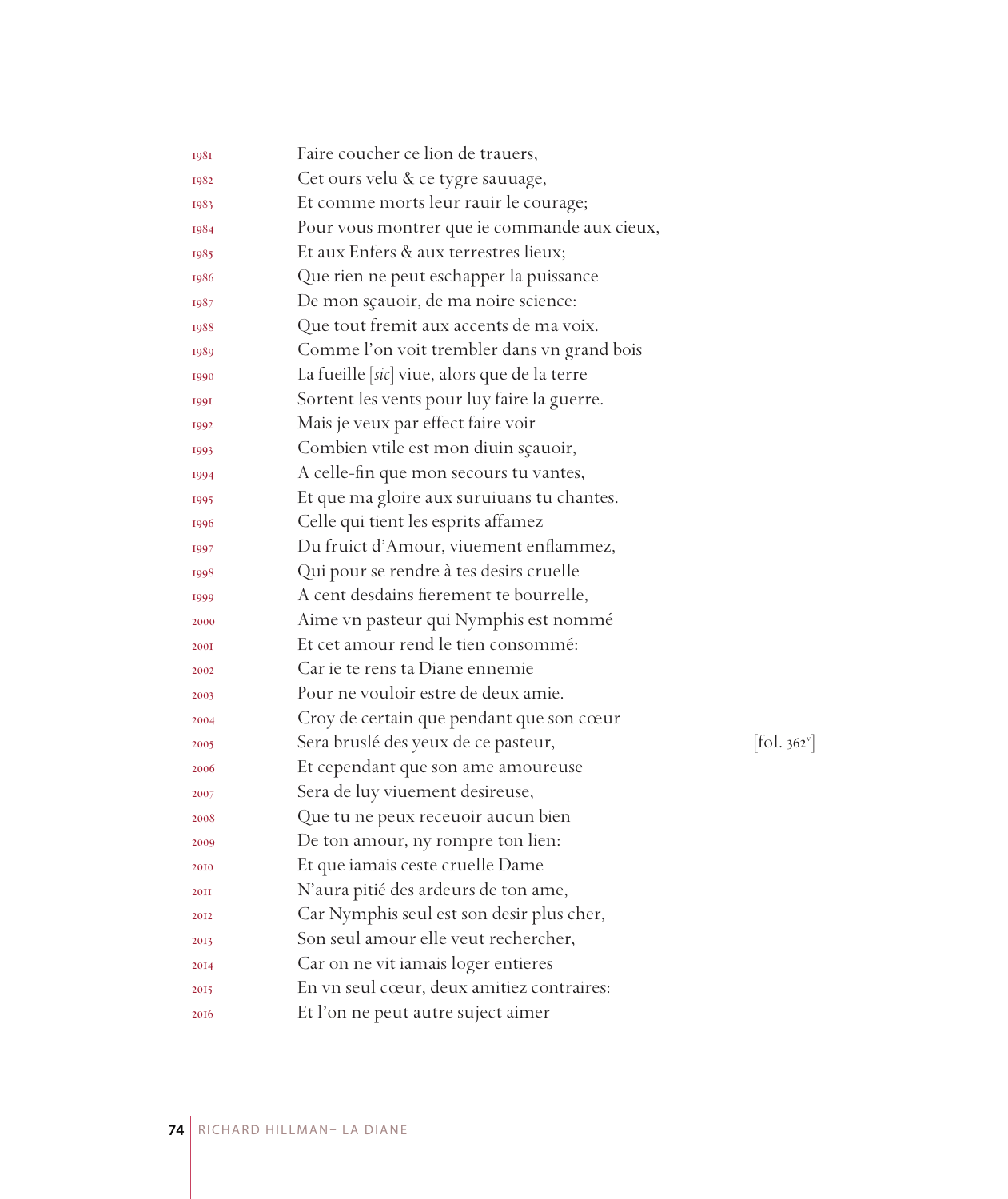| 2017 | Que celuy-là qui peut nous enflammer                 |                                 |
|------|------------------------------------------------------|---------------------------------|
| 2018 | D'vn vif desir d'en auoir iouissance,                |                                 |
| 2019 | Car ce desir surpasse l'excellence                   |                                 |
| 2020 | De tous desirs, & rien en ces bas lieux              |                                 |
| 202I | N'est sainct & doux que le fruict amoureux.          |                                 |
| 2022 | Mais pour guarir le mal qui te bourrelle,            |                                 |
| 2023 | Et pour t'aider en ton amour cruelle,                |                                 |
| 2024 | A celle-fin que tu tiennes tes iours,                |                                 |
| 2025 | Et ton salut de mon alme secours,                    |                                 |
| 2026 | Tien, pren ceste eau: elle a telle efficace          |                                 |
| 2027 | Qu'elle te peut faire changer de face,               |                                 |
| 2028 | De teint, de port, & d'vn pouuoir exquis,            |                                 |
| 2029 | Te rendre tel que le pasteur Nymphis.                |                                 |
| 2030 | Ton front sera à son front tout semblable,           |                                 |
| 203I | Et, comme il est, à Diane agreable:                  |                                 |
| 2032 | Tu porteras de Nymphis la beauté,                    |                                 |
| 2033 | Ses yeux, son front, sa graue majesté:               |                                 |
| 2034 | Diane alors iettant sur toy le veüe,                 |                                 |
| 2035 | Par ce nouueau enchantement deceüe,                  |                                 |
| 2036 | Comme Nymphis fidele t'aimera,                       |                                 |
| 2037 | Et ton vouloir ardente elle fera.                    |                                 |
| 2038 | Ainsi content & riche d'allegeance,                  |                                 |
| 2039 | T'aura rendu ma magique science;                     | $[\text{fol. } 363^{\text{r}}]$ |
| 2040 | Ainsi content & gay en tes amours                    |                                 |
| 2041 | T'aura rendu mon celeste secours:                    |                                 |
| 2042 | Et d'Elymant la magique science                      |                                 |
| 2043 | Aura paru saine à ton allegeance.                    |                                 |
| 2044 | Fay donc ain[si] <sup>59</sup> si tu veux te guarir, |                                 |
| 2045 | Et par mon art ta douleur secourir:                  |                                 |
| 2046 | Pendant, au tour des Demons de l'Auerne              |                                 |
| 2047 | Mes compagnons, ie r'entre en ma cauerne.            |                                 |

 Orig. "ain", the sense of which would be doubtful. "Ainsi" recurs throughout this passage, and the typesetter probably neglected to set the second syllable because it was followed by the word "si".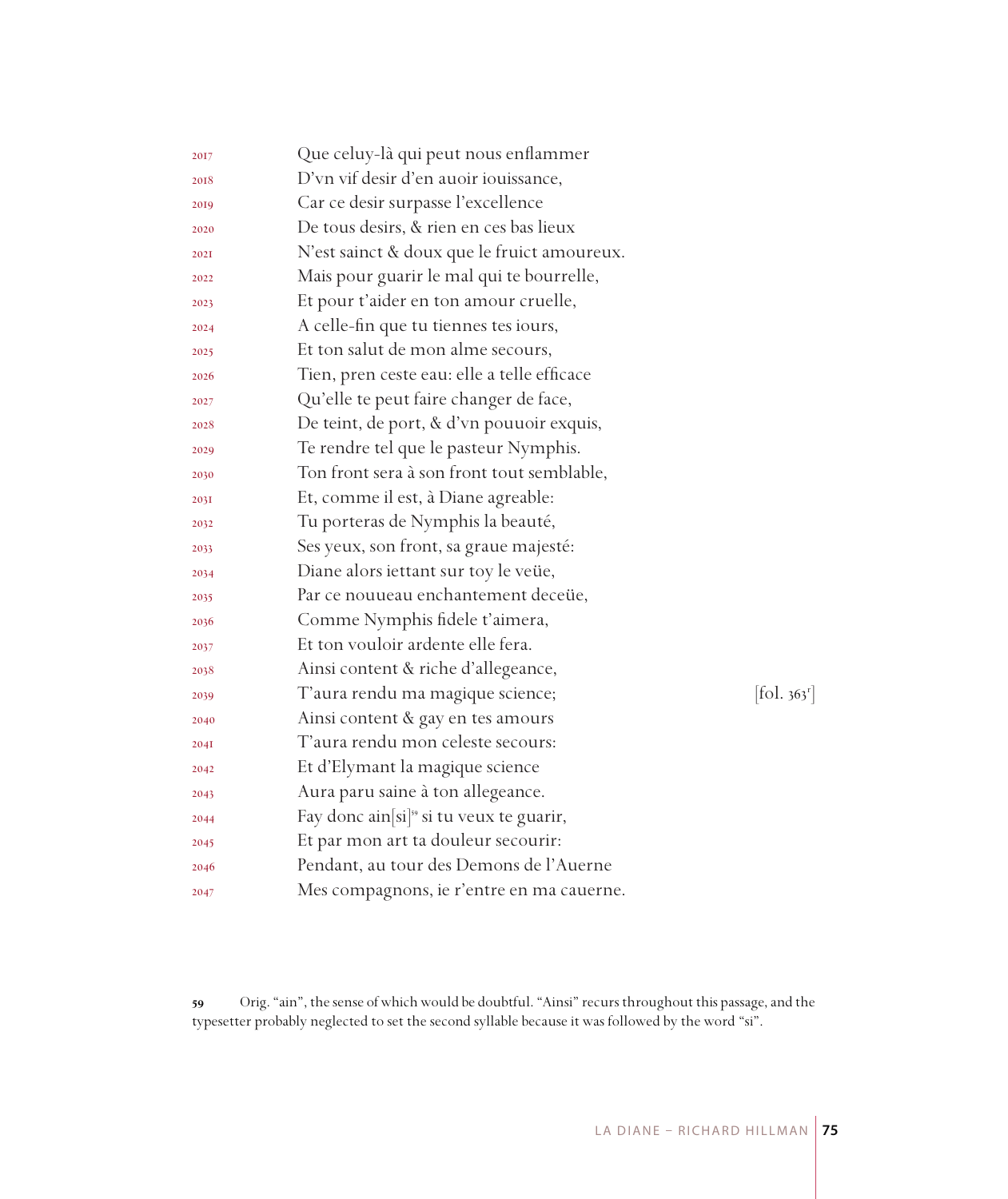|      | <b>FAVSTE</b>                                           |
|------|---------------------------------------------------------|
| 2048 | Tousiours le Ciel à ton vueil soit dispos,              |
| 2049 | Et plus diuin agrandisse ton los                        |
| 2050 | O bon vieillard! Libitine cruelle                       |
| 2051 | N'empesche point que ne viue immortelle                 |
| 2052 | Ta sainte vie, & qu'à iamais les Cieux                  |
| 2053 | Chantent ton nom des ans victorieux!                    |
| 2054 | Puis que ta main a r'alongé ma vie,                     |
| 2055 | En esteignant ceste amoureuse enuie                     |
| 2056 | Qui la tuoit, cent gloires ie te rens,                  |
| 2057 | Et à ton los ie consacre mes ans,                       |
| 2058 | Mes faits, mes vers, & d'vne chansonnette               |
| 2059 | En ton honneur i'enfleray ma musette:                   |
| 2060 | Les rocs, les prez, les bois retentiront                |
| 2061 | Des vers sacrez que mes cornets diront.                 |
| 2062 | Je reçoy donc, ô pere de science,                       |
| 2063 | Le doux remede, & la prompte alleg[e]ance <sup>60</sup> |
| 2064 | A ma douleur, de ta diuine main,                        |
| 2065 | Et veux tenter le secours dès demain.                   |
| 2066 | Mais trop long temps ta belle ame s'ennuie              |
| 2067 | De noz discours & de nostre folie[:] <sup>61</sup>      |
| 2068 | Adieu, bon pere, où gist tout mon amour.                |
|      |                                                         |

#### ELYMANT

 Adieu enfans, adieu iusqu'au retour. [S*ortent Elymant d'un côté, Fauste et Frontin de l'autre.*]

[*Entre Nymphis.*]

## NYMPHIS

 $[$ fol. 363 $^{\circ}$ ]

- Que des Pasteurs agreable est la vie,
- Lors que l'amour leur repos n'iniurie!
- O que leurs ans se coulent bien-heureux,

Orig. "allegance".

No punctuation in the original.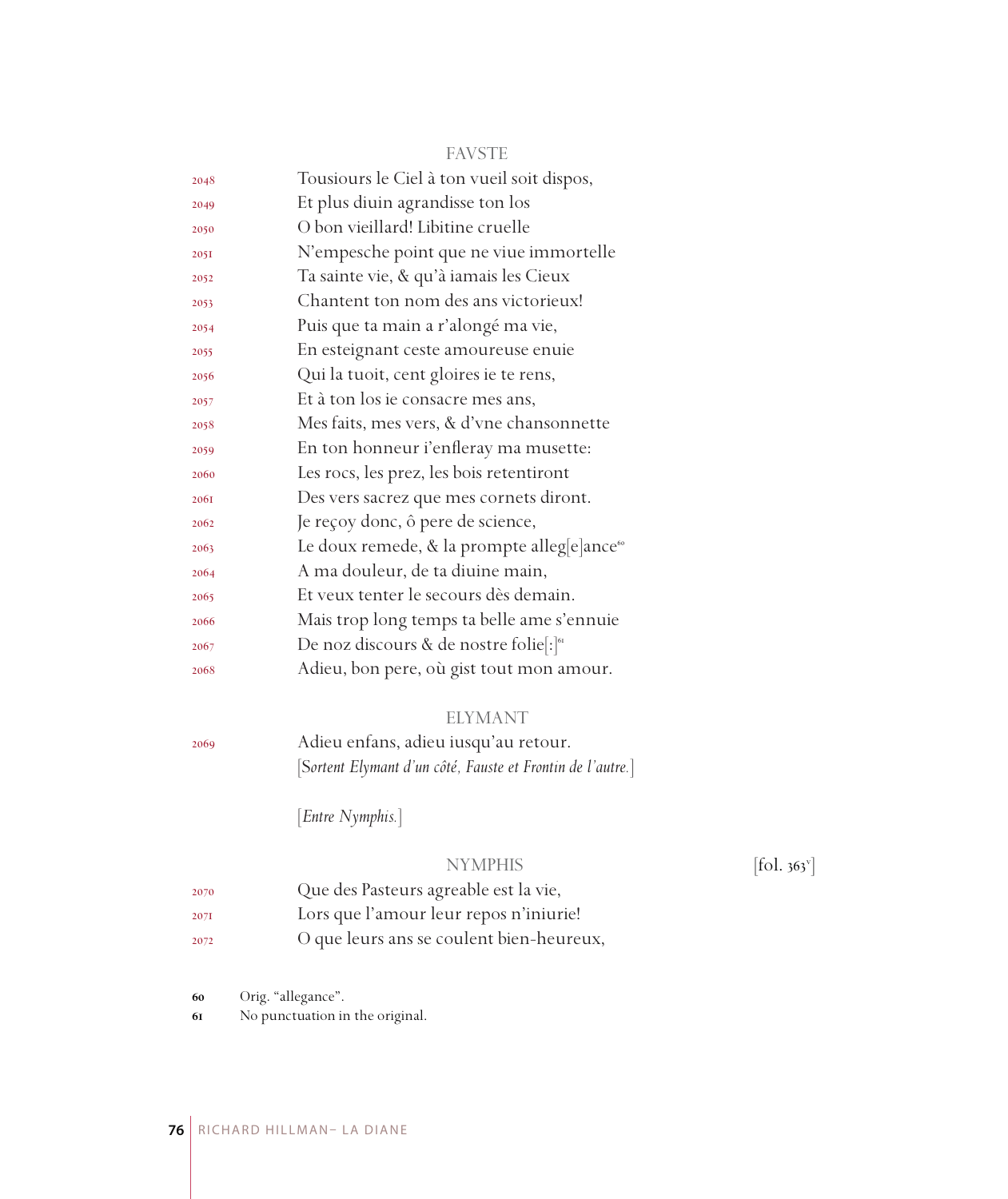| 2073 | Quand ils ne sont d'autre bien desireux                  |                             |
|------|----------------------------------------------------------|-----------------------------|
| 2074 | Que de celuy que la mere nature                          |                             |
| 2075 | Propice apporte à toute creature!                        |                             |
| 2076 | Vn soin bruslant d'auoir le premier rang,                |                             |
| 2077 | Aupres des Roys ne leur espoint le flanc,                |                             |
| 2078 | Et des grandeurs la dessechante enuie,                   |                             |
| 2079 | En leur printemps n'empoisonne leur vie:                 |                             |
| 2080 | L'or affamé ne ronge leur plaisir,                       |                             |
| 208I | Le vain honneur n'empesche leur desir,                   |                             |
| 2082 | Leur cœur n'est point glacé de ialousie,                 |                             |
| 2083 | Ny de chagrin leur belle ame moisie:                     |                             |
| 2084 | Mille proces ne troublent leur repos,                    |                             |
| 2085 | Et le soucy ne rampe dan $[s]^{\circ}$ leurs os,         |                             |
| 2086 | Pour en lecher d'vne langue cruelle,                     |                             |
| 2087 | A longs sacquets, <sup>63</sup> la tremblante moüelle:   |                             |
| 2088 | Ils ne sont point citez en iugement,                     |                             |
| 2089 | Pour pariurer leur fidele serment,                       |                             |
| 2090 | Et leur penser asseuré ne se fonde                       |                             |
| 2091 | Sur les sermens des demy-dieux du monde[;] <sup>64</sup> |                             |
| 2092 | La trahison, gasté, perdu n'y [rend] <sup>65</sup>       |                             |
| 2093 | Ce que nature heureuse leur apprent.                     |                             |
| 2094 | Rien n'est égal à l'excellence pure,                     |                             |
| 2095 | Que nous tenons en don de la nature:                     |                             |
| 2096 | L'art ne l'a fait qu'ensuiure mollement,                 |                             |
| 2097 | Et le sçauoir l'inuite seulement.                        |                             |
| 2098 | Le peintre peut former vn bel image                      |                             |
| 2099 | Luy faire vn corps, luy donner vn visage                 |                             |
| 2100 | Tel que l'on voit que portent les mortels,               |                             |
| 2101 | Qui sont guidez d'esprits saints immortels;              |                             |
| 2102 | Mais non qu'il puisse, ainsi que la nature,              | $\left[$ fol. 364 $\right]$ |
| 2103 | Luy donner voix, mouuement & alleure:                    |                             |
|      |                                                          |                             |

- Orig. "danc".
- I.e., "à longs traits" (see Huguet, s.v. "sacquet").
- Comma in the original.
- Orig. "rende", which is contraindicated by both grammar and rhyme.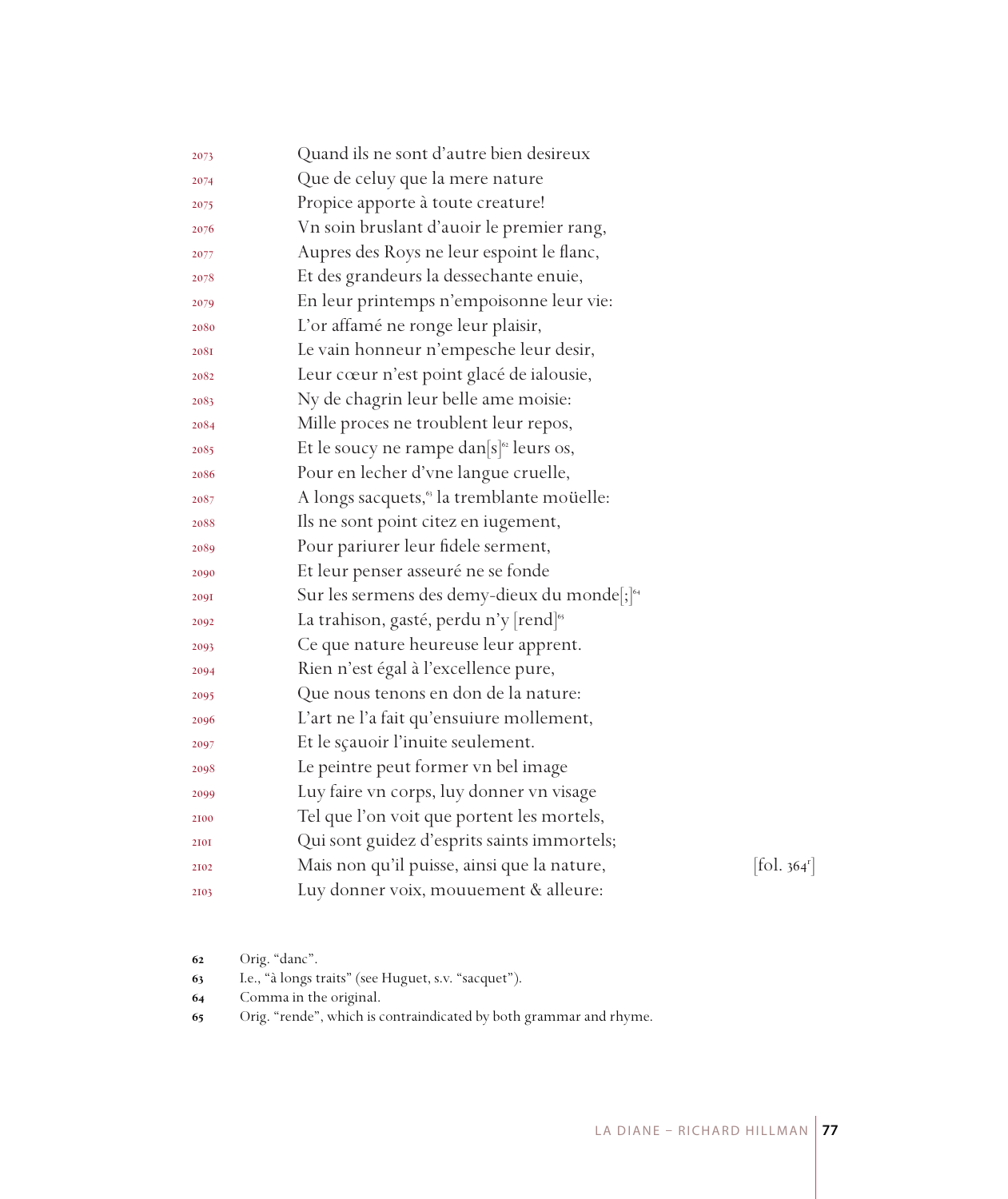| 2104 | Cet art n'est rien que l'ombre seulement       |                          |
|------|------------------------------------------------|--------------------------|
| 2105 | D'vn corps, qui vif chemine promptement.       |                          |
| 2106 | Ainsi ces biens, & ces grandeurs seruiles,     |                          |
| 2107 | Que l'on rencontre es orgueilleuses villes,    |                          |
| 2108 | Ces vains honneurs, & ces sermens courtois,    |                          |
| 2109 | Que deceueurs on trouue mille fois,            |                          |
| 2110 | Ne sont qu'vn ombre, vne morte figure,         |                          |
| 2III | Au prix du bien que nous rend la nature.       |                          |
| 2112 | Tout ce que l'œil souhaitte apperceuoir        |                          |
| 2113 | Qui luy soit doux peut par les champs se voir, |                          |
| 2II4 | Car là se trouue & la gaye verdure,            |                          |
| 2115 | Et les doux fruits que la Dame Nature          |                          |
| 2116 | Fait pendre au bout des tortillez rameaux,     |                          |
| 2117 | Par qui branchus on voit les arbrisseaux.      |                          |
| 2118 | Parmy les champs le Diamant qui preuue         |                          |
| 2119 | Le froit venin, à toute heure se treuue:       |                          |
| 2120 | Les mesmes champs se rencontrent semez         |                          |
| 2121 | De vifs rubis, de grands Roys estimez,         |                          |
| 2122 | Et l'Emeraude à la verte teinture              |                          |
| 2123 | S'y treuue aussi, & mainte perle dure:         |                          |
| 2124 | Là l'or se trouue & là maint diuers fruit      |                          |
| 2125 | Rare & diuin la nature produit:                |                          |
| 2126 | Non es enclos des citez inhumaines,            |                          |
| 2127 | Meres de maux, & nourrices de peines,          |                          |
| 2128 | Où n'y a rien que fausse trahison,             |                          |
| 2129 | Où le forfait desbauche la raison.             |                          |
| 2130 | Voyez ces prez espoissis de verdure,           |                          |
| 2131 | Qu'vn esmail, peint de diuerse teinture,       |                          |
| 2132 | Rend en couleurs, diuersement diuers:          |                          |
| 2133 | Voyez ces eaux, qui coulent au trauers,        |                          |
| 2134 | Claires, qui font vn murmure, qui tendre       |                          |
| 2135 | Le doux sommeil aux animaux engendre,          |                          |
| 2136 | Voyez le fond de ces ruisseaux gelans,         | [fol. 364 <sup>v</sup> ] |
| 2137 | Peint de couleurs diuerses, au dedans          |                          |
| 2138 | D'vn beau grauier, semé de mainte pierre,      |                          |
| 2139 | De mille fleurs, qui sortent de la terre.      |                          |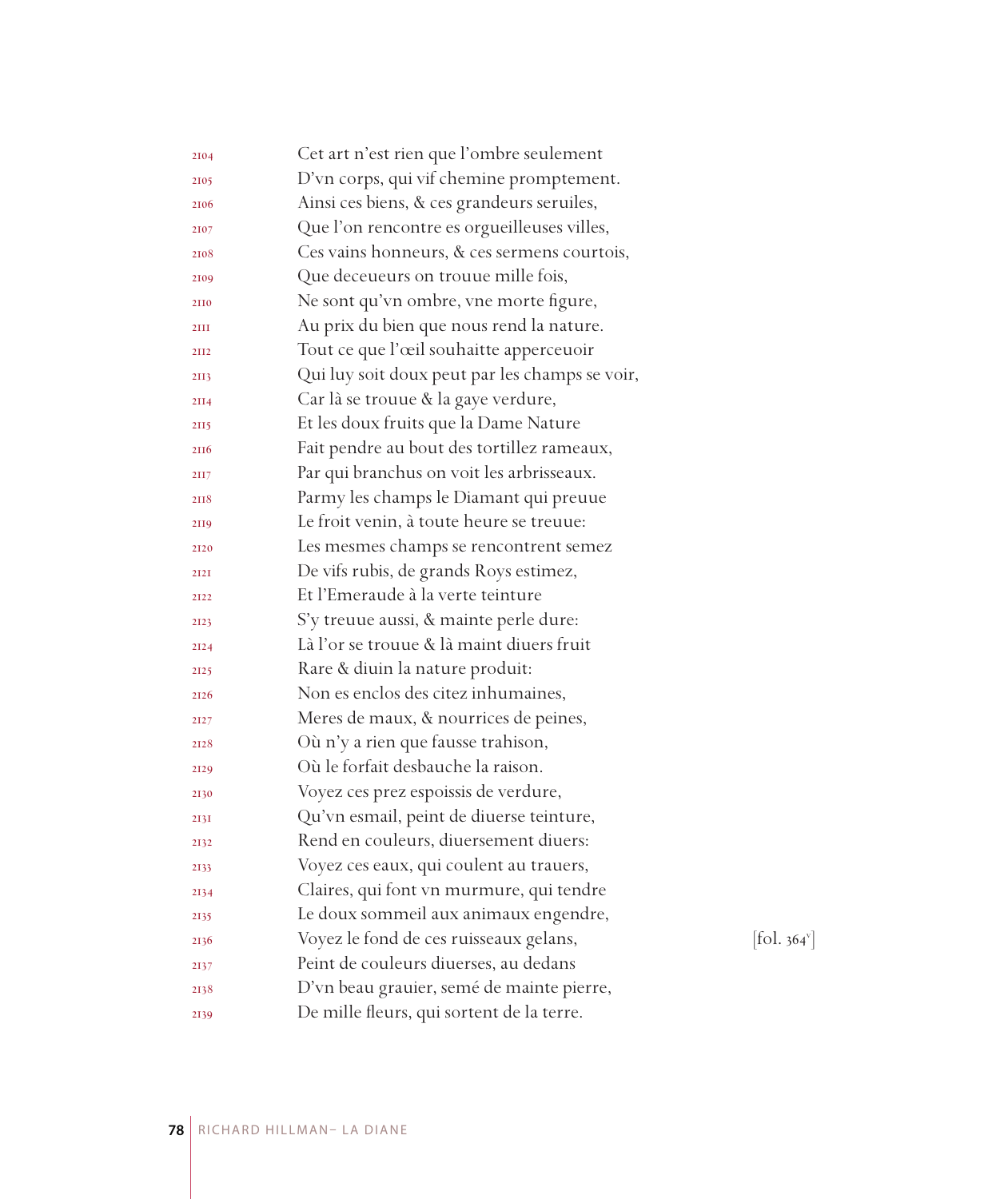| 2140 | L'Ambrosie ny le Nectar des Dieux,               |
|------|--------------------------------------------------|
| 2I4I | Ne sont si doux, chers, ny delicieux,            |
| 2142 | Que la claire eaue de ces ruisseaux champestres, |
| 2143 | Douce boisson de noz deuots ancestres:           |
| 2144 | La couleur plaist, le goust en est plaisant,     |
| 2145 | Et la froideur qui noz corps va glaçant.         |
| 2146 | Le long du iour le beau Soleil, qui vire         |
| 2147 | Autour du Ciel, à vifs regards s'y mire,         |
| 2148 | Il voit dedans son front, qui radieux            |
| 2149 | Rend flamboyant le visage des Cieux:             |
| 2150 | Il voit ardans les rayons de sa face:            |
| 2151 | Sur les rochers il voit fondre la glace,         |
| 2152 | Il voit la terre au feu de sa clarté,            |
| 2153 | Qui reuerdist & reprend sa beauté:               |
| 2154 | Et des costaux despouilles de l'orage            |
| 2155 | Jl voit en feu s'alumer le visage.               |
|      |                                                  |

## DIANE [*en entrant*]

| 2156 | O beau Nymphis, tout se rend adoucy         |                                   |
|------|---------------------------------------------|-----------------------------------|
| 2157 | A nostre ennuy en ces deserts icy,          |                                   |
| 2158 | Et rien ne porte à noz saisons enuie,       |                                   |
| 2159 | Fors ta rigueur qui me priue de vie!        |                                   |
| 2160 | Ne vois-tu pas cent mille & mille fleurs    |                                   |
| 2161 | Ces larges prez bigarer de couleurs?        |                                   |
| 2162 | Fleurs dont chacun d'vne main larronnesse   |                                   |
| 2163 | Son sein embaume, & les tours de la tresse  |                                   |
| 2164 | De ses cheueux, fleurs produites des Dieux, |                                   |
| 2165 | Pour plaire au nez, à l'esprit, & aux yeux? |                                   |
| 2166 | Parmi ces fleurs ne vois-tu mille herbettes |                                   |
| 2167 | Que vont brouttant noz brebis camusettes,   |                                   |
| 2168 | De qui le suc engraisse leur beau corps,    | $\left  \text{fol. } 365 \right $ |
| 2169 | Et mille maux en dechasse dehors:           |                                   |
| 2170 | Qui rend le lait aux vaches, qui lassees    |                                   |
| 2171 | Sont bien souuent sur ces herbes couchees?  |                                   |
| 2172 | Ne vois-tu point sur ces fleurs se percher  |                                   |
| 2173 | La sage auette, & le suc en lecher,         |                                   |
|      |                                             |                                   |

 $\left[ \text{fol. } 365^{\text{r}} \right]$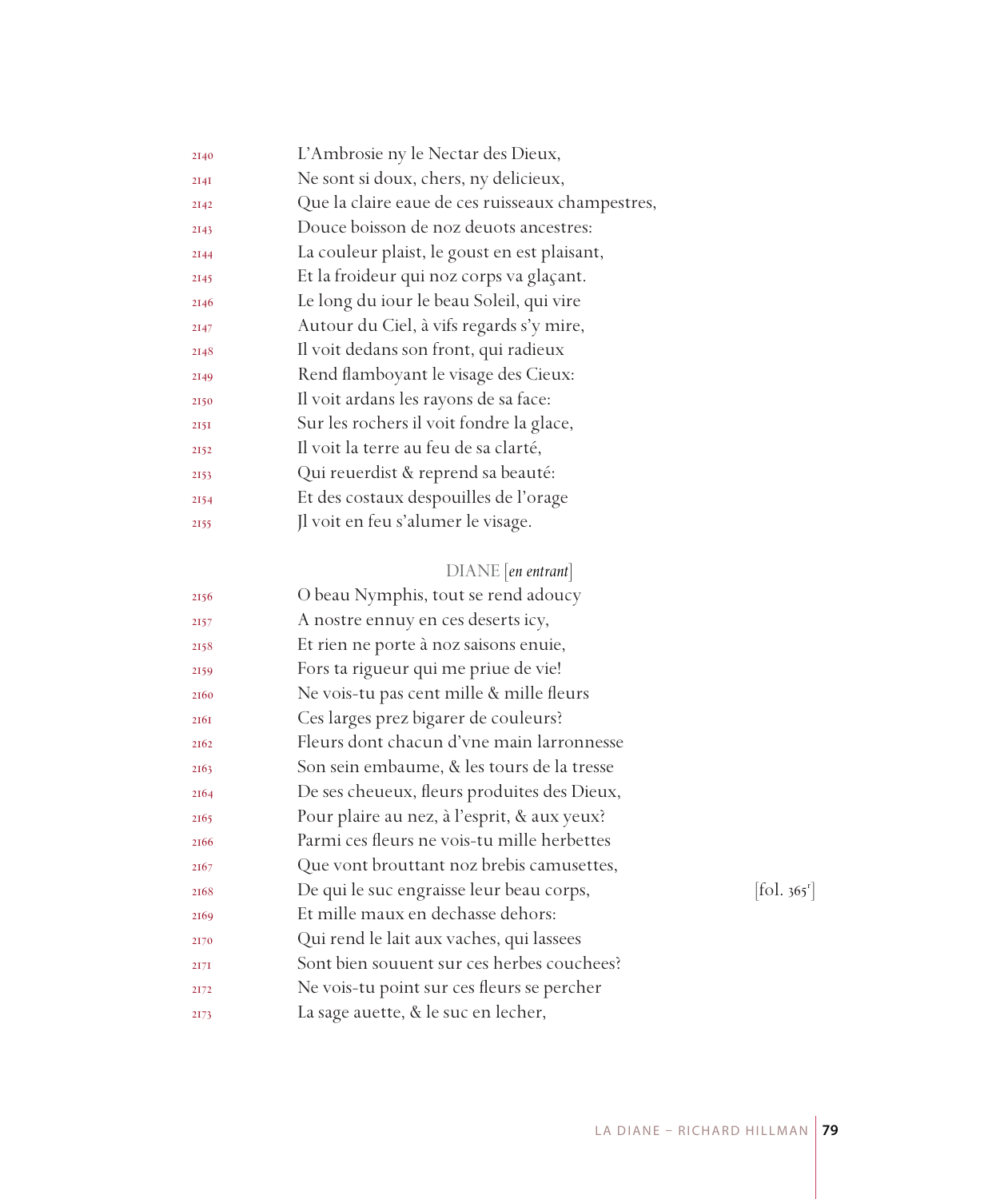| 2174        | Pour en parfaire en sa ruche emmuree                         |                                           |
|-------------|--------------------------------------------------------------|-------------------------------------------|
| 2175        | Le miel doré & la cire honoree?                              |                                           |
| 2176        | Voy mille oiseaux, qui sur ces fleurs juchez,                |                                           |
| 2177        | Se font l'amour, bec à bec accrochez,                        |                                           |
| 2178        | A tours frequens, sur les herbes nouuelles,                  |                                           |
| 2179        | A mille vols, à mille tires d'aisles.                        |                                           |
| 2180        | Voy ces doux fruits, dont la rouge beauté,                   |                                           |
| 2181        | Sert de tesmoin des faueurs de l'Esté,                       |                                           |
| 2182        | Rouges & blancs, & de couleur doree,                         |                                           |
| 2183        | Qui font ho[n]neur <sup>66</sup> à ceste large pree.         |                                           |
| 2184        | Voy comme ils sont à ces branches pendus,                    |                                           |
| 2185        | De la chaleur mignonnement fendus,                           |                                           |
| 2186        | Sur qui la mouche à toute heure volette,                     |                                           |
| 2187        | Que maint oiseau sans relasche becquette.                    |                                           |
| 2188        | Que doux en est le goust, qui sauoureux                      |                                           |
| 2189        | Est plus courtois, plus net, plus amoureux                   |                                           |
| 2190        | Que n'est celuy de ces fruits miserables,                    |                                           |
| 2191        | Qui des seigneurs couurent les longues tables:               |                                           |
| 2192        | Car ou flestris ou non assez meuris,                         |                                           |
| 2193        | Ou par dedans ils mollissent pourris.                        |                                           |
| 2194        | Mais, ô que doux est le fruit que l[']on <sup>67</sup> happe |                                           |
| 2195        | Dans l'arbre vert & plaisante la grappe                      |                                           |
| 2196        | Du blanc raisin, qu'en la vigne l'on prend,                  |                                           |
| 2197        | Qui sa douceur naturelle ressent:                            |                                           |
| 2198        | Par mille mains sales elle ne passe,                         |                                           |
| 2199        | Et sa beauté par le temps ne s'efface.                       |                                           |
| 2200        | Voilà pourquoy plus longuets sont les ans                    |                                           |
| <b>220I</b> | Des laboureurs, & plus heureux leur temps,                   |                                           |
| 2202        | Que celuy-là des Princes que l'enuie,                        | $\left[ \text{fol. } 365^{\circ} \right]$ |
| 2203        | Et le soucy, priuent d'aise & de vie.                        |                                           |
| 2204        | Voilà pourquoy Diane aux blonds cheueux,                     |                                           |
| 2205        | Mere d'honneur, quitta les iaunes Cieux,                     |                                           |
| 2206        | Pour demeurer dans les forests superbes,                     |                                           |

Orig. "houneur".

Orig. "lon".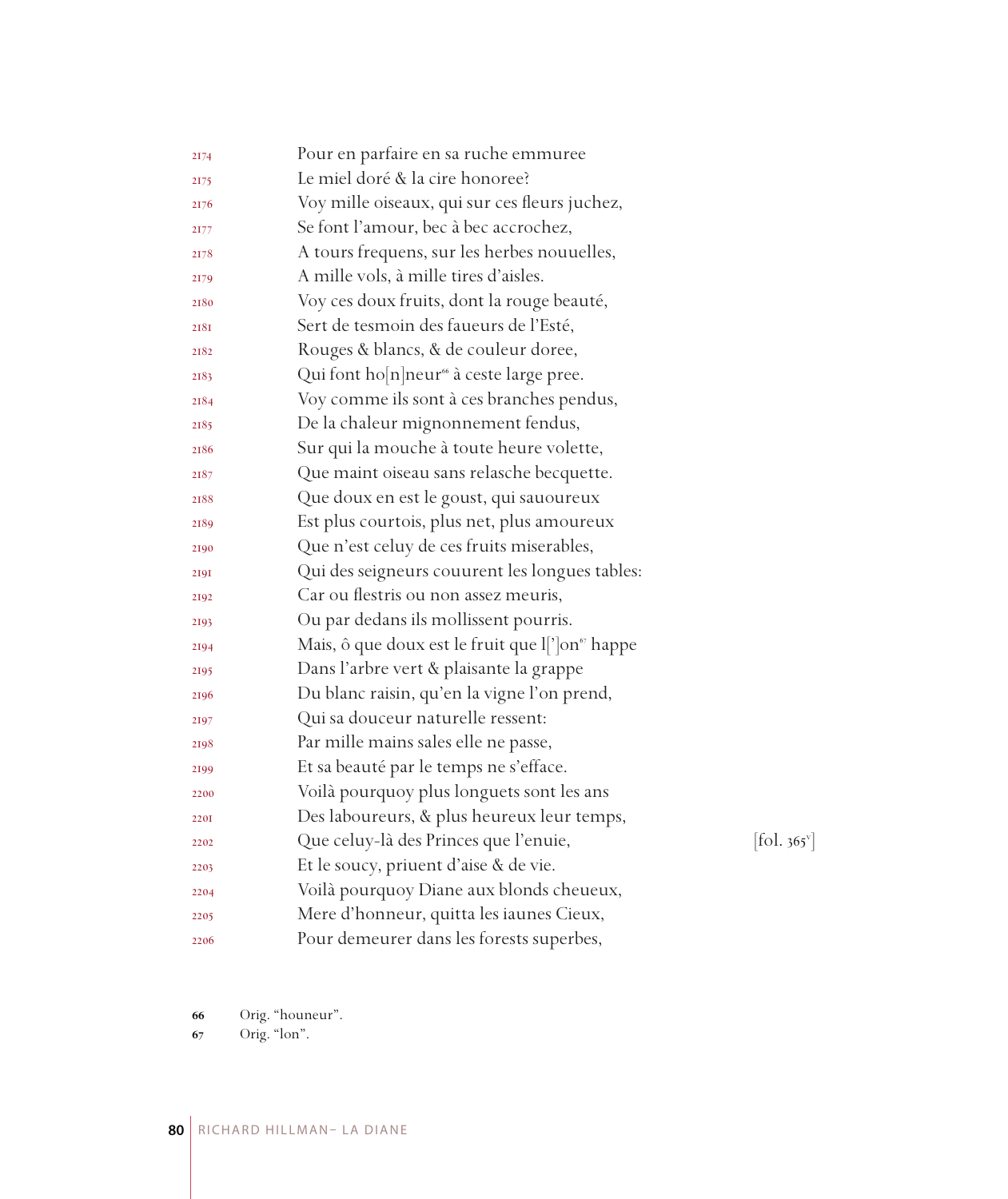| Voilà pourquoy Venus vint autrefois<br>2208<br>Faire l'amour en l'ombre de ces bois,<br>2209<br>Lors que d'Adon ardamment amoureuse,<br>2210<br>Elle deuint des hauts Cieux dedaigneuse.<br>22II<br>Voilà pourquoy tant de Nymphes on voit<br>2212<br>Parmy ces bois, dont chacune reçoit<br>2213<br>Plus de plaisir en les lieux solitaires<br>2214 |                                |
|------------------------------------------------------------------------------------------------------------------------------------------------------------------------------------------------------------------------------------------------------------------------------------------------------------------------------------------------------|--------------------------------|
|                                                                                                                                                                                                                                                                                                                                                      |                                |
|                                                                                                                                                                                                                                                                                                                                                      |                                |
|                                                                                                                                                                                                                                                                                                                                                      |                                |
|                                                                                                                                                                                                                                                                                                                                                      |                                |
|                                                                                                                                                                                                                                                                                                                                                      |                                |
|                                                                                                                                                                                                                                                                                                                                                      |                                |
|                                                                                                                                                                                                                                                                                                                                                      |                                |
| Que les grands Dieux en leurs Cieux ordinaires.<br>2215                                                                                                                                                                                                                                                                                              |                                |
| Voy ie te pry' ces superbes costaux,<br>2216                                                                                                                                                                                                                                                                                                         |                                |
| Enuironnez de cent mille arbrisseaux,<br>2217                                                                                                                                                                                                                                                                                                        |                                |
| De mille fleurs, de qui la teste verte<br>2218                                                                                                                                                                                                                                                                                                       |                                |
| Les fait sembler vne forest secrette:<br>2219                                                                                                                                                                                                                                                                                                        |                                |
| Voy mille oiseaux, qui font leur nids dedans,<br>2220                                                                                                                                                                                                                                                                                                |                                |
| Tous differens de plumage & de chants:<br>222I                                                                                                                                                                                                                                                                                                       |                                |
| Et voy du pied de ces roches hautaines<br>2222                                                                                                                                                                                                                                                                                                       |                                |
| A gros bouillons courir mille fontaines,<br>2223                                                                                                                                                                                                                                                                                                     |                                |
| De qui les eaux froides comme glaçons,<br>2224                                                                                                                                                                                                                                                                                                       |                                |
| Seruent de vin aux folastres garçons,<br>2225                                                                                                                                                                                                                                                                                                        |                                |
| Qui halletans & sortis de la luite<br>2226                                                                                                                                                                                                                                                                                                           |                                |
| Prennent sur eux deuers elles la fuite,<br>2227                                                                                                                                                                                                                                                                                                      |                                |
| Pour appaiser à traits goulus ardans,<br>2228                                                                                                                                                                                                                                                                                                        |                                |
| L'ardante soif, qui les brusle au dedans:<br>2229                                                                                                                                                                                                                                                                                                    |                                |
| Ces mesmes eaux arrousent les campagnes,<br>2230                                                                                                                                                                                                                                                                                                     |                                |
| Les prez couuerts, & le pied des montaignes,<br>223I                                                                                                                                                                                                                                                                                                 |                                |
| Et de ces eaux s'engendrent quelque fois<br>2232                                                                                                                                                                                                                                                                                                     |                                |
| Ces fleuues creux, qui cernent les Palais,<br>2233                                                                                                                                                                                                                                                                                                   |                                |
| Et les Citez, dont les fronts venerables<br>2234                                                                                                                                                                                                                                                                                                     |                                |
| Sont siz aux bords des riues agreables.<br>2235                                                                                                                                                                                                                                                                                                      |                                |
| L'on voit chercher à tous les animaux,<br>2236                                                                                                                                                                                                                                                                                                       | $\left[$ fol. 366 <sup>r</sup> |
| Le cours glacé de ces gelantes eaux,<br>2237                                                                                                                                                                                                                                                                                                         |                                |
| Pour estancher la soif qui les outrage,<br>2238                                                                                                                                                                                                                                                                                                      |                                |
| Ou pour lauer leurs mains & leur visage.<br>2239                                                                                                                                                                                                                                                                                                     |                                |
| L'on voit au soir nostre saoulé trouppeau,<br>2240                                                                                                                                                                                                                                                                                                   |                                |
| S'en retournant aualler de ceste eau,<br>224I                                                                                                                                                                                                                                                                                                        |                                |
| Ou bien souuent la Lionne outrageuse<br>2242                                                                                                                                                                                                                                                                                                         |                                |
| S'y tient auide, ou la Biche rameuse.<br>2243                                                                                                                                                                                                                                                                                                        |                                |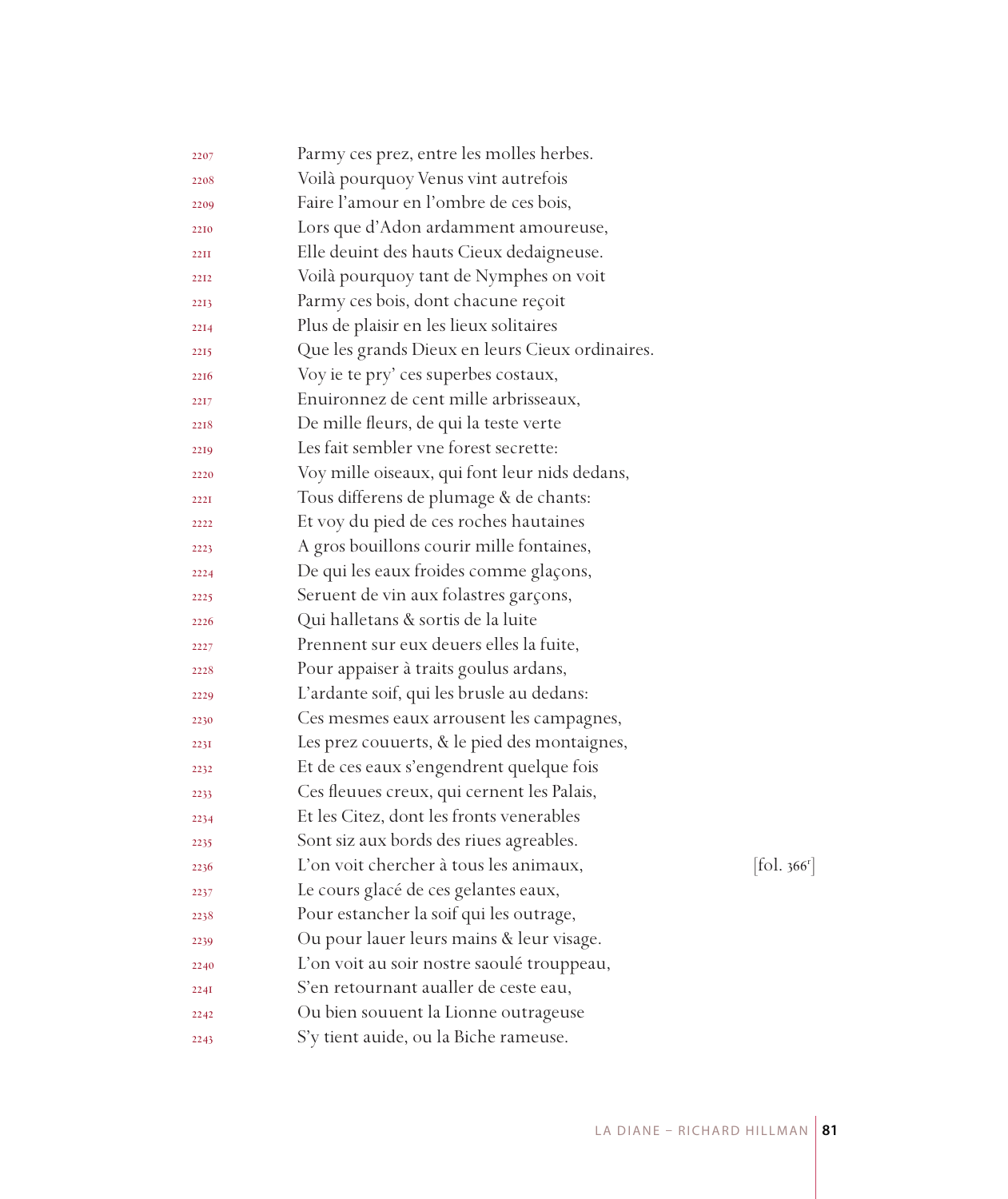|      | <b>IVLLIE</b> [en entrant]                   |                          |
|------|----------------------------------------------|--------------------------|
| 2244 | Mais voy ces champs par nos mains labourez,  |                          |
| 2245 | Qui de fourment iaunissent tous dorez:       |                          |
| 2246 | Voy le beau grain, voy sa paille arrangee    |                          |
| 2247 | Qui monte en haut, de coulour orangee.       |                          |
| 2248 | Voy ces espics, qui barbus font encor        |                          |
| 2249 | Honte au Soleil plus luisans que fin or.     |                          |
| 2250 | Voy le beau grain qui grossit par mesure,    |                          |
| 2251 | Par le bien-fait de la mere nature.          |                          |
| 2252 | Voy les oiseaux qui n'ayans autre soin       |                          |
| 2253 | Que de la vie, en rauissent maint grain.     |                          |
| 2254 | Voy la perdrix qui bien souuent y couuve,    |                          |
| 2255 | Et ses petis, qui sautelans on trouue        |                          |
| 2256 | Lors qu'on le couppe & que le fer peruers    |                          |
| 2257 | Le fait tomber en Iuillet à l'enuers.        |                          |
| 2258 | O du grand Dieu sainte la prouidence,        |                          |
| 2259 | Saint le pouuoir, & sainte la clemence,      |                          |
| 2260 | Qui de cet [sic] herbe & de son iaune fruit, |                          |
| 226I | Les corps humains debonnaire nourrit!        |                          |
| 2262 | O quel plaisir, quand on fagotte ensemble    |                          |
| 2263 | Ces beaux espics, & lors qu'on les assemble  |                          |
| 2264 | En mainte gerbe, où le Soleil ardant         |                          |
| 2265 | A mille rais se mire cependant,              |                          |
| 2266 | Rendant cent fois par sa clarté doree        |                          |
| 2267 | Des moisonneurs la poitrine alteree,         |                          |
| 2268 | Qui souz vn chesne, ou souz vn verd fouteau, | [fol. 366 <sup>v</sup> ] |
| 2269 | Boiuent souuent au fond de leur chappeau,    |                          |
| 2270 | De l'eau coulante, ou vuident par merueille  |                          |
| 2271 | En quatre traits la ioyeuse bouteille:       |                          |
| 2272 | Franc de la peur d'vn cruel ennemy,          |                          |
| 2273 | Maint on en trouue en l'ombrage endormy      |                          |
| 2274 | Du chaut monceau de ses gerbes meslees,      |                          |
| 2275 | L'vne dans l'autre estroitement collees,     |                          |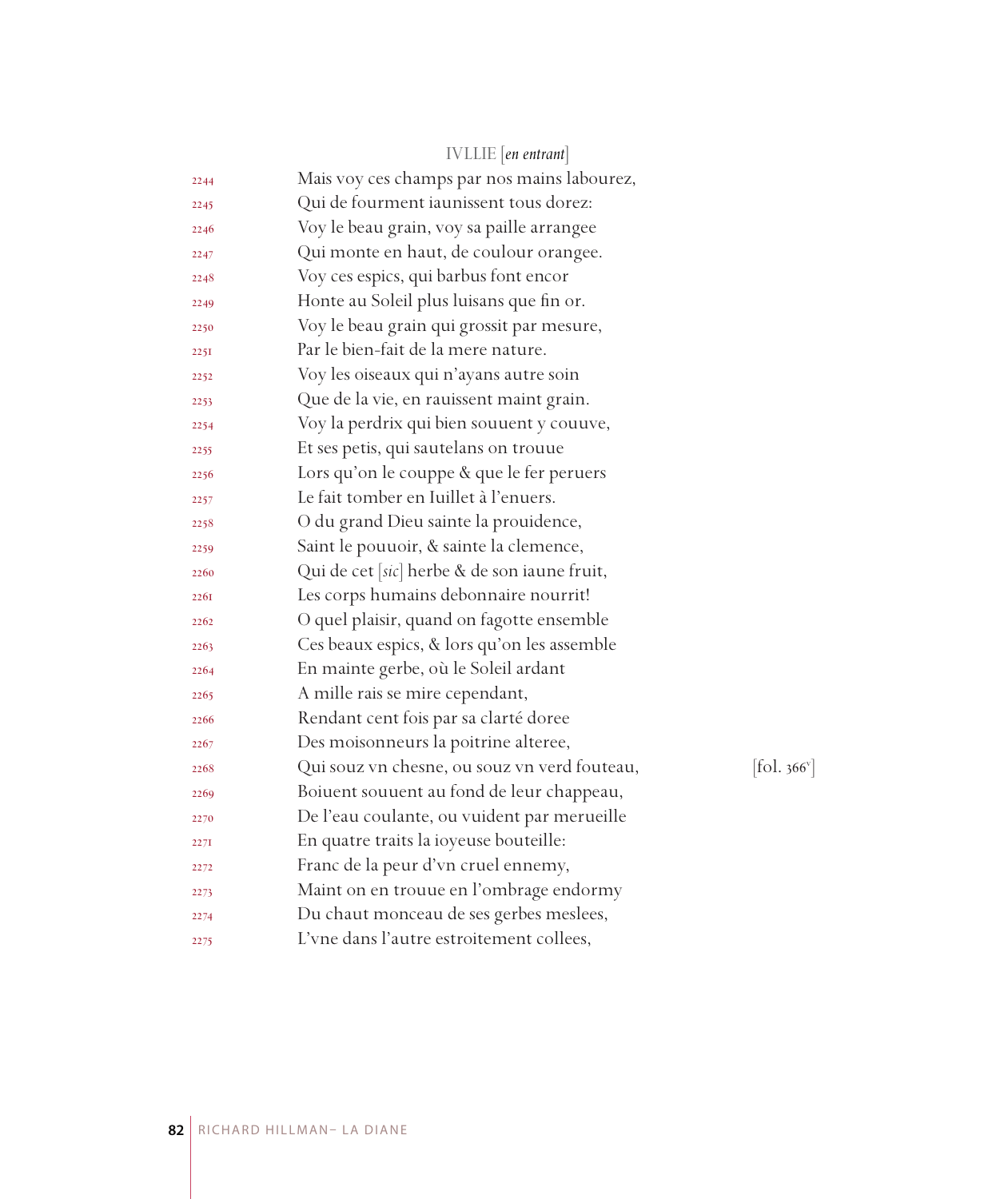| 2276 | O[u] <sup>68</sup> dans le fond d'vn raboteux fossé,     |                              |
|------|----------------------------------------------------------|------------------------------|
| 2277 | Ayant le tour d'espines herissé.                         |                              |
| 2278 | O quel plaisir alors que l'on arrange                    |                              |
| 2279 | Ces beaux espics, souz le toict de la grange,            |                              |
| 2280 | Et que guindez à secoüans cordeaux,                      |                              |
| 2281 | On les arrange à differens monceaux,                     |                              |
| 2282 | Qui font que l'œil reçoit mainte liesse,                 |                              |
| 2283 | En descouurant vne telle richesse:                       |                              |
| 2284 | Et plus encor quand il repose en grain                   |                              |
| 2285 | Dans le grenier, ou au fond de la main!                  |                              |
| 2286 | Pendant qu'on voit la terre qui glacee                   |                              |
| 2287 | Du froid Hyuer, tient la teste abbaissee                 |                              |
| 2288 | [En contre-bas] <sup>69</sup> , n'apportant nulle fleur, |                              |
| 2289 | Nul fruit heureux, nulle verte couleur:                  |                              |
| 2290 | Tous les mortels doucement se reposent,                  |                              |
| 2291 | Et de ce grain de viure se proposent,                    |                              |
| 2292 | Grain qui nourrist, comme les laboureurs,                |                              |
| 2293 | Les puissans Roys, & les grands Empereurs.               |                              |
| 2294 | Dans les Citez qui desirent paroistre                    |                              |
| 2295 | Braues à l'œil, ce grain on ne voit croistre,            |                              |
| 2296 | Ny dans les murs des superbes chasteaux,                 |                              |
| 2297 | Où naist le vice, où croissent les trauaux.              |                              |
| 2298 | Dedans ces lieux-là, vigne tortueuse                     |                              |
| 2299 | Ses seps branchus ne respand amoureuse,                  |                              |
| 2300 | Là ses bourgeons ne s'alongent laineux,                  |                              |
| 230I | Là son raisin ne se presse vineaux,                      |                              |
| 2302 | Raisin qui rend vne liqueur si chere,                    | $[\text{fol. } 367^{\circ}]$ |
| 2303 | Que celle au prix des grands Dieux est amere,            |                              |
| 2304 | Vn jus si doux, si clair, si gracieux,                   |                              |
| 2305 | Que rien au prix n'est le Nectar des Dieux:              |                              |
| 2306 | Là l'on ne voit la pomme douceresse                      |                              |
| 2307 | Pisser le citre, estrainte souz la presse,               |                              |

Orig. "Où".

Orig. "Encontre bas".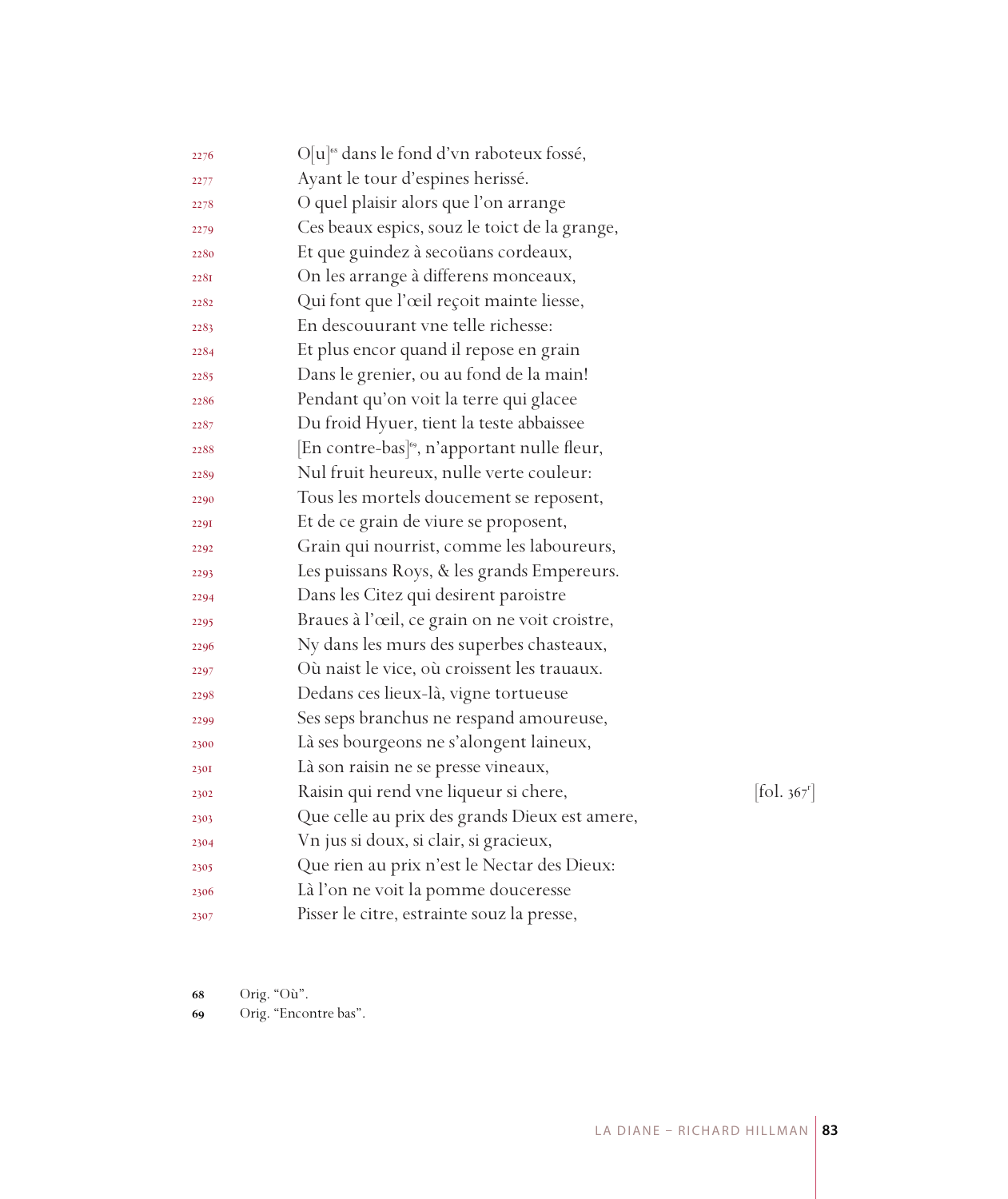| 2308 | La glan n'y croist, ny des larges fo[u]teaux <sup>70</sup> |
|------|------------------------------------------------------------|
| 2309 | Le fruit, qui doux nourrit maints animaux.                 |

## NYMPHIS

| 2310        | Laissons cela, & me dy, ô Iullie,       |
|-------------|-----------------------------------------|
| <b>23II</b> | Pourquoy tu as à contre-cœur ma vie?    |
| 2312        | Que t'ay ie fait pour enuier mes ans,   |
| 2313        | Et le plaisir qu'en ce monde i'attens,  |
| 2314        | Lors que t'ayant rendu ferme asseurance |
| 2315        | De mon amour, de ma viue constance,     |
| 2316        | Tu me feras mesme bien, mesme don,      |
| 2317        | Que fit Venus à l'amoureux Adon?        |
|             |                                         |

## IVLLIE

| 2318 | Auant sans feu qui tousiours nous esclaire, |
|------|---------------------------------------------|
| 2319 | Sera du jour la dorante lumiere:            |
| 2320 | Auant sans ciel seront les puissans Dieux,  |
| 2321 | Et comme nous hostes de ces bas lieux:      |
| 2322 | Avant la mer sans les ondes salees          |
| 2323 | Jra montrant ses arenes sechees,            |
| 2324 | Et sans blancheur auant sera le lys,        |
| 2325 | Que Iullie aime ou secoure Nymphis.         |
|      |                                             |

## NYMPHIS

| 2326 | Auant le feu sans son chaud ordinaire,  |            |
|------|-----------------------------------------|------------|
| 2327 | Nous fera voir sa rougeastre lumiere:   |            |
| 2328 | Auant les bois sans fueillages seront:  |            |
| 2329 | Auant les prez sans fleurs desecheront: |            |
| 2330 | Auant sans froid sera d'hyuer la glace, |            |
| 2331 | Et des Syluains belle & douce la face:  |            |
| 2332 | Sans noir venin sur la terre rampants   |            |
| 2333 | Auant seront les tortillez serpents,    | [fol. 367] |
| 2334 | Et des rochers la poitrine polie,       |            |
| 2335 | Que Nymphis aime autre que sa Jullie.   |            |
|      |                                         |            |

 $[$ fol. 367 $^{\mathrm{v}}$ ]

Orig. "fonteaux".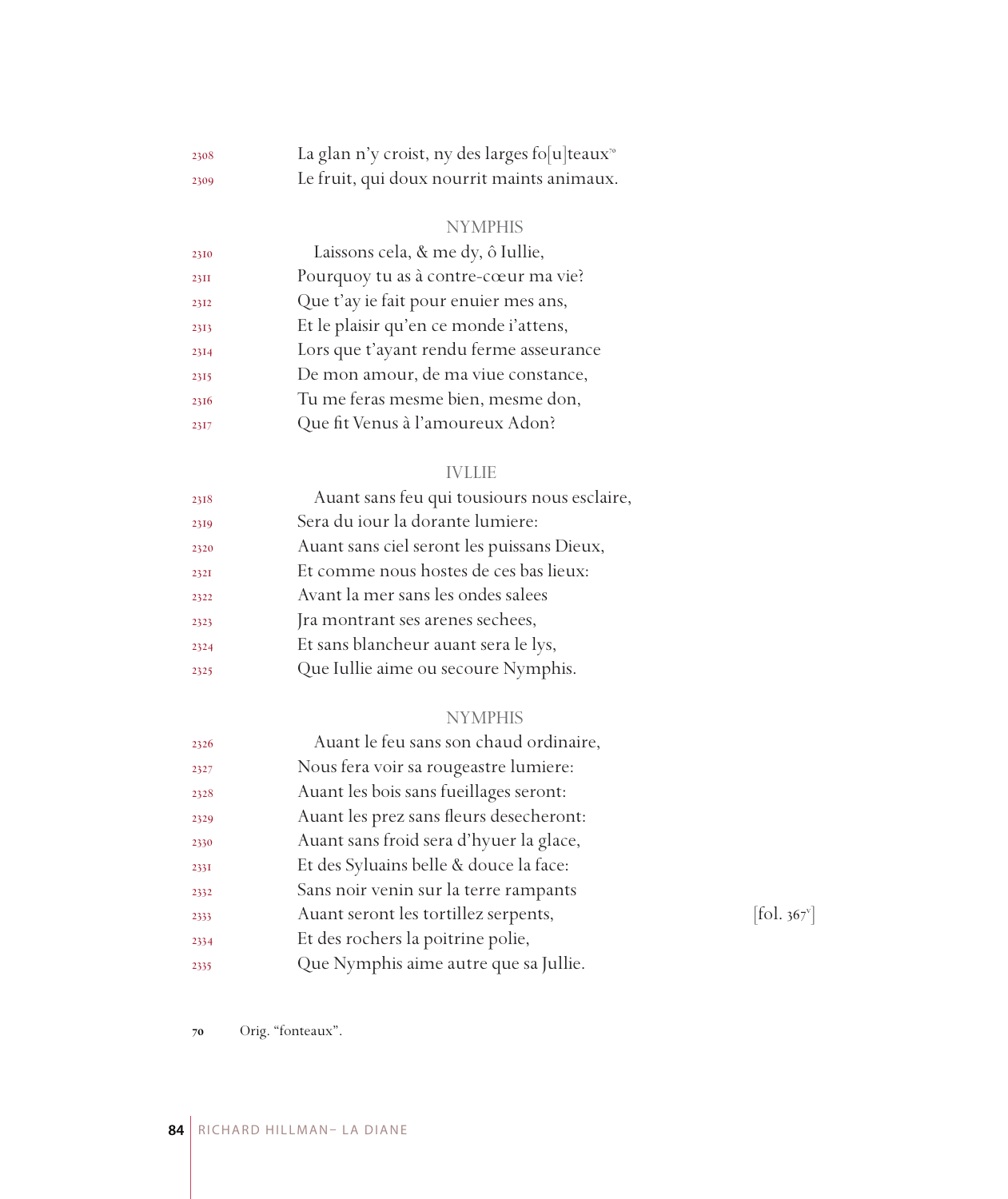#### IVLLIE

| 2336 | Nymphis auant comme Adon perira.         |
|------|------------------------------------------|
| 2337 | Jullie auant comme Thisbé mourra,        |
| 2338 | Comme Daphné ell' changera de forme,     |
| 2339 | Qu'amour iamais en autruy la transforme. |

#### NYMPHIS

| 2340 | Iullie auant, rauie dans le cieux    |
|------|--------------------------------------|
| 234I | Comme Romule, aura quitté ces lieux, |
| 2342 | Et son Nymphis auant sera sans vie,  |
| 2343 | Que son amour il puisse voir rauje.  |

#### IVLLIE

| 2344 | Mais tel amour dont tu ne peux sentir        |
|------|----------------------------------------------|
| 2345 | Le iuste fruit ne t'est qu'vn repentir,      |
| 2346 | Qui tes beaux ans ternit en leur ieune aage, |
| 2347 | Car tout amour sans fruit est vray dommage.  |

#### **NYMPHIS**

| 2348 | Mais tel amour me fait viure content, |
|------|---------------------------------------|
| 2349 | Car mon esprit de jour en jour attent |
| 2350 | La guarison de sa peine insensee,     |
| 2351 | Et la fureur de ton ame appaisee.     |

### IVLLIE

- De tel espoir prompt à te martyrer,
- Le fruit heureux tu ne peux esperer:
- Et malheureuse est l'ame qui espere,
- Et ne reçoit rien qui luy puisse plaire.

#### NYMPHIS

- Puis que rien n'est en ce monde arresté,
- Le temps peut bien changer ta volonté:
- Puis qu'il meurit le fruit le plus sauuage
- Jl pourra bien adoucir ton courage.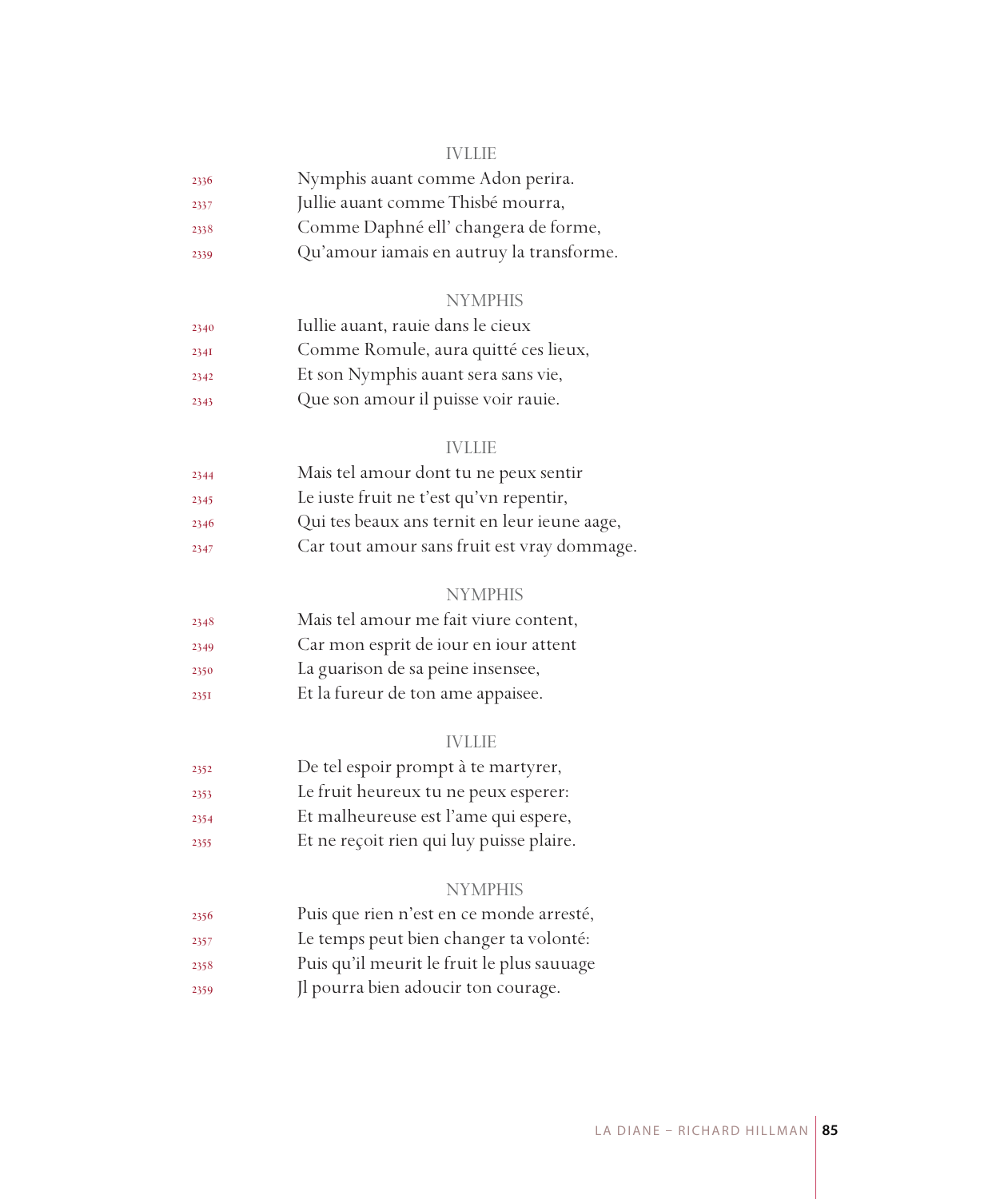| 2360 | Le temps peut bien toute chose changer, |
|------|-----------------------------------------|
| 2361 | Mais il ne peut de mon ame estranger    |

- L'ardent desir, que j'ay de voir mon ame
- Veuue d'Amour & deliure du blasme.

#### **NYMPHIS**

| 2364 | C'est folle erreur que vouloir estimer       |
|------|----------------------------------------------|
| 2365 | Qu'il y ait blasme à saintement aimer:       |
| 2366 | Car l'Amour seul à nostre ame fait croire    |
| 2367 | Que doux on sent le beau fruit de la gloire. |

#### IVLLIE

| 2368 | Ce qui ne peut à l'honneur s'accorder      |
|------|--------------------------------------------|
| 2369 | Ne se doit point comme saint demander:     |
| 2370 | Car sans l'honneur toute chose est indigne |
| 237I | De voir du jour la lumiere diuine.         |

#### **NYMPHIS**

| 2372 | Tout riche honneur qui ne reçoit l'Amour  |
|------|-------------------------------------------|
| 2373 | Pour compagnon, est indigne du iour,      |
| 2374 | Car sans l'Amour, qui viuement demeure    |
| 2375 | Auecques luy, il ne peut viure vne heure. |

### IVLLIE

- L'honneur peut bien sans l'Amour estre saint,
- Mais sans l'honneur l'amour demeure esteint.
- Car tout amour qui n'a le front honneste,
- Est aux mortels vne cruelle peste.

#### NYMPHIS

- Si aux grands Dieux remplis de maiesté,
- L'Amour iadis en credit a esté:
- S'ils l'ont suiui, qui peut commettre offence
- De faire ioug souz sa sainte puissance?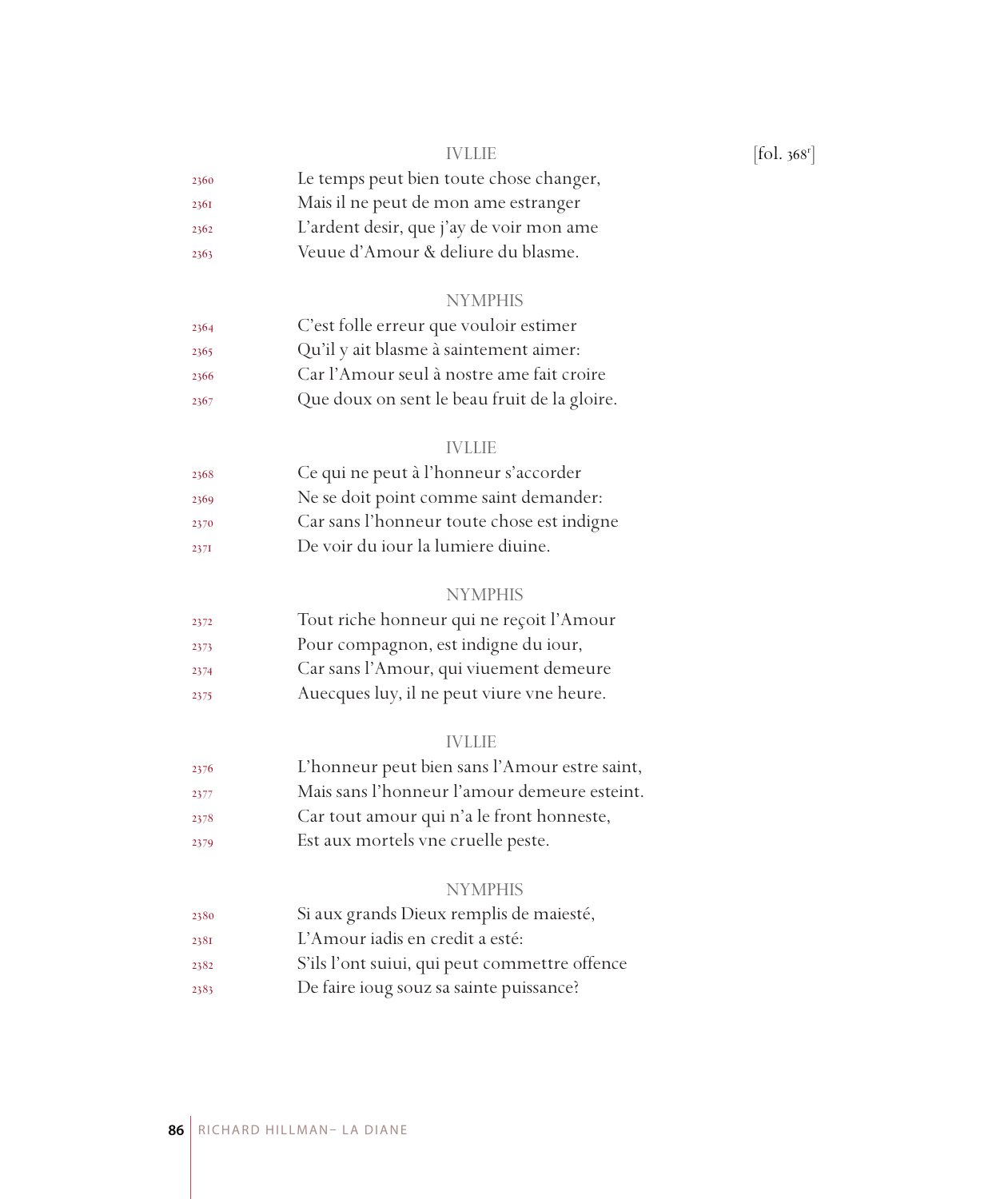#### IVLLIE

| 2384 | Ce que les dieux couurent de leur grandeur |
|------|--------------------------------------------|
| 2385 | Nous est icy vne eternelle erreur,         |
| 2386 | Et leurs forfaits se trouuent excusables,  |

- 
- D'autant qu'ils sont aux mortels profitables.

## NYMPHIS

| 2388 | Sans que les Dieux ayent pensé d'aimer, |
|------|-----------------------------------------|
| 2389 | L'Amour assez se peut faire estimer,    |
| 2390 | Puis que sans luy ceste terre couuerte  |
| 239I | D'animaux vifs seroit toute deserte.    |

#### IVLLIE

| 2392 | Mais cet amour qui te rend sans clarté, |
|------|-----------------------------------------|
| 2393 | N'a ce grand bien que tu dis enfanté:   |
| 2394 | Ains l'amitié, qui la foy coniugale     |
| 2395 | Es chastes cœurs fait demeurer loyale.  |

#### **NYMPHIS**

| 2396 | Ceste amitié ne peut prendre son iour     |
|------|-------------------------------------------|
| 2397 | D'autre soleil que du flambeau d'Amour:   |
| 2398 | Il est autheur de sa diuine essence,      |
| 2399 | L'Amour donc seul est digne d'excellence. |

## IVLLIE

| Ce traistre Amour, cruel, & sans pitié<br>2400 |  |
|------------------------------------------------|--|
|------------------------------------------------|--|

- Trouble souuent ceste sainte amitié,
- Brisant la foy, qui d'vne chaine sainte
- La tient serree & viuement estrainte.

## NYMPHIS

 Qui vit heureux que les contens amans, De qui Juppin excuse les serments?

#### IVLLIE

Qui vit au mal plus suiette que l'ame,

 $[$ fol. 368 $^{\mathrm{v}}$ ]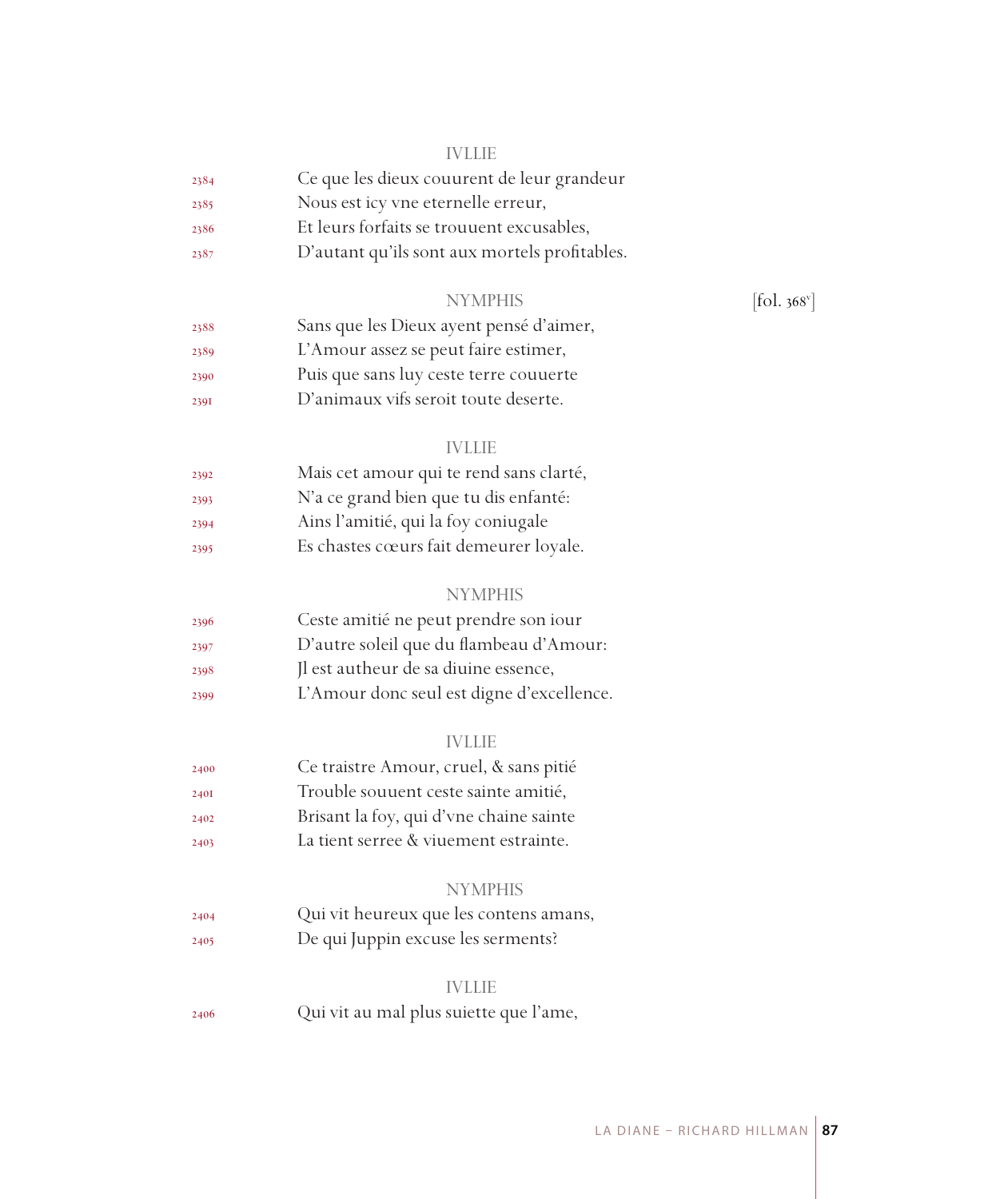| 2407 | Qui sent l'effort de l'amoureuse flamme?       |                        |
|------|------------------------------------------------|------------------------|
|      | <b>NYMPHIS</b>                                 |                        |
| 2408 | Est-il au monde vn plus heureux plaisir,       |                        |
| 2409 | Que lors qu'on peut iouir de son desir?        |                        |
|      | <b>IVLLIE</b>                                  |                        |
| 2410 | Est il au monde vn fait plus deshonneste       |                        |
| 24II | Que ce plaisir, qui est plaisir de beste?      |                        |
|      | <b>NYMPHIS</b>                                 |                        |
| 24I2 | Mais pourquoy vit l'homme si longuement,       |                        |
| 2413 | Que pour chercher icy contentement?            | $[\text{fol. } 369^r]$ |
|      | <b>IVLLIE</b>                                  |                        |
| 24I4 | Mais pourquoy l'ame en noz corps regne-t'elle, |                        |
| 2415 | Que pour gagner vne gloire eternelle?          |                        |
|      | <b>NYMPHIS</b>                                 |                        |
| 2416 | De ceste gloire ennemy n'est l'Amour,          |                        |
| 2417 | Puis qu'il est Dieu, qu'immortel est son iour. |                        |
|      | <b>IVLLIE</b>                                  |                        |
| 2418 | C'est fole erreur que d'auoir en estime        |                        |
| 2419 | D'vn Dieu diuin, vn autheur de tout crime.     |                        |
|      | <b>NYMPHIS</b>                                 |                        |
| 2420 | Quel autre nom aura t'il souz les cieux,       |                        |
| 242I | Puis que puissant il surmonte des Dieux?       |                        |
|      | <b>IVLLIE</b>                                  |                        |
| 2422 | Jl n'est point Dieu, car il est sans essence,  |                        |
| 2423 | Noz desirs seuls engendrent sa puissance.      |                        |
|      | <b>NYMPHIS</b>                                 |                        |
| 2424 | Mais ce pendant qui luy peut resister?         |                        |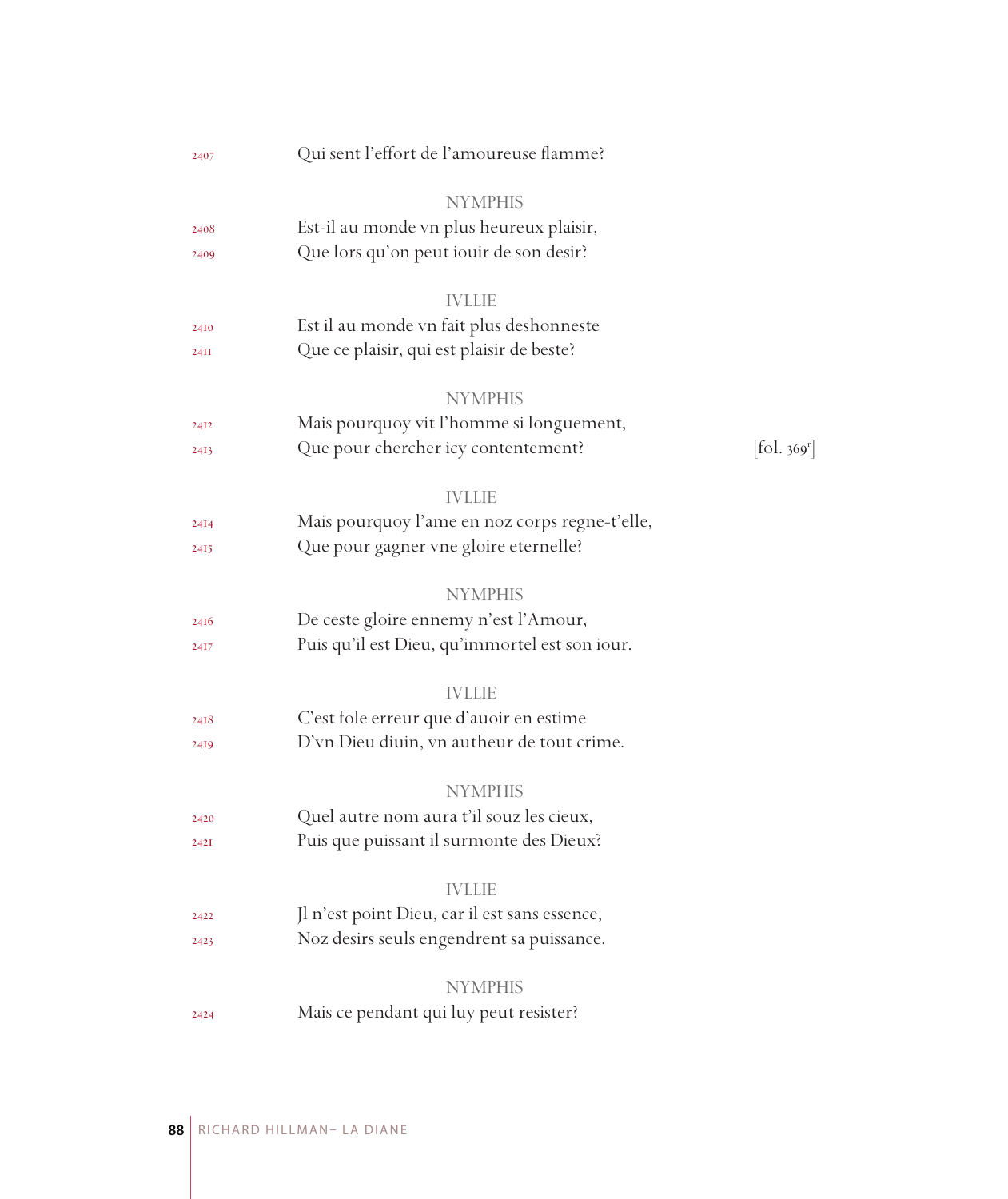|      |                                       | <b>IVLLIE</b>                                                 |                          |
|------|---------------------------------------|---------------------------------------------------------------|--------------------------|
| 2425 | Celuy qui sçait ses desirs surmonter. |                                                               |                          |
| 2426 | Qui a vescu sans en sentir la flamme? | <b>NYMPHIS</b>                                                |                          |
|      |                                       |                                                               |                          |
| 2427 |                                       | <b>IVLLIE</b><br>Ceux qui ont eu chaste & pudique l'ame.      |                          |
|      |                                       | <b>NYMPHIS</b>                                                |                          |
| 2428 | La raison cede à la sainte grandeur.  |                                                               |                          |
| 2429 |                                       | <b>IVLLIE</b><br>Ce sont deuis d'vn lasche infame cœur.       |                          |
| 2430 | Juppin l'a fait!                      | <b>NYMPHIS</b>                                                |                          |
|      |                                       | <b>IVLLIE</b><br>Il n'en reçoit pas gloire.                   |                          |
| 243I |                                       | <b>NYMPHIS</b><br>Amour pendant sur luy a eu victoire.        |                          |
| 2432 | Jl est aisé d'estre vaincu s'on veut. | <b>IVLLIE</b>                                                 | [fol. 369 <sup>v</sup> ] |
| 2433 |                                       | <b>NYMPHIS</b><br>Il le faut bien quand vaincre l'on ne peut. |                          |
| 2434 |                                       | <b>IVLLIE</b><br>L'Amour n'est point de nature inuincible.    |                          |
| 2435 |                                       | <b>NYMPHIS</b><br>Hé qui peut vaincre vne chose inuisible?    |                          |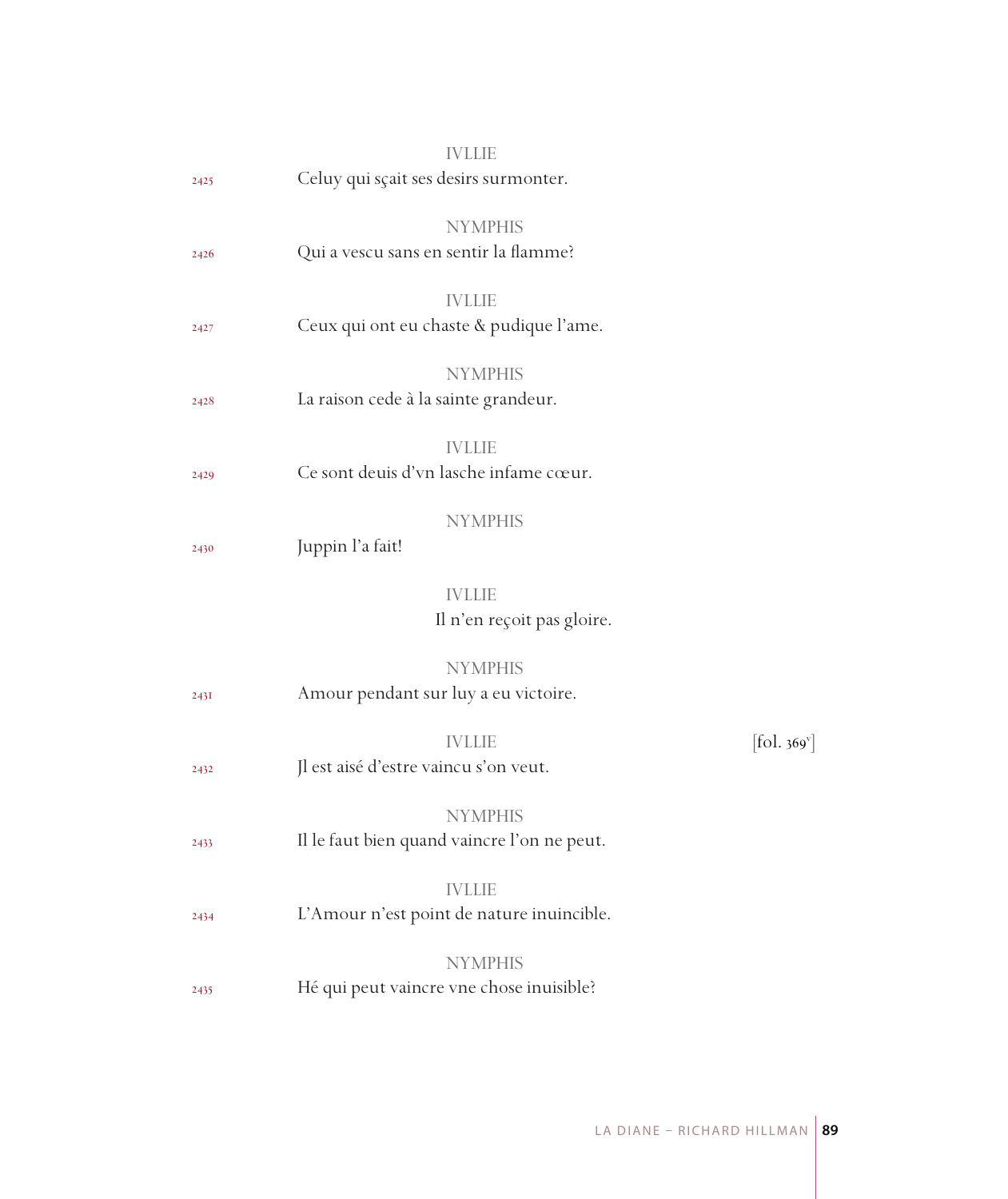|             | <b>IVLLIE</b>                                  |
|-------------|------------------------------------------------|
| 2436        | L'ame qui pense aux loix de la vertu.          |
|             |                                                |
|             | <b>NYMPHIS</b>                                 |
| 2437        | Quelle ame vit qu'Amour n'ait combatu?         |
|             | <b>IVLLIE</b>                                  |
| 2438        | Celuy gaillard de la brusque Iullie.           |
|             |                                                |
|             | <b>NYMPHIS</b>                                 |
| 2439        | Celuy n'est pas eschappé que l'on lie.         |
|             | <b>IVLLIE</b>                                  |
| 2440        | Hé qui sçauroit lier ma volonté?               |
|             |                                                |
|             | <b>NYMPHIS</b>                                 |
| <b>244I</b> | Ce qui peut bien lier la deité.                |
|             |                                                |
|             | <b>IVLLIE</b>                                  |
| 2442        | Les Dieux sont saints, mon ame l'est de mesme. |
|             | <b>NYMPHIS</b>                                 |
| 2443        | Comme les Dieux il faut donques qu'elle aime.  |
|             |                                                |
|             | <b>IVLLIE</b>                                  |
| 2444        | Faut imiter le bien, non le forfait.           |
|             | <b>NYMPHIS</b>                                 |
| 2445        | Rien de peruers par les Dieux ne se fait.      |
|             |                                                |
|             | <b>IVLLIE</b>                                  |
| 2446        | Ce n'est à nous d'en cognoistre l'offence.     |
|             | <b>NYMPHIS</b>                                 |
|             | Mais c'est à nous à suiure leur puissance.     |
| 2447        |                                                |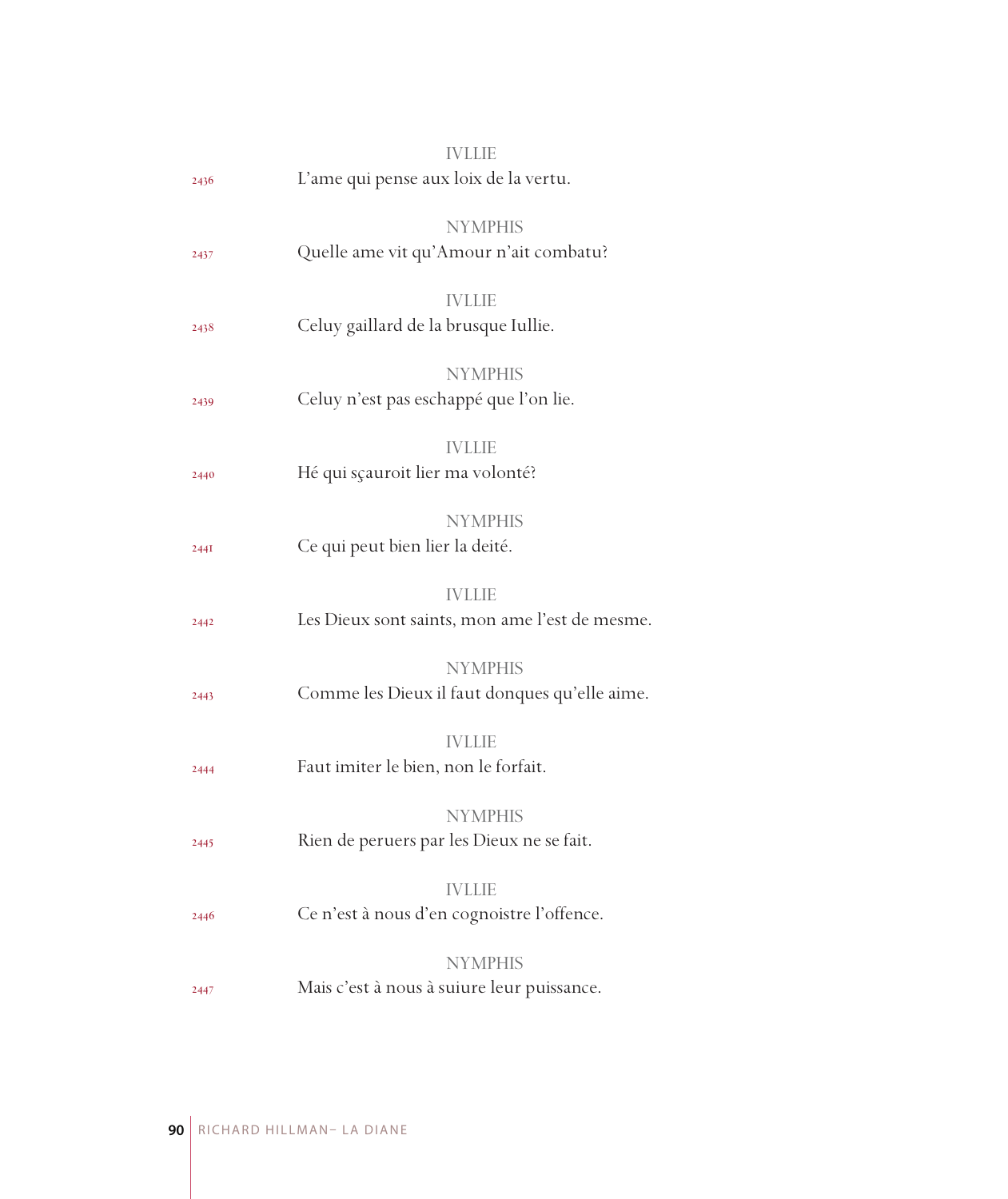## IVLLIE

2448 Aussi la suy-ie.

#### NYMPHIS  $[\mbox{fol.}\,{}_{370^{\rm r}}]$ Las aime donc comme eux.

## IVLLIE

| 2449         | Ie ne doy pas me comparer aux Dieux.                                                |
|--------------|-------------------------------------------------------------------------------------|
| 2450         | <b>NYMPHIS</b><br>Mais comme ils sont tu dois prudente faire.                       |
| 245I         | <b>IVLLLIE</b><br>Faut faire bien qui leur veut satisfaire.                         |
| 2452         | <b>NYMPHIS</b><br>Feras-tu mal en aimant vn pasteur?                                |
| 2453         | <b>IVLLIE</b><br>D'aimer ainsi me deffend mon honneur.                              |
| 2454         | <b>NYMPHIS</b><br>Mais ce pendant tu viuras sans liesse.                            |
| 2455         | <b>IVLLIE</b><br>L'honneur suffit pour parfaite allegresse.                         |
| 2456<br>2457 | <b>NYMPHIS</b><br>Ha que l'honneur n'est encor es palais<br>Des Rois puissants?     |
| 2458         | <b>IVLLIE</b><br>Jl est bien en ces bois:<br>Car comme vn grand le petit en a cure. |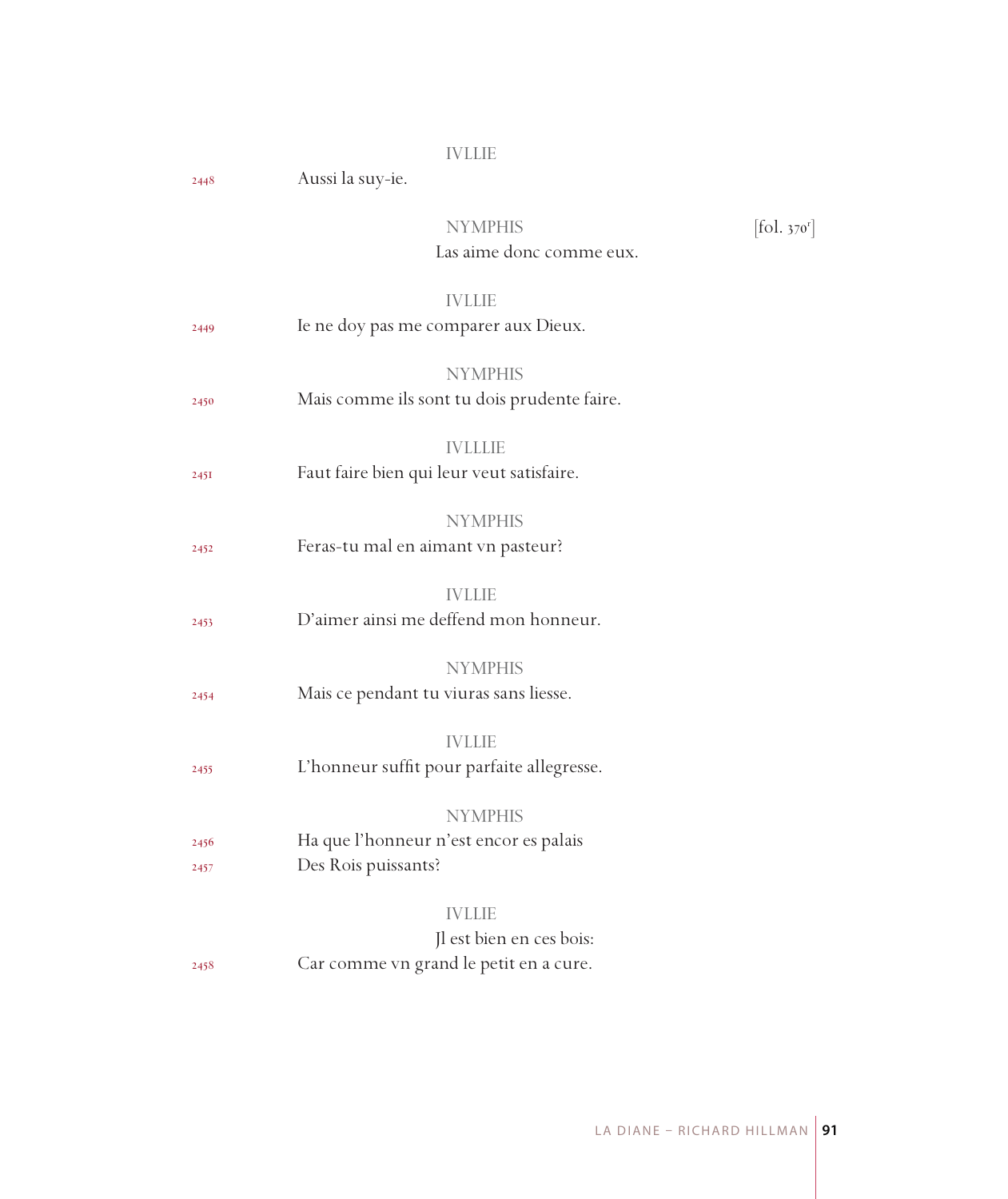|      | <b>NYMPHIS</b>                                                         |                              |
|------|------------------------------------------------------------------------|------------------------------|
| 2459 | Mais mille ennuis aux amants il procure[.] <sup><math>\pi</math></sup> |                              |
|      | <b>IVLLIE</b>                                                          |                              |
| 2460 | Vn bien si saint ne peut estre fascheux.                               |                              |
|      | <b>NYMPHIS</b>                                                         |                              |
| 2461 | Ie le sens tel.                                                        |                              |
|      | <b>IVLLIE</b>                                                          |                              |
|      | Nymphis c'est que tu veux                                              |                              |
| 2462 | A ton desir, qui leger [l]e <sup>2</sup> propose                       |                              |
| 2463 | Hors la raison preferer toute chose.                                   |                              |
| 2464 | Mais laisse moy parmy ces bois courir,                                 |                              |
| 2465 | Car tes propos d'ennuy me font mourir.                                 |                              |
|      | [Sortent Jullie et Nymphis séparément]                                 |                              |
|      | [Entrent Arbuste, puis Jullie.]                                        |                              |
|      | <b>ARBVSTE</b>                                                         | $[\text{fol. } 370^{\circ}]$ |
| 2466 | Où t'en vas-tu, si belle & si iolie                                    |                              |
| 2467 | Ainsi seulette, ô celeste Iullie?                                      |                              |
| 2468 | Où court ton pied si gaillard & dispos,                                |                              |
| 2469 | Qui n'a iamais qu'en cheminant repos?                                  |                              |
| 2470 | Qu'est-ce qui rend plus vermeille ta face                              |                              |
| 2471 | Que de coustume, & plus rouge ta grace?                                |                              |
| 2472 | Est ce l'Amour qui aux rais de son feu                                 |                              |
| 2473 | Va rougissant ton beau front peu à peu:                                |                              |
| 2474 | Ou la trauail que tu prens à la chasse,                                |                              |
| 2475 | Qui ce beau teint en ton visage enchasse:                              |                              |

- Ou le desdain qui seul maistre se rend
- De ton esprit, où l'amour ne s'esprent?
- Dy moy que c'est? lors que sa playe on montre

Comma in the original.

Orig. "ne", which seems impossible.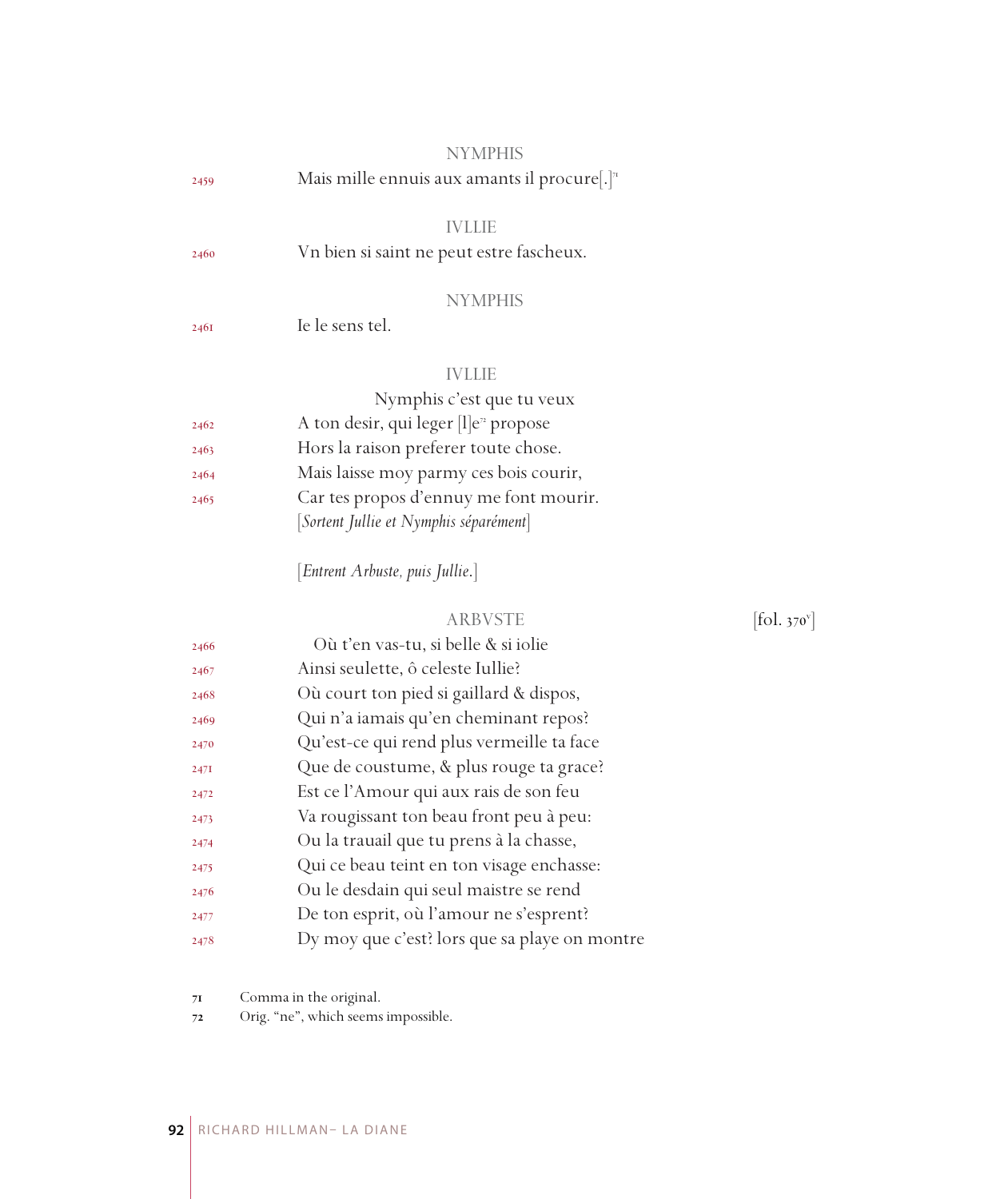Le plus souuent le remede on rencontre.

## IVLLIE

| 2480 | Laisse moy seule, & ne t'enqueste point   |
|------|-------------------------------------------|
| 2481 | Du fier despit dont mon cœur est espoint. |
| 2482 | I'en sen le mal, Nymphis en sent la honte |
| 2483 | Qui son amour à toute heure me conte.     |

## ARBVSTE

| 2484 | Te fait-il tort de rendre à ta beauté         |                         |
|------|-----------------------------------------------|-------------------------|
| 2485 | Les vœux sacrez qu'elle a bien merité,        |                         |
| 2486 | Et de priser vne chose immortelle             |                         |
| 2487 | Comme ta face, entre les faces belle?         |                         |
| 2488 | Quoy? penses-tu porter vn front si beau,      |                         |
| 2489 | Sans estre aimé en son printemps nouueau,     |                         |
| 2490 | Et que ton œil, dont viues sont les flammes,  |                         |
| 2491 | N'allume point de souhait dans les ames?      |                         |
| 2492 | Faudroit Iullie en vn bois te cacher,         |                         |
| 2493 | Ou dans le sein de quelque froid rocher,      |                         |
| 2494 | Et parmy nous si belle ne paroistre:          |                         |
| 2495 | Encor noz yeux desireux de cognoistre         |                         |
| 2496 | Vn front si beau, t'iroient chercher au fonds |                         |
| 2497 | Des antres creux, & des rocs plus profonds.   | [fol. 37 <sup>r</sup> ] |
| 2498 | O belle fille! hé que penses-tu faire         |                         |
| 2499 | Laissant ainsi par la saison deffaire         |                         |
| 2500 | Vne beauté qui iamais ne reuient,             |                         |
| 2501 | Et qui pareille à la rose deuient;            |                         |
| 2502 | Qui en sa fleur, en sa beauté paree,          |                         |
| 2503 | Est d'vn chacun ardamment desiree,            |                         |
| 2504 | Mais fanissant rend ce desir esteint          |                         |
| 2505 | Pour ne pouuoir reprendre son beau teint?     |                         |
| 2506 | Faut promptement s'aider de la fortune        |                         |
| 2507 | Quand elle veut nous seruir opportune,        |                         |
| 2508 | Puis que son front se change desloyal,        |                         |
| 2509 | Au lieu de l'heur nous apportant le mal.      |                         |
| 2510 | A qui veux-tu garder pauure insensee          |                         |
|      |                                               |                         |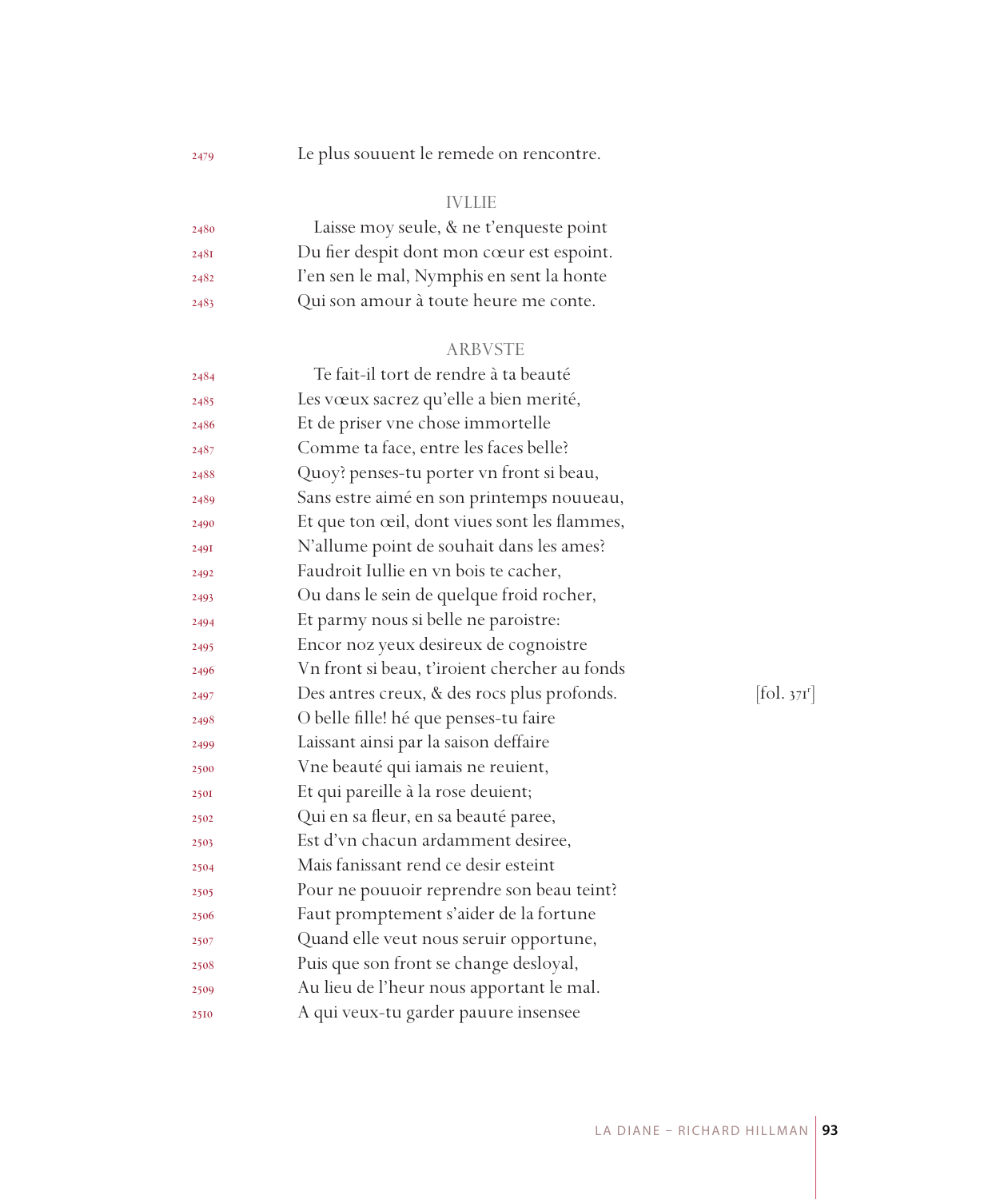| 25II | Ceste beauté qui te rend si prisee,                   |            |
|------|-------------------------------------------------------|------------|
| 2512 | Ces longs cheueux doucement deliez,                   |            |
| 2513 | Confusement l'vn dans l'autre pliez?                  |            |
| 2514 | Vn iour viendra qu'vne blanche teinture               |            |
| 2515 | Fera pallir leur blonde cheuelure,                    |            |
| 2516 | Et que le temps accourcira soudain                    |            |
| 2517 | Leurs filets longs qui ombragent ton sein.            |            |
| 2518 | Et ce beau front que bien souuent mignarde            |            |
| 2519 | Dans vn miroir immortel tu regarde,                   |            |
| 2520 | Si beau, si clair, changera de couleur,               |            |
| 2521 | Ridé du temps, halé par la chaleur.                   |            |
| 2522 | Ces beaux sourcils, qu'à souhait tu contemple,        |            |
| 2523 | Auront perdu ceste espoisseur si ample,               |            |
| 2524 | Qui les rend beaux comme ceux-là des Dieux,           |            |
| 2525 | Rendus si clairs, qu'à peine ils seront veus,         |            |
| 2526 | Et ces beaux yeux dont la flamme allumee              |            |
| 2527 | Rendit mainte ame autresfois enflammee,               |            |
| 2528 | Ces yeux si clairs qui n'ont point de pareils,        |            |
| 2529 | (Puis que le ciel ne souffre deux soleils)            |            |
| 2530 | Ces yeux si vifs dont la lampe si douce               |            |
| 253I | Paroist my-verte, & doucement my-rousse,              | [fol. 371] |
| 2532 | S'esblouiront, ils n'auront plus de feux;             |            |
| 2533 | Vn rouge teint, languissant, chassieux,               |            |
| 2534 | Tout à l'entour se logeant effroyable,                |            |
| 2535 | Rendra cruel leur veuë espouuentable:                 |            |
| 2536 | Jls feront peur à ceux qui les verront,               |            |
| 2537 | Et comme ils [s]ont <sup>3</sup> lumineux ne luiront. |            |
| 2538 | Et ce beau teint qui paroist sur ta ioue,             |            |
| 2539 | Où Cupidon mignonnement se ioue,                      |            |
| 2540 | Ce teint de rose & ce manteau de lis,                 |            |
| 254I | Dont amoureux est le triste Nymphis,                  |            |
| 2542 | Deuiendra sec : ceste rondeur grassette               |            |
| 2543 | Qui s'arrondit doucement vermeillette,                |            |

 $[$ fol. 371 $^{\mathrm{v}}$ ]

Orig. "font", an apparent long-"s" error.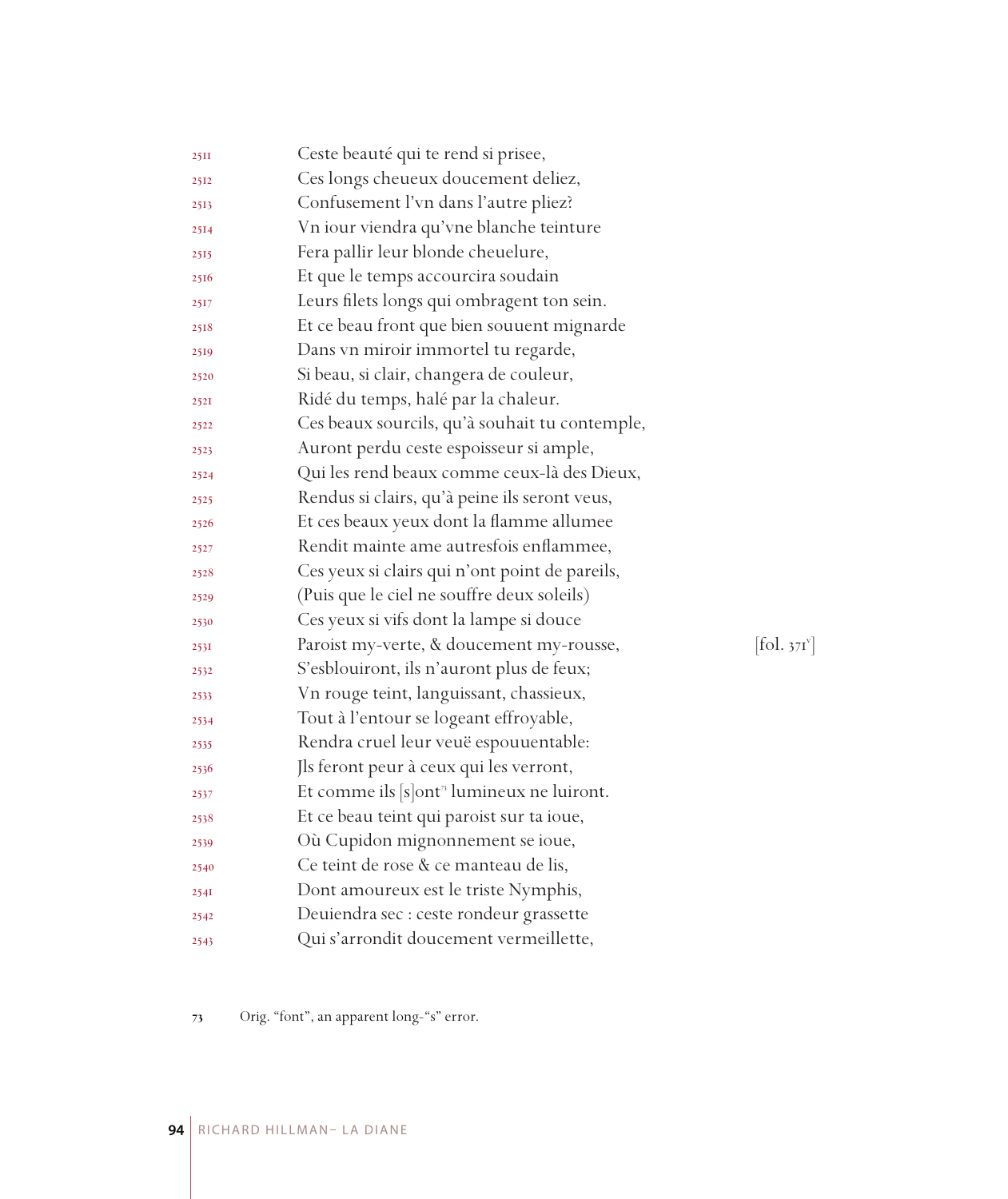| 2544 | S'amollira, palle sera son teint,          |            |
|------|--------------------------------------------|------------|
| 2545 | Flestry, perdu, son gentil en bon-point.   |            |
| 2546 | Ce vif corail qui rougit ceste bouche,     |            |
| 2547 | A tes amans si fierement farouche,         |            |
| 2548 | Deuiendra noir, & sa viue chaleur          |            |
| 2549 | En blanc de mort changera sa couleur.      |            |
| 2550 | Tes belles dents blanches & si prisees,    |            |
| 2551 | Seront à coup iaunes & my-froissees.       |            |
| 2552 | Ce beau menton de rondeur reuestu,         |            |
| 2553 | Tout descharné, en bas pendant pointu.     |            |
| 2554 | Ton col de lait, ta gorge blanche nee,     |            |
| 2555 | Par la chaleur deuiendra basanee,          |            |
| 2556 | Par le temps maigre, & mille nerfs retorts |            |
| 2557 | La reduiront au rang des palles morts.     |            |
| 2558 | Ton sein poly, dont Nymphis idolatre       |            |
| 2559 | Va souhaittant les montelets d'albastre,   |            |
| 2560 | Qui blancs & durs emportent le beau prix   |            |
| 2561 | Des monts de lait de la belle Cypris,      |            |
| 2562 | Deuiendra creux & descharné de mesme       |            |
| 2563 | Que le fieureux à la teinture blesme,      |            |
| 2564 | Mol, tout ridé, ainsi qu'on voit la peau   |            |
| 2565 | Creuse de vers d'vn languissant fouteau.   | [fol. 372] |
| 2566 | Ta main si belle, & doucement grassette,   |            |
| 2567 | Blanche, polie, & par compas longuette     |            |
| 2568 | Deuiendra maigre, & mille nerfs lassez     |            |
| 2569 | Seront dessus l'vn sur l'autre enchassez.  |            |
| 2570 | Lors tu plaindras seulette dans ton ame    |            |
| 2571 | D'auoir esté iadis si belle dame,          |            |
| 2572 | Cherie, aimee, auoir eu chasque iour       |            |
| 2573 | Cent amoureux qui te faisoient l'Amour,    |            |
| 2574 | Et d'estre alors si piteusement laide,     |            |
| 2575 | Sans rencontrer à ta laideur remede,       |            |
| 2576 | Sans voir personne, ayant soucy de toy     |            |
| 2577 | Non plus qu'aucun n'est amoureux de moy:   |            |
| 2578 | Ains vn chacun te fuyant imparfaite        |            |
| 2579 | Se moquera de ta beauté deffaite:          |            |
|      |                                            |            |

 $1.372^{r}]$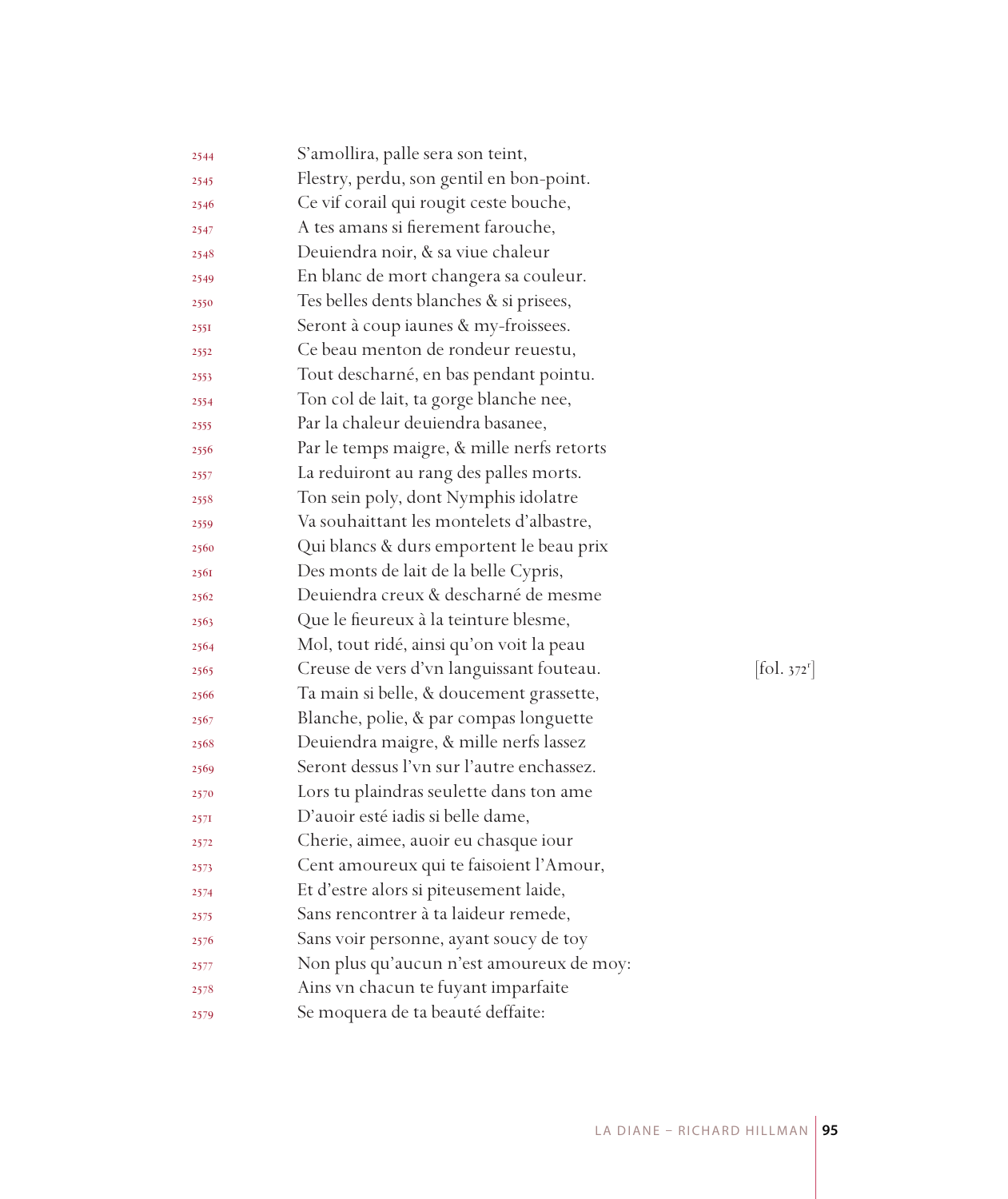| 2580        | Car tout vieillit, tout passe en ce bas lieu,              |                                 |
|-------------|------------------------------------------------------------|---------------------------------|
| 2581        | Fors le chagrin qu'apporte l'aage vieu.                    |                                 |
| 2582        | Durant noz iours mainte peine nous presse,                 |                                 |
| 2583        | Et en mourant mainte douleur nous blesse,                  |                                 |
| 2584        | Nous sommes faits pour souffrir mille maux,                |                                 |
| 2585        | Nous sommes faits pour peupler les tombeaux.               |                                 |
| 2586        | Ce petit bien que le ciel nous relaisse                    |                                 |
| 2587        | Se trouue en nous durant nostre ieunesse,                  |                                 |
| 2588        | Qui ne sent point les chagrins languissans                 |                                 |
| 2589        | De l'aage vieil, qui attriste noz ans.                     |                                 |
| 2590        | Or ce pendant que ce bien nous demeure,                    |                                 |
| 2591        | Faut diligents l'employer de bonne heure,                  |                                 |
| 2592        | Qu'auec noz ans il ne puisse finir,                        |                                 |
| 2593        | Et qu'on ne puisse apres en refournir:                     |                                 |
| 2594        | Car autant cuit en nous le dueil extreme,                  |                                 |
| 2595        | Du bien perdu que fait la perte mesme.                     |                                 |
| 2596        | Donc, ô Jullie, auant que tes beaux ans                    |                                 |
| 2597        | Ayent quitté l'ardeur de ton printemps,                    |                                 |
| 2598        | Auparauant que la vieillesse froide                        |                                 |
| 2599        | De belle & douce ait fait ta face laide[,] <sup>74</sup>   | $\left[\text{fol. } 372\right]$ |
| 2600        | Et qu'elle t'ait rauy cent mille amans,                    |                                 |
| <b>260I</b> | Qui cherchent tous tes doux contentemens, $]$ <sup>3</sup> |                                 |
| 2602        | Donne ce temps où le ciel nous fait naistre                |                                 |
| 2603        | Durant noz iours quelque plaisir champestre,               |                                 |
| 2604        | A recueillir le fruit heureux d'Amour,                     |                                 |
| 2605        | Pendant qu'il s'offre, & qu'il vient à ton tour.           |                                 |
| 2606        | Heureuse encor tu peux deuenir sage                        |                                 |
| 2607        | En ton printemps par mon propre dommage,                   |                                 |
| 2608        | Qui plains encor maint iour & mainte nuit,                 |                                 |
| 2609        | Que j'ay passez sans l'amoureux deduit.                    |                                 |
| 2610        | Il n'y a bien à ce bien comparable,                        |                                 |
| 26II        | Au prix de luy tout bien est miserable,                    |                                 |
| 2612        | Et qui ne l'a heureusement senty,                          |                                 |

Full stop in the original.

Full stop in the original.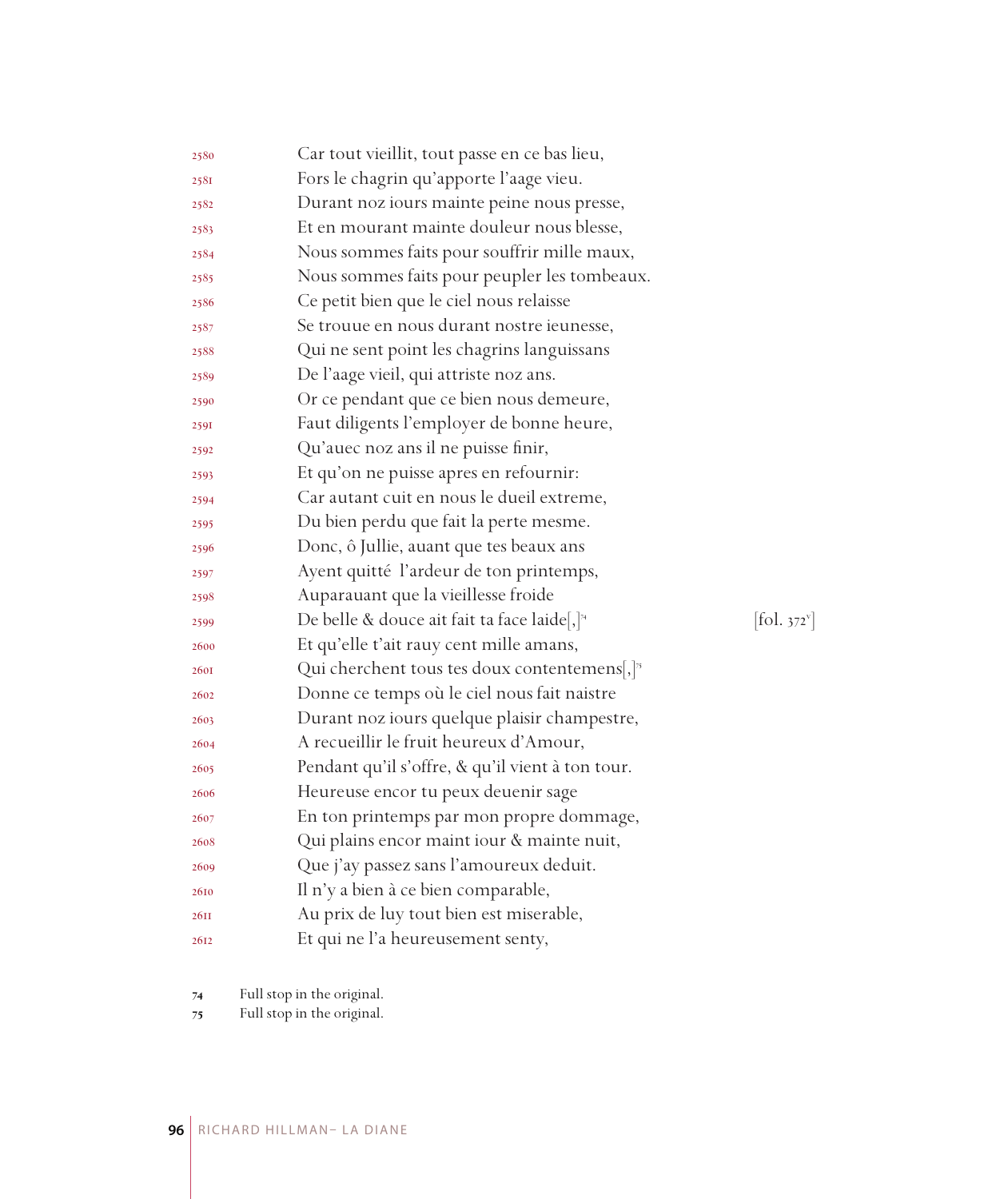| 2613 | De l'heur du monde est encore apprenty.      |                      |
|------|----------------------------------------------|----------------------|
| 2614 | Mais tu es trop, ô celeste Iullie,           |                      |
| 2615 | Pour vn pasteur belle, douce & iolie:        |                      |
| 2616 | Tu ne dois point ta bel [sic] ame ranger     |                      |
| 2617 | Pres celle là d'vn rustique berger,          |                      |
| 2618 | Mais d'vn Heros, d'vn cheualier d'elite      |                      |
| 2619 | Qui seul Iullie immortelle merite.           |                      |
| 2620 | Que si tu veux permettre que l'Amour         |                      |
| 262I | Face en ton cœur heureusement seiour,        |                      |
| 2622 | Je te donray vn serviteur fidele,            |                      |
| 2623 | Vn cheualier, de qui la face belle,          |                      |
| 2624 | Vaillante & braue, vn grand prince ressent,  |                      |
| 2625 | Et sa valeur immortelle se rend.             |                      |
| 2626 | Ne vueille pas refuser ceste chance,         |                      |
| 2627 | Aime celuy dont viue est la constance:       |                      |
| 2628 | Puis qu'aussi bien faut que tu sente vn iour |                      |
| 2629 | Les doux flambeaux de l'immortel Amour:      |                      |
| 2630 | Car ta beauté auecques ta ieunesse           |                      |
| 263I | Veut que tu serue aux mortels de maistresse. |                      |
| 2632 | Quoy que tu face, il faut, & malgré toy      |                      |
| 2633 | Que tu flechisse à l'amoureuse loy:          | $[\text{fol. } 373]$ |
| 2634 | Car sans aimer ceste ieunesse viue,          |                      |
| 2635 | Qui tous les iours de cent desirs s'auiue,   |                      |
| 2636 | Cet aage prompt & vif à s'enflammer,         |                      |
| 2637 | Ne peut couler sans viuement aimer.          |                      |
| 2638 | Ce sont erreurs que penser voir exempte      |                      |
| 2639 | De ce brazier nostre ieunesse ardante,       |                      |
| 2640 | Car l'Amour ieune, & enfant desireux,        |                      |
| 264I | Hante tousiours le ieune aage amoureux.      |                      |
| 2642 | Penses-tu donc sans ceste ardente enuie      |                      |
| 2643 | Pouuoir passer ta bien-heureuse vie?         |                      |
| 2644 | Ce sont erreurs, & tu verras vn iour         |                      |
| 2645 | Ton cœur contraint de receuoir l'Amour:      |                      |
| 2646 | Ny cet erreur qui nous veut faire croire     |                      |
| 2647 | Que pour aimer on perd sa belle gloire,      |                      |
| 2648 | Ny cette honneur qui pense soucieux          |                      |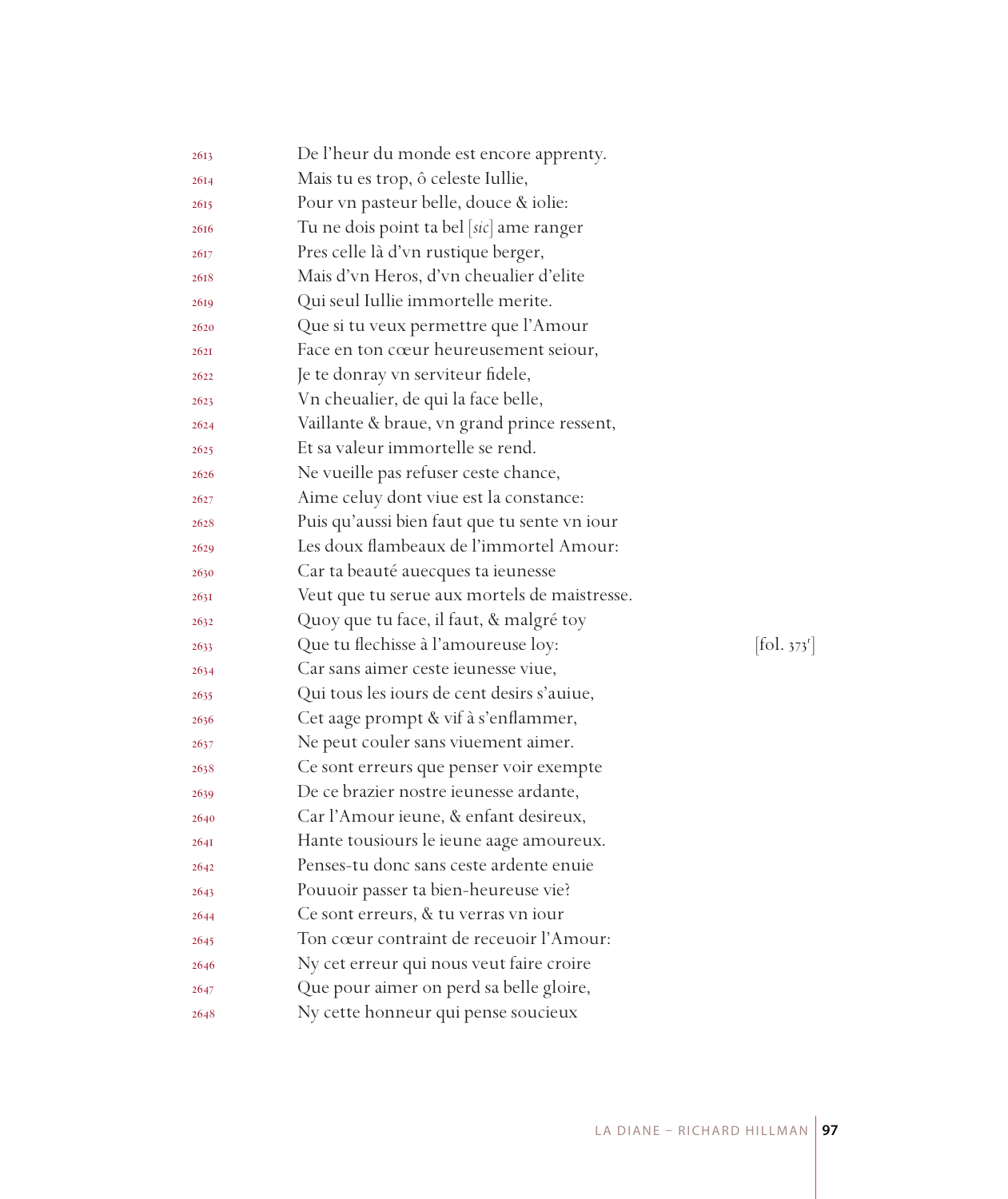| 2649 | D'vn noir bandeau voiler noz ieunes yeux,                               |
|------|-------------------------------------------------------------------------|
| 2650 | Ny ce soucy de garder immortelle                                        |
| 265I | Sa chasteté à noz souhaits cruelle,                                     |
| 2652 | Ne peuuent tous empescher que d'Amour,                                  |
| 2653 | Les feux ardents ne nous bruslent vn iour.                              |
| 2654 | C'est vn arrest que le ciel nous anounce,                               |
| 2655 | C'est vn edict que l'Amour nous prononce.                               |
| 2656 | Or donc Iullie à te servir eslis                                        |
| 2657 | Non vn pasteur, non vn pauure Nymphis,                                  |
| 2658 | Mais cet Hector, dont l'amour est extreme:                              |
| 2659 | Puis qu <sup>['</sup> ]aussi <sup>*</sup> bien faut en fin que tu aime, |
| 2660 | Et que tes iours doiuent brusler épris                                  |
| 2661 | Des feux ardants de l'enfant de Cypris.                                 |

## IVLLIE

| 2662 | O fausse vieille horriblement hideuse       |                                         |
|------|---------------------------------------------|-----------------------------------------|
| 2663 | Que la frayeur fait pallir despiteuse,      |                                         |
| 2664 | Fausse sorciere, aduersaire du los,         |                                         |
| 2665 | Qui de l'honneur veux trouble le repos.     |                                         |
| 2666 | Vieille edentee, inhumaine Furie,           | $\left  \text{fol. } 373 \right\rangle$ |
| 2667 | Maudite fole, es-tu bien si hardie          |                                         |
| 2668 | De me tenir vn propos deceueur,             |                                         |
| 2669 | Que ie cognoy contraire à mon honneur?      |                                         |
| 2670 | Oses-tu bien d'vne harangue telle           |                                         |
| 267I | Eschaugueter ma chasteté fidele?            |                                         |
| 2672 | Oses tu bien en me iugeant par toy,         |                                         |
| 2673 | Me penser veuue & d'honneur & de foy?       |                                         |
| 2674 | Et que ie sois comme toy adonnee            |                                         |
| 2675 | A tout forfait, au crime abandonee?         |                                         |
| 2676 | Va, vieille, va: ie ne sçay qui me tient    |                                         |
| 2677 | Et qui ma main courageuse retient,          |                                         |
| 2678 | Qu'elle ne bat, froisse, rompe, esgratigne, |                                         |
| 2679 | Ta face sale, & ta creuse poitrine.         |                                         |

 $[$ fol. 373 $^{\mathrm{v}}$ ]

Orig. "quaussi".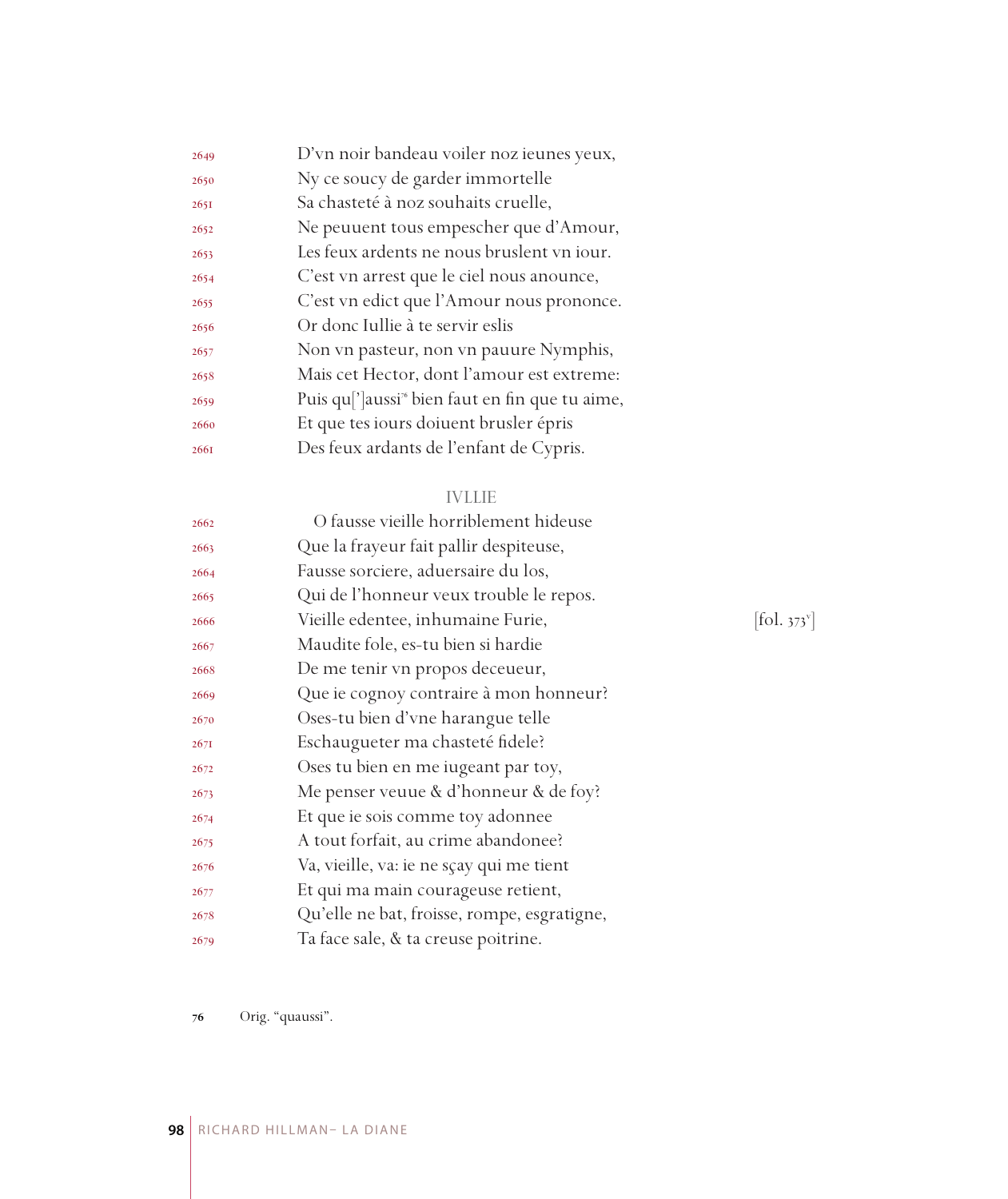| 2680 | Va t'en d'icy, & garde, si tu veux       |                       |
|------|------------------------------------------|-----------------------|
| 2681 | Fuir ma main, de te rendre à mes yeux:   |                       |
| 2682 | Car par le front de Diane la belle,      |                       |
| 2683 | Dont la vertu sert de lampe eternelle    |                       |
| 2684 | A tous mortels, ie te ferois sentir      |                       |
| 2685 | Le iuste mal d'vn fascheux repentir.     |                       |
| 2686 | Retire toy, indigne de lumiere           |                       |
| 2687 | Dans quelque trou hideux & solitaire,    |                       |
| 2688 | Et tes amans que ie hay aussi fort,      |                       |
| 2689 | Que nostre corps fait la cruelle mort.   |                       |
| 2690 | Mais ne pren pas de me poursuiure enuie, |                       |
| 2691 | Si tu ne veux que i'esteigne ta vie.     | <i>Sort Jullie.</i> ] |
|      |                                          |                       |

## ARBVSTE

| 2692 | O pauure fille! ô trop folle beauté!       |                        |
|------|--------------------------------------------|------------------------|
| 2693 | O ieune esprit remply de liberté!          |                        |
| 2694 | Tu ne sçais pas combien viue est la force  |                        |
| 2695 | De l'Archerot qui toute chose force.       |                        |
| 2696 | Tu ne sçais pas combien doux est le fruit  |                        |
| 2697 | Que sa douceur aux amoureux produit:       |                        |
| 2698 | Tu ne sçais pas faute d'experience,        |                        |
| 2699 | Combien son goust toute douceur deuance.   | $[\text{fol. } 374^r]$ |
| 2700 | Mais puis que fiere on te voit resister    |                        |
| 2701 | A ce doux bien, qui te peut apporter       |                        |
| 2702 | Tout le plaisir qui merite en ce monde     |                        |
| 2703 | Le nom de bien & de douceur feconde,       |                        |
| 2704 | C'est la raison que sans ce plaisir beau   |                        |
| 2705 | Ton corps ridé dorme souz le tombeau:      |                        |
| 2706 | Et viure encor en tel temps ie souhaitte,  |                        |
| 2707 | Pour t'escouter pleurant ta griefue perte, |                        |
| 2708 | Pour te voir laide, où la ieune beauté     |                        |
| 2709 | Ores te rend pleine de cruauté.            |                        |
| 2710 | Mais cet amour que tu braue & dedaigne,    |                        |
| 27II | Pourra froisser ta fierté si hautaine,     |                        |
| 2712 | Rendre ton cœur comme vn autre amoureux,   |                        |
| 2713 | D'vn bien peut estre ardamment desireux,   |                        |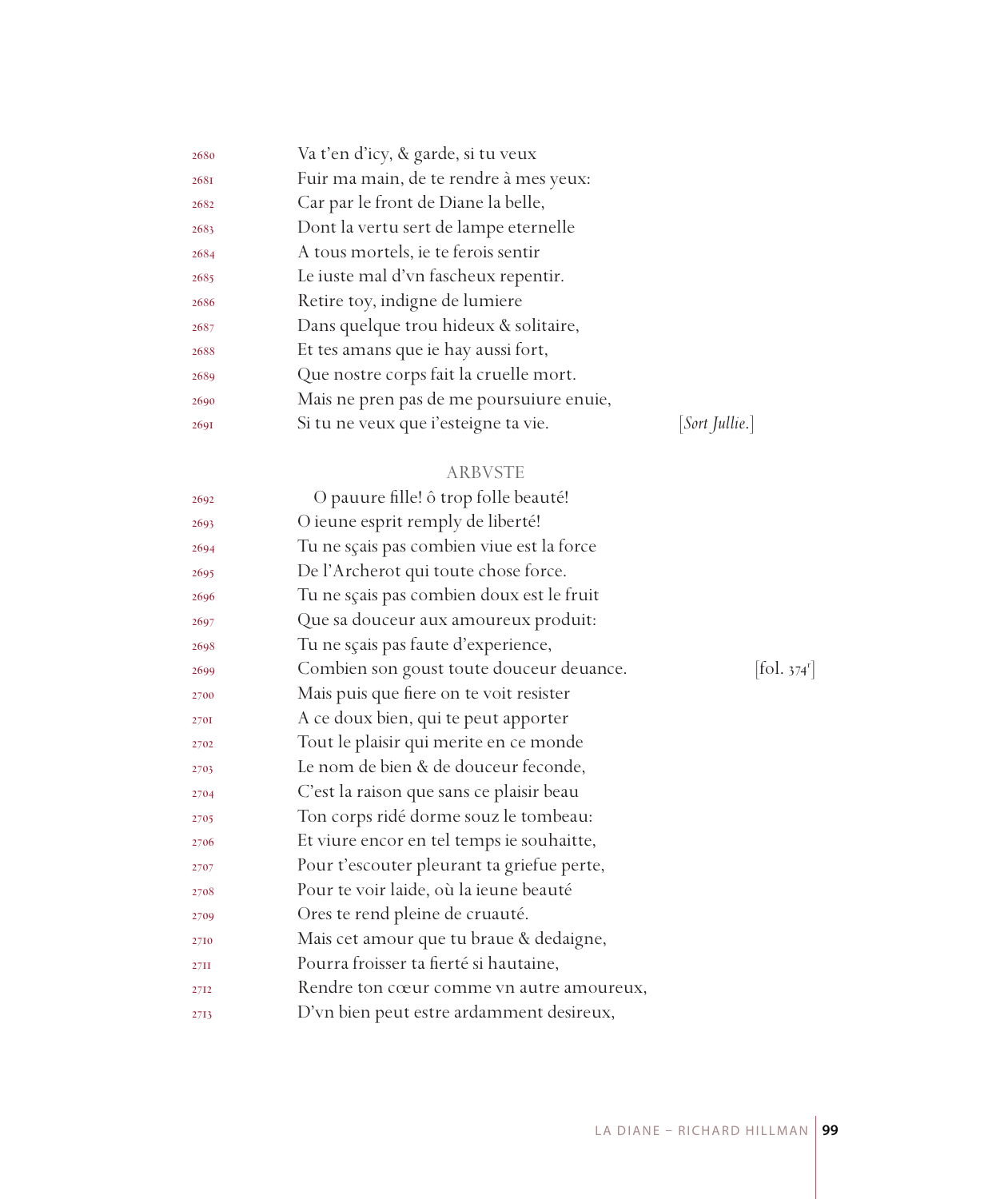| 2714 | Qui luy sera refusé, tout de mesme         |                 |
|------|--------------------------------------------|-----------------|
| 2715 | Que maint amant tu refuses, qui t'aime:    |                 |
| 2716 | Car bien souuent l'Amour qui ne finit      |                 |
| 2717 | D'vn mesme mal que nous faisons punit      |                 |
| 2718 | Nostre ame fiere, & nous rend miserables,  |                 |
| 2719 | Comme chetifs nous rendons noz semblables. |                 |
| 2720 | Vn si grand bien ie verray quelque iour,   |                 |
| 2721 | Puis que rien n'est impossible à l'Amour.  | [Sort Arbuste.] |

## LE CHŒVR

| 2722 | Heureux celui qui aime                 |                                           |
|------|----------------------------------------|-------------------------------------------|
| 2723 | Alors qu'il l'est de mesme,            |                                           |
| 2724 | C'est vn bien sans ennuy:              |                                           |
| 2725 | Mais malheureux l'ame                  |                                           |
| 2726 | Qui brusle, dont la flamme             |                                           |
| 2727 | Ne veut brusler que luy.               |                                           |
| 2728 | Rien si parfait n'accorde              |                                           |
| 2729 | Que la douce concorde,                 |                                           |
| 2730 | Noz espri $[t]s$ <sup>7</sup> espurez: | $\left  \text{fol. } 374^{\circ} \right $ |
| 2731 | Rien plus fort les bourrelle,          |                                           |
| 2732 | Que la haine cruelle                   |                                           |
| 2733 | Qui les rend separez.                  |                                           |
| 2734 | De deux contraires fleches,            |                                           |
| 2735 | Cupidon fait ses breches,              |                                           |
| 2736 | Dont nostre cœur atteint:              |                                           |
| 2737 | Celle d'or est bruslante,              |                                           |
| 2738 | Celle de plomb glaçante,               |                                           |
| 2739 | L'vne art & l'autre esteint.           |                                           |
| 2740 | Voila pourquoy contraires,             |                                           |
| 274I | Mille amours ordinaires,               |                                           |
| 2742 | On voit en ces bas lieux:              |                                           |
| 2743 | L'Amour ainsi nous traitte             |                                           |
| 2744 | Pour monstrer que celeste              |                                           |

Orig. "esprirs".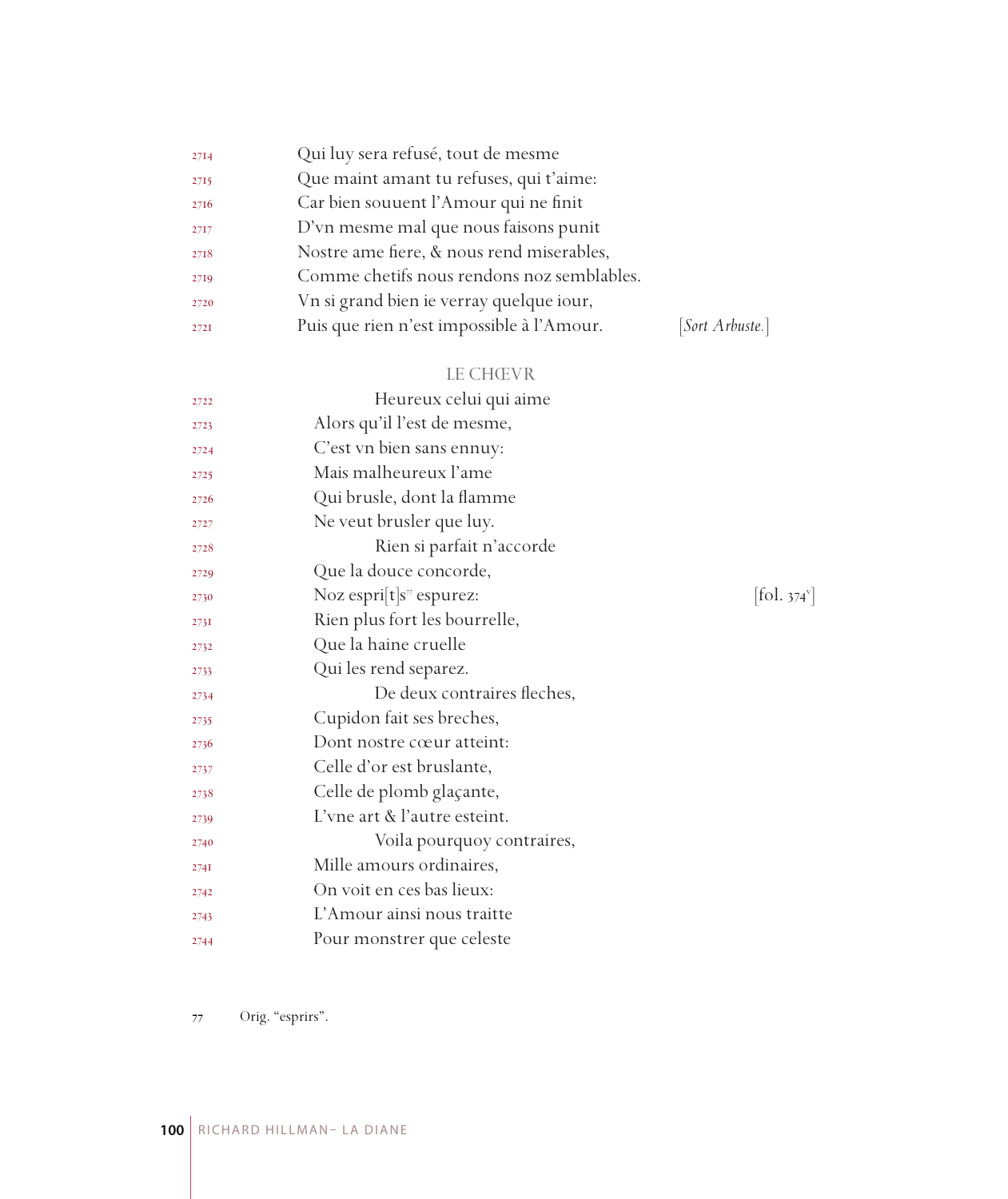| 2745 | Est son feu glorieux.                  |
|------|----------------------------------------|
| 2746 | Que loin de ce bosquage                |
| 2747 | Fust Amour & sa rage,                  |
| 2748 | Loin son feu, ses fiertez!             |
| 2749 | Libres seroient noz ames,              |
| 2750 | Où ses ardantes flammes                |
| 275I | Ardent noz libertez.                   |
| 2752 | Mais Iuppin n'a peu estre              |
| 2753 | De cet Archer le maistre,              |
| 2754 | Ny le Dieu des [Enfers]: <sup>28</sup> |
| 2755 | Qui peut donc le contraindre?          |
| 2756 | Le plus court c'est d'esteindre        |
| 2757 | Sa flamme auec noz jours.              |

Orig. "Estours", which yields no satisfactory sense.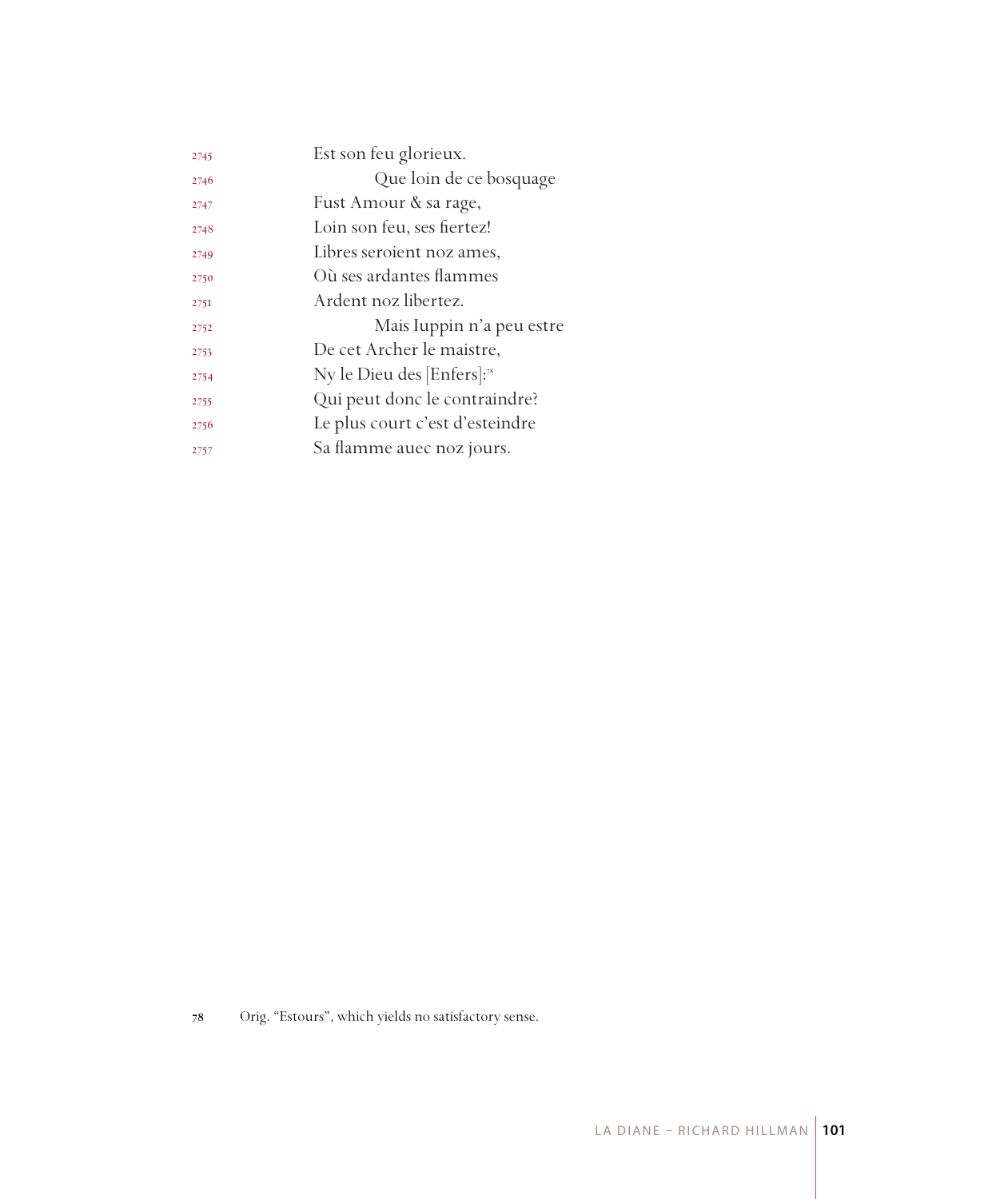# **ACTE TROISIESME.**

| Frontin Berger.   | Fauste Pasteur.   |
|-------------------|-------------------|
| Diane Bergere.    | Nymphis Pasteur.  |
| Hector Cheualier. | Elymant Magicien. |
| Arbyste vieille.  | Iullie Bergere.   |

[*Entrent Frontin et Fauste.*]

## FRONTIN

| 2758 | N'as-tu trouué à ton mal secourable,      |            |
|------|-------------------------------------------|------------|
| 2759 | O Fauste heureux, mon conseil veritable?  |            |
| 2760 | Ne sens-tu pas couler par mes propos      |            |
| 2761 | Dedans ton cœur maint espoir de repos?    |            |
| 2762 | N'as-tu cogneu ma parole certaine,        |            |
| 2763 | Ayant receu le remede à ta peine ?        |            |
| 2764 | N'as-tu pas veu le sçavoir d'Elymant      |            |
| 2765 | Prompt à guarir ton amoureux tourment?    |            |
| 2766 | N'as-tu cogneu sa parfaite science,       |            |
| 2767 | Comme ma voix t'en donnoit asseurance?    |            |
| 2768 | Et n'as-tu pas dequoy te secourir,        |            |
| 2769 | Dequoy ta peine immortelle guarir?        |            |
| 2770 | O combien doit estre dite diuine          |            |
| 277I | Entre tous biens ceste rare doctrine,     |            |
| 2772 | Qui peut guarir la peine d'vn amant,      |            |
| 2773 | Veu que ce mal est sans allegement,       |            |
| 2774 | Que rien ne peut luy porter allegeance,   |            |
| 2775 | Que Juppin n'a mesme sur luy puissance!   |            |
| 2776 | De nom d'humain on nomme le sçauoir,      |            |
| 2777 | Qui peut guarir par vn commun deuoir,     |            |
| 2778 | Par les sirops, par les simples fideles   | [fol. 375] |
| 2779 | Dedans noz corps les douleurs naturelles; |            |
| 2780 | Mais le sçauoir qui les ames guarit,      |            |
| 2781 | Où le flambeau de l'amour se nourit       |            |
| 2782 | Est vray diuin puis que l'ame diuine      |            |
| 2783 | D'vn mal diuin guarist par sa doctrine.   |            |
| 2784 | Et que le mal d'amour est immortel,       |            |

 $[$ fol. 375 $^r$ ]

 $[$ fol. 375 $^{\circ}$ ]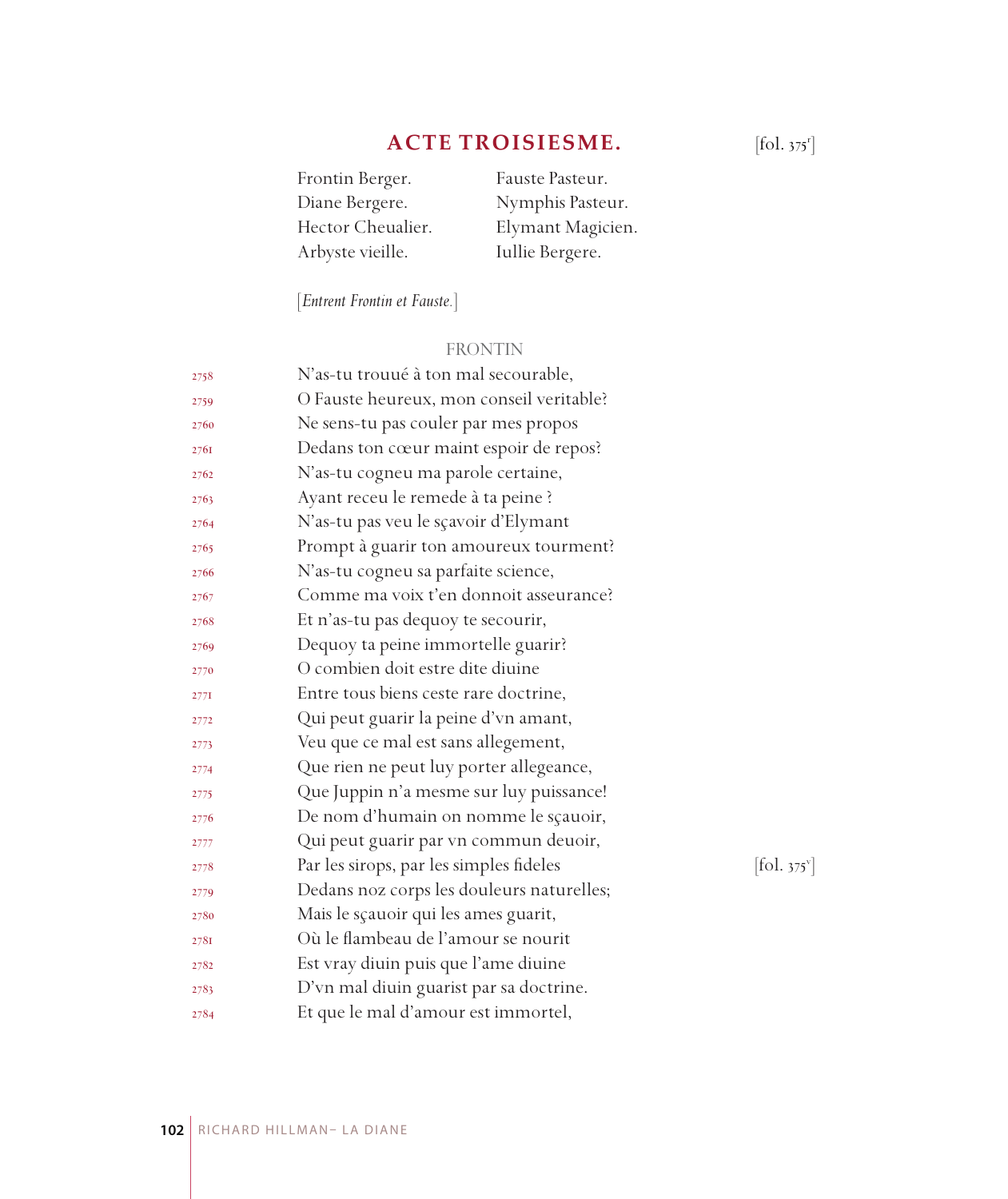Pour n'estre veu comme vn tourment mortel.

## FAVSTE

| 2786 | Ha ie l'aduoüe; & cognois par moy mesme, |
|------|------------------------------------------|
| 2787 | Que ce sçauoir, en sçauoir est extreme!  |
| 2788 | Rien que luy seul n'auoit peu me guarir, |
| 2789 | Rien que luy seul ma peine secourir.     |
| 2790 | De tout ce bien ie te suis redeuable,    |
| 2791 | Qui te monstras à mon mal secourable,    |
| 2792 | Puis que par toy ie cogneus Elymant,     |
| 2793 | Qui a rendu allegé mon tourment.         |
| 2794 | Mais ie te pry faisons experience        |
| 2795 | De la saincte eau, viue par sa science,  |
| 2796 | Qui doit mon corps & ma face changer     |
| 2797 | En celle-là de Nymphis le berger.        |

## FRONTIN

| 2798 | Tu as raison, aussi bien il est heure    |                |
|------|------------------------------------------|----------------|
| 2799 | Que de ceste eau ta douleur tu secœure.  |                |
| 2800 | Allons nous-en tous seulets nous cacher, |                |
| 2801 | Derrier le dos de ce ferme rocher:       |                |
| 2802 | Là de ceste eau tu laueras ta face,      |                |
| 2803 | Dont nous verrons le pouuoir d'efficace. | [Ils sortent.] |
|      |                                          |                |

## DIANE [*en entrant*]

| 2804 | Bien que le iour qui marche sur les cieux   |                              |
|------|---------------------------------------------|------------------------------|
| 2805 | Mille plaisirs, mille biens amoureux,       |                              |
| 2806 | Descouure aux yeux de toute ame viuante,    |                              |
| 2807 | Je ne voy rien qui me rende contente.       |                              |
| 2808 | Le iour fut fait pour plaire aux immortels, |                              |
| 2809 | Pour rendre heureux les terrestres mortels, | $[\text{fol. } 376^{\circ}]$ |
| 2810 | Qui de son feu tiennent en don la vie:      |                              |
| 28II | Mais las ce iour miserable m'ennuie!        |                              |
| 2812 | Du blond Soleil toute vermeille fleur,      |                              |
| 2813 | Tout fruict meury emprunte sa couleur,      |                              |
| 2814 | Et tout chacun se plaist en sa lumiere,     |                              |
|      |                                             |                              |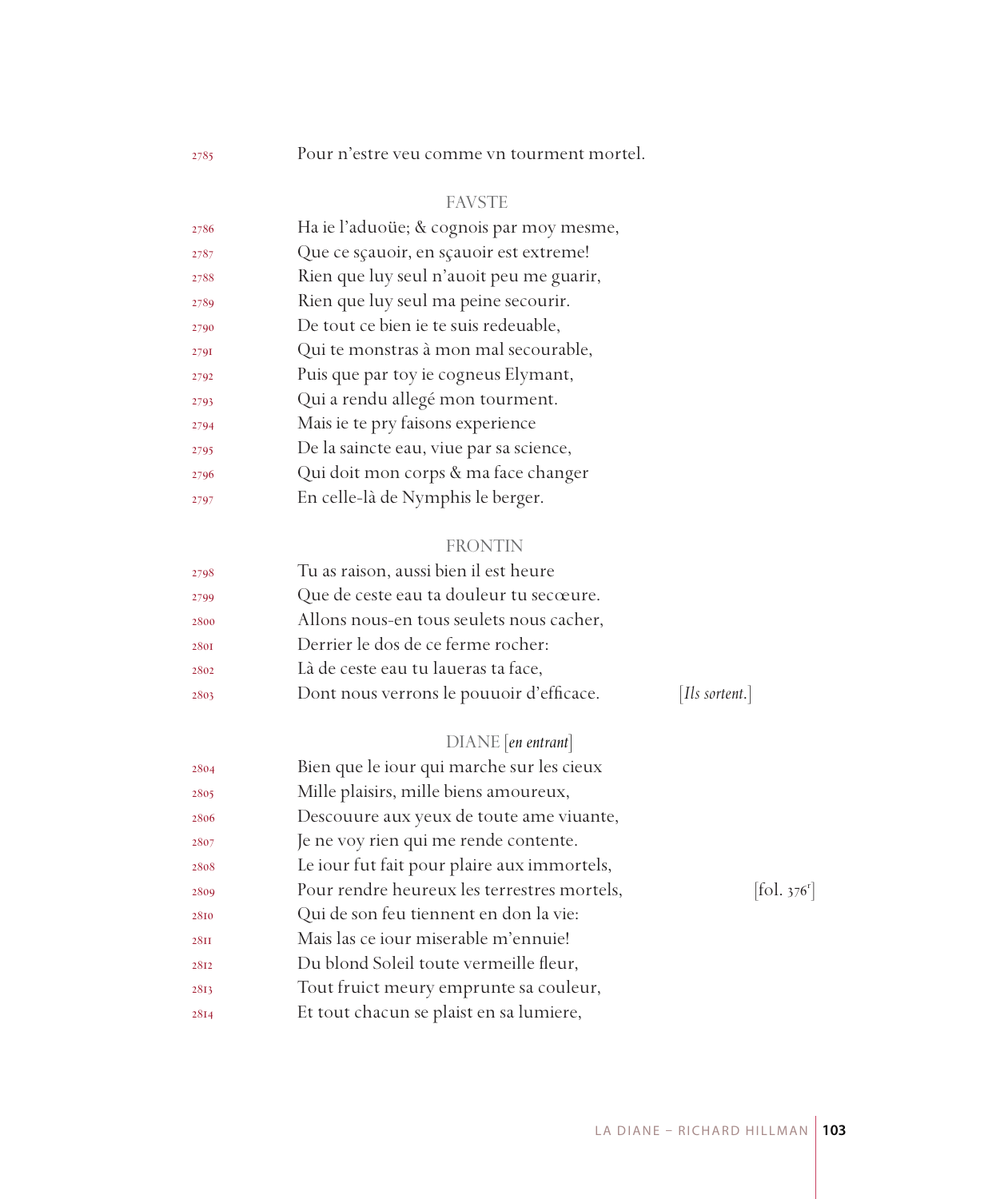| 2815 | Mais ie sens croistre à le voir ma misere!       |                                           |
|------|--------------------------------------------------|-------------------------------------------|
| 2816 | Son œil diuin descouure au nostre ardent         |                                           |
| 2817 | Maints fruicts nouueaux, qui le rendent content, |                                           |
| 2818 | Et mille fleurs que le printemps rameine:        |                                           |
| 2819 | Mais las au mien, il ne monstre que peine!       |                                           |
| 2820 | A son retour on entend gazouiller                |                                           |
| 2821 | Mille oisillons, les feres s'esueiller,          |                                           |
| 2822 | Qui vont loüans sa lumiere doree,                |                                           |
| 2823 | Qui seule helas me rend lasse esploree!          |                                           |
| 2824 | L'arbre glacé à ses rais reflorist,              |                                           |
| 2825 | Et dans ses bras son beau fruict se meurist[,]   |                                           |
| 2826 | Le pré reprent sa verte cheuelure;               |                                           |
| 2827 | Et ie languis sans changer de nature!            |                                           |
| 2828 | Plus douce, helas, a mon sang demy-cuit          |                                           |
| 2829 | Des feux d'amour, ie sens la noire nuict!        |                                           |
| 2830 | Son front, aux fronts des mortels effroyable,    |                                           |
| 2831 | Bien que hydeux, au mien est agreable:           |                                           |
| 2832 | Car le sommeil qui me va deceuant,               |                                           |
| 2833 | Mon vain penser endort le plus souuent.          |                                           |
| 2834 | Puis ce trompeur, ce fantasque Morphee,          |                                           |
| 2835 | Dont tant de fois mon ame fut trompee,           |                                           |
| 2836 | Deçoit mes yeux, fait trouuer deuant eux         |                                           |
| 2837 | Mon cher Nymphis, qu'il feint m'estre amoureux.  |                                           |
| 2838 | Bien que ce soit vne figure ailee,               |                                           |
| 2839 | Vn ombre vain, si suis-je consolee               |                                           |
| 2840 | De mes trauaux durant tout ce temps coy,         |                                           |
| 284I | Que mon Nymphis ie pense aupres de moy.          |                                           |
| 2842 | Du songe faux si subtile est la ruse,            |                                           |
| 2843 | Que bien souuent noz ames il abuse,              | $\left[ \text{fol. } 376^{\circ} \right]$ |
| 2844 | Et pour vn temps a sur nous le pouuoir,          |                                           |
| 2845 | Qu'à noz deux yeux pour vray se faire voir.      |                                           |
| 2846 | Mais il ressemble à l'arbre de Tantale,          |                                           |
| 2847 | De qui le fruict sur la bouche deuale,           |                                           |
| 2848 | Et qui remonte au mesme temps qu'il croit,       |                                           |
| 2849 | Le pouuoir prendre & le toucher du doigt.        |                                           |
| 2850 | Ha douce nuict! hé que n'es-tu encore            |                                           |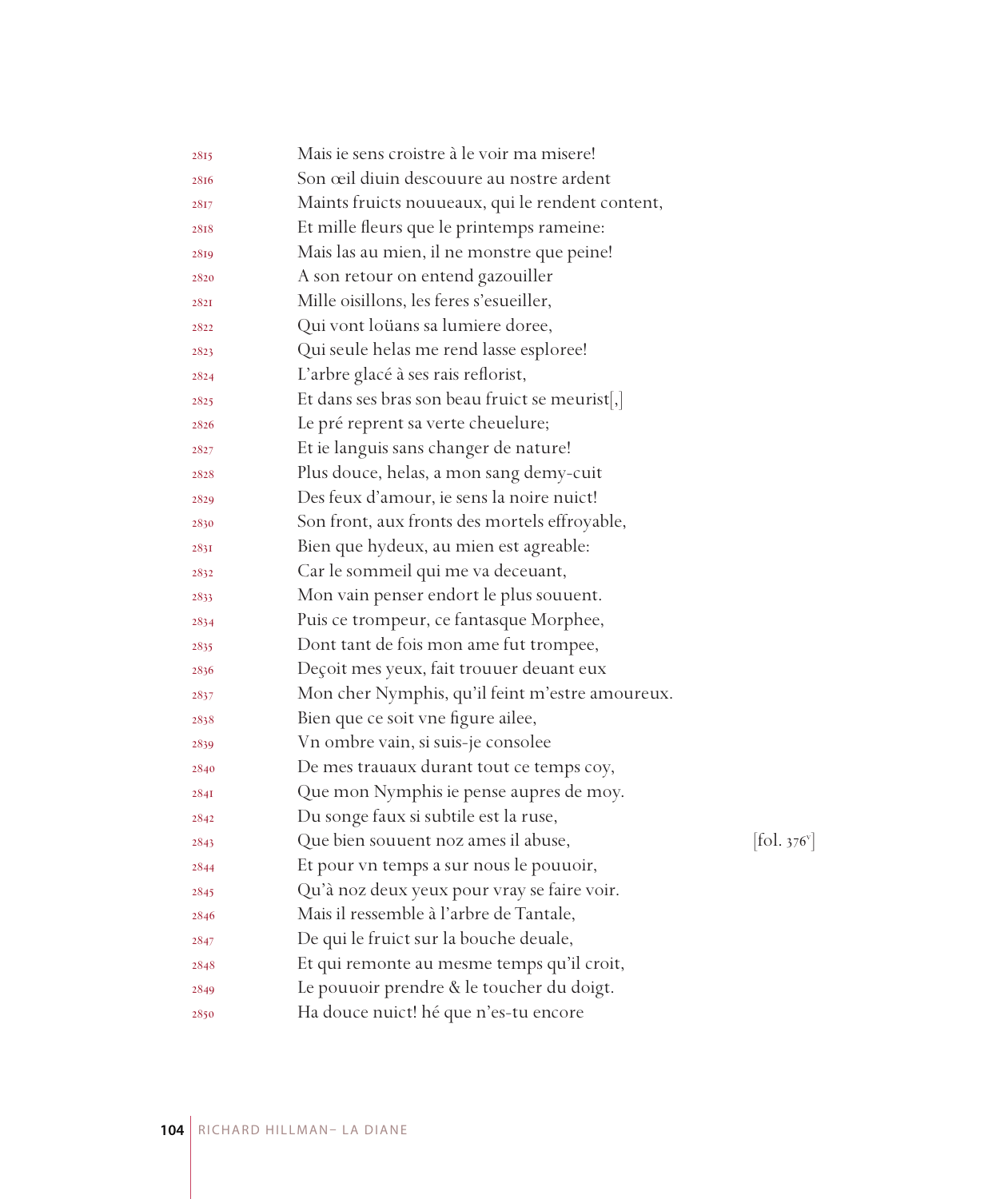| 2851 | Luisante au lieu de la vermeille Aurore?    |            |
|------|---------------------------------------------|------------|
| 2852 | Que ton beau front pallissant argenté,      |            |
| 2853 | N'espand encor sur le ciel sa clarté?       |            |
| 2854 | Morphee encor auroit bien la puissance      |            |
| 2855 | En me trompant de tromper ma souffrance,    |            |
| 2856 | Et de me rendre en songe seulement          |            |
| 2857 | Nymphis propice à guarir mon tourment.      |            |
| 2858 | Que n'est encor, ô Soleil, ta lumiere       |            |
| 2859 | Dans le giron de Tethys mariniere!          |            |
| 2860 | Que n'est ton char ô sainct Patarean        |            |
| 2861 | Plongé encor dans l'humide Ocean;           |            |
| 2862 | Sans rallumer, en dechassant les astres,    |            |
| 2863 | Le vif penser de mes cruels desastres?      |            |
| 2864 | O Dieu qu'heureux est le coulant repos      |            |
| 2865 | A ceux qui ont le soucy dans les os!        |            |
| 2866 | Il en endort la cruelle memoire,            |            |
| 2867 | Et qui plus est souuent leur fait acroire   |            |
| 2868 | Que ce doux bien dont ils auoient soucy,    |            |
| 2869 | Et qui rendoit leur courage trancy,         |            |
| 2870 | Est arriué! ils le tastent, ce semble,      |            |
| 2871 | Ou pour le moins l'ombre qui luy ressemble! |            |
| 2872 | Mais ce qui vient mon esprit tourmenter     |            |
| 2873 | C'est que l'on dit qu'il faut interpreter   |            |
| 2874 | Tout au rebours les fantosmes & songes,     |            |
| 2875 | D'autant que sont mille folles mensonges,   |            |
| 2876 | Que l'esprit vient à se representer         |            |
| 2877 | Ce que le iour il souloit souhaitter.       | [fol. 377] |
| 2878 | Combien de fois ce pendant que la face      |            |
| 2879 | Du clair Soleil faisoit fondre la glace,    |            |
| 2880 | Qui sur le front des rochers espoissis      |            |
| 288I | S'accropissoit, ay-je ennuié Nymphis?       |            |
| 2882 | Combien de fois sa beauté si parfaite,      |            |
| 2883 | M'a t'elle fait courir toute seulette       |            |
| 2884 | Parmy ces bois afin de le chercher          |            |
| 2885 | Et de son front me pouuoir approcher?       |            |
| 2886 | Durant le iour, si ceste ardante enuie      |            |

 $.377^{r}]$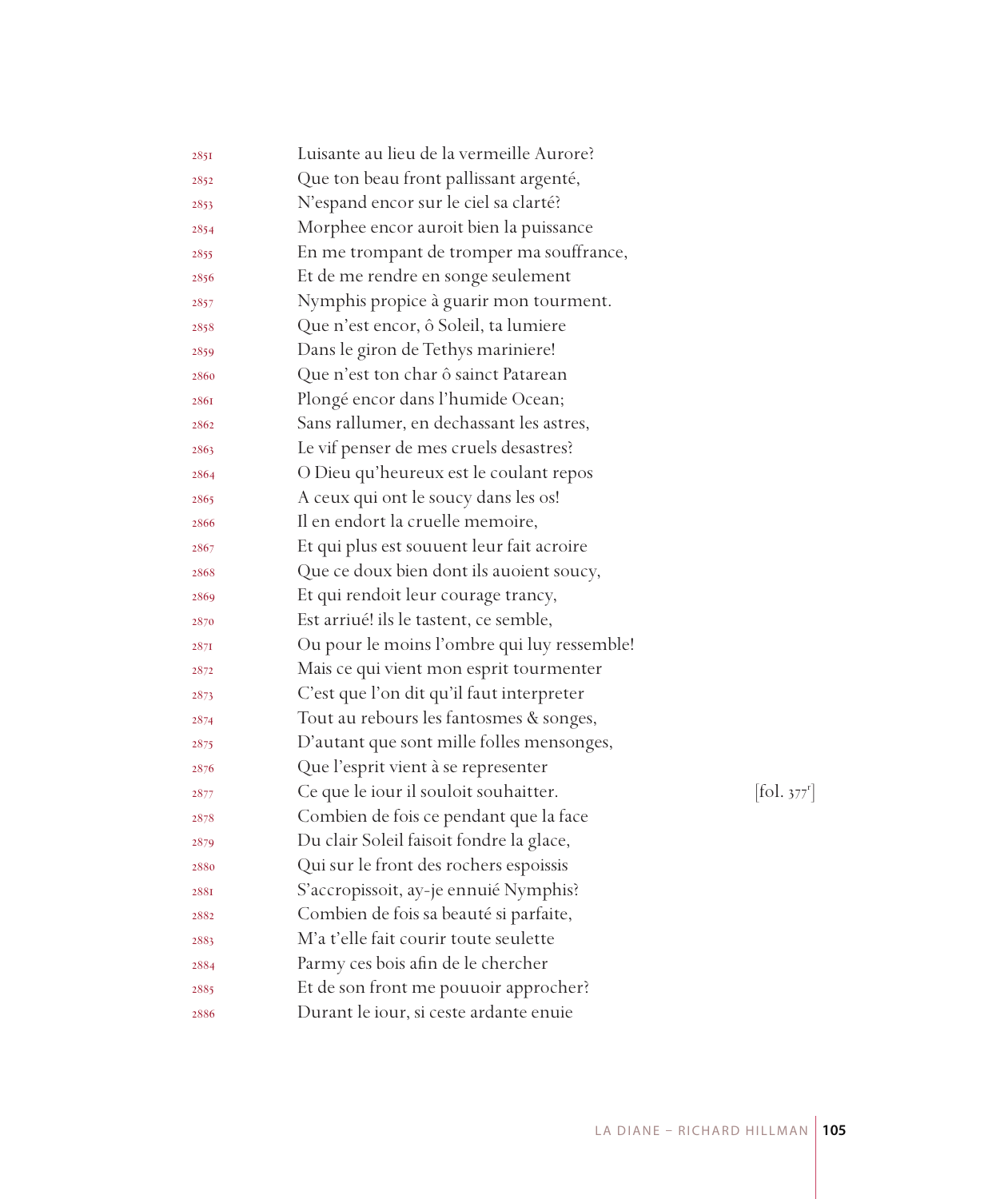| 2887        | Brusloit mon ame en ses beautez rauie,      |                                         |
|-------------|---------------------------------------------|-----------------------------------------|
| 2888        | Et si mon cœur pressé d'vn doux lien        |                                         |
| 2889        | Ne souhaittoit tout le iour autre bien,"    |                                         |
| 2890        | C'est chose assez & facile & croyable,      |                                         |
| 2891        | Que ce plaisir, qui m'est tant agreable,    |                                         |
| 2892        | Se represente en dormant à mes yeux,        |                                         |
| 2893        | Puis que mon cœur en est si desireux.       |                                         |
| 2894        | Comme l'on voit l'auare qui ne songe        |                                         |
| 2895        | Qu'en son thresor, dont le penser le ronge, |                                         |
| 2896        | Qui ne dort point, aussi bien que les iours |                                         |
| 2897        | Les nuicts il pense à le garder tousiours;  |                                         |
| 2898        | Dedans son cœur il le conte sans cesse,     |                                         |
| 2899        | Et craint tousiours que la main larronnesse |                                         |
| 2900        | Ne luy rauisse vn bien si precieux,         |                                         |
| <b>290I</b> | Dont jour & nuict il se rend soucieux:      |                                         |
| 2902        | Ainsi ie suis nuict & iour amoureuse        |                                         |
| 2903        | De mon Nymphis, & tousiours desireuse       |                                         |
| 2904        | De ses beaux yeux, que sans repos ie voy    |                                         |
| 2905        | Soit en veillant, ou dormant à recoy.       |                                         |
| 2906        | Ah pleust aux Dieux, que Iuppin venerable   |                                         |
| 2907        | Rendist ce iour mon songe veritable,        |                                         |
| 2908        | En rencontrant mon Nymphis, où ie vy!       |                                         |
| 2909        | De ses coraux i'eusse ardente rauy          |                                         |
| 2910        | Mille baisers, i'eusse à ses yeux collee    |                                         |
| <b>29II</b> | Cent mille fois ma bouche desolee!          | $\left  \text{fol. } 377 \right\rangle$ |
| 2912        | Ah plus que moy heureuse ne fut onc         |                                         |
| 2913        | L'alme Venus, lors que pressant le front,   |                                         |
| 2914        | Et les beaux yeux de son berger folastre,   |                                         |
| 2915        | Elle venoit aupres de luy s'esbatre!        |                                         |
| 2916        | Ny plus heureuse en ses sauuages bois       |                                         |
| 2917        | Ne fut Diane à sa diuine voix,              |                                         |
| 2918        | Lors que la nuict elle quittoit sa couche,  |                                         |
| 2919        | Pour rebaiser les beaux yeux & la bouche,   |                                         |

 $\left[\text{fol. } 377^{\text{v}}\right]$ 

Semi-colon in the original.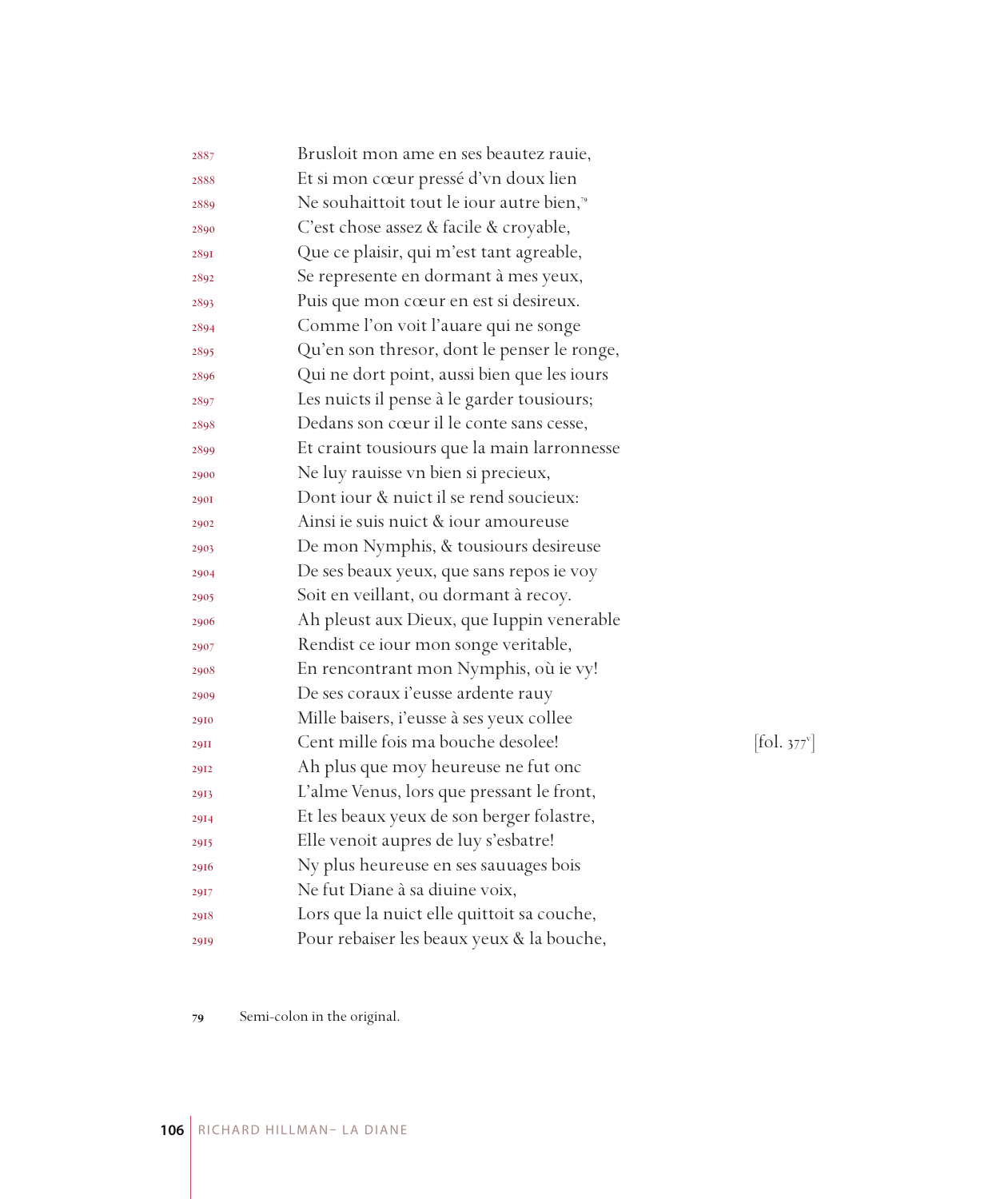| 2920 | D'Endymion! [Ny plus] <sup>80</sup> heureuse Thetis,     |
|------|----------------------------------------------------------|
| 2921 | Quand Peleus luy engendra ce fils                        |
| 2922 | Qui fist mourir aux Dolopes vtile,                       |
| 2923 | Le braue Hector aux portes de sa [ville]. <sup>81</sup>  |
| 2924 | Mais ie m'en vay par tout cercher <sup>82</sup> Nymphis, |
| 2925 | Et faire vray rencontrer si ie puis                      |
| 2926 | Mon songe heureux; faut tenter la fortune,               |
| 2927 | Qui ne se montre aux couards opportune. [Sort Diane.]    |

[*Entrent Frontin et Fauste.*]

#### FRONTIN

| 2928 | O bien-heureux ton amour & ton sort,                       |                                           |
|------|------------------------------------------------------------|-------------------------------------------|
| 2929 | Puis que pareil ton visage & ton port                      |                                           |
| 2930 | Est à Nymphis, ton chef porte à ceste heure                |                                           |
| 293I | A nœuds frisez sa blonde cheuelure:                        |                                           |
| 2932 | Ton front son teint, tes yeux semblent les siens;          |                                           |
| 2933 | Bref pour Nymphis aujourdh'huy ie te tiens.                |                                           |
| 2934 | O sainct sçauoir, qui les mortels transforme <sup>83</sup> |                                           |
| 2935 | Et qui leur peux faire changer de forme,                   |                                           |
| 2936 | De front, de teint, & puissant les refais,                 |                                           |
| 2937 | Autres qu'ils n'ont de nature esté faits.                  |                                           |
| 2938 | Mais en perdant ta premiere semblance                      |                                           |
| 2939 | Garde toy bien de perdre l'asseurance:                     |                                           |
| 2940 | Garde toy bien sous ce masque trompeur,                    |                                           |
| 294I | De te tromper, & de perdre le cœur:                        |                                           |
| 2942 | Ne pers le sens, & changeant de visage                     |                                           |
| 2943 | Ne change pas d'ardeur, & de courage.                      |                                           |
| 2944 | Fay bonne mine, & tien ton fait couuert,                   | $\left  \text{fol. } 378^{\circ} \right $ |
|      |                                                            |                                           |

Orig. "Plus"; rhetoric, metrics and meaning support the emendation.

 Orig. "vie". Both the rhyme and the sense confirm the typographical error; the reference is obviously to Achilles' killing of Hector outside the gates of Troy.

 The only occurrence in the text of this spelling, which is attested as late as 1642 (see *Le Trésor de la langue française*, s.v. "chercher").

 Given the second-person endings of "peux" and "refais", I take it that Frontin is apostrophising "sainct sçauoir", so that "transforme" is anomalous.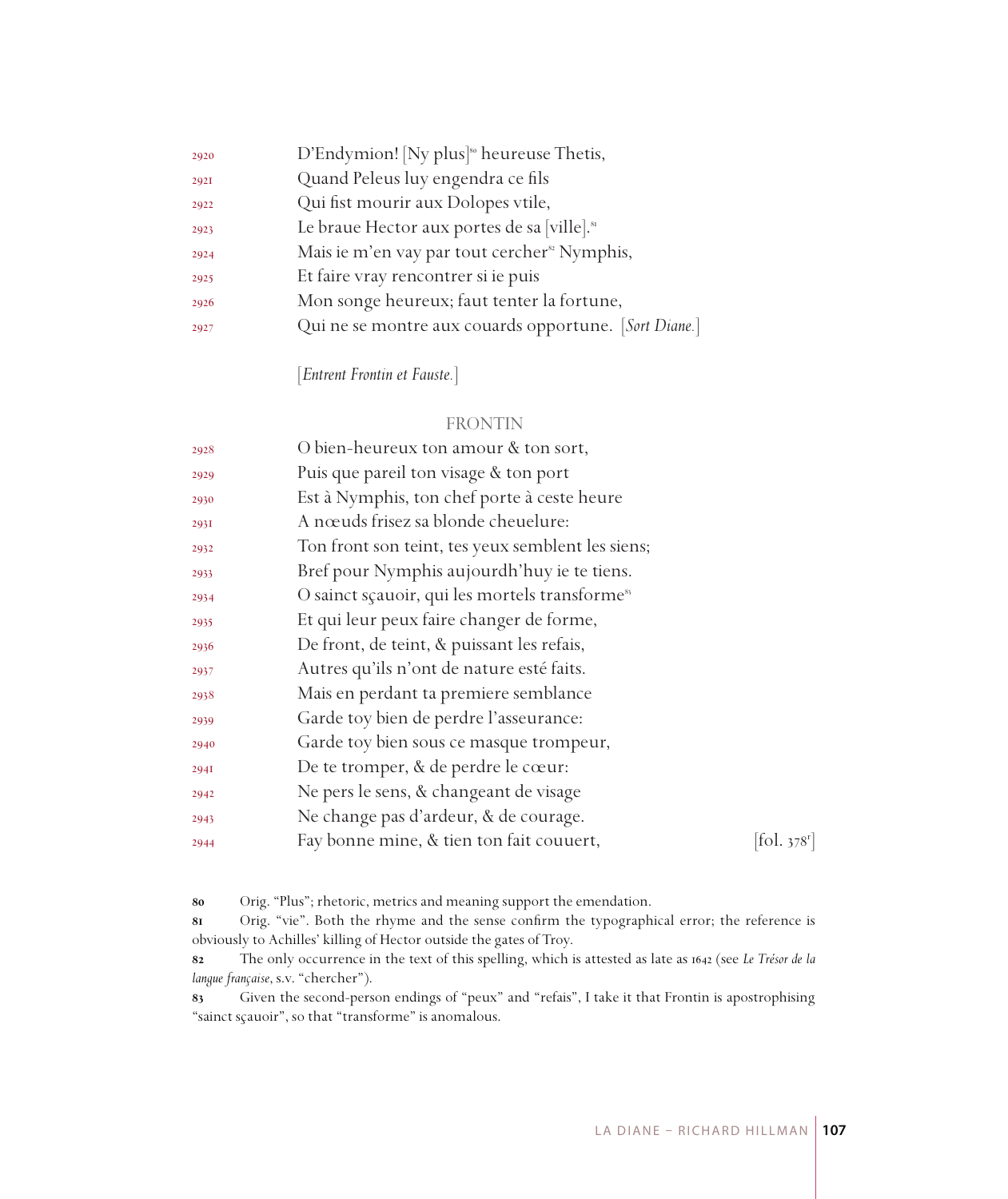| 2945 | Que tu ne sois follement descouuert:        |
|------|---------------------------------------------|
| 2946 | Car contre toy ta Diane offencee,           |
| 2947 | Auroit raison d'estre plus courroucee       |
| 2948 | Que si loyal, tu n'eusses iamais pris       |
| 2949 | Pour la tromper la forme de Nymphis.        |
| 2950 | Et ce pendant que de ce sort charmee,       |
| 2951 | Tu la verras du desir enflammee:            |
| 2952 | Qu'elle croira que tu sois son amant,       |
| 2953 | Appaise promt ton amoureux tourment,        |
| 2954 | En luy donnant la foy de mariage:           |
| 2955 | Car sans ce nœud tout amour n'est que rage. |
| 2956 | De ceste foy ie deuiendray tesmoin,         |
| 2957 | Et de tes ans à iamais i'auray soin,        |
| 2958 | A celle-fin que rien ne te suruienne        |
| 2959 | Qui te remette à ta peine ancienne.         |

# FAVSTE

| Allons, Frontin, allons: car ie pretens              |
|------------------------------------------------------|
| De ce doux iour bien employer le temps,              |
| Et si ie puis auoir heureuse chance,                 |
| Je te donray, pour ample recompense                  |
| De tes labeurs, & de ton sainct amour,               |
| Vn gobelet fait dextrement au tour                   |
| De ce grand buis, dont la teste chenue               |
| Par l'aage viel estoit iadis fenduë,                 |
| Qui au vieil mur de mon four se colloit:             |
| De la racine est ce gobelet fait                     |
| Jaune comme or que parfait on renomme,               |
| Haut esleué, & rond comme vn[e] <sup>84</sup> pomme, |
| Creux d'vn grand pied, & d'vn cizeau ioly            |
| Tant par dehors que par dedans poly:                 |
| Au haut on voit vne bordure espesse,                 |
| De chiffres faite, & de Deltats de Grece,            |
|                                                      |

Orig. "vns".

RICHARD HILLMAN– LA DIANE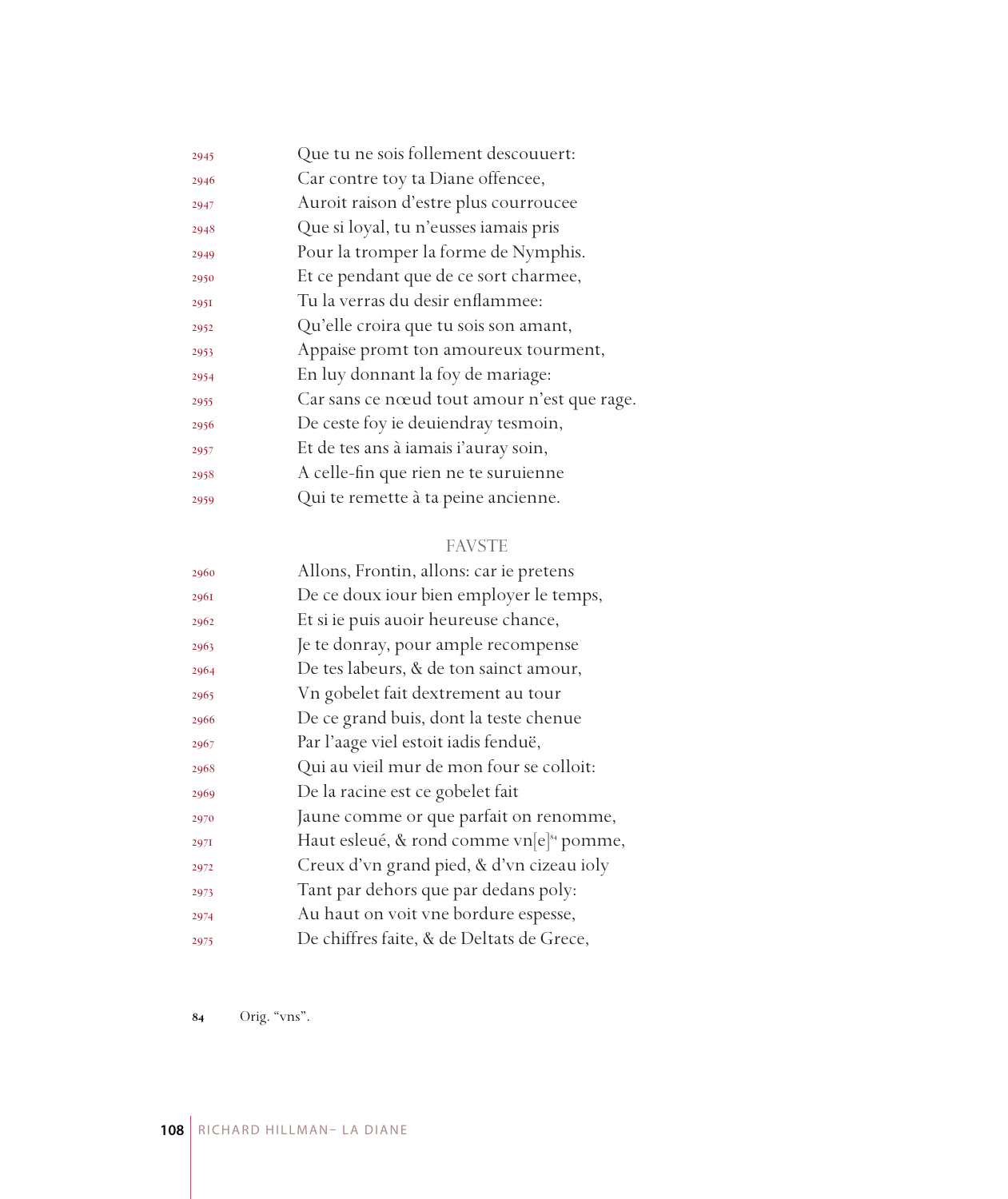| 2976 | De mille nœuds, amoureux enlacez,            |            |
|------|----------------------------------------------|------------|
| 2977 | Et de cordons estroittement pressez:         | [fol. 378] |
| 2978 | Parmy l'on voit mainte larme meslee,         |            |
| 2979 | Qui change en fleur son humeur distilee,     |            |
| 2980 | Sur qui l'on voit maint oiseau voleter,      |            |
| 2981 | Et ceste fleur doucement becqueter.          |            |
| 2982 | Sur vn costé, l'on voit viue taillee         |            |
| 2983 | L'alme Venus, dolente & desolee,             |            |
| 2984 | Ayant le dos contre vn ferme rocher,         |            |
| 2985 | Et son Adon, qu'elle tenoit si cher,         |            |
| 2986 | Mort estendu, que piteuse elle embrasse      |            |
| 2987 | Laissant tomber mille pleurs sur sa face,    |            |
| 2988 | Son chef diuin, aux amoureux humain,         |            |
| 2989 | Repose las dans le creux de sa main,         |            |
| 2990 | Le doux Zephyr de son haleine agile,         |            |
| 2991 | Par flots flottans, ses cheueux esparpille;  |            |
| 2992 | Autour d'Adon, on voit ses chiens lassez,    |            |
| 2993 | Qui de regret mortellement blessez,          |            |
| 2994 | Par mille cris en esleuant la teste          |            |
| 2995 | Vont regrettant la perte qu'ils ont faite;   |            |
| 2996 | Les vns de peine en terre se couchans,       |            |
| 2997 | Le sang vermeil de leur maistre leschans:    |            |
| 2998 | Les autres fiers en vn troupeau s'amassent,  |            |
| 2999 | Et le sanglier aduersaire pourchassent.      |            |
| 3000 | Pendant on voit decouler tout autour,        |            |
| 3001 | Des yeux diuins de la mere d'Amour           |            |
| 3002 | Cent mille pleurs, dont la face sanglante    |            |
| 3003 | Du bel Adon est baignee & relante;           |            |
| 3004 | Et son espieu, dont il auoit domté           |            |
| 3005 | Tant de sangliers, est pres de son costé.    |            |
| 3006 | De l'autre part on regarde taillee           |            |
| 3007 | A traits subtils la dolente Thisbee,         |            |
| 3008 | La bouche ouuerte, & comme regrettant        |            |
| 3009 | Son cher Pirame, helas, qu'elle aimoit tant: |            |
| 3010 | On voit ses yeux qui degouttent de larmes,   |            |
| 30II | Et dans sa main les infideles armes          | [fol. 379  |

v ]

r ]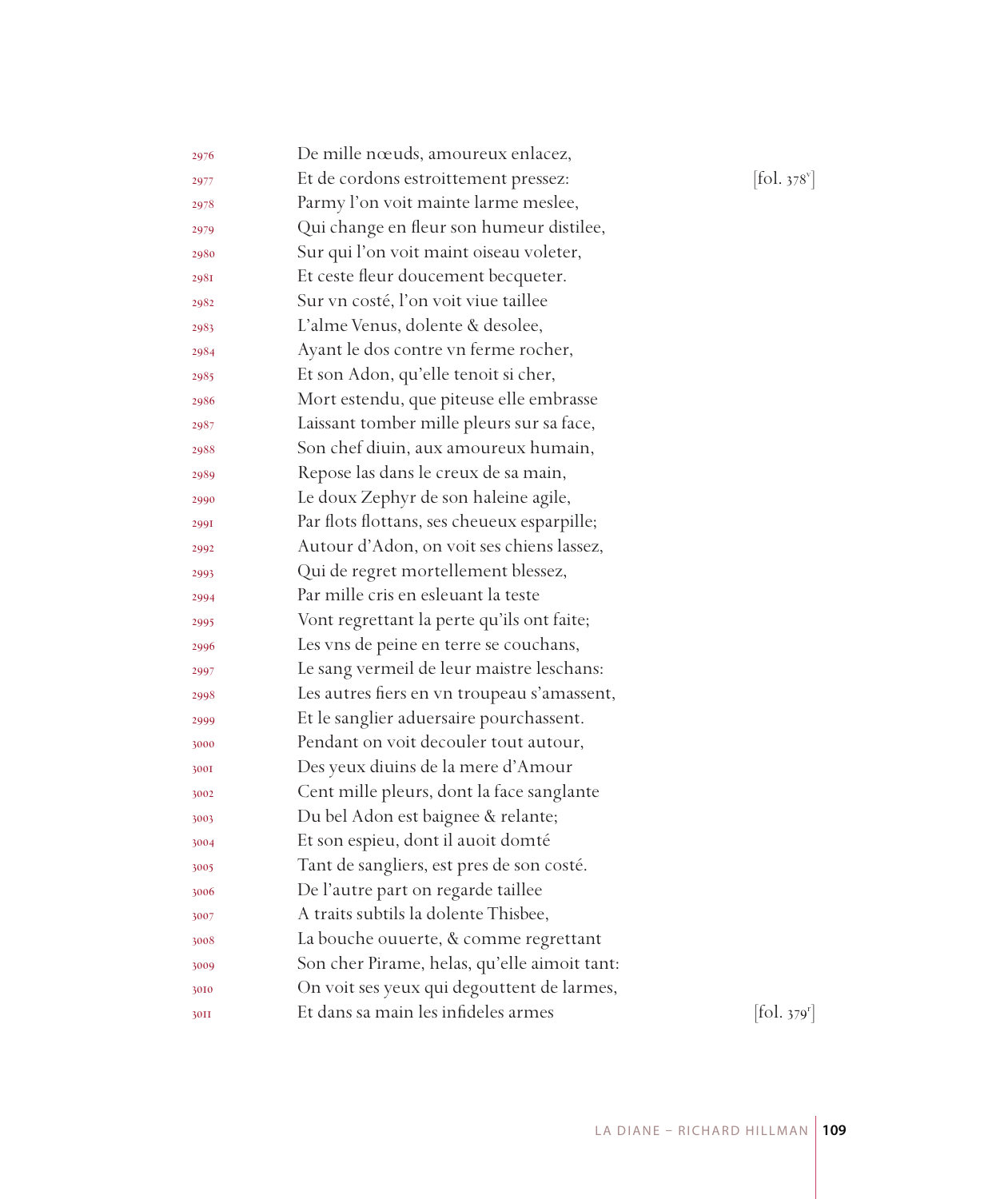| 3012 | Qui son bon corps, temple saint de l'amour, |                                |
|------|---------------------------------------------|--------------------------------|
| 3013 | D'vn fer pointu transpercerent à iour.      |                                |
| 3014 | Pres d'elle on voit la fatale fontaine,     |                                |
| 3015 | Qui semble encor se douloir de sa peine,    |                                |
| 3016 | De qui les eaux, entremelees, las,          |                                |
| 3017 | De sang cruel, lamentoient leur trespas:    |                                |
| 3018 | Contre le bort de la fontaine calme,        |                                |
| 3019 | On voit gisant le fidele Pirame,            |                                |
| 3020 | De qui le cœur fut d'amour offencé,         |                                |
| 302I | Ayant le sein d'outre en outre percé,       |                                |
| 3022 | Couuert de sang, & la terre deserte         |                                |
| 3023 | Autour de luy de mesme sang couuerte,       |                                |
| 3024 | De la fontaine aussi couuerts les bords,    |                                |
| 3025 | Du sang qui coule encore de son corps:      |                                |
| 3026 | Le couure-chef que la fere sauuage          |                                |
| 3027 | Ensanglanta, seul [sic] cause du dommage,   |                                |
| 3028 | De l'autre part couuert de sang gisoit      |                                |
| 3029 | Dessur le pré, qui d'horreur pallissoit.    |                                |
| 3030 | D'autre costé Didon on voit depeinte,       |                                |
| 3031 | Le fer au poin, faisant mainte complainte,  |                                |
| 3032 | Les yeux enflez à force de pleurer,         |                                |
| 3033 | Et sur la mer au loin se retirer            |                                |
| 3034 | L'ingrat Enee, on voit la mer mutine,       |                                |
| 3035 | Ses longs vaisseaux porter sur son eschine: |                                |
| 3036 | Pres de Didon on voit Anne sa sœur,         |                                |
| 3037 | Qui tasche helas d'appaiser sa douleur,     |                                |
| 3038 | Lasse esploree, & le mal qui la serre       |                                |
| 3039 | Luy fit baisser la face contre terre:       |                                |
| 3040 | Elle a les bras piteusement croisez,        |                                |
| 304I | A tours dolens l'vn dans l'autre enlacez:   |                                |
| 3042 | On voit dolens assemblez autour d'elle,     |                                |
| 3043 | Les habitans de Cartage la belle,           |                                |
| 3044 | Qui de leur Royne auec cent mille pleurs,   |                                |
| 3045 | Pleurent le sort, regrettent les malheurs,  | $\left[$ fol. 379 $\mathrm{v}$ |
| 3046 | Puis de bois sec vne pile est haussee,      |                                |
| 3047 | Où Didon veut estre morte bruslee.          |                                |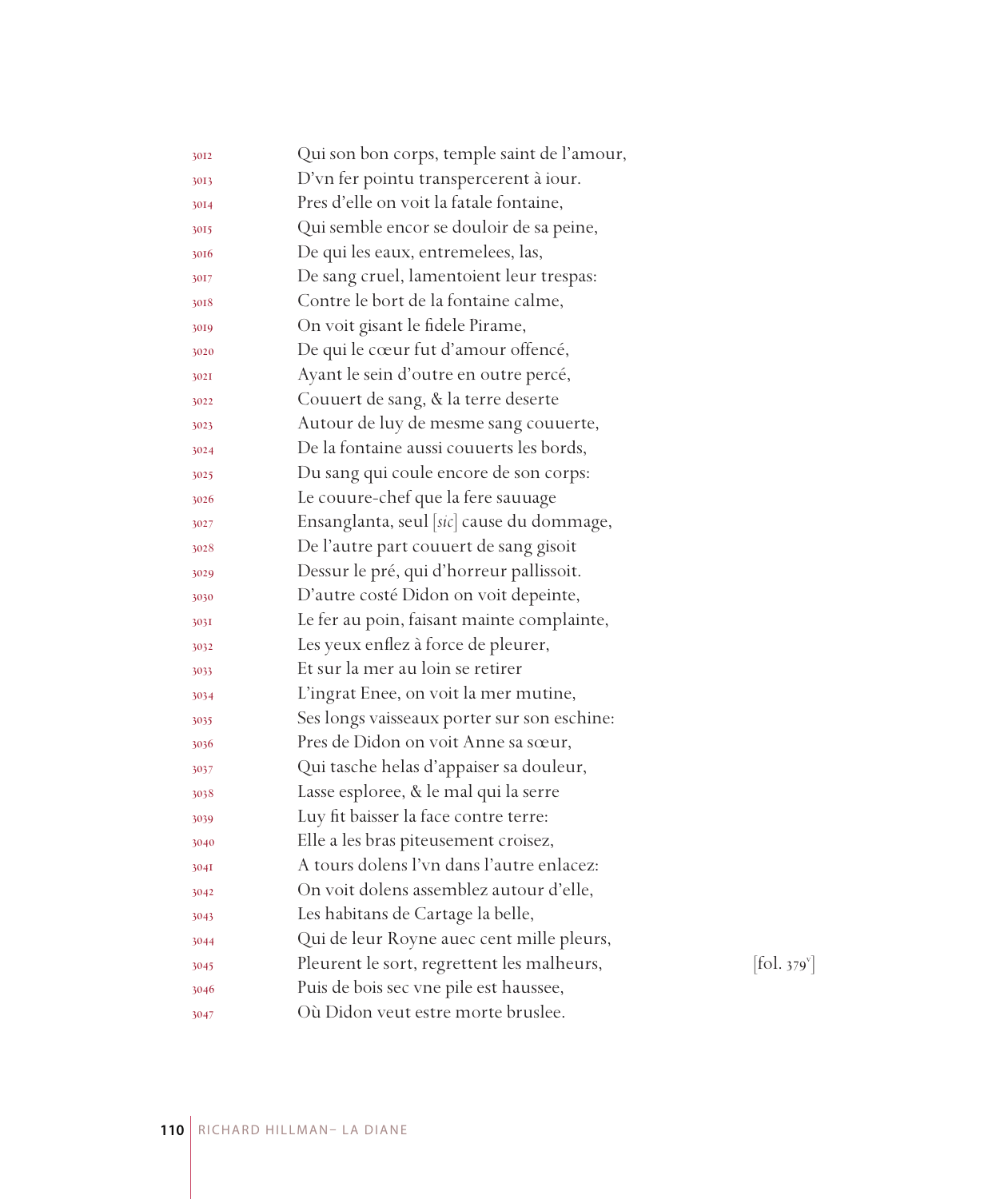| 3048 | De l'autre part, on voit chaste depeint,     |           |
|------|----------------------------------------------|-----------|
| 3049 | En taille douce, Hippolyte le saint,         |           |
| 3050 | Qui dechiré par ses cheuaux superbes,        |           |
| 305I | Mouille de sang le riuage & les herbes:      |           |
| 3052 | On voit son char contre vn roc arresté,      |           |
| 3053 | De sang vermeil par tout ensanglanté,        |           |
| 3054 | Et ses cheuaux, qui harassez de peine        |           |
| 3055 | Soufflans suans, prennent vn peu d'haleine:  |           |
| 3056 | Aupres du corps d'Hippolyte sans iour,       |           |
| 3057 | Phedre l'on voit ardante en vn amour         |           |
| 3058 | Qui le souspire, & lamente infidele          |           |
| 3059 | Son faux rapport & son amour cruelle,        |           |
| 3060 | Qui d'Hippolyte aussi chaste que beau,       |           |
| 3061 | Auoit, helas, auancé le tombeau:             |           |
| 3062 | Puis l'on la voit preste de se deffaire,     |           |
| 3063 | Ayant au poin vn estoc sanguinaire,          |           |
| 3064 | Vangeant sur elle Hippolyte qui fut          |           |
| 3065 | L'honneur des siens ce pendant qu'il vescut: |           |
| 3066 | On voit apres, vn Dieu qui resuscite         |           |
| 3067 | Par mille sucs le pudique Hippolyte,         |           |
| 3068 | Qui des forests demeure hoste immortel,      |           |
| 3069 | Sans retourner chez son pere cruel.          |           |
| 3070 | Du gobelet la patte on voit semee            |           |
| 3071 | De mille fleurs, chacune plus aimee.         |           |
| 3072 | Syron le fit, qui n'eut pas de pareil,       |           |
| 3073 | En son sçauoir sous le tour du Soleil.       |           |
| 3074 | Voilà, Frontin, le present que i'ordonne     |           |
| 3075 | A ta bonté, & que Fauste te donne.           |           |
| 3076 | Mais, ô Frontin, regarde comme moy;          |           |
| 3077 | Dedans ce bois, Diane i'apperçoy.            |           |
| 3078 | Bon Dieu c'est elle! Amour fay moy la grace  |           |
| 3079 | Que i'amollisse à ce coup son audace         | [fol.380] |
| 3080 | Dessouz la peau de Nymphis son amant,        |           |
| 308I | Et que ie puisse auoir contentement          |           |
| 3082 | De mes desirs, sans que sa belle veuë        |           |
| 3083 | Puisse sçauoir que ie l'aye deceuë!          |           |

r ]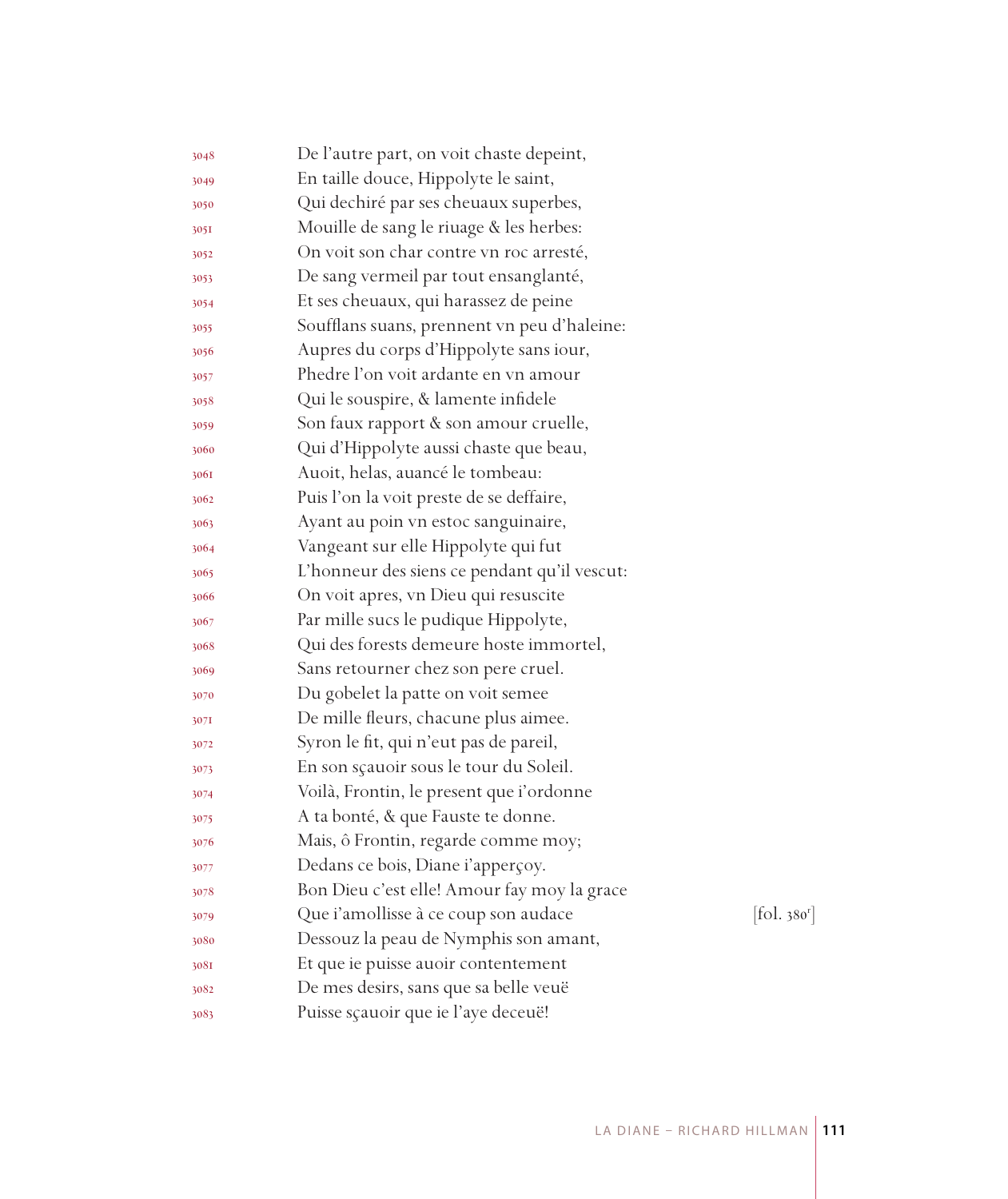| 3084 | O saint Amour, si ce bien tu me rends,   |
|------|------------------------------------------|
| 3085 | Je te promets sur le fruit que i'attens  |
| 3086 | De noz amours, t'offrir en sacrifice     |
| 3087 | De mon trouppeau la plus grasse genisse! |

# FRONTIN

| 3088 | Vy, Fauste, vy en ton espoir conceu,         |
|------|----------------------------------------------|
| 3089 | Diane t'a que ie croy apperceu;              |
| 3090 | Car deuers nous, prompte elle prent sa route |
| 3091 | Et pour Nymphis elle te prent sans doute.    |

# DIANE [*en entrant*]

| 3092 | Des beaux Pasteurs, ô Nymphis le plus beau,               |
|------|-----------------------------------------------------------|
| 3093 | De qui les yeux semblent au vif flambeau                  |
| 3094 | Qui sur le Ciel le beau iour nous rameine,                |
| 3095 | Qui si matin te rend en ceste plaine?                     |
| 3096 | Las ce n'est pas l'amour qui tient collé                  |
| 3097 | Ton cœur au mien, qui t'ait vif esueillé <sup>85</sup>    |
| 3098 | De si bonne heure: en mon ardante flamme,                 |
| 3099 | O beau Nymphis, ne pense ta belle ame,                    |
| 3100 | Car tu n'as poi[n]t <sup>56</sup> de Diane soucy,         |
| 3101 | Qui porte l'ame en ton amour trancy.                      |
| 3102 | Mais, ô cruel, tu te plais e $[n]$ <sup>87</sup> sa rage, |
| 3103 | Et ne prens soin de son proche dammage.                   |
|      |                                                           |

# FAVSTE

| 3104 | Belle Diane, encore ne crois-tu:         |
|------|------------------------------------------|
| 3105 | Rien n'est si fier, que la sainte vertu, |
| 3106 | Le long amour, & la ferme constance      |
| 3107 | Ne rende doux, & douce sa puissance.     |
| 3108 | Jl faut cognoistre au parauant qu'aimer, |
| 3109 | Faut voir la chose auant que l'estimer,  |

Colon at the end of this line in the original.

Orig. "poiut".

Orig. "eu".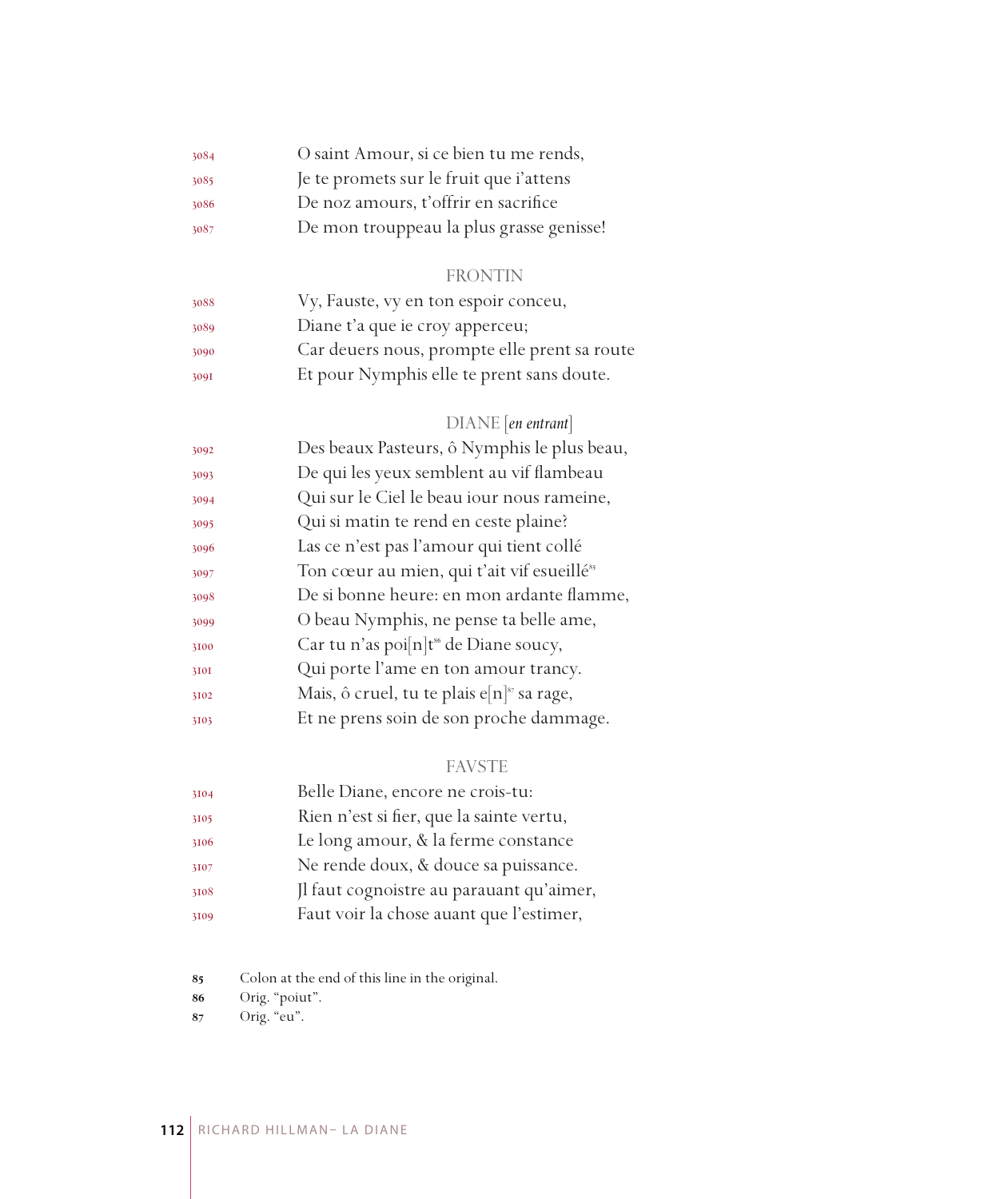| 3110 | Le vif amour & qui longuement dure,                | [fol. 380 $^{\rm v}$ ] |
|------|----------------------------------------------------|------------------------|
| 3III | N'arriue pas d'vne prompte auenture,               |                        |
| 3II2 | Ny si soudain, ains son celeste feu                |                        |
| 3II3 | Pour bien durer s'allume peu à peu.                |                        |
| 3II4 | Hé que sçais-tu si ton amour ardante,              |                        |
| 3II5 | Si tes trauaux, & ta peine constante               |                        |
| 3116 | Ont ce rocher de glace en moy brizé,               |                        |
| 3II7 | Par qui tu vis ton amour mesprisé?                 |                        |
| 3118 | Hé que sçais-tu si la fleche doree                 |                        |
| 3119 | Du Paphien a mon ame nauree,                       |                        |
| 3120 | Comme son trait, d'vn pesant plomb glacé,          |                        |
| 3121 | Auoit iadis mon tendre cœur blessé?                |                        |
| 3122 | Le temps ailé qui de noz ans dispose,              |                        |
| 3123 | Ameine tout, & meurit toute chose;                 |                        |
| 3124 | Ce qui ne peut en vn iour estre fait               |                        |
| 3125 | Le lendemain se rencontre pa[r]fait: <sup>88</sup> |                        |
| 3126 | Jl ne faut pas des Dieux iustes mesdire            |                        |
| 3127 | Si tout soudain l'on n'a ce qu'on desire.          |                        |
| 3128 | Tu serois bien confuse, que je croy,               |                        |
| 3129 | Si ie disois que seulement pour toy                |                        |
| 3130 | Je suis venu en ceste plaine belle                 |                        |
| 313I | Pour rechercher ton amitié fidele.                 |                        |
| 3132 | Voy comme i'ay changé de volonté,                  |                        |
| 3133 | Plus amoureux de ta belle beauté <sup>89</sup>     |                        |
| 3134 | Que tu fus [d]e <sup>90</sup> la mienne petite     |                        |
| 3135 | Quand tu portois pour moy la face triste.          |                        |
|      |                                                    |                        |

#### DIANE

| 3136 | Ah, ô Nymphis, tu te moques de moy!     |
|------|-----------------------------------------|
| 3137 | Tu gausse encor mon immortelle foy!     |
| 3138 | Las! non content du mal qui me martyre, |
| 3139 | Veux-tu encor de mon angoisse rire?     |

Orig. "pafait".

Full stop at the end of this line in the original.

Orig.: "ne".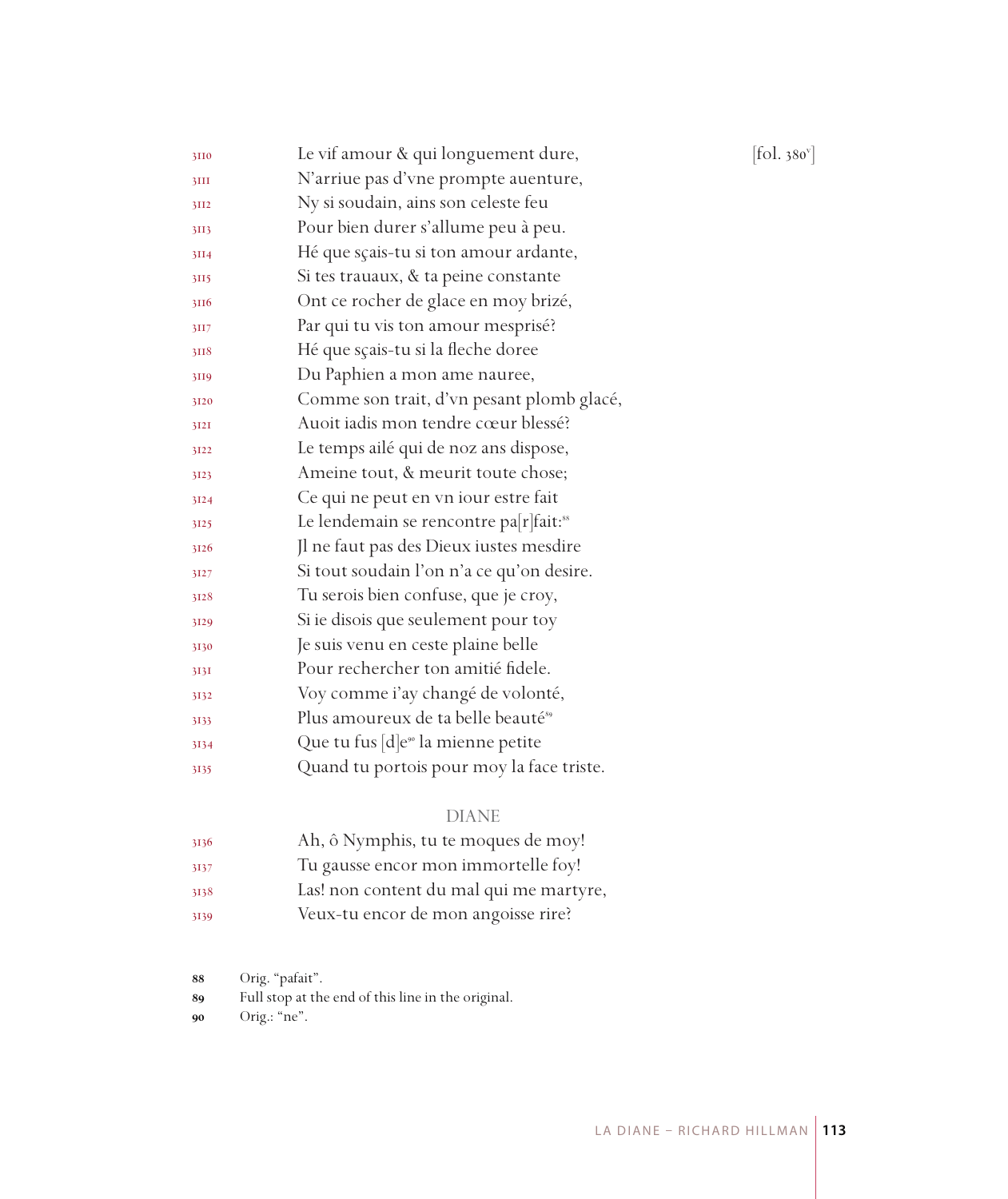| 3140 | Contente toy des douleurs que ie sens,     |            |
|------|--------------------------------------------|------------|
| 3141 | Sans te moquer de mes maux languissans:    |            |
| 3142 | Car ie sçay bien qu'au pris de moy Jullie  | [fol. 381] |
| 3143 | Est trop parfaite, & trop belle & iolie    |            |
| 3144 | Pour la quitter, qui l'aimas plus que toy, |            |
| 3145 | Pour si à coup estre amoureux de moy:      |            |
| 3146 | Tu ne scaurois cela me faire acroire.      |            |

# FAVSTE

| 3147 | Je jure Amour, dont diuine est la gloire,  |
|------|--------------------------------------------|
| 3148 | Et le pouuoir plus puissant que les Cieux, |
| 3149 | Qu'ores ardant ie n'aime que tes yeux;     |
| 3150 | Que i'ay quitté mon amour ancienne         |
| 3151 | Pour seulement honorer ma Diane.           |
| 3152 | Je te le jure & t'en promets ma foy.       |

#### DIANE

| 3153 | O cher Nymphis à ce coup ie te croy!                     |
|------|----------------------------------------------------------|
| 3154 | O Dieux du Ciel ie vous rends mainte grace,              |
| 3155 | D'auoir molly le courage & la glace                      |
| 3156 | De mon Nymphis, & d'vn effort soudain,                   |
| 3157 | L'auoir rendu à mes douleurs humain!                     |
| 3158 | O saint Amour, dont la sainte puissance                  |
| 3159 | Ne peut iamais tomber en decadence                       |
| 3160 | Je veux vn bœuf saintement t'immoler[, $]$ <sup>91</sup> |
| 3161 | Vn Dieu sans pair, en tous lieux t'appeller!             |
| 3162 | Mais, ô Nymphis, afin que ie m'asseure                   |
| 3163 | Sans en douter, que tu m'aime à ceste heure,             |
| 3164 | Je te supply de me donner la foy,                        |
| 3165 | De m'estre espoux & de n'aimer que moy.                  |

# FAVSTE

Vn plus grand heur viuant ie ne desire,

No punctuation in the original.

 $[$ fol. 381 $^r$ ]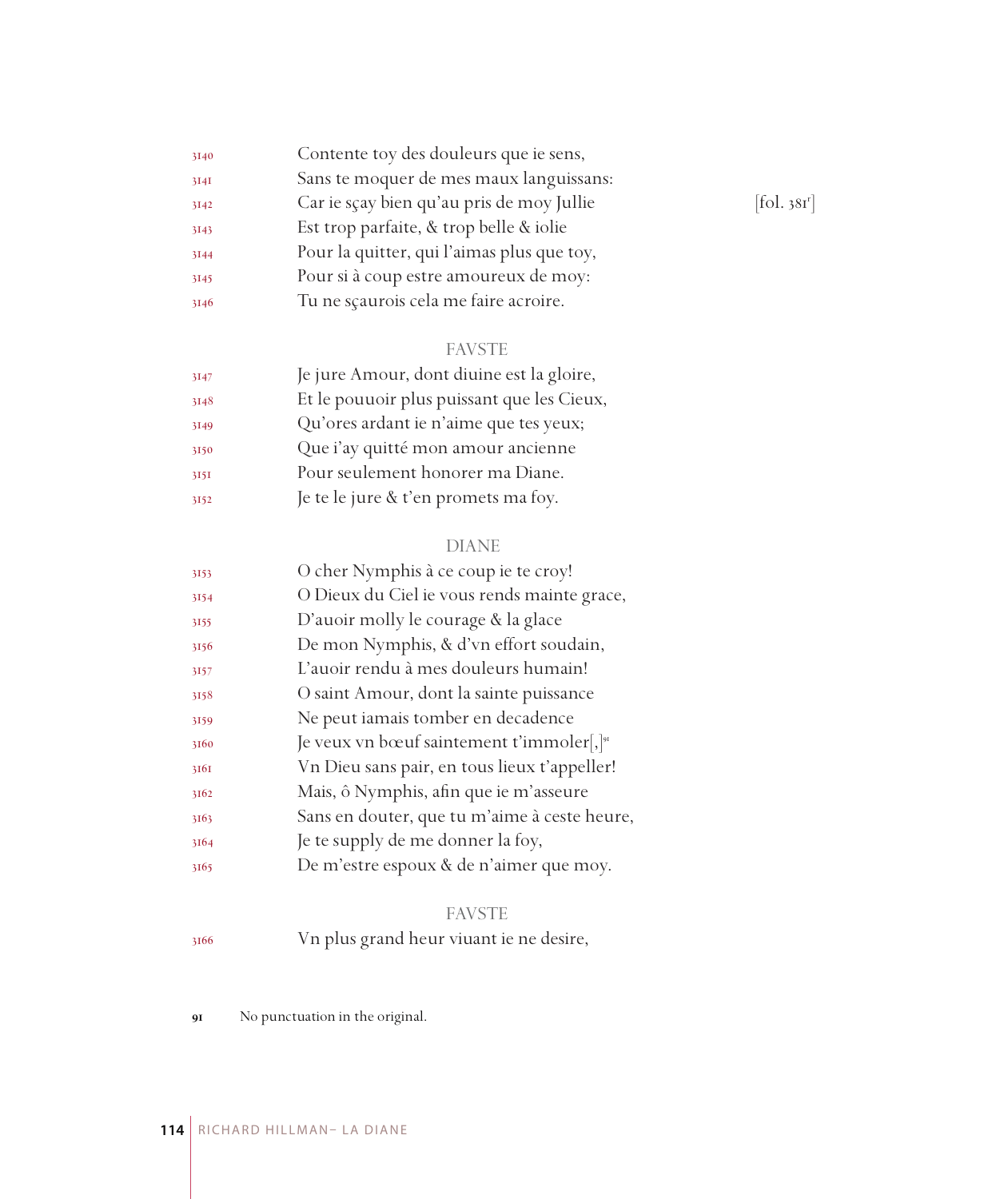| C'est mon souhait, car ie vy seulement<br>3168<br>En ce desir, en ce doux pensement.<br>3169<br>Diane donc, puis que l'Amour l'ordonne,<br>3170<br>Ma foy, mon cœur, Eternel ie te donne,<br>3171<br>Je te promets, & iure par la loy<br>3172<br>Du saint Hymen qu'immortelle ma foy<br>3173<br>Ie veux garder à la tienne liee,<br>3174<br>De la mort seule en mourant desliee.<br>3175<br>Baille-moy donc ta belle & blanche main,<br>3176<br>Prens cet anneau, & que rien d'inhumain<br>3177<br>Ne puisse plus trauerser nostre ioye, |                                         |
|------------------------------------------------------------------------------------------------------------------------------------------------------------------------------------------------------------------------------------------------------------------------------------------------------------------------------------------------------------------------------------------------------------------------------------------------------------------------------------------------------------------------------------------|-----------------------------------------|
|                                                                                                                                                                                                                                                                                                                                                                                                                                                                                                                                          |                                         |
|                                                                                                                                                                                                                                                                                                                                                                                                                                                                                                                                          |                                         |
|                                                                                                                                                                                                                                                                                                                                                                                                                                                                                                                                          |                                         |
|                                                                                                                                                                                                                                                                                                                                                                                                                                                                                                                                          |                                         |
|                                                                                                                                                                                                                                                                                                                                                                                                                                                                                                                                          |                                         |
|                                                                                                                                                                                                                                                                                                                                                                                                                                                                                                                                          | $\left  \text{fol. } 381 \right\rangle$ |
|                                                                                                                                                                                                                                                                                                                                                                                                                                                                                                                                          |                                         |
|                                                                                                                                                                                                                                                                                                                                                                                                                                                                                                                                          |                                         |
|                                                                                                                                                                                                                                                                                                                                                                                                                                                                                                                                          |                                         |
|                                                                                                                                                                                                                                                                                                                                                                                                                                                                                                                                          |                                         |
| 3178                                                                                                                                                                                                                                                                                                                                                                                                                                                                                                                                     |                                         |
| Que ie sois tien, & que Diane t'aye,<br>3179                                                                                                                                                                                                                                                                                                                                                                                                                                                                                             |                                         |
| Frontin sera tesmoin de notre foy,<br>3180                                                                                                                                                                                                                                                                                                                                                                                                                                                                                               |                                         |
| Hymen, Amour, que conten $[t]$ <sup>93</sup> i'apperçoy $[.]^{94}$<br>3181                                                                                                                                                                                                                                                                                                                                                                                                                                                               |                                         |

#### FRONTIN [*en s'avançant*]

| 3182 | Tesmoin vraiment oculaire & fidele            |
|------|-----------------------------------------------|
| 3183 | Frontin sera d'vne amitié si belle;           |
| 3184 | Il en aura le reste de ses iours,             |
| 3185 | Vn saint penser, qui durera tousiours.        |
| 3186 | Mais à quoi tient, Nymphis, que tu ne touche  |
| 3187 | Ces yeux, ce front, & ceste belle bouche,     |
| 3188 | Puis qu'ils sont tiens, à ton vueil destinez, |
| 3189 | Et par la foy à ton ame donnez?               |
| 3190 | Baise Diane, & d'vne douce haleine            |
| 3191 | Tire son cœur & son ame à la tienne.          |
| 3192 | Baise la donc, & que ce doux baiser,          |
| 3193 | Puisse adoucir l'ardeur de ce brasier,        |
| 3194 | Qui consomma la beauté de ton ame,            |
| 3195 | Au feux diuin d'vne si belle Dame.            |

Orig.: fol. misnumbered "181".

- 93 Orig. "contens".
- No punctuation in the original.

]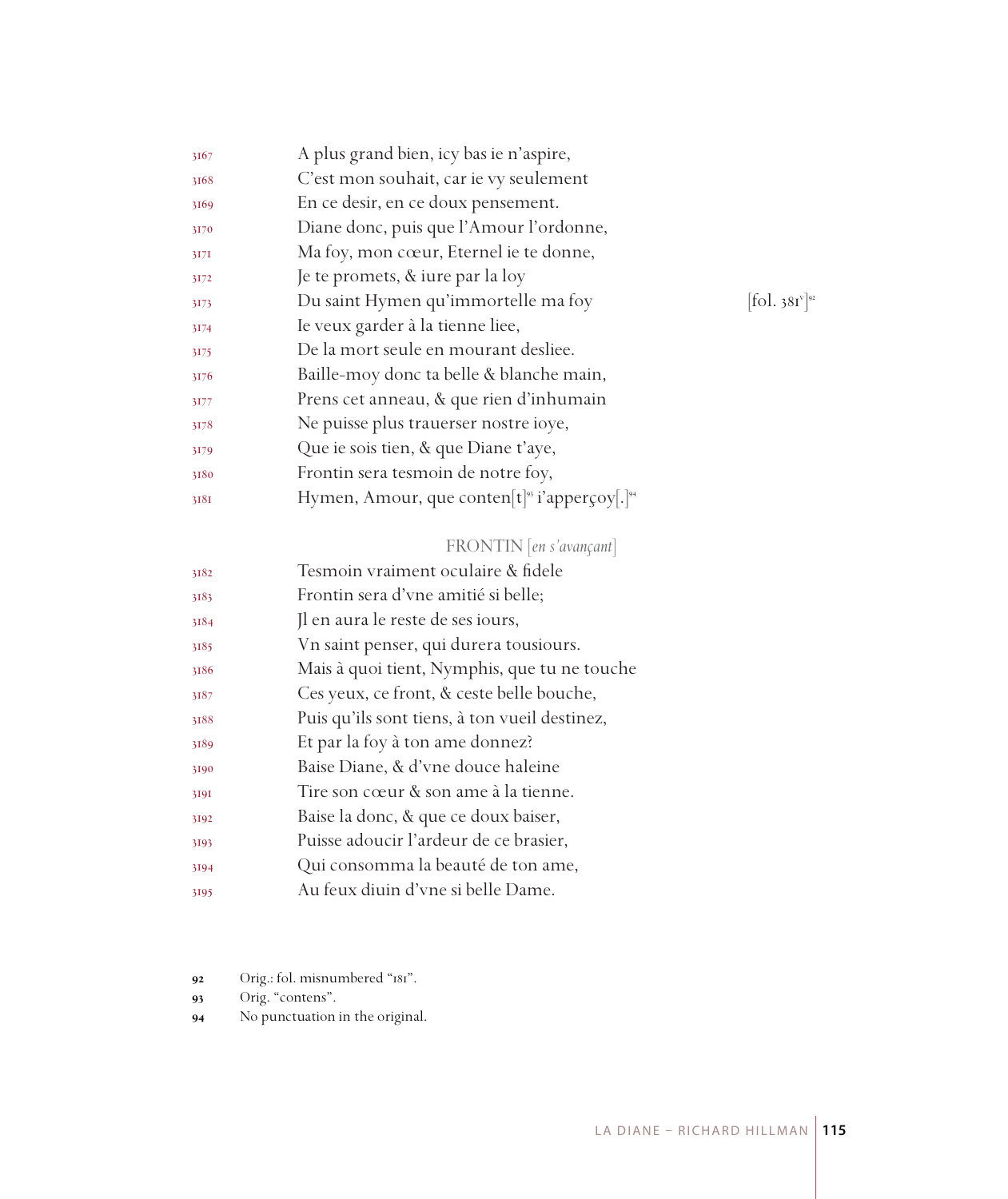#### FAVSTE

| 3196 | Frontin ie n'ose, & crains que ce baiser |
|------|------------------------------------------|
| 3197 | Puisse l'esprit de Diane offencer,       |
| 3198 | Mais si faut-il en sonder son courage.   |

# DIANE

| 3199 | Puis que la foy du sacré mariage,                |
|------|--------------------------------------------------|
| 3200 | A peu noz cœurs en vn seul composer,             |
| 3201 | Ie te permets [le] <sup>95</sup> pudique baiser. |

#### FAVSTE

| 3202 | Ie le prens donc, auec ferme asseurance |                                |
|------|-----------------------------------------|--------------------------------|
| 3203 | D'auoir tousiours ce iour en reuerence, | $\left[$ fol. 382 <sup>1</sup> |
| 3204 | Et de garder immortelle la foy,         |                                |
| 3205 | Que tu as, belle, ores receu de moy.    |                                |

#### NYMPHIS [*en entrant*]

| 3206        | Puis que du iour la lumiere polie                        |
|-------------|----------------------------------------------------------|
| 3207        | Reluit au Ciel, ie vay chercher Iullye,                  |
| 3208        | Jullye fiere, & qui se plaist de voir                    |
| 3209        | Mourir Nymphis dessouz son fier pouuoir,                 |
| 3210        | Ie veux sçauoir si Arbuste fidele                        |
| <b>32II</b> | L ' a <sup>96</sup> point changee & faite moins cruelle: |
| 3212        | Car quelques fois ces vieilles qui ont sçeu              |
| 3213        | Que c'est qu'aimer, & mainte ame deceu,                  |
| 3214        | Peuuent au bal de leurs langues dociles,                 |
| 3215        | Mollir les cœurs des plus cruelles filles.               |
| 3216        | Cela s'est veu arriuer mille fois,                       |
| 3217        | Car plus doux n'est des filles d'Achelois                |
| 3218        | Le chant pipeur, ny leur langue pareille                 |
| 3219        | A celle-là de quelque fine vieille,                      |
| 3220        | Qui a passé ioyeusement son temps,                       |
| 3221        | Et qui conseille vn mesme passe-temps                    |

"le": doubled in the original.

Orig. "La".

 $[\text{fol. }382^\text{r}]$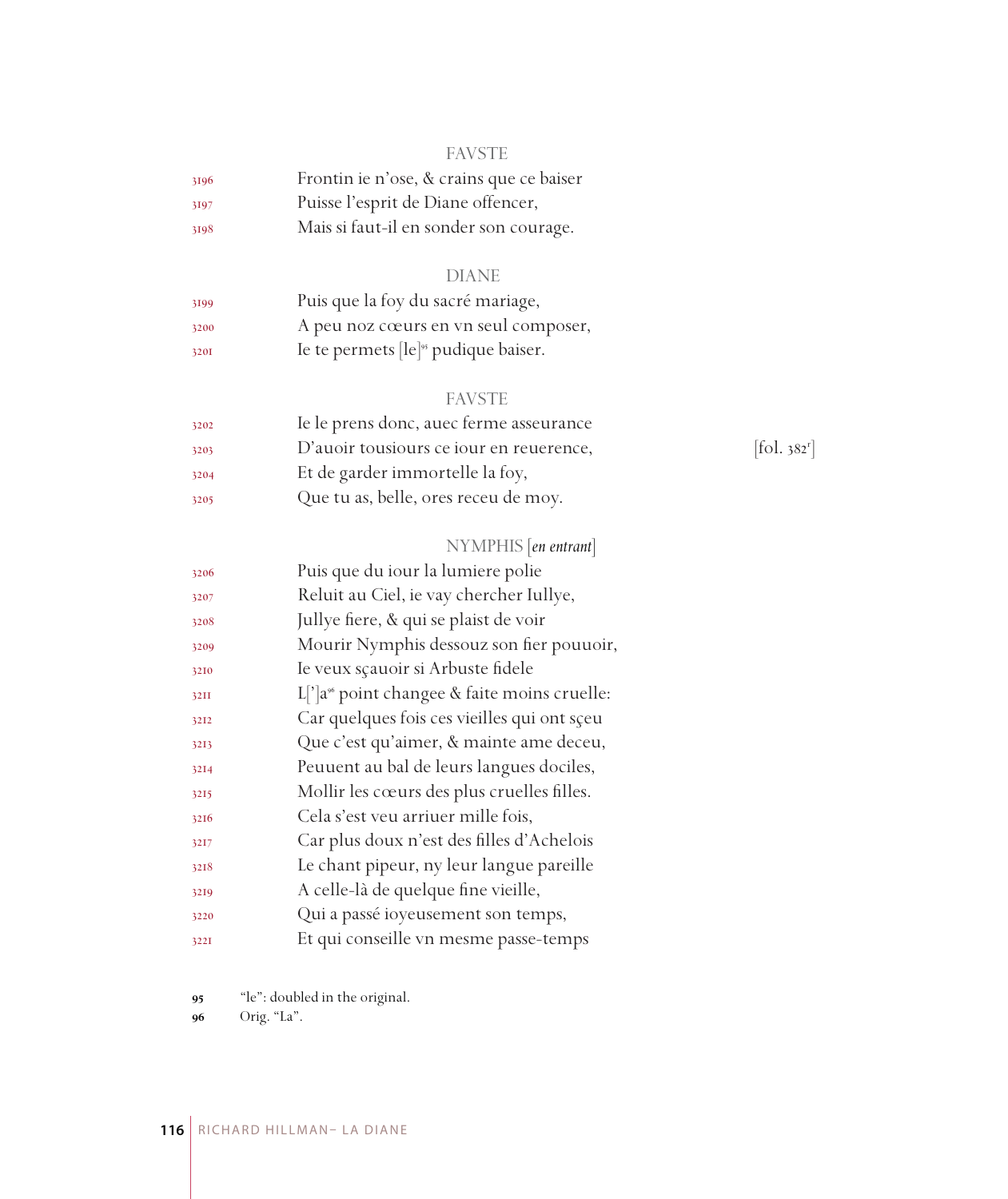| 3222 | A quelque fille, encores si peu duitte                                     |
|------|----------------------------------------------------------------------------|
| 3223 | Qu'à son conseil point ou peu ne resiste.                                  |
| 3224 | Or ie vay donc tout le long en sçauoir.                                    |
| 3225 | Mais, ô mon œil! hé que viens-tu de voir?                                  |
| 3226 | N'est-ce Diane, à demy furieuse,                                           |
| 3227 | Qui sans repos m'importune amoureuse?                                      |
| 3228 | Mauuais rencontre! ô sort iniurieux!                                       |
| 3229 | J'auois fuy à mon pouuoir ses yeux,                                        |
| 3230 | Et le malheur qui chemine à l'encontre                                     |
| 3231 | De mon desir veut que ie les rencontre.                                    |
| 3232 | O grand meschef! ô iour infortuné!                                         |
| 3233 | Je m'attens d'estre à coup importuné;                                      |
| 3234 | Mais c'est en vain i'eliray plustost qu <sup>['</sup> ]elle, <sup>97</sup> |
| 3235 | Pour me tuer vne mort eternelle.                                           |
|      |                                                                            |

#### DIANE [fol. 382<sup>v</sup>]

| 3236 | Dieux qu'est-cecy! Est-ce Phoebus qui luit    |
|------|-----------------------------------------------|
| 3237 | Au haut du Ciel, ou la relante nuit?          |
| 3238 | Suis-je d'erreur encor enueloppee,            |
| 3239 | Par les appasts du deceueur Morphee?          |
| 3240 | Suis-ie endormie ou si loin de mes yeux,      |
| 324I | S'en est fuy le sommeil ocieux?               |
| 3242 | Dieux qu'est-cecy? ie hallette, ie tremble,   |
| 3243 | Que voy-ie helas! deux Nymphis ce me semble!  |
| 3244 | Deux fronts pareils, & deux semblables corps, |
| 3245 | Pareille voix, & conformes accords!           |
| 3246 | Nature a-t'elle à ma douleur humaine          |
| 3247 | Fait deux Nymphis pour soulager ma peine?     |
| 3248 | Ils sont egaux de forme, de beauté,           |
| 3249 | Mais differens, d'amour, de volonté.          |
| 3250 | Ha qu'est-cecy? es-tu point abusee            |
| 3251 | Pauure Diane, en amour insensee,              |
| 3252 | En cet amour qui te nuit d'vn costé,          |

Orig. "quelle".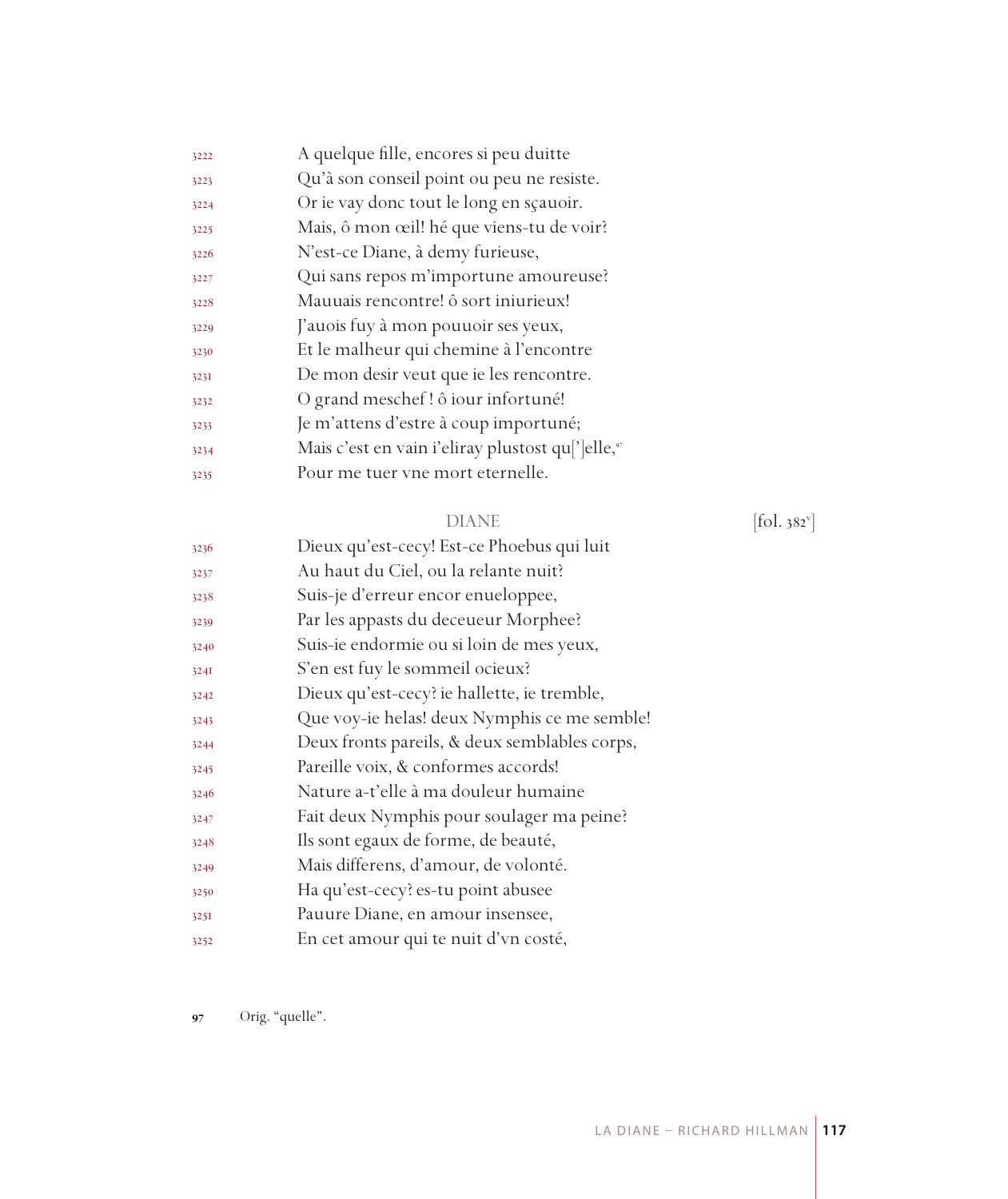| 3253 | Et qui parfait d'autre ta volonté?                    |            |
|------|-------------------------------------------------------|------------|
| 3254 | Quoy? sont-ce icy les regards de Meduse?              |            |
| 3255 | Est-ce vn Merlin qui de charmes m'abuse?              |            |
| 3256 | Sont-ce les traits magiques [de] <sup>98</sup> Circé; |            |
| 3257 | Ou les effets de l'esprit courroucé                   |            |
| 3258 | D'vne Medee, ardemment enragee                        |            |
| 3259 | Au parauant qu'elle se vist vengee?                   |            |
| 3260 | Ha qu'est-cecy? en ces objects diuers                 |            |
| 3261 | Je me consomme & ruine & me perds.                    |            |
| 3262 | Ces deux Pasteurs ores se font cognoistre             |            |
| 3263 | Pour mon Nymphis, qui deux ne sçauroit estre;         |            |
| 3264 | Et tous les deux ne sçauroient estre aussi            |            |
| 3265 | Mon cher Nymphis, qui cause mon soucy.                |            |
| 3266 | Ha qu'est-cecy? Si faut-il que ie trame               |            |
| 3267 | La verité de ce magique charme,                       |            |
| 3268 | Et que ie sçache à ce coup, si ie puis,               | [fol. 383] |
| 3269 | Lequel d'eux est le naturel Nymphis.                  |            |
| 3270 | Ie ne sçaurois estre plus abusee,                     |            |
| 327I | Ny follement par l'amour insensee:                    |            |
| 3272 | Jl faut sçauoir si mon œil est deceu,                 |            |
| 3273 | Ou si le vray il auroit apperceu.                     |            |
| 3274 | Es-tu Nymphis, toy qui m'as fait promesse             |            |
| 3275 | De me seruir comme seule maistresse                   |            |
| 3276 | De tes desirs, & m'as donné ta foy,                   |            |
| 3277 | Et l'as receue egalement de moy?                      |            |
| 3278 | Ha ie ne puis croire que ton visage                   |            |
| 3279 | Soit celuy-là de Nymphis, qui sauuage                 |            |
| 3280 | A tant de fois mesprise mes amours:                   |            |
| 328I | Veu que si prompt tu es à mon secours,                |            |
| 3282 | Et qu'en vn rien, en vne matinee,                     |            |
| 3283 | l'ay veu soudain ta volonté changee.                  |            |
| 3284 | Mais ne me tien si long temps en esmoy!               |            |

98 "[D]e" is missing in the original.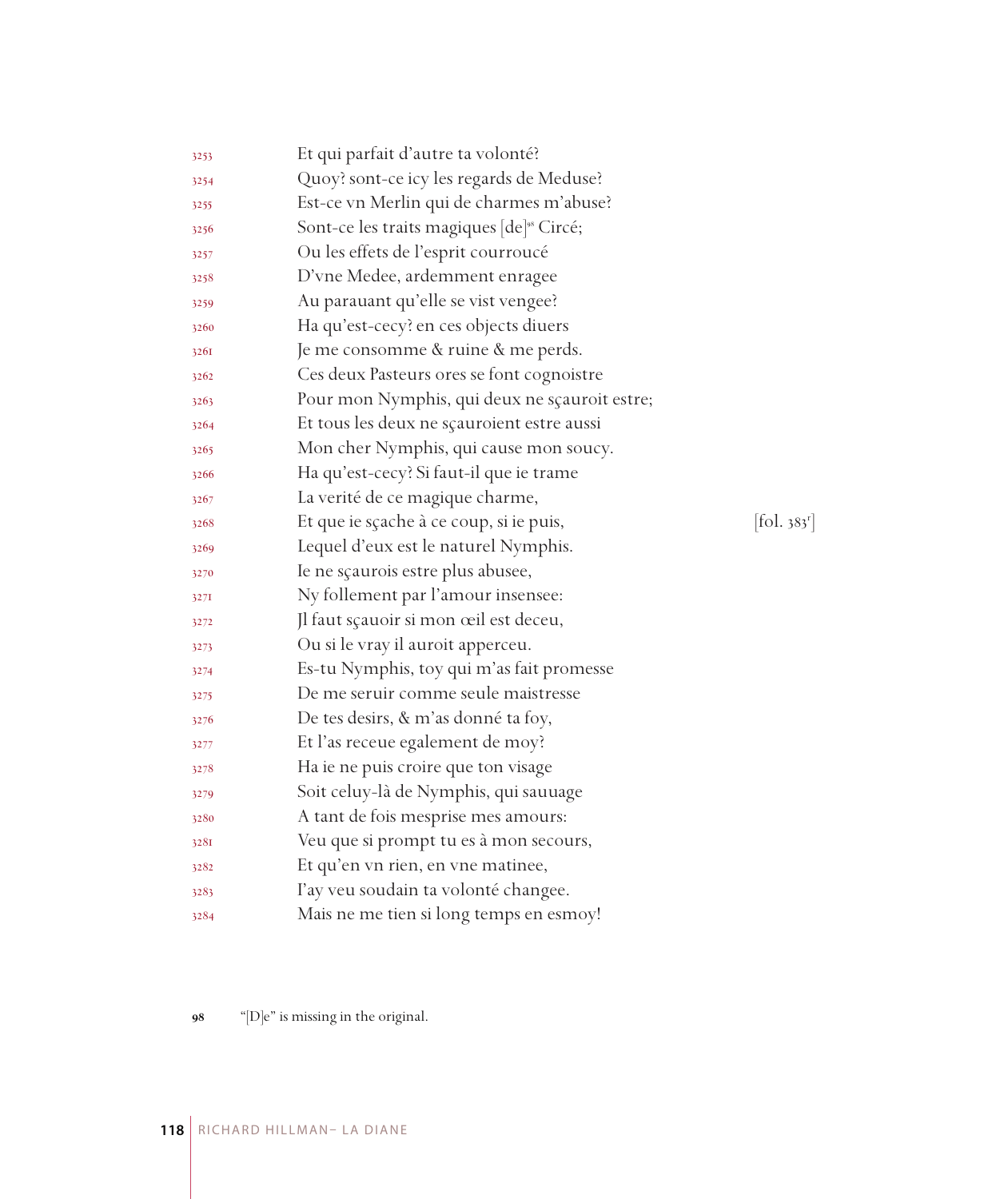#### FAVSTE

Je suis Nymphis.

#### NYMPHIS

|              | Non Diane c'est moy                       |                              |
|--------------|-------------------------------------------|------------------------------|
| 3286         | Et ce Pasteur te trompe souz ma face      |                              |
| 3287         | Pour s'enrichir, peut estre, de ta grace: |                              |
| 3288         | Sçachant assez que tes abusez yeux        |                              |
| 3289         | Sont ardemment de mon front amoureux.     |                              |
| 3290         | Je ne suis pas marry que mon visage,      |                              |
| 3291         | Ait amolly ton endurcy courage            |                              |
| 3292         | Vers ce Pasteur, ie ferois comme luy,     |                              |
| 3293         | Si ie pensois appaiser mon ennuy:         |                              |
| 3294         | Car en amours il n'est point de remede    |                              |
| 3295         | Qui soit cruel, ni de guarison laide.     |                              |
| 3296         | Tu feras bien, en le prenant pour moy,    |                              |
| 3297         | De luy donner ton amour & ta foy;         |                              |
| 3298         | Car de Nymphis il ne faut que tu pense    |                              |
| 3299         | Rien esperer qu'vne longue souffrance,    |                              |
| 3300         | Qu'vn fier dédain, qu'vne amere langueur, |                              |
| 330I         | Puis qu'à Jullye il a donné son cœur.     | $[\text{fol. } 383^{\circ}]$ |
| 3302         | Je suis marry qu'il faut que manifeste    |                              |
| 3303         | Vienne par moy, ta deception secrette,    |                              |
| 3304         | Pauure Pasteur! car ie cherche à guarir   |                              |
| 3305         | Ceux que l'amour comme moy fait mourir.   |                              |
| 3306         | Mais ie ne puis la verité desdire         |                              |
| 3307         | Qui me contraint deuant toy de la dire,   |                              |
| 3308         | Ny me changer dextrement, comme toy,      |                              |
| 3309         | Par vn bel art en vn autre que moy.       | [Sort Nymphis.]              |
|              | <b>DIANE</b>                              |                              |
|              | Ah qu'est-cecy! faut-il donc que ma veuë  |                              |
| 3310         | Soit à tous coups si laschement deceue?   |                              |
| 33II<br>3312 | Deuois-je donc, pauure abusee, voir       |                              |
|              | Mon ame helas, par l'amour decevoir?      |                              |
| 3313         |                                           |                              |

Et suis-ie donc à souffrir ordonnee

LA DIANE – RICHARD HILLMAN **119**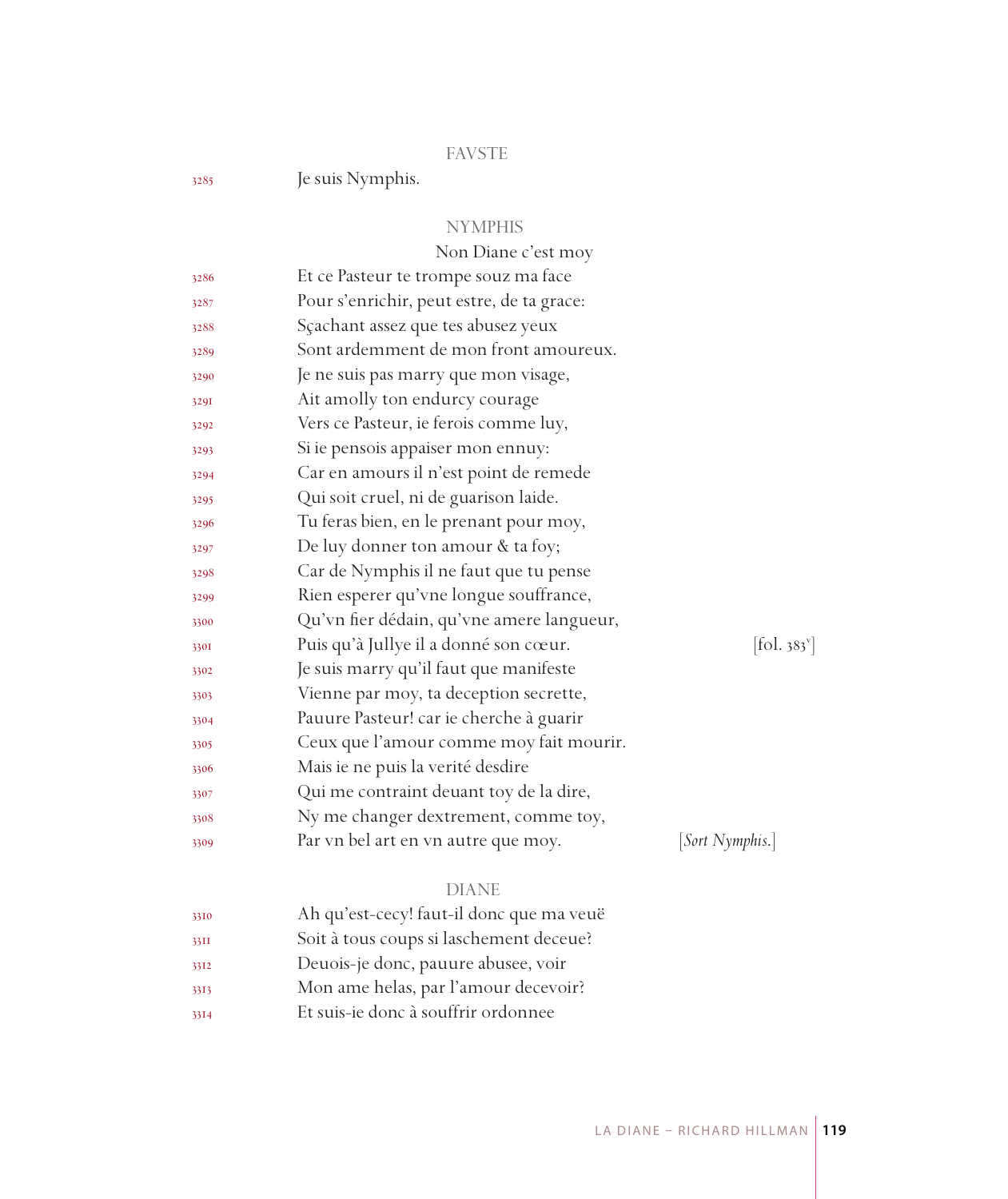| 3315 | Tous les courroux de nostre destinee?        |                                 |
|------|----------------------------------------------|---------------------------------|
| 3316 | Ah! ô malheur! hé qu'vn triste tombeau       |                                 |
| 3317 | Ne seruit-il à mon corps de berceau          |                                 |
| 3318 | Soudain que j'euz aduisé la lumiere,         |                                 |
| 3319 | Qui sur le Ciel se promeine ordinaire?       |                                 |
| 3320 | C'est trop sentir icy bas de douleur!        |                                 |
| 3321 | C'est trop seruir de butin au mal-heur!      |                                 |
| 3322 | C'est trop souffrir sans qu'aucune esperance |                                 |
| 3323 | De guarison à mon secours s'auance!          |                                 |
| 3324 | Non, non, Diane, il faut mal-gré l'amour     |                                 |
| 3325 | Pour nous guarir mourir dedans ce jour!      |                                 |
| 3326 | Jl faut tenter de la mort le remede,         |                                 |
| 3327 | Puis que le Ciel nous refuse son aide.       |                                 |
| 3328 | Mourons, Diane, & rendons par la mort        |                                 |
| 3329 | Mort du mal-heur le langoureux effort.       |                                 |
| 3330 | Mourons, Diane, & cherchons allegeance,      |                                 |
| 3331 | En trespassant, au mal qui nos offence.      |                                 |
| 3332 | De deux Bergers, aimez de tout mon cœur,     |                                 |
| 3333 | L'vn m'est cruel, & l'autre deceueur:        |                                 |
| 3334 | De l'vn iamais mon amitié fidele             | $[\text{fol. } 384^{\text{r}}]$ |
| 3335 | N'a peu mollir l'arrogance cruelle;          |                                 |
| 3336 | L'autre peruers a mon ame deceu,             |                                 |
| 3337 | Et sans auoir sa malice apperceu:            |                                 |
| 3338 | Tant j'aime, helas, celuy dont agreable      |                                 |
| 3339 | Jl empruntoit la face venerable,             |                                 |
| 3340 | Au desir lors de mon cœur affronté:          |                                 |
| 3341 | Et maintenant contre ma volonté,             |                                 |
| 3342 | Luy ai promis la foy de mariage,             |                                 |
| 3343 | Et de l'aimer tous les iours de mon aage.    |                                 |
| 3344 | Mais qu'ay-ie dit? le naturel deuoir         |                                 |
| 3345 | N'oblige aucun outre que son pouuoir.        |                                 |
| 3346 | Je ne sçaurois, quelque vœu que ie face,     |                                 |
| 3347 | Quoy qui m'arriue, aimer vne autre face      |                                 |
| 3348 | Que celle-là de mon aimé Nymphis:            |                                 |
| 3349 | En vain i'ay donc mon amitié promis!         |                                 |
| 3350 | Puis, ce qu'on fait par force ou tromperie,  |                                 |
|      |                                              |                                 |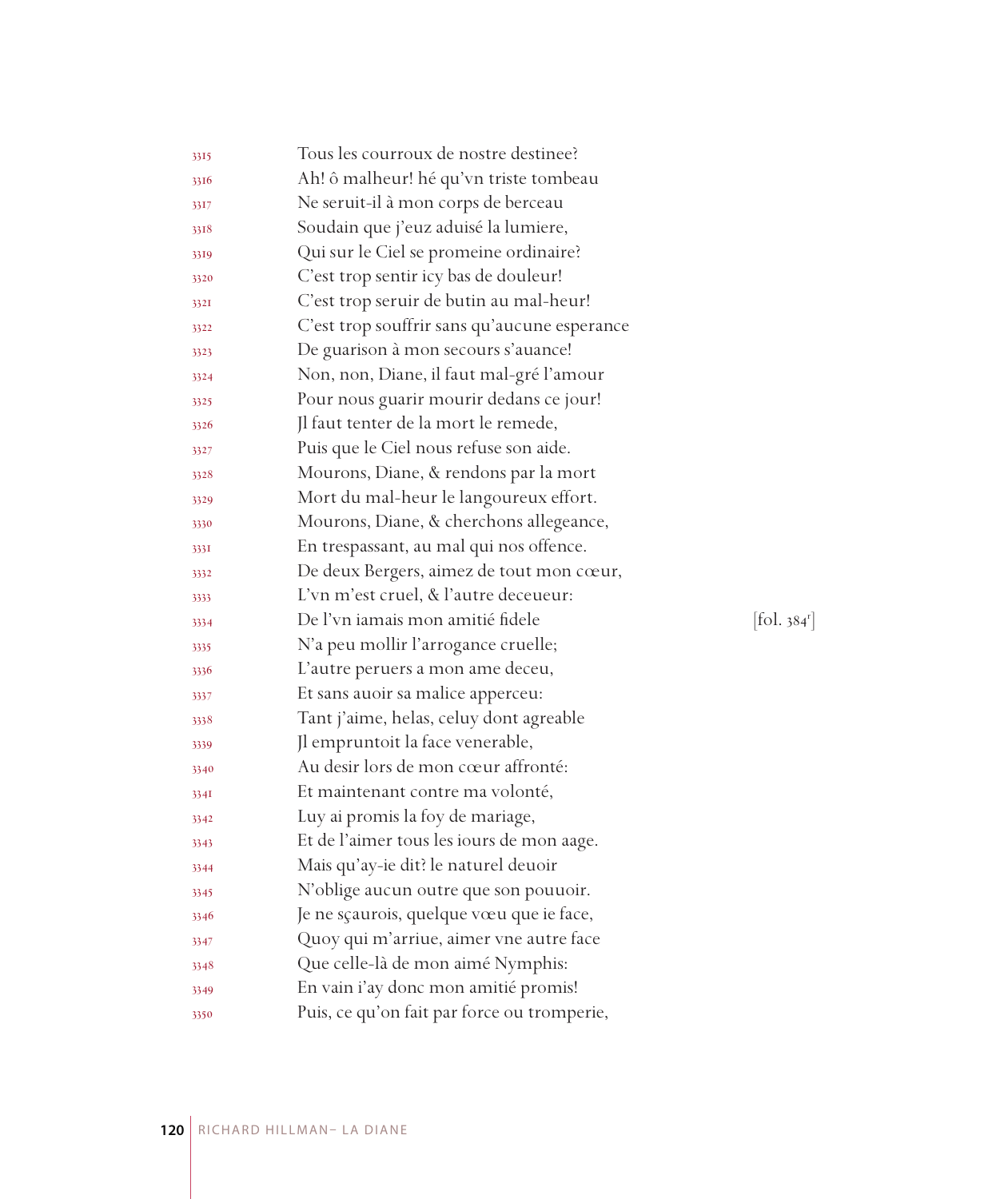| 3351 | N'est point tenable, & le los n'iniurie,               |                                       |
|------|--------------------------------------------------------|---------------------------------------|
| 3352 | Ce n'est forfait si nous le mesprisons,                |                                       |
| 3353 | Et si de luy sages nous abusons.                       |                                       |
| 3354 | Jl faut pour vray que libre, & non forcee              |                                       |
| 3355 | Soit nostre foy, pour n'estre point faussee:           |                                       |
| 3356 | Jl faut que franc & sans desguisement,                 |                                       |
| 3357 | Soit pour tenir nostre libre serment.                  |                                       |
| 3358 | Je ne suis donc à personne engagee,                    |                                       |
| 3359 | Puis que l'on m[']a <sup>99</sup> laschement outragee; |                                       |
| 3360 | Et que par dol on a tiré de moy <sup>100</sup>         |                                       |
| 3361 | Souz faux semblant promesse de ma foy.                 |                                       |
| 3362 | Mais cependant voilà ma foy promise;                   |                                       |
| 3363 | Qui ne sçauroit m'estre iamais remise:                 |                                       |
| 3364 | l'ay fait serment, qui seul doit icy bas               |                                       |
| 3365 | Viure asseuré iusqu'à nostre trespas.                  |                                       |
| 3366 | Celuy qui voit n'a raison qui merite                   |                                       |
| 3367 | De l'excuser, si faute de conduite                     |                                       |
| 3368 | Il est tombé dans vn gouffre estranger:                | $\left[$ fol. 384 $\mathrm{v}\right]$ |
| 3369 | Car il pouuoit euiter le danger.                       |                                       |
| 3370 | Rien ne me peut estre donc excusable,                  |                                       |
| 3371 | Ma foy y va, faut qu'elle soit tenable                 |                                       |
| 3372 | Iusqu'à ma mort, qui me peut acquiter,                 |                                       |
| 3373 | Et de l'effect de ma foy exempter,                     |                                       |
| 3374 | Qui ma promesse immortelle engagee                     |                                       |
| 3375 | En me tuant peut rendre desgagee.                      |                                       |
| 3376 | Faut donc mourir, car la mortelle loy                  |                                       |
| 3377 | Peut desgager mon amour & ma foy.                      |                                       |

# FAVSTE

| 3378 | Diane, arreste, arreste ceste enuie   |
|------|---------------------------------------|
| 3379 | De terminer pour mon crime ta vie.    |
| 3380 | Si ton esprit n'est coulpable du mal  |
| 3381 | Que Fauste, helas, à commis desloyal, |

Orig. "ma".

Question mark at the end of this line in the original.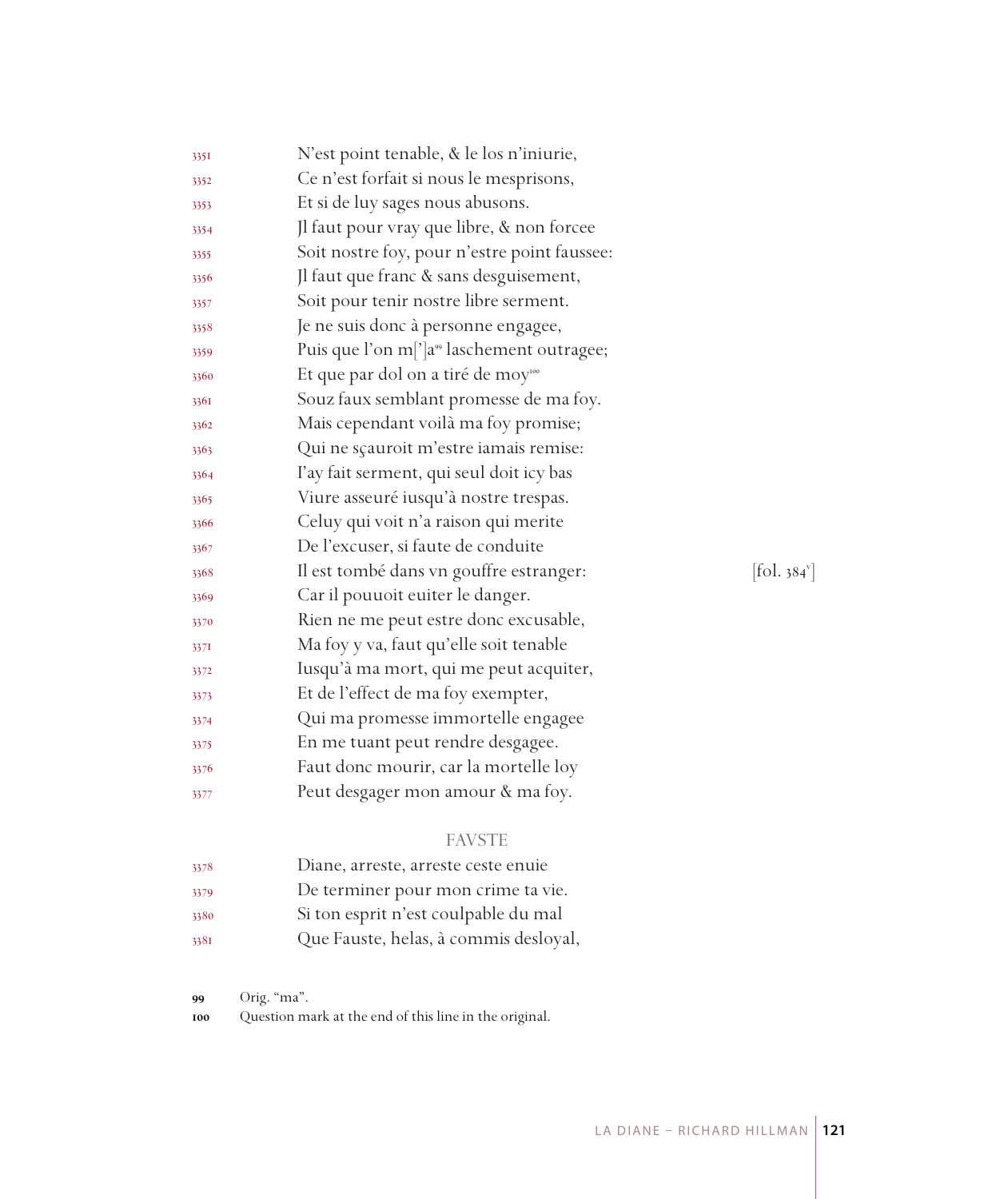| 3382 | Et si ton ame en est faite innocente,            |                                 |
|------|--------------------------------------------------|---------------------------------|
| 3383 | Pourquoy veux-tu trepasser languissante?         |                                 |
| 3384 | La loy punit le peruers, qui a fait              |                                 |
| 3385 | Durant ses iours quelque inique forfait.         |                                 |
| 3386 | C'est la raison qu'on corrige le crime,          |                                 |
| 3387 | Et que le bien honorable on estime,              |                                 |
| 3388 | Mais ce n'est pas vn acte d'equité,              |                                 |
| 3389 | Que celuy-là qui n'a point merité                |                                 |
| 3390 | Aucun tourment pour n'auoir commis vice,         |                                 |
| 339I | Pour le peché du coulpable perisse.              |                                 |
| 3392 | Puis que le Ciel me rend iniurieux,              |                                 |
| 3393 | Desagreable à tes pudiques yeux,                 |                                 |
| 3394 | Et qu'à mon heur importun il resiste,            |                                 |
| 3395 | Que le sçauoir de rien ne me profite,            |                                 |
| 3396 | L'art, le moyen d'adoucir ta fierté,             |                                 |
| 3397 | Et de me rendre aimé de ta beauté,               |                                 |
| 3398 | Je veux mourir pour rendre desgagee              |                                 |
| 3399 | Ta foy, qui m'est saintement obligee:            |                                 |
| 3400 | Auec mon corps mourra pareillement               |                                 |
| 3401 | Le nœud, qui tient immortel ton serment.         | $[\text{fol. } 385^{\text{r}}]$ |
| 3402 | Et par ma mort, ô ma chere Deesse,               |                                 |
| 3403 | Tu te verras quitte de ta promesse.              |                                 |
| 3404 | Tu n'auras rien qui t'oblige vers moy,           |                                 |
| 3405 | Et tu seras libre alors de ta foy,               |                                 |
| 3406 | Que tu pourras sans scrupule en ton ame,         |                                 |
| 3407 | Rendre à quelque autre en te prenant pour femme. |                                 |
| 3408 | Voilà comment nous serons satisfaits,            |                                 |
| 3409 | Et noz desirs heureusement parfaits,             |                                 |
| 3410 | Toy recouurant ta promesse engagee,              |                                 |
| 34II | Et moy mourant, pour te rendre vengee,           |                                 |
| 3412 | Et pour tuer le mal, qui sans secours,           |                                 |
| 3413 | Sans me tuer, me rend mort tous les iours.       |                                 |
| 3414 | Belle Diane, encor que ie merite                 |                                 |
| 3415 | Plustost la mort, qu'vne faueur petite           |                                 |
| 3416 | De ta bonté, ayant, d'amour pressé,              |                                 |
| 3417 | Blessé ton aise, & ton ame offencé,              |                                 |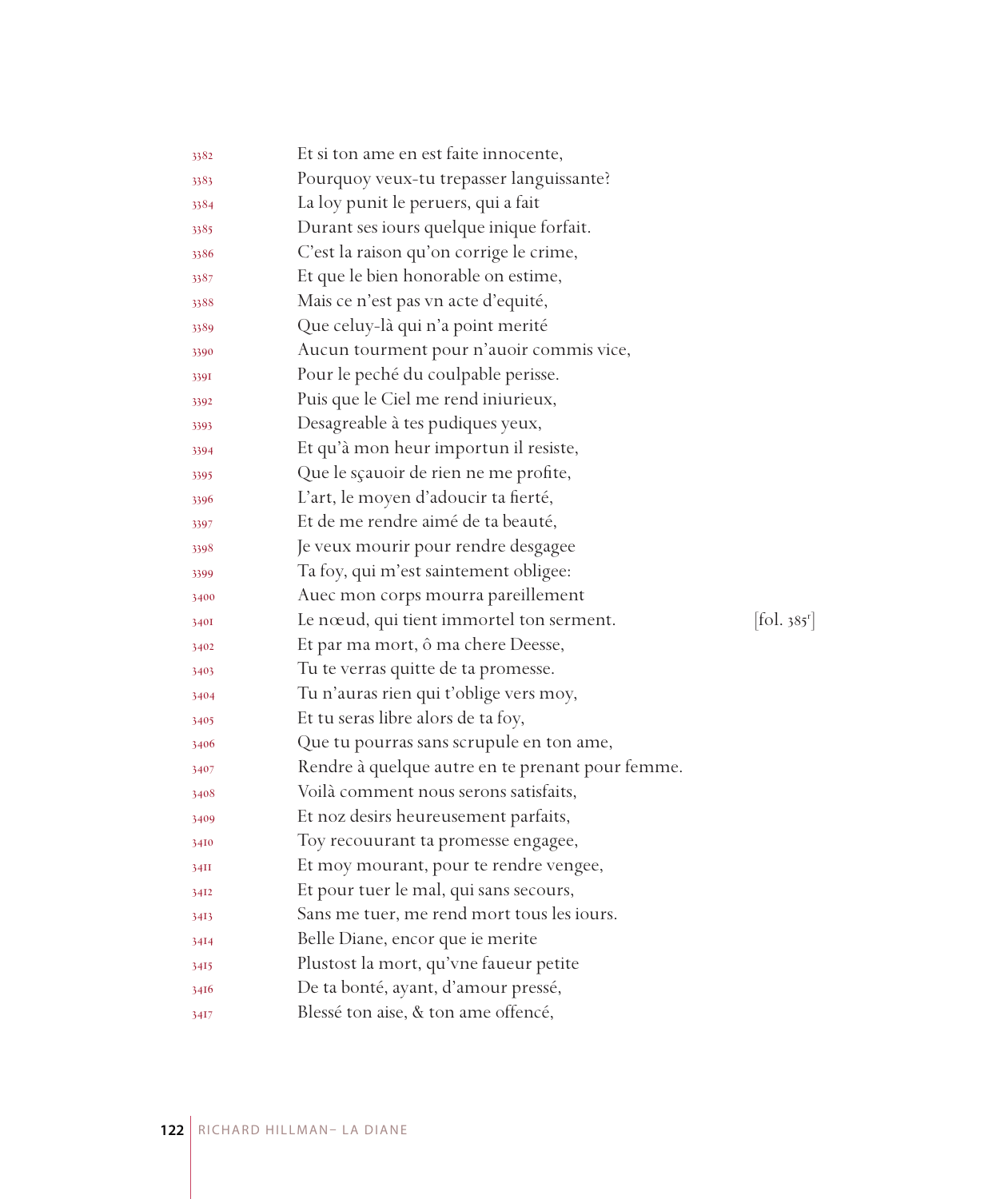| 3418 | Je veux pourtant te prier, ô ma belle,            |                          |
|------|---------------------------------------------------|--------------------------|
| 3419 | De ne penser en ma faute mortelle,                |                          |
| 3420 | De l'oublier, & croire en ce doux iour,           |                          |
| 3421 | Que rien ne peut resister à l'Amour:              |                          |
| 3422 | Et que celuy qui vit sous sa puissance,           |                          |
| 3423 | Fait ce qu'il peut pour auoir allegeance!         |                          |
| 3424 | Hé, pourroit-on blasmer auec raison               |                          |
| 3425 | Le patient, qui cherche guarison?                 |                          |
| 3426 | A-til, helas, mérité quelque peine,               |                          |
| 3427 | Voulant guarir sa douleur inhumaine?              |                          |
| 3428 | Et celuy-là peut-il estre blasmé,                 |                          |
| 3429 | Qui se voyant en prison enfermé                   |                          |
| 3430 | Fait ce qu'il peut pour deliuré en estre,         |                          |
| 343I | Et pour se voir en liberté remettre?              |                          |
| 3432 | Ainsi, Diane, ainsi, belle, ie fis,               |                          |
| 3433 | Prenant le front de ton aimé Nymphis,             |                          |
| 3434 | Pour essayer souz ce fardé visage,                |                          |
| 3435 | De rendre doux enuers moy ton courage.            | [fol. 385 <sup>v</sup> ] |
| 3436 | Tu l'eusses fait si les Dieux, trop peruers       |                          |
| 3437 | A mon bon heur, n'eussent point descouuerts [sic] |                          |
| 3438 | Ny mes desseins, ny ma fainte, qui cause          |                          |
| 3439 | Qu'au lieu du bien, la mort ie me propose.        |                          |
| 3440 | Pour tout cela & pour tout mon mal-heur,          |                          |
| 344I | Tu n'as Diane offencé ton honneur.                |                          |
| 3442 | Ie n'ay receu, qu'vn baiser, que pudique          |                          |
| 3443 | Dessur ta foy tu me donnas vnique.                |                          |
| 3444 | Ce que le Ciel rend descouuert aux yeux,          |                          |
| 3445 | Comme la bouche, & le front gracieux,             |                          |
| 3446 | Pour estre, helas, touchez en reuerence,          |                          |
| 3447 | Ne sçauroient faire à l'honneur violence;         |                          |
| 3448 | Et mesmement alors que ny consent                 |                          |
| 3449 | L'ame, qui chaste aucun bien n'en resent,         |                          |
| 3450 | Et que la foy sainte de mariage,                  |                          |
| 3451 | Peut conseruer l'honneur de tout dommage.         |                          |
| 3452 | Tu n'as donc point, ô Diane, offencé,             |                          |
| 3453 | Et ton honneur ne se trouue oppressé,             |                          |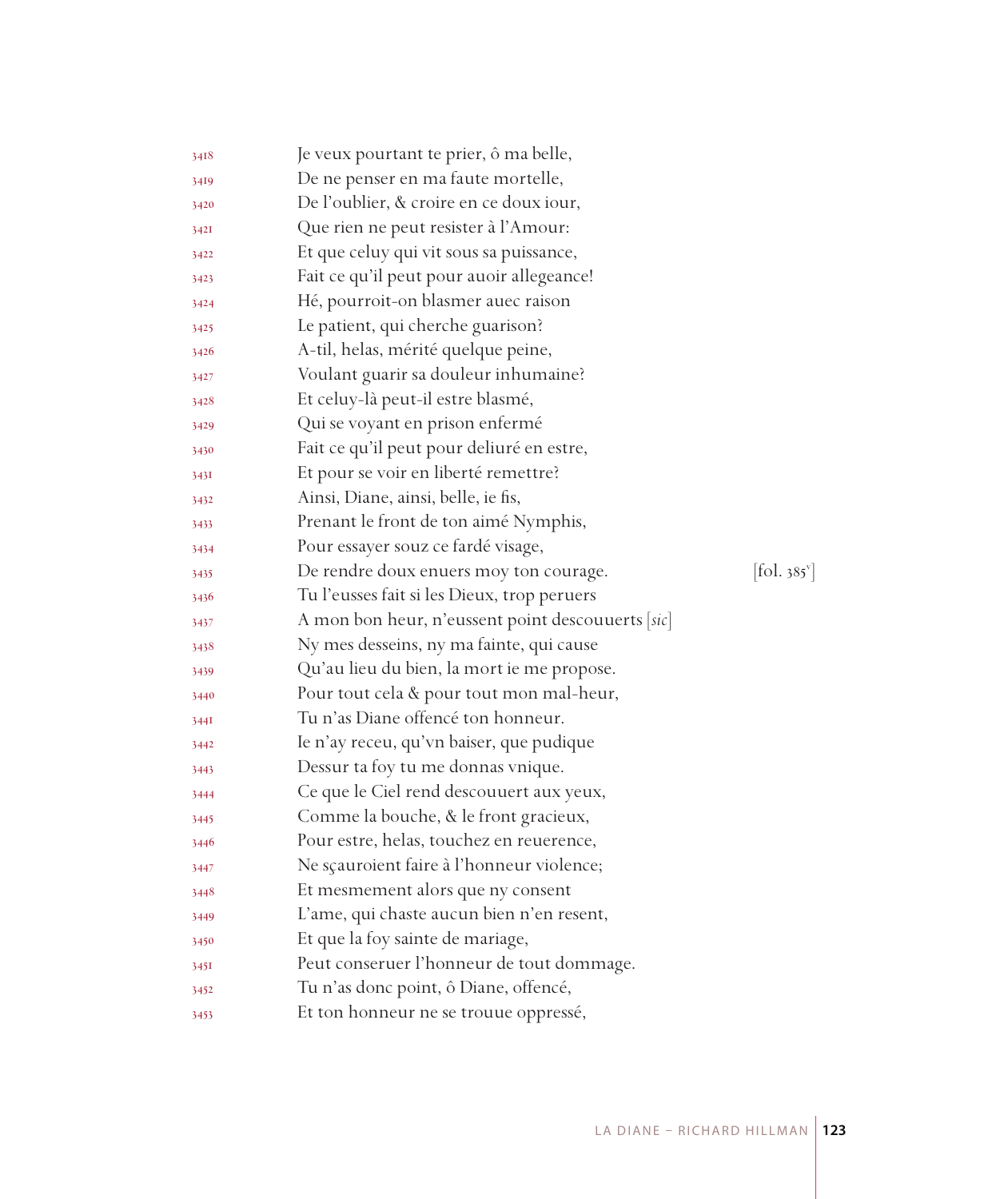| 3454 | Si me prenant pour ton Nymphis aimable,               |
|------|-------------------------------------------------------|
| 3455 | Apres auoir receu pour venerable                      |
| 3456 | Ma sainte foy, & que i'euz ton serment,               |
| 3457 | Tu me donnas vn baiser seulement.                     |
| 3458 | Rien ne peut donc d'vn chaud desir t'éprendre         |
| 3459 | De trepasser, si ce n'est pour reprendre              |
| 3460 | Ta foy, que, las, tu voulus me donner:                |
| 3461 | Mais je mouray pour te la redonner.                   |
| 3462 | Je m'y en vay: Adieu, belle Diane!                    |
| 3463 | Adieu! adieu nostre amour ancienne!                   |
| 3464 | Adieu mon cœur! Je m'en vay tresbucher                |
| 3465 | Du front hideux de ce pointu rocher,                  |
| 3466 | Dedans la mer, de qui les ondes calmes                |
| 3467 | Submergeront & ma vie & mes flammes[.] <sup>101</sup> |

#### DIANE [fol. 386<sup>r</sup>]

| 3468 | Meur si tu veux, je n'en ay point soucy, |
|------|------------------------------------------|
| 3469 | Puis que je veux, helas, mourir aussi,   |
| 3470 | A celle-fin que mon sang venerable       |
| 3471 | Puisse lauer mon forfait lamentable.     |
|      | [Sortent Fauste et Diane séparément.]    |

# NYMPHIS [*en entrant*]

| 3472 | Je suis lassé d'entourner ces forests,        |
|------|-----------------------------------------------|
| 3473 | Ces prez, ces champs, & ces fascheux deserts, |
| 3474 | Pour rencontrer ma cruelle Iullye:            |
| 3475 | La force m'est, helas presque faillie.        |
| 3476 | Je n'estois point si las au temps passé,      |
| 3477 | Quand ie prenois le sanglier herissé,         |
| 3478 | Que ie courois d'vne course gaillarde         |
| 3479 | Apres le Cerf, ou la Biche fuyarde:           |
| 3480 | Car le plaisir que i'auois en chassant        |
| 3481 | Mon long trauail alloit adoucissant:          |
|      |                                               |

No punctuation in the original.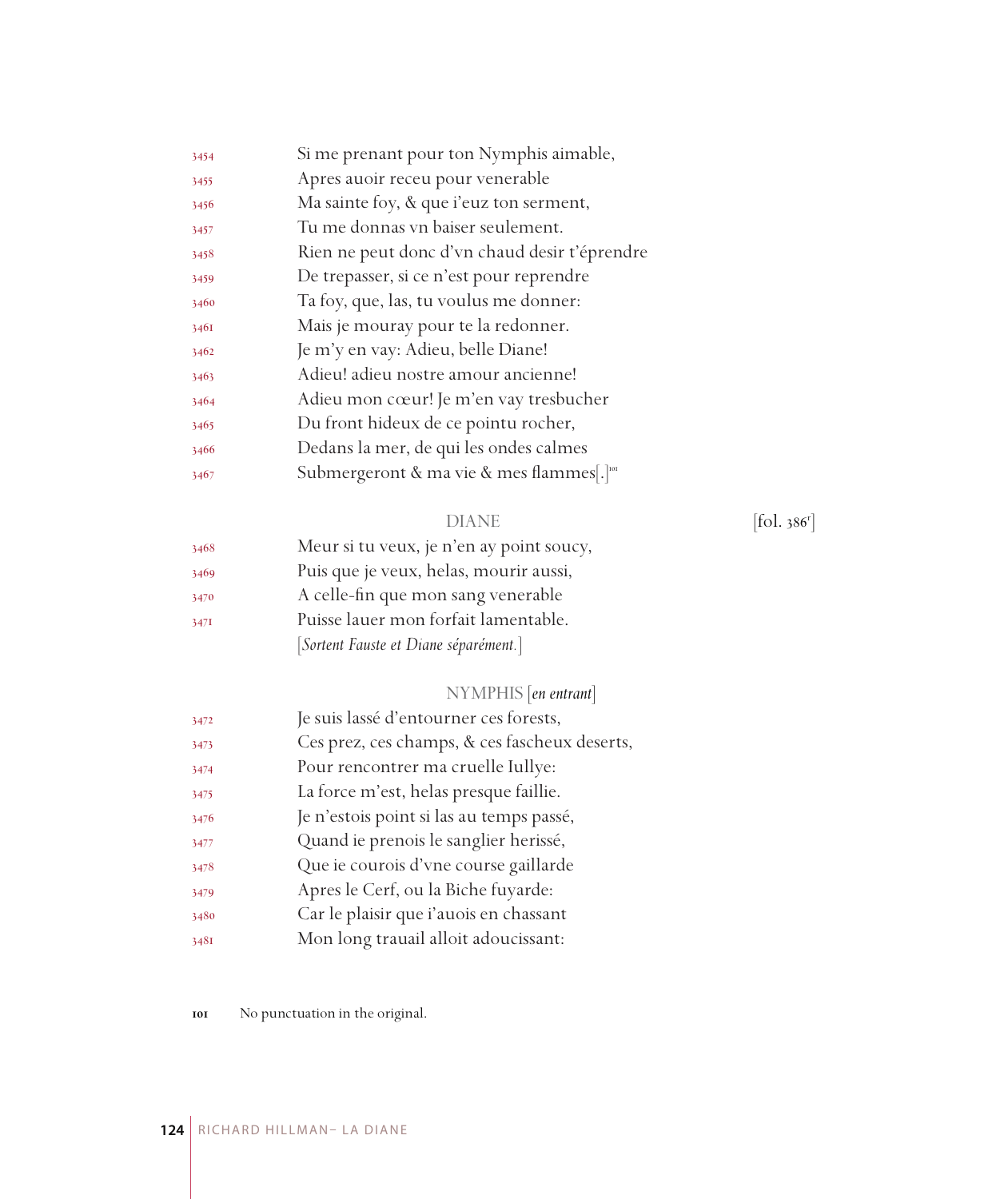| 3482 | Et l'on ne peut le mal appeller peine                |            |
|------|------------------------------------------------------|------------|
| 3483 | Que le plaisir doucement nous ameine.                |            |
| 3484 | Mais cet Amour qui me force chercher                 |            |
| 3485 | Parmy les bois, & par maint haut rocher,             |            |
| 3486 | Parmy les prez, & maint antre sauuage                |            |
| 3487 | Iullye, helas, qui me tient en seruage,              |            |
| 3488 | En me lassant l'esprit de tant de maux,              |            |
| 3489 | Lasse mon corps de maints aspres trauaux.            |            |
| 3490 | Le mal du corps, ne peut comme luy rendre            |            |
| 3491 | L'ame debile, & de son mal l'esprendre,              |            |
| 3492 | Mais au rebours l'ame malade peut                    |            |
| 3493 | Rendre le corps malade quand ell' veut.              |            |
| 3494 | L'amour en est vn tesmoin veritable,                 |            |
| 3495 | Car en rendant nostre ame miserable,                 |            |
| 3496 | Dolente, triste & pleine de soucy                    |            |
| 3497 | Rend nostre corps plein de trauaux aussi.            |            |
| 3498 | Ha ie le sens, & le mal que i'espreuue               |            |
| 3499 | Fait que mes dits veritables ie treuue!              |            |
| 3500 | l'aime Jullye, & pour l'aimer trop fort              | [fol. 386] |
| 3501 | Ie sens mon corps abbayer à la mort,                 |            |
| 3502 | Tant la douleur de mon ame l'oppresse <sup>102</sup> |            |
| 3503 | Qui dans mon corps s'estouffe de tristesse!          |            |
| 3504 | O le grand mal, quand au milieu des flots            |            |
| 3505 | Le marinier voit son nauire enclos,                  |            |
| 3506 | A la mercy des vents impitoyables,                   |            |
| 3507 | A la fureur des ondes implacables,                   |            |
| 3508 | A la mercy de l'orage des Cieux,                     |            |
| 3509 | Et que parmy ces hazards furieux,                    |            |
| 3510 | Il ne retient vn seul brin d'esperance,              |            |
| 35II | Et ne peut voir aucun port d'asseurance!             |            |
| 3512 | Car le malheur où l'espoir ne defaut,                |            |
| 3513 | Nommer malheur par raison il ne faut:                |            |
| 3514 | Mais bien malheur, la passion l'on nomme             |            |

Full stop at the end of this line in the original.

 $\left[$ ol. 386 $^{\circ}$ ]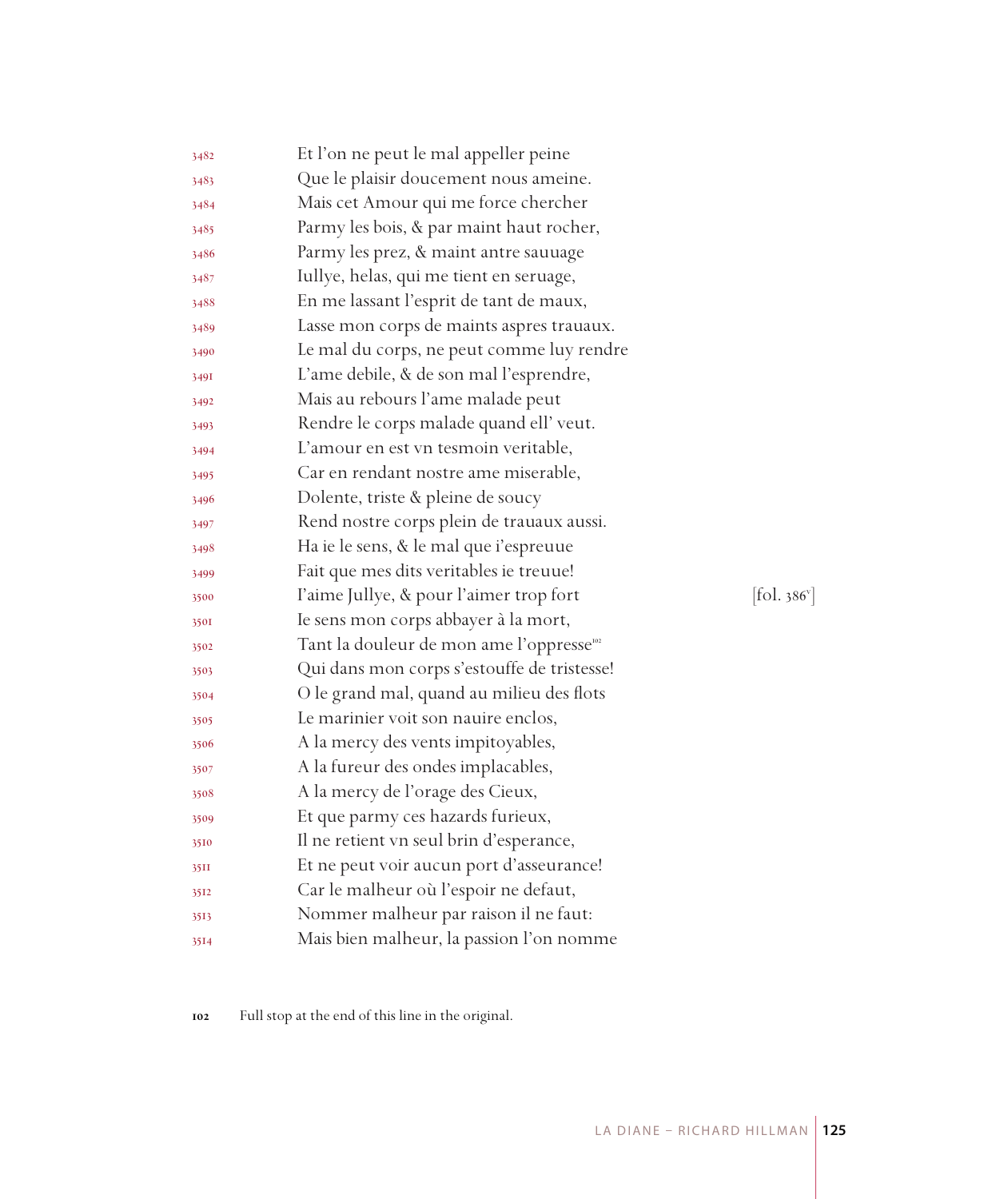| 3515 | Qui sans espoir de finir nous consomme.    |           |
|------|--------------------------------------------|-----------|
| 3516 | Bien que l'Amour à cent maux plus cuisans  |           |
| 3517 | Que le trespas, rende suiects mes ans,     |           |
| 3518 | Et que ie brusle en ceste viue flamme,     |           |
| 3519 | Qui a seché la vigueur de mon ame:         |           |
| 3520 | Ie ne voudrois mon mal, mal appeller,      |           |
| 352I | Si quelque espoir me venoit consoler:      |           |
| 3522 | Mais ie languy sans espoir, sans attente   |           |
| 3523 | Que ma Iullye vn iour douce contente       |           |
| 3524 | Mon cœur, qui brusle au rais de sa beauté, |           |
| 3525 | Et qui ne vit que par sa volonté.          |           |
| 3526 | O trop cruelle, inhumaine Iullye!          |           |
| 3527 | Le fier vainqueur son prisonnier deslie,   |           |
| 3528 | Et bien souuent le remet sur sa foy,       |           |
| 3529 | Mais tu ne veux auoir pitié de moy,        |           |
| 3530 | Ny deslier mon ame, qui dolente            |           |
| 353I | En tes liens trespasse languissante.       |           |
| 3532 | Plus on arrouse, & plus on lance d'eau     |           |
| 3533 | Dans le brazier qui craquette au fourneau, |           |
| 3534 | Plus il s'esprent, & plus viue & bruslante | [fol. 387 |
| 3535 | Deçà, delà, court sa flamme inconstante.   |           |
| 3536 | De mesme, helas! plus cruelle ie voy       |           |
| 3537 | Ta cruauté à mes ans, à ma foy,            |           |
| 3538 | Belle Iullie, & plus tu me diffames,       |           |
| 3539 | Plus tu accrois en ton amour mes flammes:  |           |
| 3540 | Plus ie t'honore, & plus i'aime tes yeux,  |           |
| 354I | Yeux plus ardans que le iour radieux,      |           |
| 3542 | Yeux que ie veux aimer toute ma vie,       |           |
| 3543 | Sans que iamais ceste amoureuse enuie      |           |
| 3544 | Puisse passer, sans que passent mes iours  |           |
| 3545 | Plustost mortels que mes chastes amours.   |           |
| 3546 | Tu seras donc, ô ma chere Iullie,          |           |
| 3547 | Tousiours maistresse, & de ma triste vie,  |           |
| 3548 | Et de mon ame: & Nymphis te sera           |           |
| 3549 | Tousiours amant, & ton serf il mourra.     |           |

r ]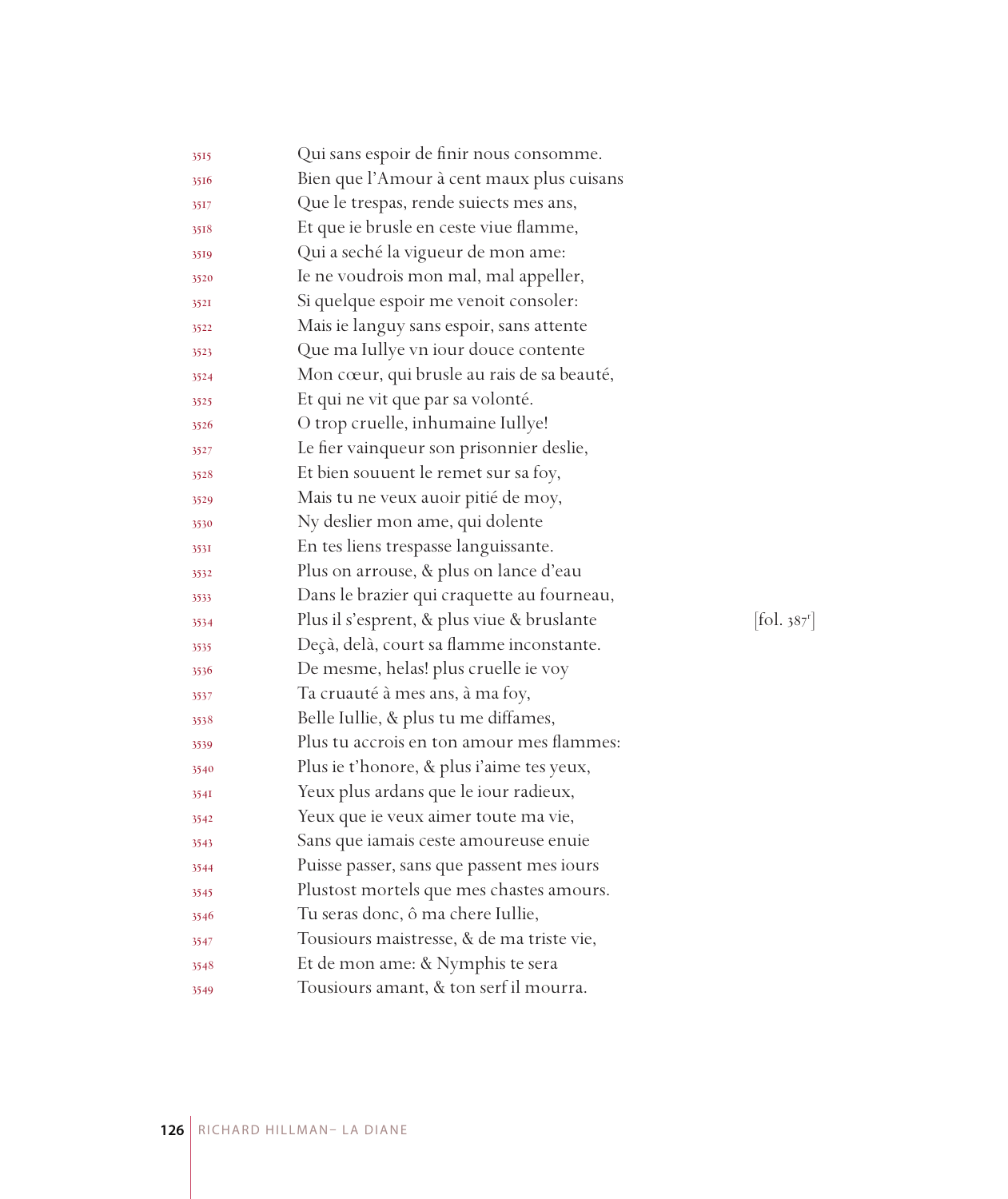|      | HECTOR [en entrant]                                  |           |
|------|------------------------------------------------------|-----------|
| 3550 | Change, ô pasteur, change si tu es sage              |           |
| 355I | De passion, d'amour, & de langage,                   |           |
| 3552 | Change d'ardeur, de cœur, de pensement,              |           |
| 3553 | Car tu n'es pas digne tant seulement                 |           |
| 3554 | De regarder la celeste Iullie,                       |           |
| 3555 | Qui tous les Dieux en son amour relie.               |           |
| 3556 | De celuy-là perilleux est le saut,                   |           |
| 3557 | Que le desir a fait monter trop haut,                |           |
| 3558 | Et perilleux fut le tomber d'Icare,                  |           |
| 3559 | Pour estre ensemble orgueilleux & ignare:            |           |
| 3560 | Garde toy bien de tomber comme luy,                  |           |
| 3561 | Car ie t'appren qu'on ne pleure celuy                |           |
| 3562 | Qui pour auoir enflé <sup>105</sup> de vaine gloire, |           |
| 3563 | Voulu des Dieux desrober la victoire,                |           |
| 3564 | Tombé d'enhaut, & puny iustement                     |           |
| 3565 | Perd & ses iours, & vie & sentiment.                 |           |
| 3566 | Car il ne faut que personne s'efforce                |           |
| 3567 | De faire plus que ne permet sa force,                | [fol. 387 |
| 3568 | Ains que chacun, selon qu'il peut auoir              |           |
| 3569 | Du bien du ciel, mesure son pouuoir.                 |           |
| 3570 | Ne sois donc pas si plein d'outrecuidance            |           |
| 3571 | D'aimer Iullie, & iamais ne t'auance                 |           |
| 3572 | De l'appeller dame de tes amours,                    |           |
| 3573 | Et moins encor d'en esperer secours.                 |           |
| 3574 | Elle est pour toy trop celeste & diuine;             |           |
| 3575 | Et son amour est ta proche ruine.                    |           |
| 3576 | Car nul ne peut l'aimer sans ressentir               |           |
| 3577 | De sa folie vn cruel repentir,                       |           |
| 3578 | Puis que ie veux aueques ceste lame                  |           |
| 3579 | Contre vn chacun l'acquerir pour madame,             |           |
| 3580 | Puis que ie l'aime, & permettre ne veux              |           |
| 3581 | Qu'autre que moy en deuienne amoureux.               |           |

 The accent in "enflé" appears to have been crossed out by hand but surely belongs. The Saumur and BnF (Tolbiac) copies clearly read "enflè".

 $87^{\circ}$ ]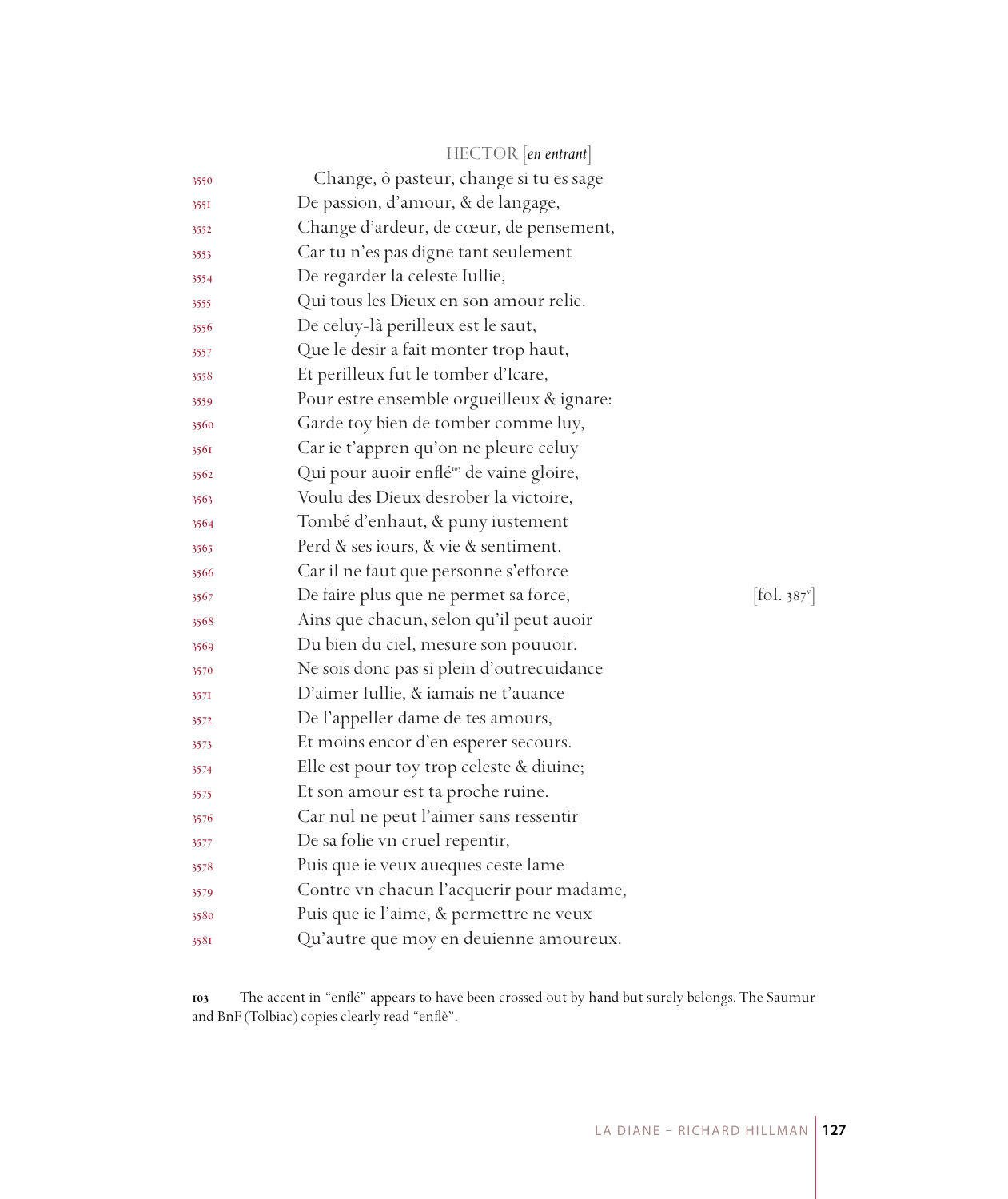# NYMPHIS

| 3582 | Il faudroit donc que ton outrecuidance,   |
|------|-------------------------------------------|
| 3583 | Et ton orgueil, eussent plus de puissance |
| 3584 | Que les grands Dieux, de qui la deité     |
| 3585 | N'empesche pas d'aimer vne beauté,        |
| 3586 | Qui à nostre œil se descouure agreable,   |
| 3587 | Et que leur main a faite venerable:       |
| 3588 | Car rien ne peut que la mort empescher    |
| 3589 | Nostre desir, & l'amour estancher.        |
|      |                                           |

# HECTOR

| 3590 | Aussi faut-il, pasteur, que tu t'asseures |
|------|-------------------------------------------|
| 3591 | De trespasser, si outre tu demeures       |
| 3592 | En ton erreur, & que tu vueille aimer     |
| 3593 | Jullie encor, & son serf te nommer:       |
| 3594 | Car ie veux seul son serf immuable estre  |
| 3595 | Et par mon fer tel me faire paroistre.    |

# NYMPHIS

| 3596 | Vn seul desdain, vn seul aigre propos                                   |                       |
|------|-------------------------------------------------------------------------|-----------------------|
| 3597 | De ma Jullie, enchasse dans mes os                                      |                       |
| 3598 | Plus de frayeur, & plus de froide glace,                                | fol. 388 <sup>1</sup> |
| 3599 | Que ton orgueil, & ta fiere menace:                                     |                       |
| 3600 | Car des couards, $\lfloor \cdot \rfloor^{\log}$ Amour braue & vainqueur |                       |
| 3601 | Est fort assez pour auiuer le cœur:                                     |                       |
| 3602 | Et peut le rendre inuaincu, franc de blasme,                            |                       |
| 3603 | Mesmement lors qu'il combat pour sa dame.                               |                       |
| 3604 | Ne pense donc m'apporter quelque effroy                                 |                       |
| 3605 | Ny que ie laisse à l'honorer pour toy:                                  |                       |
| 3606 | Car quand Iuppin voudroit parler de mesme                               |                       |
| 3607 | Jl ne sçauroit faire que ie ne l'aime.                                  |                       |
|      |                                                                         |                       |

 $[\mbox{fol. } 388^{\mbox{r}}]$ 

No apostrophe in the original.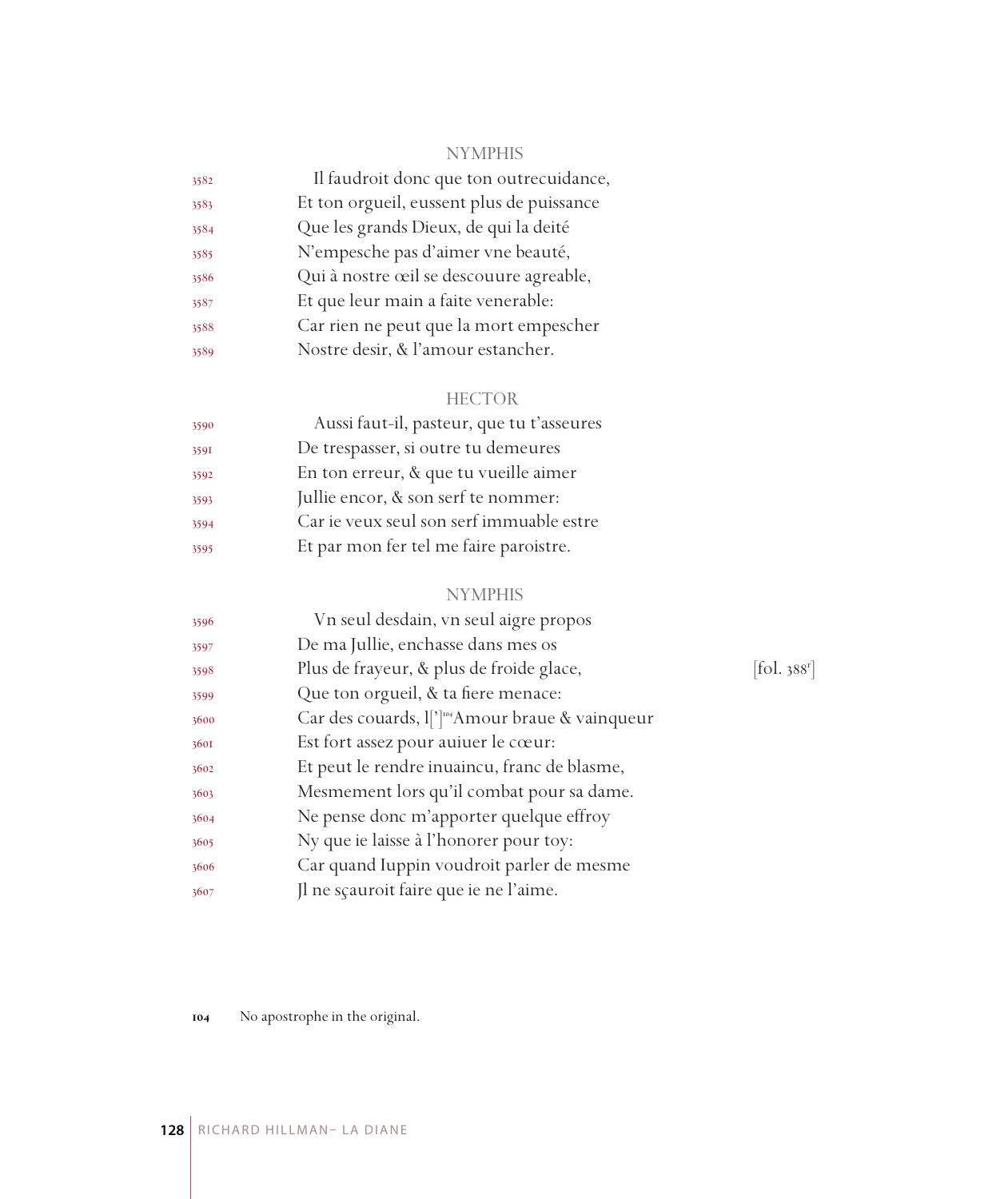| 3608 | Que n'es-tu digne, & d'entrer au combat     |
|------|---------------------------------------------|
| 3609 | Encontre moy, & vuider ce debat             |
| 3610 | La lame au poing, estant né pour combatre,  |
| 36II | Non pour ton droit par paroles debatre?     |
| 3612 | Et que n'es-tu cheualier comme moy?         |
| 3613 | Ou que ne peut me permettre la loy,         |
| 3614 | Sans offencer ma guerriere vaillance,       |
| 3615 | De chastier ta superbe arrogance ?          |
| 3616 | Car i'esteindrois par vne mesme main,       |
| 3617 | Tes iours, ta vie, & ton desir hautin:      |
| 3618 | Et d'vn pasteur dont l'ame est forcenee     |
| 3619 | Ne seroit plus Iullie importunee.           |
| 3620 | Garde pourtant l'aimer passé ce iour:       |
| 3621 | Car ie ne sçay si le puissant Amour,        |
| 3622 | Qui toute chose a sa volonté force,         |
| 3623 | Me feroit point vser de quelque force       |
| 3624 | En ton endroit, me faisant mettre en bas    |
| 3625 | Le saint respect que ie porte aux combats,  |
| 3626 | Puis que l'Amour d'estre doux nous dispense |
| 3627 | A celuy là qui son pouuoir offence,         |
| 3628 | Et qu'on ne craint d'offencer l'équité      |
| 3629 | Pour maintenir sa sainte deité.             |
|      |                                             |

# HECTOR

# NYMPHIS

 $[\text{fol. }388^{\circ}]$ 

| 3630 | O cheualier, ceste robbe sauuage            |
|------|---------------------------------------------|
| 3631 | Ne rauit pas aux pasteurs le courage.       |
| 3632 | Souz cet habit, qui te va deceuant,         |
| 3633 | Vn corps nerueux se rencontre souvent,      |
| 3634 | Qui loge un cœur où la masle vaillance      |
| 3635 | Fait bien souuent sa brusque demeurance.    |
| 3636 | Si les pasteurs accourcissent les iours     |
| 3637 | Des fiers lions, des sangliers, & des ours, |
| 3638 | Et si le loup trebouche souz leur lame,     |
| 3639 | Ils pourront bien combattre pour leur dame  |
| 3640 | Vn cheualier, qui est homme comme eux,      |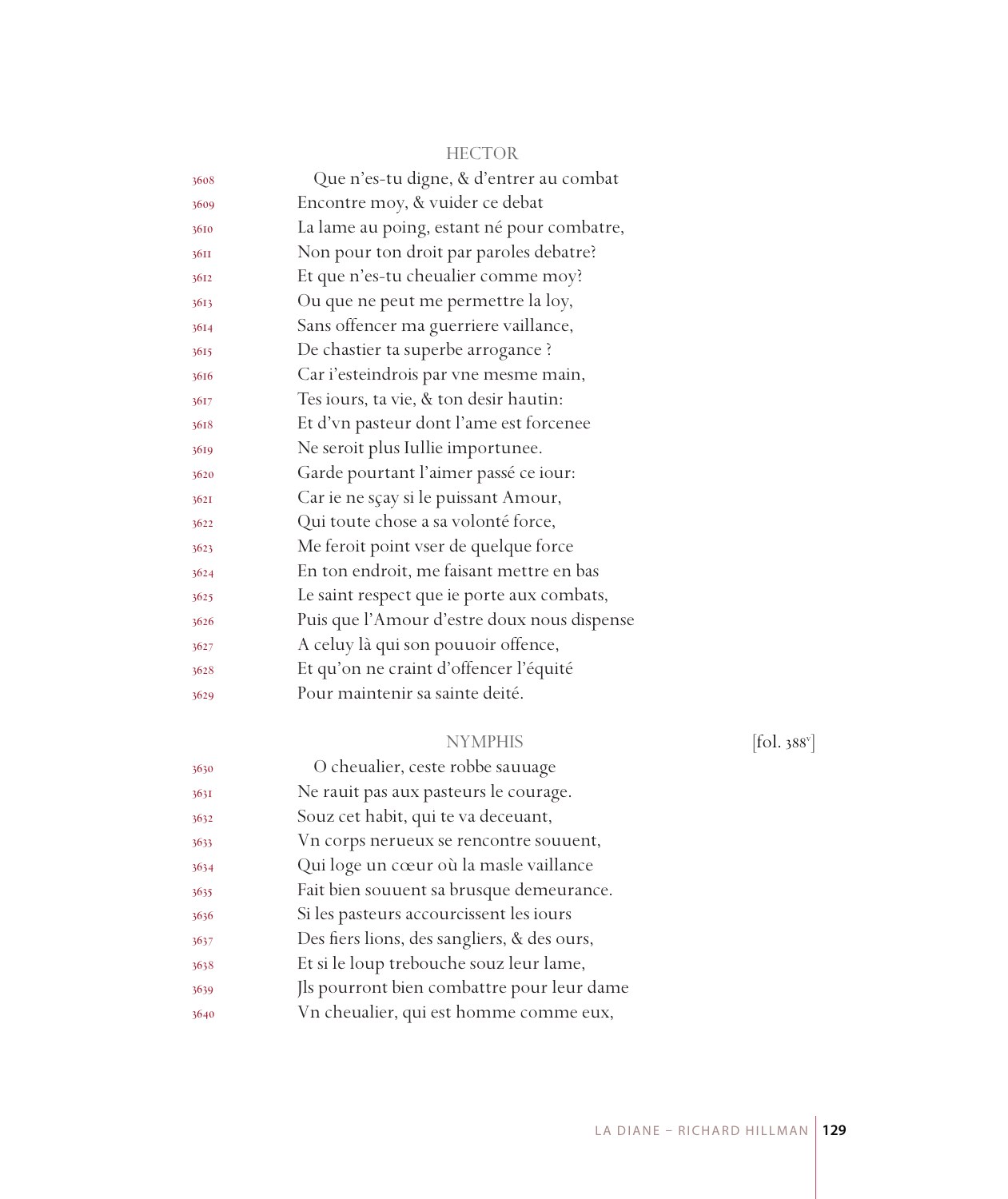| 3641 | Et de leur bien folement enuieux.                 |
|------|---------------------------------------------------|
| 3642 | Bien que l'habit d'vn pastoureau ie porte,        |
| 3643 | Et que ie sois habillé de la sorte                |
| 3644 | De ces bergeres [sic], qui meinent leurs aigneaux |
| 3645 | Broutter l'herbette aux riuages des eaux,         |
| 3646 | Je suis pourtant sorty de gens d'elite,           |
| 3647 | Et comme toy cheualier de merite:                 |
| 3648 | Mais cet habit i'ay pris pour librement           |
| 3649 | Seruir Jullie, & estre son amant.                 |
| 3650 | Que cela donc nostre combat ne tarde:             |
| 3651 | Bien-heureux est l'amant qui se hazarde           |
| 3652 | Au lit d'honneur, & voir son iour esteint         |
| 3653 | Pour soustenir son amour estre saint.             |
|      |                                                   |

# HECTOR

| 3654 | Puis qu'ainsi est que l'espee hazardeuse   |            |
|------|--------------------------------------------|------------|
| 3655 | A ton costé a pendu valeureuse,            |            |
| 3656 | Et si tu dis la sainte verité              |            |
| 3657 | Que cheualier autre fois as esté,          |            |
| 3658 | Je suis content de combatre à ceste heure, |            |
| 3659 | Si tu ne veux que tout seul ie demeure     |            |
| 3660 | Serf de Jullie, & si pour ton repos        |            |
| 3661 | Tu ne veux pas m'en quitter le beau loz:   |            |
| 3662 | Et le quittant faut que tu me promette     | [fol. 389] |
| 3663 | De n'aimer plus sa beauté si parfaite.     |            |
|      |                                            |            |

# NYMPHIS

| 3664 | Auant Nymphis sentira mille morts       |
|------|-----------------------------------------|
| 3665 | Ramper autour des veines de son corps;  |
| 3666 | Auant sa main accourcira sa vie,        |
| 3667 | Qu'onc il delaisse à rechercher Iullie. |
| 3668 | Mais si tu veux toy-mesmes euiter       |
| 3669 | Le dur combat, promets moy de quitter   |
| 3670 | L'amour ardant que tu porte à Iullie,   |
| 3671 | Afin que seul son amant ie me die.      |
| 3672 | Si tu ne veux commbattons sans seiour,  |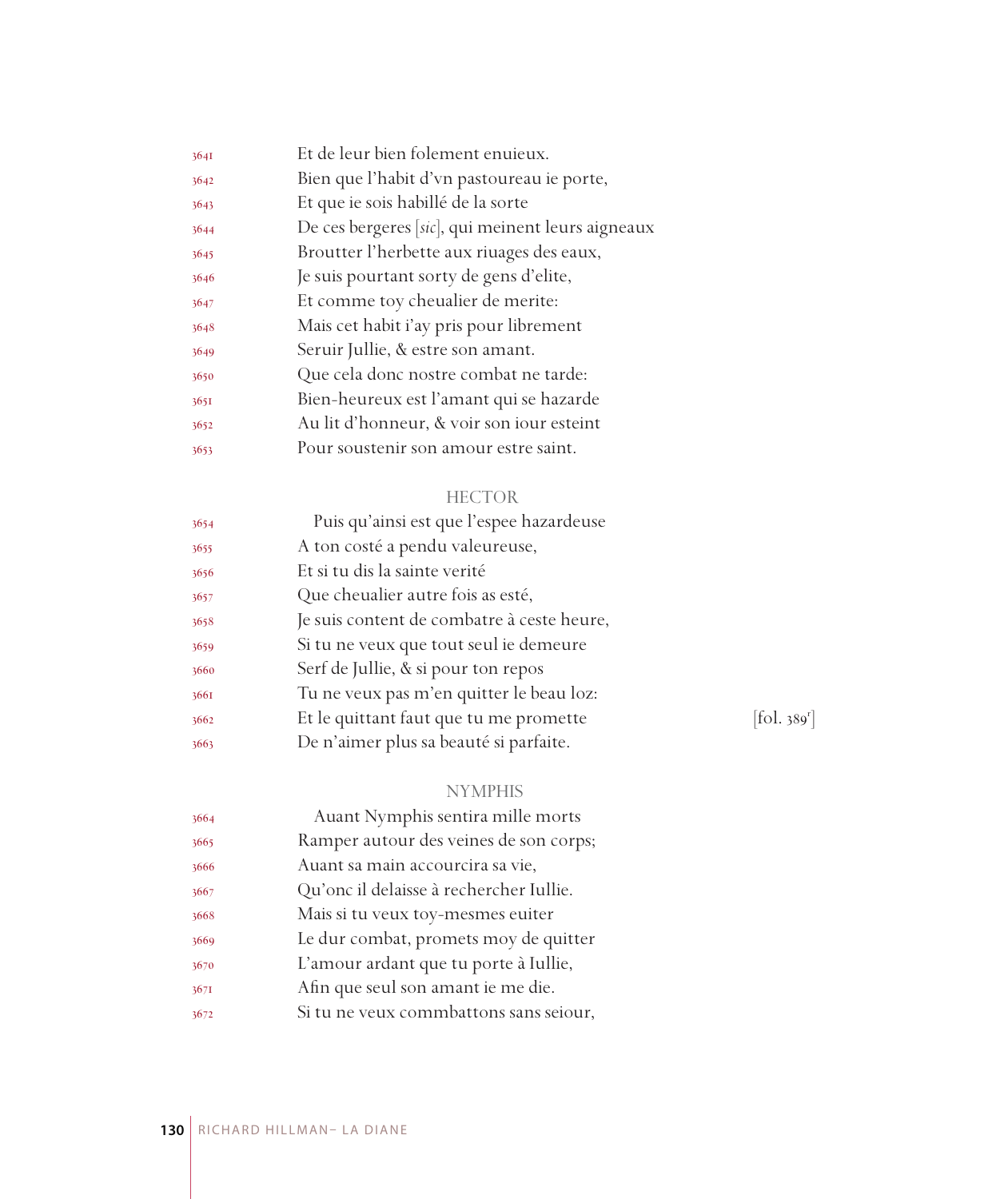Et que le fer asseure nostre amour.

#### HECTOR

| 3674 | Veux-tu encor que ta surperbe audace |
|------|--------------------------------------|
| 3675 | Me face peur, & ma valeur menace?    |
| 3676 | Sus, sus, auant: viuement combatons, |
| 3677 | Et par l'acier noz amours disputons. |

# ELYMANT [*en entrant*]

| 3678 | Demeurez-là. Par ma noire science,           |                          |
|------|----------------------------------------------|--------------------------|
| 3679 | Qui des esprits arreste l'arrogance,         |                          |
| 3680 | Par mon sçauoir qui fait trembler les cieux, |                          |
| 3681 | Et qui de peur rend estonnez les Dieux,      |                          |
| 3682 | Je vous commande, & outre vous coniure       |                          |
| 3683 | Que chacun cesse à s'entrefaire iniure.      |                          |
| 3684 | Demeurez-là: il me plaist: ie le veux:       |                          |
| 3685 | Laissez le fer, & vous rendez tous deux      |                          |
| 3686 | Aupres de moy, qui sage vous veux dire       |                          |
| 3687 | Vostre fortune, & voz erreurs predire.       |                          |
| 3688 | Toy qui combats encontre ce pasteur,         |                          |
| 3689 | Qui ne te cede en prouesse & valeur,         |                          |
| 3690 | N'as pas pensé auoir pour aduersaire         |                          |
| 3691 | En ce combat ton braue vnique frere.         |                          |
| 3692 | Et toy pasteur, trompé, tu ne crois pas      |                          |
| 3693 | Que cestui-cy que vaillant tu combats,       | [fol. 389 <sup>v</sup> ] |
| 3694 | Soit ton Hector, ton frere, a qui l'enuie    |                          |
| 3695 | De te trouuer a hazardé la vie:              |                          |
| 3696 | Car mille mers ardant il a passé,            |                          |
| 3697 | Mille deserts incogneus trauersé,            |                          |
| 3698 | Couru cent fois de fortune la rage,          |                          |
| 3699 | Senty du ciel maint choleré visage,          |                          |
| 3700 | Pour te chercher, pour te voir, te trouuer;  |                          |
| 3701 | Et pour encor ton amour esprouuer            |                          |
| 3702 | De son trauail, de sa ferme constance,       |                          |
| 3703 | En ton amour. Maigre la recompense           |                          |
| 3704 | Tu luy ferois, si au lieu de secours         |                          |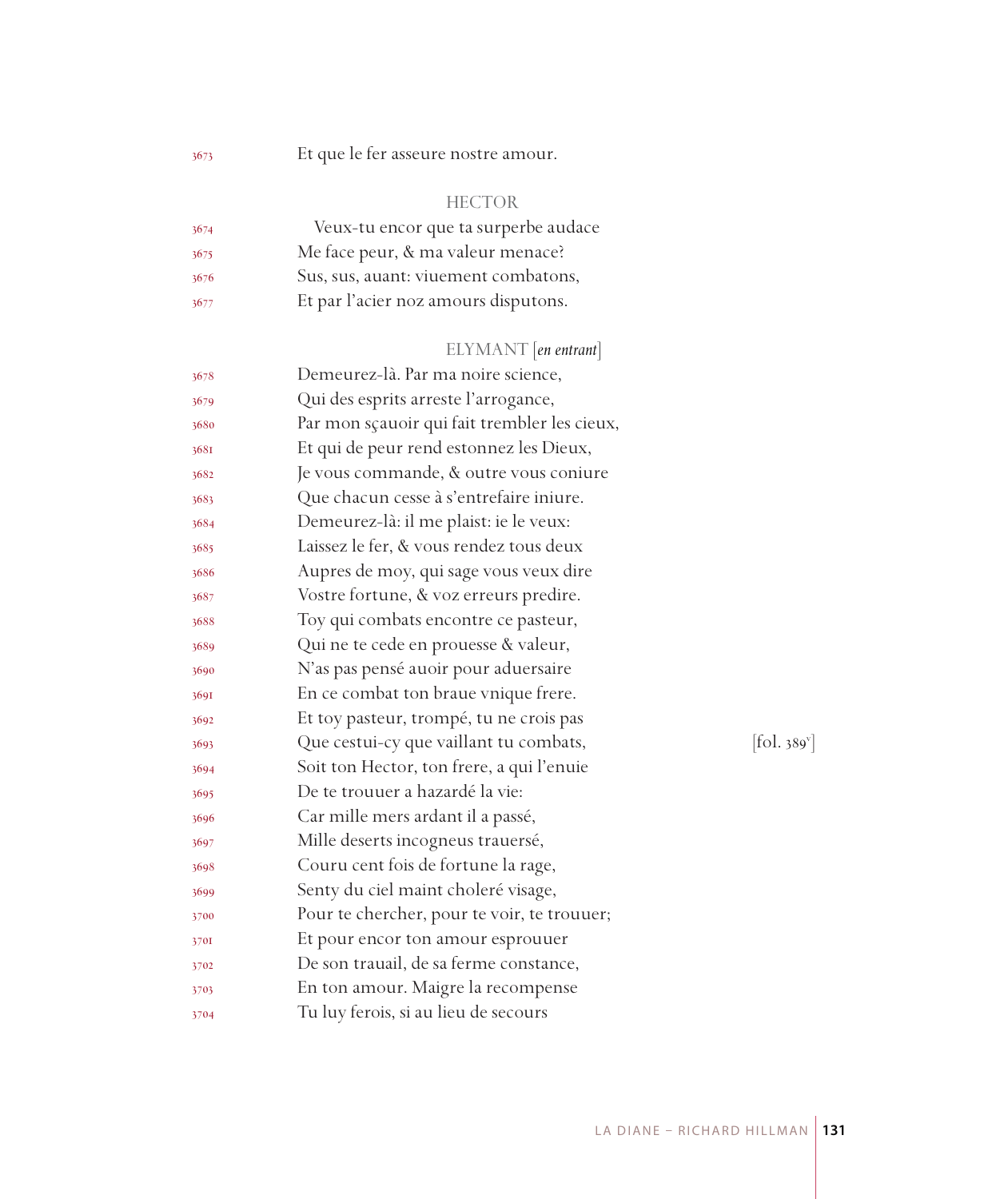| 3705 | A sa douleur, tu trancissois ses iours.     |            |
|------|---------------------------------------------|------------|
| 3706 | Et toy Hector, apres tant de miseres,       |            |
| 3707 | Tant de trauaux, tant de peines ameres,     |            |
| 3708 | Et tant de mal enduré pour chercher         |            |
| 3709 | Ton frere aimé, & que tu tiens si cher,     |            |
| 3710 | Ores qu'heureux tu es par sa presence,      |            |
| 37II | Veux-tu sur luy esprouuer ta vaillance?     |            |
| 3712 | Et le meurdrir t'ayant fait esprouuer       |            |
| 3713 | Tant de labeurs, afin de le trouuer?        |            |
| 3714 | Tous deux enfans d'vne mesme portee,        |            |
| 3715 | Fut vostre mere en vn jour contentee:       |            |
| 3716 | Tous deux enfans de ce Duc, qui puissant    |            |
| 3717 | Maintenant va les Celtes regissant,         |            |
| 3718 | De qui le nom fut le diuin Ebore,           |            |
| 3719 | Et celuy là de vostre mere Flore.           |            |
| 3720 | Tu fus nommé du nom du braue Hector         |            |
| 3721 | (Car ton clair sang du sien decoule encor)  |            |
| 3722 | Toy Sarpedon, noms des preux dont la Grece, |            |
| 3723 | Braue esprouua la gaillarde prouesse.       |            |
| 3724 | Mais en traçant les accidents diuers        |            |
| 3725 | Que tous Heros cherchent par l'vniuers,     |            |
| 3726 | Taschant à rendre immortelle ta gloire,     |            |
| 3727 | Par ta valeur, dont viue est la memoire     | [fol. 390] |
| 3728 | Par tout le monde, en ce desert tu vins     |            |
| 3729 | Et amoureux de Iullye deuins                |            |
| 3730 | Tout aussi tost que sur sa face belle,      |            |
| 3731 | Ton œil ietta sa lumiere iumelle.           |            |
| 3732 | Pour la seruir, & l'aimer librement,        |            |
| 3733 | D'vn pastoureau tu pris l'habillement,      |            |
| 3734 | Que sur ton corps ore encore tu porte,      |            |
| 3735 | Et pour vn temps quittas ta valeur forte,   |            |
| 3736 | Et ton habit de guerrier de renom,          |            |
| 3737 | Ton fier harnois, tes armes, & ton nom,     |            |
| 3738 | Pour te nommer Nymphis, de qui la gloire    |            |
| 3739 | En ce pais a planté ta memoire.             |            |
| 3740 | Voilà comment l'vn & l'autre deceu,         |            |

 $\mathbf{y}^r$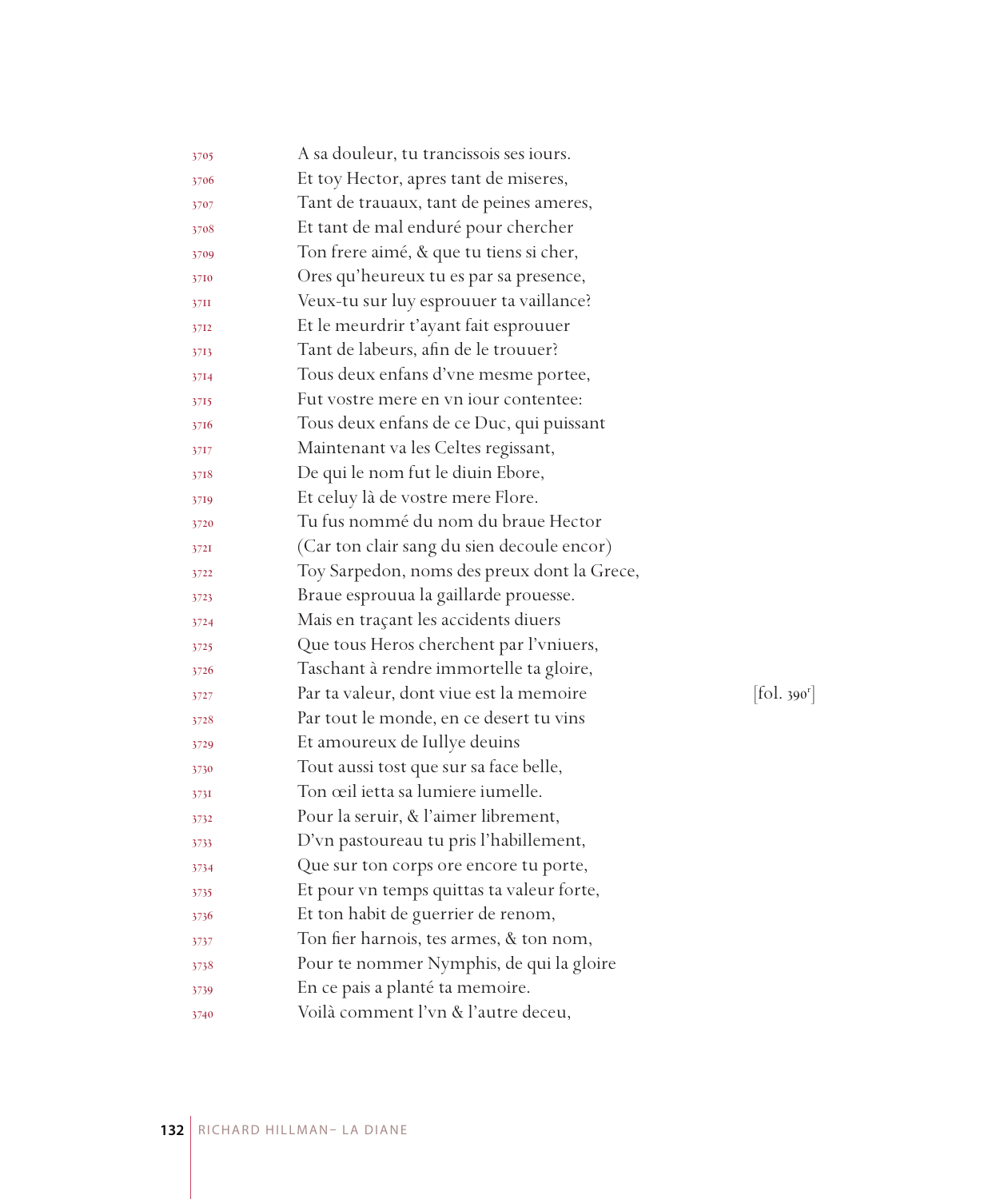| 3741 | Vous n'auiez point vostre erreur apperceu, |
|------|--------------------------------------------|
| 3742 | Sans mon sçauoir, qui comprent toute chose |
| 3743 | Qui vit au ciel, & en terre repose.        |
| 3744 | Et vostre main, sans mon heureux secours,  |
| 3745 | En sa fureur eust terminé voz iours,       |
| 3746 | Mais sus, auant: de cruels aduersaires     |
| 3747 | Redeuenez amis, germains, & freres.        |
| 3748 | Embrassez vous, pendant que dans ce iour,  |
| 3749 | Nous donnerons remede à vostre amour.      |
| 3750 | Rendant du tout l'ame viue agitee          |
| 3751 | De passions, heureuse & contentee.         |
| 3752 | Reposez vous sur mon diuin scauoir,        |
| 3753 | Qui sur Iullie aura ce iour pouuoir,       |
| 3754 | Pour amollir le roc de son courage         |
| 3755 | Et l'vn de vous aimer en mariage.          |
|      |                                            |

#### HECTOR

| 3756 | O frere aimé, qui par tout i'ay cherché,       |                    |
|------|------------------------------------------------|--------------------|
| 3757 | Et d'amour saint viuement recherché,           |                    |
| 3758 | Car pour iouir de ta chere presence,           |                    |
| 3759 | J'ay mille fois esprouué l'inconstance         |                    |
| 3760 | Du sort cruel, souffert mille trauaux,         | $ 60.390^{\circ} $ |
| 3761 | Ployé cent fois souz dix mille fardeaux.       |                    |
| 3762 | Mais, ô grands Dieux, ie ne repute peine       |                    |
| 3763 | Ny mes labeurs, ny ma course inhumaine,        |                    |
| 3764 | Puis que ie tiens mon cher frere embrassé,     |                    |
| 3765 | Encor qu'il soit de mon fer offencé.           |                    |
| 3766 | Pardonne moy, mon frere: en recompense         |                    |
| 3767 | De mon forfait, pour en noyer l'offence,       |                    |
| 3768 | Ie veux Iullie à iamais te quitter:            |                    |
| 3769 | Car aussi bien tu la peux meriter              |                    |
| 3770 | Trop mieux que moy, puis que long temps fidele |                    |
| 3771 | Ton amitié a commencé vers elle:               |                    |
| 3772 | Et ie ne sens qu'encore depuis vn iour         |                    |
| 3773 | S'esprendre en moy le feu de son amour.        |                    |
| 3774 | Pren la pour toy, rien ie n'y veux pretendre   |                    |
|      |                                                |                    |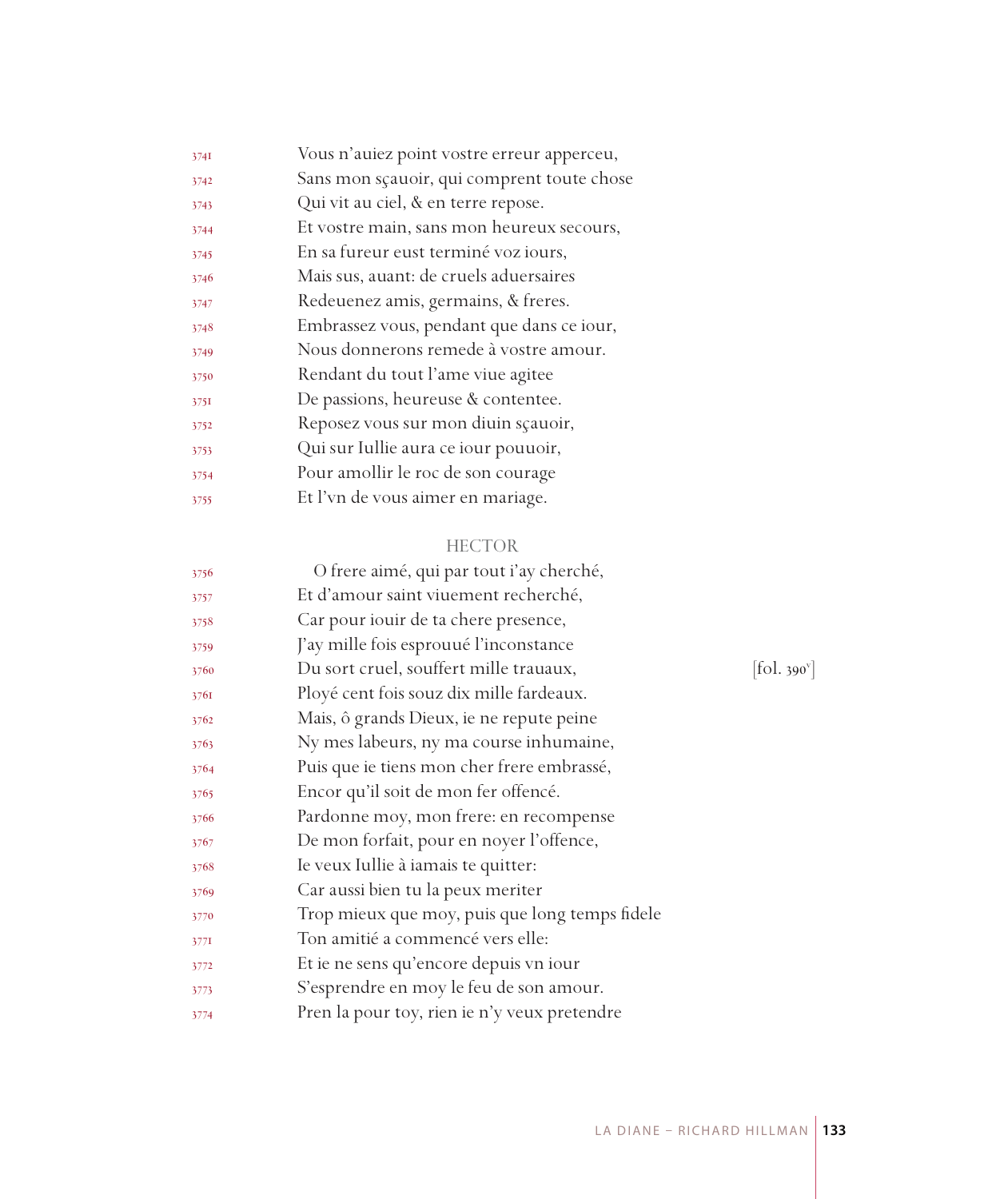| 3775 | A l'aduenir, sinon pour te la rendre,        |
|------|----------------------------------------------|
| 3776 | Si dessus elle Amour & son vouloir,          |
| 3777 | M'auoient donné par cy deuant pouuoir.       |
| 3778 | Et toy vieillard, dont la force esprouuee    |
| 3779 | Nous as la vie heureusement sauuee,          |
| 3780 | Pere courtois qui as refait noz ans,         |
| 3781 | Prests de passer souz noz glaiues trenchans, |
| 3782 | Qui de nouueau nous as donné la vie,         |
| 3783 | Cent fois ta grace ores ie remercie,         |
| 3784 | Et te supply que tu prennes tousiours        |
| 3785 | Soin de noz ans, & cure de noz iours.        |

# NYMPHIS

| 3786 | Ah, ô cher frere! ah, as-tu souuenance     |                       |
|------|--------------------------------------------|-----------------------|
| 3787 | De Sarpedon, qui laschement t'offence?     |                       |
| 3788 | Qui te vouloit enuoyer aux enfers,         |                       |
| 3789 | Pour le loyer de tant de maux souffers     |                       |
| 3790 | A le chercher? pour tant de longues peines |                       |
| 3791 | Qui ont esté à tes ans inhumaines?         |                       |
| 3792 | Ah ie me plains que mon impieté            |                       |
| 3793 | Tant de tourment parjure ait merité?       | fol. 39I <sup>1</sup> |
| 3794 | Mais, ô mon frere, en ton ame fidele       |                       |
| 3795 | Si l'amitié reste encor mutuelle,          |                       |
| 3796 | Et si encor tu daignes estimer             |                       |
| 3797 | Mon sainct amour, & mon repos aimer,       |                       |
| 3798 | Je te supply' par ceste amitié saincte     |                       |
| 3799 | Que mon injure à iamais soit esteinte:     |                       |
| 3800 | Vueilles ma faute inhumaine oublier,       |                       |
| 3801 | Et d'vn nouueau deuoir me relier,          |                       |
| 3802 | En receuant Jullie pour ta femme:          |                       |
| 3803 | Tu merites vne si digne Dame:              |                       |
| 3804 | Ie te la quitte, & te la rens, helas!      |                       |
| 3805 | Car la raison ne consentira pas,           |                       |
| 3806 | Qu'ayant souffert pour moy mainte misere,  |                       |
| 3807 | le t'oste encor ce qui t'est necessaire,   |                       |
| 3808 | Que tu merite, & qu'obligé ie doy          |                       |
|      |                                            |                       |

 $[$ fol. 391 $^r$ ]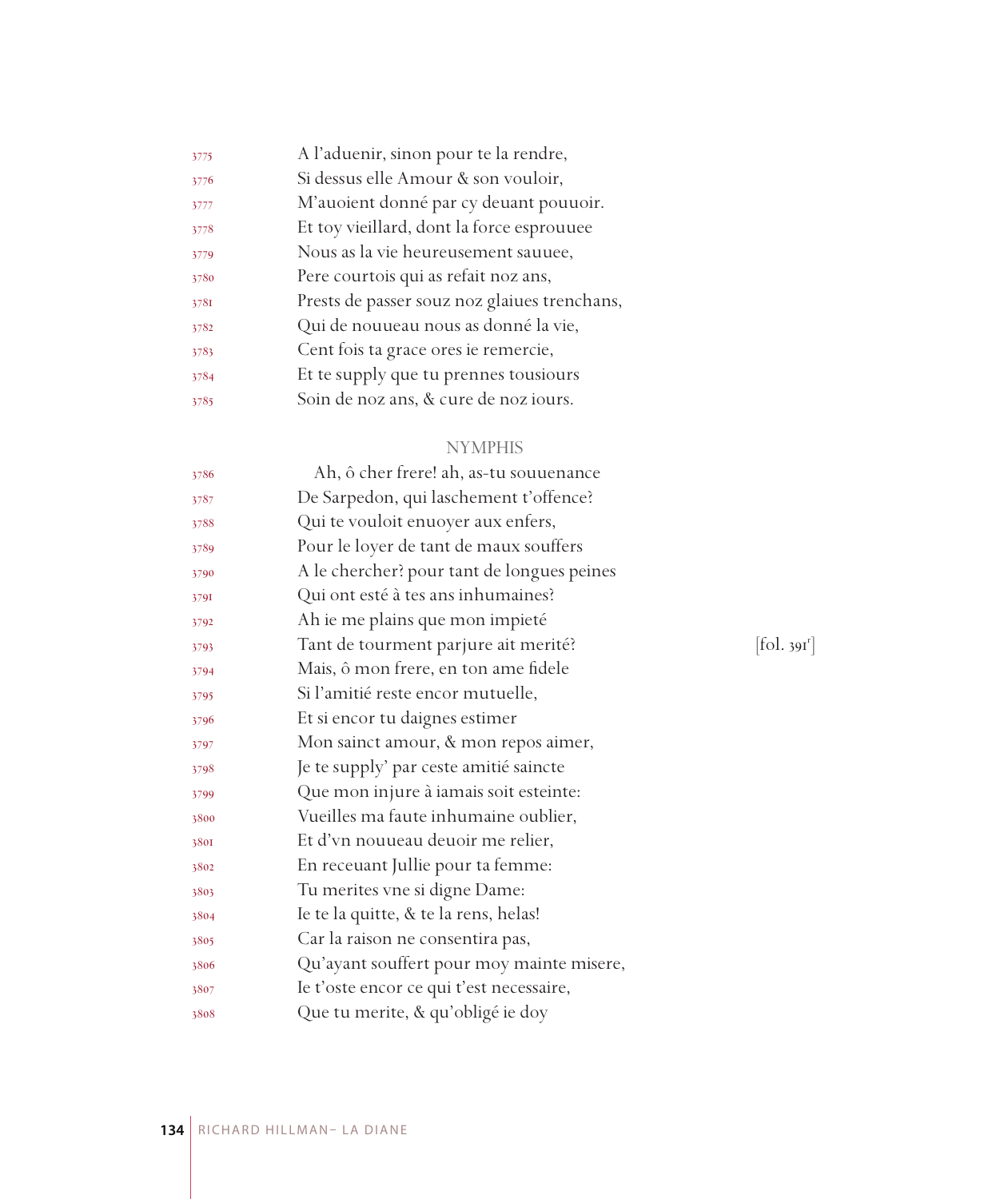| 3809 | Aux longs trauaux que tu as pris pour moy. |
|------|--------------------------------------------|
| 3810 | Reçoy-là donc, pour digne recompense       |
| 38II | De tes labeurs, & de ta patience.          |

# HECTOR

| 3812 | Non non, cher frere, il ne faut desloyal                  |            |
|------|-----------------------------------------------------------|------------|
| 3813 | Que ma presence apporte tant de mal                       |            |
| 3814 | A ta santé, que rauir infidele                            |            |
| 3815 | Ce qui la peut faire viure eternelle!                     |            |
| 3816 | Trop de mal-heur tu sentirois pour moy,                   |            |
| 3817 | Qui n'aime rien [a]u <sup>105</sup> monde au prix de toy. |            |
| 3818 | Je ne suis pas venu en ceste terre                        |            |
| 3819 | Pour faire vn iour à ton repos la guerre,                 |            |
| 3820 | Ny te troubler: trop chere de moitié                      |            |
| 3821 | T'auroit esté ma cruelle amitié.                          |            |
| 3822 | Trop chere aussi t'auroit esté la veüe                    |            |
| 3823 | De mon visage, & chere ma venüe.                          |            |
| 3824 | Je vien à toy afin de te seruir,                          |            |
| 3825 | Non pour ton bien cruellement rauir.                      |            |
| 3826 | Reçoy-là donc: car pour moy ie te iure                    | [fol. 391] |
| 3827 | Que ie n'ay plus de la bergere cure.                      |            |

 $[$ fol. 391 $^{\circ}$ ]

# NYMPHIS

| 3828 | Non non, mon frere, ah c'est trop outrager |
|------|--------------------------------------------|
| 3829 | Mon amitié, que vouloir m'obliger          |
| 3830 | Par tant de fois, sans auoir esperance     |
| 3831 | D'vn iour t'en faire heureuse recompense.  |
| 3832 | Contente toy qu'obligé ie te sois          |
| 3833 | D'auoir passé la mer par tant de fois,     |
| 3834 | Pour me trouuer, auec mainte disgrace,     |
| 3835 | Dont à tous coups le destin nous menace,   |
| 3836 | D'auoir voulu mon peché pardonner:         |
| 3837 | Sans me vouloir encores redonner           |

105 Orig. "ou".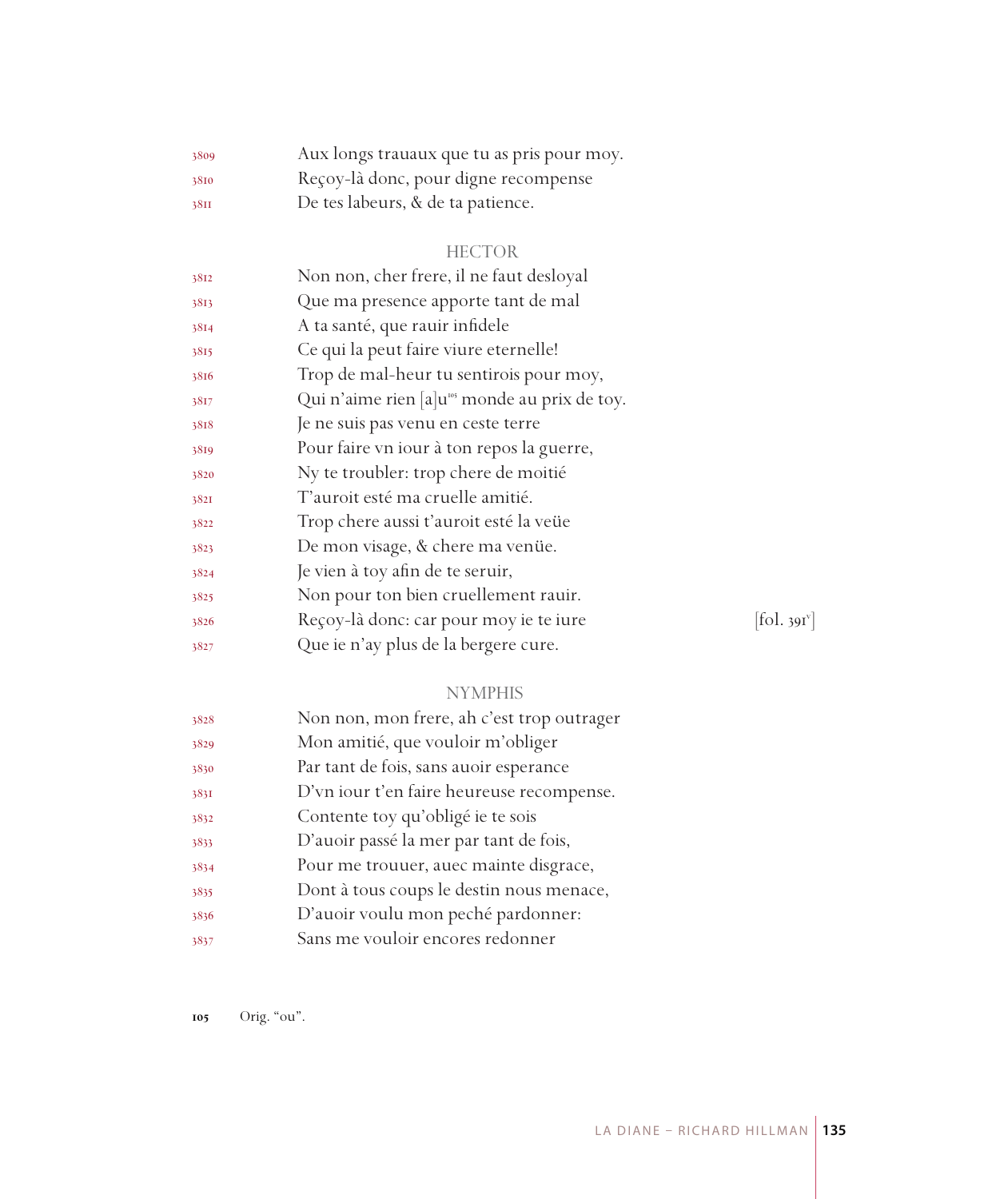| 3838 | Ce qui est tien par le droit equitable, |
|------|-----------------------------------------|
| 3839 | Et qui se rend à tes yeux agreable.     |
| 3840 | Ah, pren là donc, & pren pitié de moy   |
| 3841 | Sans m'obliger tant de fois enuers toy! |
| 3842 | Ce me fera vne gloire immortelle        |
| 3843 | En te voyant espoux de ceste belle,     |
| 3844 | Qui peut tes ans couronner de repos,    |
| 3845 | Et le plaisir enchasser dans tes os.    |
|      |                                         |

# HECTOR

| 3846 | C'est violer le droit & la iustice,           |            |
|------|-----------------------------------------------|------------|
| 3847 | Porter vne ame hostesse de malice,            |            |
| 3848 | Et rendre infame & son nom & son los,         |            |
| 3849 | Que desrober le fruict & le repos             |            |
| 3850 | Du long trauail à celuy qui sans cesse        |            |
| 3851 | A trauailler exerce sa ieunesse.              |            |
| 3852 | Pour emporter Jullie, & son amour,            |            |
| 3853 | En long trauail tu as passé maint iour,       |            |
| 3854 | Souffert, paty, souspiré mille carmes,        |            |
| 3855 | Et respendu mille ruisseaux de larmes:        |            |
| 3856 | De ton labeur, si vif, si ancien              |            |
| 3857 | N'est-ce raison que le doux fruict soit tien? |            |
| 3858 | Et que le fruict bien-heureux te demeure      | [fol. 392] |
| 3859 | Du large champ que sans fin tu labeure?       |            |
| 3860 | Qui ce doux bien oseroit t'enleuer,           |            |
| 3861 | Doit de la loy la rigueur esprouuer.          |            |
| 3862 | Or pren-le donc, & ne vueille me faire,       |            |
| 3863 | Me le quittant, de la loy aduersaire.         |            |
|      |                                               |            |

 $[$ fol. 392<sup>r</sup> $]$ 

# NYMPHIS

| 3864 | Mais si la loy mesme rigueur estend       |
|------|-------------------------------------------|
| 3865 | Dessur l'ingrat, que celuy qui respand    |
| 3866 | De son prochain, espris d'ardente rage,   |
| 3867 | Le iuste sang, accourcissant son aage:    |
| 3868 | Pourquoy veux-tu que ceste mesme loy      |
| 3869 | Perde mon los pour estre ingrat vers toy? |
|      |                                           |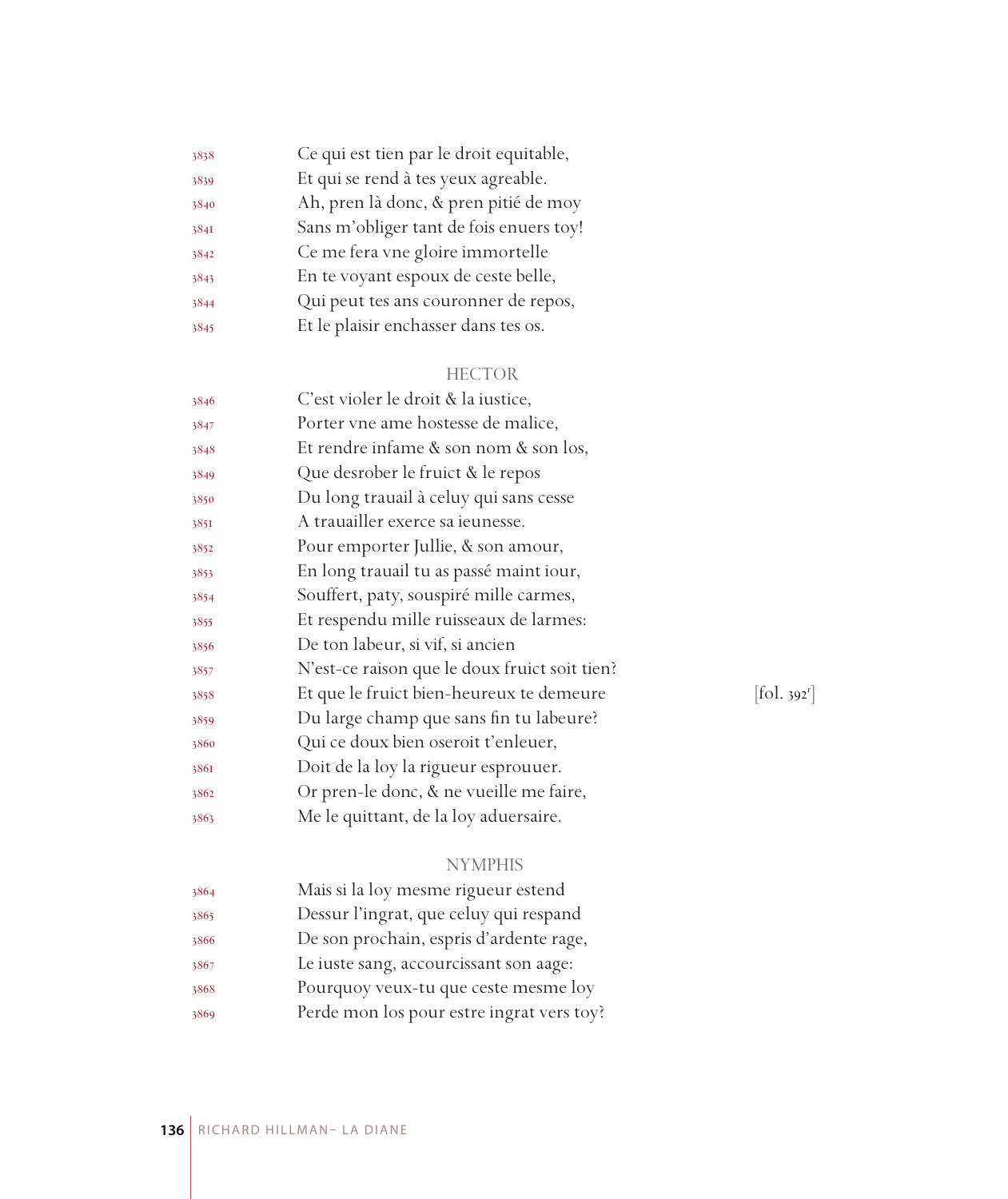| 3870 | Et refusant de ma main miserable          |
|------|-------------------------------------------|
| 3871 | Le sainct loyer, dont ie suis redeuable   |
| 3872 | A ton trauail, à ton iuste labeur,        |
| 3873 | Veux-tu me rendre à iamais sans honneur:  |
| 3874 | Et que mon ame, où la gloire est entee,   |
| 3875 | Soit d'vn chacun ingrate reputee?         |
| 3876 | Ne me fay pas, ô mon frere, ce tort:      |
| 3877 | Mais pren Jullie, afin que l'heureux sort |
| 3878 | Me donne gloire & loüange eternelle,      |
| 3879 | Pour n'estre ingrat à ton amour fidele.   |
|      |                                           |

# ELYMANT

| 3880 | Que vous sert il de vous rendre ialoux       |            |
|------|----------------------------------------------|------------|
| 3881 | D'vn bien qui n'est aucunement à vous?       |            |
| 3882 | De vous donner d'vne fole arrogance,         |            |
| 3883 | Ce qui ne peut estre en vostre puissance?    |            |
| 3884 | C'est partager par voz ieunes discours       |            |
| 3885 | Le bien d'autruy, ou bien la peau de l'ours. |            |
| 3886 | Jullie n'est à l'amour adonnee,              |            |
| 3887 | Elle deteste, & les loix d'Hymenee,          |            |
| 3888 | Et les baisers fideles d'vn espoux,          |            |
| 3889 | Pour estre libre, & gaye parmy nous,         |            |
| 3890 | Pour viure braue, & portant le courage       | [fol. 392] |
| 3891 | Libre des loix d'vn pesant mariage.          |            |
| 3892 | Attendez donc que puissiez esmouuoir         |            |
| 3893 | Son chaste cœur, que vous ayez pouuoir       |            |
| 3894 | Sur son desir, auant qu'auoir la force       |            |
| 3895 | D'en disposer comme chacun s'efforce.        |            |
| 3896 | Mais pour vous rendre à iamais bien-heureux, |            |
| 3897 | Pour vous tirer de seruage, ie veux,         |            |
| 3898 | S'il m'est possible, adoucir son courage,    |            |
| 3899 | Et l'animer au nœud de mariage,              |            |
| 3900 | En luy faisant espouser l'vn de vous         |            |
| 3901 | Qu'elle voudra eslire pour espoux;           |            |
| 3902 | En rendant l'autre à iamais libre & sage,    |            |
| 3903 | Par mon sçauoir, de l'amoureuse rage.        |            |
|      |                                              |            |

 $[\text{fol. }392^{\circ}]$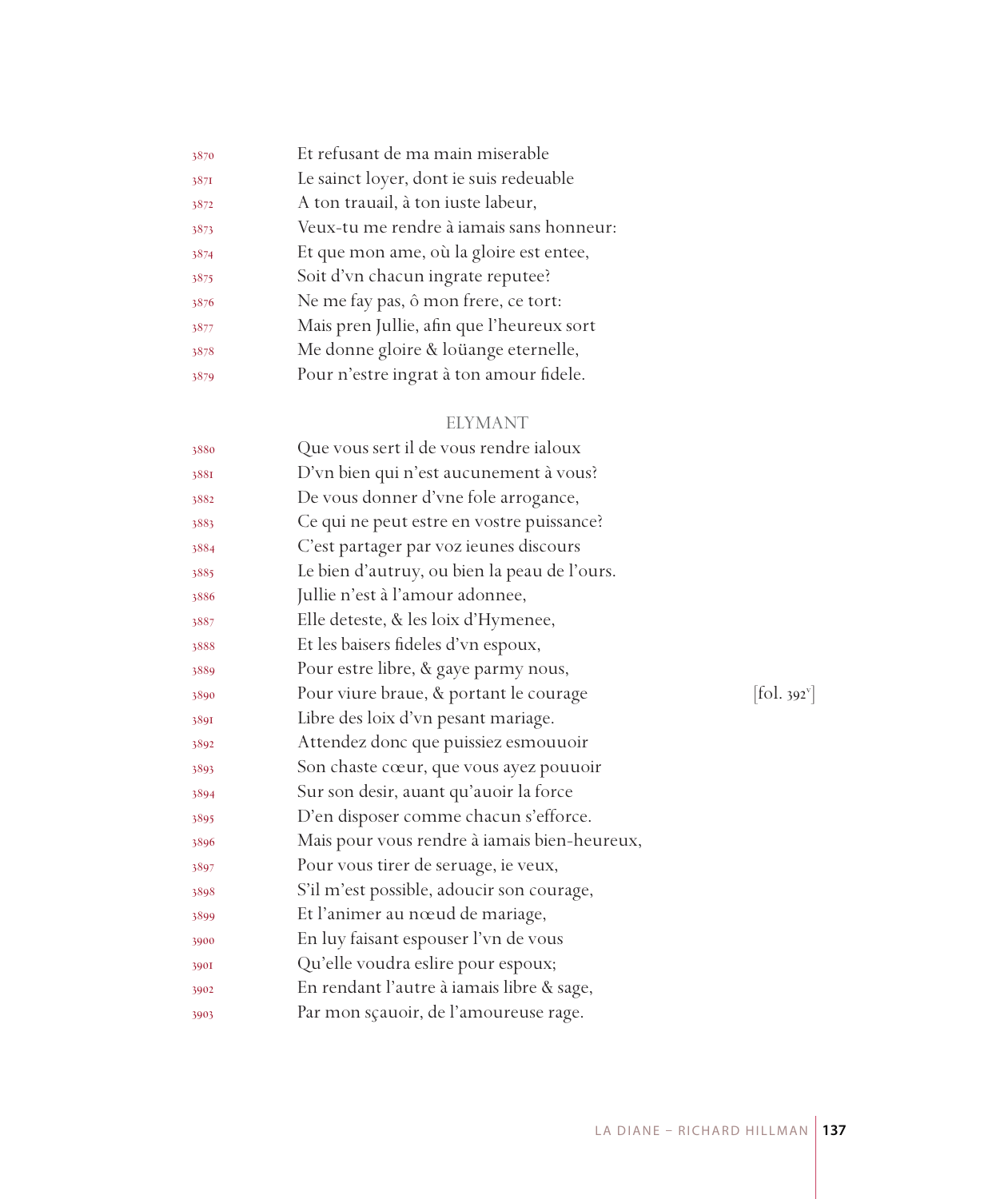| 3904 | Voulez-vous pas remettre à son vouloir  |
|------|-----------------------------------------|
| 3905 | Vostre dispute, & d'elle receuoir       |
| 3906 | La iuste loy, puis qu'outre son courage |
| 3907 | Vous ne pouuez l'auoir en mariage?      |

# HECTOR

| 3908 | Ie le veux bien. |
|------|------------------|
|      |                  |

# NYMPHIS

Ie le veux donc aussi.

#### ELYMANT

| 3909 | Or sus courage, attendez moy icy,       |
|------|-----------------------------------------|
| 3910 | Ie vay trouuer ceste superbe Dame,      |
| 39II | Pour adoucir, si ie puis, sa fiere ame. |

# NYMPHIS

| [Ils sortent, Elymant d'un côté, Hector et Nymphis de |
|-------------------------------------------------------|
|                                                       |
|                                                       |

[*Entrent Arbuste et Diane*.]

#### ARBUSTE

| 3914 | Et bien, Diane, & bien, pauure insensee,     |                                   |
|------|----------------------------------------------|-----------------------------------|
| 3915 | Veux-tu tousiours que ton ame, offencee      |                                   |
| 3916 | Par tes fureurs se lamente de toy,           |                                   |
| 3917 | Qui ne reçois que ton vouloir pour loy?      |                                   |
| 3918 | Que veux-tu faire? & quoy? que veux-tu dire? |                                   |
| 3919 | Estimes-tu que ton aspre martyre,            |                                   |
| 3920 | Tes pleurs, tes cris, ayent l'authorité      | $\left[ \text{fol. } 393 \right]$ |
| 3921 | Que d'effacer ce qui fait a esté?            |                                   |
| 3922 | La pierre en haut d'vn bras roide transmise  |                                   |
| 3923 | Estre ne peut de nostre main reprise,        |                                   |
| 3924 | Faut malgré nous, piroüettant au tour,       |                                   |
|      |                                              |                                   |

 $[$ fol. 393 $^r$ ]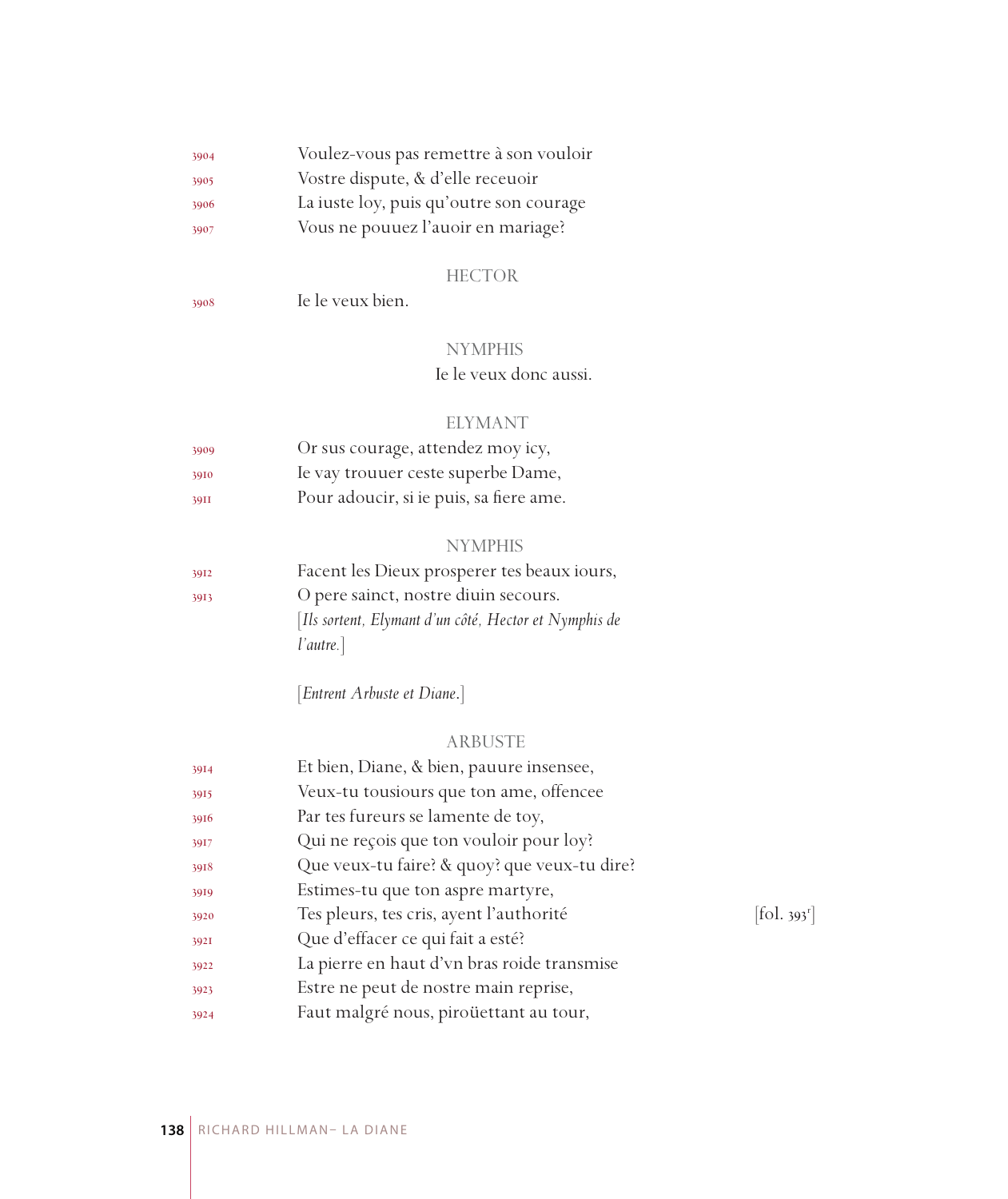| 3925 | De l'air sifflant, qu'elle face son tour:                  |                                 |
|------|------------------------------------------------------------|---------------------------------|
| 3926 | Aussi Diane, ah trop dure & rebelle,                       |                                 |
| 3927 | Jl n'y a rien dont la force soit telle,                    |                                 |
| 3928 | Qu'elle ait pouuoi[r] <sup>106</sup> de faire par ses loix |                                 |
| 3929 | Que ce qui fut n'ait esté quelque fois.                    |                                 |
| 3930 | C'est auoir l'ame & lourde & indiscrette,                  |                                 |
| 393I | Que resister à la chose ja faite:                          |                                 |
| 3932 | Et de penser rendre mort & deffait                         |                                 |
| 3933 | Par noz labeur[s] <sup>107</sup> , ce que le ciel a fait.  |                                 |
| 3934 | Cela n'est point en la puissance humaine                   |                                 |
| 3935 | Mais l'on peut bien auec beaucoup de peine,                |                                 |
| 3936 | Du mal commis & du forfait aussi,                          |                                 |
| 3937 | Rendre par fois le penser adoucy.                          |                                 |
| 3938 | Quoy penses-tu estre bien outragee,                        |                                 |
| 3939 | D'auoir ta foy enuers Fauste obligee?                      |                                 |
| 3940 | Estimes-tu que le ciel soit marry                          |                                 |
| 394I | Que l'ayes pris pour fidele mary?                          |                                 |
| 3942 | Vrayment tu as bien raison de te plaindre,                 |                                 |
| 3943 | De t'affliger & vouloir te contraindre.                    |                                 |
| 3944 | Que pouuois-tu en ton aage nouueau,                        |                                 |
| 3945 | De plus parfait, de plus fidele & beau,                    |                                 |
| 3946 | Choisir que luy? qui le rend incapable,                    |                                 |
| 3947 | De te seruir, & de t'estre agreable?                       |                                 |
| 3948 | Quoy? que dis-tu? vrayement tu as raison,                  |                                 |
| 3949 | De refuser la douce guarison,                              |                                 |
| 3950 | Que Fauste peut apporter à ta rage,                        |                                 |
| 395I | Dessous l'honneur d'vn chaste mariage.                     |                                 |
| 3952 | Que veux-tu faire? hé, ses trauaux passez                  |                                 |
| 3953 | N'ont ils rendu de l'asseurance assez <sup>108</sup>       |                                 |
| 3954 | De son amour, de sa saincte constance?                     | $[\text{fol. } 393^{\text{v}}]$ |
| 3955 | Hé n'as-tu pas de sa foy cognoissance?                     |                                 |
| 3956 | Que veux-tu donc? que peux-tu souhaiter                    |                                 |

Orig. "pouuoit".

Orig. "labeur".

Full stop at the end of this line in the original.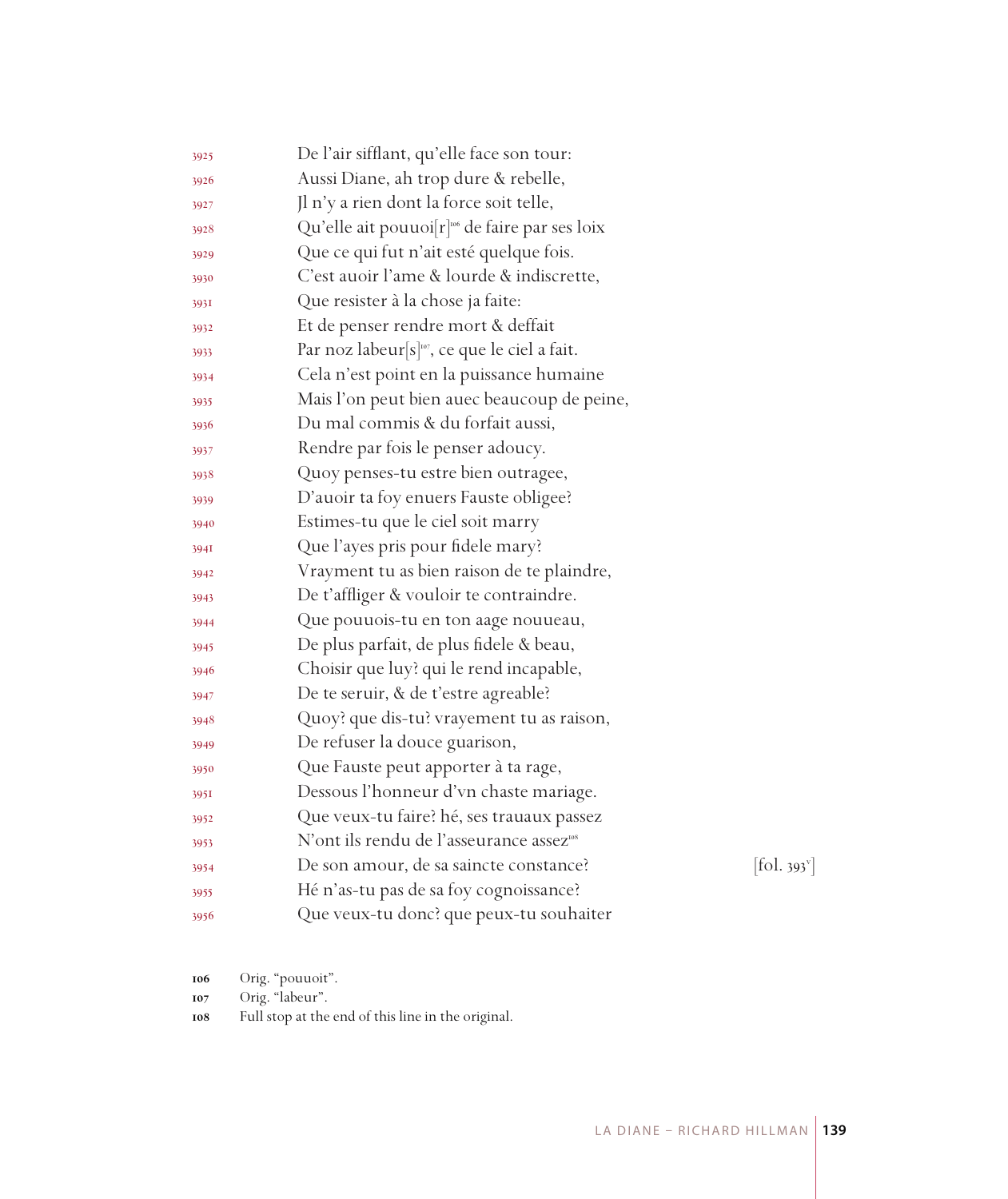| 3957 | Qui puisse mieux tes desirs contenter        |            |
|------|----------------------------------------------|------------|
| 3958 | Que ce pasteur? n'a-t'il la face belle,      |            |
| 3959 | Le corps parfait, l'ame chaste & fidele?     |            |
| 3960 | Non non, Diane, il ne faut que ton cœur      |            |
| 3961 | Soit repentant d'auoir pris ce pasteur       |            |
| 3962 | Pour son soy-mesme; il t'a long temps aimee, |            |
| 3963 | Et son amour merite estre estimee.           |            |
| 3964 | N'est-il sorty de parens vertueux?           |            |
| 3965 | N'a-t'il le cœur gaillard & genereux,        |            |
| 3966 | L'ame superbe, & de los alteree?             |            |
| 3967 | Le front hardy & la main asseuree?           |            |
| 3968 | Mille lions, mille feroces ours,             |            |
| 3969 | Mille sangliers en feront foy tousiours,     |            |
| 3970 | Qu'il a tuez, & dont les peaux veluës,       |            |
| 3971 | Sur ses paroirs se voyent estenduës.         |            |
| 3972 | Qui te peut donc de l'aimer t'empescher?     |            |
| 3973 | Et qui te rend lente à le rechercher?        |            |
| 3974 | Es-tu si fole & si pauurement sage           |            |
| 3975 | Que d'esperer auoir en mariage               |            |
| 3976 | Le beau Nymphis? hé ne vois-tu pas bien      |            |
| 3977 | Qu'il te desdaigne, & ne t'estime rien?      |            |
| 3978 | Qu'il rit de toy, & qu'il aime Iullie,       |            |
| 3979 | Qui viuement en ses doux rets le lie?        |            |
| 3980 | N'espere point receuoir de plaisir,          |            |
| 3981 | D'vn cœur, qui est contraire à ton desir.    |            |
| 3982 | Car pour gouster ces plaisirs desirables     |            |
| 3983 | Il faut qu'amour rende noz cœurs semblables, |            |
| 3984 | Egaux noz vœux, egales noz ardeurs,          |            |
| 3985 | Pareils noz ans, & semblables noz mœurs:     |            |
| 3986 | Mais de Nymphis le superbe courage           |            |
| 3987 | Contraire au tien, respire ton dommage,      |            |
| 3988 | Il prent plaisir de rendre son vouloir       | [fol. 394] |
| 3989 | Contraire au tien, pour te faire douloir:    |            |
| 3990 | Et ton ennuy est sa ioye plus grande,        |            |
| 3991 | Rien que ta fin cruel il ne demande.         |            |
| 3992 | Laisse le donc: ô cent fois mal-heureux      |            |

 $\left[\text{fol. } 394^{\text{r}}\right]$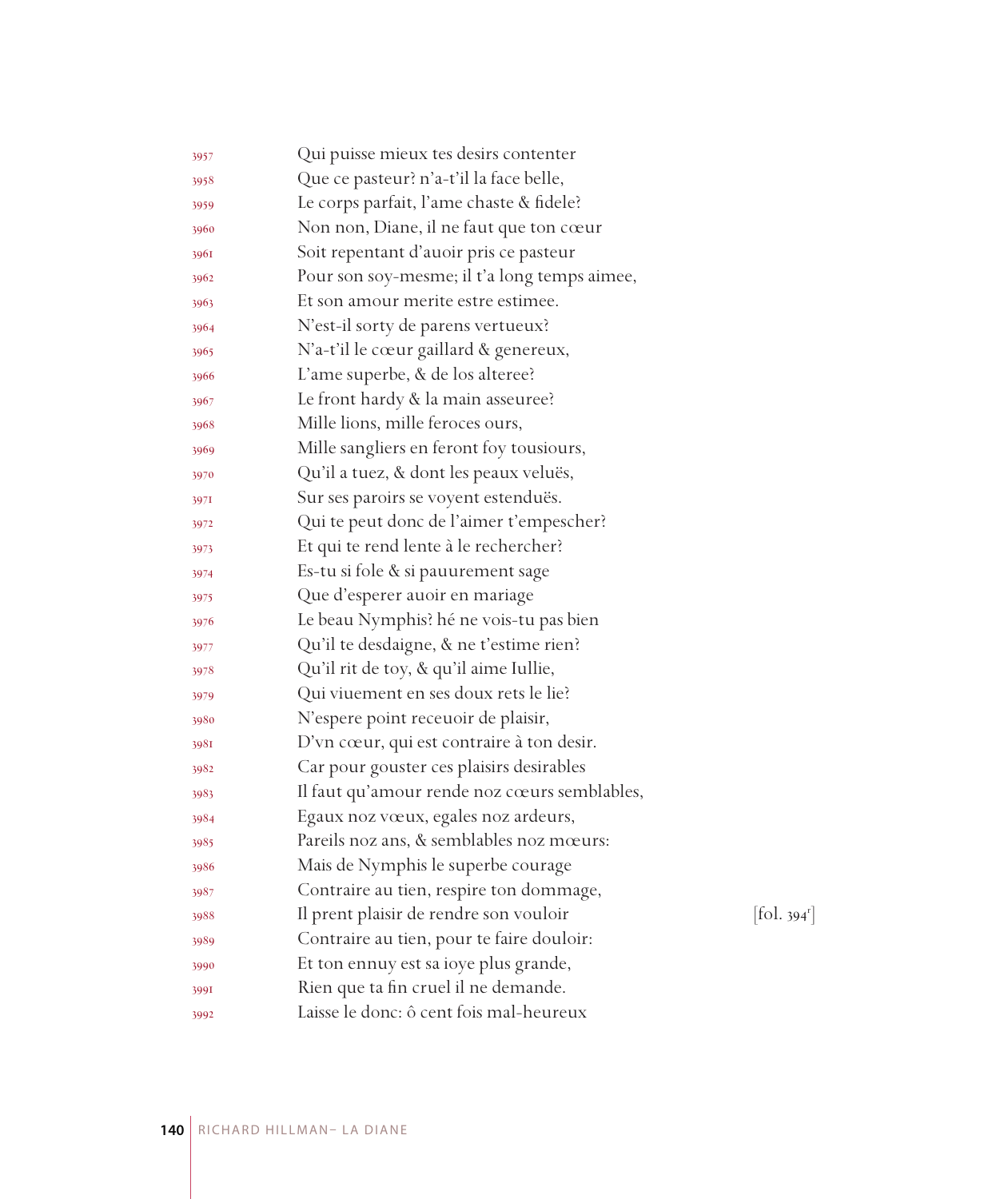| 3993 | L'esprit qui est d'aucun bien desireux,     |
|------|---------------------------------------------|
| 3994 | Qui ne se peut nourrir en esperance         |
| 3995 | D'en obtenir quelque iour iouissance!       |
| 3996 | Il meurt cent fois, & pendant sans mourir   |
| 3997 | On l'apperçoit cruellement perir!           |
| 3998 | Dur est le mal que la chose esperee         |
| 3999 | Qui point n'arriue apporte desploree        |
| 4000 | Mesme l'espoir de son bien differé          |
| 400I | Afflige l'ame & le rend esploré.            |
| 4002 | Quitte donc là ce qui tien ne peut estre;   |
| 4003 | D'vn vain souhait plus outre ne t'empestre: |
| 4004 | Quitte Nymphis, que tu ne peux auoir,       |
| 4005 | Et Fauste pren, qui vit en ton pouuoir.     |
| 4006 | Mais fay soudain, car pressé de martyre,    |
| 4007 | Deuers la mort dolent il se retire;         |
| 4008 | Il veut mourir, puis que tu ne veux pas     |
| 4009 | Que pour t'aimer il reuiue icy bas.         |
|      |                                             |

# DIANE

| 4010 | Meure s'il veut; car ie ne porte enuie     |
|------|--------------------------------------------|
| 40II | Ny a sa mort, ny à sa longue vie:          |
| 4012 | Viue s'il veut, nul soucy ne me mord       |
| 4013 | Ny de ses iours, ny de sa prompte mort:    |
| 4014 | Mais ie sçay bien que pour m'auoir deceuë, |
| 4015 | l'auray tousiours à contre-cœur sa veuë.   |

# ARBVSTE

| 4016 | Ha que dis-tu? peut-il te deceuoir,       |                          |
|------|-------------------------------------------|--------------------------|
| 4017 | Luy qui ne vit qu'au gré de ton pouuoir?  |                          |
| 4018 | Qui seulement ton seruice respire,        |                          |
| 4019 | Et qui ton bien seul au monde desire?     |                          |
| 4020 | N'estime point vn tel peché de luy,       | [fol. 394 <sup>v</sup> ] |
| 402I | Excuse-le: car Diane celuy                |                          |
| 4022 | Qui sent d'Amour la deuorante flamme,     |                          |
| 4023 | Fait ce qu'il peut pour secourir son ame. |                          |
|      |                                           |                          |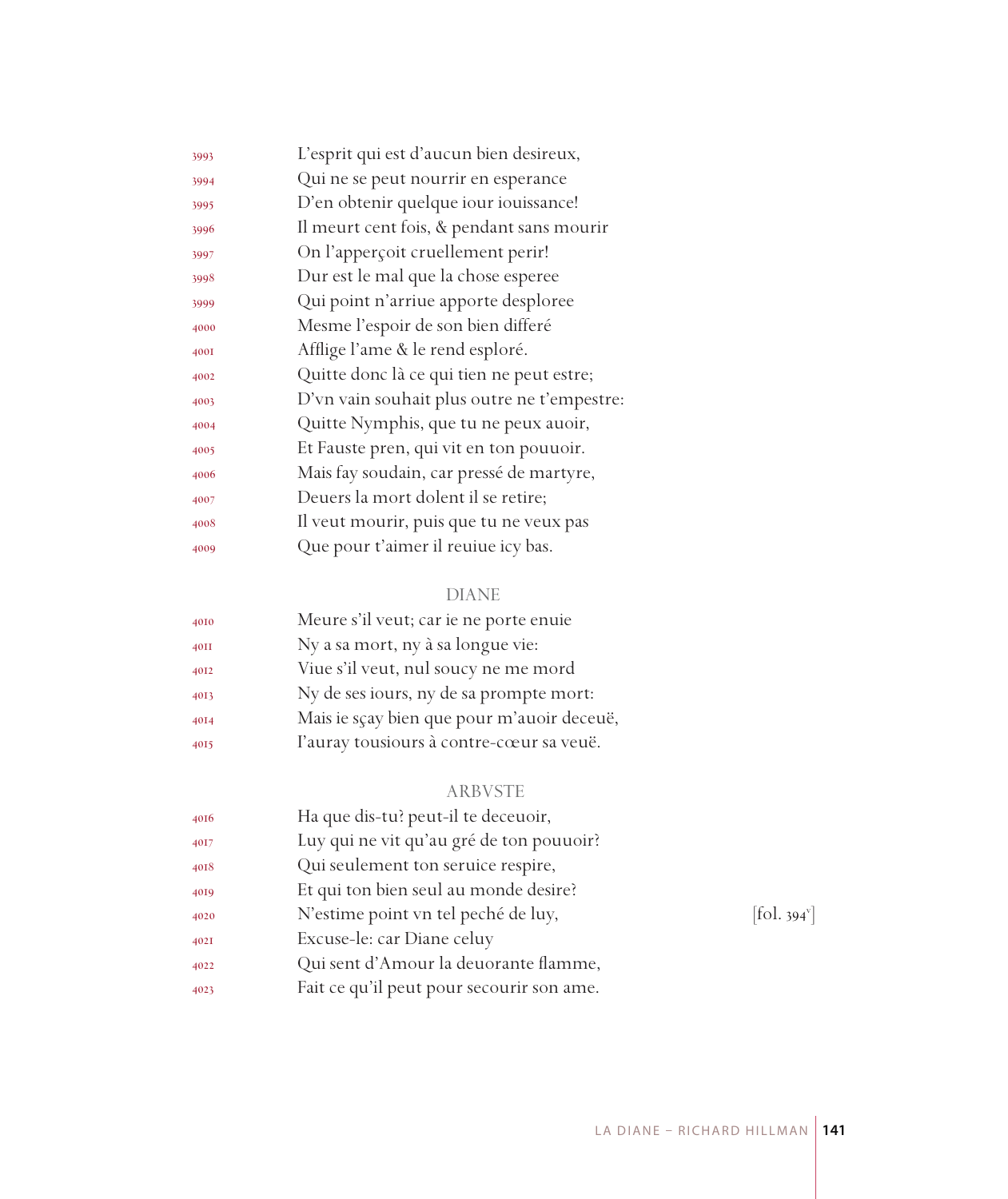| -- |
|----|
|    |

| 4024 | Mais ce pendant sous cet affrontement, |
|------|----------------------------------------|
| 4025 | Il tient ma foy, & mon chaste serment. |

#### ARBVSTE

| 4026 | Si tu luy as ta foy chaste donnee,                 |
|------|----------------------------------------------------|
| 4027 | Qui te rend serue aux loix de l'Hymenee,           |
| 4028 | Si pour espoux les Dieux te l'ont donné,           |
| 4029 | Et si pour toy Amour l[']a <sup>109</sup> destiné, |
| 4030 | Pourquoy veux-tu qu'il meure miserable,            |
| 403I | Pour n'estre pas à son mal secourable?             |
| 4032 | La foy, la loy, & le iuste serment,                |
| 4033 | Doiuent sur nous auoir commandement:               |
| 4034 | Faut que la loy nostre desir regisse,              |
| 4035 | Et que nostre ame au serment obeisse.              |
| 4036 | Car sans la foy nous ne meritons pas               |
| 4037 | D'estre honorez, ny de viure icy bas.              |

#### DIANE

| 4038 | Mais toute foy, que l'on promet forcee  |
|------|-----------------------------------------|
| 4039 | Ne peut iamais obliger la pensee,       |
| 4040 | Qui reste libre encor qu'on ait promis. |

#### ARBVSTE

 Tout au rebours; car mesme aux ennemis Il faut garder sa promesse asseuree. Bien que par force ils nous l'ayent tiree.

#### DIANE

 Le franc vouloir nous oblige, & non pas La caute ruze, ou l'effroy du trespas.

#### ARBVSTE

L'homme constant la loyauté ne force.

Orig. "la".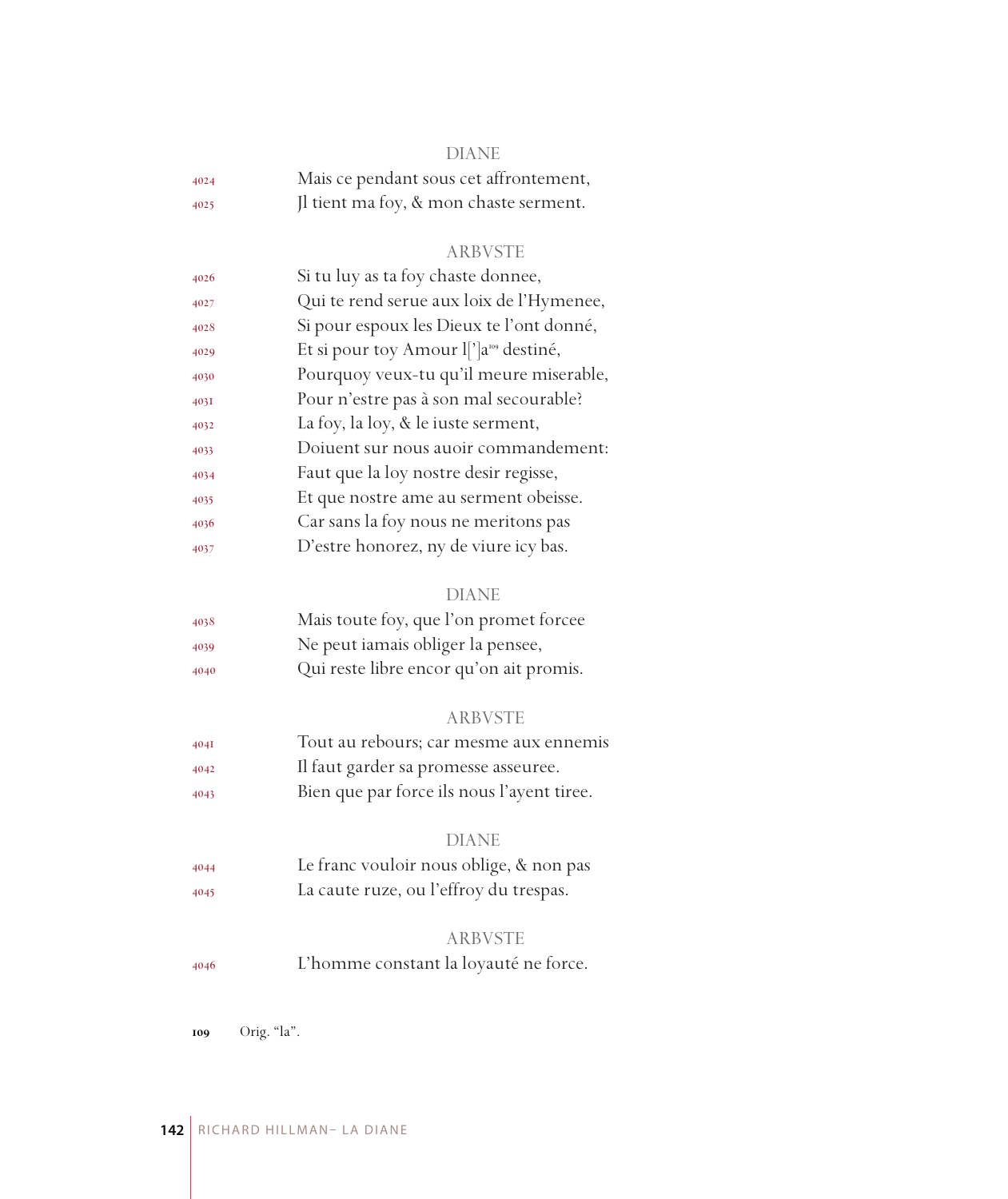|      | <b>DIANE</b>                                              |                                 |
|------|-----------------------------------------------------------|---------------------------------|
| 4047 | Plustost il meurt que s'obliger par force;                | $[\text{fol. } 395^{\text{r}}]$ |
| 4048 | Et le trespas nous peut deliurer sainct                   |                                 |
| 4049 | De la promesse, & du serment contraint.                   |                                 |
|      | <b>ARBVSTE</b>                                            |                                 |
| 4050 | Mais qui se peut garder de la finesse?                    |                                 |
| 4051 | La tromperie en amour est sagesse.                        |                                 |
|      |                                                           |                                 |
|      | <b>DIANE</b><br>Pendant noz sens s'en plaignent offencez. |                                 |
| 4052 |                                                           |                                 |
|      | ARBVSTE                                                   |                                 |
| 4053 | Son fruict heureux nous recompense assez.                 |                                 |
|      | <b>DIANE</b>                                              |                                 |
| 4054 | Mais qui ce fruict trop injuste refuse.                   |                                 |
|      |                                                           |                                 |
|      | <b>ARBVSTE</b>                                            |                                 |
| 4055 | Celuy trop fol en son erreur s'abuse.                     |                                 |
|      | <b>DIANE</b>                                              |                                 |
| 4056 | Où la ruse est, le doux plaisir n'est point.              |                                 |
|      |                                                           |                                 |
|      | <b>ARBVSTE</b>                                            |                                 |
| 4057 | Le mal s'oublie, & le plaisir l'esteint.                  |                                 |
|      | <b>DIANE</b>                                              |                                 |
| 4058 | Le mal qui est eternel ne se passe.                       |                                 |
|      | ARBVSTE                                                   |                                 |
| 4059 | Le doux amour à la parfin l'efface.                       |                                 |
|      |                                                           |                                 |
|      | <b>DIANE</b>                                              |                                 |
| 4060 | Ah nul amour peut effacer le mien!                        |                                 |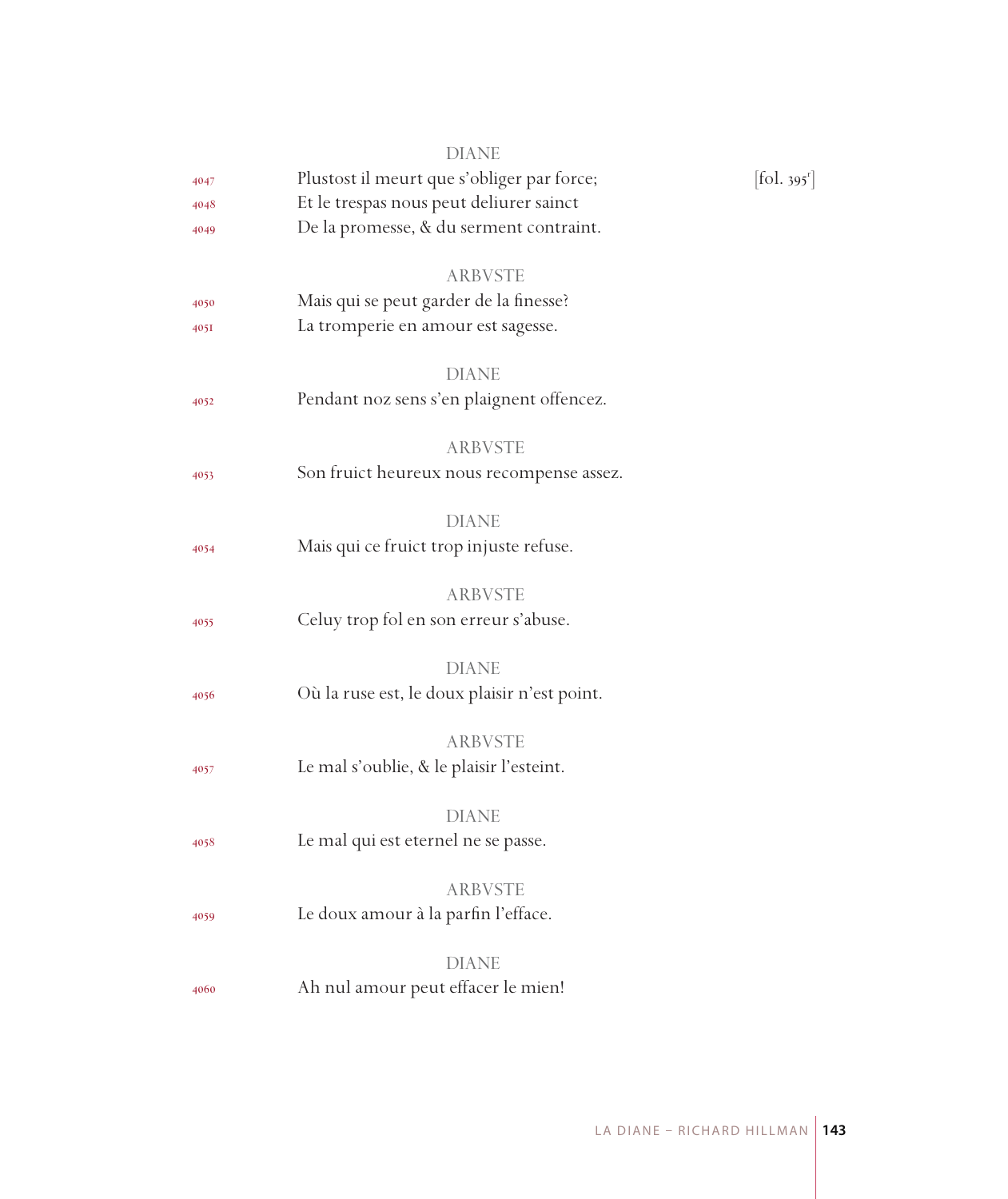|      | <b>ARBVSTE</b>                                          |                               |
|------|---------------------------------------------------------|-------------------------------|
| 4061 | Non, si tu veux en aimer le lien.                       |                               |
|      | <b>DIANE</b>                                            |                               |
| 4062 | Pourrois-je aimer celuy qui m'a deceuë?                 |                               |
|      |                                                         |                               |
|      | <b>ARBVSTE</b>                                          |                               |
| 4063 | Sa tromperie à ton bien est conceuë.                    |                               |
|      |                                                         |                               |
|      | <b>DIANE</b><br>C'est à mon mal: car il retient ma foy. |                               |
| 4064 |                                                         |                               |
|      | <b>ARBVSTE</b>                                          | $[\text{fol. } 395^\text{v}]$ |
| 4065 | Aime le donc, puis qu'il est tout à toy.                |                               |
|      |                                                         |                               |
|      | <b>DIANE</b>                                            |                               |
| 4066 | Contre mon gré il faut donc que ie l'aime.              |                               |
|      | <b>ARBVSTE</b>                                          |                               |
| 4067 | L'amour rend doux le fiel le plus extreme.              |                               |
|      |                                                         |                               |
|      | <b>DIANE</b>                                            |                               |
| 4068 | L'amour n'est point auec le desir chaut                 |                               |
| 4069 | De se venger.                                           |                               |
|      | <b>ARBVSTE</b>                                          |                               |
|      | L'on dit tousiours qu'il faut                           |                               |
| 4070 | De deux mal-heurs en eslire le moindre.                 |                               |
|      |                                                         |                               |
|      | <b>DIANE</b>                                            |                               |
| 407I | Je fais ainsi, voulant mon iour esteindre.              |                               |
|      | <b>ARBVSTE</b>                                          |                               |
| 4072 | Quel profit vient de mourir en esmoy?                   |                               |
|      |                                                         |                               |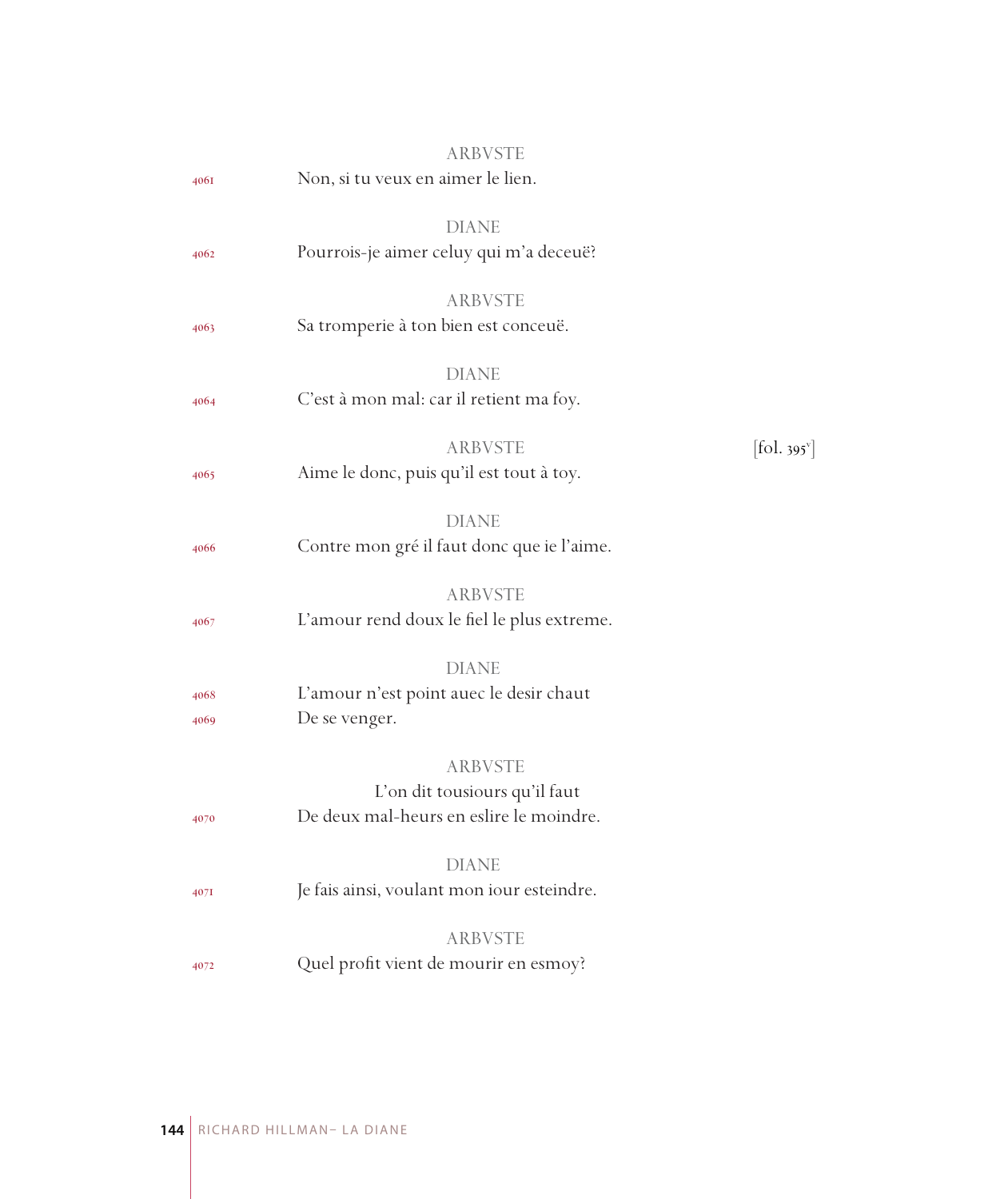|      | DIANE                                       |                                          |
|------|---------------------------------------------|------------------------------------------|
| 4073 | De me remettre en ma premiere foy.          |                                          |
|      | <b>ARBVSTE</b>                              |                                          |
| 4074 | Mais rens plustost ceste force accomplie.   |                                          |
|      | <b>DIANE</b>                                |                                          |
| 4075 | Auant ie veux cent fois perdre la vie.      |                                          |
|      | ARBVSTE                                     |                                          |
| 4076 | Mais ton serment est tousiours obligé.      |                                          |
|      | DIANE                                       |                                          |
| 4077 | La mort peut bien le rendre desgagé.        |                                          |
|      | <b>ARBVSTE</b>                              |                                          |
| 4078 | Fole Diane, à tes iours ennemie,            |                                          |
| 4079 | A ta beauté, à ta santé & vie,              |                                          |
| 4080 | Oste ce vueil, ce desir qui te point        |                                          |
| 408I | De te meurtrir, & ne t'offence point!       |                                          |
| 4082 | Bien que ton corps soit couuert d'vne lame, |                                          |
| 4083 | Que dans le ciel repose ta belle ame,       |                                          |
| 4084 | Tu ne sçaurois faire que tu ne sois         |                                          |
| 4085 | Tousiours sujecte à ses diuines loix,       |                                          |
| 4086 | Qui rendent vif le diuin Hymenee            |                                          |
| 4087 | De ceux qui ont leur promesse donnee.       | $\left[$ fol. 396 <sup>r</sup> $\right]$ |
| 4088 | Ta foy y est: bien que morte, on dira       |                                          |
| 4089 | Diane vn iour de sa foy asseura             |                                          |
| 4090 | Le pasteur Fauste, & par apres volage       |                                          |
| 409I | Elle trompa leur sacré mariage.             |                                          |
| 4092 | Voilà le blasme & le mal qui tousiours      |                                          |
| 4093 | Apres ta mort suruiuroient à tes iours.     |                                          |
|      | <b>DIANE</b>                                |                                          |
| 4094 | Que doy-je faire? ah, pauurette insensee    |                                          |
| 4095 | Que ne suis-je ja desia trespassee?         |                                          |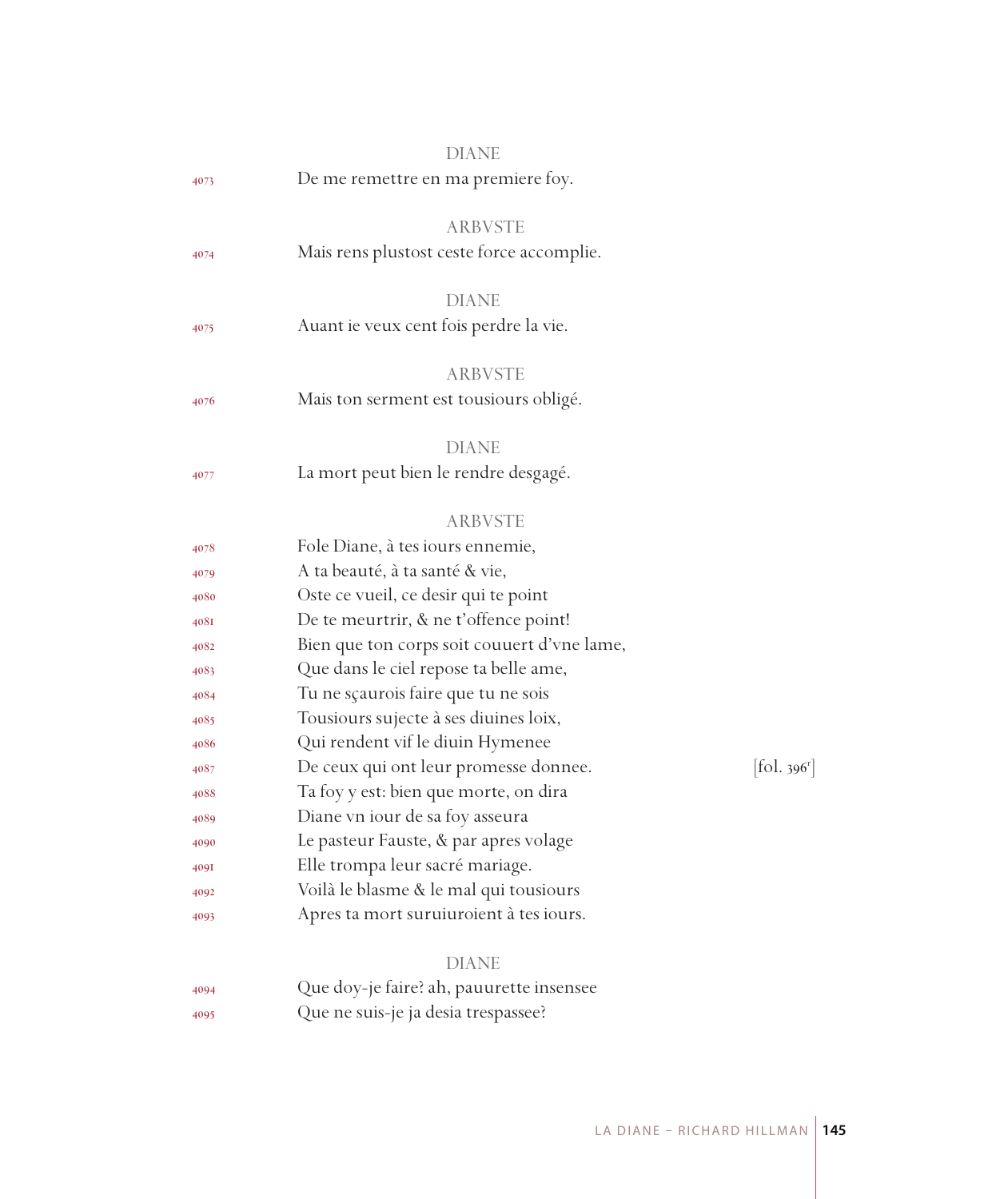| 4096            | Que fay-je plus veuue de tout confort             |            |
|-----------------|---------------------------------------------------|------------|
| 4097            | Puis que la vie est ma cruelle mort?              |            |
| 4098            | Seray-je donc par vne ruze feinte                 |            |
| 4099            | D'espouser Fauste injustement contrainte?         |            |
| 4100            | Jouira- <sup>l10</sup> t'il en despit malgré moy, |            |
| 4I0I            | De mon amour, & de ma saincte foy?                |            |
| 4102            | Seray je donc eternellement femme                 |            |
| 4103            | De celuy-là que ie hay dans mon ame?              |            |
| 4104            | Non, ie ne puis! i'aime trop mieux mourir,        |            |
| 4105            | Et par ma mort mon angoisse guarir!               |            |
| 4106            | Ma volonté ne peut estre forcee.                  |            |
| 4107            | L'iniuste foy n'oblige la pensee:                 |            |
| 4108            | Ie l'ay promis; mais mon penser deceu             |            |
| 4109            | A par apres son erreur apperceu.                  |            |
| 4110            | Et l'ayant veu, il a eu repentance                |            |
| 4III            | De son forfait, en a fait penitence.              |            |
| 4II2            | Je ne suis donc sujecte par la loy.               |            |
| 4II3            | Si ie le suis, pour degager ma foy                |            |
| 4II4            | J'aime trop mieux mourir qu'estre forcee          |            |
| 4II5            | D'aimer celuy dont ie suis abusee,                |            |
| 4116            | Et d'estimer celuy-là pour amy                    |            |
| 4H <sub>7</sub> | Que mon honneur retient pour ennemy.              |            |
| 4118            | Faut que ie meure, & d'vne mesme enuie            |            |
| 4II9            | Luy faire aussi soudain perdre la vie:            |            |
| 4120            | Car ie sçay bien que ma cruelle mort              | [fol. 396' |
| 4I2I            | Sera la sienne, & la fin de son sort:             |            |
| 4122            | Et qu'il moura, sçachant bien que rauie           |            |
| 4123            | Pour son suject sera ma palle vie.                |            |
| 4124            | Mais qu'ay-je dit? ah puis-je auoir le cœur       |            |
| 4125            | Assez remply de mortelle rancœur,                 |            |
| 4126            | Pour estouffer d'vne cruelle audace,              |            |
| 4127            | Celuy qui a de mon Nymphis la face?               |            |
| 4128            | Qui luy ressemble, ayant pareils les yeux,        |            |

 $\left[ \text{fol. } 396^{\circ} \right]$ 

Orig. "J'oüira".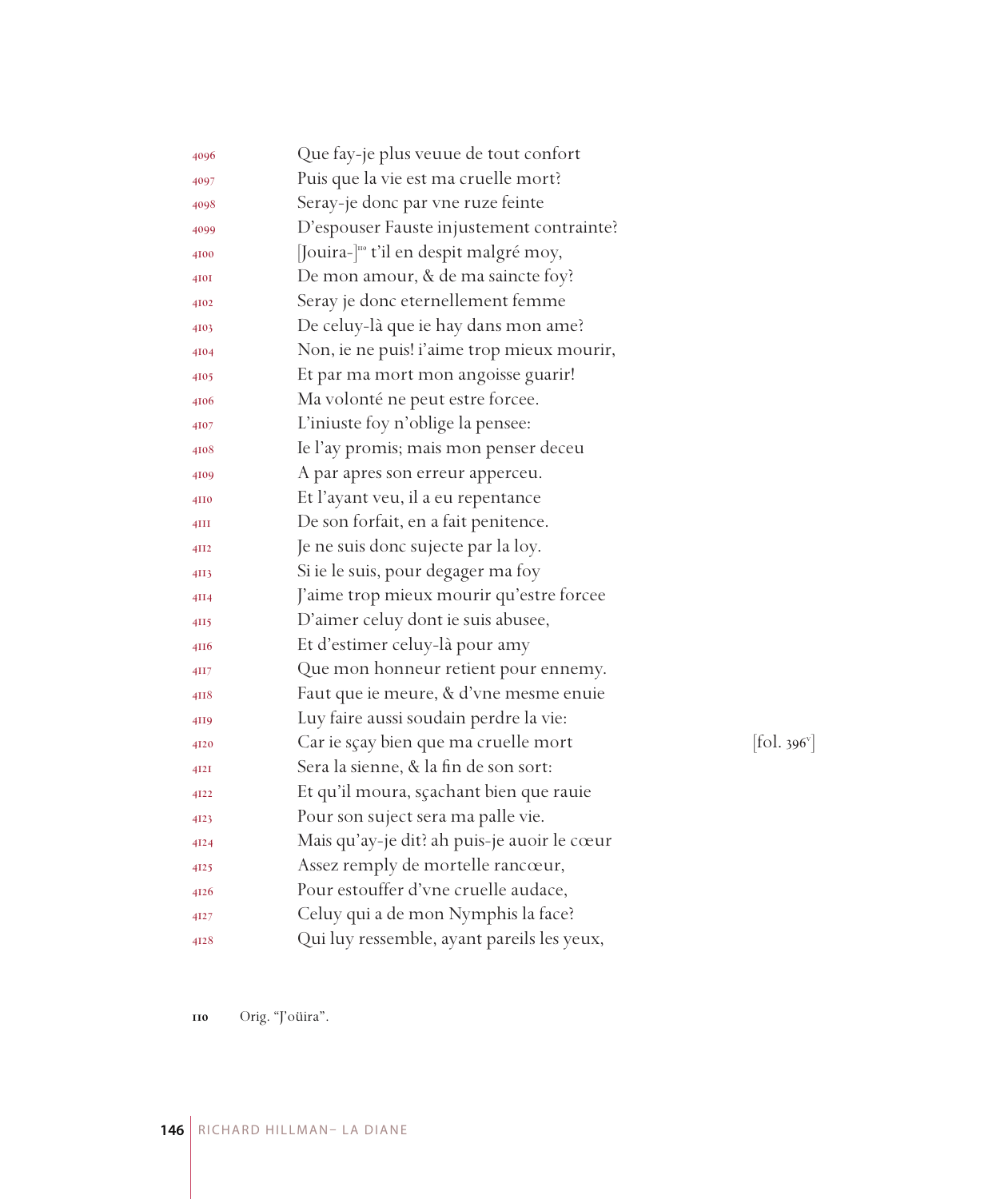| 4129 | Pareil le front, & le port gracieux?                      |                        |
|------|-----------------------------------------------------------|------------------------|
| 4130 | O trop cruelle inhumaine Diane!                           |                        |
| 413I | Où vit ta foy, ton amour ancienne,                        |                        |
| 4132 | Que tu rendois à ton Fauste autrefois,                    |                        |
| 4133 | Auparauant qu'en ces funestes bois                        |                        |
| 4134 | Fust arriué Nymphis, dont le visage                       |                        |
| 4135 | Changea ta foy, & mua ton courage?                        |                        |
| 4136 | O pauure Fauste! ô que mal tu te voy                      |                        |
| 4137 | Recompensé de ta fidele foy,                              |                        |
| 4138 | De ton ardeur, de ton amour loyale,                       |                        |
| 4139 | M'ayant aimé en mes veux desloyale,                       |                        |
| 4140 | Ayant ma foy, & ton amour quité,                          |                        |
| 4I4I | Pour de Nymp[h]is <sup>m</sup> adorer la beauté!          |                        |
| 4142 | Mais ie te veux donner la recompence                      |                        |
| 4143 | De ton amour, de ta masle constance,                      |                        |
| 4144 | Je veux t'aimer, & n'aimer plus Nymphis.                  |                        |
| 4145 | Hé que sçais-tu, Diane que tu dis?                        |                        |
| 4146 | Quitter Nymphis, pour aimer despourueuë                   |                        |
| 4147 | Fauste qui t'a cruellement deceuë?                        |                        |
| 4148 | C'est chose helas qui iamais ne sera!                     |                        |
| 4149 | Auant la mort ma vigueur trancira!                        |                        |
| 4150 | Mais pourquoy non? n'ay-je pas bien mal caute             |                        |
| 415I | Subitement quitté l'amour de Fauste,                      |                        |
| 4152 | Pour le donner à Nymphis, qui vengeur                     |                        |
| 4153 | De mon forfait tient mon mal en vigueur?                  |                        |
| 4154 | Hé qui me peut empescher tout de mesme                    | $[\text{fol. } 397^r]$ |
| 4155 | De quitter là Nymphis, qui point ne m'aime,               |                        |
| 4156 | Pour rechercher de Fauste l'amitié,                       |                        |
| 4157 | Qui fut iadis seul ma chere moitié?                       |                        |
| 4158 | Je le puis [bien. Mais] <sup>112</sup> qui est d'auentage |                        |
| 4159 | Ne tient-il pas ma foy de mariage?                        |                        |
| 4160 | Il a de moy pris le sacré serment,                        |                        |
| 416I | Que ie n'aurois autre espoux, autre amant                 |                        |

Orig. "Nympis".

Orig. "bien.mais".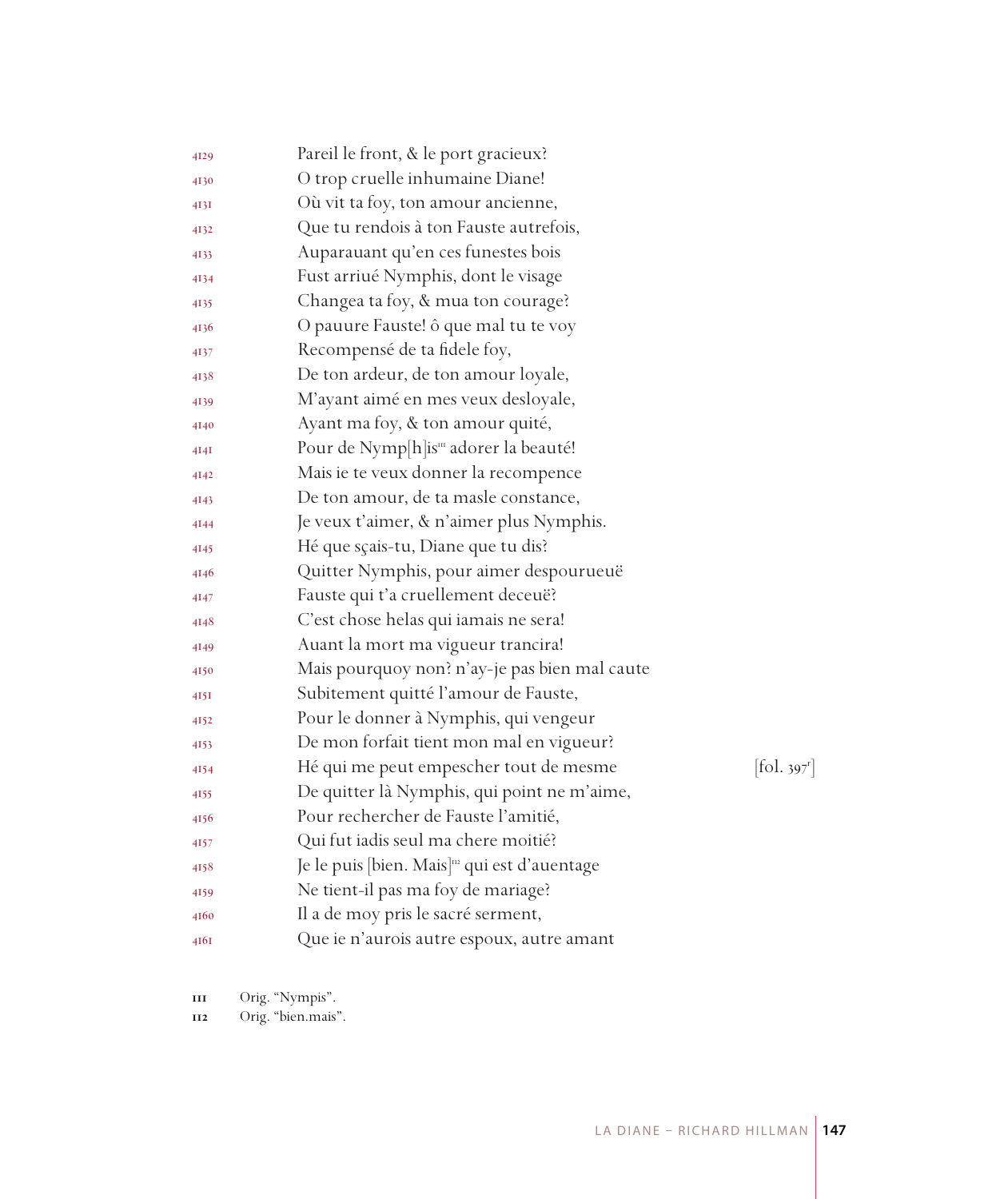| 4162 | Que luy, qui ferme en sa longue poursuite, |
|------|--------------------------------------------|
| 4163 | Mon amitié seul au monde merite.           |
| 4164 | Je ne veux, donc faute de secourir         |
| 4165 | Sa passion, le laisser là mourir,          |
| 4166 | Ny plus long temps de son bien ennemie,    |
| 4167 | Entretenir languissante sa vie.            |
| 4168 | Or sus, Arbuste, allons donc le chercher,  |
| 4169 | Et sa douleur doucement estancher.         |
|      |                                            |

## ARBUSTE

| 4170    | Allons, Diane, ô bien-heureuse chance!                 |
|---------|--------------------------------------------------------|
| $4I$ 7I | O Fauste heureux! ie ressens l'esperance               |
| 4172    | Venir à toy, qui te permet sortir                      |
| 4173    | De ta douleur, & te faire sentir                       |
| 4174    | Le bien heureux, que tout amant fidele,                |
| 4175    | Apres ses maux trouue aupres de sa belle!              |
| 4176    | Allons, Diane, en benissant ce iour,                   |
| 4177    | Qui rend heureux les fruits de ton amour,              |
| 4178    | Et qui r'alonge à ton pasteur la vie,                  |
| 4179    | Que la douleur auoit demy rauie.                       |
| 4180    | Or allons donc: puissent les benins Dieux,             |
| 4181    | Ramener sain Fauste deuant noz yeux! [Sortent Diane et |
|         | Arbuste.                                               |
|         |                                                        |

[*Entrent Jullie et Elymant, Nymphis et Hector (cachés?).*]

## ELYMANT

| 4182 | Où court ainsi tousiours libre & iolie |                          |
|------|----------------------------------------|--------------------------|
| 4183 | Par ces deserts la diuine Jullie?      |                          |
| 4184 | Seule où vas-tu? pourquoy enuies-tu    |                          |
| 4185 | Le los qu'on rend à ta belle vertu?    |                          |
| 4186 | Trop longuement ton esprit tu abuses,  | [fol. 397 <sup>v</sup> ] |
| 4187 | Et ta beauté prodiguement tu vses:     |                          |
| 4188 | Faut vn mary fidele te trouuer,        |                          |
| 4189 | Qui ton repos puisse entier conseruer. |                          |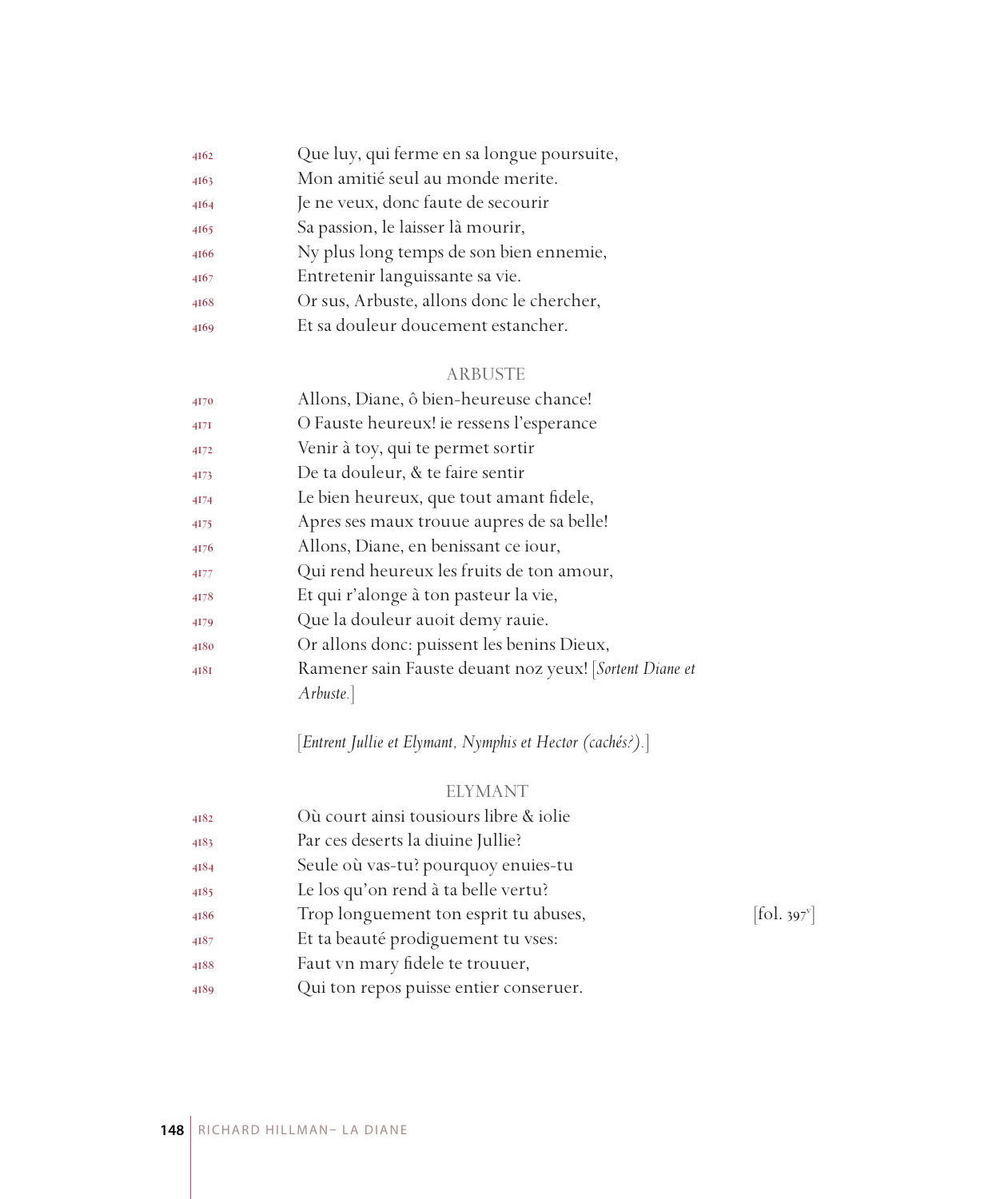#### IVLLIE

| 4190 | O sainct vieillard, il faut auoir creance |
|------|-------------------------------------------|
| 4191 | A ceux qui sont sages d'experience        |
| 4192 | Et de sçauoir, comme ie te cognois,       |
| 4193 | Pour t'auoir veu bien faire tant de fois. |
| 4194 | Mais ie ne puis à ton vueil satisfaire,   |
| 4195 | Ny les effects de ton aduis parfaire,     |
| 4196 | Pour ne trouuer d'estre esclaue plaisir   |
| 4197 | A d'autres loix qu'à mon propre desir.    |

#### ELYMANT

| 4198 | O que dis-tu? hé penses-tu, pauurette,     |
|------|--------------------------------------------|
| 4199 | Te mariant à d'autre estre sujette         |
| 4200 | Qu'à ton vouloir? hé penses-tu n'auoir     |
| 420I | Assez d'honneur, de beauté, de pouuoir,    |
| 4202 | Et de vertu pour commander prudente        |
| 4203 | A ton mary qui te rendra contente?         |
| 4204 | La loy d'Hymen n'est point loy de rigueur, |
| 4205 | Ains vne loy qui coule la douceur,         |
| 4206 | Et le repos dans noz douces moüelles,      |
| 4207 | Et saincte, rend noz gloires eternelles.   |

#### IVLLIE

| 4208 | Jl n'y a point de si courtoise loy,             |
|------|-------------------------------------------------|
| 4209 | Qui n'ait tousiours quelque rigueur en soi;     |
| 4210 | Car toute loy oblige à quelque chose,           |
| 42II | Et l'obligé, libre ne se repose.                |
| 4212 | Mais qui me peut maintenant obliger,            |
| 4213 | Que mon vouloir? qui me peut engager            |
| 4214 | Au vueil d'autruy, puis que rien n'a puissance, |
| 4215 | Que mon desir, sur mon adolescence?             |

#### ELYMANT

 $[$ fol. 398 $^r$ ]

- Mais penses-tu pouuoir passer tes ans,
- Et la verdeur de ton chaste printemps,
- Sans que d'Hymen la puissance tu sente,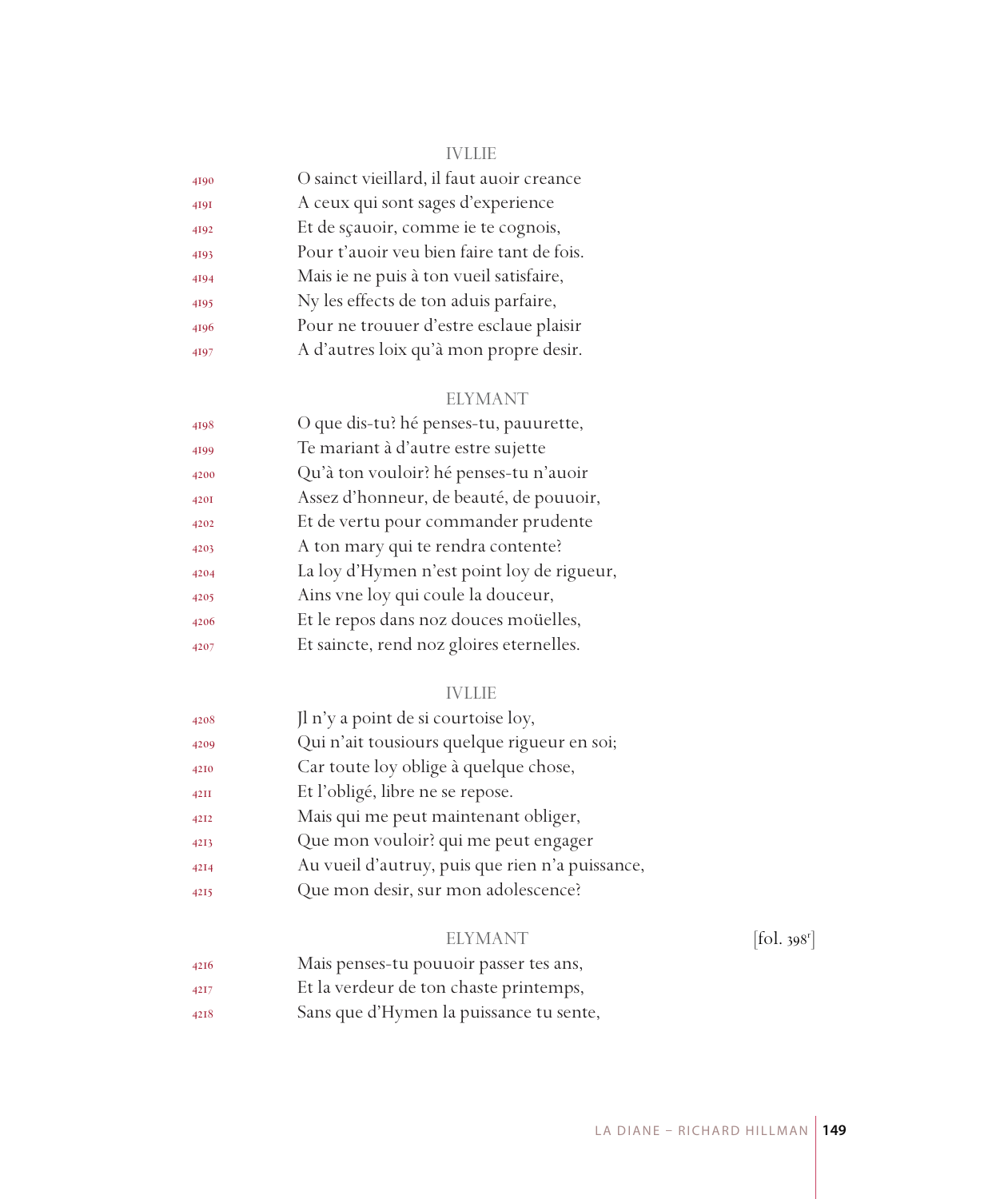| 4219        | Puis que chacun viuant l'experimente?            |
|-------------|--------------------------------------------------|
| 4220        | Certes chacun par la loy des grands Dieux,       |
| <b>422I</b> | Est obligé, viuant en ces bas lieux,             |
| 4222        | De donner vie, essence, & nourriture             |
| 4223        | A des enfans; de peur que la nature              |
| 4224        | Vienne à faillir, & ce monde à perir,            |
| 4225        | Qui sans Hymen seroit prest de mourir:           |
| 4226        | C'est vne loy dont obligez nous sommes           |
| 4227        | Aux Dieux puissans, puis que nous sommes hommes. |

#### IVLLIE

| 4228 | Libre les Dieux nous laissent le desir,         |
|------|-------------------------------------------------|
| 4229 | Nul n'est contraint de quitter son plaisir,     |
| 4230 | Et son vouloir, pour seruile s'astraindre       |
| 4231 | Aux loix d'Hymen, qui ne peut nous contraindre. |
| 4232 | Le mariage, & le pouuoir d'Hymen,               |
| 4233 | Bien que puissans, sont vn libre lien,          |
| 4234 | Qui ne scauroit contraindre nostre enuie,       |
| 4235 | Lier noz cœurs, & forcer nostre vie.            |

#### ELYMANT

| 4236 | Mais le grand bien, & le contentement, |
|------|----------------------------------------|
| 4237 | Que ce lien rend ordinairement,        |

- L'honneur, le los, que sainct il nous peut rendre,
- Nous fait souuent l'honorer & le prendre.

### IVLLIE

- Et quel grand bien peut Hymen apporter?
- Quel sainct honneur, qui face souhaiter
- De voir pour luy sa liberté perduë,
- Et d'vn mary serue esclaue renduë?

#### ELYMANT

| 4244 | Hymen te peut apporter de beaux ans,    |                                           |
|------|-----------------------------------------|-------------------------------------------|
| 4245 | Doux, sauoureux, te donner des enfans,  | $\left[ \text{fol. } 398^{\circ} \right]$ |
| 4246 | Qui te seront support en ta vieillesse, |                                           |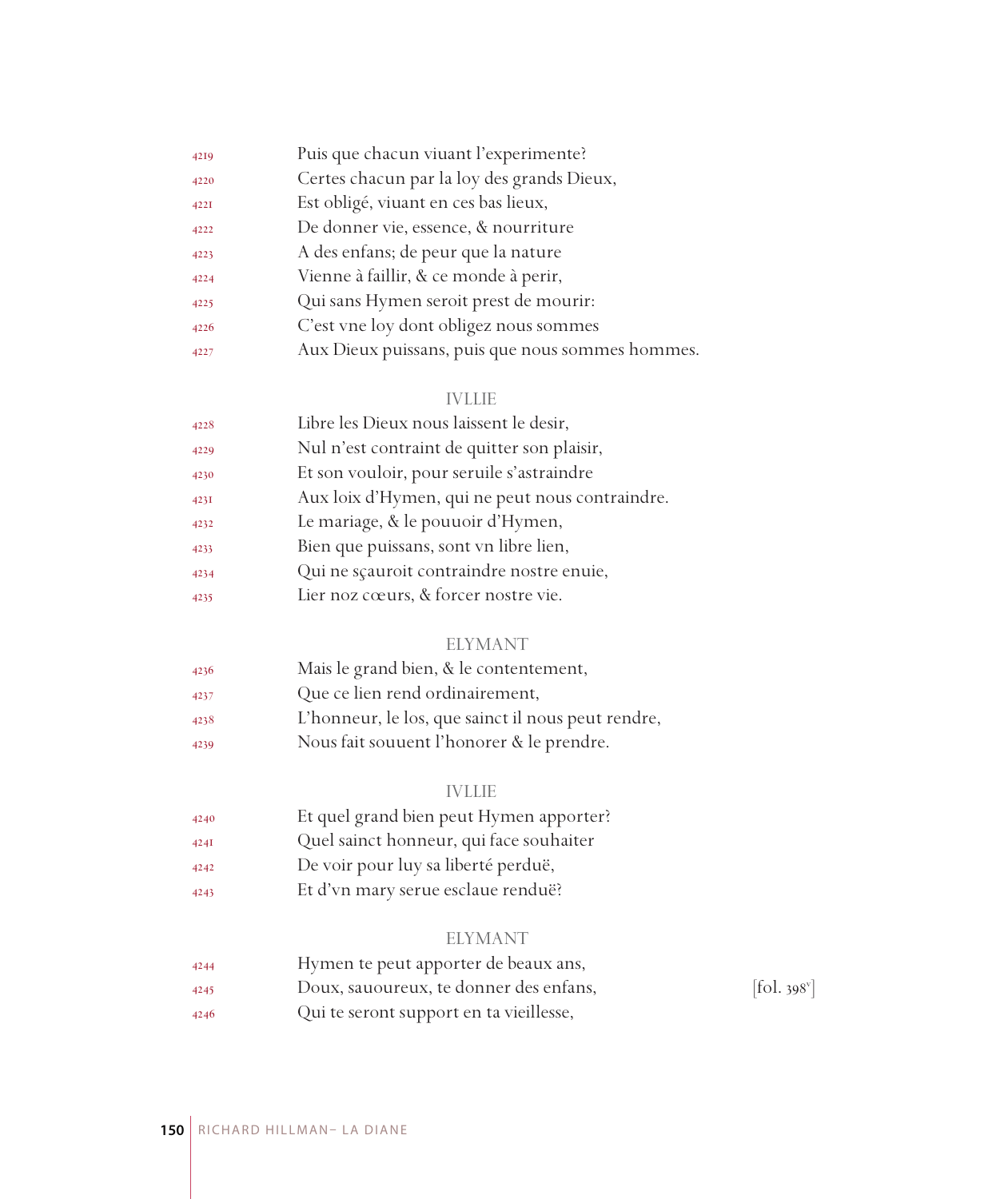| 4247 | Lesquels le ciel ornera de sagesse,        |
|------|--------------------------------------------|
| 4248 | Qui te feront, malgré l'injuste sort       |
| 4249 | Du temps goulu, reuiure apres ta mort;     |
| 4250 | Et qui rendront eternelle ta gloire,       |
| 4251 | Sacré ton nom, & viue ta memoire.          |
| 4252 | Tout l'Vniuers attenu t'en sera,           |
| 4253 | Puisque par toy des Heros il aura,         |
| 4254 | Qui luy seront sainctement venerables,     |
| 4255 | A son besoin amplement secourables.        |
| 4256 | Ton nom par eux se verra conserué,         |
| 4257 | De tes ayeuls le trespas releué,           |
| 4258 | Et ta maison eternelle renduë,             |
| 4259 | Par le tombeau ne sera point perduë.       |
| 4260 | Je voy sortir une race de toy,             |
| 4261 | Qui doit donner à l'Vniuers la loy,        |
| 4262 | Cent beaux enfans, dont la masle vaillance |
| 4263 | Aux Dieux rendra leurs noms en reuerence,  |
| 4264 | Braues, vaillants, dont les actes diuers   |
| 4265 | Seront l'honneur de ce grand Vniuers,      |
| 4266 | Qui benira cent mille fois la mere,        |
| 4267 | Qui tels enfans aura mis en lumiere.       |
| 4268 | C'est vn conseil par les Dieux arresté;    |
| 4269 | Veux-tu forcer leur saincte volonté?       |
| 4270 | Faut malgré toy, qu'vn sacré mariage       |
| 427I | Guide tes ans & benisse ton aage.          |
|      |                                            |

### IVLLIE

| 4272 | Puis que ces biens que tu m'as racontez,     |
|------|----------------------------------------------|
| 4273 | Et ces honneurs, sont d'Hymen enfantez,      |
| 4274 | Et que c'est chose aux grands Dieux agreable |
| 4275 | Que sous Hymen ie viue perdurable,           |
| 4276 | Que tu le veux, ie m'y consens aussi:        |
| 4277 | Mais quel espoux veux-tu que i'aye icy?      |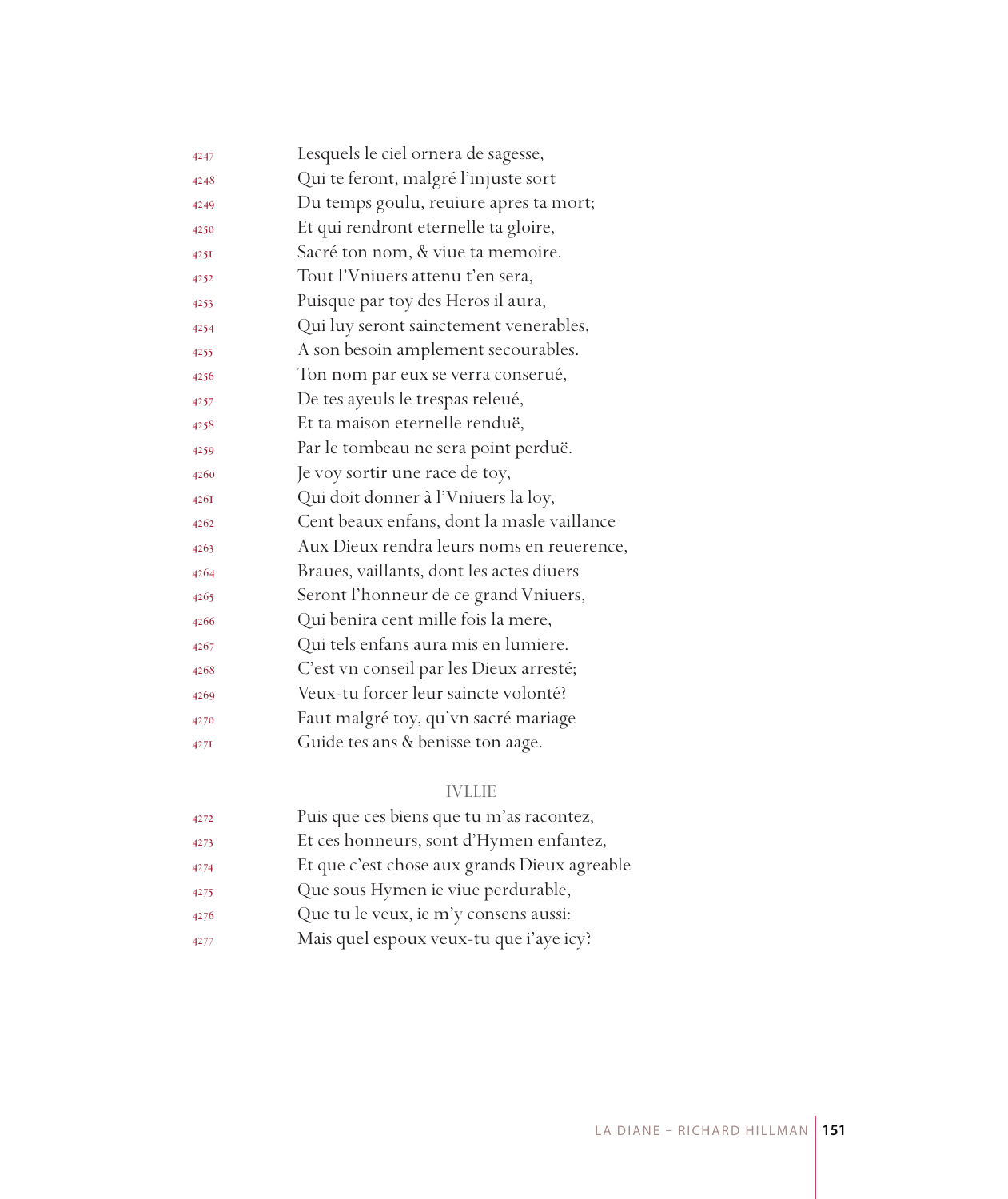|      | ELYMANT [en montrant Nymphis et Hector]                   | [fol. 399 <sup>r</sup> ] |
|------|-----------------------------------------------------------|--------------------------|
| 4278 | Tu vois ces deux, dont l'vn porte l'audace <sup>113</sup> |                          |
| 4279 | De Mars cruel, & d'vn guerrier la face,                   |                          |
| 4280 | L'autre l'habit & le nom de pasteur,                      |                          |
| 428I | Mais qui ne cede à l'autre de valeur,                     |                          |
| 4282 | Tous deux vaillans, enfans d'vn pere mesme,               |                          |
| 4283 | Tous deux bruslez en ton amour extreme,                   |                          |
| 4284 | Tous deux ardans de rendre à ta beauté                    |                          |
| 4285 | Les saints honneurs qu'elle a bien merité,                |                          |
| 4286 | Tous deux enfans d'vn Prince redoutable,                  |                          |
| 4287 | Que sa vertu rend aux cieux venerable,                    |                          |
| 4288 | L'vn appellé Hector, l'autre Nymphis,                     |                          |
| 4289 | Que seruiteur de tes beaux yeux tu fis:                   |                          |
| 4290 | Esly des deux pour espoux perdurable                      |                          |
| 429I | Celuy qui t'est ores plus agréable.                       |                          |
|      |                                                           |                          |
|      | <b>HECTOR</b>                                             |                          |
| 4292 | Tu le peux faire, ô diuine beauté,                        |                          |
| 4293 | Sans qu'vn de nous force ta volonté.                      |                          |
|      |                                                           |                          |
|      | <b>NYMPHIS</b>                                            |                          |
| 4294 | Esly, Jullie, entre toutes parfaite,                      |                          |
| 4295 | Et qu'à iamais ta volonté soit faite.                     |                          |
|      |                                                           |                          |
|      | <b>IVLLIE</b>                                             |                          |
| 4296 | Puis que le choix de vous deux m'est remis,               |                          |
| 4297 | Et qu'il ne doit vous en rendre ennemis,                  |                          |
| 4298 | Je pren Nymphis, dont ie tiens honoree                    |                          |
| 4299 | La sainte foy, & l'amour asseuree,                        |                          |
| 4300 | Qui m'a tousiours aimé parfaitement,                      |                          |
| 430I | Et que i'auois esleu pour mon amant                       |                          |
| 4302 | En mon esprit, ayant en mon courage                       |                          |
| 4303 | De l'accepter vn iour en mariage,                         |                          |
|      |                                                           |                          |

 Beginning with this folio, the compositor becomes notably more regular in indenting the first line of new speeches.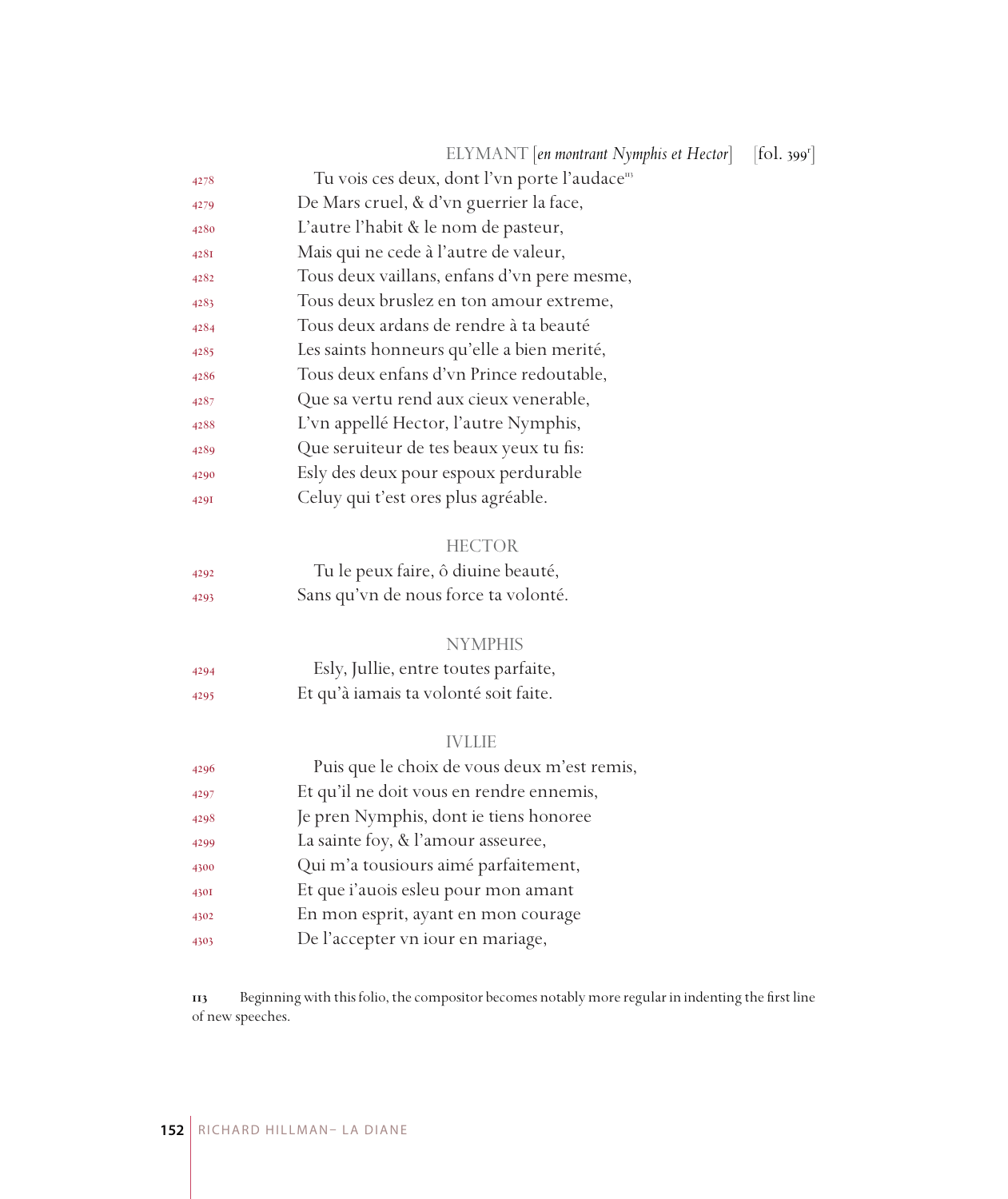| 4304 | Bien que l'honneur me deffendist tousiours |            |
|------|--------------------------------------------|------------|
| 4305 | De faire cas de ses chastes amours.        |            |
| 4306 | Mais puis qu'il faut que ie sois destinee, |            |
| 4307 | Comme vn chacun, à la loy d'Hymenee,       |            |
| 4308 | Et que le ciel, qui peut tout dessur nous, | [fol. 399] |
| 4309 | Rendre me veut sujette d'vn espoux,        |            |
| 4310 | Pour tel ie veux Nymphis fidele eslire,    |            |
| 43II | Et pour mary chaste ie le desire,          |            |
| 4312 | Croyant qu'entier son amour florira,       |            |
| 4313 | Et que sa foy point ne variera.            |            |
|      |                                            |            |

### HECTOR

| 4314 | Tu ne pouuois mieux choisir, ô Iullie, |
|------|----------------------------------------|
| 4315 | Ie m'y consens, & par sermens me lie   |
| 4316 | De t'honorer comme ma chere sœur,      |
| 4317 | Bien que ton œil ait embrazé mon cœur. |
| 4318 | Telle ie veux t'honorer, dauantage     |
| 4319 | Que si i'eusse eu ta foy en mariage.   |

### NYMPHIS

| 4320 | Cent mille honneurs, Jullie, ie te rens,                      |
|------|---------------------------------------------------------------|
| 432I | Et pour espouse immortelle te prens,                          |
| 4322 | Puis qu'il te plaist[, ] <sup>114</sup> que mon fidele frere, |
| 4323 | Mon seul sauueur, me commande ainsi faire,                    |
| 4324 | A qui i'eusse eu agreable cent fois,                          |
| 4325 | Le mesme bien que par toy ie reçois.                          |
| 4326 | Mais puis que telle est ta chaste pensee,                     |
| 4327 | Qui ne scauroit iamais estre forcee,                          |
| 4328 | Et que ce fait elle a ferme arresté,                          |
| 4329 | Ie veux en tout faire ta volonté.                             |

## ELYMANT

## C'est la raison. Pour t'oster la memoire

No comma in the original; without it, syntax and sense become ambiguous, indeed elusive..

 $[$ fol. 399 $^{\circ}$ ]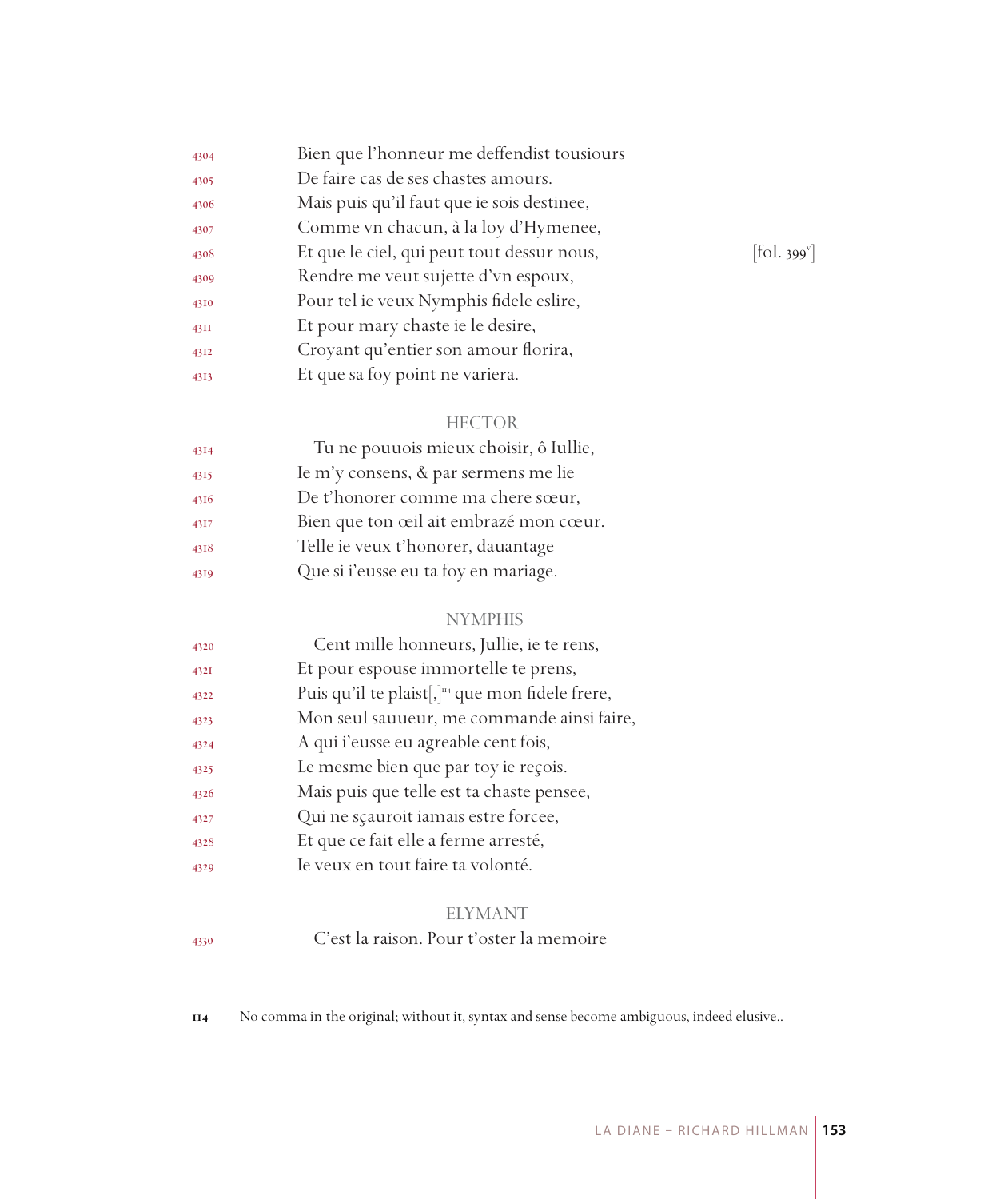| 433I | De ton amour, ie te veux faire boire,     |
|------|-------------------------------------------|
| 4332 | O cheualier, ceste douce boisson,         |
| 4333 | Qui peut tirer ton ame de prison.         |
| 4334 | Tien, boy-la donc. Ne sens-tu pas deliure |
| 4335 | Ton cœur d'amour? ton ame saine & libre   |
| 4336 | Des traits desquels Jullie le perçoit,    |
| 4337 | Lors que son œil tes desirs attiroit?     |
|      |                                           |

### HECTOR [fol. 400<sup>r</sup>]

Tel ie me sens, dont ie te remercie.

### ELYMANT

| 4339 | Heureuse soit à iamais vostre vie,                      |
|------|---------------------------------------------------------|
| 4340 | O beaux amans! viuez chastes, viuez,                    |
| 434I | Et tous les Dieux propices esprouuez!                   |
| 4342 | Que de vous deux il descende vne race                   |
| 4343 | Qui des Heros le souuenir efface,                       |
| 4344 | Pour viure seule autour de l'vniuers,                   |
| 4345 | De Pallas digne, & de ses lauriers vers.                |
| 4346 | Allez reuoir vostre douce patrie,                       |
| 4347 | Et là contens consommez vostre vie. [Ils sortent tous.] |

## FAVSTE [*en entrant*]

| 4348 | O iour diuin où ie verray ioyeux                             |
|------|--------------------------------------------------------------|
| 4349 | Mourir mon mal au despart de tes feux!                       |
| 4350 | O sacré iour, où s'en ira mon ame                            |
| 4351 | Droit dans le ciel, où luit ta belle flamme[!] <sup>11</sup> |
| 4352 | Iour fortuné, où mes gauches amours                          |
| 4353 | En finissant verront finir mes jours!                        |
| 4354 | O iour heureux, qui seul en tant d'annees                    |
| 4355 | Heureuses rends mes tristes destinees!                       |
| 4356 | Ha ie t'adore! & auec mille vœux                             |
| 4357 | Ie te reçoy, ie te pren, ie te veux!                         |
|      |                                                              |

 The question mark in the original suggests that the compositor was misled by the repeated "où"; the rhetorical pattern confirms that "où" in "où s'en ira mon ame" is used in the temporal sense.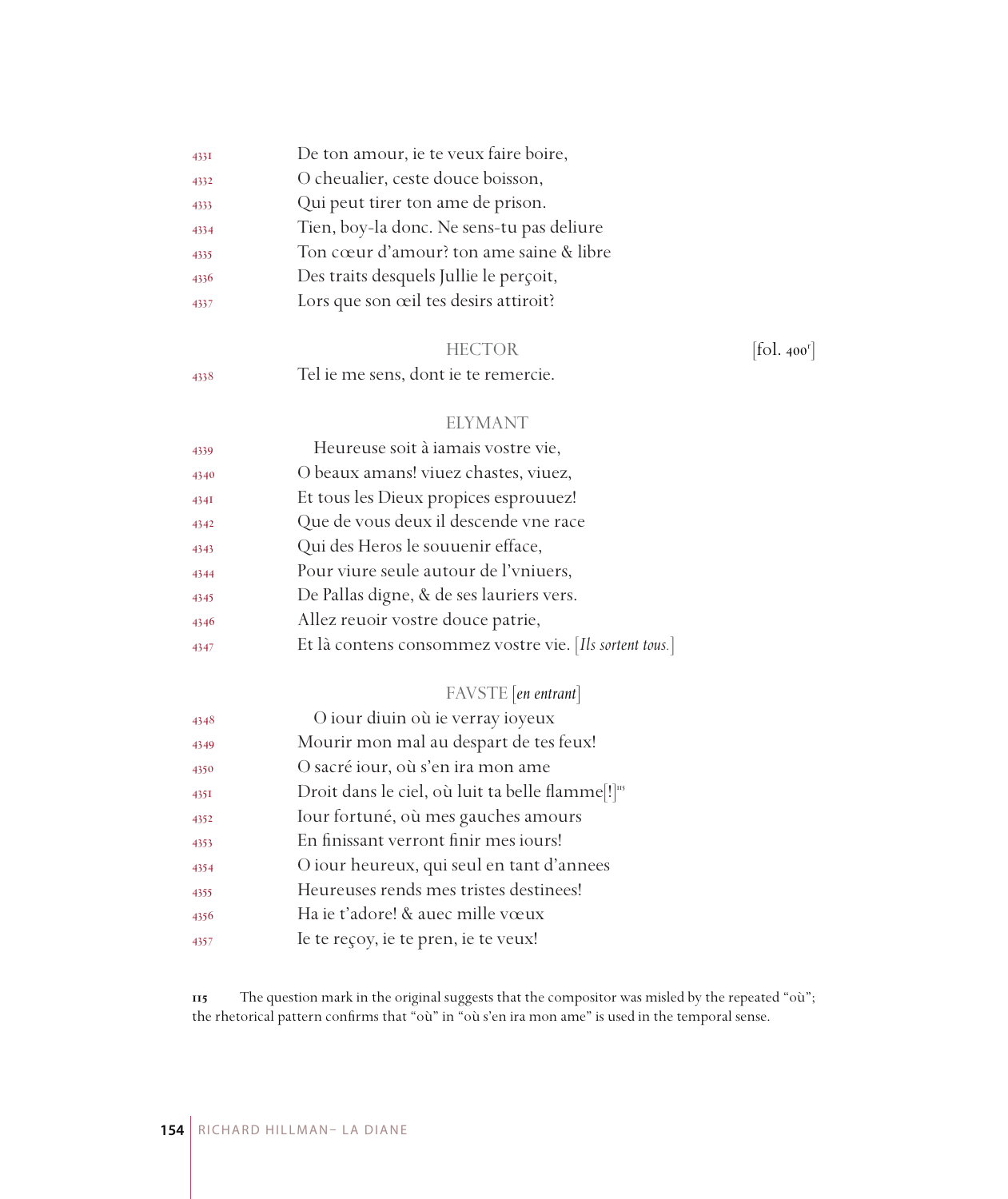| 4358 | Fauste qui fut languissant miserable,                    |                                             |
|------|----------------------------------------------------------|---------------------------------------------|
| 4359 | Pendant le cours de son dueil lamentable,                |                                             |
| 4360 | A qui maints iours passerent malheureux,                 |                                             |
| 4361 | En ce doux iour doit se voir bien-heureux,               |                                             |
| 4362 | Puis que ce iour le trespas luy ameine,                  |                                             |
| 4363 | Qui peut tout seul guarir sa longue peine!               |                                             |
| 4364 | Fauste qui fut in flauste <sup>16</sup> & sans support,  |                                             |
| 4365 | Sera ce iour fauste en despit du sort.                   |                                             |
| 4366 | Ce iour diuin bien-heureux le va rendre,                 |                                             |
| 4367 | Il va son nom grauer, escrire, appendre,                 |                                             |
| 4368 | Au temple saint de l'Amour estimé,                       |                                             |
| 4369 | Pour estre mort pour auoir bien aimé.                    | $\left[ \text{fol. 400}^{\text{v}} \right]$ |
| 4370 | O saint trespas! ô que la mort est belle                 |                                             |
| 4371 | A celui-là qui esprouue cruelle                          |                                             |
| 4372 | La longue vie, & qui sent mille morts                    |                                             |
| 4373 | Sans le tuer faire mourir son corps!                     |                                             |
| 4374 | Comme plus doux est le haure de Grace                    |                                             |
| 4375 | Au nautonnier, que l'orage menace                        |                                             |
| 4376 | D'enseuelir au profond de ses flots,                     |                                             |
| 4377 | Que lors qu'il sent le ciel doux & dispos                |                                             |
| 4378 | A son desir, qu'il nauig[u]e <sup>117</sup> sans crainte |                                             |
| 4379 | De voir sa vie es flots cruels esteinte:                 |                                             |
| 4380 | Car le danger ia demy deploré,                           |                                             |
| 438I | Fait trouuer doux le bien non esperé:                    |                                             |
| 4382 | De mesme douce est la mort inhumaine                     |                                             |
| 4383 | A ceux desquels immortelle est la peine,                 |                                             |
| 4384 | Et qui n'ont point autre espoir de guarir,               |                                             |
| 4385 | Qu'en se faisant heureusement mourir.                    |                                             |
| 4386 | O douce mort, haure des miserables,                      |                                             |
| 4387 | Lors que les Dieux leurs sont impitoyables.              |                                             |
| 4388 | Sacré trespas en esteignant noz iours,                   |                                             |
| 4389 | Noz maux, & pleurs tu esteins pour tousiours.            |                                             |
| 4390 | N'est donc la mort aux mortels necessaire,               |                                             |

Orig.: long "s" for "f".

Orig. "nauige".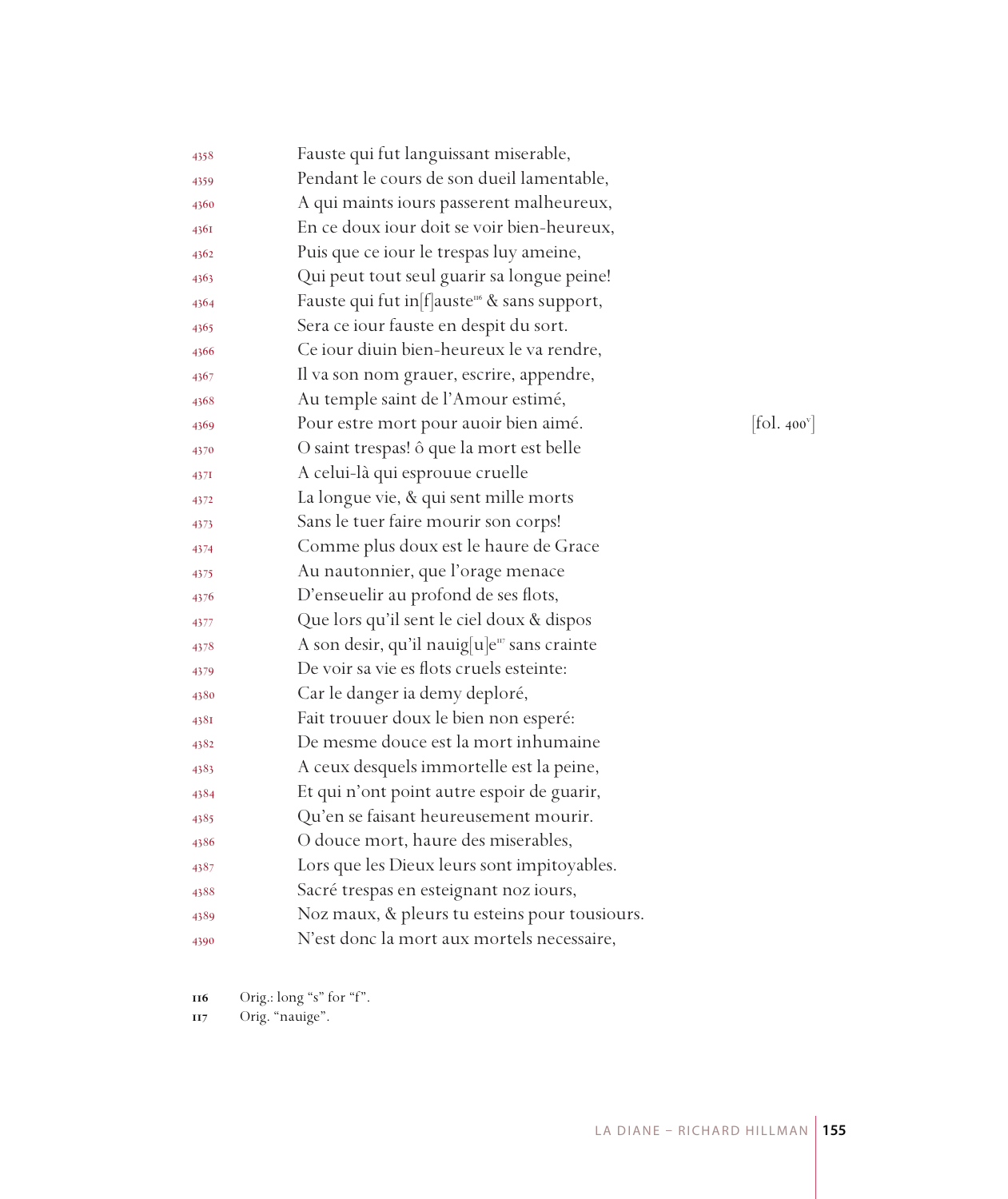| 4391 | Puis qu'elle peut terminer la misere,       |            |
|------|---------------------------------------------|------------|
| 4392 | Et qu'ils sont nés pour souffrir seulement, |            |
| 4393 | Non pour gouster quelque contentement?      |            |
| 4394 | Le patient le remede mendie                 |            |
| 4395 | Qui peut chasser sa longue maladie,         |            |
| 4396 | De qui l'effort qui le vient martyrer,      |            |
| 4397 | Luy fait plus fort ce salut desirer.        |            |
| 4398 | Que peut aussi le miserable attendre,       |            |
| 4399 | Que par la mort heureux content se rendre?  |            |
| 4400 | Puis qu'on ne peut en la vie esprouuer      |            |
| 440I | Aucun secours ny remede trouuer,            |            |
| 4402 | Au prix des maux de qui se voit suiuie      |            |
| 4403 | A pas cruels nostre chetiue vie,            | [fol. 401] |
| 4404 | La mort on doit estimer vn bon-heur,        |            |
| 4405 | Non, comme on fait, vne estrange douleur.   |            |
| 4406 | O belle mort! à toy ie me retire!           |            |
| 4407 | Las ie t'embrasse, ardant ie te desire!     |            |
| 4408 | Je te semons, ie t'appelle, & te suis,      |            |
| 4409 | Puis que sans toy durer plus ie ne puis!    |            |
| 4410 | Infauste fut ma vie criminelle,             |            |
| 44II | Mais fauste au lieu sera ma mort fidele.    |            |
| 4412 | Fauste qui fut infauste en ce bas lieux,    |            |
| 4413 | Fauste sera dans la voute des cieux.        |            |
| 4414 | La mort ioindra d'vne main secourable       |            |
| 4415 | L'effect heureux à son nom agreable,        |            |
| 4416 | Que luy rauit la vie iniustement,           |            |
| 44I7 | Pendant qu'il eut icy du sentiment.         |            |
| 4418 | Fauste de nom & d'effect il doit estre,     |            |
| 4419 | Puis que la mort de ses maux le depestre.   |            |
| 4420 | Mais roule donc du haut de ce rocher        |            |
| 442I | O pauure Fauste, & t'en va rechercher       |            |
| 4422 | Aux champs heureux la gloire qui rend belle |            |
| 4423 | L'ame qui meurt pour estre trop fidele!     |            |
| 4424 | Sus il est temps! ah ie n'ay que trop veu   |            |
| 4425 | Le front du iour qui cruel m'a deceu!       |            |
| 4426 | Qui m'a trompé, deffait mon esperance,      |            |

 $\left[\text{fol. } 40\text{I}^\text{r}\right]$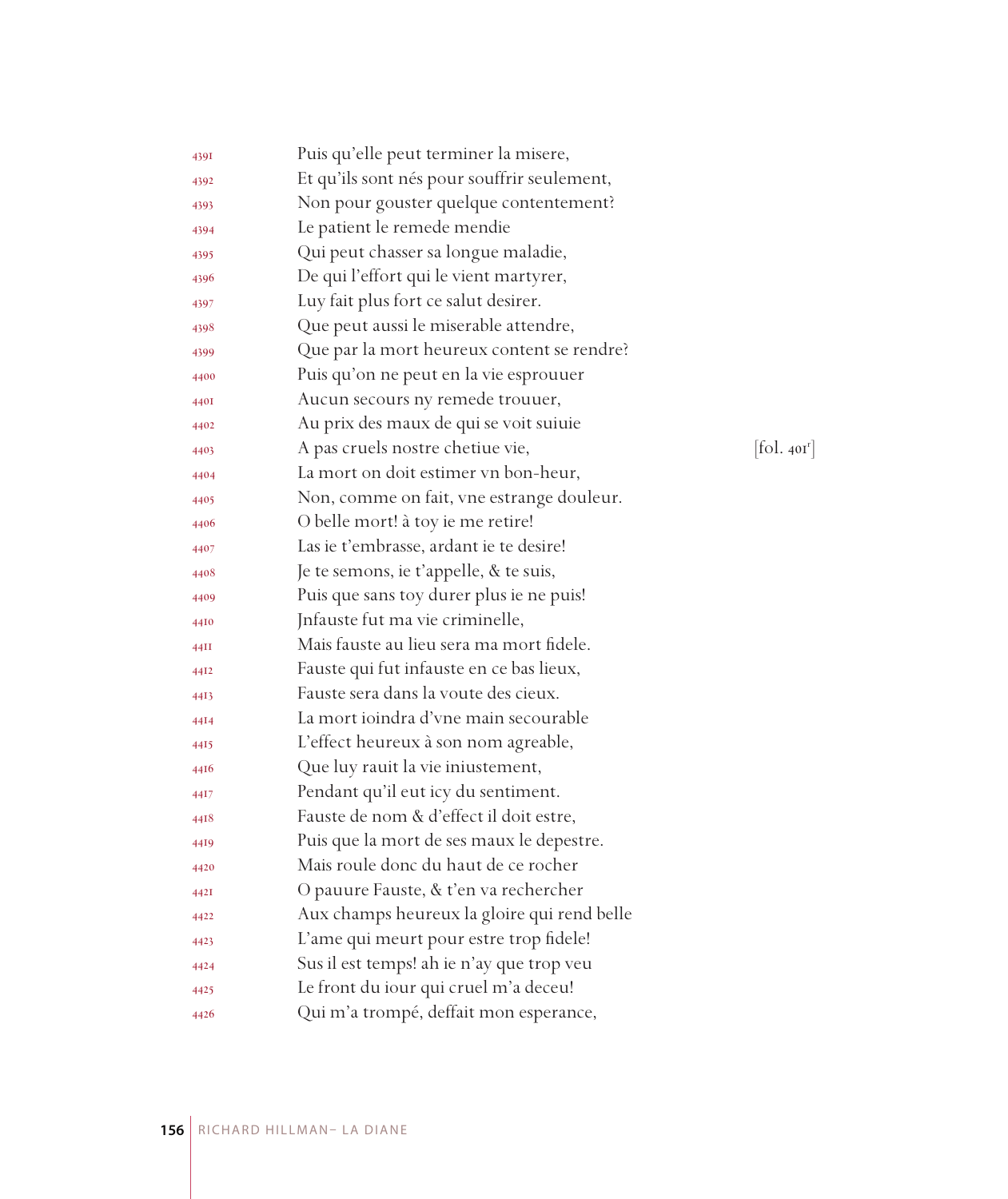| 4427 | Et pris plaisir en ma longue suffrance!     |                                             |
|------|---------------------------------------------|---------------------------------------------|
| 4428 | Or mourons donc! ô Diane! ô beaux yeux,     |                                             |
| 4429 | De qui iadis les folastres cheueux,         |                                             |
| 4430 | Mon cœur vaincu lierent perdurables,        |                                             |
| 443I | Pour les tenir tousiours pour venerables,   |                                             |
| 4432 | Plus inportun [sic] Fauste ne te sera,      |                                             |
| 4433 | Et plus son front le tien n'abusera!        |                                             |
| 4434 | Il va mourir, puis que sa mort heureuse     |                                             |
| 4435 | T'est agreable, & sa vie ennuyeuse!         |                                             |
| 4436 | Il va mourir vengeant l'iniuste tort        |                                             |
| 4437 | Qu'il t'a commis, par sa cruelle mort!      | $\left[ \text{fol. 40I}^{\text{v}} \right]$ |
| 4438 | Jl va mourir pour souller ton courage,      |                                             |
| 4439 | Toy qui ne veux qu'il viue dauantage!       |                                             |
| 4440 | Il va mourir, rendant ton cœur content,     |                                             |
| 444I | Qui son trespas cruel souhaitte tant!       |                                             |
| 4442 | Adieu Diane! vn seul regret offence         |                                             |
| 4443 | En trespassant ma diuine constance,         |                                             |
| 4444 | C'est que sans toy apres mon doux trespas   |                                             |
| 4445 | Sans toy, sans toy, l'on me verra là bas!   |                                             |
| 4446 | C'est qu'il me faut en perdant la lumiere   |                                             |
| 4447 | Te perdre aussi, que j'eus iadis si chere!  |                                             |
| 4448 | Car i'alongeois mes iours tant seulement    |                                             |
| 4449 | Pour apporter aux tiens contentement:       |                                             |
| 4450 | Les mesmes iours ores ie perds fidele,      |                                             |
| 445I | Puis que tu es à leur vigueur cruelle.      |                                             |
| 4452 | Adieu, Diane! Adieu belle beauté,           |                                             |
| 4453 | De qui ie sens iuste la cruauté,            |                                             |
| 4454 | Ayant voulu souz vn autre visage            |                                             |
| 4455 | Tromper tes yeux, & et changer ton courage! |                                             |
| 4456 | Aussi ioyeux ie meurs par ton vouloir,      |                                             |
| 4457 | Sans qu'en mourant ie puisse me douloir,    |                                             |
| 4458 | Puis que ma mort est de toy ordonnee,       |                                             |
| 4459 | Et qu'elle rend morte ma destinee           |                                             |
| 4460 | Cruelle & fiere. Or sus donques mourons,    |                                             |
| 446I | Et chez Pluton legerement courons!          |                                             |